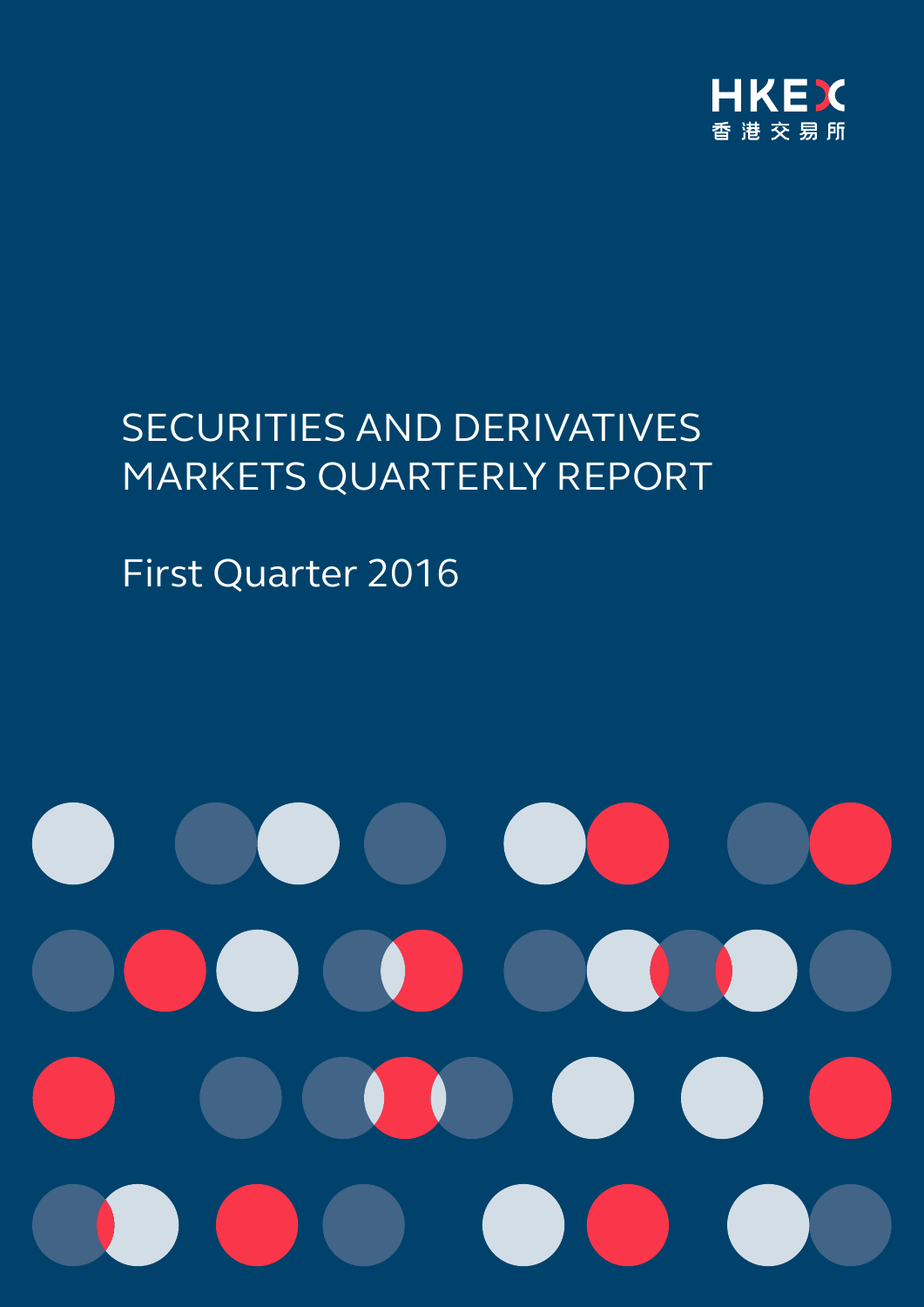### MARKET HIGHLIGHTS

#### **Main Board**

| <b>Highlights</b>                       | 1st Quarter 2016   | 1st Quarter 2015    |  |
|-----------------------------------------|--------------------|---------------------|--|
| No. of listed companies                 | 1,656              | 1,565               |  |
| No. of listed securities                | 8,392              | 8,834               |  |
| Equities                                |                    |                     |  |
| Ordinary shares                         | 1,657              | 1,566               |  |
| Preference shares                       | 8                  | 6                   |  |
| Warrants                                | 4,196              | 4,818               |  |
| Equity                                  | 12                 | 12                  |  |
| Derivative                              | 4,184              | 4,806               |  |
| Equity linked instrument                | $\mathbf 0$        | $\mathsf{O}\xspace$ |  |
| Callable bull/bear contracts            | 1,613              | 1,641               |  |
| Unit trusts/mutual funds                | 149                | 138                 |  |
| Debt securities                         | 769                | 665                 |  |
| No. of trading only stocks              |                    |                     |  |
| Nasdaq stocks                           | 6                  | 7                   |  |
| iShares                                 | $\mathbf 2$        | $\overline{2}$      |  |
|                                         |                    |                     |  |
| No. of trading days                     | 59                 | 61                  |  |
| Total turnover in value (HK\$ mil.) *   | 4,262,404.49       | 5,240,239.32        |  |
| Total turnover in shares (Mil. shs)     | 12,958,166.14      | 11,390,784.22       |  |
| Total number of trades (deals)          | 69,912,665         | 72,556,007          |  |
| Total market capitalisation (HK\$ mil.) | 23, 195, 583. 34   | 26,534,266.95       |  |
| Average P/E ratio (times)               | 10.14              | 10.90               |  |
| Average dividend yield (%)              | 3.56               | 3.10                |  |
| Number of exchange participants         |                    |                     |  |
| - Trading                               | 526                | 500                 |  |
| - Non-trading                           | 33                 | 36                  |  |
| Turnover in value (HK\$ mil.)           |                    |                     |  |
| Highest                                 | 107,199.72 (07/01) | 148,923.55 (31/03)  |  |
| Lowest                                  | 54,246.46 (10/03)  | 46,715.84 (17/02)   |  |
| Turnover in shares (Mil. shs)           |                    |                     |  |
| Highest                                 | 299,010.95 (20/01) | 246,004.16 (22/01)  |  |
| Lowest                                  | 164,211.59 (11/03) | 92,542.49 (02/01)   |  |
| Total number of trades (deals)          |                    |                     |  |
| Highest                                 | 1,652,054 (07/01)  | 1,917,607 (31/03)   |  |
| Lowest                                  | 939,682 (05/02)    | 706,185 (17/02)     |  |

\* Included turnover value traded in non-HKD currency securities.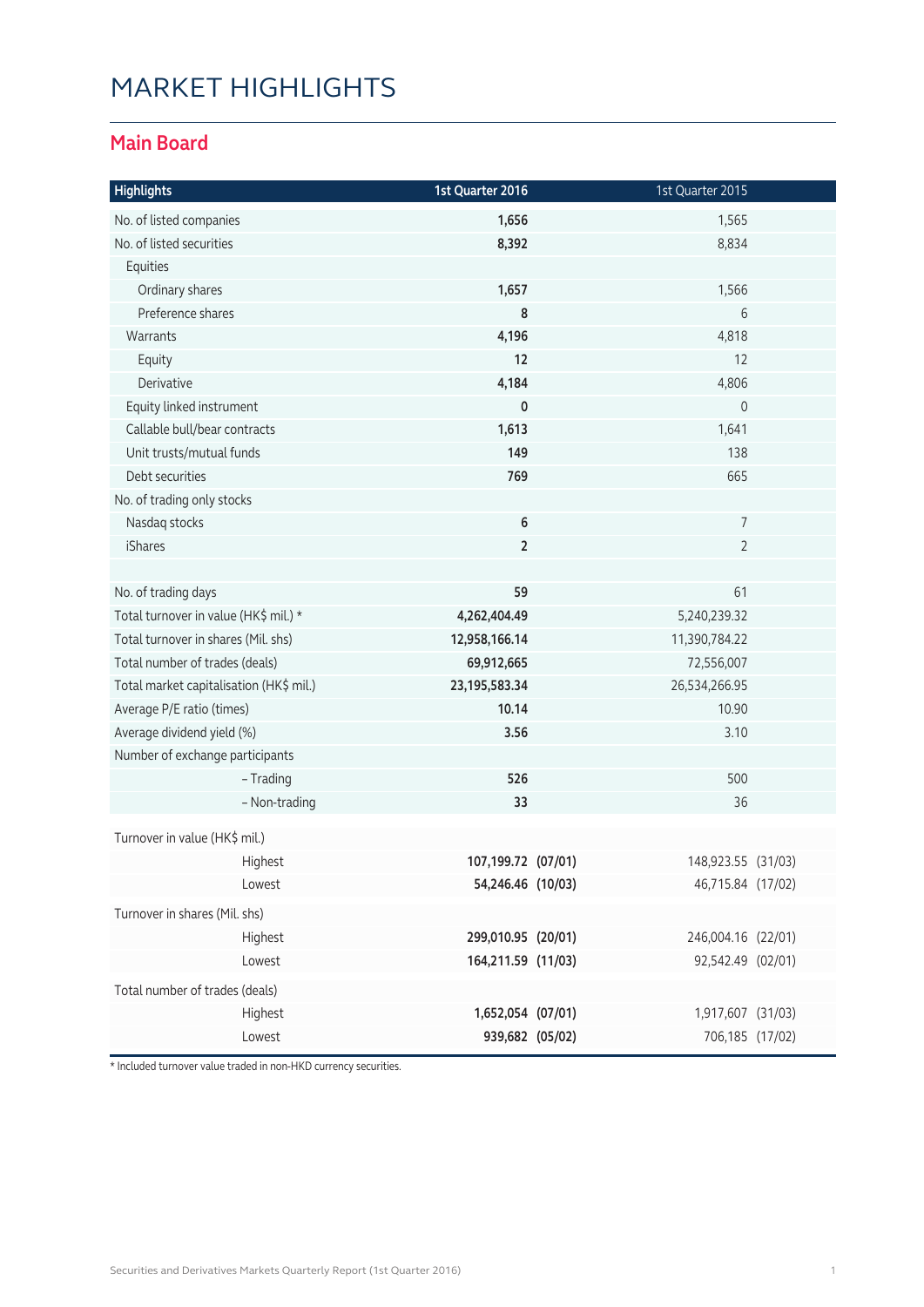### MARKET HIGHLIGHTS

#### **Growth Enterprise Market (GEM)**

| <b>Highlights</b>                       | 1st Quarter 2016 |                | 1st Quarter 2015 |                |
|-----------------------------------------|------------------|----------------|------------------|----------------|
| No. of listed companies                 | 227              |                | 210              |                |
| No. of listed securities                | 229              |                | 210              |                |
| Equities                                | 227              |                | 210              |                |
| Warrants                                | $\overline{2}$   |                | $\mathbf 0$      |                |
|                                         |                  |                |                  |                |
| No. of trading days                     | 59               |                | 61               |                |
| Total turnover in value (HK\$ mil.) *   | 25,669.47        |                | 31,767.18        |                |
| Total turnover in shares (Mil. shs)     | 85,659.35        |                | 74,102.98        |                |
| Total number of trades (deals)          | 731,277          |                | 912,664          |                |
| Total market capitalisation (HK\$ mil.) | 248,978.34       |                | 207,611.93       |                |
| Average P/E ratio (times)               | 57.93            |                | 60.53            |                |
| Average dividend yield (%)              | 0.30             |                | 0.63             |                |
| Turnover in value (HK\$ mil.)           |                  |                |                  |                |
| Highest                                 |                  | 714.28 (23/03) |                  | 927.12 (24/03) |
| Lowest                                  |                  | 293.89 (14/03) |                  | 214.00 (23/02) |
| Turnover in shares (Mil. shs)           |                  |                |                  |                |
| Highest                                 | 4,254.12 (23/03) |                | 2,345.86 (13/03) |                |
| Lowest                                  |                  | 788.91 (15/02) |                  | 475.85 (23/02) |
| Total number of trades (deals)          |                  |                |                  |                |
| Highest                                 |                  | 23,086 (23/03) |                  | 31,517 (15/01) |
| Lowest                                  |                  | 8,185 (11/02)  |                  | 7,321 (17/02)  |

\* Included turnover value traded in non-HKD currency securities.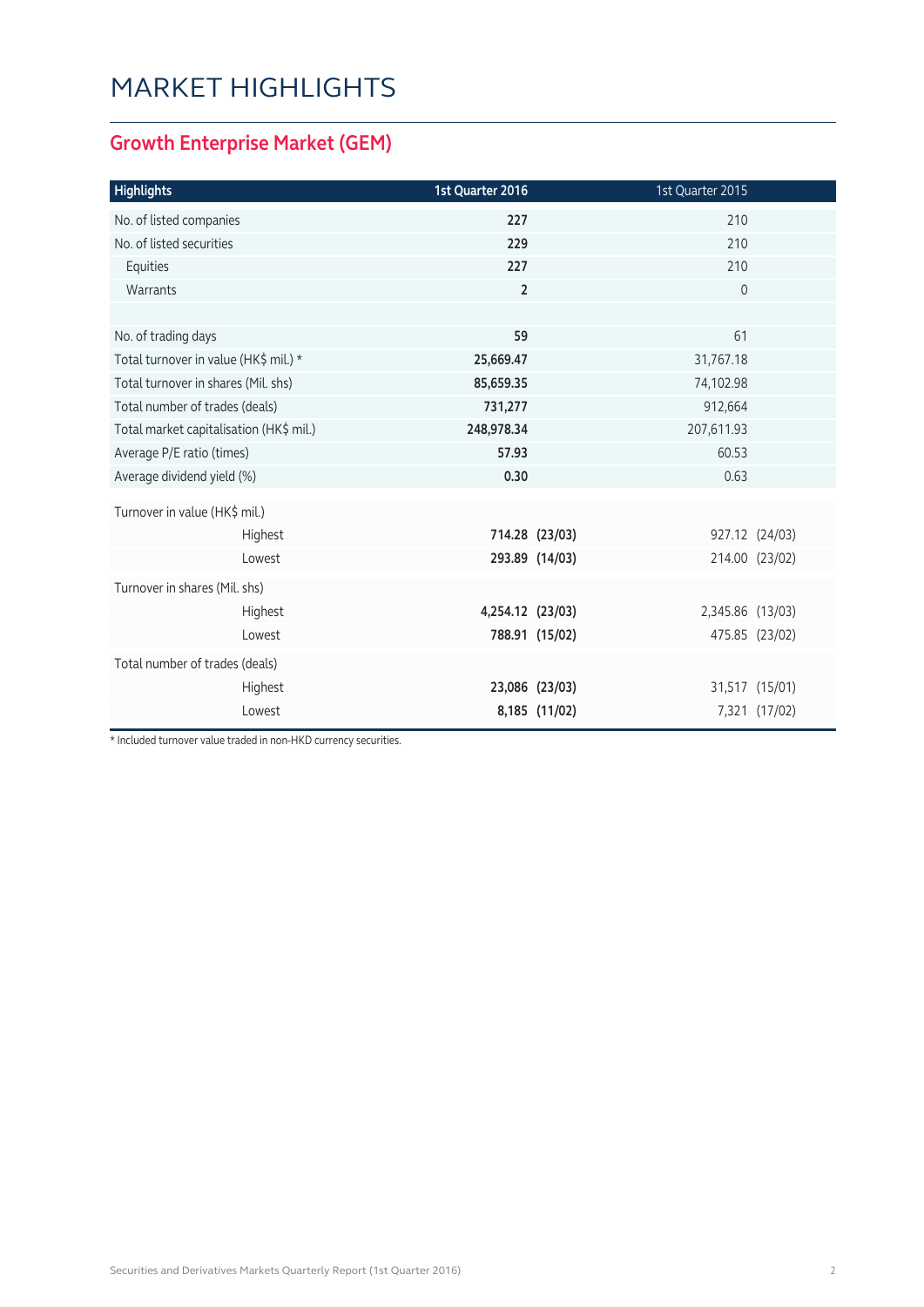## MARKET HIGHLIGHTS

### **Derivatives Market Highlights**

| <b>Highlights</b>                                                | 1st Quarter 2016 | 1st Quarter 2015 |
|------------------------------------------------------------------|------------------|------------------|
| All futures and options products (excluding stock options)       |                  |                  |
| No. of trading days                                              | 59.0             | 61.0             |
| Total contract volume                                            | 30,221,499       | 18,870,729       |
| Equity index products                                            | 29,939,552       | 18,625,326       |
| Equity products                                                  | 92,936           | 168,602          |
| Interest rates products                                          | 12               | 80               |
| <b>RMB Currency Futures</b>                                      | 184,531          | 58,303           |
| Gold Futures <sup>#</sup>                                        |                  | $\mathbf{0}$     |
| London Metal Mini Futures                                        | 4,468            | 18,418           |
| Average daily contract volume                                    | 512,229          | 309,356          |
|                                                                  |                  |                  |
| Total open interest as at the quarter end (contracts)            | 3,170,906        | 1,857,234        |
| Equity index products                                            | 3,135,347        | 1,826,327        |
| Equity products                                                  | 7,121            | 17,347           |
| Interest rates products                                          | 0                | 35               |
| <b>RMB Currency Futures</b>                                      | 28,215           | 12,949           |
| Gold Futures <sup>#</sup>                                        |                  | $\mathbf 0$      |
| London Metal Mini Futures                                        | 223              | 576              |
| # Trading in Gold Futures suspended with effect from 27 May 2015 |                  |                  |
| <b>Stock options</b>                                             |                  |                  |
| No. of newly introduced stock options classes                    | 0                | $\overline{0}$   |
| No. of stock options as at the quarter end                       |                  |                  |
| Class                                                            | 84               | 80               |
| <b>Series</b>                                                    | 29,288           | 22,764           |
| Total premium (HK\$ mil.)                                        | 11,846.68        | 17,410.66        |
| Call                                                             | 4,099.73         | 9,284.26         |
| Put                                                              | 7,746.95         | 8,126.40         |
| Average daily premium (HK\$ mil.)                                | 200.79           | 285.42           |
| Total contract volume                                            | 17,289,771       | 22,162,657       |
| Call                                                             | 8,197,431        | 11,465,247       |
| Put                                                              | 9,092,340        | 10,697,410       |
| Average daily contract volume                                    | 293,047          | 363,322          |
| Total open interest as at the quarter end (contracts)            | 5,368,449        | 6,545,827        |
| Call                                                             | 2,661,499        | 3,322,929        |
| Put                                                              | 2,706,950        | 3,222,898        |
| Total number of trades                                           | 750,314          | 960,023          |
| Average daily number of trades                                   | 12,717           | 15,738           |
| Total contracts exercised                                        | 1,853,205        | 2,333,192        |
| Average premium per contract (HK\$)                              | 685.18           | 785.59           |
| Average contract per trade (contracts)                           | 23               | 23               |
| Put volume/call volume                                           | 1.11             | 0.93             |
| Average daily contract volume/open interest                      | 5.5%             | 5.6%             |
|                                                                  |                  |                  |
| All futures and options products                                 |                  |                  |
| Total contract volume                                            | 47,511,270       | 41,033,386       |
| Total open interest as at the quarter end (contracts)            | 8,539,355        | 8,403,061        |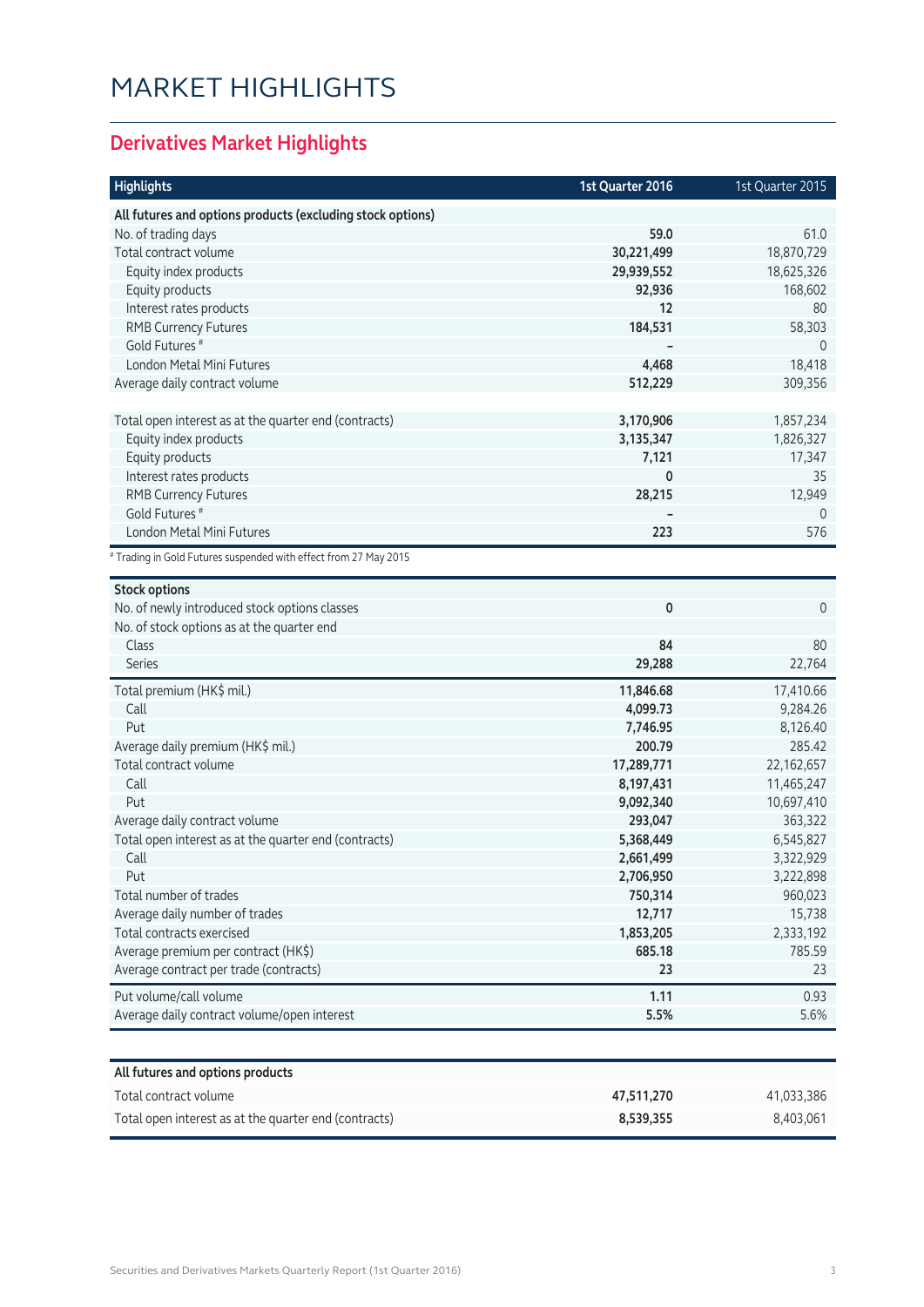#### **Clearing and Settlement Statistics**

| <b>Securities Market</b>                                                        | 1st Quarter 2016 | 1st Quarter 2015 |
|---------------------------------------------------------------------------------|------------------|------------------|
| Average Daily Exchange Trades Handled by CCASS                                  |                  |                  |
| - Number of trades                                                              | 1,196,563        | 1,182,398        |
| - Value of trades (HK\$bil.)                                                    | 72.6             | 85.0             |
| - Share quantity Involved (bil shares)                                          | 221.1            | 187.7            |
| Average Daily Settlement Instructions ("SIs") Settled by CCASS                  |                  |                  |
| - Number of SIs                                                                 | 85,208           | 90,242           |
| - Value of SIs (HK\$bil.)                                                       | 170.1            | 209.8            |
| - Share quantity involved (bil. Shares)                                         | 47.1             | 45.0             |
| Average Daily Investor SIs ("ISIs") Settled by CCASS                            |                  |                  |
| - Number of ISIs                                                                | 249              | 401              |
| - Value of ISIs (HK\$mil.)                                                      | 89.2             | 165.4            |
| - Share quantity involved (mil. shares)                                         | 129.9            | 49.5             |
| Average Daily Settlement Efficiency of CNS Stock Positions on Due Day (T+2) (%) | 99.93            | 99.93            |
| Average Daily Settlement Efficiency of CNS Stock Positions                      |                  |                  |
| on the Day following the Due Day (T+3) (%)                                      | 99.99            | 99.99            |
| Average Daily Buy-ins Executed on T+3                                           |                  |                  |
| - Number of brokers involved                                                    | 3                | 4                |
| - Number of buy-ins                                                             | 3                | $\overline{4}$   |
| - Value of buy-ins (HK\$mil)                                                    | 1.5              | 2.6              |
| Shares Deposited in the CCASS Depository *                                      |                  |                  |
| - Number of shares (bil shares)                                                 | 5,558.0          | 4,489.3          |
| - Percentage of total issued shares of the admitted securities                  | 74.67            | 71.67            |
| - Value of shares (HK\$bil)                                                     | 14,395.9         | 15,975.6         |
| - Percentage of the total market capitalisation of the admitted securities      | 56.61            | 54.46            |
| <b>Derivatives Market</b>                                                       |                  |                  |
| Open Interest                                                                   |                  |                  |
| - Equity Index Futures                                                          | 644,456          | 490,485          |
| - Stock Futures                                                                 | 7,121            | 17,347           |
| - Gold Futures ^                                                                | 0                | $\mathbf 0$      |
| - Interest Rates Futures                                                        | $\mathbf{0}$     | 35               |
| - RMB Currency Futures                                                          | 28,215           | 12,949           |
| - London Metal Mini Futures #                                                   | 223              | 576              |
| - Equity Index Options                                                          | 2,490,891        | 1,335,842        |
| - Stock Options                                                                 | 5,368,449        | 6,545,827        |
| <b>Cumulative Stock Options Exercised</b>                                       |                  |                  |
| - Share quantity involved (mil. shs)                                            | 2,116            | 2,814            |
| - Value of shares (HK\$bil.)                                                    | 33               | 53               |

\* Share quantity and market value of securities in non-HKD currency are included

^ Trading in Gold Futures suspended with effect from 27 May 2015

# Trading in London Metal Mini Futures commenced on 01 Dec 2014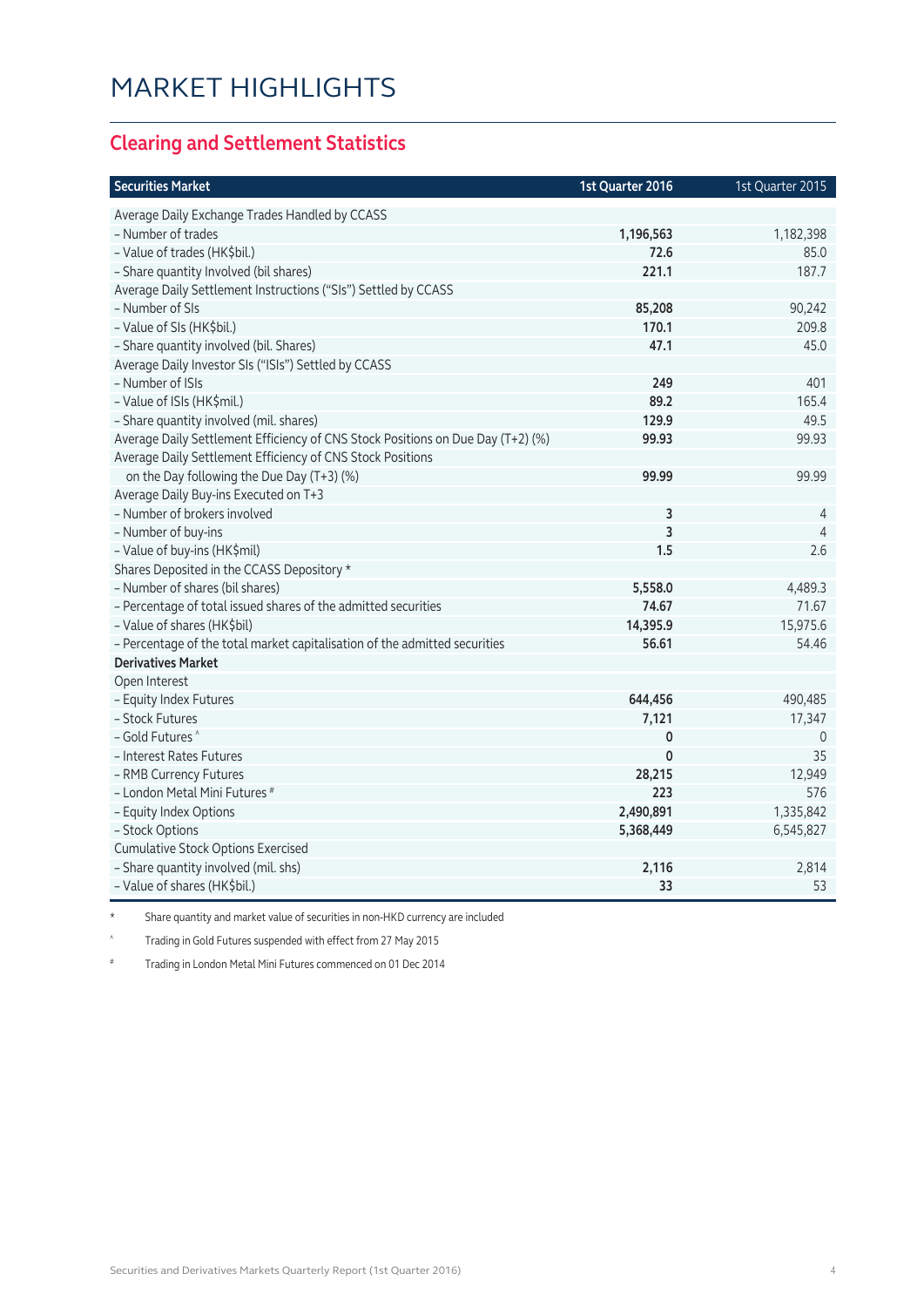#### **Equity Turnover**

|      |                | <b>Share</b><br>(Mil. shs) | Value<br>(HK\$ mil.) | No. of deals |
|------|----------------|----------------------------|----------------------|--------------|
| 2015 | Q1             | 774,786.99                 | 3,405,759.83         | 56,467,243   |
|      | Q <sub>2</sub> | 2,486,785.70               | 6,796,873.72         | 94,261,256   |
|      | Q <sub>3</sub> | 1,241,453.02               | 4,136,147.76         | 73,808,111   |
|      | Q4             | 944,007.06                 | 2,888,836.92         | 56, 185, 286 |
| 2016 | Q1             | 862,976.22                 | 2,639,071.92         | 55,813,607   |

### **Equity Trading Statistics**

|      |                | No. of<br>trading days | Average daily<br>turnover (HK\$ mil.) | Average<br>value per deal |
|------|----------------|------------------------|---------------------------------------|---------------------------|
| 2015 | Q1             | 61                     | 55,832.13                             | 60,314                    |
|      | Q <sub>2</sub> | 60                     | 113,281.23                            | 72,107                    |
|      | Q <sub>3</sub> | 63                     | 65,653.14                             | 56,039                    |
|      | Q4             | 63                     | 45,854.55                             | 51,416                    |
| 2016 | Q1             | 59                     | 44,730.03                             | 47,284                    |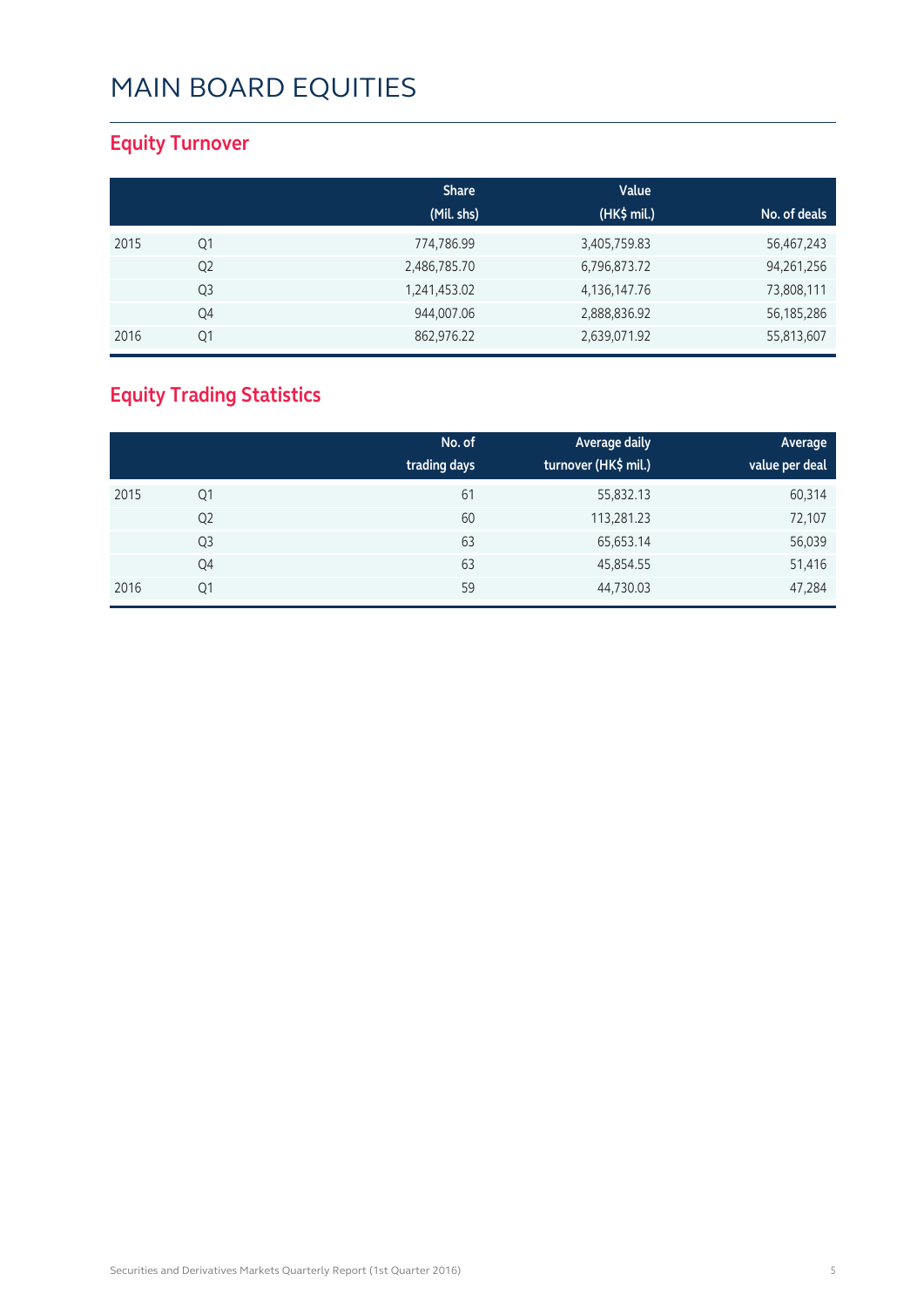#### **20 Most Advanced Stocks**

for 1st quarter 2016

|                |       |                        | <b>Closing price</b> |                 |        |
|----------------|-------|------------------------|----------------------|-----------------|--------|
| Rank           | Code  | <b>Stock</b>           | End of Mar 2016      | End of Dec 2015 | % up   |
|                | 02323 | TOPSEARCH INT'L        | 3.240                | 0.980           | 230.61 |
| 2              | 03966 | MASTERCRAFT I          | 3.040                | 1.450           | 109.66 |
| 3              | 01069 | CA LOW-CARBON          | 0.350                | 0.183           | 91.26  |
| $\overline{4}$ | 00802 | <b>RCG</b>             | 0.510                | 0.270           | 88.89  |
| 5              | 01568 | <b>SUNDART HLDGS</b>   | 3.470                | 1.880           | 84.57  |
| 6              | 02322 | <b>NOBLE CENTURY</b>   | 6.550                | 3.630           | 80.44  |
| 7              | 01421 | KINGBO STRIKE          | 3.420                | 1.900           | 80.00  |
| 8              | 01112 | <b>BIOSTIME</b>        | 28.500               | 15.980          | 78.35  |
| 9              | 03889 | <b>GLOBAL SWEET</b>    | 0.310                | 0.176           | 76.14  |
| 10             | 00251 | <b>SEA HOLDINGS</b>    | 21.050               | 12.000          | 75.42  |
| 11             | 00847 | <b>KAZ MINERALS-S</b>  | 18.760               | 10.980          | 70.86  |
| 12             | 00520 | XIABUXIABU             | 5.200                | 3.060           | 69.93  |
| 13             | 01386 | <b>WALKER GROUP</b>    | 1.650                | 0.980           | 68.37  |
| 14             | 00426 | ONE MEDIA GROUP        | 1.420                | 0.850           | 67.06  |
| 15             | 01303 | <b>HUILI RES</b>       | 1.440                | 0.870           | 65.52  |
| 16             | 00805 | <b>GLENCORE-S</b>      | 16.600               | 10.200          | 62.75  |
| 17             | 00572 | <b>CENT WEALTH FIN</b> | 0.300                | 0.186           | 61.29  |
| 18             | 00660 | WAI CHUN MINING        | 0.113                | 0.072           | 56.94  |
| 19             | 00033 | <b>HARMONIC STR</b>    | 0.177                | 0.113           | 56.64  |
| 20             | 02698 | <b>WEIQIAO TEXTILE</b> | 5.590                | 3.630           | 53.99  |

A Adjusted

#### **20 Most Declined Stocks**

for 1st quarter 2016

|                |       |                        |                 | <b>Closing price</b> |                |          |
|----------------|-------|------------------------|-----------------|----------------------|----------------|----------|
| Rank           | Code  | <b>Stock</b>           | End of Mar 2016 | End of Dec 2015      |                | % down   |
| 1              | 00911 | <b>HANGFAT GINSENG</b> | 0.049           | 0.700                |                | $-93.00$ |
| $\overline{2}$ | 01323 | <b>NEWTREE GROUP</b>   | 0.380           | 2.610                |                | $-85.44$ |
| 3              | 00943 | <b>EFORCE HOLDINGS</b> | 0.120           | 0.750                |                | $-84.00$ |
| 4              | 00928 | <b>TACK FIORI</b>      | 0.325           | 2.000                |                | $-83.75$ |
| 5              | 00975 | MONGOL MINING          | 0.046           | 0.175                |                | $-73.71$ |
| 6              | 03788 | <b>CHINA HANKING</b>   | 1.080           | 3.820                |                | $-71.73$ |
| 7              | 02211 | <b>UNI HEALTH</b>      | 0.850           | 3.000                |                | $-71.67$ |
| 8              | 00431 | <b>G CHINA FIN</b>     | 0.400           | 1.400                |                | $-71.43$ |
| 9              | 00307 | <b>UP ENERGY DEV</b>   | 0.153           | 0.445                |                | $-65.62$ |
| 10             | 01733 | <b>WINSWAY</b>         | 0.052           | 0.145                |                | $-64.14$ |
| 11             | 00275 | <b>HANNY HOLDINGS</b>  | 0.285           | 0.787                | $\overline{A}$ | $-63.79$ |
| 12             | 00616 | <b>EASYKNIT ENT</b>    | 0.138           | 0.365                |                | $-62.19$ |
| 13             | 01831 | <b>SHIFANG HLDG</b>    | 0.940           | 2.360                |                | $-60.17$ |
| 14             | 00283 | <b>GOLDIN PPT</b>      | 3.730           | 8.940                |                | $-58.28$ |
| 15             | 01305 | WAI CHI HOLD           | 1.580           | 3.680                |                | $-57.07$ |
| 16             | 06108 | NEW RAY MED-NEW        | 0.460           | 1.050                | $\overline{A}$ | $-56.19$ |
| 17             | 01685 | <b>BOER POWER</b>      | 6.120           | 13.960               |                | $-56.16$ |
| 18             | 03882 | <b>SKYLIGHT HLDG</b>   | 1.120           | 2.500                |                | $-55.20$ |
| 19             | 00362 | C ZENITH CHEM          | 0.325           | 0.710                |                | $-54.23$ |
| 20             | 01613 | <b>SYNERTONE</b>       | 0.204           | 0.444                | $\overline{A}$ | $-54.05$ |

A Adjusted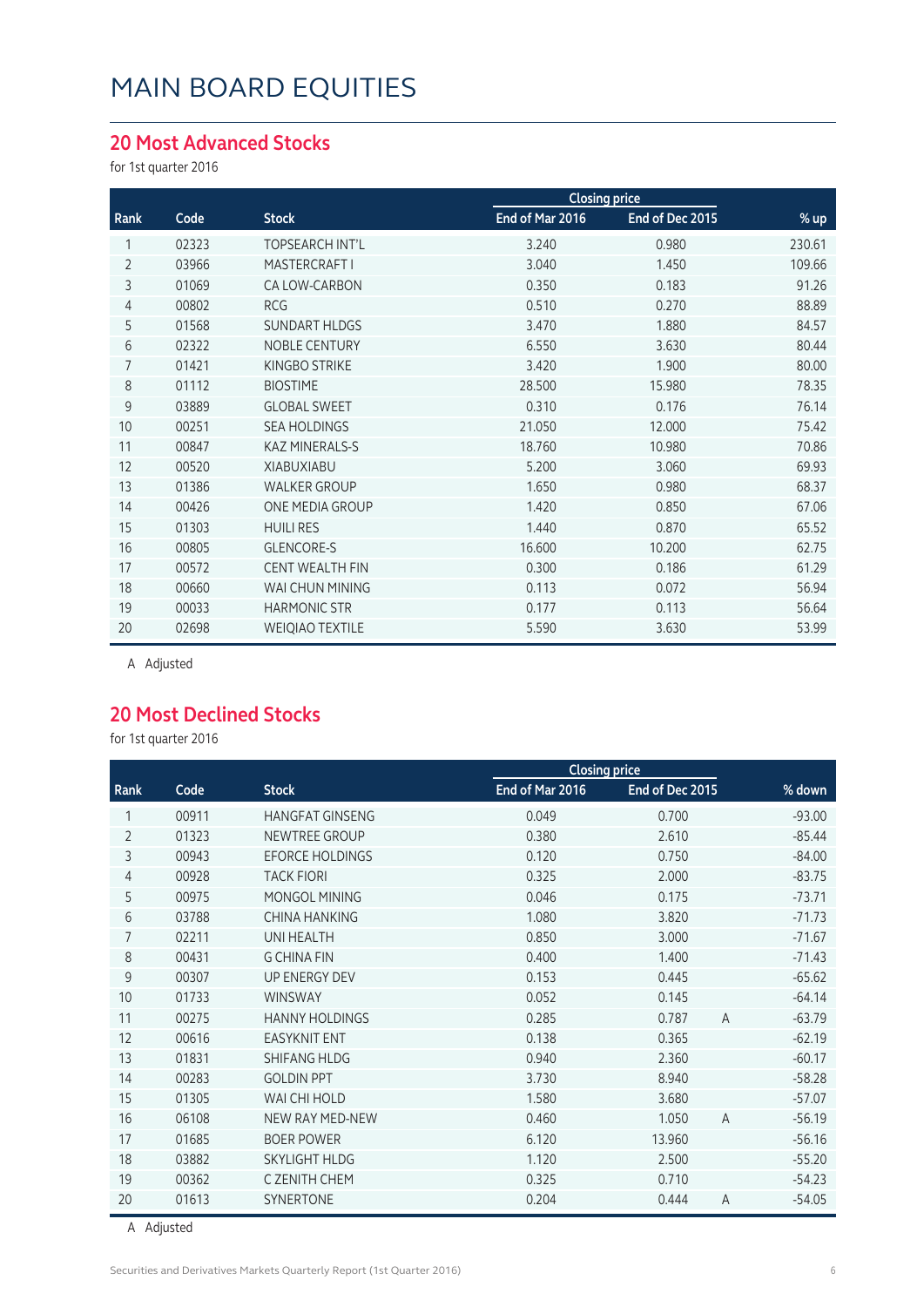### **20 Most Active Stocks by Value**

for 1st quarter 2016

| Rank           | Code  | <b>Stock</b>         | Turnover (HK\$ mil.) | % of total |
|----------------|-------|----------------------|----------------------|------------|
| 1              | 00700 | <b>TENCENT</b>       | 170,839.34           | 6.47       |
| $\overline{2}$ | 02318 | PING AN              | 84,104.23            | 3.19       |
| 3              | 00005 | <b>HSBC HOLDINGS</b> | 83,613.96            | 3.17       |
| 4              | 01299 | <b>AIA</b>           | 77,780.91            | 2.95       |
| 5              | 00941 | <b>CHINA MOBILE</b>  | 74,868.45            | 2.84       |
| 6              | 00939 | CCB                  | 72,250.90            | 2.74       |
| $\overline{7}$ | 02628 | CHINA LIFE           | 69,177.28            | 2.62       |
| 8              | 00388 | <b>HKEX</b>          | 63,073.24            | 2.39       |
| 9              | 01398 | ICBC                 | 61,127.58            | 2.32       |
| 10             | 03988 | <b>BANK OF CHINA</b> | 57,113.82            | 2.16       |
| 11             | 00883 | <b>CNOOC</b>         | 41,396.93            | 1.57       |
| 12             | 00688 | CHINA OVERSEAS       | 38,371.45            | 1.45       |
| 13             | 00001 | <b>CKH HOLDINGS</b>  | 34,190.40            | 1.30       |
| 14             | 01928 | SANDS CHINA LTD      | 33,645.80            | 1.27       |
| 15             | 00386 | SINOPEC CORP         | 28,077.50            | 1.06       |
| 16             | 00027 | <b>GALAXY ENT</b>    | 27,507.71            | 1.04       |
| 17             | 00857 | PETROCHINA           | 27,381.55            | 1.04       |
| 18             | 00016 | <b>SHK PPT</b>       | 26,113.69            | 0.99       |
| 19             | 03968 | <b>CM BANK</b>       | 24,506.38            | 0.93       |
| 20             | 01288 | ABC                  | 22,673.78            | 0.86       |
| Total          |       |                      | 1,117,814.87         | 42.36      |

#### **20 Most Active Stock by Shares**

| Rank           | Code  | <b>Stock</b>           | Turnover (Mil. shs) | % of total |
|----------------|-------|------------------------|---------------------|------------|
|                | 00261 | <b>CCT LAND</b>        | 69,841.31           | 8.09       |
| $\overline{2}$ | 00911 | <b>HANGFAT GINSENG</b> | 64,184.67           | 7.44       |
| 3              | 00397 | <b>JUN YANG FIN</b>    | 23,448.54           | 2.72       |
| 4              | 03988 | <b>BANK OF CHINA</b>   | 18,618.39           | 2.16       |
| 5              | 01246 | <b>NGAISHUN HOLD</b>   | 17,947.59           | 2.08       |
| 6              | 00939 | CCB                    | 15,205.91           | 1.76       |
| 7              | 01398 | <b>ICBC</b>            | 14,996.04           | 1.74       |
| 8              | 01076 | <b>IMPERIAL PAC</b>    | 11,607.32           | 1.35       |
| 9              | 00981 | <b>SMIC</b>            | 9,500.85            | 1.10       |
| 10             | 01063 | <b>SUNCORP TECH</b>    | 9,075.00            | 1.05       |
| 11             | 00362 | C ZENITH CHEM          | 8,471.66            | 0.98       |
| 12             | 01288 | ABC                    | 8,254.12            | 0.96       |
| 13             | 01051 | <b>G-RESOURCES</b>     | 6,659.72            | 0.77       |
| 14             | 00386 | SINOPEC CORP           | 6,310.70            | 0.73       |
| 15             | 00857 | <b>PETROCHINA</b>      | 5,618.68            | 0.65       |
| 16             | 01019 | CONVOY                 | 5,579.86            | 0.65       |
| 17             | 00883 | <b>CNOOC</b>           | 5,195.37            | 0.60       |
| 18             | 00745 | CN CULTURE GP          | 5,068.54            | 0.59       |
| 19             | 00364 | PING SHAN TEA          | 4,956.54            | 0.57       |
| 20             | 00299 | NEW SPORTS             | 4,795.96            | 0.56       |
| Total          |       |                        | 315,336.78          | 36.54      |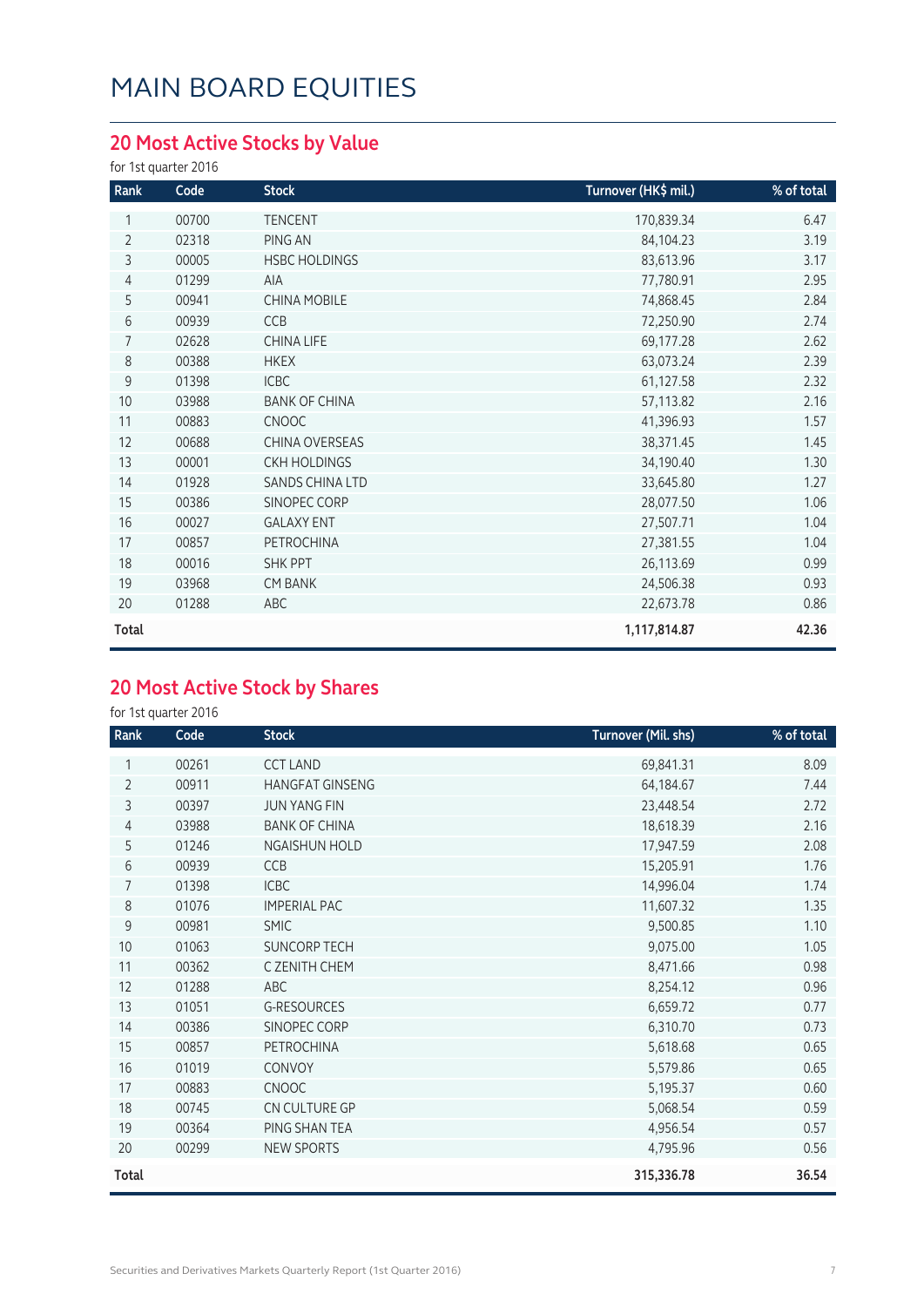#### **Market Capitalisation of Listed Companies for Main Board**

|      |    | HK\$ mil.        |
|------|----|------------------|
| 2015 | Q1 | 26,534,266.95    |
|      | Q2 | 28,754,383.61    |
|      | Q3 | 22,965,987.58    |
|      | Q4 | 24,425,554.96    |
| 2016 | Ο1 | 23, 195, 583. 34 |

#### **Market Capitalisation by Hang Seng Industry Classification System\* – Main Board**

Quarter-end figures



\* Hang Seng Industry Classification System (HSICS) is provided by Hang Seng Indexes Company Limited. Note: New Hang Seng Industry Classification System took effect on 9 September 2013.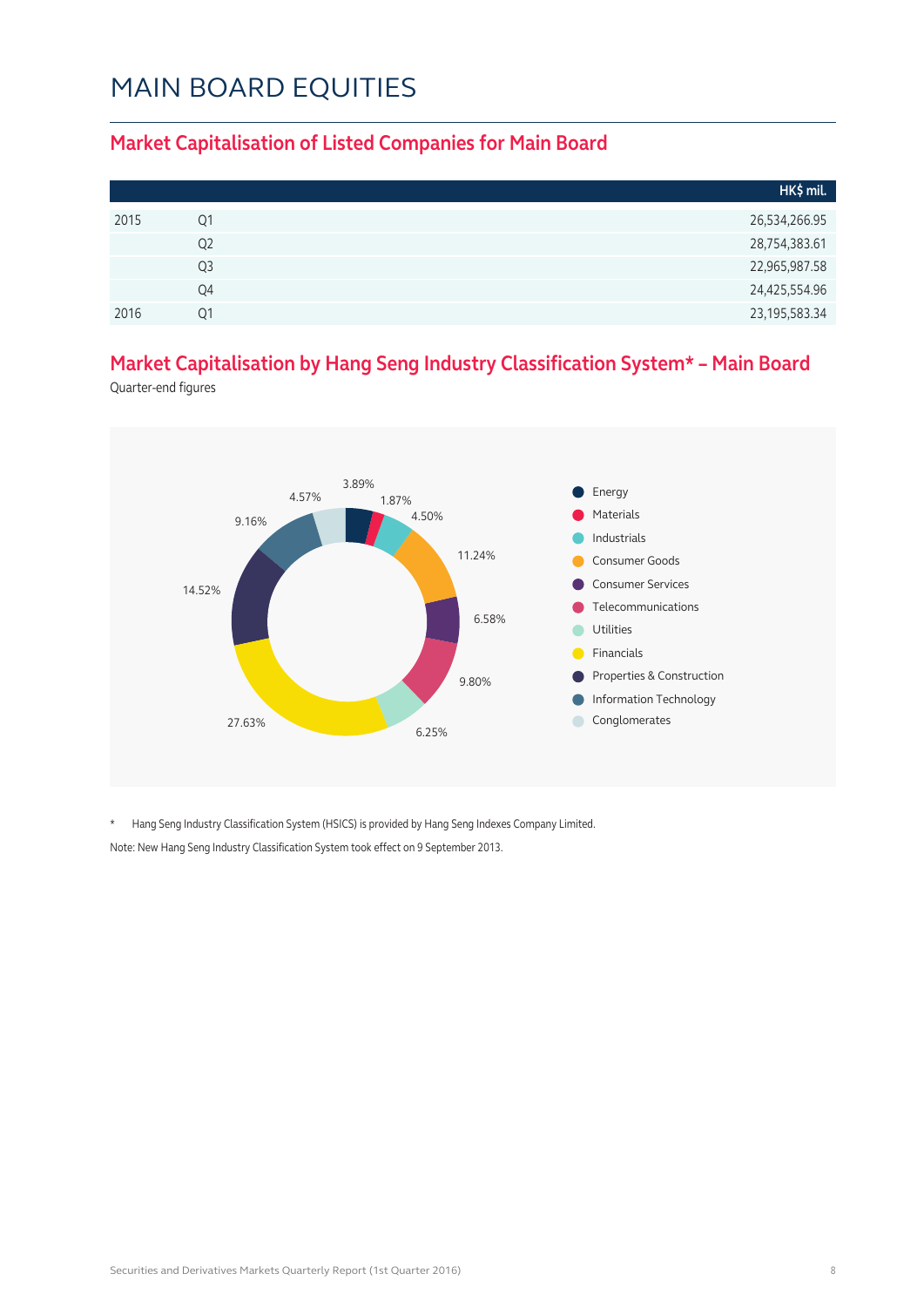#### **50 Leading Companies by Market Capitalisation**

as at the 1st quarter end 2016

|                     |       |                                                         | <b>Market capitalisation</b> |                     |
|---------------------|-------|---------------------------------------------------------|------------------------------|---------------------|
| Rank                | Code  | Company                                                 | (HK\$ mil.)                  | % of market total   |
| 1                   | 00941 | China Mobile Ltd.                                       | 1,770,105.50                 | 7.63                |
| 2                   | 00700 | Tencent Holdings Ltd.                                   | 1,489,624.35                 | 6.42                |
| 3                   | 00939 | China Construction Bank Corporation - H Shares          | 1,190,065.73                 | 5.13                |
| 4                   | 00005 | <b>HSBC Holdings plc</b>                                | 955,756.97                   | 4.12                |
| 5                   | 01299 | AIA Group Ltd.                                          | 529,524.95                   | 2.28                |
| 6                   | 00883 | CNOOC Ltd.                                              | 408,970.70                   | 1.76                |
| 7                   | 00001 | CK Hutchison Holdings Ltd.                              | 388,669.62                   | 1.68                |
| 8                   | 01398 | Industrial and Commercial Bank of China Ltd. - H Shares | 376,686.15                   | 1.62                |
| $\mathsf 9$         | 02378 | Prudential plc *                                        |                              | 374,322.48<br>N.A.  |
| 10                  | 00267 | CITIC Ltd.                                              | 343,265.10                   | 1.48                |
| 11                  | 02318 | Ping An Insurance (Group) Co. of China Ltd. - H Shares  | 276,305.10                   | 1.19                |
| 12                  | 00016 | Sun Hung Kai Properties Ltd.                            | 274,437.81                   | 1.18                |
| 13                  | 03988 | Bank of China Ltd. - H Shares                           | 269,263.73                   | 1.16                |
| 14                  | 00011 | Hang Seng Bank Ltd.                                     | 262,113.64                   | 1.13                |
| 15                  | 01928 | Sands China Ltd.                                        | 254,993.73                   | 1.10                |
| 16                  | 00762 | China Unicom (Hong Kong) Ltd.                           | 245,218.11                   | 1.06                |
| 17                  | 02388 | BOC Hong Kong (Holdings) Ltd.                           | 244,759.86                   | 1.06                |
| 18                  | 00688 | China Overseas Land & Investment Ltd.                   | 242,077.27                   | 1.04                |
| 19                  | 00388 | Hong Kong Exchanges and Clearing Ltd.                   | 225,754.59                   | 0.97                |
| 20                  | 00066 | MTR Corporation Ltd.                                    | 225,003.20                   | 0.97                |
| 21                  | 00805 | Glencore plc *                                          |                              | N.A.<br>220, 172.53 |
| 22                  | 00945 | Manulife Financial Corporation *                        |                              | 216,124.90<br>N.A.  |
| 23                  | 01038 | Cheung Kong Infrastructure Holdings Ltd.                | 201,053.78                   | 0.87                |
| 24                  | 01113 | Cheung Kong Property Holdings Ltd.                      | 192,790.94                   | 0.83                |
| 25                  | 03328 | Bank of Communications Co., Ltd. - H Shares             | 178,560.50                   | 0.77                |
| 26                  | 00002 | CLP Holdings Ltd.                                       | 177,230.51                   | 0.76                |
| 27                  | 00006 | Power Assets Holdings Ltd.                              | 169,353.66                   | 0.73                |
| 28                  | 02888 | <b>Standard Chartered PLC</b>                           | 168,762.41                   | 0.73                |
| 29                  | 00003 | Hong Kong and China Gas Co. Ltd., The                   | 167,633.74                   | 0.72                |
| 30                  | 00566 | Hanergy Thin Film Power Group Ltd.                      | 163,231.16                   | 0.70                |
| 31                  | 00012 | Henderson Land Development Co. Ltd.                     | 157,565.80                   | 0.68                |
| 32                  | 02628 | China Life Insurance Co. Ltd. - H Shares                | 142,424.09                   | 0.61                |
| 33                  | 01109 | China Resources Land Ltd.                               | 137,925.70                   | 0.59                |
| 34                  | 00386 | China Petroleum & Chemical Corporation - H Shares       | 129,863.40                   | 0.56                |
| 35                  | 00004 | Wharf (Holdings) Ltd., The                              | 128,515.56                   | 0.55                |
| 36                  | 00027 | Galaxy Entertainment Group Ltd.                         | 123,988.64                   | 0.53                |
| 37                  | 01972 | Swire Properties Ltd.                                   | 122,557.50                   | 0.53                |
| 38                  | 00019 | Swire Pacific Ltd.                                      | 120,872.43                   | 0.52                |
| 39                  | 00857 | PetroChina Co. Ltd. - H Shares                          | 108,870.32                   | 0.47                |
| 40                  | 00656 | Fosun International Ltd.                                | 95,053.09                    | 0.41                |
| 41                  | 01288 | Agricultural Bank of China Ltd. - H Shares              | 85,761.32                    | 0.37                |
| 42                  | 00288 | WH Group Ltd.                                           | 82,324.13                    | 0.35                |
| 43                  | 03333 | Evergrande Real Estate Group Ltd.                       | 81,918.31                    | 0.35                |
| 44                  | 01044 | Hengan International Group Co. Ltd.                     | 81,749.22                    | 0.35                |
| 45                  | 06823 | HKT Ltd.                                                | 80,866.21                    | 0.35                |
| 46                  | 02601 | China Pacific Insurance (Group) Co., Ltd. - H Shares    | 80,483.70                    | 0.35                |
| 47                  | 00023 | Bank of East Asia, Ltd., The                            | 76,586.92                    | 0.33                |
| 48                  | 00083 | Sino Land Co. Ltd.                                      | 75,132.76                    | 0.32                |
| 49                  | 03968 | China Merchants Bank Co., Ltd. - H Shares               | 74,831.69                    | 0.32                |
| 50                  | 00151 | Want Want China Holdings Ltd.                           | 73,239.47                    | 0.32                |
| Total               |       |                                                         | 13,451,743.07                | 57.99               |
| <b>Market Total</b> |       |                                                         | 23, 195, 583. 34             | 100.00              |

Notes:

\* not included in Market Total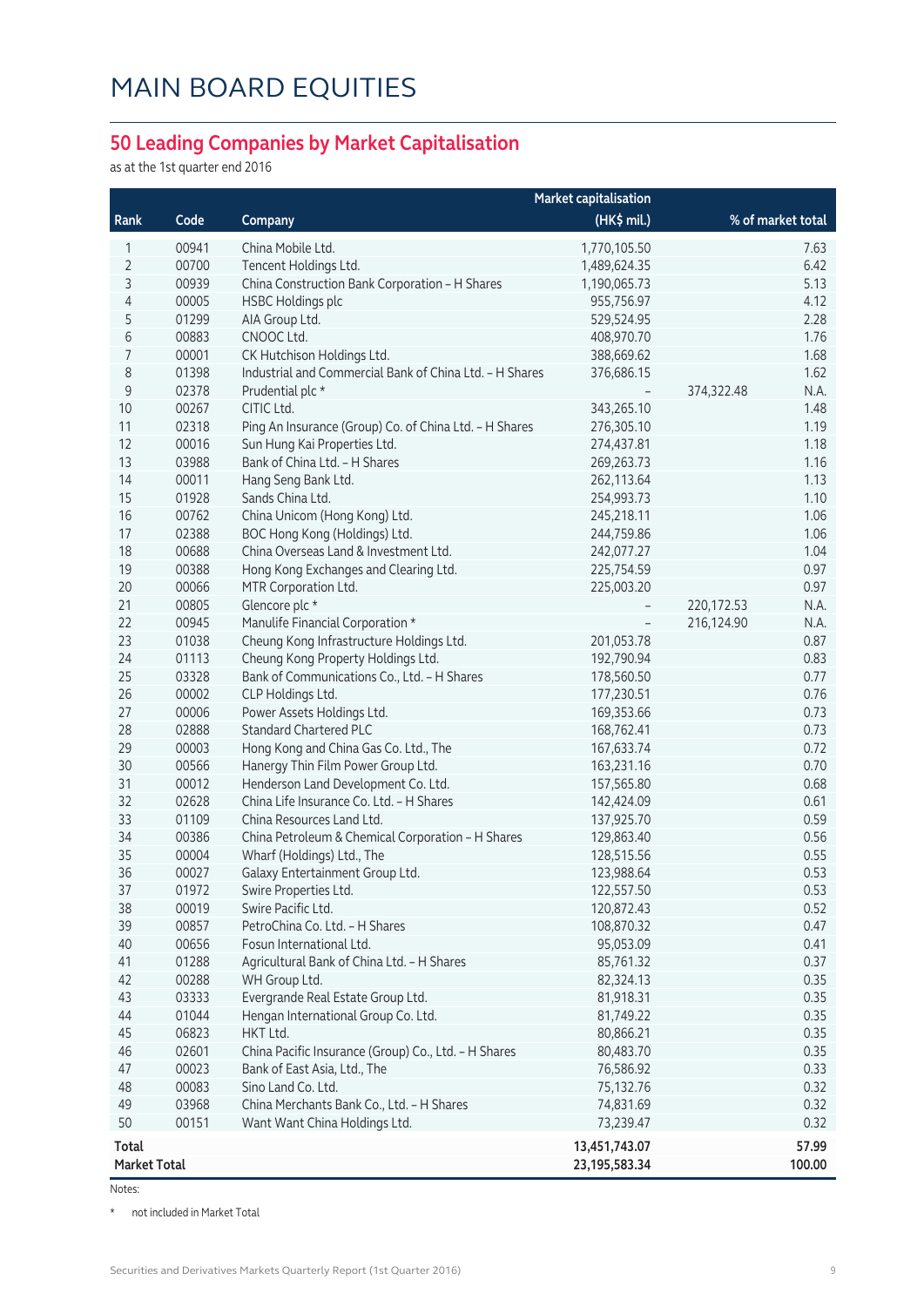#### **Short Selling (value)**

|    | Short selling turnover (HK\$ mil.) | Market turnover (HK\$ mil.) * | % of market total |
|----|------------------------------------|-------------------------------|-------------------|
| Q1 | 502,684.62                         | 5,272,006.50                  | 9.53              |
| Q2 | 812,595.30                         | 9,894,068.82                  | 8.21              |
| Q3 | 673,434.03                         | 6,395,260.35                  | 10.53             |
| Q4 | 467,982.84                         | 4,529,285.89                  | 10.33             |
| Ο1 | 529,347.58                         | 4,288,073.96                  | 12.34             |
|    |                                    |                               |                   |

**Included Market total for Main Board and GEM** 

#### **Short Selling (share)**

|      |    | Short selling turnover (Mil. shs) | Market turnover (Mil. shs) * | % of market total |
|------|----|-----------------------------------|------------------------------|-------------------|
| 2015 | Q1 | 42,342.54                         | 11,464,887.20                | 0.37              |
|      | Q2 | 66,878.15                         | 14,614,838.29                | 0.46              |
|      | Q3 | 63,796.36                         | 14,314,202.23                | 0.45              |
|      | Q4 | 45,874.78                         | 13,299,980.60                | 0.34              |
| 2016 | Ο1 | 54,180.01                         | 13,043,825.48                | 0.42              |

Included Market total for Main Board and GEM

#### **New Listing Companies Statistics**

|      |                | No. of newly<br>listed companies | No. of companies<br>transferred from GEM * | <b>Funds raised</b><br>(HK\$ mil.) <sup>#</sup> |
|------|----------------|----------------------------------|--------------------------------------------|-------------------------------------------------|
| 2015 | Q1             | 16                               |                                            | 19,653.73                                       |
|      | Q <sub>2</sub> | 16                               |                                            | 108,838.86                                      |
|      | Q <sub>3</sub> | 19                               |                                            | 26,086.55                                       |
|      | Q4             | 39                               |                                            | 105,769.28                                      |
| 2016 | Q1             | 13                               |                                            | 27,635.34                                       |

Included only the transfers of listing from GEM to Main Board pursuant to the revised Rule 9.24 of GEM Listing Rules and to the new Chapter 9A of the Main Board Listing Rules effective from 1 July 2008

All funds raised are attributed to the initial public offers of newly listed companies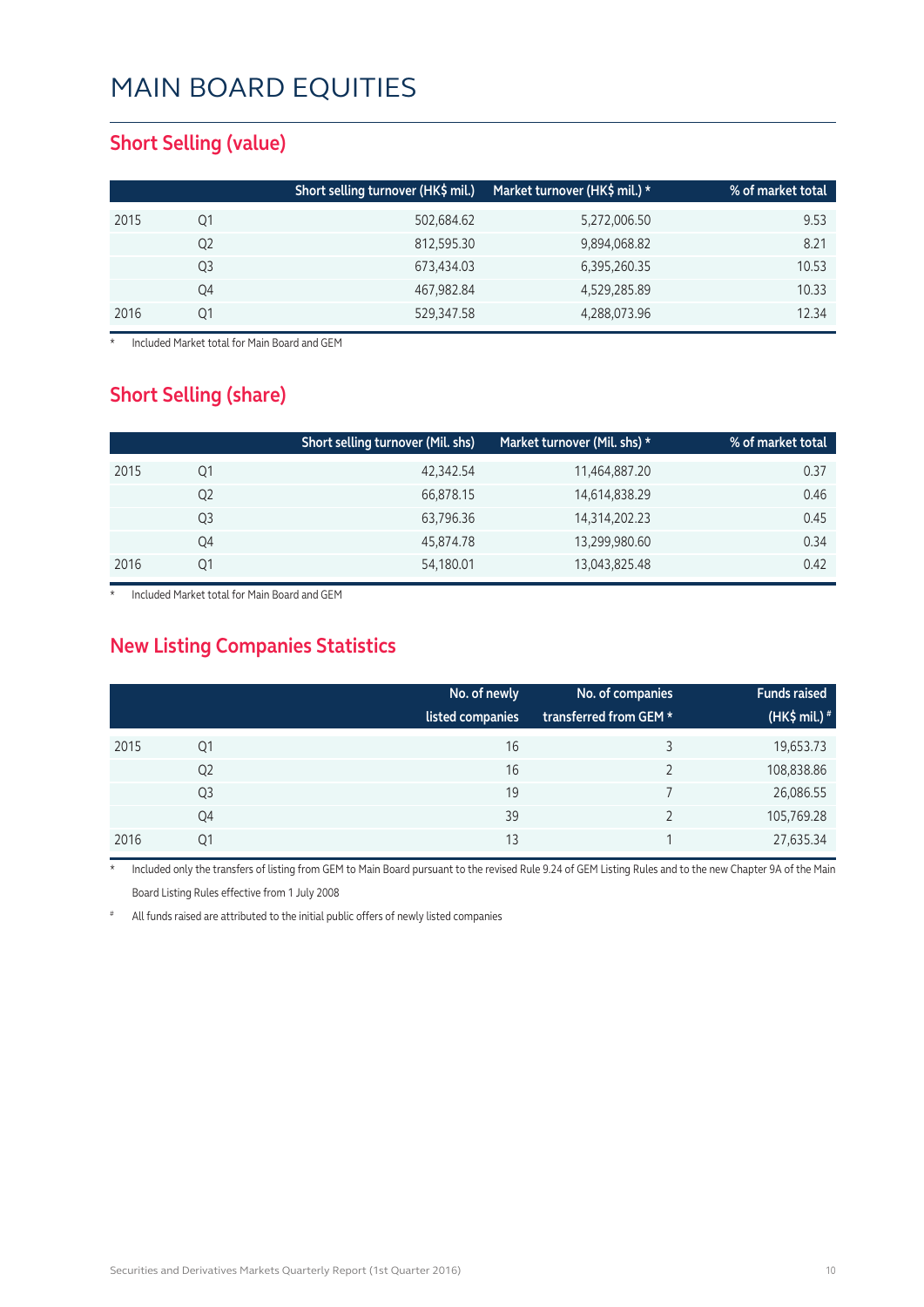#### **Newly Listed Companies**

for 1st quarter 2016

| Code  | Company name                                    | Listing date |               | No. of issued shares Funds raised (HK\$ mil.) |
|-------|-------------------------------------------------|--------------|---------------|-----------------------------------------------|
| 03326 | Perfect Group International Holdings Ltd.       | 2016/01/04   | 450,000,000   | 104.63                                        |
| 03773 | NNK Group Ltd.                                  | 2016/01/07   | 415,000,000   | 115.00                                        |
| 01459 | Jujiang Construction Group Co., Ltd. - H Shares | 2016/01/12   | 133,360,000   | 180.04                                        |
| 03301 | Ronshine China Holdings Ltd.                    | 2016/01/13   | 1,352,348,000 | 1,821.59                                      |
| 01565 | Virscend Education Co. Ltd.                     | 2016/01/15   | 3,088,761,000 | 2,013.03                                      |
| 03963 | China Rongzhong Financial Holdings Co. Ltd.     | 2016/01/28   | 412,509,000   | 237.39                                        |
| 02768 | Jiayuan International Group Ltd.                | 2016/03/08   | 1,867,500,000 | 1,283.40                                      |
| 06833 | Sinco Pharmaceuticals Holdings Ltd.             | 2016/03/10   | 1,615,220,000 | 332.18                                        |
| 02138 | Union Medical Healthcare Ltd.                   | 2016/03/11   | 980,827,000   | 744.86                                        |
| 01557 | K. H. Group Holdings Ltd.                       | 2016/03/18   | 400,000,000   | 95.00                                         |
| 01578 | Bank of Tianjin Co., Ltd. - H Shares            | 2016/03/30   | 1,721,144,563 | 7,356.75                                      |
| 02016 | China Zheshang Bank Co., Ltd. - H Shares        | 2016/03/30   | 3,300,000,000 | 13,068.00                                     |
| 03638 | Goldenmars Technology Holdings Ltd. *           | 2016/03/30   | 293,880,000   |                                               |
| 02239 | SMIT Holdings Ltd.                              | 2016/03/30   | 300,000,000   | 283.50                                        |
| Total |                                                 |              |               | 27,635.34                                     |

\* Transfers of listing from GEM to Main Board pursuant to the revised Rule 9.24 of the GEM Listing Rules and to the new Chapter 9A of the Main Board Listing Rules effective from 1 July 2008.

Securities and Derivatives Markets Quarterly Report (1st Quarter 2016) 11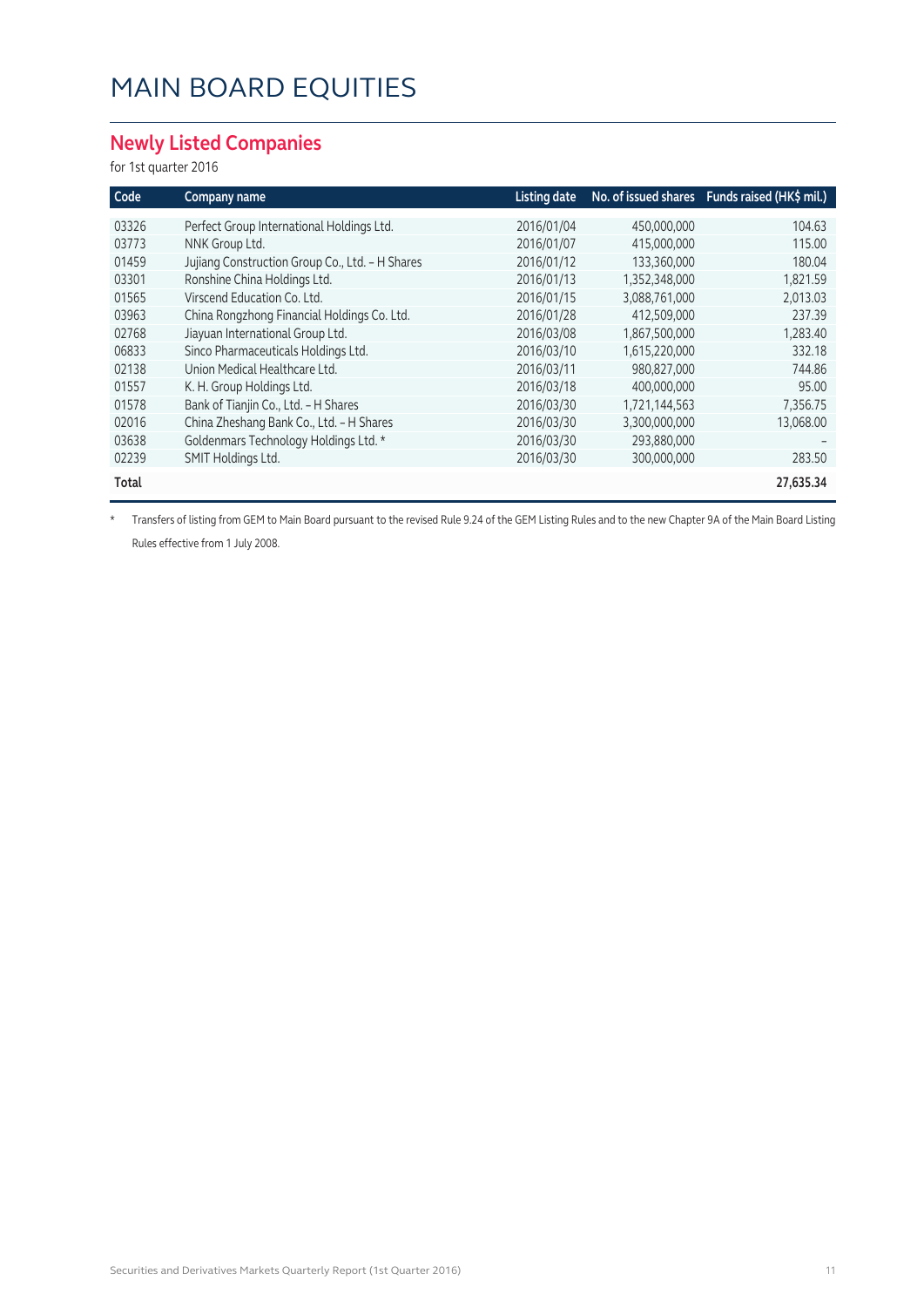#### **Withdrawal of Listed Companies**

| Code  | Company name                          | Last trading date | Delisted date |
|-------|---------------------------------------|-------------------|---------------|
| 01025 | Wumart Stores, Inc. - H Shares        | 2015/12/30        | 2016/01/07    |
| 00773 | China Metal Recycling (Holdings) Ltd. | 2013/01/25        | 2016/02/04    |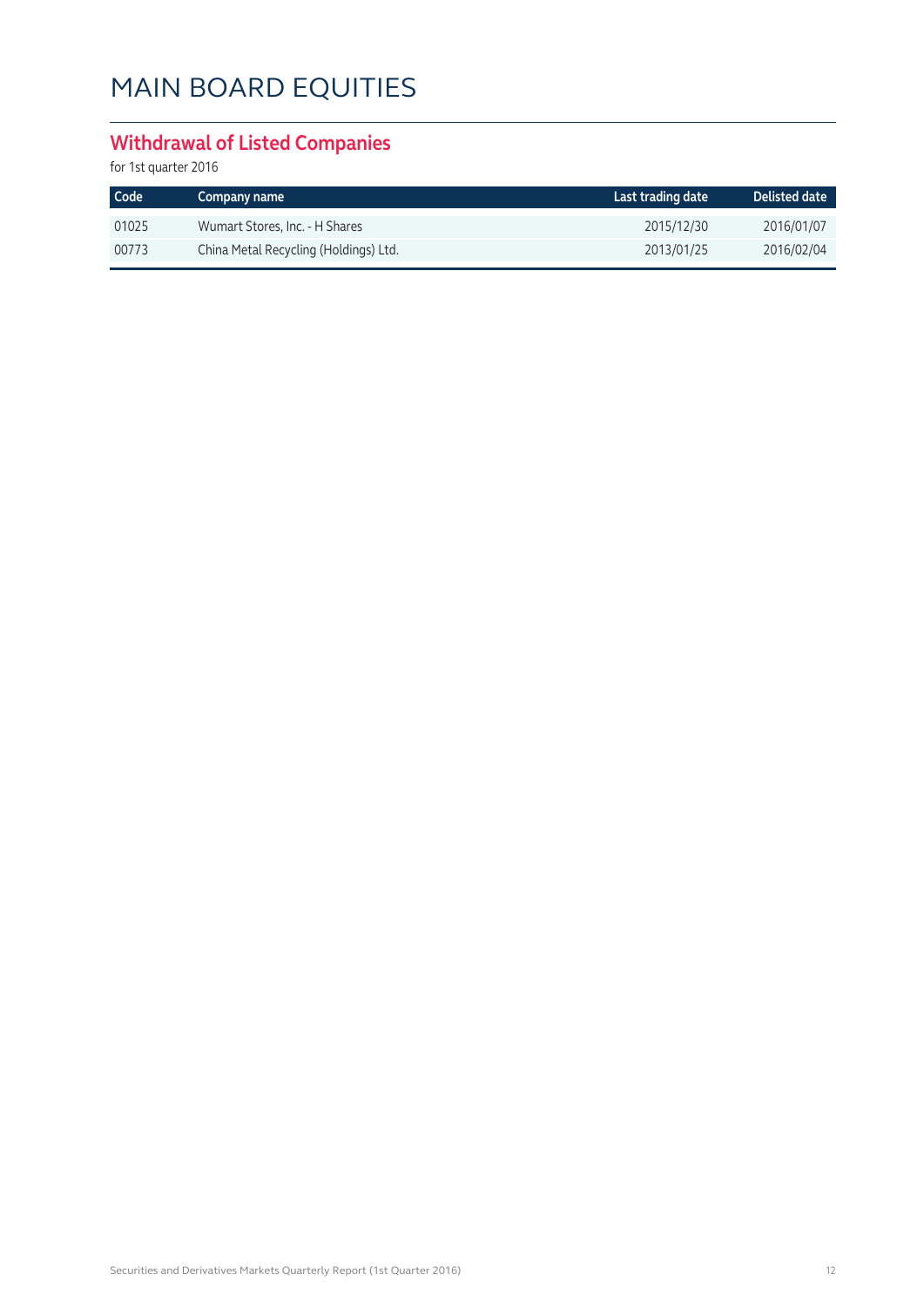#### **Company Name Changes**

| Code  | Old name                                           | New name                                                                | <b>Effective date</b> | <b>Adoption date</b> |
|-------|----------------------------------------------------|-------------------------------------------------------------------------|-----------------------|----------------------|
| 00756 | China Tianyi Holdings Ltd.                         | Tianyi (Summi) Holdings Ltd.                                            | 2015/11/12            | 2016/01/08           |
| 00877 | O-Net Communications (Group) Ltd.                  | O-Net Technologies (Group) Ltd.                                         | 2015/12/04            | 2016/01/08           |
| 01001 | Van Shung Chong Holdings Ltd.                      | Hong Kong Shanghai Alliance Holdings Ltd.                               | 2015/12/04            | 2016/01/18           |
| 00378 | CIAM Group Ltd.                                    | FDG Kinetic Ltd.                                                        | 2015/12/17            | 2016/01/21           |
| 00587 | Hua Han Bio-Pharmaceutical Holdings Ltd.           | Hua Han Health Industry Holdings Ltd.                                   | 2015/12/21            | 2016/01/29           |
| 01103 | Shanghai Tonva Petrochemical Co., Ltd. - H Shares  | Shanghai Dasheng Agriculture Finance Technology Co, Ltd-H Sh 2016/01/04 |                       | 2016/02/01           |
| 01010 | PacMOS Technologies Holdings Ltd.                  | PacRay International Holdings Ltd.                                      | 2015/12/18            | 2016/02/05           |
| 01115 | Tibet 5100 Water Resources Holdings Ltd.           | Tibet Water Resources Ltd.                                              | 2015/12/30            | 2016/02/05           |
| 02889 | China Nickel Resources Holdings Co. Ltd.           | Nickel Resources International Holdings Co. Ltd.                        | 2016/01/18            | 2016/02/16           |
| 00572 | China For You Group Co. Ltd.                       | Central Wealth Financial Group Ltd.                                     | 2016/01/19            | 2016/02/17           |
| 00209 | Winshine Entertainment & Media Holding Co. Ltd.    | Winshine Science Co. Ltd.                                               | 2016/01/07            | 2016/02/17           |
| 00620 | UDL Holdings Ltd.                                  | DTXS Silk Road Investment Holdings Co. Ltd.                             | 2016/01/27            | 2016/02/18           |
| 00640 | Infinity Chemical Holdings Co. Ltd.                | Infinity Development Holdings Co. Ltd.                                  | 2016/01/11            | 2016/02/22           |
| 00872 | Jinheng Automotive Safety Technology Holdings Ltd. | TUS International Ltd.                                                  | 2016/01/28            | 2016/02/25           |
| 00383 | COL Capital Ltd.                                   | China Medical & HealthCare Group Ltd.                                   | 2016/01/04            | 2016/02/29           |
| 00904 | China Culiangwang Beverages Holdings Ltd.          | China Green (Holdings) Ltd.                                             | 2016/01/28            | 2016/03/01           |
| 00379 | PME Group Ltd.                                     | China Ever Grand Financial Leasing Group Co., Ltd.                      | 2016/01/21            | 2016/03/01           |
| 01908 | South West Eco Development Ltd.                    | C&D International Investment Group Ltd.                                 | 2015/12/29            | 2016/03/01           |
| 00711 | Chun Wo Development Holdings Ltd.                  | China City Construction Group Holdings Ltd.                             | 2016/01/25            | 2016/03/10           |
| 00231 | Madex International (Holdings) Ltd.                | Ping An Securities Group (Holdings) Ltd.                                | 2016/01/25            | 2016/03/10           |
| 01830 | Perfect Shape (PRC) Holdings Ltd.                  | Perfect Shape Beauty Technology Ltd.                                    | 2016/02/23            | 2016/03/14           |
| 00438 | IRICO Group Electronics Co. Ltd. - H Shares        | IRICO Group New Energy Co. Ltd. - H Shares                              | 2016/01/28            | 2016/03/23           |
| 01225 | Lerado Group (Holding) Co. Ltd.                    | Lerado Financial Group Co. Ltd.                                         | 2016/02/15            | 2016/03/23           |
| 00651 | China Ocean Shipbuilding Industry Group Ltd.       | China Ocean Industry Group Ltd.                                         | 2016/02/26            | 2016/03/24           |
| 01143 | Telefield International (Holdings) Ltd.            | China Healthcare Enterprise Group Ltd.                                  | 2016/02/04            | 2016/03/29           |
| 03898 | Zhuzhou CSR Times Electric Co., Ltd. - H Shares    | Zhuzhou CRRC Times Electric Co., Ltd. - H Shares                        | 2016/03/18            | 2016/03/31           |
|       |                                                    |                                                                         |                       |                      |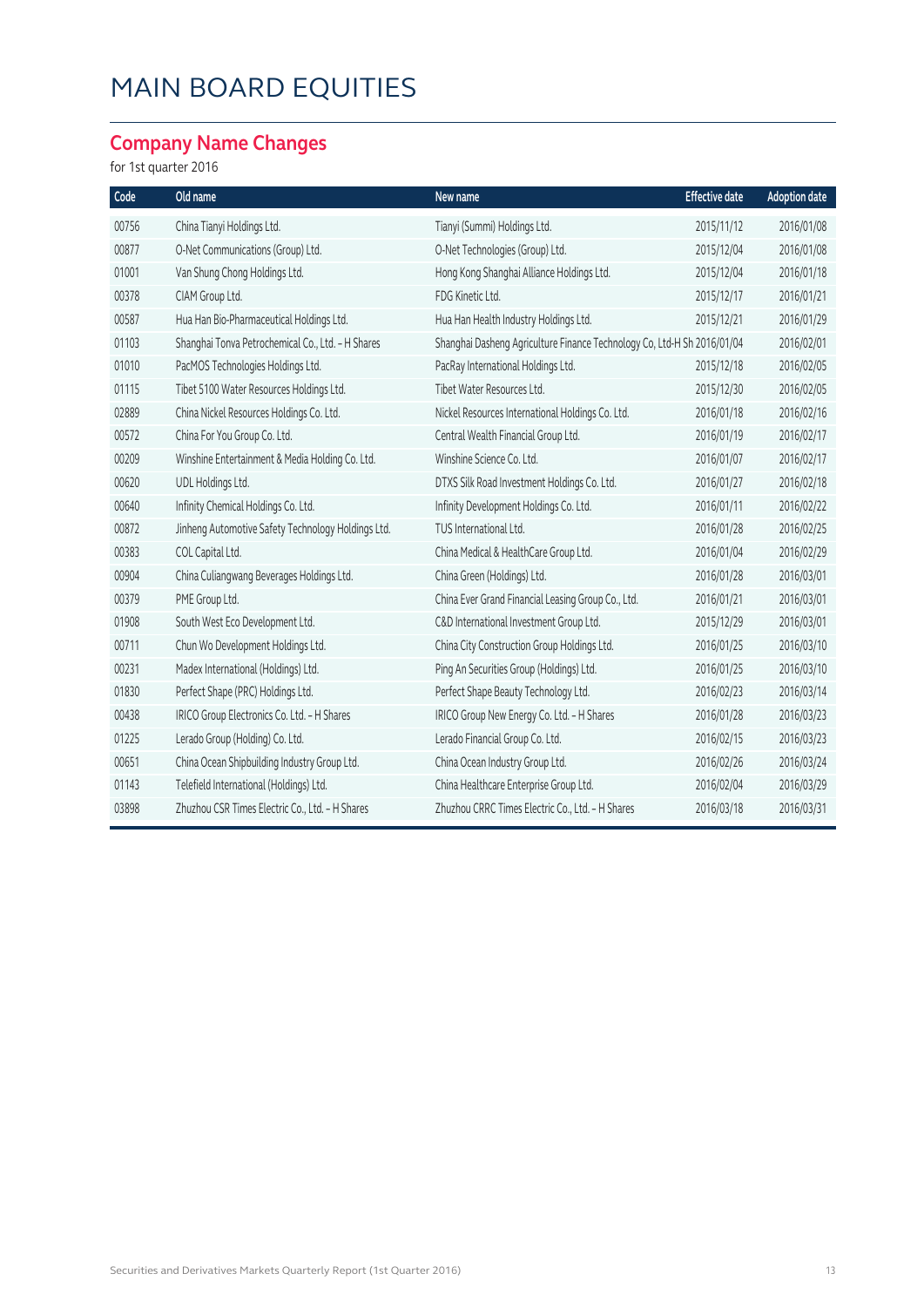#### **Bonus Issues/Bonus Warrants**

for 1st quarter 2016

| Code  | Company                         | <b>Particulars</b> | Ex-date    |
|-------|---------------------------------|--------------------|------------|
| 00361 | Sino Golf Holdings Ltd.         | 4 for 1            | 2016/01/11 |
| 00474 | Hao Tian Development Group Ltd. | 1 for 10           | 2016/01/21 |
| 01141 | Skyway Securities Group Ltd.    | $1$ wt for $5$     | 2016/01/25 |
| 00471 | CMMB Vision Holdings Ltd.       | 1 for 1 rts sh     | 2016/03/17 |

#### **Share Split/Consolidation**

| Code  | Company                                      | <b>Particulars</b>      | <b>Effective date</b> |
|-------|----------------------------------------------|-------------------------|-----------------------|
| 00736 | China Properties Investment Holdings Ltd.    | Consolidation 5 into 1  | 2016/01/12            |
| 00905 | Global Mastermind Capital Ltd.               | Consolidation 4 into 1  | 2016/01/12            |
| 01348 | Quali-Smart Holdings Ltd.                    | Split 1 into 4          | 2016/01/13            |
| 00485 | Shihua Development Co. Ltd.                  | Consolidation 4 into 1  | 2016/01/13            |
| 00318 | Vongroup Ltd.                                | Consolidation 40 into 1 | 2016/02/11            |
| 00243 | QPL International Holdings Ltd.              | Consolidation 4 into 1  | 2016/02/29            |
| 01082 | Hong Kong Education (Int'l) Investments Ltd. | Consolidation 5 into 1  | 2016/03/11            |
| 06108 | New Ray Medicine International Holding Ltd.  | Consolidation 5 into 1  | 2016/03/15            |
| 00897 | Wai Yuen Tong Medicine Holdings Ltd.         | Consolidation 20 into 1 | 2016/03/16            |
| 01046 | Universe International Holdings Ltd.         | Consolidation 10 into 1 | 2016/03/18            |
| 01613 | Synertone Communication Corporation          | Consolidation 5 into 1  | 2016/03/24            |
| 01101 | China Huarong Energy Co. Ltd.                | Consolidation 5 into 1  | 2016/03/29            |
| 00275 | Hanny Holdings Ltd.                          | Consolidation 10 into 1 | 2016/03/30            |
|       |                                              |                         |                       |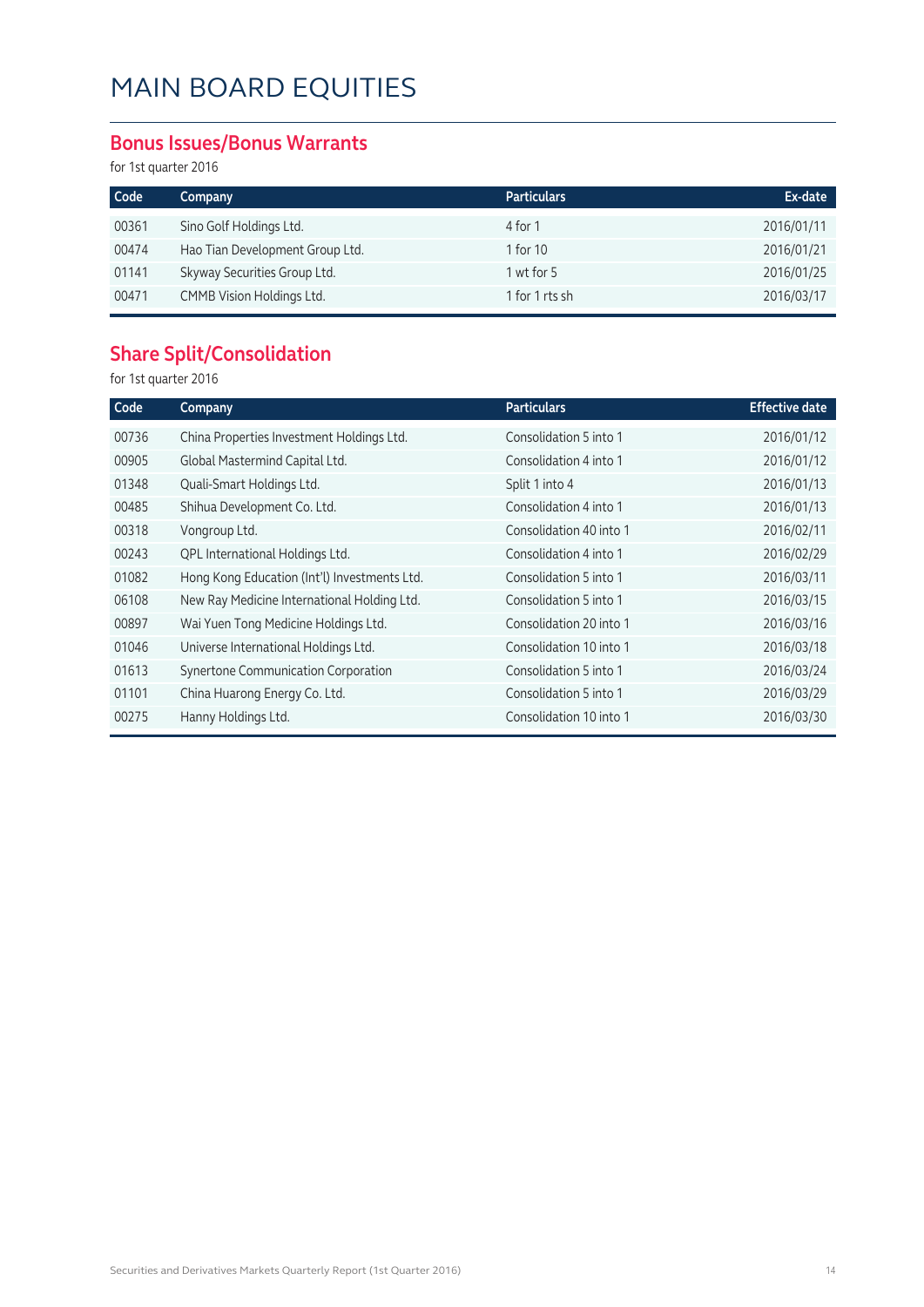### **Rights Issues & Open Offers**

| Month | Code  | Company                                       | Ratio                          | Funds raised (HK\$ mil.) |
|-------|-------|-----------------------------------------------|--------------------------------|--------------------------|
| Jan   | 00262 | Deson Development International Holdings Ltd. | Open offer 1 for 2 @\$0.32     | 104.31                   |
|       | 00080 | China New Economy Fund Ltd.                   | Rts 1 for 2 @\$0.235           | 72.63                    |
|       | 01226 | China Investment and Finance Group Ltd.       | Open offer 8 for 1 @\$0.25     | 418.15                   |
|       |       |                                               | (after consolidation 5 into 1) |                          |
|       | 00689 | EPI (Holdings) Ltd.                           | Rts 5 for 1 @\$0.14            | 509.50                   |
|       | 00149 | China Agri-Products Exchange Ltd.             | Rts 3 for 2 @\$0.42            | 293.16                   |
|       |       |                                               | (after consolidation 5 into 1) |                          |
|       | 03800 | GCL-Poly Energy Holdings Ltd.                 | Rts 1 for 5 @\$1.12            | 3,469.68                 |
|       | 00910 | China Sandi Holdings Ltd.                     | Rts 2 for 1 @\$0.20            | 329.78                   |
|       | 00451 | GCL New Energy Holdings Ltd.                  | Rts 3 for 8 @\$0.45            | 2,340.87                 |
| Feb   | 00488 | Lai Sun Development Co. Ltd.                  | Rts 1 for 2 @\$0.092           | 924.35                   |
|       | 01378 | China Hongqiao Group Ltd.                     | Rts 7 for 50 @\$4.31           | 3,842.58                 |
|       | 00896 | Hanison Construction Holdings Ltd.            | Rts 1 for 2 @\$1.00            | 345.23                   |
|       | 00485 | Shihua Development Co. Ltd.                   | Open offer 4 for 1@\$0.086     | 251.17                   |
|       |       |                                               | (after consolidation 4 into 1) |                          |
| Mar   | 02369 | Coolpad Group Ltd.                            | Rts 3 for 20 @\$1.10           | 718.51                   |
|       | 00715 | China Oceanwide Holdings Ltd.                 | Rts 1 for 2 @\$0.85            | 4,573.75                 |
|       | 00630 | AMCO United Holding Ltd.                      | Open offer 1 for 2 @\$0.13     | 80.72                    |
|       | 00243 | QPL International Holdings Ltd.               | Open offer 5 for 1@\$0.32      | 368.34                   |
|       |       |                                               | (after consolidation 4 into 1) |                          |
| Total |       |                                               |                                | 18,642.73                |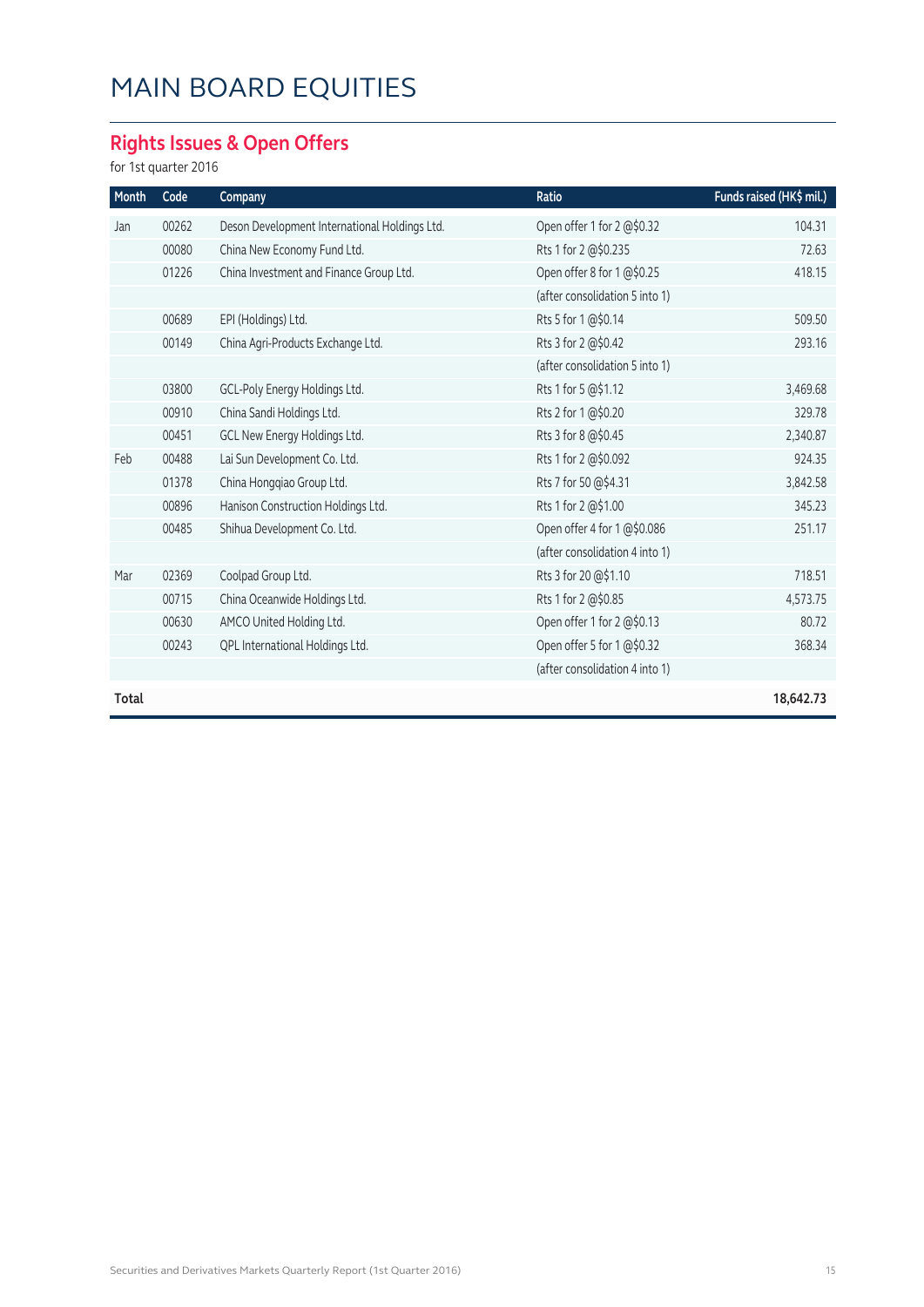#### **Placing\***

|       |       |                        | No. of new    | <b>Placing price</b> | <b>Funds raised</b> |
|-------|-------|------------------------|---------------|----------------------|---------------------|
| Month | Code  | Company                | shares placed | (HK\$)               | (HK\$ mil.)         |
| 2016  |       |                        |               |                      |                     |
| Jan   | 00963 | <b>BLOOMAGE BIOTEC</b> | 9,687,500     | 12.0000              | 116.25              |
|       | 01094 | C P PROCUREMENT        | 50,000,000    | 0.2200               | 11.00               |
|       | 00542 | <b>CENERIC</b>         | 3,750,000,000 | 0.1000               | 375.00              |
|       | 00815 | CHI SILVER GP          | 50,000,000    | 1.7000               | 85.00               |
|       | 01240 | CNQC INT'L             | 90,202,500    | 2.4000               | 216.49              |
|       | 00339 | <b>EARNEST INV</b>     | 19,000,000    | 0.7000               | 13.30               |
|       | 01808 | <b>ENTERPRISE DEV</b>  | 580,450,000   | 0.0980               | 56.88               |
|       | 01262 | LABIXIAOXIN            | 200,000,000   | 0.7000               | 140.00              |
|       | 01227 | <b>NATIONAL INV</b>    | 200,000,000   | 0.3200               | 64.00               |
|       | 00850 | PETROASIAN             | 666,668,000   | 0.1300               | 86.67               |
|       | 00482 | SANDMARTIN INTL        | 152,500,000   | 0.5000               | 76.25               |
|       | 00223 | SRGL                   | 33,000,000    | 0.1530               | 5.05                |
|       | 00990 | THEME INT'L            | 877,000,000   | 0.1400               | 122.78              |
|       | 01327 | TIME2U                 | 192,000,000   | 0.2300               | 44.16               |
|       | 01178 | <b>VITOP BIOENERGY</b> | 1,600,000,000 | 0.1000               | 160.00              |
|       | 00318 | <b>VONGROUP</b>        | 893,755,000   | 0.0481               | 42.99               |
| Feb   | 01803 | <b>ASR LOGISTICS</b>   | 30,370,000    | 0.6500               | 19.74               |
|       | 00810 | CH INTERNET INV        | 63,192,000    | 0.3000               | 18.96               |
|       | 01041 | CH NEW ENGY PWR        | 190,500,000   | 0.1100               | 20.96               |
|       | 00370 | <b>CHINA BEST</b>      | 2,000,000,000 | 0.1800               | 360.00              |
|       | 06168 | CHINA U-TON            | 50,000,000    | 1.0000               | 50.00               |
|       | 00354 | CHINASOFT INT'L        | 85,109,515    | 2.8000               | 238.31              |
|       | 01332 | <b>CHNOE</b>           | 575,063,972   | 0.1600               | 92.01               |
|       | 02880 | <b>DALIAN PORT</b>     | 1,180,320,000 | 3.6700               | 4,331.77            |
|       | 01103 | DASHENG AGR FIN        | 1,500,000,000 | 0.8000               | 1,200.00            |
|       | 00764 | ETERNITY INV           | 536,000,000   | 0.1250               | 67.00               |
|       | 00729 | <b>FDG EVEHICLES</b>   | 1,000,000,000 | 0.4650               | 465.00              |
|       | 00033 | <b>HARMONIC STR</b>    | 1,000,000,000 | 0.1000               | 100.00              |
|       | 00419 | <b>JIUHAO HEALTH</b>   | 6,837,619,860 | 0.0800               | 547.01              |
|       | 00885 | RENTIAN TECH           | 500,000,000   | 0.4200               | 210.00              |
|       | 00747 | <b>SHENYANG PUBLIC</b> | 100,896,000   | 1.1900               | 120.07              |
|       | 01831 | SHIFANG HLDG           | 200,000,000   | 0.8000               | 160.00              |
|       | 00539 | <b>VICTORY CITY</b>    | 86,000,000    | 0.6500               | 55.90               |
|       | 01315 | <b>VISION FAME</b>     | 900,000,000   | 0.3000               | 270.00              |
| Mar   | 01194 | C PRECIOUSMETAL        | 1,513,043,477 | 0.2300               | 348.00              |
|       | 01038 | <b>CKI HOLDINGS</b>    | 131,065,097   | 71.1302              | 9,322.69            |
|       | 01103 | DASHENG AGR FIN        | 534,400,000   | 0.8000               | 427.52              |
|       | 00905 | <b>GLOBAL M CAP</b>    | 70,128,000    | 0.4000               | 28.05               |
|       | 00585 | <b>IMAGI INT'L</b>     | 1,900,000,000 | 0.0900               | 171.00              |
|       | 00295 | KONG SUN HOLD          | 5,177,000,000 | 0.6600               | 3,416.82            |
|       | 01466 | MAN SANG JEWEL         | 53,200,000    | 1.0500               | 55.86               |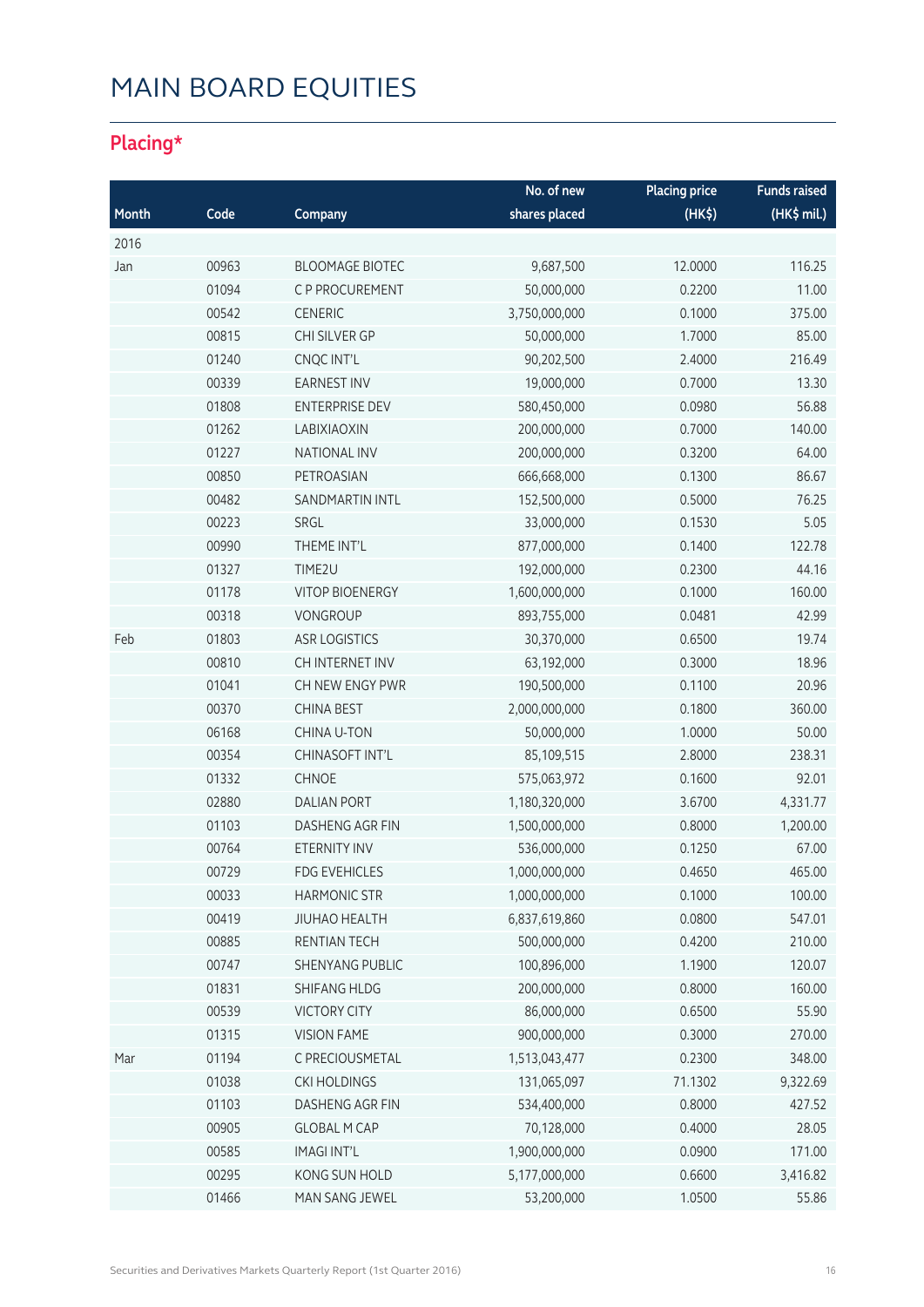| Month | Code  | Company                | No. of new<br>shares placed | <b>Placing price</b><br>(HK <sub>5</sub> ) | <b>Funds raised</b><br>$(HK$$ mil.) |
|-------|-------|------------------------|-----------------------------|--------------------------------------------|-------------------------------------|
|       | 03966 | <b>MASTERCRAFT I</b>   | 25,200,000                  | 2.4100                                     | 60.73                               |
|       | 00276 | <b>MONGOLIA ENERGY</b> | 9,170,183                   | 0.1730                                     | 1.59                                |
|       | 02322 | <b>NOBLE CENTURY</b>   | 250,000,000                 | 2.0000                                     | 500.00                              |
|       | 00061 | <b>NORTH ASIA RES</b>  | 38,000,000,000              | 0.0100                                     | 380.00                              |
|       | 02323 | TOPSEARCH INT'L        | 200,000,000                 | 0.9250                                     | 185.00                              |
| Total |       |                        |                             |                                            | 24,839.79                           |

\* Due to the reporting time-lag, placing figures for the quarter are provisional.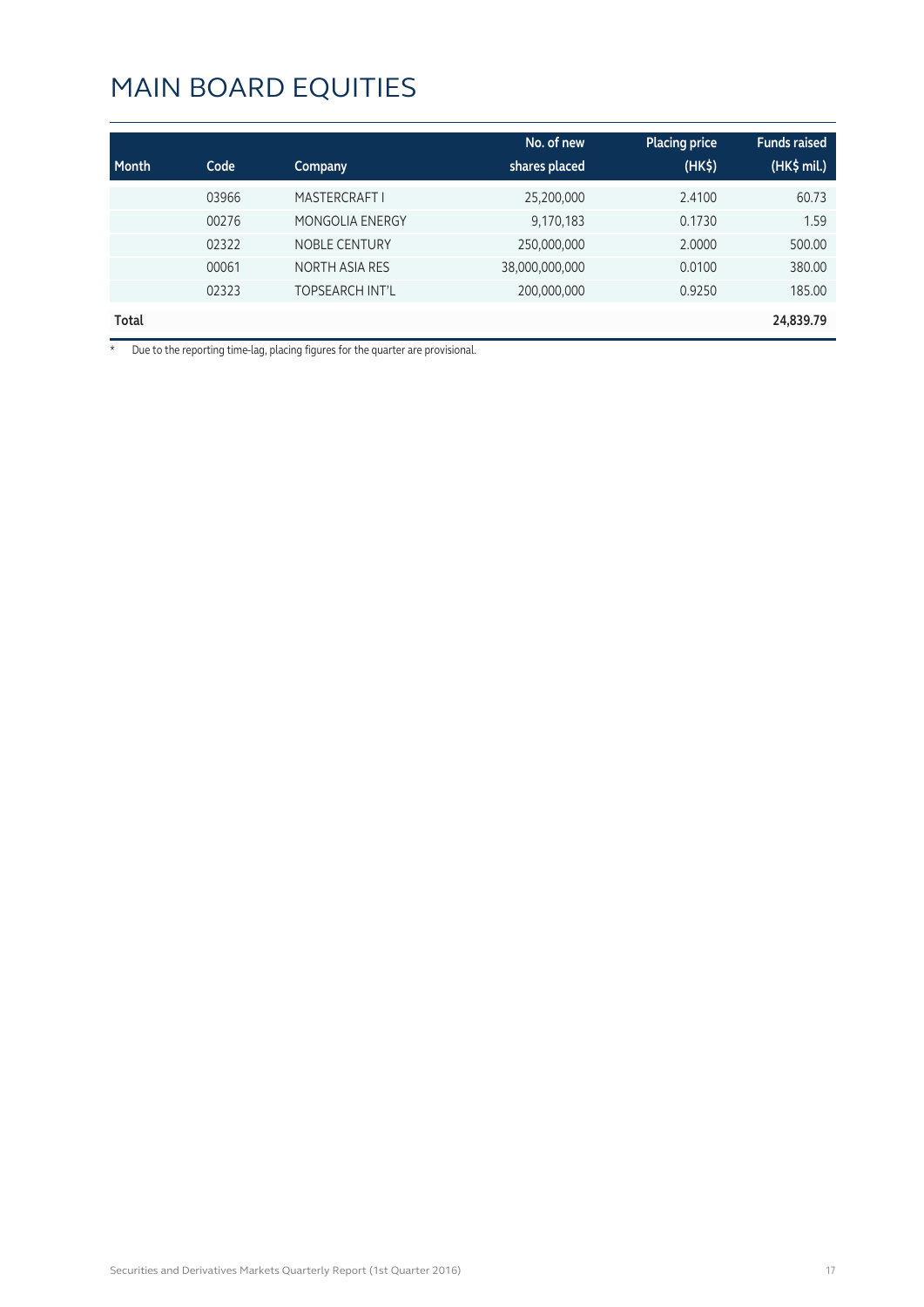#### **Warrant Trading Statistics**

|      |                | <b>Equity wts</b><br>(HK\$ mil.) | Derivative wts<br>(HK\$ mil.) | <b>Total</b><br>(HK\$ mil.) |
|------|----------------|----------------------------------|-------------------------------|-----------------------------|
| 2015 | Q1             | 1,242.98                         | 897,585.47                    | 898,828.45                  |
|      | Q <sub>2</sub> | 1,727.22                         | 1,721,585.57                  | 1,723,312.78                |
|      | Q <sub>3</sub> | 723.63                           | 1,090,657.45                  | 1,091,381.08                |
|      | Q4             | 242.28                           | 794,250.41                    | 794,492.69                  |
| 2016 | Q1             | 92.83                            | 915,484.74                    | 915,577.57                  |

#### **Warrant Market Value**

|      |                |               | <b>Equity wts</b> |               | Derivative wts |           | <b>Total</b> |
|------|----------------|---------------|-------------------|---------------|----------------|-----------|--------------|
|      |                | <b>Number</b> | (HK\$ mil.)       | <b>Number</b> | (HK\$ mil.)    | Total no. | (HK\$ mil.)  |
| 2015 | Q1             | 12            | 2,484.83          | 4.806         | 148,902.89     | 4.818     | 151,387.72   |
|      | Q <sub>2</sub> | 14            | 4,383.11          | 5,680         | 197,036.57     | 5,694     | 201,419.68   |
|      | Q <sub>3</sub> | 13            | 2,472.60          | 5,633         | 84,057.90      | 5,646     | 86,530.49    |
|      | Q4             | 12            | 1,836.69          | 4,590         | 60,433.79      | 4,602     | 62,270.48    |
| 2016 | Q1             | 12            | 1,444.55          | 4,184         | 58,444.35      | 4,196     | 59,888.90    |

#### **New Listing Statistics – Warrants**

|      |                | No. of newly listed<br>equity wts | No. of newly listed<br>derivative wts | <b>Amount raised</b><br>(HK\$ mil.) |
|------|----------------|-----------------------------------|---------------------------------------|-------------------------------------|
| 2015 | Q1             |                                   | 1,498                                 | 40,081.11                           |
|      | Q <sub>2</sub> |                                   | 2,124                                 | 68,662.15                           |
|      | Q <sub>3</sub> |                                   | 1,552                                 | 46,018.14                           |
|      | Q4             |                                   | 1,162                                 | 27,608.36                           |
| 2016 | Q1             |                                   | 1,276                                 | 31,890.47                           |

#### **Newly Listed Equity Warrants**

|       |                                            | Initial issued |                       | Amount raised' |
|-------|--------------------------------------------|----------------|-----------------------|----------------|
| Code  | <b>Equity warrants</b>                     | amount (HK\$)  | Listing date Expiry   | $(HK\$ mil.)   |
| 01562 | Sinoref Holdings Ltd. Warrants 2017        | 154,153,680    | 2016/01/14 2017/07/12 |                |
| 01153 | Skyway Securities Group Ltd. Warrants 2017 | 252,364,025    | 2016/02/15 2017/02/13 |                |
| Total |                                            |                |                       |                |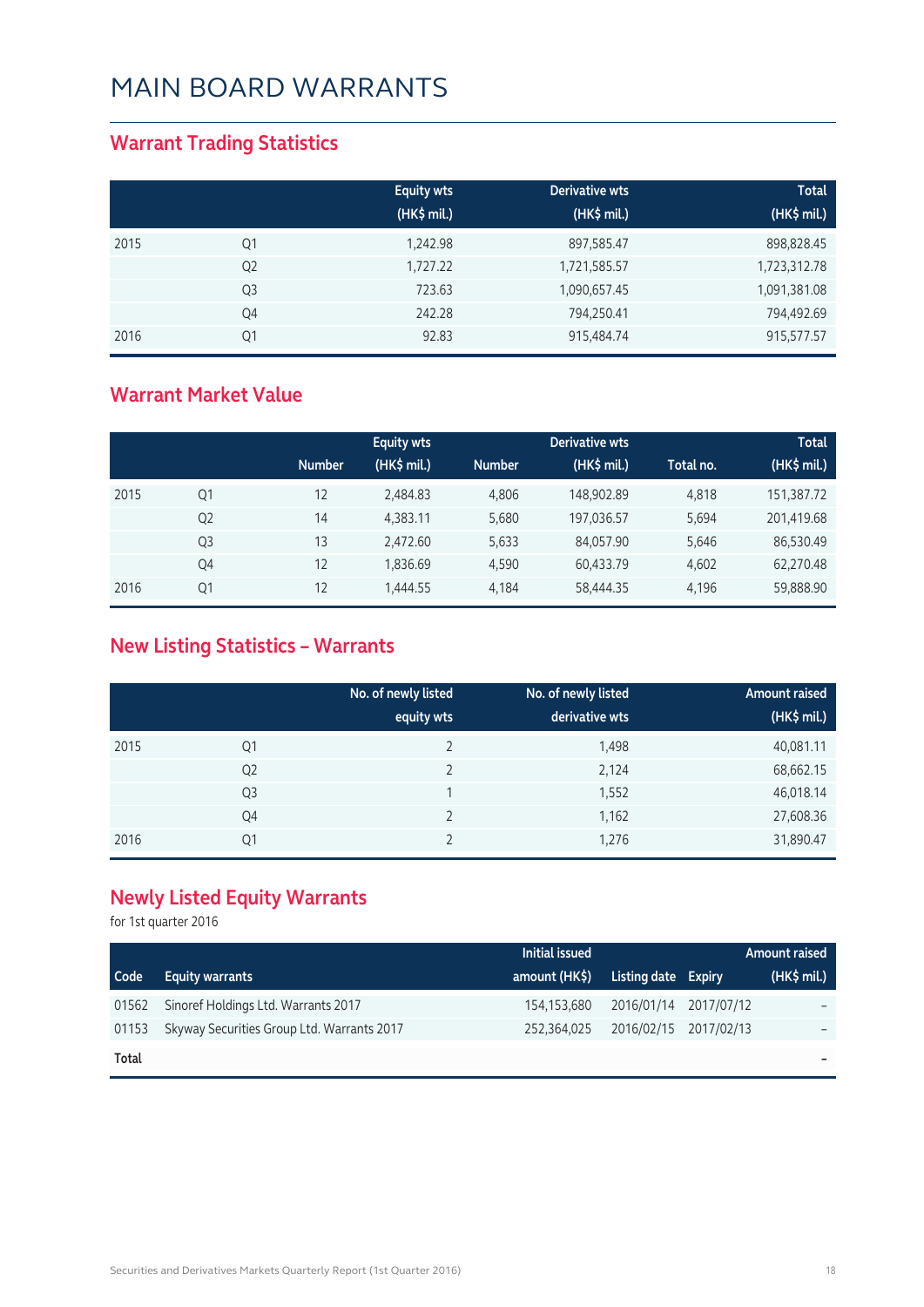#### **Newly Listed Derivative Warrants**

|       |                                                                |               |                     |                       | Amount                |
|-------|----------------------------------------------------------------|---------------|---------------------|-----------------------|-----------------------|
|       |                                                                | No. of        |                     |                       | raised                |
| Code  | <b>Derivative warrants</b>                                     | issue (units) | Listing date Expiry |                       | $(HK\frac{1}{2}mil.)$ |
| 24795 | Credit Suisse AG - Agricultural Bank European Wts Oct 2016 A   | 80,000,000    |                     | 2016/01/04 2016/10/04 | 15.20                 |
| 24801 | Credit Suisse AG - BOC HK European Warrants Aug 2016 A         | 70,000,000    |                     | 2016/01/04 2016/08/02 | 11.20                 |
| 24803 | Credit Suisse AG - BOC HK European Warrants Oct 2016 B         | 70,000,000    |                     | 2016/01/04 2016/10/04 | 10.50                 |
| 24811 | Credit Suisse AG - BOCL European Warrants Sep 2016 A           | 80,000,000    |                     | 2016/01/04 2016/09/29 | 12.00                 |
| 24794 | Credit Suisse AG - China Mobile European Warrants Jun 2016 A   | 80,000,000    |                     | 2016/01/04 2016/06/23 | 33.60                 |
| 24793 | Credit Suisse AG - ChiUnicom European Warrants Oct 2017 A      | 100,000,000   |                     | 2016/01/04 2017/10/30 | 15.00                 |
| 24786 | Credit Suisse AG - Fosun Intl European Warrants Jul 2016 B     | 80,000,000    |                     | 2016/01/04 2016/07/08 | 13.60                 |
| 24818 | Credit Suisse AG - Galaxy Ent European Put Wts May 2016 B      | 60,000,000    |                     | 2016/01/04 2016/05/27 | 12.00                 |
| 24774 | Credit Suisse AG - HKEX European Warrants Jul 2016 B           | 180,000,000   |                     | 2016/01/04 2016/07/05 | 36.00                 |
| 24776 | Credit Suisse AG - HKEX European Warrants Nov 2016 A           | 180,000,000   |                     | 2016/01/04 2016/11/02 | 27.00                 |
| 24780 | Credit Suisse AG - HKEX European Warrants Dec 2016 A           | 180,000,000   |                     | 2016/01/04 2016/12/28 | 27.00                 |
| 24819 | Credit Suisse AG - HKEX European Put Warrants Jul 2016 C       | 150,000,000   |                     | 2016/01/04 2016/07/29 | 22.50                 |
| 24817 | Credit Suisse AG - HSBC European Put Warrants Jul 2016 B       | 60,000,000    |                     | 2016/01/04 2016/07/05 | 15.00                 |
| 24832 | Credit Suisse AG - HSCEI European Put Warrants Jun 2016 B      | 100,000,000   |                     | 2016/01/04 2016/06/29 | 15.00                 |
| 24825 | Credit Suisse AG - HSI European Warrants Jul 2016 A            | 150,000,000   |                     | 2016/01/04 2016/07/28 | 22.50                 |
| 24821 | Credit Suisse AG - HSI European Warrants Sep 2016 A            | 150,000,000   |                     | 2016/01/04 2016/09/29 | 22.50                 |
| 24831 | Credit Suisse AG - HSI European Put Warrants Jun 2016 A        | 150,000,000   |                     | 2016/01/04 2016/06/29 | 30.00                 |
| 24830 | Credit Suisse AG - HSI European Put Warrants Sep 2016 B        | 150,000,000   |                     | 2016/01/04 2016/09/29 | 25.50                 |
| 24815 | Credit Suisse AG - Ping An European Warrants Jul 2016 A        | 80,000,000    |                     | 2016/01/04 2016/07/05 | 20.00                 |
| 24764 | J P Morgan SP BV - A50 China European Warrants Jul 2016 B      | 100,000,000   |                     | 2016/01/04 2016/07/04 | 39.90                 |
| 24763 | Macquarie Bank Ltd. - Evergrande European Wts Jan 2017 A       | 65,000,000    |                     | 2016/01/04 2017/01/04 | 10.66                 |
| 24766 | SGA Societe Generale Acceptance N.V. - AIA Eur Wt Oct 2016 A   | 100,000,000   |                     | 2016/01/04 2016/10/05 | 26.00                 |
| 24768 | SGA Societe Generale Acceptance N.V. - CLife Eu Wt Oct 2016 A  | 150,000,000   |                     | 2016/01/04 2016/10/05 | 33.00                 |
| 24773 | SGA Societe Generale Acceptance N.V. - A50 Ch Eu Wt Apr 2017A  | 150,000,000   |                     | 2016/01/04 2017/04/06 | 22.50                 |
| 24769 | SGA Societe Generale Acceptance N.V. - HSBC Eu Wt Oct 2016 A   | 100,000,000   |                     | 2016/01/04 2016/10/05 | 25.00                 |
| 24771 | SGA Societe Generale Acceptance N.V - HS H-SH Eu Put Wt Aug16B | 50,000,000    |                     | 2016/01/04 2016/08/03 | 21.25                 |
| 24770 | SGA Societe Generale Acceptance N.V. - JIANC Eu Wt Mar 2017A   | 70,000,000    |                     | 2016/01/04 2017/03/03 | 10.50                 |
| 24842 | Credit Suisse AG - CKH European Warrants Jun 2016 B            | 70,000,000    |                     | 2016/01/05 2016/06/27 | 23.10                 |
| 24854 | Credit Suisse AG - CNOOC European Warrants Aug 2018 A          | 150,000,000   |                     | 2016/01/05 2018/08/02 | 22.50                 |
| 24868 | Credit Suisse AG - Sinopec Corp European Warrants Aug 2016 A   | 80,000,000    |                     | 2016/01/05 2016/08/03 | 20.00                 |
| 24869 | Credit Suisse AG - China Railway European Warrants Aug 2016 A  | 60,000,000    |                     | 2016/01/05 2016/08/03 | 43.20                 |
| 24852 | Credit Suisse AG - China Tel European Warrants Jun 2016 A      | 70,000,000    |                     | 2016/01/05 2016/06/30 | 10.50                 |
| 24861 | Credit Suisse AG - Geely Auto European Warrants Jul 2016 A     | 60,000,000    |                     | 2016/01/05 2016/07/06 | 30.00                 |
| 24845 | Credit Suisse AG - Galaxy Ent European Warrants Jul 2016 A     | 80,000,000    |                     | 2016/01/05 2016/07/04 | 13.60                 |
| 24866 | Credit Suisse AG - Jiangxi Copper European Wts Aug 2016 A      | 60,000,000    |                     | 2016/01/05 2016/08/03 | 35.40                 |
| 24853 | Credit Suisse AG - PetroChina European Warrants Aug 2016 B     | 70,000,000    |                     | 2016/01/05 2016/08/02 | 15.40                 |
| 24855 | Credit Suisse AG - SHK Ppt European Warrants Jul 2016 A        | 70,000,000    |                     | 2016/01/05 2016/07/06 | 28.00                 |
| 24889 | Goldman Sachs SP (Asia) - CM Bank European Wts Jul 2016 A      | 100,000,000   |                     | 2016/01/05 2016/07/29 | 21.90                 |
| 24877 | Goldman Sachs SP (Asia) - China Mobile Euro Wts Jul 2016 A     | 80,000,000    |                     | 2016/01/05 2016/07/05 | 48.00                 |
| 24833 | Goldman Sachs SP (Asia) - CNOOC European Warrants Dec 2018 A   | 80,000,000    |                     | 2016/01/05 2018/12/28 | 20.08                 |
| 24874 | Goldman Sachs SP (Asia) - HKEX European Warrants Jul 2016 B    | 300,000,000   |                     | 2016/01/05 2016/07/05 | 75.30                 |
| 24872 | Goldman Sachs SP (Asia) - HSBC European Warrants Jul 2016 A    | 80,000,000    |                     | 2016/01/05 2016/07/05 | 20.24                 |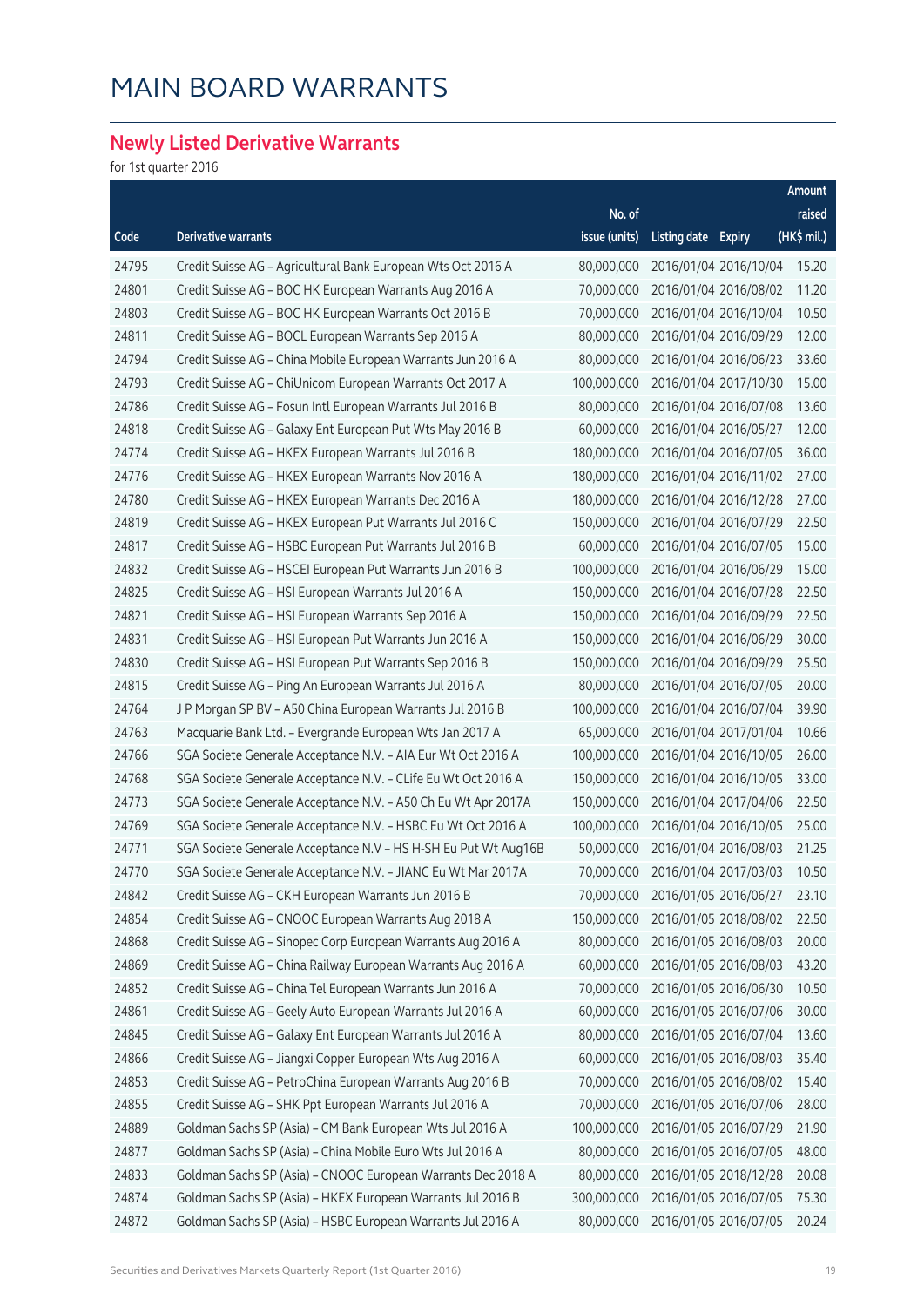|       |                                                                |               |                     |                       | Amount      |
|-------|----------------------------------------------------------------|---------------|---------------------|-----------------------|-------------|
|       |                                                                | No. of        |                     |                       | raised      |
| Code  | Derivative warrants                                            | issue (units) | Listing date Expiry |                       | (HK\$ mil.) |
| 24887 | Goldman Sachs Sp (Asia) - ICBC European Warrants Jul 2016 B    | 100,000,000   |                     | 2016/01/05 2016/07/29 | 25.00       |
| 24880 | Goldman Sachs SP (Asia) - Ping An European Wts Jul 2016 A      | 80,000,000    |                     | 2016/01/05 2016/07/05 | 34.88       |
| 24888 | Goldman Sachs SP (Asia) - SHK Ppt European Wts Jul 2016 A      | 40,000,000    |                     | 2016/01/05 2016/07/29 | 14.36       |
| 24840 | Macquarie Bank Ltd. - BOCL European Put Warrants Jul 2016 A    | 25,000,000    |                     | 2016/01/05 2016/07/05 | 10.00       |
| 24835 | Macquarie Bank Ltd. - Ping An European Warrants Sep 2016 A     | 40,000,000    |                     | 2016/01/05 2016/09/02 | 10.00       |
| 24911 | Credit Suisse AG - BYD European Warrants Aug 2016 A            | 70,000,000    |                     | 2016/01/06 2016/08/03 | 42.00       |
| 24913 | Credit Suisse AG - BYD European Warrants Dec 2017 A            | 150,000,000   |                     | 2016/01/06 2017/12/29 | 37.50       |
| 24900 | Credit Suisse AG - CC Bank European Warrants Aug 2016 A        | 80,000,000    |                     | 2016/01/06 2016/08/31 | 12.00       |
| 24920 | Credit Suisse AG - China Cinda European Warrants Aug 2016 A    | 60,000,000    |                     | 2016/01/06 2016/08/03 | 15.60       |
| 24910 | Credit Suisse AG - China Life European Warrants Aug 2016 A     | 80,000,000    |                     | 2016/01/06 2016/08/03 | 12.00       |
| 24906 | Credit Suisse AG - CRCC European Warrants Jul 2016 A           | 70,000,000    |                     | 2016/01/06 2016/07/05 | 10.50       |
| 24924 | Credit Suisse AG - HS H-SHARE European Warrants Aug 2016 A     | 70,000,000    |                     | 2016/01/06 2016/08/03 | 35.00       |
| 24907 | Credit Suisse AG - PICC Group European Warrants May 2016 A     | 60,000,000    |                     | 2016/01/06 2016/05/30 | 13.20       |
| 24908 | Credit Suisse AG - Sands China European Warrants Jul 2016 A    | 80,000,000    |                     | 2016/01/06 2016/07/22 | 13.60       |
| 24914 | Credit Suisse AG - Stanchart European Warrants Aug 2016 A      | 70,000,000    |                     | 2016/01/06 2016/08/03 | 35.00       |
| 24899 | Goldman Sachs SP (Asia) - PICC European Warrants Sep 2016 A    | 80,000,000    |                     | 2016/01/06 2016/09/30 | 20.00       |
| 24892 | HK Bank - BOCL European Warrants Oct 2016 A                    | 80,000,000    |                     | 2016/01/06 2016/10/31 | 20.00       |
| 24895 | HK Bank - Minsheng Bank European Warrants Jul 2016 C           | 50,000,000    |                     | 2016/01/06 2016/07/29 | 20.00       |
| 24894 | HK Bank - Galaxy Ent European Warrants Oct 2016 A              | 60,000,000    |                     | 2016/01/06 2016/10/31 | 18.00       |
| 24896 | HK Bank - HS H-SHARE European Warrants Sep 2018 A              | 180,000,000   |                     | 2016/01/06 2018/09/28 | 27.00       |
| 24930 | BOCI Asia Ltd. - AIA European Warrants Jul 2016 A              | 100,000,000   |                     | 2016/01/07 2016/07/11 | 28.00       |
| 24925 | BOCI Asia Ltd. - HKEX European Warrants Sep 2016 A             | 100,000,000   |                     | 2016/01/07 2016/09/12 | 16.00       |
| 24928 | BOCI Asia Ltd. - Tencent Holdings European Wts Sep 2016 A      | 100,000,000   |                     | 2016/01/07 2016/09/28 | 15.00       |
| 24926 | BOCI Asia Ltd. - Tencent Holdings European Wts Dec 2016 C      | 100,000,000   |                     | 2016/01/07 2016/12/28 | 17.00       |
| 24944 | Credit Suisse AG - AIA European Warrants Jul 2016 B            | 80,000,000    |                     | 2016/01/07 2016/07/06 | 12.00       |
| 24958 | Credit Suisse AG - CKP European Warrants Jul 2016 A            | 70,000,000    |                     | 2016/01/07 2016/07/06 | 18.20       |
| 24945 | Credit Suisse AG - HSBC European Wts Jul 2016 C                | 80,000,000    |                     | 2016/01/07 2016/07/05 | 12.00       |
| 24954 | Credit Suisse AG - ICBC European Warrants Sep 2016 A           | 80,000,000    |                     | 2016/01/07 2016/09/05 | 20.00       |
| 24937 | Bank of East Asia - CGN Power European Warrants Dec 2016 B     | 20,000,000    |                     | 2016/01/07 2016/12/16 | 10.60       |
| 24934 | Bank of East Asia - CGS European Warrants Jun 2017 A           | 60,000,000    |                     | 2016/01/07 2017/06/28 | 10.20       |
| 24938 | Bank of East Asia - Minsheng Bank European Warrants Dec 2018 A | 80,000,000    |                     | 2016/01/07 2018/12/10 | 20.00       |
| 24933 | Bank of East Asia - Sinopec Corp European Warrants Jul 2016 A  | 65,000,000    |                     | 2016/01/07 2016/07/06 | 10.40       |
| 24931 | Bank of East Asia - PetroChina European Warrants Oct 2016 A    | 38,000,000    |                     | 2016/01/07 2016/10/05 | 10.07       |
| 24981 | Goldman Sachs SP (Asia) - BEA European Warrants Sep 2016 A     | 50,000,000    |                     | 2016/01/07 2016/09/29 | 12.70       |
| 24972 | Goldman Sachs SP (Asia) - CITIC European Warrants Mar 2017 A   | 100,000,000   |                     | 2016/01/07 2017/03/30 | 26.00       |
| 24970 | Goldman Sachs SP (Asia) - Ch Overseas European Wts Sep 2016 A  | 60,000,000    |                     | 2016/01/07 2016/09/30 | 24.48       |
| 24976 | Goldman Sachs SP (Asia) - A50 China European Wts Jul 2016 A    | 60,000,000    |                     | 2016/01/07 2016/07/29 | 68.82       |
| 24980 | Goldman Sachs SP (Asia) - HS Bank European Warrants Sep 2016 A | 30,000,000    |                     | 2016/01/07 2016/09/29 | 20.94       |
| 24978 | Goldman Sachs SP (Asia) - HS H-SHARE European Wts Jul 2016 A   | 80,000,000    |                     | 2016/01/07 2016/07/29 | 57.76       |
| 24969 | Goldman Sachs SP (Asia) - Ping An European Wts Aug 2016 C      | 80,000,000    |                     | 2016/01/07 2016/08/05 | 20.24       |
| 24967 | Macquarie Bank Ltd. - China Shenhua European Wts Feb 2017 A    | 40,000,000    |                     | 2016/01/07 2017/02/02 | 10.04       |
| 24966 | Macquarie Bank Ltd. - GCL-Poly Energy European Wts Oct 2016 A  | 34,000,000    |                     | 2016/01/07 2016/10/04 | 10.03       |
| 24993 | Credit Suisse AG - China Life European Warrants Jun 2016 A     | 80,000,000    |                     | 2016/01/11 2016/06/30 | 15.20       |
| 24994 | Credit Suisse AG - Ping An European Warrants Aug 2016 C        | 80,000,000    |                     | 2016/01/11 2016/08/03 | 24.00       |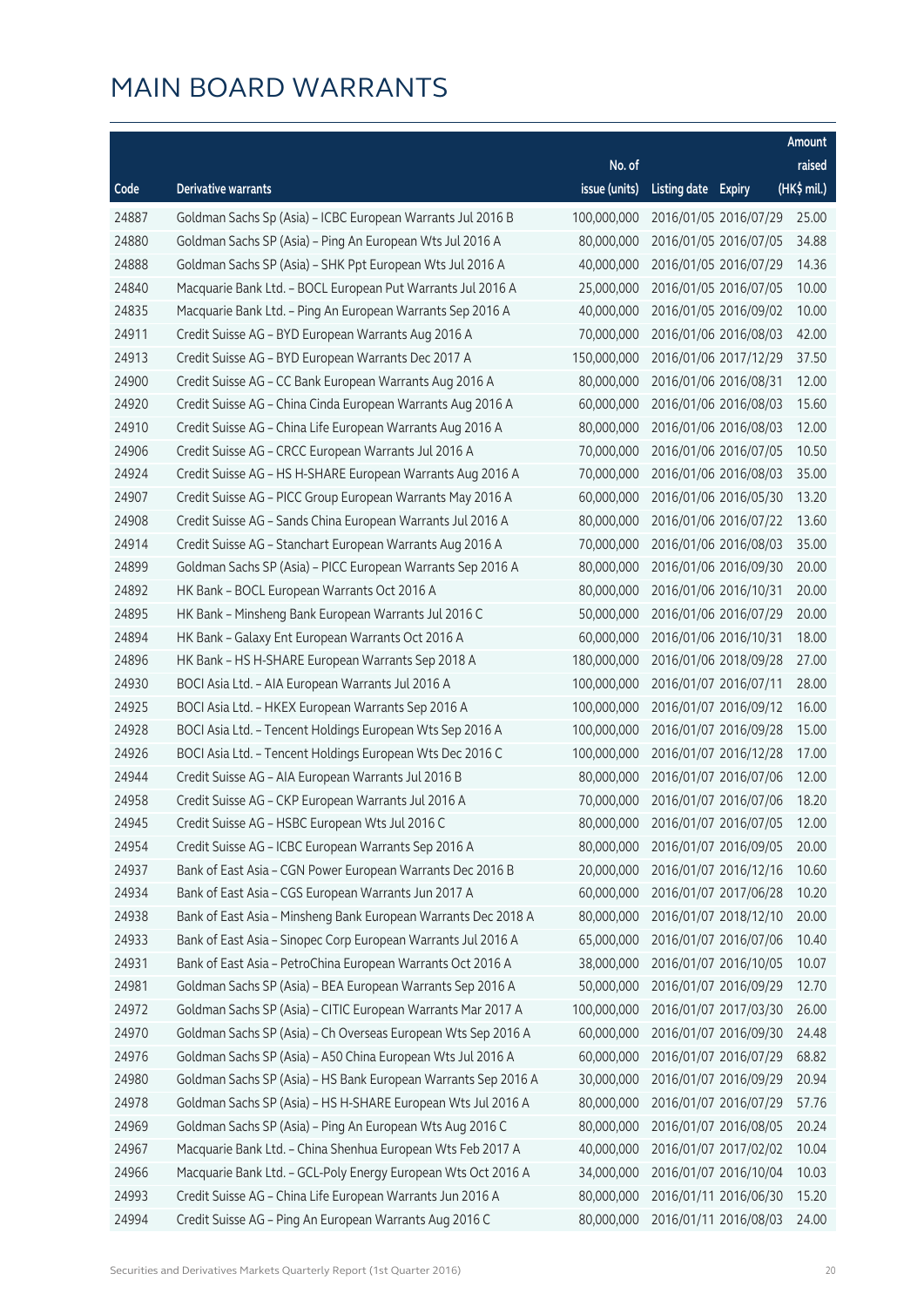|         |                                                                |               |                     |                       | Amount      |
|---------|----------------------------------------------------------------|---------------|---------------------|-----------------------|-------------|
|         |                                                                | No. of        |                     |                       | raised      |
| Code    | <b>Derivative warrants</b>                                     | issue (units) | Listing date Expiry |                       | (HK\$ mil.) |
| 25005   | Goldman Sachs SP (Asia) - China Life Euro Wts Jul 2016 A       | 80,000,000    |                     | 2016/01/11 2016/07/29 | 22.88       |
| 25008   | Goldman Sachs SP (Asia) - PetroChina European Wts Jul 2016 A   | 80,000,000    |                     | 2016/01/11 2016/07/29 | 44.88       |
| 24987   | J P Morgan SP BV - AIA European Warrants Sep 2016 A            | 150,000,000   |                     | 2016/01/11 2016/09/01 | 43.65       |
| 24989   | J P Morgan SP BV - China Railway European Wts Oct 2017 A       | 150,000,000   |                     | 2016/01/11 2017/10/31 | 22.50       |
| 24986   | J P Morgan SP BV - A50 China European Warrants Nov 2016 A      | 300,000,000   |                     | 2016/01/11 2016/11/01 | 45.60       |
| 24988   | J P Morgan SP BV - HSBC European Warrants Sep 2016 A           | 100,000,000   |                     | 2016/01/11 2016/09/02 | 25.20       |
| 24984   | J P Morgan SP BV - HSI European Warrants Jul 2016 C            | 300,000,000   |                     | 2016/01/11 2016/07/28 | 75.00       |
| 25004   | Macquarie Bank Ltd. - China Life European Wts Aug 2016 A       | 36,000,000    |                     | 2016/01/11 2016/08/02 | 10.01       |
| 25010   | Macquarie Bank Ltd. - Minsheng Bank European Wts Aug 2016 B    | 11,000,000    |                     | 2016/01/11 2016/08/02 | 10.10       |
| 24985   | Macquarie Bank Ltd. - Link REIT European Warrants Aug 2016 A   | 24,000,000    |                     | 2016/01/11 2016/08/15 | 10.10       |
| 24990   | SGA Societe Generale Acceptance N.V. - CAM CSI300 Eu Wt Sep16A | 50,000,000    |                     | 2016/01/11 2016/09/05 | 21.00       |
| 24992   | SGA Societe Generale Acceptance N.V. - CLife Eu Wt Aug 2016 D  | 150,000,000   |                     | 2016/01/11 2016/08/03 | 37.50       |
| 24991   | SGA Societe Generale Acceptance NV - CSOP A50 ETF Eu Wt Aug16D | 30,000,000    |                     | 2016/01/11 2016/08/03 | 27.00       |
| 25002   | UBS AG - CAM CSI300 European Warrants Jun 2016 A               | 50,000,000    |                     | 2016/01/11 2016/06/23 | 17.75       |
| 25003   | UBS AG - BOCL European Warrants Jul 2016 B                     | 60,000,000    |                     | 2016/01/11 2016/07/11 | 15.00       |
| 24998   | UBS AG - A50 China European Warrants Oct 2016 A                | 300,000,000   |                     | 2016/01/11 2016/10/27 | 52.20       |
| 25470 # | Goldman Sachs SP (Asia) - HSI European Warrants Mar 2016 B     | 150,000,000   |                     | 2016/01/11 2016/03/30 | 10.50       |
| 25017   | BOCI Asia Ltd. - China Mobile European Warrants Jul 2016 B     | 100,000,000   |                     | 2016/01/12 2016/07/18 | 37.00       |
| 25013   | BOCI Asia Ltd. - Ch Overseas European Warrants Nov 2016 A      | 100,000,000   |                     | 2016/01/12 2016/11/14 | 28.00       |
| 25018   | BOCI Asia Ltd. - Chi Res Land European Warrants Nov 2016 A     | 100,000,000   |                     | 2016/01/12 2016/11/28 | 33.00       |
| 25021   | BOCI Asia Ltd. - Ping An European Warrants Jul 2016 A          | 100,000,000   |                     | 2016/01/12 2016/07/25 | 27.00       |
| 25012   | BOCI Asia Ltd. - SHK Ppt European Warrants Sep 2016 A          | 100,000,000   |                     | 2016/01/12 2016/09/05 | 54.00       |
| 25071   | Credit Suisse AG - China Mobile European Warrants Aug 2016 A   | 80,000,000    |                     | 2016/01/12 2016/08/03 | 36.80       |
| 25060   | Credit Suisse AG - CSOP A50 ETF European Warrants Apr 2016 C   | 30,000,000    |                     | 2016/01/12 2016/04/29 | 13.80       |
| 25061   | Credit Suisse AG - CSOP A50 ETF European Warrants Aug 2016 C   | 30,000,000    |                     | 2016/01/12 2016/08/03 | 16.80       |
| 25064   | Credit Suisse AG - A50 China European Warrants Aug 2016 D      | 30,000,000    |                     | 2016/01/12 2016/08/03 | 16.20       |
| 25070   | Credit Suisse AG - A50 China European Warrants Oct 2016 B      | 150,000,000   |                     | 2016/01/12 2016/10/27 | 22.50       |
| 25078   | Goldman Sachs SP (Asia) - CAM CSI300 European Wts Jul 2016 A   | 80,000,000    |                     | 2016/01/12 2016/07/29 | 34.64       |
| 25053   | Goldman Sachs SP (Asia) - China Mobile Euro Wts Apr 2017 A     | 300,000,000   |                     | 2016/01/12 2017/04/28 | 45.00       |
| 25077   | Goldman Sachs SP (Asia) - CSOP A50 ETF Euro Wts Jul 2016 D     | 80,000,000    |                     | 2016/01/12 2016/07/29 | 80.64       |
| 25076   | Goldman Sachs SP (Asia) - HKEX European Warrants Jun 2016 D    | 120,000,000   |                     | 2016/01/12 2016/06/28 | 27.24       |
| 25034   | J P Morgan SP BV - AIA European Put Warrants Aug 2016 A        | 100,000,000   |                     | 2016/01/12 2016/08/02 | 25.10       |
| 25041   | J P Morgan SP BV - BOC HK European Warrants Aug 2016 A         | 100,000,000   |                     | 2016/01/12 2016/08/01 | 15.00       |
| 25040   | J P Morgan SP BV - CKP European Warrants Aug 2016 A            | 60,000,000    |                     | 2016/01/12 2016/08/01 | 15.60       |
| 25037   | J P Morgan SP BV - China Life European Warrants Jun 2016 B     | 200,000,000   |                     | 2016/01/12 2016/06/30 | 36.40       |
| 25039   | J P Morgan SP BV - China Mob European Wts Aug 2016 B           | 100,000,000   |                     | 2016/01/12 2016/08/02 | 42.80       |
| 25036   | J P Morgan SP BV - CSOP A50 ETF European Warrants Dec 2016 B   | 200,000,000   |                     | 2016/01/12 2016/12/30 | 30.20       |
| 25038   | J P Morgan SP BV - PICC European Warrants Aug 2017 A           | 100,000,000   |                     | 2016/01/12 2017/08/01 | 25.10       |
| 25033   | Macquarie Bank Ltd. - AAC Acoustic European Wts Sep 2016 A     | 12,000,000    |                     | 2016/01/12 2016/09/19 | 10.01       |
| 25050   | Macquarie Bank Ltd. - China Taiping European Wts Aug 2016 A    | 40,000,000    |                     | 2016/01/12 2016/08/02 | 10.00       |
| 25030   | Macquarie Bank Ltd. - Kingdee Int'l European Wts Nov 2016 A    | 13,000,000    |                     | 2016/01/12 2016/11/16 | 10.01       |
| 25055   | SGA Societe Generale Acceptance N.V. - HSCEI Eu Wt Jun 2016 C  | 150,000,000   |                     | 2016/01/12 2016/06/29 | 22.50       |
| 25057   | SGA Societe Generale Acceptance N.V. - HSCEI Eu Wt Jul 2016 D  | 150,000,000   |                     | 2016/01/12 2016/07/28 | 22.50       |
| 25043   | SGA Societe Generale Acceptance N.V - HS H-SHARE Eu Wts Aug16C | 50,000,000    |                     | 2016/01/12 2016/08/03 | 36.00       |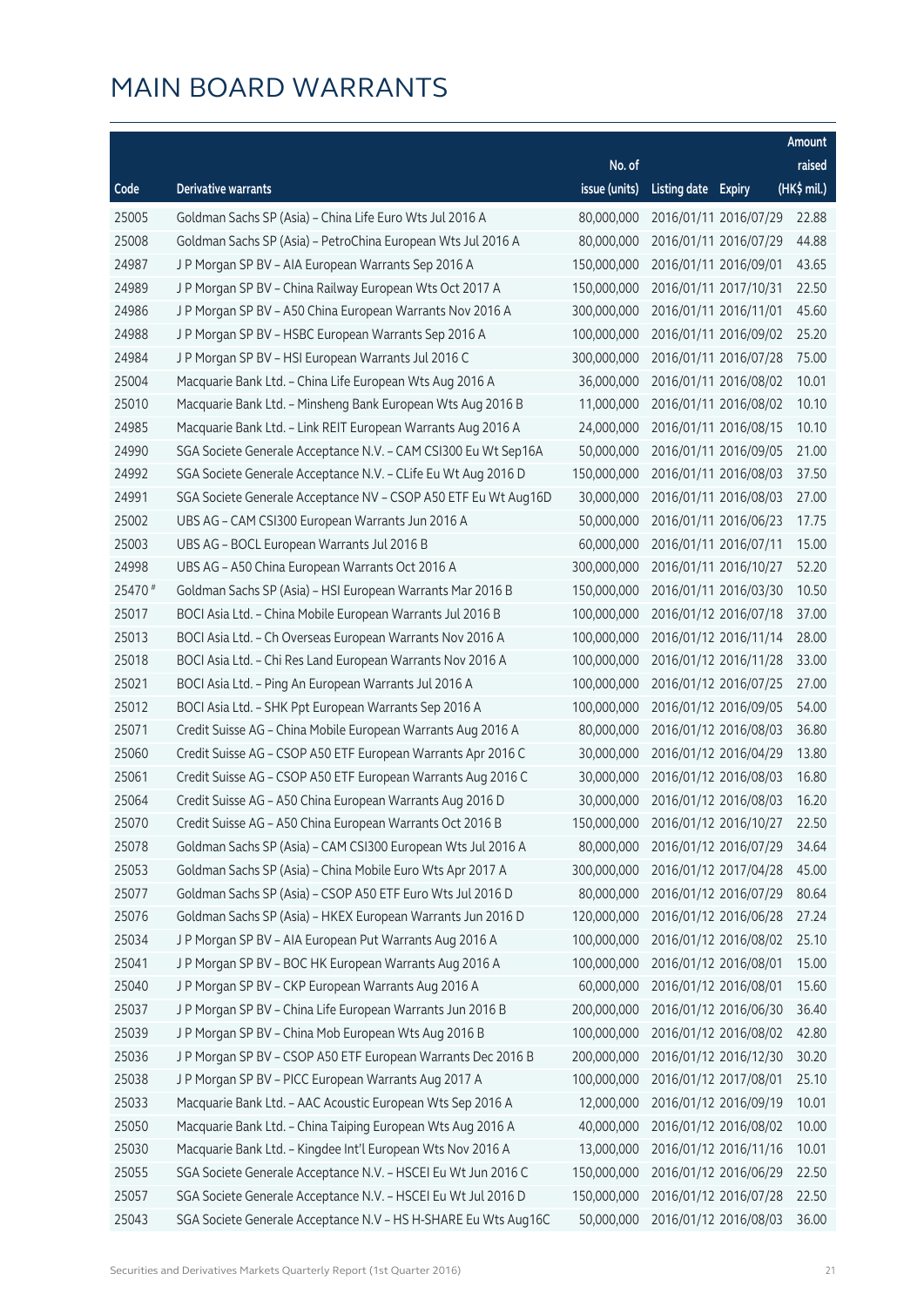|         |                                                              |               |                     |                       | Amount      |
|---------|--------------------------------------------------------------|---------------|---------------------|-----------------------|-------------|
|         |                                                              | No. of        |                     |                       | raised      |
| Code    | <b>Derivative warrants</b>                                   | issue (units) | Listing date Expiry |                       | (HK\$ mil.) |
| 25074   | UBS AG - China Mobile European Warrants Jun 2016 C           | 100,000,000   |                     | 2016/01/12 2016/06/29 | 37.00       |
| 25148   | Credit Suisse AG - HSBC European Wts May 2016 B              | 120,000,000   |                     | 2016/01/13 2016/05/03 | 24.00       |
| 25146   | Credit Suisse AG - HSI European Warrants Jun 2016 B          | 150,000,000   |                     | 2016/01/13 2016/06/29 | 22.50       |
| 25173   | Goldman Sachs SP (Asia) - Ch Comm Cons Euro Wts Sep 2017 A   | 100,000,000   |                     | 2016/01/13 2017/09/29 | 25.00       |
| 25178   | Goldman Sachs SP (Asia) - CRRC European Warrants Sep 2017 A  | 100,000,000   |                     | 2016/01/13 2017/09/29 | 29.80       |
| 25182   | Goldman Sachs SP (Asia) - Fosun Intl European Wts Aug 2016 A | 100,000,000   |                     | 2016/01/13 2016/08/31 | 25.10       |
| 25184   | Goldman Sachs SP (Asia) - A50 China European Wts Nov 2016 A  | 100,000,000   |                     | 2016/01/13 2016/11/03 | 15.20       |
| 25171   | Goldman Sachs Sp (Asia) - ICBC European Warrants Jul 2017 A  | 100,000,000   |                     | 2016/01/13 2017/07/11 | 42.80       |
| 25082   | HK Bank - China Life European Warrants Jun 2016 E            | 100,000,000   |                     | 2016/01/13 2016/06/27 | 16.00       |
| 25079   | HK Bank - China Life European Warrants Jul 2016 A            | 80,000,000    |                     | 2016/01/13 2016/07/29 | 20.00       |
| 25093   | HK Bank - China Mobile European Warrants Jul 2016 B          | 60,000,000    |                     | 2016/01/13 2016/07/29 | 27.00       |
| 25090   | HK Bank - HSI European Warrants Jun 2016 E                   | 180,000,000   |                     | 2016/01/13 2016/06/29 | 28.80       |
| 25080   | HK Bank - PetroChina European Warrants Jul 2016 B            | 50,000,000    |                     | 2016/01/13 2016/07/29 | 22.50       |
| 25097   | HK Bank - Tencent European Warrants Feb 2017 A               | 100,000,000   |                     | 2016/01/13 2017/02/20 | 15.00       |
| 25162   | J P Morgan SP BV - BOCL European Warrants Oct 2016 A         | 100,000,000   |                     | 2016/01/13 2016/10/31 | 15.00       |
| 25152   | J P Morgan SP BV - CC Bank European Wts Sep 2016 A           | 100,000,000   |                     | 2016/01/13 2016/09/02 | 15.90       |
| 25165   | J P Morgan SP BV - China Mob European Put Wts Aug 2016 C     | 80,000,000    |                     | 2016/01/13 2016/08/01 | 35.76       |
| 25169   | JP Morgan SP BV - HKEX European Put Wts Dec 2016 B           | 200,000,000   |                     | 2016/01/13 2016/12/30 | 50.00       |
| 25118   | J P Morgan SP BV - HSCEI European Wts Jun 2016 C             | 200,000,000   |                     | 2016/01/13 2016/06/29 | 30.00       |
| 25116   | J P Morgan SP BV - HSCEI European Wts Jul 2016 C             | 200,000,000   |                     | 2016/01/13 2016/07/28 | 30.00       |
| 25159   | J P Morgan SP BV - ICBC European Warrants Sep 2016 A         | 100,000,000   |                     | 2016/01/13 2016/09/02 | 25.00       |
| 25163   | J P Morgan SP BV - PetroChina European Warrants Oct 2016 A   | 80,000,000    |                     | 2016/01/13 2016/10/03 | 31.76       |
| 25119   | J P Morgan SP BV - Tencent European Warrants Oct 2016 A      | 200,000,000   |                     | 2016/01/13 2016/10/05 | 30.00       |
| 25115   | Macquarie Bank Ltd. - Anhui Conch European Wts Sep 2016 A    | 37,000,000    |                     | 2016/01/13 2016/09/02 | 10.03       |
| 25113   | Macquarie Bank Ltd. - Ch Molybdenum European Wts Jul 2016 A  | 38,000,000    |                     | 2016/01/13 2016/07/13 | 10.03       |
| 25123   | Macquarie Bank Ltd. - China Overseas European Wts Nov 2016 A | 40,000,000    |                     | 2016/01/13 2016/11/02 | 10.00       |
| 25122   | Macquarie Bank Ltd. - Ping An European Put Warrants Dec 16 A | 40,000,000    |                     | 2016/01/13 2016/12/02 | 10.00       |
| 25107   | Macquarie Bank Ltd. - Techtronic Ind European Wts Sep 2016 A | 20,000,000    |                     | 2016/01/13 2016/09/19 | 10.00       |
| 25110   | Macquarie Bank Ltd. - Goldwind European Warrants Dec 2016 A  | 26,000,000    |                     | 2016/01/13 2016/12/16 | 10.01       |
| 25138   | UBS AG - CC Bank European Warrants Jul 2016 B                | 100,000,000   |                     | 2016/01/13 2016/07/25 | 16.60       |
| 25134   | UBS AG - China Life European Warrants Jun 2016 B             | 100,000,000   |                     | 2016/01/13 2016/06/30 | 15.00       |
| 25125   | UBS AG - Minsheng Bank European Warrants Jul 2016 B          | 20,000,000    |                     | 2016/01/13 2016/07/12 | 10.80       |
| 25141   | UBS AG - HSBC European Warrants Jun 2016 E                   | 100,000,000   |                     | 2016/01/13 2016/06/27 | 15.00       |
| 25140   | UBS AG - PetroChina European Warrants Jul 2016 B             | 50,000,000    |                     | 2016/01/13 2016/07/12 | 23.50       |
| 25145   | UBS AG - Ping An European Warrants Jul 2016 A                | 100,000,000   |                     | 2016/01/13 2016/07/05 | 25.50       |
| 19901 # | BOCI Asia Ltd. - Ping An European Warrants Sep 2016 A        | 250,000,000   |                     | 2016/01/13 2016/09/30 | 10.25       |
| 20663 # | BOCI Asia Ltd. - Tencent Holdings European Wts Oct 2016 A    | 120,000,000   |                     | 2016/01/13 2016/10/05 | 10.56       |
| 25189   | BOCI Asia Ltd. - HSCEI European Warrants Jul 2016 B          | 100,000,000   |                     | 2016/01/14 2016/07/28 | 15.00       |
| 25192   | BOCI Asia Ltd. - HSCEI European Put Warrants Oct 2016 A      | 100,000,000   |                     | 2016/01/14 2016/10/28 | 25.00       |
| 25186   | BOCI Asia Ltd. - China Vanke European Warrants Nov 2016 A    | 100,000,000   |                     | 2016/01/14 2016/11/07 | 45.00       |
| 25261   | BNP Paribas Arbit Issu B.V. - AIA European Wts Jul 2016 A    | 60,000,000    |                     | 2016/01/14 2016/07/05 | 18.60       |
| 25255   | BNP Paribas Arbit Issu B.V. - BOCL European Wts Sep 2016 B   | 70,000,000    |                     | 2016/01/14 2016/09/02 | 12.60       |
| 25257   | BNP Paribas Arbit Issu B.V. - BYD European Wts Sep 2017 A    | 120,000,000   |                     | 2016/01/14 2017/09/04 | 19.20       |
| 25231   | BNP Paribas Arbit Issu B.V. - China Life Euro Wts Sep 2016 B | 60,000,000    |                     | 2016/01/14 2016/09/02 | 15.00       |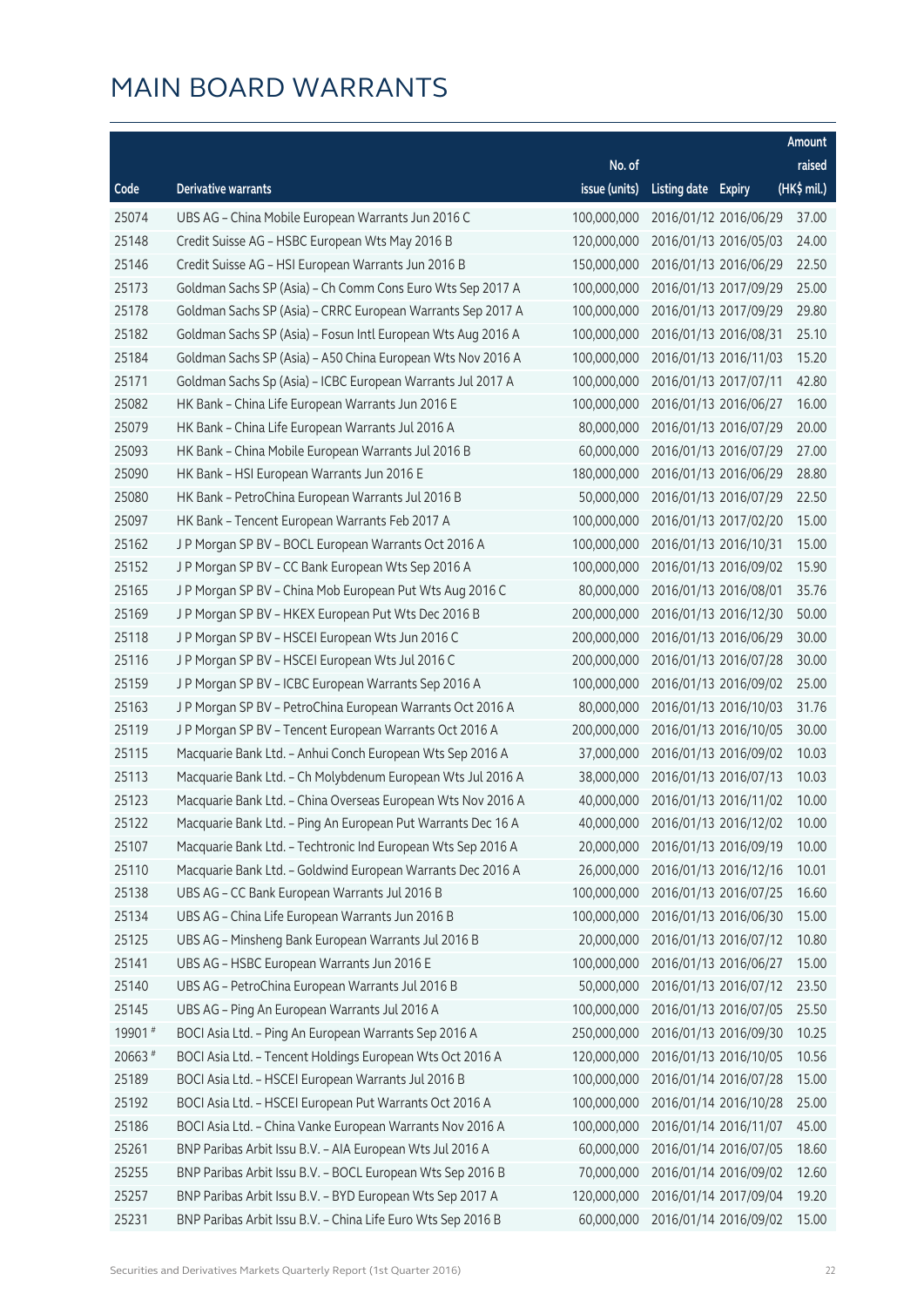|       |                                                              |               |                     |                       | Amount      |
|-------|--------------------------------------------------------------|---------------|---------------------|-----------------------|-------------|
|       |                                                              | No. of        |                     |                       | raised      |
| Code  | <b>Derivative warrants</b>                                   | issue (units) | Listing date Expiry |                       | (HK\$ mil.) |
| 25230 | BNP Paribas Arbit Issu B.V. - Ch Mobile Euro Wts May 2017 A  | 80,000,000    |                     | 2016/01/14 2017/05/04 | 12.00       |
| 25256 | BNP Paribas Arbit Issu B.V. - CNOOC European Wts Jul 2016 B  | 30,000,000    |                     | 2016/01/14 2016/07/05 | 17.10       |
| 25281 | BNP Paribas Arbit Issu B.V. - Sinopec Corp Eu Wts Aug 2016 A | 50,000,000    |                     | 2016/01/14 2016/08/02 | 18.00       |
| 25253 | BNP Paribas Arbit Issu B.V. - HSBC European Wts Aug 2016 A   | 50,000,000    |                     | 2016/01/14 2016/08/02 | 15.00       |
| 25270 | BNP Paribas Arbit Issu B.V. - HSI European Wts Jul 2016 A    | 100,000,000   |                     | 2016/01/14 2016/07/28 | 25.00       |
| 25272 | BNP Paribas Arbit Issu B.V. - HSI Euro Put Wts Jul 2016 B    | 100,000,000   |                     | 2016/01/14 2016/07/28 | 26.00       |
| 25280 | BNP Paribas Arbit Issu B.V. - PetroCh Euro Wts Aug 2016 B    | 50,000,000    |                     | 2016/01/14 2016/08/02 | 20.00       |
| 25275 | BNP Paribas Arbit Issu B.V. - Ping An European Wt Aug 2016 B | 80,000,000    |                     | 2016/01/14 2016/08/02 | 23.20       |
| 25232 | BNP Paribas Arbit Issu B.V. - Ping An European Wt Dec 2016 B | 80,000,000    |                     | 2016/01/14 2016/12/30 | 12.00       |
| 25225 | BNP Paribas Arbit Issu B.V. - SHK Ppt Euro Wts Jul 2016 A    | 30,000,000    |                     | 2016/01/14 2016/07/05 | 12.00       |
| 25287 | Credit Suisse AG - AIA European Warrants Aug 2016 A          | 80,000,000    |                     | 2016/01/14 2016/08/03 | 28.00       |
| 25283 | Credit Suisse AG - China Life European Warrants Aug 2016 B   | 80,000,000    |                     | 2016/01/14 2016/08/03 | 20.00       |
| 25291 | Credit Suisse AG - China Mobile European Warrants Aug 2016 B | 80,000,000    |                     | 2016/01/14 2016/08/05 | 40.80       |
| 25297 | Credit Suisse AG - Sinopec Corp European Warrants Aug 2016 B | 80,000,000    |                     | 2016/01/14 2016/08/03 | 25.60       |
| 25300 | Credit Suisse AG - HKEX European Warrants Jun 2016 F         | 180,000,000   |                     | 2016/01/14 2016/06/27 | 27.00       |
| 25288 | Credit Suisse AG - HSBC European Wts Aug 2016 A              | 120,000,000   |                     | 2016/01/14 2016/08/03 | 45.60       |
| 25296 | Credit Suisse AG - Ping An European Warrants Aug 2016 D      | 80,000,000    |                     | 2016/01/14 2016/08/05 | 28.00       |
| 25334 | Goldman Sachs SP (Asia) - CC Bank European Wts Jul 2016 B    | 100,000,000   |                     | 2016/01/14 2016/07/29 | 42.70       |
| 25328 | Goldman Sachs SP (Asia) - China Life Euro Wts Jul 2016 B     | 100,000,000   |                     | 2016/01/14 2016/07/29 | 30.20       |
| 25336 | Goldman Sachs SP (Asia) - Galaxy Ent European Wts Aug 2016 A | 80,000,000    |                     | 2016/01/14 2016/08/30 | 27.36       |
| 25337 | Goldman Sachs SP (Asia) - HSBC European Warrants Jul 2016 B  | 100,000,000   |                     | 2016/01/14 2016/07/29 | 36.00       |
| 25324 | Goldman Sachs SP (Asia) - HSCEI European Warrants Jun 2016 B | 150,000,000   |                     | 2016/01/14 2016/06/29 | 24.45       |
| 25323 | Goldman Sachs SP (Asia) - HS H-SHARE European Wts Jul 2016 B | 80,000,000    |                     | 2016/01/14 2016/07/28 | 57.60       |
| 25326 | Goldman Sachs SP (Asia) - HSI European Warrants Jul 2016 B   | 150,000,000   |                     | 2016/01/14 2016/07/28 | 38.40       |
| 25330 | Goldman Sachs SP (Asia) - Ping An European Wts Jul 2016 B    | 100,000,000   |                     | 2016/01/14 2016/07/29 | 42.20       |
| 25327 | Goldman Sachs SP (Asia) - Stanchart European Wts Jul 2016 B  | 40,000,000    |                     | 2016/01/14 2016/07/29 | 21.16       |
| 25193 | HK Bank - Sinopec Corp European Warrants Jul 2016 C          | 50,000,000    |                     | 2016/01/14 2016/07/29 | 20.00       |
| 25196 | HK Bank - A50 China European Warrants Oct 2016 A             | 180,000,000   |                     | 2016/01/14 2016/10/31 | 27.00       |
| 25211 | HK Bank - HKEX European Warrants May 2016 C                  | 180,000,000   |                     | 2016/01/14 2016/05/31 | 27.00       |
| 25201 | HK Bank - HSCEI European Warrants Apr 2016 E                 | 180,000,000   |                     | 2016/01/14 2016/04/28 | 32.40       |
| 25206 | HK Bank - HSCEI European Warrants Jun 2016 B                 | 180,000,000   |                     | 2016/01/14 2016/06/29 | 27.00       |
| 25203 | HK Bank - HSCEI European Warrants Jul 2016 B                 | 180,000,000   |                     | 2016/01/14 2016/07/28 | 27.00       |
| 25207 | HK Bank - HSCEI European Put Warrants May 2016 C             | 180,000,000   |                     | 2016/01/14 2016/05/30 | 27.00       |
| 25198 | HK Bank - HSI European Warrants Apr 2016 F                   | 180,000,000   |                     | 2016/01/14 2016/04/28 | 37.80       |
| 25195 | HK Bank - HSI European Put Warrants Jun 2016 F               | 180,000,000   |                     | 2016/01/14 2016/06/29 | 27.00       |
| 25210 | HK Bank - ICBC European Warrants Jul 2016 B                  | 80,000,000    |                     | 2016/01/14 2016/07/29 | 20.00       |
| 25322 | J P Morgan SP BV - CAM CSI300 European Warrants Aug 2016 B   | 80,000,000    |                     | 2016/01/14 2016/08/02 | 20.16       |
| 25240 | J P Morgan SP BV - China Life European Warrants Aug 2016 A   | 100,000,000   |                     | 2016/01/14 2016/08/03 | 25.10       |
| 25315 | J P Morgan SP BV - CNOOC European Warrants Dec 2018 A        | 200,000,000   |                     | 2016/01/14 2018/12/31 | 30.20       |
| 25314 | J P Morgan SP BV - Sinopec Corp European Warrants Jul 2016 B | 80,000,000    |                     | 2016/01/14 2016/07/04 | 24.00       |
| 25237 | J P Morgan SP BV - China Shenhua European Wts Aug 2017 A     | 80,000,000    |                     | 2016/01/14 2017/08/01 | 20.00       |
| 25307 | J P Morgan SP BV - HSCEI European Put Warrants Dec 2016 A    | 200,000,000   |                     | 2016/01/14 2016/12/29 | 30.00       |
| 25236 | J P Morgan SP BV - HSI European Warrants Aug 2016 B          | 300,000,000   |                     | 2016/01/14 2016/08/30 | 75.00       |
| 25306 | J P Morgan SP BV - HSI European Put Warrants Jul 2016 D      | 300,000,000   |                     | 2016/01/14 2016/07/28 | 75.30       |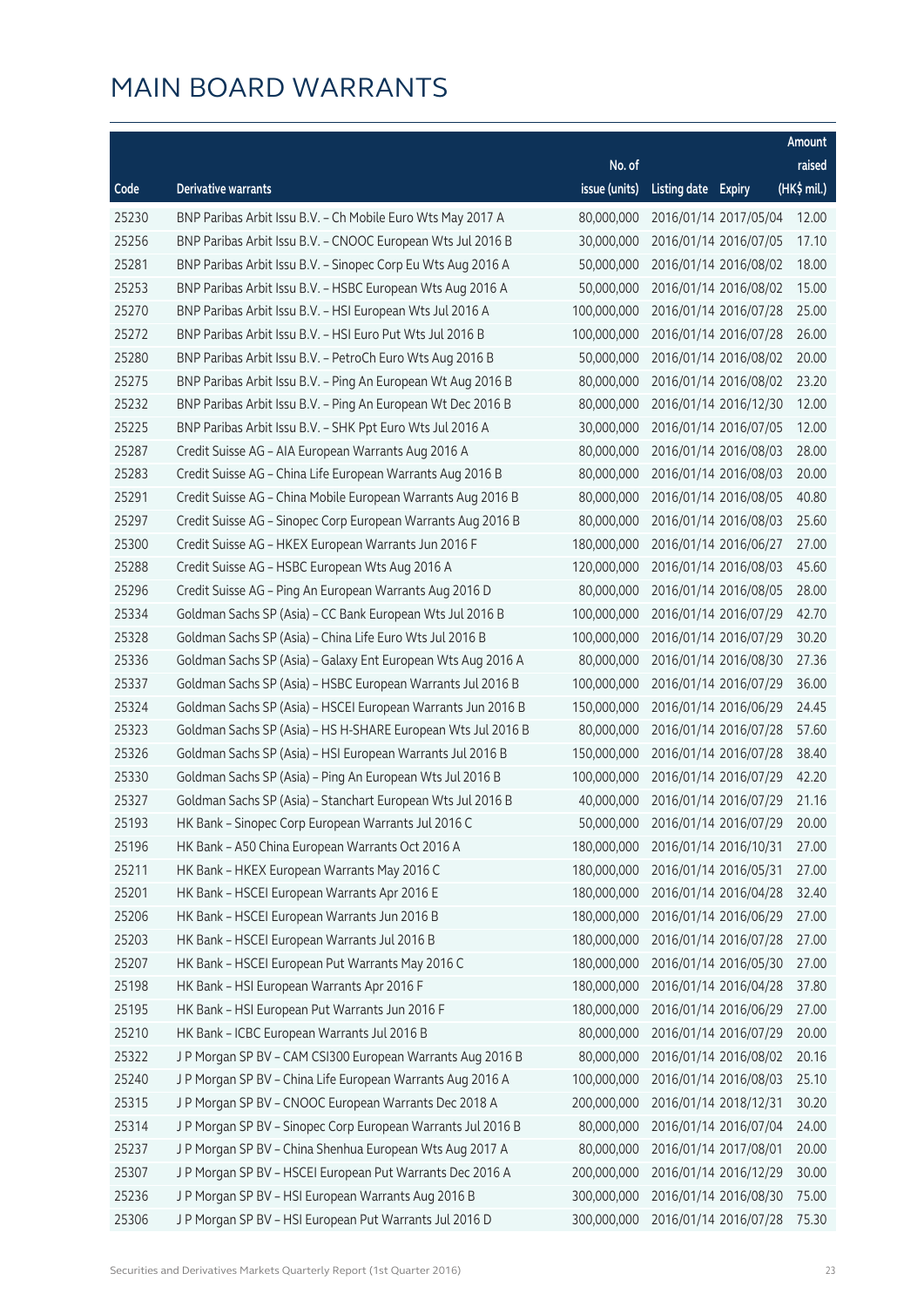|       |                                                                |               |                     |                       | Amount      |
|-------|----------------------------------------------------------------|---------------|---------------------|-----------------------|-------------|
|       |                                                                | No. of        |                     |                       | raised      |
| Code  | <b>Derivative warrants</b>                                     | issue (units) | Listing date Expiry |                       | (HK\$ mil.) |
| 25321 | J P Morgan SP BV - Haitong Sec European Warrants Oct 2016 A    | 100,000,000   |                     | 2016/01/14 2016/10/31 | 25.20       |
| 25239 | J P Morgan SP BV - JX Copper European Warrants Nov 2017 A      | 80,000,000    |                     | 2016/01/14 2017/11/30 | 20.08       |
| 25318 | J P Morgan SP BV - Ping An European Warrants May 2016 B        | 100,000,000   |                     | 2016/01/14 2016/05/04 | 16.40       |
| 25310 | J P Morgan SP BV - Sands China European Warrants Aug 2016 A    | 100,000,000   |                     | 2016/01/14 2016/08/02 | 25.10       |
| 25320 | J P Morgan SP BV - Stanchart European Warrants Sep 2016 A      | 30,000,000    |                     | 2016/01/14 2016/09/01 | 10.71       |
| 25312 | J P Morgan SP BV - Tencent European Warrants Dec 2016 E        | 200,000,000   |                     | 2016/01/14 2016/12/29 | 30.00       |
| 25212 | Macquarie Bank Ltd. - CNOOC European Put Warrants Sep 2016 A   | 22,000,000    |                     | 2016/01/14 2016/09/02 | 10.01       |
| 25224 | Macquarie Bank Ltd. - Sinopec Corp European Wts Sep 2016 A     | 35,000,000    |                     | 2016/01/14 2016/09/02 | 10.15       |
| 25305 | Macquarie Bank Ltd. - Hang Seng Bank European Wts Aug 2016 A   | 40,000,000    |                     | 2016/01/14 2016/08/03 | 10.00       |
| 25213 | Macquarie Bank Ltd. - PetroChina European Put Warrants Nov16A  | 25,000,000    |                     | 2016/01/14 2016/11/02 | 10.00       |
| 25267 | SGA Societe Generale Acceptance N.V. - A50 Ch Eu Put Wt Jan18A | 300,000,000   |                     | 2016/01/14 2018/01/04 | 51.00       |
| 25215 | SGA Societe Generale Acceptance N.V. - HSBC Eu Wt Aug 2016 A   | 100,000,000   |                     | 2016/01/14 2016/08/03 | 31.50       |
| 25218 | SGA Societe Generale Acceptance N.V. - Tencent Eu Wt Jan 17 B  | 500,000,000   |                     | 2016/01/14 2017/01/05 | 80.00       |
| 25222 | SGA Societe Generale Acceptance N.V - Tencent Eu Put Wt Jan17C | 500,000,000   |                     | 2016/01/14 2017/01/05 | 75.00       |
| 25251 | UBS AG - BYD European Warrants Jul 2016 A                      | 20,000,000    |                     | 2016/01/14 2016/07/13 | 10.20       |
| 25241 | UBS AG - China Life European Warrants Jul 2016 A               | 100,000,000   |                     | 2016/01/14 2016/07/08 | 15.00       |
| 25249 | UBS AG - Sinopec Corp European Warrants Jul 2016 A             | 60,000,000    |                     | 2016/01/14 2016/07/13 | 22.50       |
| 25246 | UBS AG - HSCEI European Warrants Jul 2016 B                    | 200,000,000   |                     | 2016/01/14 2016/07/28 | 30.00       |
| 25242 | UBS AG - Stanchart European Warrants Jul 2016 A                | 50,000,000    |                     | 2016/01/14 2016/07/13 | 20.50       |
| 25345 | BOCI Asia Ltd. - ICBC European Warrants Jul 2016 A             | 100,000,000   |                     | 2016/01/15 2016/07/29 | 19.00       |
| 25341 | BOCI Asia Ltd. - PetroChina European Warrants Jul 2016 B       | 100,000,000   |                     | 2016/01/15 2016/07/20 | 36.00       |
| 25385 | BNP Paribas Arbit Issu B.V. - BankComm Euro Wts Aug 2016 A     | 40,000,000    |                     | 2016/01/15 2016/08/02 | 10.00       |
| 25382 | BNP Paribas Arbit Issu B.V. - China Tel Euro Wts Jul 2016 A    | 50,000,000    |                     | 2016/01/15 2016/07/05 | 10.00       |
| 25380 | BNP Paribas Arbit Issu B.V. - Ch Unicom Euro Wt Jan 2018 A     | 60,000,000    |                     | 2016/01/15 2018/01/03 | 10.80       |
| 25390 | BNP Paribas Arbit Issu B.V. - PICC European Wts Oct 2016 A     | 60,000,000    |                     | 2016/01/15 2016/10/04 | 10.20       |
| 25403 | Credit Suisse AG - Anhui Conch European Warrants Oct 2016 A    | 50,000,000    |                     | 2016/01/15 2016/10/03 | 12.50       |
| 25410 | Credit Suisse AG - Ch Comm Cons European Warrants Aug 2016 A   | 30,000,000    |                     | 2016/01/15 2016/08/04 | 27.00       |
| 25399 | Credit Suisse AG - ChiUnicom European Warrants Dec 2017 A      | 100,000,000   |                     | 2016/01/15 2017/12/29 | 15.00       |
| 25409 | Credit Suisse AG - GCL-Poly Energy European Wts Sep 2016 A     | 40,000,000    |                     | 2016/01/15 2016/09/05 | 10.00       |
| 25415 | Credit Suisse AG - Geely Auto European Warrants Aug 2016 A     | 30,000,000    |                     | 2016/01/15 2016/08/04 | 17.40       |
| 25397 | Credit Suisse AG - HSCEI European Warrants Jun 2016 C          | 100,000,000   |                     | 2016/01/15 2016/06/29 | 15.00       |
| 25407 | Credit Suisse AG - HTSC European Warrants Sep 2016 A           | 50,000,000    |                     | 2016/01/15 2016/09/30 | 13.00       |
| 25401 | Credit Suisse AG - Haitong Sec European Warrants Jul 2016 A    | 60,000,000    |                     | 2016/01/15 2016/07/04 | 10.20       |
| 25404 | Credit Suisse AG - Kingsoft European Warrants Aug 2016 A       | 50,000,000    |                     | 2016/01/15 2016/08/03 | 14.00       |
| 25400 | Credit Suisse AG - PICC European Warrants Sep 2016 A           | 70,000,000    |                     | 2016/01/15 2016/09/30 | 10.50       |
| 25438 | Goldman Sachs SP (Asia) - China Mobile Euro Wts Jul 2016 B     | 100,000,000   |                     | 2016/01/15 2016/07/18 | 59.40       |
| 25440 | Goldman Sachs SP (Asia) - China Shenhua Euro Wts Nov 2017 A    | 80,000,000    |                     | 2016/01/15 2017/11/30 | 20.08       |
| 25435 | Goldman Sachs SP (Asia) - A50 China Euro Put Wts Aug 2016 B    | 80,000,000    |                     | 2016/01/15 2016/08/30 | 67.44       |
| 25347 | HK Bank - AIA European Warrants Aug 2016 A                     | 80,000,000    |                     | 2016/01/15 2016/08/31 | 24.00       |
| 25348 | HK Bank - CNOOC European Warrants Dec 2018 A                   | 180,000,000   |                     | 2016/01/15 2018/12/24 | 27.00       |
| 25351 | HK Bank - CSOP A50 ETF European Warrants Jan 2017 A            | 180,000,000   |                     | 2016/01/15 2017/01/04 | 27.00       |
| 25354 | HK Bank - HSCEI European Put Warrants May 2016 D               | 180,000,000   |                     | 2016/01/15 2016/05/30 | 27.00       |
| 25356 | HK Bank - HSI European Put Warrants Apr 2016 G                 | 180,000,000   |                     | 2016/01/15 2016/04/28 | 27.00       |
| 25357 | HK Bank - HSI European Put Warrants Jul 2016 A                 | 180,000,000   |                     | 2016/01/15 2016/07/28 | 45.00       |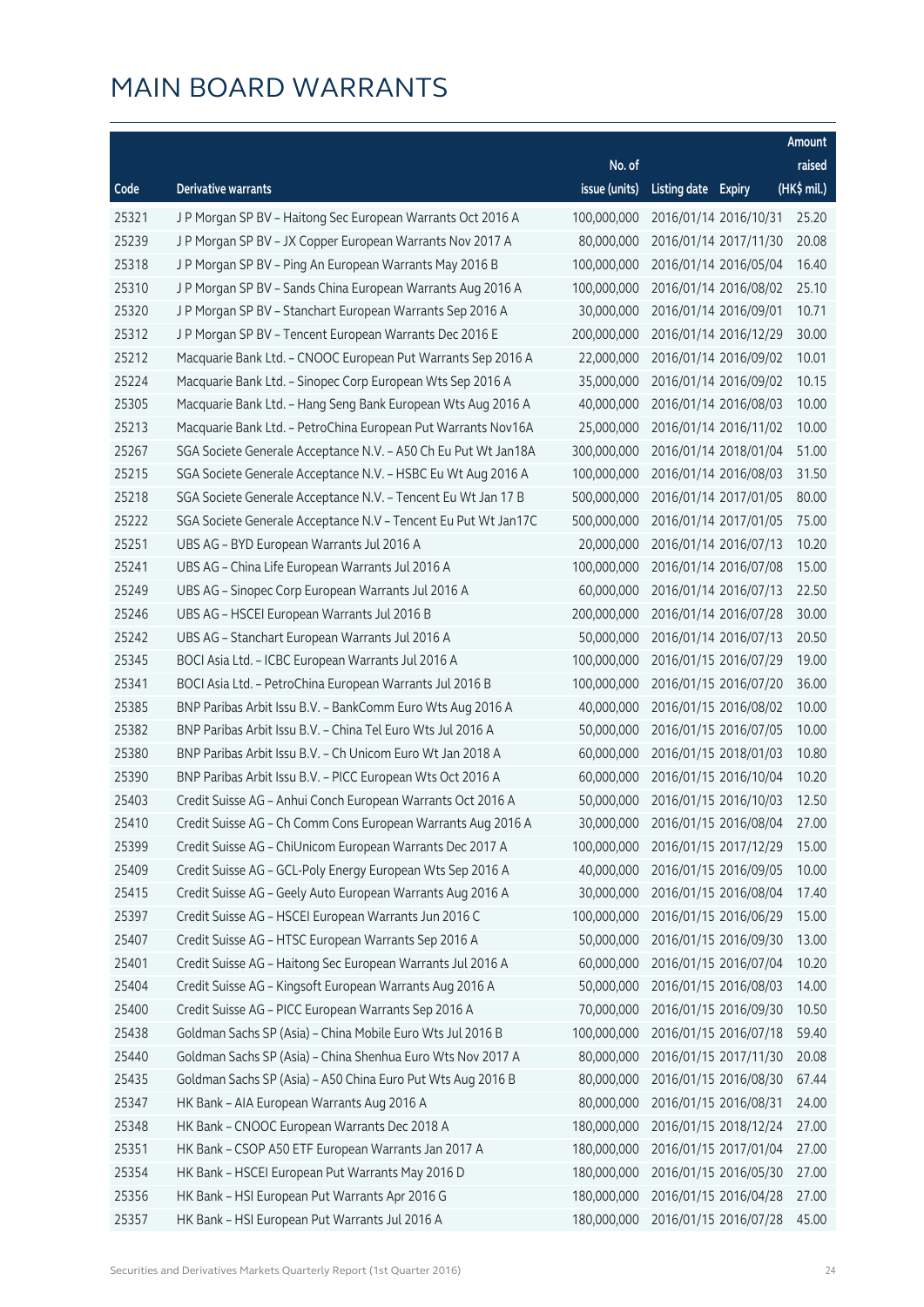|       |                                                                |               |                     |                       | Amount      |
|-------|----------------------------------------------------------------|---------------|---------------------|-----------------------|-------------|
|       |                                                                | No. of        |                     |                       | raised      |
| Code  | <b>Derivative warrants</b>                                     | issue (units) | Listing date Expiry |                       | (HK\$ mil.) |
| 25353 | HK Bank - Sands China European Warrants Aug 2016 B             | 80,000,000    |                     | 2016/01/15 2016/08/31 | 20.00       |
| 25428 | J P Morgan SP BV - Car Inc European Warrants Dec 2016 A        | 80,000,000    |                     | 2016/01/15 2016/12/30 | 20.16       |
| 25433 | J P Morgan SP BV - HKEX European Warrants Jul 2016 B           | 300,000,000   |                     | 2016/01/15 2016/07/05 | 45.00       |
| 25430 | J P Morgan SP BV - HKEX European Warrants Nov 2016 A           | 300,000,000   |                     | 2016/01/15 2016/11/30 | 45.00       |
| 25429 | J P Morgan SP BV - HS H-SHARE European Warrants Aug 2016 A     | 100,000,000   |                     | 2016/01/15 2016/08/01 | 48.50       |
| 25427 | J P Morgan SP BV - Shimao Property European Wts Aug 2017 A     | 60,000,000    |                     | 2016/01/15 2017/08/01 | 15.00       |
| 25363 | Macquarie Bank Ltd. - AIA European Warrants Aug 2016 A         | 30,000,000    |                     | 2016/01/15 2016/08/02 | 10.11       |
| 25375 | Macquarie Bank Ltd. - Chi Res Land European Wts Sep 2016 A     | 40,000,000    |                     | 2016/01/15 2016/09/02 | 10.00       |
| 25368 | Macquarie Bank Ltd. - Kingsoft European Warrants Aug 2016 A    | 29,000,000    |                     | 2016/01/15 2016/08/02 | 10.01       |
| 25369 | Macquarie Bank Ltd. - PetroChina European Wts Aug 2016 A       | 20,000,000    |                     | 2016/01/15 2016/08/02 | 10.00       |
| 25371 | Macquarie Bank Ltd. - Ping An European Warrants Sep 2016 B     | 40,000,000    |                     | 2016/01/15 2016/09/02 | 10.00       |
| 25374 | Macquarie Bank Ltd. - Ping An European Warrants Dec 2016 B     | 40,000,000    |                     | 2016/01/15 2016/12/02 | 10.00       |
| 25394 | SGA Societe Generale Acceptance N.V. - Galaxy Eu Put Wt Aug16B | 80,000,000    |                     | 2016/01/15 2016/08/03 | 20.00       |
| 25379 | SGA Societe Generale Acceptance N.V. - HSCEI Eu Put Wt May16C  | 150,000,000   |                     | 2016/01/15 2016/05/30 | 24.75       |
| 25376 | SGA Societe Generale Acceptance N.V. - HSI Eur Wt May 2016 F   | 150,000,000   |                     | 2016/01/15 2016/05/30 | 27.00       |
| 25377 | SGA Societe Generale Acceptance N.V. - HSI Eu Put Wt Jul 16 B  | 150,000,000   |                     | 2016/01/15 2016/07/28 | 37.50       |
| 25395 | SGA Societe Generale Acceptance N.V. - Ping An Eu Wt Sep 16 C  | 120,000,000   |                     | 2016/01/15 2016/09/05 | 30.00       |
| 25396 | SGA Societe Generale Acceptance N.V - Sands China Eu Wt Aug16B | 80,000,000    |                     | 2016/01/15 2016/08/03 | 20.00       |
| 25417 | UBS AG - AIA European Warrants Jun 2016 A                      | 100,000,000   |                     | 2016/01/15 2016/06/27 | 22.50       |
| 25420 | UBS AG - AIA European Warrants Jul 2016 A                      | 100,000,000   |                     | 2016/01/15 2016/07/25 | 35.50       |
| 25425 | UBS AG - China Mobile European Put Warrants Jul 2016 A         | 100,000,000   |                     | 2016/01/15 2016/07/14 | 59.00       |
| 25421 | UBS AG - ICBC European Warrants Jul 2016 A                     | 100,000,000   |                     | 2016/01/15 2016/07/22 | 18.90       |
| 25422 | UBS AG - ICBC European Warrants Sep 2016 A                     | 100,000,000   |                     | 2016/01/15 2016/09/27 | 16.80       |
| 25423 | UBS AG - Ping An European Put Warrants Jul 2016 B              | 70,000,000    |                     | 2016/01/15 2016/07/14 | 21.00       |
| 25426 | UBS AG - Tencent Holdings European Warrants Dec 2016 B         | 300,000,000   |                     | 2016/01/15 2016/12/21 | 45.00       |
| 25463 | Credit Suisse AG - Agricultural Bank European Wts Jul 2016 A   | 70,000,000    |                     | 2016/01/18 2016/07/05 | 10.50       |
| 25462 | Credit Suisse AG - BOCL European Warrants Jul 2016 B           | 80,000,000    |                     | 2016/01/18 2016/07/05 | 12.00       |
| 25467 | Credit Suisse AG - CC Bank European Warrants Aug 2016 B        | 80,000,000    |                     | 2016/01/18 2016/08/03 | 24.00       |
| 25449 | Credit Suisse AG - China Life European Warrants Aug 2016 C     | 80,000,000    |                     | 2016/01/18 2016/08/05 | 22.40       |
| 25471 | Credit Suisse AG - HS H-SHARE European Warrants Aug 2016 B     | 70,000,000    |                     | 2016/01/18 2016/08/05 | 25.20       |
| 25447 | Credit Suisse AG - HSI European Warrants Jul 2016 B            | 150,000,000   |                     | 2016/01/18 2016/07/28 | 22.50       |
| 25469 | Credit Suisse AG - ICBC European Warrants Jul 2016 B           | 80,000,000    |                     | 2016/01/18 2016/07/29 | 20.00       |
| 25466 | Credit Suisse AG - PetroChina European Warrants Aug 2016 C     | 70,000,000    |                     | 2016/01/18 2016/08/03 | 25.90       |
| 25509 | Bank of East Asia - BYD European Warrants Sep 2017 A           | 80,000,000    |                     | 2016/01/18 2017/09/01 | 12.00       |
| 25522 | Bank of East Asia - Ch Comm Cons European Wts Jul 2017 A       | 70,000,000    |                     | 2016/01/18 2017/07/27 | 11.20       |
| 25511 | Bank of East Asia - R&F Ppt European Warrants Jul 2017 A       | 40,000,000    |                     | 2016/01/18 2017/07/27 | 10.00       |
| 25518 | Bank of East Asia - HKEX European Warrants Dec 2016 A          | 40,000,000    |                     | 2016/01/18 2016/12/22 | 10.00       |
| 25521 | Bank of East Asia - HSBC European Warrants Sep 2016 A          | 40,000,000    |                     | 2016/01/18 2016/09/21 | 10.80       |
| 25524 | Goldman Sachs SP (Asia) - AIA European Warrants Jul 2016 A     | 80,000,000    |                     | 2016/01/18 2016/07/29 | 29.28       |
| 25544 | Goldman Sachs SP (Asia) - CITIC Sec European Wts Jul 2016 A    | 80,000,000    |                     | 2016/01/18 2016/07/29 | 20.00       |
| 25531 | Goldman Sachs SP (Asia) - China Life Euro Wts Aug 2016 A       | 100,000,000   |                     | 2016/01/18 2016/08/31 | 33.60       |
| 25536 | Goldman Sachs SP (Asia) - Minsheng Bank Euro Wts Aug 2016 A    | 40,000,000    |                     | 2016/01/18 2016/08/31 | 24.32       |
| 25473 | Goldman Sachs SP (Asia) - HSI European Warrants Jun 2016 F     | 150,000,000   |                     | 2016/01/18 2016/06/29 | 25.20       |
| 25538 | Goldman Sachs SP (Asia) - PetroChina European Wts Aug 2016 A   | 80,000,000    |                     | 2016/01/18 2016/08/31 | 44.00       |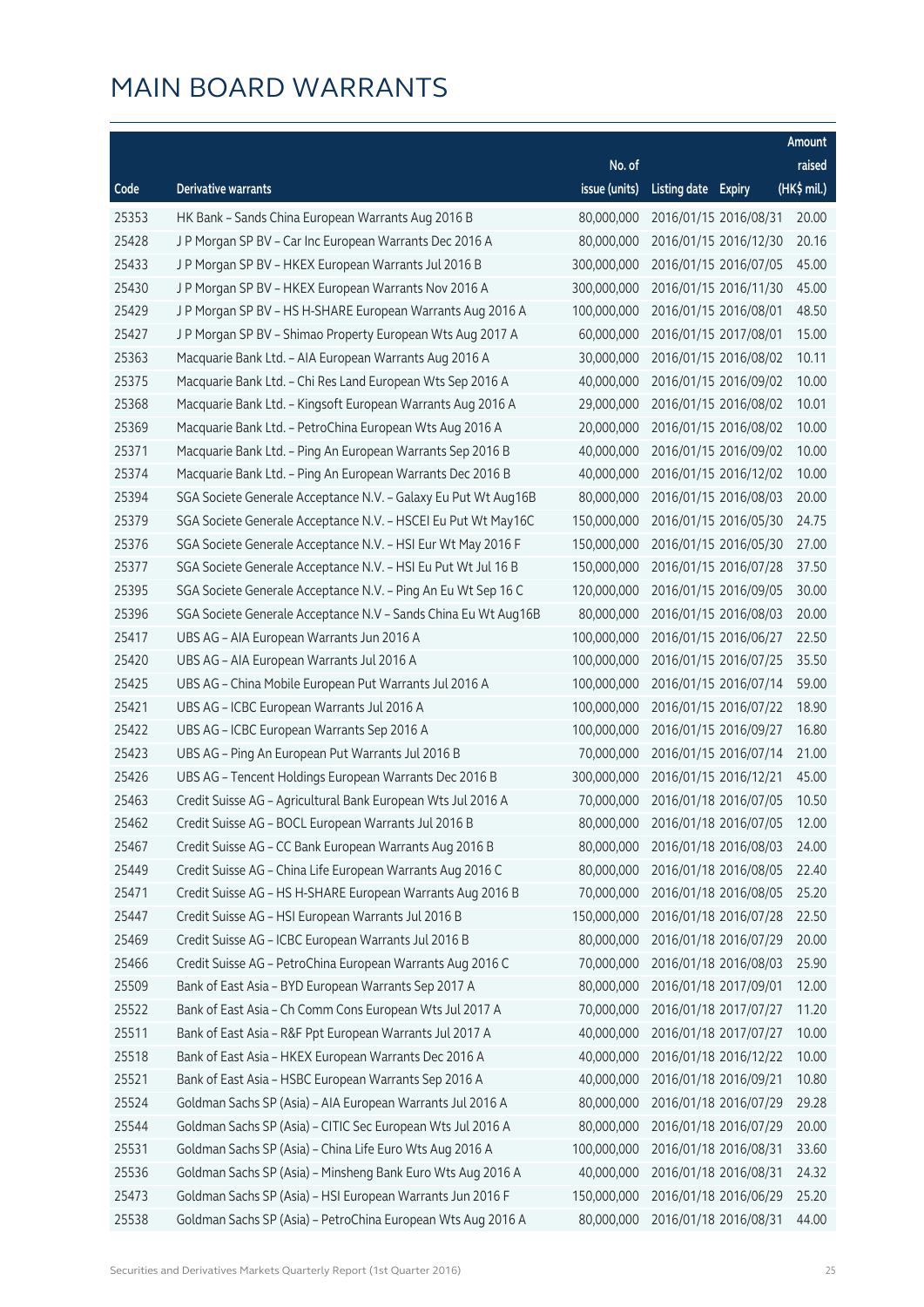|       |                                                              |               |                     |                       | Amount      |
|-------|--------------------------------------------------------------|---------------|---------------------|-----------------------|-------------|
|       |                                                              | No. of        |                     |                       | raised      |
| Code  | <b>Derivative warrants</b>                                   | issue (units) | Listing date Expiry |                       | (HK\$ mil.) |
| 25532 | Goldman Sachs SP (Asia) - Ping An European Wts Aug 2016 D    | 100,000,000   |                     | 2016/01/18 2016/08/31 | 49.40       |
| 25529 | Goldman Sachs SP (Asia) - Sands China Euro Wts Aug 2016 A    | 80,000,000    |                     | 2016/01/18 2016/08/31 | 22.32       |
| 25525 | Goldman Sachs SP (Asia) - Tencent European Wt Jun 2016 E     | 300,000,000   |                     | 2016/01/18 2016/06/27 | 45.90       |
| 25444 | HK Bank - CRCC European Warrants Nov 2016 A                  | 80,000,000    |                     | 2016/01/18 2016/11/30 | 12.00       |
| 25442 | HK Bank - Galaxy Ent European Warrants Jul 2016 A            | 80,000,000    |                     | 2016/01/18 2016/07/29 | 20.00       |
| 25441 | HK Bank - Haitong Sec European Warrants Sep 2016 A           | 80,000,000    |                     | 2016/01/18 2016/09/30 | 20.00       |
| 25445 | HK Bank - Stanchart European Warrants Sep 2016 A             | 50,000,000    |                     | 2016/01/18 2016/09/02 | 20.00       |
| 25457 | J P Morgan SP BV - HSI European Warrants Jul 2016 E          | 300,000,000   |                     | 2016/01/18 2016/07/28 | 75.30       |
| 25523 | J P Morgan SP BV - Sands China European Put Wts Aug 2016 B   | 80,000,000    |                     | 2016/01/18 2016/08/01 | 20.00       |
| 25452 | Macquarie Bank Ltd. - BOCL European Warrants Aug 2016 A      | 36,000,000    |                     | 2016/01/18 2016/08/02 | 10.01       |
| 25545 | Macquarie Bank Ltd. - BYD European Warrants Dec 2018 A       | 40,000,000    |                     | 2016/01/18 2018/12/04 | 10.00       |
| 25453 | Macquarie Bank Ltd. - China Life European Wts Aug 2016 B     | 28,000,000    |                     | 2016/01/18 2016/08/02 | 10.14       |
| 25502 | Macquarie Bank Ltd. - China Mobile European Wts Jul 2016 C   | 56,000,000    |                     | 2016/01/18 2016/07/05 | 10.08       |
| 25504 | Macquarie Bank Ltd. - China Mobile European Put Wts Aug16A   | 40,000,000    |                     | 2016/01/18 2016/08/02 | 10.00       |
| 25455 | Macquarie Bank Ltd. - China Overseas European Wts Aug 2016 B | 40,000,000    |                     | 2016/01/18 2016/08/02 | 10.00       |
| 25498 | Macquarie Bank Ltd. - HSBC European Warrants Jul 2016 D      | 67,000,000    |                     | 2016/01/18 2016/07/05 | 10.05       |
| 25501 | Macquarie Bank Ltd. - HSBC European Put Warrants Aug 2016 B  | 40,000,000    |                     | 2016/01/18 2016/08/02 | 10.00       |
| 25450 | Macquarie Bank Ltd. - China Mengniu European Wts Nov 2016 A  | 40,000,000    |                     | 2016/01/18 2016/11/02 | 10.00       |
| 25505 | Macquarie Bank Ltd. - New World Dev European Wts Sep 2016 A  | 22,000,000    |                     | 2016/01/18 2016/09/02 | 10.25       |
| 25507 | Macquarie Bank Ltd. - Towngas China European Wts Sep 2016 A  | 21,000,000    |                     | 2016/01/18 2016/09/12 | 10.42       |
| 25508 | Macquarie Bank Ltd. - China Vanke European Warrants Oct16A   | 40,000,000    |                     | 2016/01/18 2016/10/04 | 10.00       |
| 25478 | SGA Societe Generale Acceptance N.V. - AIA Eur Wt Aug 2016 A | 100,000,000   |                     | 2016/01/18 2016/08/03 | 28.50       |
| 25476 | SGA Societe Generale Acceptance N.V. - BOCL Eu Wt Oct 2016 B | 100,000,000   |                     | 2016/01/18 2016/10/05 | 25.00       |
| 25474 | SGA Societe Generale Acceptance N.V. - Ch Mob Eu Wt Aug16C   | 80,000,000    |                     | 2016/01/18 2016/08/03 | 30.00       |
| 25475 | SGA Societe Generale Acceptance N.V. - Petch Eu Wt Sep 2016A | 60,000,000    |                     | 2016/01/18 2016/09/05 | 24.90       |
| 25446 | SGA Societe Generale Acceptance N.V. - PICC P&C Eu Wt Dec16A | 60,000,000    |                     | 2016/01/18 2016/12/05 | 15.00       |
| 25487 | UBS AG - CKP European Warrants Jul 2016 B                    | 50,000,000    |                     | 2016/01/18 2016/07/18 | 17.75       |
| 25491 | UBS AG - China Life European Warrants Jul 2016 B             | 100,000,000   |                     | 2016/01/18 2016/07/22 | 15.70       |
| 25496 | UBS AG - China Life European Warrants Jul 2016 C             | 100,000,000   |                     | 2016/01/18 2016/07/25 | 25.00       |
| 25494 | UBS AG - Galaxy Ent European Warrants Jul 2016 B             | 70,000,000    |                     | 2016/01/18 2016/07/18 | 20.30       |
| 25493 | UBS AG - HSCEI European Put Warrants Dec 2016 B              | 200,000,000   |                     | 2016/01/18 2016/12/29 | 50.00       |
| 25479 | UBS AG - HSI European Warrants Jul 2016 A                    | 300,000,000   |                     | 2016/01/18 2016/07/28 | 75.00       |
| 25483 | UBS AG - HSI European Warrants Sep 2016 B                    | 300,000,000   |                     | 2016/01/18 2016/09/29 | 75.00       |
| 25485 | UBS AG - HSI European Warrants Dec 2016 A                    | 300,000,000   |                     | 2016/01/18 2016/12/29 | 75.00       |
| 25486 | UBS AG - HSI European Put Warrants Dec 2016 B                | 300,000,000   |                     | 2016/01/18 2016/12/29 | 75.00       |
| 25488 | UBS AG - KECL European Warrants Jul 2016 A                   | 20,000,000    |                     | 2016/01/18 2016/07/18 | 10.60       |
| 25490 | UBS AG - Sands China European Warrants Sep 2016 A            | 70,000,000    |                     | 2016/01/18 2016/09/08 | 17.50       |
| 25585 | BNP Paribas Arbit Issu B.V. - Ch Mobile Euro Wts Jul 2016 C  | 40,000,000    |                     | 2016/01/19 2016/07/05 | 13.60       |
| 25595 | BNP Paribas Arbit Issu B.V. - HSBC European Wts Sep 2016 A   | 50,000,000    |                     | 2016/01/19 2016/09/02 | 10.50       |
| 25598 | BNP Paribas Arbit Issu B.V. - PetroCh Euro Wts Aug 2016 C    | 40,000,000    |                     | 2016/01/19 2016/08/02 | 15.20       |
| 25599 | Credit Suisse AG - HSI European Warrants Jun 2016 C          | 150,000,000   |                     | 2016/01/19 2016/06/29 | 22.50       |
| 25600 | Credit Suisse AG - HSI European Warrants Aug 2016 A          | 150,000,000   |                     | 2016/01/19 2016/08/30 | 37.50       |
| 25611 | Goldman Sachs SP (Asia) - China Life Euro Put Wts Dec 2016 A | 60,000,000    |                     | 2016/01/19 2016/12/29 | 16.08       |
| 25604 | Goldman Sachs SP (Asia) - China Mobile Eu Put Wts Aug 2016 A | 80,000,000    |                     | 2016/01/19 2016/08/30 | 37.12       |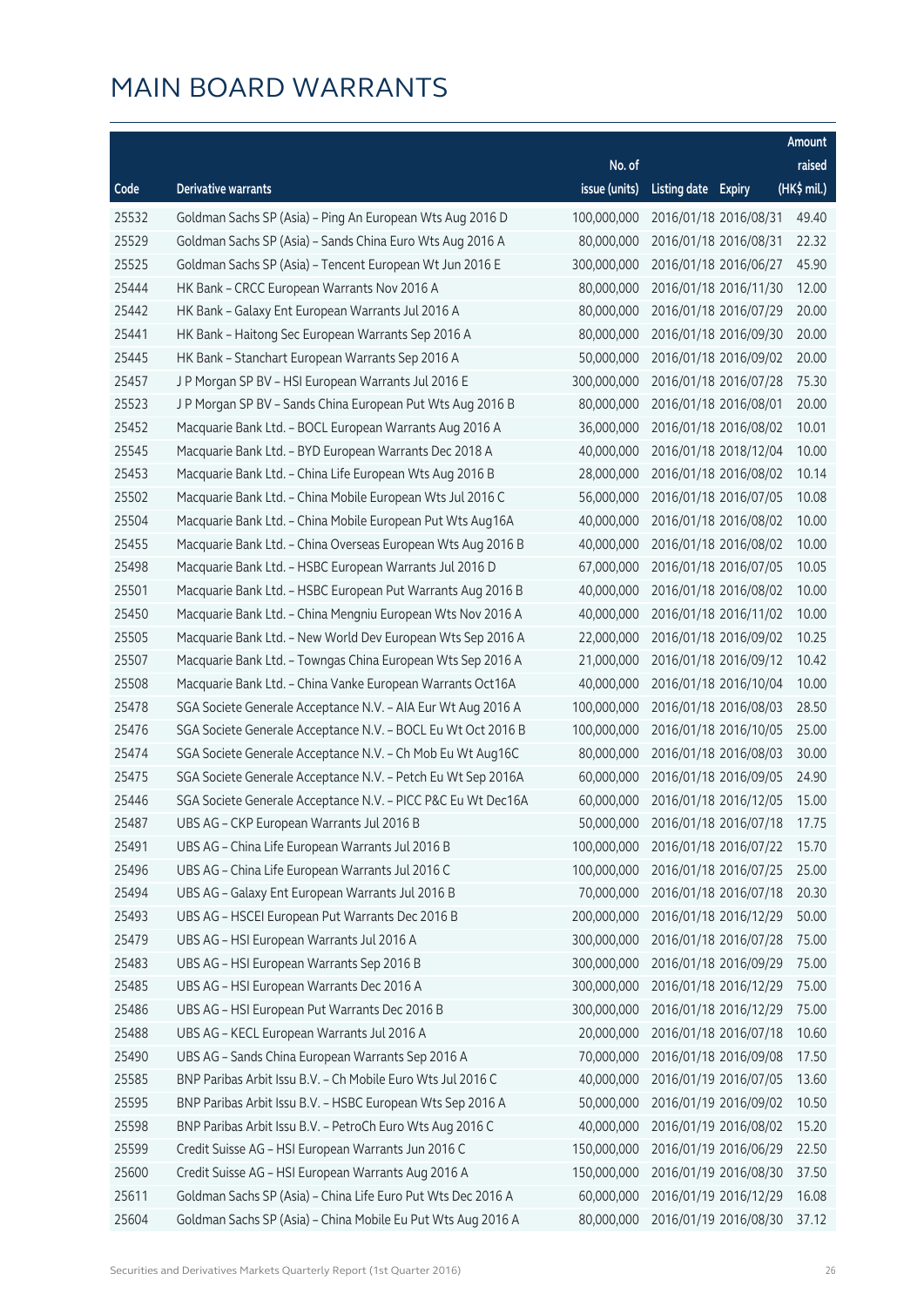|       |                                                               |               |                     |                       | Amount      |
|-------|---------------------------------------------------------------|---------------|---------------------|-----------------------|-------------|
|       |                                                               | No. of        |                     |                       | raised      |
| Code  | <b>Derivative warrants</b>                                    | issue (units) | Listing date Expiry |                       | (HK\$ mil.) |
| 25617 | Goldman Sachs SP (Asia) - HKEX European Put Wts Jun 2016 E    | 150,000,000   |                     | 2016/01/19 2016/06/30 | 22.80       |
| 25547 | Goldman Sachs SP (Asia) - HSCEI European Put Wts Dec 2016 B   | 150,000,000   |                     | 2016/01/19 2016/12/29 | 37.50       |
| 25548 | Goldman Sachs SP (Asia) - HSI European Put Wts Sep 2016 A     | 150,000,000   |                     | 2016/01/19 2016/09/29 | 38.70       |
| 25606 | Goldman Sachs SP (Asia) - Ping An Euro Put Wts Aug 2016 E     | 80,000,000    |                     | 2016/01/19 2016/08/30 | 23.92       |
| 25554 | HK Bank - CAM CSI300 European Warrants Sep 2016 A             | 80,000,000    |                     | 2016/01/19 2016/09/30 | 32.00       |
| 25551 | HK Bank - BOCL European Warrants Aug 2016 C                   | 80,000,000    |                     | 2016/01/19 2016/08/31 | 20.00       |
| 25550 | HK Bank - BYD European Warrants Aug 2017 A                    | 100,000,000   |                     | 2016/01/19 2017/08/31 | 15.00       |
| 25562 | J P Morgan SP BV - HSCEI European Wts Jul 2016 D              | 200,000,000   |                     | 2016/01/19 2016/07/28 | 30.00       |
| 25618 | J P Morgan SP BV - HSI European Warrants Jun 2016 F           | 300,000,000   |                     | 2016/01/19 2016/06/29 | 45.00       |
| 25561 | J P Morgan SP BV - HSI European Warrants Jul 2016 F           | 300,000,000   |                     | 2016/01/19 2016/07/28 | 75.00       |
| 25619 | J P Morgan SP BV - PetroChina European Warrants Aug 2016 C    | 80,000,000    |                     | 2016/01/19 2016/08/31 | 32.80       |
| 25549 | Macquarie Bank Ltd. - CKH European Warrants Aug 2016 A        | 12,000,000    |                     | 2016/01/19 2016/08/02 | 10.03       |
| 25557 | Macquarie Bank Ltd. - Evergrande European Wts Oct 2016 A      | 60,000,000    |                     | 2016/01/19 2016/10/21 | 10.56       |
| 25559 | Macquarie Bank Ltd. - Longfor PPT European Wts Aug 2017 A     | 40,000,000    |                     | 2016/01/19 2017/08/02 | 10.00       |
| 25570 | Macquarie Bank Ltd. - Tencent European Warrants Aug 2016 A    | 24,000,000    |                     | 2016/01/19 2016/08/02 | 10.01       |
| 25563 | SGA Societe Generale Acceptance N.V. - CLife Eu Wt Nov 2016 A | 150,000,000   |                     | 2016/01/19 2016/11/03 | 44.25       |
| 25566 | SGA Societe Generale Acceptance N.V. - CLife Eu Put Wt Sep16B | 150,000,000   |                     | 2016/01/19 2016/09/05 | 37.50       |
| 25567 | SGA Societe Generale Acceptance N.V. - HKEX Eu Wt Oct 2016 B  | 200,000,000   |                     | 2016/01/19 2016/10/05 | 50.00       |
| 25569 | SGA Societe Generale Acceptance N.V. - HKEX Eu Wt Jan 2017 A  | 200,000,000   |                     | 2016/01/19 2017/01/05 | 50.00       |
| 25580 | UBS AG - China Mobile European Warrants Jul 2016 B            | 100,000,000   |                     | 2016/01/19 2016/07/18 | 45.00       |
| 25577 | UBS AG - CNOOC European Warrants Dec 2018 A                   | 100,000,000   |                     | 2016/01/19 2018/12/19 | 17.60       |
| 25575 | UBS AG - HKEX European Warrants Jun 2016 H                    | 300,000,000   |                     | 2016/01/19 2016/06/02 | 67.50       |
| 25574 | UBS AG - HKEX European Warrants Oct 2016 B                    | 300,000,000   |                     | 2016/01/19 2016/10/31 | 75.00       |
| 25584 | UBS AG - HSBC European Warrants Jul 2016 A                    | 100,000,000   |                     | 2016/01/19 2016/07/18 | 25.50       |
| 25579 | UBS AG - HSI European Put Warrants Sep 2016 C                 | 300,000,000   |                     | 2016/01/19 2016/09/29 | 75.00       |
| 25583 | UBS AG - Ping An European Warrants Jul 2016 C                 | 100,000,000   |                     | 2016/01/19 2016/07/18 | 31.00       |
| 25634 | BOCI Asia Ltd. - AIA European Warrants Aug 2016 A             | 100,000,000   |                     | 2016/01/20 2016/08/08 | 32.00       |
| 25642 | BOCI Asia Ltd. - CAM CSI300 European Warrants Sep 2016 A      | 100,000,000   |                     | 2016/01/20 2016/09/05 | 37.00       |
| 25633 | BOCI Asia Ltd. - BYD European Warrants Aug 2017 A             | 100,000,000   |                     | 2016/01/20 2017/08/28 | 15.00       |
| 25638 | BOCI Asia Ltd. - China Life European Warrants Jul 2016 B      | 100,000,000   |                     | 2016/01/20 2016/07/28 | 15.00       |
| 25639 | BOCI Asia Ltd. - China Life European Put Warrants Aug 2016 A  | 100,000,000   |                     | 2016/01/20 2016/08/15 | 25.00       |
| 25631 | BOCI Asia Ltd. - China Mobile European Warrants Aug 2016 A    | 100,000,000   |                     | 2016/01/20 2016/08/08 | 38.00       |
| 25629 | BOCI Asia Ltd. - HKEX European Warrants Dec 2016 A            | 100,000,000   |                     | 2016/01/20 2016/12/19 | 25.00       |
| 25636 | BOCI Asia Ltd. - Ping An European Warrants Aug 2016 A         | 100,000,000   |                     | 2016/01/20 2016/08/22 | 29.00       |
| 25635 | BOCI Asia Ltd. - Sands China European Warrants Aug 2016 A     | 100,000,000   |                     | 2016/01/20 2016/08/29 | 25.00       |
| 25655 | BNP Paribas Arbit Issu B.V. - CAM CSI300 Euro Wts Aug 2016 A  | 50,000,000    |                     | 2016/01/20 2016/08/02 | 12.50       |
| 25654 | BNP Paribas Arbit Issu B.V. - CSOP A50 ETF Eu Wts Jan 2017 B  | 150,000,000   |                     | 2016/01/20 2017/01/03 | 22.50       |
| 25653 | BNP Paribas Arbit Issu B.V. - Tracker Fund Euro Wts Apr 17 A  | 70,000,000    |                     | 2016/01/20 2017/04/03 | 11.20       |
| 25658 | Credit Suisse AG - China Life European Put Wts Aug 2016 D     | 60,000,000    |                     | 2016/01/20 2016/08/05 | 15.00       |
| 25657 | Credit Suisse AG - China Mobile European Put Wts Aug 2016 C   | 60,000,000    |                     | 2016/01/20 2016/08/05 | 19.20       |
| 25659 | Credit Suisse AG - Ping An European Put Warrants Sep 2016 B   | 60,000,000    |                     | 2016/01/20 2016/09/19 | 15.60       |
| 25675 | Goldman Sachs SP (Asia) - CITIC European Warrants Jul 2017 A  | 80,000,000    |                     | 2016/01/20 2017/07/28 | 20.16       |
| 25671 | Goldman Sachs SP (Asia) - A50 China Euro Put Wts Dec 2017 B   | 80,000,000    |                     | 2016/01/20 2017/12/29 | 16.40       |
| 25677 | Goldman Sachs SP (Asia) - HSBC European Warrants Jun 2016 C   | 100,000,000   |                     | 2016/01/20 2016/06/02 | 21.40       |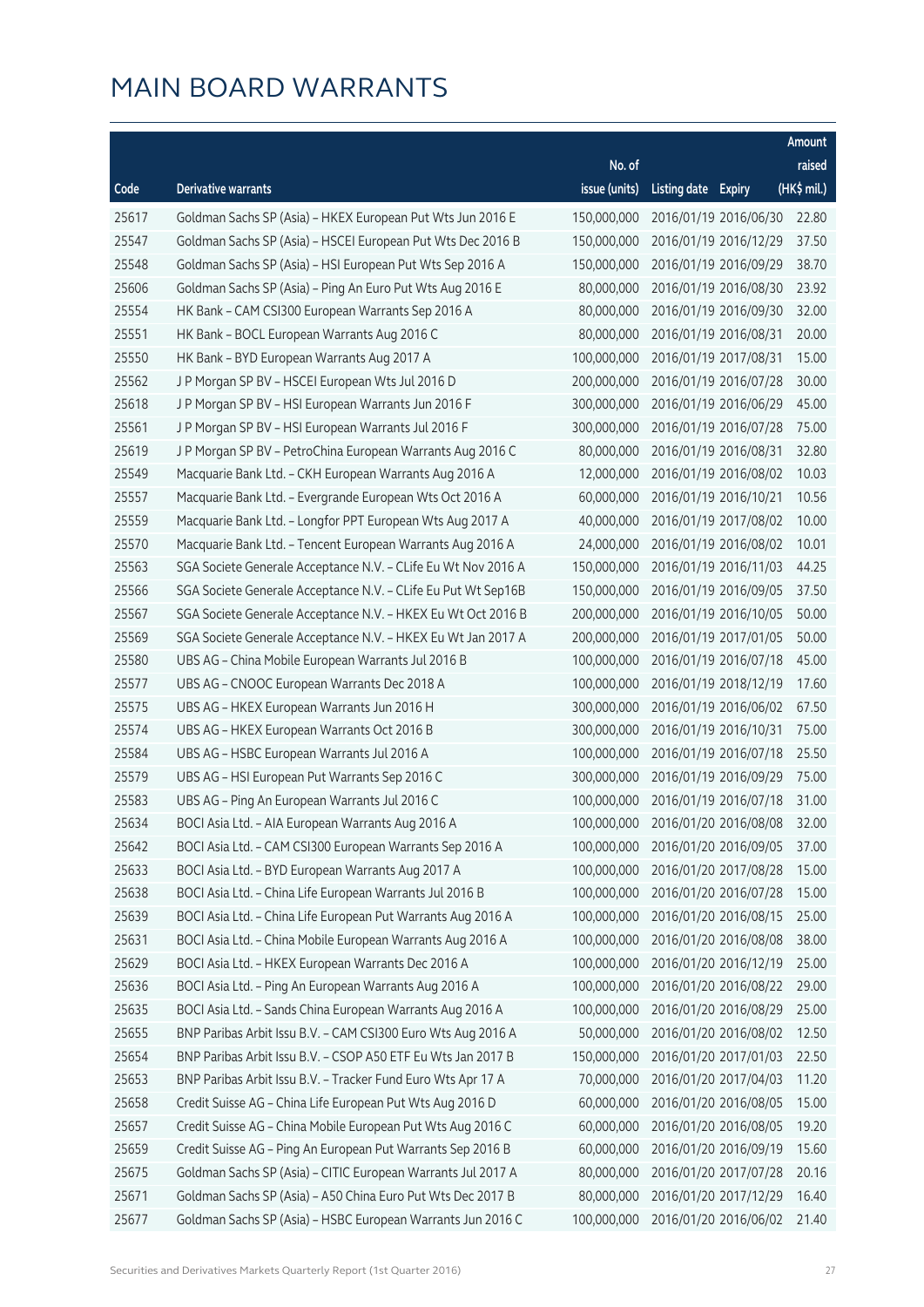|         |                                                               |               |                     |                       | Amount      |
|---------|---------------------------------------------------------------|---------------|---------------------|-----------------------|-------------|
|         |                                                               | No. of        |                     |                       | raised      |
| Code    | Derivative warrants                                           | issue (units) | Listing date Expiry |                       | (HK\$ mil.) |
| 25664   | Goldman Sachs SP (Asia) - HSCEI European Warrants Jul 2016 B  | 150,000,000   |                     | 2016/01/20 2016/07/28 | 37.50       |
| 25660   | Goldman Sachs SP (Asia) - HSI European Warrants Jul 2016 C    | 150,000,000   |                     | 2016/01/20 2016/07/28 | 38.40       |
| 25662   | Goldman Sachs SP (Asia) - HSI European Warrants Jul 2016 D    | 150,000,000   |                     | 2016/01/20 2016/07/28 | 38.55       |
| 25673   | Goldman Sachs SP (Asia) - Tracker Fund European Wts Dec16A    | 80,000,000    |                     | 2016/01/20 2016/12/29 | 21.60       |
| 25621   | HK Bank - China Mobile European Put Warrants Jun 2018 A       | 100,000,000   |                     | 2016/01/20 2018/06/29 | 22.00       |
| 25622   | HK Bank - HKEX European Put Warrants Dec 2016 A               | 100,000,000   |                     | 2016/01/20 2016/12/30 | 25.00       |
| 25627   | HK Bank - HSCEI European Put Warrants Sep 2016 A              | 180,000,000   |                     | 2016/01/20 2016/09/29 | 45.00       |
| 25625   | HK Bank - HSI European Put Warrants Sep 2016 A                | 180,000,000   |                     | 2016/01/20 2016/09/29 | 45.00       |
| 25624   | HK Bank - Ping An European Warrants Jun 2016 B                | 80,000,000    |                     | 2016/01/20 2016/06/27 | 12.00       |
| 25623   | HK Bank - Ping An European Warrants Jul 2016 A                | 80,000,000    |                     | 2016/01/20 2016/07/29 | 20.00       |
| 25620   | HK Bank - Tencent European Put Warrants Sep 2016 B            | 100,000,000   |                     | 2016/01/20 2016/09/30 | 15.00       |
| 25669   | J P Morgan SP BV - China Life European Put Wts Oct 2016 B     | 100,000,000   |                     | 2016/01/20 2016/10/03 | 25.00       |
| 25645   | J P Morgan SP BV - HSI European Put Warrants Apr 2016 H       | 300,000,000   |                     | 2016/01/20 2016/04/28 | 45.00       |
| 25651   | Macquarie Bank Ltd. - BOCHK European Warrants May 2017 A      | 40,000,000    |                     | 2016/01/20 2017/05/04 | 10.00       |
| 25652   | Macquarie Bank Ltd. - China Life European Put Warrants Oct16A | 40,000,000    |                     | 2016/01/20 2016/10/04 | 10.00       |
| 25650   | Macquarie Bank Ltd. - Tencent European Put Wts Aug 2016 B     | 18,000,000    |                     | 2016/01/20 2016/08/02 | 10.01       |
| 19309 # | Goldman Sachs SP (Asia) - Ping An European Wts Dec 2016 A     | 190,000,000   |                     | 2016/01/20 2016/12/30 | 11.40       |
| 25679   | BNP Paribas Arbit Issu B.V. - HSI European Wts Aug 2016 C     | 100,000,000   |                     | 2016/01/21 2016/08/30 | 15.00       |
| 25691   | Goldman Sachs SP (Asia) - China Mobile Eu Put Wts Jun 2018 A  | 200,000,000   |                     | 2016/01/21 2018/06/28 | 43.80       |
| 25692   | Goldman Sachs SP (Asia) - HKEX European Warrants Nov 2016 B   | 300,000,000   |                     | 2016/01/21 2016/11/14 | 75.00       |
| 25689   | J P Morgan SP BV - BOCL European Warrants Oct 2016 B          | 100,000,000   |                     | 2016/01/21 2016/10/03 | 25.10       |
| 25688   | J P Morgan SP BV - China Life European Warrants Sep 2016 B    | 100,000,000   |                     | 2016/01/21 2016/09/02 | 25.10       |
| 25701   | J P Morgan SP BV - HSBC European Warrants Oct 2016 A          | 100,000,000   |                     | 2016/01/21 2016/10/03 | 25.10       |
| 25699   | J P Morgan SP BV - HSCEI European Put Warrants Oct 2016 A     | 200,000,000   |                     | 2016/01/21 2016/10/28 | 50.20       |
| 25686   | JP Morgan SP BV - HSI European Warrants Sep 2016 A            | 300,000,000   |                     | 2016/01/21 2016/09/29 | 75.00       |
| 25698   | J P Morgan SP BV - HSI European Put Warrants Aug 2016 C       | 300,000,000   |                     | 2016/01/21 2016/08/30 | 75.00       |
| 25702   | J P Morgan SP BV - PetroChina European Put Warrants Sep16A    | 100,000,000   |                     | 2016/01/21 2016/09/01 | 42.80       |
| 25700   | JP Morgan SP BV - Ping An European Warrants Oct 2016 B        | 100,000,000   |                     | 2016/01/21 2016/10/03 | 34.10       |
| 25690   | J P Morgan SP BV - Sands China European Warrants Sep 2016 A   | 100,000,000   |                     | 2016/01/21 2016/09/02 | 25.00       |
| 25684   | J P Morgan SP BV - Tracker Fund European Warrants Oct 2017 A  | 100,000,000   |                     | 2016/01/21 2017/10/03 | 25.00       |
| 25694   | Macquarie Bank Ltd. - CC Bank European Warrants Aug 2016 A    | 29,000,000    |                     | 2016/01/21 2016/08/02 | 10.06       |
| 25695   | Macquarie Bank Ltd. - Foxconn European Warrants Dec 2016 A    | 20,000,000    |                     | 2016/01/21 2016/12/02 | 10.00       |
| 25693   | Macquarie Bank Ltd. - Tencent European Warrants Aug 2016 C    | 11,000,000    |                     | 2016/01/21 2016/08/02 | 10.02       |
| 25710   | BOCI Asia Ltd. - A50 China European Warrants Dec 2017 A       | 100,000,000   |                     | 2016/01/22 2017/12/27 | 17.00       |
| 25706   | BOCI Asia Ltd. - HSBC European Warrants Aug 2016 A            | 100,000,000   |                     | 2016/01/22 2016/08/05 | 25.00       |
| 25709   | BOCI Asia Ltd. - HSBC European Put Warrants Jul 2016 B        | 100,000,000   |                     | 2016/01/22 2016/07/12 | 35.00       |
| 25712   | BOCI Asia Ltd. - HSI European Warrants Jul 2016 A             | 100,000,000   |                     | 2016/01/22 2016/07/28 | 17.00       |
| 25713   | BOCI Asia Ltd. - HSI European Put Warrants Oct 2016 A         | 100,000,000   |                     | 2016/01/22 2016/10/28 | 25.00       |
| 25727   | BNP Paribas Arbit Issu B.V. - CITIC Sec Euro Wts Aug 2016 A   | 40,000,000    |                     | 2016/01/22 2016/08/02 | 10.00       |
| 25723   | BNP Paribas Arbit Issu B.V. - HSBC European Wts Aug 2016 B    | 50,000,000    |                     | 2016/01/22 2016/08/02 | 10.50       |
| 25726   | BNP Paribas Arbit Issu B.V. - HSBC Euro Put Wts Sep 2016 B    | 40,000,000    |                     | 2016/01/22 2016/09/02 | 12.80       |
| 25741   | Credit Suisse AG - Ch Overseas European Warrants Aug 2016 A   | 50,000,000    |                     | 2016/01/22 2016/08/03 | 12.50       |
| 25740   | Credit Suisse AG - Galaxy Ent European Warrants Aug 2016 A    | 80,000,000    |                     | 2016/01/22 2016/08/03 | 20.80       |
| 25737   | Credit Suisse AG - Sands China European Warrants Aug 2016 A   | 80,000,000    |                     | 2016/01/22 2016/08/03 | 16.00       |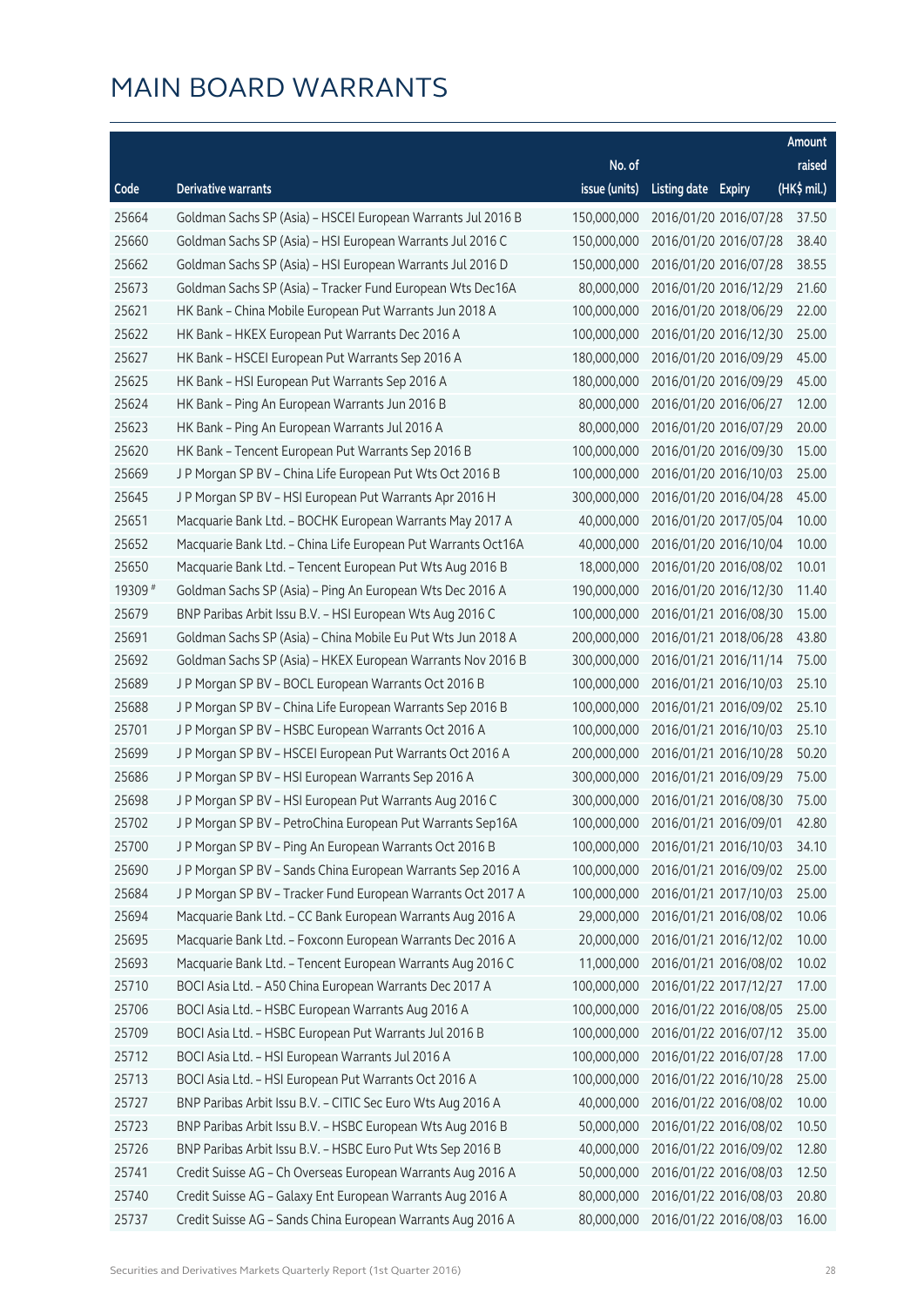|       |                                                               |               |                     |                              | Amount      |
|-------|---------------------------------------------------------------|---------------|---------------------|------------------------------|-------------|
|       |                                                               | No. of        |                     |                              | raised      |
| Code  | <b>Derivative warrants</b>                                    | issue (units) | Listing date Expiry |                              | (HK\$ mil.) |
| 25720 | Goldman Sachs SP (Asia) - HSI European Warrants May 2016 D    | 150,000,000   |                     | 2016/01/22 2016/05/30        | 22.95       |
| 25714 | Goldman Sachs SP (Asia) - HSI European Put Wts Apr 2016 I     | 150,000,000   |                     | 2016/01/22 2016/04/28        | 27.30       |
| 25722 | HK Bank - HSI European Warrants Jun 2016 G                    | 180,000,000   |                     | 2016/01/22 2016/06/29        | 27.00       |
| 25721 | HK Bank - HSI European Put Warrants Apr 2016 H                | 180,000,000   |                     | 2016/01/22 2016/04/28        | 27.00       |
| 25765 | JP Morgan SP BV - CC Bank European Wts Sep 2016 B             | 100,000,000   |                     | 2016/01/22 2016/09/30        | 25.00       |
| 25764 | J P Morgan SP BV - Ping An European Warrants Aug 2016 C       | 120,000,000   |                     | 2016/01/22 2016/08/15        | 30.00       |
| 25766 | J P Morgan SP BV - Tencent European Warrants Jun 2016 B       | 200,000,000   |                     | 2016/01/22 2016/06/02 106.20 |             |
| 25749 | Macquarie Bank Ltd. - Bank of EA European Wts Jan 2017 A      | 40,000,000    |                     | 2016/01/22 2017/01/04        | 10.00       |
| 25763 | Macquarie Bank Ltd. - CNOOC European Warrants Sep 2016 B      | 12,000,000    |                     | 2016/01/22 2016/09/02        | 10.01       |
| 25753 | Macquarie Bank Ltd. - CPIC European Warrants Oct 2016 A       | 40,000,000    |                     | 2016/01/22 2016/10/04        | 10.00       |
| 25745 | Macquarie Bank Ltd. - CSOP A50 ETF European Wts Jan 2017 B    | 60,000,000    |                     | 2016/01/22 2017/01/04        | 10.02       |
| 25742 | Macquarie Bank Ltd. - A50 China European Warrants Jan 2018 B  | 50,000,000    |                     | 2016/01/22 2018/01/03        | 10.00       |
| 25747 | Macquarie Bank Ltd. - HS H-SHARE European Warrants Aug 2016 A | 40,000,000    |                     | 2016/01/22 2016/08/02        | 10.20       |
| 25728 | SGA Societe Generale Acceptance N.V. - CCB Eur Wt Sep 2016 B  | 100,000,000   |                     | 2016/01/22 2016/09/05        | 32.00       |
| 25732 | SGA Societe Generale Acceptance N.V. - CMob Eu Put Wt Aug16D  | 80,000,000    |                     | 2016/01/22 2016/08/03        | 23.20       |
| 25734 | SGA Societe Generale Acceptance N.V. - HSBC Eu Put Wt Sep16A  | 100,000,000   |                     | 2016/01/22 2016/09/05        | 32.50       |
| 25729 | SGA Societe Generale Acceptance N.V. - ICBC Eu Wt Sep 2016 B  | 100,000,000   |                     | 2016/01/22 2016/09/05        | 27.00       |
| 25756 | UBS AG - CC Bank European Warrants Jul 2016 C                 | 100,000,000   |                     | 2016/01/22 2016/07/29        | 27.00       |
| 25758 | UBS AG - China Life European Warrants Aug 2016 A              | 100,000,000   |                     | 2016/01/22 2016/08/01        | 25.00       |
| 25760 | UBS AG - China Life European Warrants Aug 2016 B              | 100,000,000   |                     | 2016/01/22 2016/08/08        | 32.50       |
| 25761 | UBS AG - Hang Seng Bank European Warrants Aug 2016 A          | 20,000,000    |                     | 2016/01/22 2016/08/22        | 10.00       |
| 25757 | UBS AG - HSCEI European Warrants Dec 2016 C                   | 200,000,000   |                     | 2016/01/22 2016/12/29        | 50.00       |
| 25762 | UBS AG - ICBC European Warrants Jul 2016 B                    | 100,000,000   |                     | 2016/01/22 2016/07/29        | 15.00       |
| 25754 | UBS AG - SHK Ppt European Warrants Jul 2016 A                 | 50,000,000    |                     | 2016/01/22 2016/07/21        | 33.00       |
| 25775 | BNP Paribas Arbit Issu B.V. - China Life Euro Wts Jul 2017 A  | 60,000,000    |                     | 2016/01/25 2017/07/04        | 16.20       |
| 25776 | BNP Paribas Arbit Issu B.V. - HSBC European Wts Jul 2017 A    | 50,000,000    |                     | 2016/01/25 2017/07/04        | 14.50       |
| 25770 | BNP Paribas Arbit Issu B.V. - Ping An European Wt Jun 2017 A  | 40,000,000    |                     | 2016/01/25 2017/06/02        | 14.40       |
| 25777 | BNP Paribas Arbit Issu B.V. - Tencent Hldgs Eu Wt Jul 2017 A  | 100,000,000   |                     | 2016/01/25 2017/07/04        | 25.00       |
| 25769 | Goldman Sachs SP (Asia) - HKEX European Warrants Jun 2016 F   | 300,000,000   |                     | 2016/01/25 2016/06/02        | 56.70       |
| 25818 | Goldman Sachs SP (Asia) - HSBC European Warrants Jul 2016 C   | 80,000,000    |                     | 2016/01/25 2016/07/28        | 24.16       |
| 25819 | J P Morgan SP BV - BEA European Warrants Feb 2017 A           | 60,000,000    |                     | 2016/01/25 2017/02/01        | 15.24       |
| 25823 | J P Morgan SP BV - CITIC Bank European Warrants Sep 2016 A    | 100,000,000   |                     | 2016/01/25 2016/09/02        | 31.50       |
| 25790 | J P Morgan SP BV - China Life European Warrants Aug 2016 B    | 100,000,000   |                     | 2016/01/25 2016/08/01        | 21.90       |
| 25820 | J P Morgan SP BV - Henderson Land Dev European Wt Oct 2016 A  | 60,000,000    |                     | 2016/01/25 2016/10/04        | 16.44       |
| 25785 | JP Morgan SP BV - HSCEI European Wts Sep 2016 A               | 200,000,000   |                     | 2016/01/25 2016/09/29        | 50.00       |
| 25787 | J P Morgan SP BV - HSI European Warrants Aug 2016 D           | 300,000,000   |                     | 2016/01/25 2016/08/30        | 75.00       |
| 25824 | J P Morgan SP BV - ICBC European Warrants Oct 2016 B          | 100,000,000   |                     | 2016/01/25 2016/10/04        | 25.50       |
| 25825 | J P Morgan SP BV - KECL European Warrants Jul 2018 A          | 200,000,000   |                     | 2016/01/25 2018/07/03        | 30.00       |
| 25822 | J P Morgan SP BV - MTRC European Warrants Oct 2016 A          | 60,000,000    |                     | 2016/01/25 2016/10/03        | 15.24       |
| 10376 | J P Morgan SP BV - N225 Index Euro Wts Mar 2017 A             | 100,000,000   |                     | 2016/01/25 2017/03/10        | 25.20       |
| 25821 | J P Morgan SP BV - SHK Ppt European Warrants Jul 2016 A       | 60,000,000    |                     | 2016/01/25 2016/07/25        | 16.20       |
| 25791 | J P Morgan SP BV - Tencent European Warrants Jun 2016 C       | 200,000,000   |                     | 2016/01/25 2016/06/15        | 30.00       |
| 25826 | J P Morgan SP BV - ZTE European Warrants Mar 2017 A           | 60,000,000    |                     | 2016/01/25 2017/03/01        | 15.18       |
| 25784 | Macquarie Bank Ltd. - China Life European Wts Sep 2016 A      | 28,000,000    |                     | 2016/01/25 2016/09/02        | 10.02       |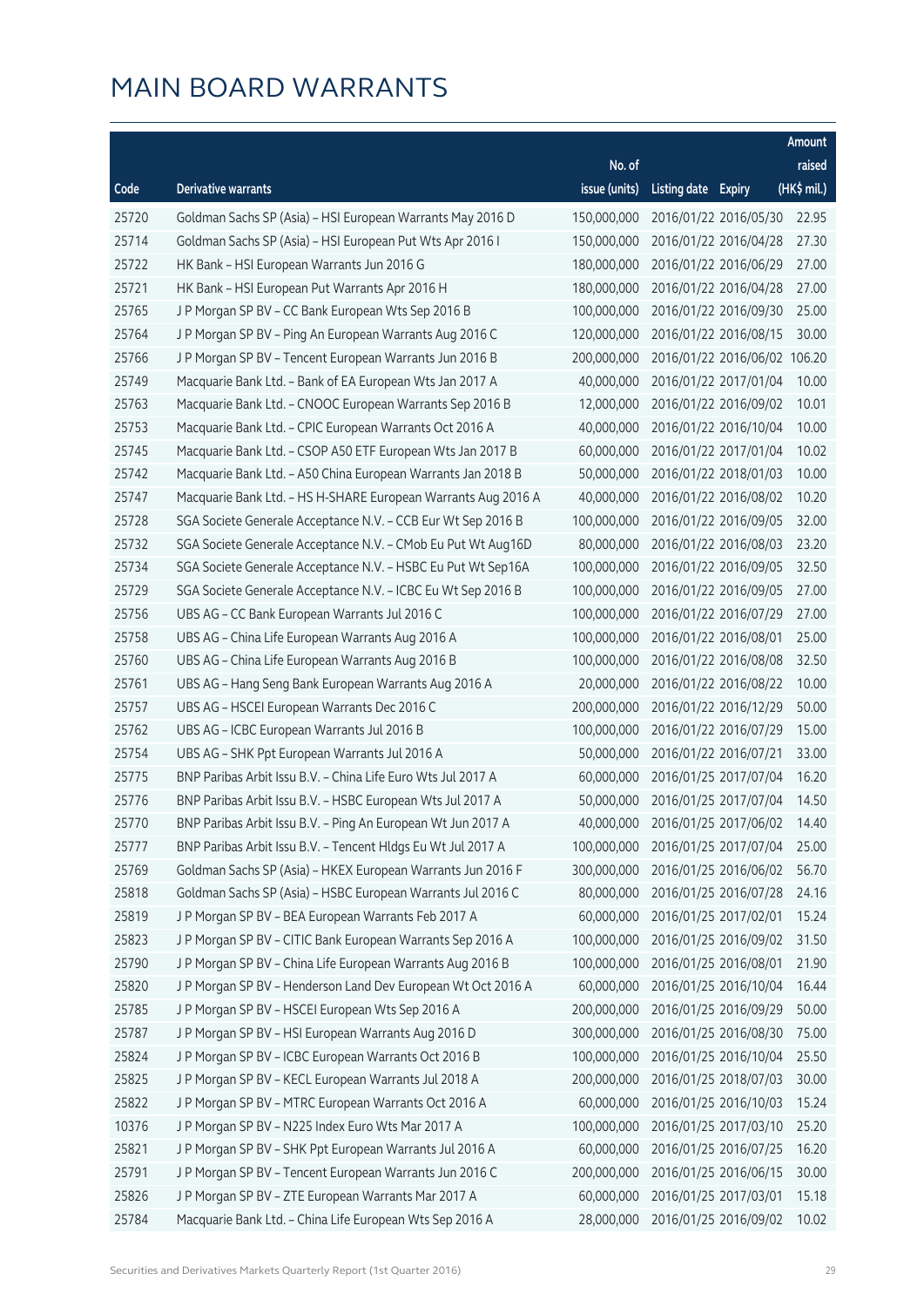|       |                                                               |               |                     |                       | Amount      |
|-------|---------------------------------------------------------------|---------------|---------------------|-----------------------|-------------|
|       |                                                               | No. of        |                     |                       | raised      |
| Code  | Derivative warrants                                           | issue (units) | Listing date Expiry |                       | (HK\$ mil.) |
| 25794 | Macquarie Bank Ltd. - Haier Elec European Wts Mar 2017 A      | 28,000,000    |                     | 2016/01/25 2017/03/16 | 10.02       |
| 25783 | Macquarie Bank Ltd. - HKEX European Warrants Jun 2016 B       | 50,000,000    |                     | 2016/01/25 2016/06/02 | 10.00       |
| 25782 | Macquarie Bank Ltd. - HKEX European Warrants Nov 2016 A       | 40,000,000    |                     | 2016/01/25 2016/11/02 | 10.00       |
| 25805 | Macquarie Bank Ltd. - HKEX European Put Warrants Nov 2016 B   | 40,000,000    |                     | 2016/01/25 2016/11/02 | 10.00       |
| 25806 | Macquarie Bank Ltd. - Ping An European Warrants Oct 2016 A    | 40,000,000    |                     | 2016/01/25 2016/10/04 | 10.00       |
| 25810 | SGA Societe Generale Acceptance N.V. - CNOOC Eu Wt Jan 2019 A | 300,000,000   |                     | 2016/01/25 2019/01/04 | 45.00       |
| 25779 | SGA Societe Generale Acceptance N.V. - HSBC Eu Wt Oct 2016 B  | 100,000,000   |                     | 2016/01/25 2016/10/05 | 32.50       |
| 25808 | SGA Societe Generale Acceptance N.V. - HSI Eu Put Wt Jun16H   | 150,000,000   |                     | 2016/01/25 2016/06/29 | 32.25       |
| 25807 | SGA Societe Generale Acceptance N.V. - HSI Eu Put Wt Dec16A   | 150,000,000   |                     | 2016/01/25 2016/12/29 | 33.75       |
| 25780 | SGA Societe Generale Acceptance N.V. - Ping An Eu Wt Sep16D   | 120,000,000   |                     | 2016/01/25 2016/09/05 | 30.00       |
| 25809 | SGA Societe Generale Acceptance N.V. - Tencent Eu Wt Jan17D   | 500,000,000   |                     | 2016/01/25 2017/01/05 | 92.50       |
| 25801 | UBS AG - Agricultural Bank European Warrants Sep 2016 A       | 70,000,000    |                     | 2016/01/25 2016/09/23 | 10.99       |
| 25802 | UBS AG - CITIC Bank European Warrants Aug 2016 A              | 40,000,000    |                     | 2016/01/25 2016/08/08 | 10.20       |
| 25798 | UBS AG - HKEX European Warrants Sep 2016 A                    | 300,000,000   |                     | 2016/01/25 2016/09/19 | 75.00       |
| 25796 | UBS AG - HSCEI European Warrants Sep 2016 B                   | 200,000,000   |                     | 2016/01/25 2016/09/29 | 50.00       |
| 25797 | UBS AG - HSCEI European Warrants Dec 2016 D                   | 200,000,000   |                     | 2016/01/25 2016/12/29 | 50.00       |
| 25803 | UBS AG - HSI European Warrants Sep 2016 D                     | 300,000,000   |                     | 2016/01/25 2016/09/29 | 75.00       |
| 25804 | UBS AG - HSI European Warrants Sep 2016 E                     | 300,000,000   |                     | 2016/01/25 2016/09/29 | 75.00       |
| 25838 | BOCI Asia Ltd. - CNOOC European Warrants Aug 2016 B           | 100,000,000   |                     | 2016/01/26 2016/08/17 | 58.00       |
| 25831 | BOCI Asia Ltd. - Sinopec Corp European Warrants Aug 2016 A    | 100,000,000   |                     | 2016/01/26 2016/08/12 | 34.00       |
| 25841 | BNP Paribas Arbit Issu B.V. - HKEX European Wts Jun 2016 D    | 60,000,000    |                     | 2016/01/26 2016/06/02 | 10.20       |
| 25840 | BNP Paribas Arbit Issu B.V. - HKEX European Wts Oct 2016 B    | 60,000,000    |                     | 2016/01/26 2016/10/04 | 11.40       |
| 25850 | Credit Suisse AG - CNOOC European Warrants Aug 2016 A         | 60,000,000    |                     | 2016/01/26 2016/08/03 | 28.20       |
| 25842 | Credit Suisse AG - HKEX European Warrants Jun 2016 G          | 180,000,000   |                     | 2016/01/26 2016/06/02 | 27.00       |
| 25853 | Credit Suisse AG - HSBC European Put Warrants Aug 2016 B      | 60,000,000    |                     | 2016/01/26 2016/08/02 | 19.20       |
| 25848 | Credit Suisse AG - Stanchart European Warrants Jul 2016 A     | 50,000,000    |                     | 2016/01/26 2016/07/29 | 23.50       |
| 25827 | Bank of East Asia - CNOOC European Warrants Dec 2018 A        | 65,000,000    |                     | 2016/01/26 2018/12/11 | 10.60       |
| 25871 | Goldman Sachs SP (Asia) - China Life Euro Wts Jul 2016 C      | 80,000,000    |                     | 2016/01/26 2016/07/28 | 33.28       |
| 25867 | Goldman Sachs SP (Asia) - China Mobile Euro Wts Nov 2016 B    | 200,000,000   |                     | 2016/01/26 2016/11/30 | 30.80       |
| 25870 | Goldman Sachs SP (Asia) - Ping An European Wts Jul 2016 C     | 80,000,000    |                     | 2016/01/26 2016/07/28 | 58.00       |
| 25866 | Goldman Sachs SP (Asia) - Tencent European Wt Jul 2016 A      | 200,000,000   |                     | 2016/01/26 2016/07/28 | 50.60       |
| 25860 | J P Morgan SP BV - Ch Railway Cons European Wts Sep 2016 A    | 80,000,000    |                     | 2016/01/26 2016/09/30 | 12.08       |
| 25862 | J P Morgan SP BV - A50 China European Warrants Aug 2016 C     | 100,000,000   |                     | 2016/01/26 2016/08/01 | 56.50       |
| 25858 | J P Morgan SP BV - HKEX European Put Wts Nov 2016 B           | 100,000,000   |                     | 2016/01/26 2016/11/02 | 25.00       |
| 25859 | J P Morgan SP BV - HSBC European Put Warrants Sep 2016 B      | 100,000,000   |                     | 2016/01/26 2016/09/01 | 30.00       |
| 25861 | J P Morgan SP BV - China Mengniu European Wts Dec 2016 A      | 60,000,000    |                     | 2016/01/26 2016/12/01 | 15.00       |
| 25847 | Macquarie Bank Ltd. - CITIC Bank European Wts Oct 2016 A      | 33,000,000    |                     | 2016/01/26 2016/10/04 | 10.07       |
| 25844 | Macquarie Bank Ltd. - ICBC European Warrants Sep 2016 A       | 40,000,000    |                     | 2016/01/26 2016/09/02 | 10.00       |
| 25843 | Macquarie Bank Ltd. - ICBC European Warrants Nov 2016 A       | 40,000,000    |                     | 2016/01/26 2016/11/02 | 10.00       |
| 25839 | Macquarie Bank Ltd. - Ping An European Put Warrants Aug16A    | 40,000,000    |                     | 2016/01/26 2016/08/02 | 10.00       |
| 25854 | UBS AG - BOC HK European Warrants Mar 2017 A                  | 80,000,000    |                     | 2016/01/26 2017/03/21 | 20.00       |
| 25856 | UBS AG - ZTE European Warrants Nov 2016 A                     | 40,000,000    |                     | 2016/01/26 2016/11/08 | 10.00       |
| 25885 | BNP Paribas Arbit Issu B.V. - BOCL European Wts Oct 2016 B    | 50,000,000    |                     | 2016/01/27 2016/10/04 | 12.50       |
| 25874 | BNP Paribas Arbit Issu B.V. - CC Bank Euro Wts Aug 2016 C     | 50,000,000    |                     | 2016/01/27 2016/08/02 | 13.00       |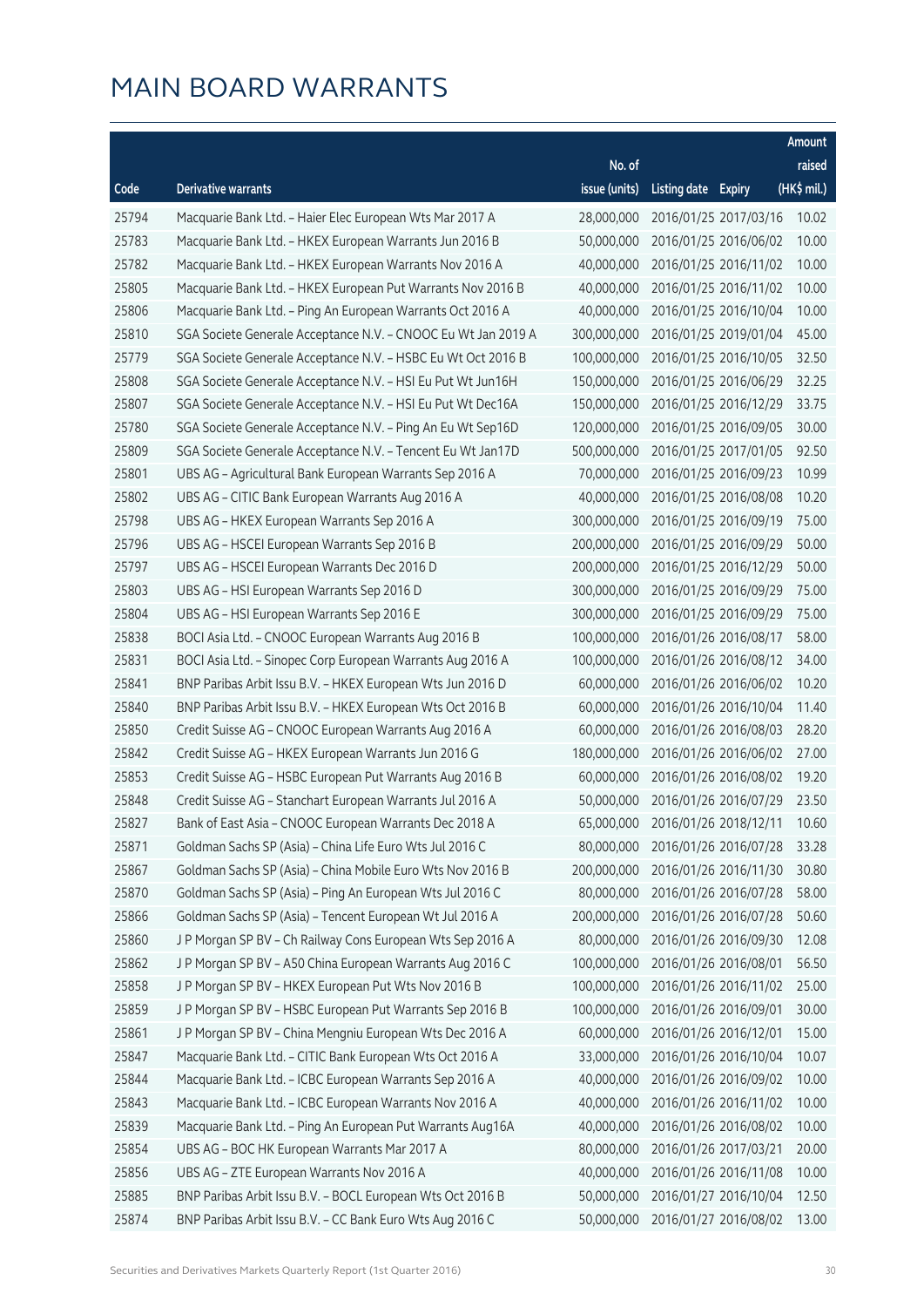|       |                                                                |               |                     |                       | Amount      |
|-------|----------------------------------------------------------------|---------------|---------------------|-----------------------|-------------|
|       |                                                                | No. of        |                     |                       | raised      |
| Code  | <b>Derivative warrants</b>                                     | issue (units) | Listing date Expiry |                       | (HK\$ mil.) |
| 25886 | BNP Paribas Arbit Issu B.V. - China Life Euro Wts Nov 2016 A   | 60,000,000    |                     | 2016/01/27 2016/11/02 | 15.00       |
| 25922 | BNP Paribas Arbit Issu B.V. - HSCEI Euro Put Wts Sep 2016 A    | 100,000,000   |                     | 2016/01/27 2016/09/29 | 25.00       |
| 25910 | BNP Paribas Arbit Issu B.V. - HSI European Wts Jul 2016 C      | 100,000,000   |                     | 2016/01/27 2016/07/28 | 19.00       |
| 25883 | BNP Paribas Arbit Issu B.V. - ICBC European Wts Aug 2016 A     | 50,000,000    |                     | 2016/01/27 2016/08/02 | 12.50       |
| 25919 | Credit Suisse AG - HSI European Warrants Jul 2016 C            | 150,000,000   |                     | 2016/01/27 2016/07/28 | 22.50       |
| 25921 | Credit Suisse AG - Ping An European Warrants Aug 2016 E        | 80,000,000    |                     | 2016/01/27 2016/08/03 | 27.20       |
| 25948 | Goldman Sachs SP (Asia) - HSI European Warrants Aug 2016 A     | 150,000,000   |                     | 2016/01/27 2016/08/30 | 37.50       |
| 25949 | Goldman Sachs SP (Asia) - HSI European Warrants Aug 2016 B     | 150,000,000   |                     | 2016/01/27 2016/08/30 | 22.65       |
| 25895 | HK Bank - CC Bank European Warrants Aug 2016 C                 | 80,000,000    |                     | 2016/01/27 2016/08/31 | 24.00       |
| 25893 | HK Bank - China Life European Warrants Jul 2016 B              | 100,000,000   |                     | 2016/01/27 2016/07/18 | 18.00       |
| 25894 | HK Bank - HKEX European Warrants Sep 2016 B                    | 180,000,000   |                     | 2016/01/27 2016/09/30 | 34.20       |
| 25908 | HK Bank - HSCEI European Warrants Jul 2016 C                   | 180,000,000   |                     | 2016/01/27 2016/07/28 | 27.00       |
| 25898 | HK Bank - HSI European Warrants Jul 2016 B                     | 180,000,000   |                     | 2016/01/27 2016/07/28 | 32.40       |
| 25909 | HK Bank - HSI European Warrants Jul 2016 C                     | 180,000,000   |                     | 2016/01/27 2016/07/28 | 27.00       |
| 25892 | HK Bank - Jiangxi Copper European Warrants Nov 2017 A          | 80,000,000    |                     | 2016/01/27 2017/11/27 | 14.40       |
| 25887 | HK Bank - KECL European Warrants Jun 2018 A                    | 80,000,000    |                     | 2016/01/27 2018/06/29 | 12.00       |
| 25890 | HK Bank - PICC European Warrants Nov 2016 A                    | 80,000,000    |                     | 2016/01/27 2016/11/28 | 14.40       |
| 25896 | HK Bank - Ping An European Warrants Jul 2016 B                 | 80,000,000    |                     | 2016/01/27 2016/07/29 | 20.00       |
| 25907 | J P Morgan SP BV - Anhui Conch European Warrants Nov 2016 A    | 80,000,000    |                     | 2016/01/27 2016/11/01 | 20.00       |
| 25945 | J P Morgan SP BV - Agricultural Bk Euro Warrants Aug 2016 A    | 100,000,000   |                     | 2016/01/27 2016/08/01 | 15.60       |
| 25935 | J P Morgan SP BV - AIA European Warrants Aug 2016 B            | 100,000,000   |                     | 2016/01/27 2016/08/01 | 26.90       |
| 25943 | J P Morgan SP BV - CITIC Sec European Warrants Aug 2016 B      | 100,000,000   |                     | 2016/01/27 2016/08/01 | 20.30       |
| 25947 | J P Morgan SP BV - Sinopec Corp European Warrants Aug 2016 B   | 100,000,000   |                     | 2016/01/27 2016/08/30 | 38.60       |
| 25905 | J P Morgan SP BV - CSOP A50 ETF European Warrants Dec 2016 C   | 200,000,000   |                     | 2016/01/27 2016/12/01 | 30.40       |
| 25906 | J P Morgan SP BV - A50 China European Warrants Dec 2017 A      | 200,000,000   |                     | 2016/01/27 2017/12/29 | 35.80       |
| 25933 | J P Morgan SP BV - Galaxy Ent European Warrants Aug 2016 B     | 100,000,000   |                     | 2016/01/27 2016/08/02 | 25.00       |
| 25936 | J P Morgan SP BV - HKEX European Warrants Oct 2016 A           | 200,000,000   |                     | 2016/01/27 2016/10/03 | 31.00       |
| 25940 | J P Morgan SP BV - HKEX European Warrants Nov 2016 C           | 200,000,000   |                     | 2016/01/27 2016/11/01 | 50.20       |
| 25931 | J P Morgan SP BV - HSBC European Warrants Aug 2016 A           | 100,000,000   |                     | 2016/01/27 2016/08/01 | 25.50       |
| 25903 | J P Morgan SP BV - HSCEI European Wts Aug 2016 A               | 200,000,000   |                     | 2016/01/27 2016/08/30 | 50.20       |
| 25902 | J P Morgan SP BV - HSI European Warrants Aug 2016 E            | 300,000,000   |                     | 2016/01/27 2016/08/30 | 75.60       |
| 25901 | J P Morgan SP BV - HSI European Warrants Sep 2016 B            | 300,000,000   |                     | 2016/01/27 2016/09/29 | 75.30       |
| 25946 | J P Morgan SP BV - HSI European Put Warrants Aug 2016 F        | 300,000,000   |                     | 2016/01/27 2016/08/30 | 76.50       |
| 25941 | J P Morgan SP BV - PetroChina European Warrants Aug 2016 D     | 100,000,000   |                     | 2016/01/27 2016/08/02 | 41.50       |
| 25926 | SGA Societe Generale Acceptance N.V. - AIA Eur Wt Oct 2016 B   | 100,000,000   |                     | 2016/01/27 2016/10/05 | 39.50       |
| 25912 | SGA Societe Generale Acceptance N.V. - CLife Eu Wt Aug 2016 E  | 150,000,000   |                     | 2016/01/27 2016/08/03 | 43.50       |
| 25929 | SGA Societe Generale Acceptance N.V. - CP&CC Eu Wt Sep 2016 A  | 80,000,000    |                     | 2016/01/27 2016/09/05 | 27.20       |
| 25924 | SGA Societe Generale Acceptance N.V. - Galaxy Ent Eu Wt Nov16A | 80,000,000    |                     | 2016/01/27 2016/11/03 | 31.20       |
| 25927 | SGA Societe Generale Acceptance N.V. - HSBC Eu Wt Aug 2016 B   | 100,000,000   |                     | 2016/01/27 2016/08/03 | 32.00       |
| 25915 | SGA Societe Generale Acceptance N.V. - HSI Eur Wt Jul 2016 C   | 150,000,000   |                     | 2016/01/27 2016/07/28 | 23.25       |
| 25913 | SGA Societe Generale Acceptance N.V. - HSI Eur Wt Dec 2016 B   | 150,000,000   |                     | 2016/01/27 2016/12/29 | 37.50       |
| 25917 | SGA Societe Generale Acceptance N.V. - HSI Eu Put Wt Aug16C    | 150,000,000   |                     | 2016/01/27 2016/08/30 | 37.50       |
| 25916 | SGA Societe Generale Acceptance N.V. - HSI Eu Put Wt Sep16C    | 150,000,000   |                     | 2016/01/27 2016/09/29 | 37.50       |
| 25928 | SGA Societe Generale Acceptance N.V. - Ping An Eu Wt Sep16E    | 120,000,000   |                     | 2016/01/27 2016/09/05 | 51.00       |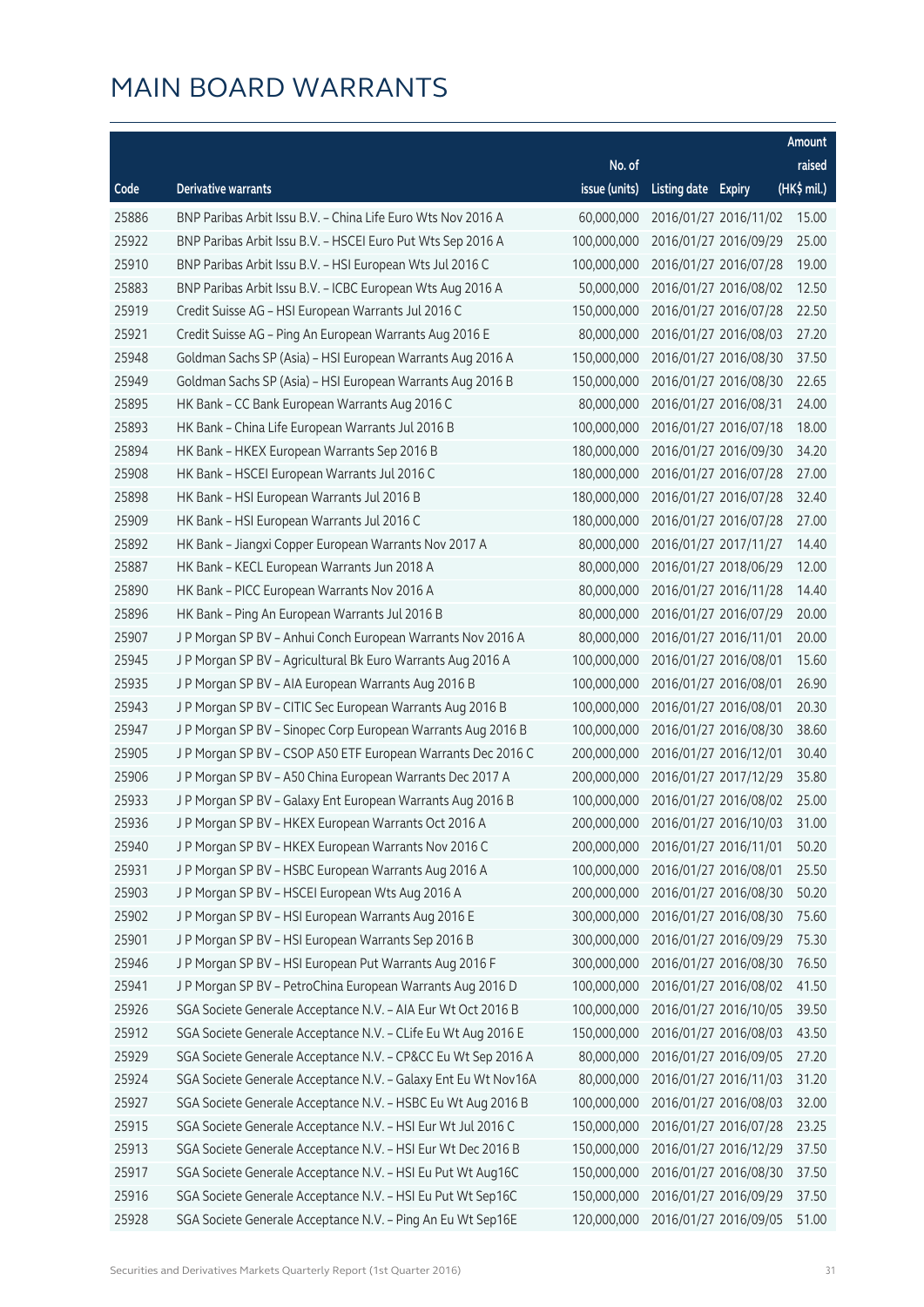|         |                                                              |               |                     |                       | Amount      |
|---------|--------------------------------------------------------------|---------------|---------------------|-----------------------|-------------|
|         |                                                              | No. of        |                     |                       | raised      |
| Code    | Derivative warrants                                          | issue (units) | Listing date Expiry |                       | (HK\$ mil.) |
| 18428 # | Credit Suisse AG – Ping An European Warrants Oct 2016 A      | 250,000,000   |                     | 2016/01/27 2016/10/28 | 13.50       |
| 18595 # | Credit Suisse AG - A50 China European Warrants Dec 2016 C    | 250,000,000   |                     | 2016/01/27 2016/12/23 | 12.25       |
| 25952   | BNP Paribas Arbit Issu B.V. - CKH European Wts Jul 2016 B    | 50,000,000    |                     | 2016/01/28 2016/07/05 | 10.00       |
| 25953   | BNP Paribas Arbit Issu B.V. - CKP European Warrants Aug16A   | 40,000,000    |                     | 2016/01/28 2016/08/02 | 10.00       |
| 25995   | Credit Suisse AG - AIA European Put Warrants Aug 2016 B      | 70,000,000    |                     | 2016/01/28 2016/08/04 | 17.50       |
| 25998   | Credit Suisse AG - BOC HK European Warrants Aug 2016 B       | 70,000,000    |                     | 2016/01/28 2016/08/30 | 17.50       |
| 26000   | Credit Suisse AG - CITIC Sec European Warrants Aug 2016 A    | 70,000,000    |                     | 2016/01/28 2016/08/05 | 17.50       |
| 25996   | Credit Suisse AG - China Life European Warrants Aug 2016 E   | 80,000,000    |                     | 2016/01/28 2016/08/03 | 20.00       |
| 26004   | Credit Suisse AG - HKEX European Warrants Aug 2016 A         | 180,000,000   |                     | 2016/01/28 2016/08/03 | 45.00       |
| 26006   | Credit Suisse AG - HKEX European Put Warrants Nov 2016 B     | 120,000,000   |                     | 2016/01/28 2016/11/03 | 30.00       |
| 25997   | Credit Suisse AG - HSBC European Wts Sep 2016 A              | 120,000,000   |                     | 2016/01/28 2016/09/05 | 42.00       |
| 25994   | Credit Suisse AG - HSI European Put Warrants Aug 2016 B      | 150,000,000   |                     | 2016/01/28 2016/08/30 | 37.50       |
| 25999   | Credit Suisse AG - Tencent Holdings European Wts Oct 2016 B  | 150,000,000   |                     | 2016/01/28 2016/10/05 | 37.50       |
| 26039   | Goldman Sachs SP (Asia) - HSCEI European Put Wts Aug 2016 B  | 150,000,000   |                     | 2016/01/28 2016/08/30 | 37.50       |
| 26036   | Goldman Sachs SP (Asia) - HSI European Put Wts Aug 2016 C    | 150,000,000   |                     | 2016/01/28 2016/08/30 | 37.50       |
| 26037   | Goldman Sachs SP (Asia) - HSI European Put Wts Sep 2016 B    | 150,000,000   |                     | 2016/01/28 2016/09/29 | 37.50       |
| 25967   | HK Bank - AIA European Warrants Aug 2016 B                   | 80,000,000    |                     | 2016/01/28 2016/08/31 | 24.00       |
| 25965   | HK Bank - CKP European Warrants Oct 2016 A                   | 50,000,000    |                     | 2016/01/28 2016/10/31 | 17.50       |
| 25970   | HK Bank - HSCEI European Put Warrants Dec 2016 A             | 180,000,000   |                     | 2016/01/28 2016/12/29 | 45.00       |
| 25959   | HK Bank - HSI European Warrants Aug 2016 A                   | 180,000,000   |                     | 2016/01/28 2016/08/30 | 27.00       |
| 25960   | HK Bank - HSI European Warrants Sep 2016 B                   | 180,000,000   |                     | 2016/01/28 2016/09/29 | 27.00       |
| 25964   | HK Bank - HSI European Warrants Dec 2016 A                   | 180,000,000   |                     | 2016/01/28 2016/12/29 | 27.00       |
| 25969   | HK Bank - HSI European Put Warrants Sep 2016 C               | 180,000,000   |                     | 2016/01/28 2016/09/29 | 45.00       |
| 25968   | HK Bank - PetroChina European Warrants Sep 2016 A            | 80,000,000    |                     | 2016/01/28 2016/09/30 | 28.00       |
| 26002   | J P Morgan SP BV - Ch Comm Cons European Warrants Dec 2016 A | 100,000,000   |                     | 2016/01/28 2016/12/30 | 15.00       |
| 26019   | JP Morgan SP BV - CKP European Warrants Nov 2016 A           | 100,000,000   |                     | 2016/01/28 2016/11/01 | 29.00       |
| 26012   | J P Morgan SP BV - Minsheng Bank European Wts Dec 2018 A     | 100,000,000   |                     | 2016/01/28 2018/12/03 | 17.40       |
| 26007   | J P Morgan SP BV - CNOOC European Warrants Sep 2016 B        | 100,000,000   |                     | 2016/01/28 2016/09/30 | 32.80       |
| 26020   | J P Morgan SP BV - HSI European Warrants Oct 2016 A          | 300,000,000   |                     | 2016/01/28 2016/10/28 | 75.00       |
| 25951   | JP Morgan SP BV - HSI European Put Warrants Apr 2016 I       | 300,000,000   |                     | 2016/01/28 2016/04/28 | 45.00       |
| 26015   | J P Morgan SP BV - Ping An European Put Warrants Sep 2016 B  | 100,000,000   |                     | 2016/01/28 2016/09/01 | 30.20       |
| 26022   | Macquarie Bank Ltd. - China Mobile European Wts Jul 2016 D   | 40,000,000    |                     | 2016/01/28 2016/07/05 | 10.00       |
| 26023   | Macquarie Bank Ltd. - China Mobile European Wts Aug 2016 B   | 40,000,000    |                     | 2016/01/28 2016/08/02 | 10.00       |
| 25975   | Macquarie Bank Ltd. - Sinopec Corp European Wts Nov 2016 A   | 25,000,000    |                     | 2016/01/28 2016/11/02 | 10.03       |
| 26035   | Macquarie Bank Ltd. - R&F Ppt European Warrants Mar 2017 B   | 40,000,000    |                     | 2016/01/28 2017/03/07 | 10.00       |
| 26025   | Macquarie Bank Ltd. - HKEX European Warrants Jun 2016 C      | 67,000,000    |                     | 2016/01/28 2016/06/02 | 10.05       |
| 26024   | Macquarie Bank Ltd. - HKEX European Warrants Oct 2016 B      | 55,000,000    |                     | 2016/01/28 2016/10/03 | 10.01       |
| 25956   | Macquarie Bank Ltd. - HKEX European Put Warrants Dec 2016 A  | 40,000,000    |                     | 2016/01/28 2016/12/02 | 10.00       |
| 26027   | Macquarie Bank Ltd. - HSBC European Warrants Aug 2016 C      | 40,000,000    |                     | 2016/01/28 2016/08/02 | 10.00       |
| 26031   | Macquarie Bank Ltd. - HSBC European Put Warrants Aug 2016 D  | 40,000,000    |                     | 2016/01/28 2016/08/02 | 10.00       |
| 26028   | Macquarie Bank Ltd. - HSBC European Put Warrants Oct 2016 A  | 40,000,000    |                     | 2016/01/28 2016/10/04 | 10.04       |
| 26033   | Macquarie Bank Ltd. - PetroChina European Wts Aug 2016 B     | 20,000,000    |                     | 2016/01/28 2016/08/02 | 12.40       |
| 25957   | Macquarie Bank Ltd. - PICC P&C European Warrants Feb 2017 A  | 40,000,000    |                     | 2016/01/28 2017/02/02 | 10.00       |
| 25950   | Macquarie Bank Ltd. - Tencent European Warrants Aug 2016 D   | 10,000,000    |                     | 2016/01/28 2016/08/02 | 15.99       |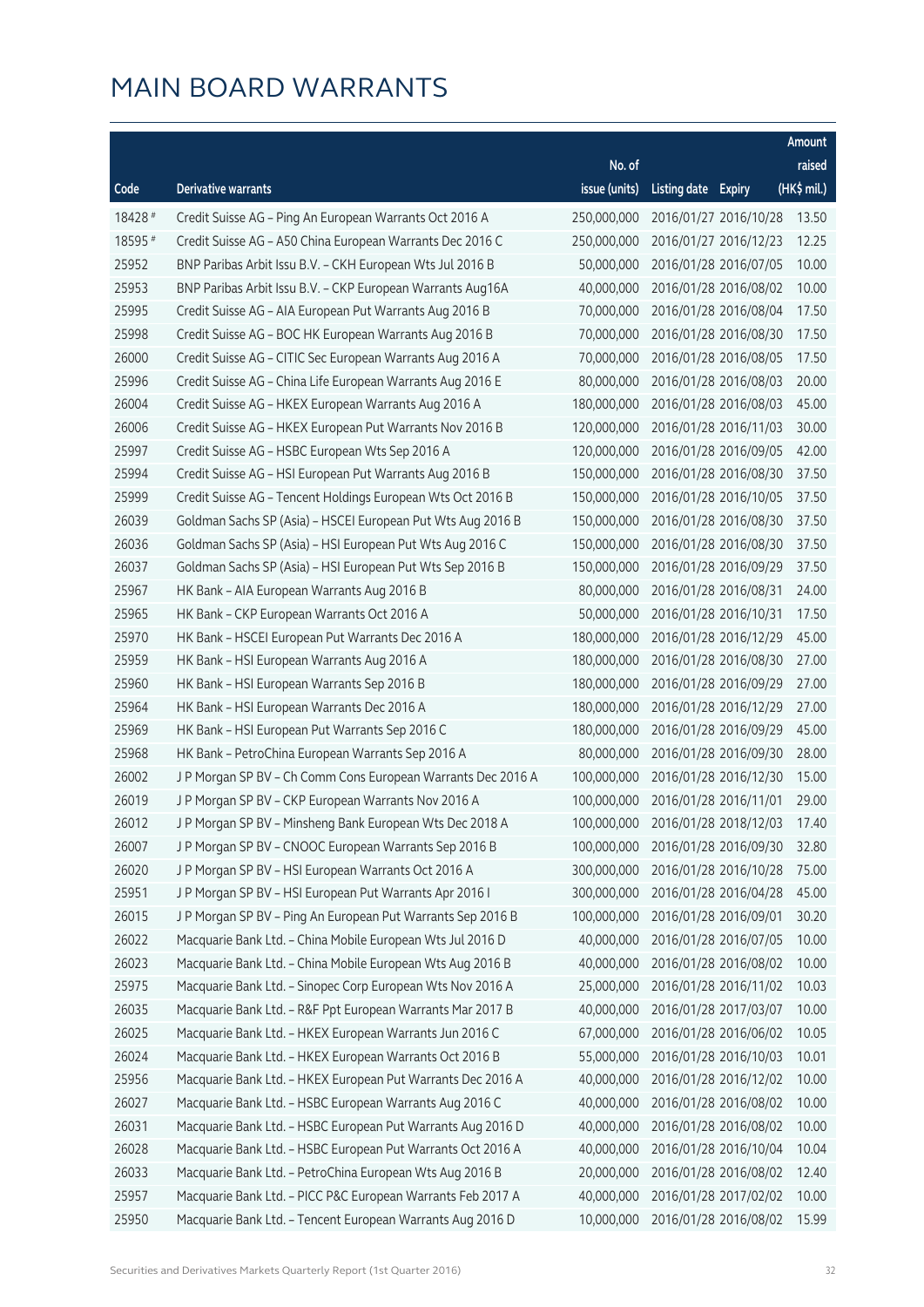|       |                                                                |               |                     |                              | Amount      |
|-------|----------------------------------------------------------------|---------------|---------------------|------------------------------|-------------|
|       |                                                                | No. of        |                     |                              | raised      |
| Code  | <b>Derivative warrants</b>                                     | issue (units) | Listing date Expiry |                              | (HK\$ mil.) |
| 26034 | Macquarie Bank Ltd. - China Vanke European Warrants Jan 17 A   | 30,000,000    |                     | 2016/01/28 2017/01/04        | 10.71       |
| 25990 | SGA Societe Generale Acceptance N.V. - CAM CSI300 Eu Wt Oct16A | 50,000,000    |                     | 2016/01/28 2016/10/05        | 22.00       |
| 25991 | SGA Societe Generale Acceptance NV - CSOP A50 ETF Eu Wt Nov17A | 300,000,000   |                     | 2016/01/28 2017/11/03        | 75.00       |
| 25971 | SGA Societe Generale Acceptance N.V. - HKEX Eu Wt Sep 2016 B   | 200,000,000   |                     | 2016/01/28 2016/09/05        | 50.00       |
| 25972 | SGA Societe Generale Acceptance N.V. - HKEX Eu Wt Sep 2017 A   | 200,000,000   |                     | 2016/01/28 2017/09/05        | 50.00       |
| 25974 | SGA Societe Generale Acceptance N.V. - HKEX Eu Put Wt Oct16C   | 200,000,000   |                     | 2016/01/28 2016/10/05        | 50.00       |
| 25992 | SGA Societe Generale Acceptance N.V - HS H-SHARE Eu Wts Sep16B | 50,000,000    |                     | 2016/01/28 2016/09/05        | 32.00       |
| 25979 | UBS AG - HKEX European Warrants Sep 2016 B                     | 300,000,000   |                     | 2016/01/28 2016/09/26        | 75.00       |
| 25980 | UBS AG - HKEX European Warrants Dec 2016 B                     | 300,000,000   |                     | 2016/01/28 2016/12/19        | 75.00       |
| 25981 | UBS AG - HKEX European Put Warrants Oct 2016 C                 | 100,000,000   |                     | 2016/01/28 2016/10/17        | 25.00       |
| 25989 | UBS AG - HSCEI European Warrants Sep 2016 C                    | 200,000,000   |                     | 2016/01/28 2016/09/29        | 50.00       |
| 26003 | UBS AG - HSCEI European Put Warrants Sep 2016 D                | 200,000,000   |                     | 2016/01/28 2016/09/29        | 50.00       |
| 25984 | UBS AG - HSI European Warrants Sep 2016 F                      | 300,000,000   |                     | 2016/01/28 2016/09/29        | 75.00       |
| 25986 | UBS AG - HSI European Warrants Sep 2016 G                      | 300,000,000   |                     | 2016/01/28 2016/09/29        | 75.00       |
| 25985 | UBS AG - HSI European Warrants Dec 2016 C                      | 300,000,000   |                     | 2016/01/28 2016/12/29        | 84.00       |
| 25988 | UBS AG - HSI European Warrants Dec 2016 D                      | 300,000,000   |                     | 2016/01/28 2016/12/29 105.00 |             |
| 25983 | UBS AG - Ping An European Warrants Aug 2016 D                  | 100,000,000   |                     | 2016/01/28 2016/08/01        | 29.50       |
| 25977 | UBS AG - Tencent Holdings European Warrants Oct 2016 B         | 300,000,000   |                     | 2016/01/28 2016/10/24        | 75.00       |
| 25976 | UBS AG - Tencent Holdings European Warrants Dec 2016 C         | 300,000,000   |                     | 2016/01/28 2016/12/28        | 57.60       |
| 25978 | UBS AG - Tencent Holdings European Warrants Dec 2016 D         | 300,000,000   |                     | 2016/01/28 2016/12/28        | 45.30       |
| 26044 | BOCI Asia Ltd. - HKEX European Warrants Aug 2016 A             | 100,000,000   |                     | 2016/01/29 2016/08/05        | 22.00       |
| 26045 | BOCI Asia Ltd. - HKEX European Warrants Oct 2016 A             | 100,000,000   |                     | 2016/01/29 2016/10/24        | 16.00       |
| 26046 | BOCI Asia Ltd. - HKEX European Put Warrants Dec 2016 B         | 100,000,000   |                     | 2016/01/29 2016/12/28        | 27.00       |
| 26047 | BOCI Asia Ltd. - Ping An European Put Warrants Sep 2016 C      | 100,000,000   |                     | 2016/01/29 2016/09/26        | 33.00       |
| 26049 | BOCI Asia Ltd. - Tracker Fund European Warrants Dec 2016 B     | 100,000,000   |                     | 2016/01/29 2016/12/28        | 20.00       |
| 26051 | BOCI Asia Ltd. - Tracker Fund European Put Wts Feb 2017 A      | 100,000,000   |                     | 2016/01/29 2017/02/14        | 25.00       |
| 26055 | BNP Paribas Arbit Issu B.V. - China Life Euro Wts Aug 2016 C   | 60,000,000    |                     | 2016/01/29 2016/08/02        | 10.20       |
| 26052 | BNP Paribas Arbit Issu B.V. - HSI Euro Put Wts Aug 2016 D      | 100,000,000   |                     | 2016/01/29 2016/08/30        | 27.00       |
| 26054 | BNP Paribas Arbit Issu B.V. - Ping An Eur Put Wts Oct 2016 B   | 60,000,000    |                     | 2016/01/29 2016/10/04        | 16.20       |
| 26104 | Goldman Sachs SP (Asia) - CITIC Bank European Wts Jul 2016 A   | 60,000,000    |                     | 2016/01/29 2016/07/29        | 18.48       |
| 26105 | Goldman Sachs SP (Asia) - CKP European Warrants Jul 2016 A     | 60,000,000    |                     | 2016/01/29 2016/07/29        | 15.00       |
| 26092 | Goldman Sachs SP (Asia) - HSI European Warrants Aug 2016 D     | 150,000,000   |                     | 2016/01/29 2016/08/30        | 37.50       |
| 26103 | Goldman Sachs Sp (Asia) - ICBC European Warrants Aug 2016 A    | 100,000,000   |                     | 2016/01/29 2016/08/30        | 25.70       |
| 26102 | Goldman Sachs SP (Asia) - China Vanke European Wts Sep 2016 A  | 60,000,000    |                     | 2016/01/29 2016/09/29        | 15.00       |
| 26093 | J P Morgan SP BV - China Gas Hold European Wts Dec 2017 A      | 100,000,000   |                     | 2016/01/29 2017/12/29        | 25.20       |
| 26059 | J P Morgan SP BV - CNOOC European Put Warrants Dec 2018 B      | 200,000,000   |                     | 2016/01/29 2018/12/31        | 50.00       |
| 26094 | J P Morgan SP BV - Sands China European Warrants Nov 2016 A    | 100,000,000   |                     | 2016/01/29 2016/11/03        | 25.00       |
| 26095 | J P Morgan SP BV - Wharf European Warrants Aug 2016 A          | 60,000,000    |                     | 2016/01/29 2016/08/02        | 15.12       |
| 26078 | Macquarie Bank Ltd. - BJ Ent Water European Wts Oct 2016 A     | 22,000,000    |                     | 2016/01/29 2016/10/04        | 10.21       |
| 26043 | Macquarie Bank Ltd. - China Life European Put Warrants Dec16A  | 40,000,000    |                     | 2016/01/29 2016/12/02        | 10.00       |
| 26060 | Macquarie Bank Ltd. - Henganintl European Wts Oct 2016 A       | 35,000,000    |                     | 2016/01/29 2016/10/04        | 10.50       |
| 26080 | Macquarie Bank Ltd. - NCI European Warrants Nov 2016 A         | 25,000,000    |                     | 2016/01/29 2016/11/02        | 10.23       |
| 26042 | Macquarie Bank Ltd. - PICC Group European Wts Sep 2016 A       | 22,000,000    |                     | 2016/01/29 2016/09/02        | 10.03       |
| 26072 | Macquarie Bank Ltd. - Ping An European Warrants Jul 2016 A     | 80,000,000    |                     | 2016/01/29 2016/07/05        | 12.00       |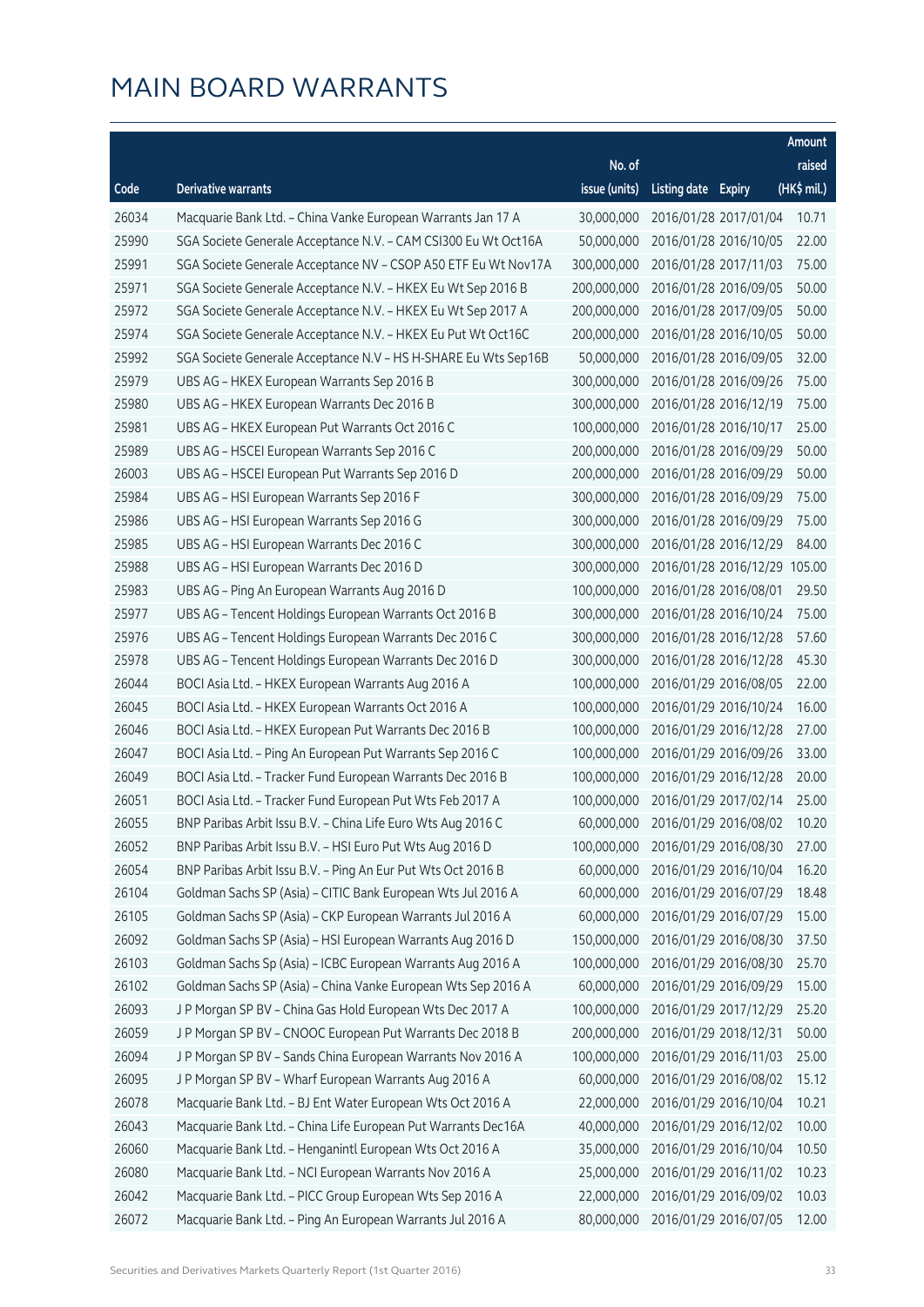|         |                                                                |               |                     |                              | Amount      |
|---------|----------------------------------------------------------------|---------------|---------------------|------------------------------|-------------|
|         |                                                                | No. of        |                     |                              | raised      |
| Code    | <b>Derivative warrants</b>                                     | issue (units) | Listing date Expiry |                              | (HK\$ mil.) |
| 26061   | SGA Societe Generale Acceptance N.V. - AIA Eu Put Wt Sep16 A   | 100,000,000   |                     | 2016/01/29 2016/09/05        | 25.00       |
| 26081   | SGA Societe Generale Acceptance N.V. - BOCL Eu Put Wt Nov16A   | 80,000,000    |                     | 2016/01/29 2016/11/03        | 20.00       |
| 26082   | SGA Societe Generale Acceptance N.V. - CCB Euro Put Wt Oct16A  | 80,000,000    |                     | 2016/01/29 2016/10/05        | 32.40       |
| 26063   | SGA Societe Generale Acceptance N.V. - CLife Eu Put Wt Dec16A  | 150,000,000   |                     | 2016/01/29 2016/12/05        | 37.50       |
| 26069   | SGA Societe Generale Acceptance N.V. - HSBC Eu Put Wt Sep16 B  | 100,000,000   |                     | 2016/01/29 2016/09/05        | 25.50       |
| 26064   | SGA Societe Generale Acceptance N.V. - HSI Eur Wt Sep 2016 D   | 150,000,000   |                     | 2016/01/29 2016/09/29        | 28.50       |
| 26083   | SGA Societe Generale Acceptance N.V. - ICBC Eu Put Wt Oct16A   | 80,000,000    |                     | 2016/01/29 2016/10/05        | 27.60       |
| 26084   | SGA Societe Generale Acceptance N.V - Tencent Eu Put Wt Oct16B | 300,000,000   |                     | 2016/01/29 2016/10/05        | 54.00       |
| 26087   | UBS AG - AIA European Warrants Aug 2016 A                      | 100,000,000   |                     | 2016/01/29 2016/08/01        | 45.50       |
| 26085   | UBS AG - AIA European Warrants Oct 2016 A                      | 100,000,000   |                     | 2016/01/29 2016/10/11        | 39.00       |
| 26091   | UBS AG - China Mobile European Warrants Oct 2016 A             | 100,000,000   |                     | 2016/01/29 2016/10/26 104.00 |             |
| 26088   | UBS AG - HSBC European Warrants Sep 2016 A                     | 100,000,000   |                     | 2016/01/29 2016/09/05        | 34.00       |
| 25721#  | HK Bank - HSI European Put Warrants Apr 2016 H                 | 150,000,000   |                     | 2016/01/29 2016/04/28        | 26.25       |
| 26108   | Credit Suisse AG - Tencent Holdings Euro Put Wts Oct 2016 C    | 100,000,000   |                     | 2016/02/01 2016/10/04        | 15.00       |
| 26134   | Credit Suisse AG - Tracker Fund European Warrants May 2017 A   | 80,000,000    |                     | 2016/02/01 2017/05/31        | 20.00       |
| 26135   | J P Morgan SP BV - Geely Auto European Warrants Sep 2016 A     | 60,000,000    |                     | 2016/02/01 2016/09/22        | 22.08       |
| 26136   | J P Morgan SP BV - Wynn Macau European Warrants Dec 2017 A     | 80,000,000    |                     | 2016/02/01 2017/12/29        | 20.00       |
| 26118   | Macquarie Bank Ltd. - China Overseas European Put Wts Sep16A   | 40,000,000    |                     | 2016/02/01 2016/09/02        | 10.00       |
| 26110   | SGA Societe Generale Acceptance N.V. - AGBK Eu Wt Aug 2016 B   | 100,000,000   |                     | 2016/02/01 2016/08/03        | 16.50       |
| 26111   | SGA Societe Generale Acceptance N.V. - AGBK Eu Wt Mar 2017 A   | 100,000,000   |                     | 2016/02/01 2017/03/03        | 25.00       |
| 26112   | SGA Societe Generale Acceptance N.V. - BOCHK Eu Wt Feb 2017A   | 50,000,000    |                     | 2016/02/01 2017/02/03        | 12.50       |
| 26123   | SGA Societe Generale Acceptance N.V. - BOCL Eu Wt Mar 2017 A   | 100,000,000   |                     | 2016/02/01 2017/03/03        | 25.00       |
| 26127   | SGA Societe Generale Acceptance N.V. - CCB Eur Wt Jan 2017 A   | 100,000,000   |                     | 2016/02/01 2017/01/05        | 27.00       |
| 26124   | SGA Societe Generale Acceptance N.V. - CKP Euro Wts Nov16A     | 50,000,000    |                     | 2016/02/01 2016/11/03        | 18.75       |
| 26114   | SGA Societe Generale Acceptance N.V. - Galaxy Ent Eu Wt Sep16A | 80,000,000    |                     | 2016/02/01 2016/09/05        | 23.20       |
| 26131   | SGA Societe Generale Acceptance N.V. - HSCEI Eu Put Wt Sep16C  | 150,000,000   |                     | 2016/02/01 2016/09/29        | 32.25       |
| 26126   | SGA Societe Generale Acceptance N.V. - ICBC Eu Wt Feb 2017 A   | 100,000,000   |                     | 2016/02/01 2017/02/03        | 25.00       |
| 26116   | SGA Societe Generale Acceptance N.V - Ping An Eu Put Wt Oct16A | 120,000,000   |                     | 2016/02/01 2016/10/05        | 34.80       |
| 26117   | SGA Societe Generale Acceptance N.V - Sands China Eu Wt Nov16A | 80,000,000    |                     | 2016/02/01 2016/11/03        | 20.00       |
| 26107   | UBS AG - China Mobile European Put Warrants Aug 2016 A         | 50,000,000    |                     | 2016/02/01 2016/08/29        | 22.00       |
| 26122   | UBS AG - CSOP A50 ETF European Warrants Nov 2016 B             | 300,000,000   |                     | 2016/02/01 2016/11/28        | 46.50       |
| 26121   | UBS AG - HSI European Warrants Sep 2016 I                      | 300,000,000   |                     | 2016/02/01 2016/09/29        | 75.00       |
| 26106   | UBS AG - HSI European Put Warrants Sep 2016 H                  | 300,000,000   |                     | 2016/02/01 2016/09/29        | 75.00       |
| 11012 # | Goldman Sachs SP (Asia) - HSI European Put Wts Apr 2016 C      | 100,000,000   |                     | 2016/02/01 2016/04/28        | 17.20       |
| 26140   | BNP Paribas Arbit Issu B.V. - BOCL European Wts Aug 2017 A     | 50,000,000    |                     | 2016/02/02 2017/08/02        | 16.00       |
| 26138   | BNP Paribas Arbit Issu B.V. - CC Bank Euro Wts Aug 2017 A      | 50,000,000    |                     | 2016/02/02 2017/08/02        | 21.50       |
| 26139   | BNP Paribas Arbit Issu B.V. - ICBC European Wts Aug 2017 A     | 50,000,000    |                     | 2016/02/02 2017/08/02        | 19.50       |
| 26163   | Goldman Sachs SP (Asia) - CC Bank European Wts Aug 2016 A      | 100,000,000   |                     | 2016/02/02 2016/08/02        | 29.20       |
| 26160   | Goldman Sachs SP (Asia) - CNOOC European Warrants Aug 2016 A   | 60,000,000    |                     | 2016/02/02 2016/08/05        | 39.60       |
| 26159   | Goldman Sachs SP (Asia) - HSBC European Warrants Sep 2016 A    | 100,000,000   |                     | 2016/02/02 2016/09/02        | 34.80       |
| 26162   | Goldman Sachs SP (Asia) - SHK Ppt European Wts Oct 2017 A      | 200,000,000   |                     | 2016/02/02 2017/10/27        | 30.20       |
| 26143   | HK Bank - HSI European Put Warrants May 2016 G                 | 250,000,000   |                     | 2016/02/02 2016/05/30        | 60.00       |
| 26147   | HK Bank - HSI European Put Warrants Jul 2016 D                 | 250,000,000   |                     | 2016/02/02 2016/07/28        | 72.50       |
| 26142   | HK Bank - HSI European Put Warrants Aug 2016 B                 | 250,000,000   |                     | 2016/02/02 2016/08/30        | 62.50       |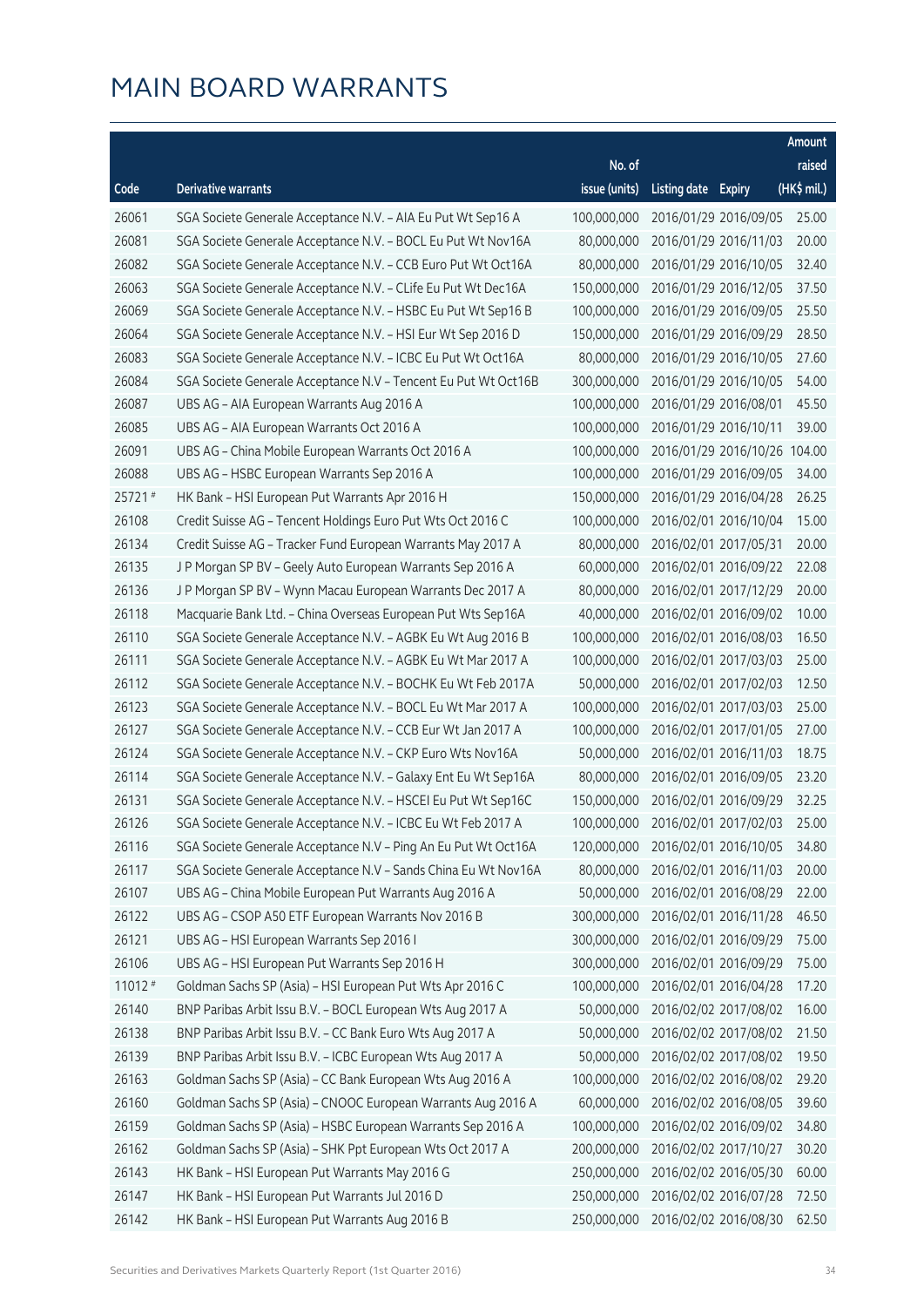|         |                                                               |               |                     |                       | Amount      |
|---------|---------------------------------------------------------------|---------------|---------------------|-----------------------|-------------|
|         |                                                               | No. of        |                     |                       | raised      |
| Code    | <b>Derivative warrants</b>                                    | issue (units) | Listing date Expiry |                       | (HK\$ mil.) |
| 26151   | J P Morgan SP BV - China Life European Warrants Oct 2016 C    | 100,000,000   |                     | 2016/02/02 2016/10/03 | 25.10       |
| 26157   | J P Morgan SP BV - CNOOC European Warrants Nov 2018 A         | 200,000,000   |                     | 2016/02/02 2018/11/30 | 30.40       |
| 26152   | J P Morgan SP BV - HSBC European Warrants Sep 2016 C          | 100,000,000   |                     | 2016/02/02 2016/09/01 | 25.30       |
| 26155   | J P Morgan SP BV - HSI European Put Warrants Oct 2016 B       | 300,000,000   |                     | 2016/02/02 2016/10/28 | 75.30       |
| 26153   | J P Morgan SP BV - Ping An European Warrants Aug 2016 D       | 100,000,000   |                     | 2016/02/02 2016/08/10 | 31.00       |
| 26148   | Macquarie Bank Ltd. - BOCL European Warrants Sep 2016 A       | 27,000,000    |                     | 2016/02/02 2016/09/02 | 10.02       |
| 26137   | Macquarie Bank Ltd. - CMS European Warrants Dec 2017 A        | 33,000,000    |                     | 2016/02/02 2017/12/18 | 10.03       |
| 26149   | Macquarie Bank Ltd. - Chi Res Land European Wts Dec 2016 A    | 35,000,000    |                     | 2016/02/02 2016/12/02 | 10.29       |
| 26141   | SGA Societe Generale Acceptance N.V. - HKEX Eu Wt Mar 2017 B  | 200,000,000   |                     | 2016/02/02 2017/03/03 | 50.00       |
| 26188   | BNP Paribas Arbit Issu B.V. - A50 China Euro Wts Jan 2018 A   | 100,000,000   |                     | 2016/02/03 2018/01/03 | 15.00       |
| 26182   | BNP Paribas Arbit Issu B.V. - HS H-SHARE Euro Wts Aug 2016 A  | 40,000,000    |                     | 2016/02/03 2016/08/02 | 10.00       |
| 10377   | BNP Paribas Arbit Issu B.V. - Oil Futures Euro Wt Nov 2016 C  | 50,000,000    |                     | 2016/02/03 2016/11/17 | 12.50       |
| 26185   | BNP Paribas Arbit Issu B.V. - Tracker Fund Euro Wts Mar 17 A  | 80,000,000    |                     | 2016/02/03 2017/03/02 | 20.00       |
| 26193   | Goldman Sachs SP (Asia) - BOCL European Warrants Aug 2016 B   | 100,000,000   |                     | 2016/02/03 2016/08/03 | 25.50       |
| 26192   | Goldman Sachs SP (Asia) - A50 China European Wts Aug 2016 C   | 80,000,000    |                     | 2016/02/03 2016/08/03 | 67.36       |
| 26190   | Goldman Sachs SP (Asia) - HSI European Put Wts May 2016 E     | 150,000,000   |                     | 2016/02/03 2016/05/30 | 35.85       |
| 26191   | Goldman Sachs SP (Asia) - HSI European Put Wts May 2016 F     | 150,000,000   |                     | 2016/02/03 2016/05/30 | 33.30       |
| 26195   | J P Morgan SP BV - CSOP A50 ETF European Warrants Aug 2016 B  | 100,000,000   |                     | 2016/02/03 2016/08/02 | 28.70       |
| 26196   | J P Morgan SP BV - HKEX European Put Wts Jul 2016 C           | 200,000,000   |                     | 2016/02/03 2016/07/06 | 30.00       |
| 26176   | Macquarie Bank Ltd. - Ch Oilfield European Wts Oct 2018 A     | 40,000,000    |                     | 2016/02/03 2018/10/16 | 10.00       |
| 26180   | SGA Societe Generale Acceptance N.V. - A50 Ch Eu Wt Jan 2018B | 300,000,000   |                     | 2016/02/03 2018/01/04 | 45.00       |
| 26166   | UBS AG - CAM CSI300 European Warrants Sep 2016 A              | 50,000,000    |                     | 2016/02/03 2016/09/23 | 17.00       |
| 26168   | UBS AG - HSBC European Warrants Sep 2016 B                    | 100,000,000   |                     | 2016/02/03 2016/09/12 | 44.00       |
| 26169   | UBS AG - HS H-SHARE European Warrants Jul 2016 A              | 50,000,000    |                     | 2016/02/03 2016/07/21 | 18.25       |
| 26171   | UBS AG - HS H-SHARE European Warrants Jul 2016 B              | 50,000,000    |                     | 2016/02/03 2016/07/28 | 12.50       |
| 26175   | UBS AG - Tracker Fund European Warrants Nov 2016 A            | 200,000,000   |                     | 2016/02/03 2016/11/28 | 50.00       |
| 26173   | UBS AG - Tracker Fund European Warrants Sep 2017 A            | 200,000,000   |                     | 2016/02/03 2017/09/26 | 36.60       |
| 26198   | BOCI Asia Ltd. - CC Bank European Warrants Sep 2016 A         | 100,000,000   |                     | 2016/02/04 2016/09/30 | 20.60       |
| 26197   | BOCI Asia Ltd. - China Life European Warrants Aug 2016 B      | 100,000,000   |                     | 2016/02/04 2016/08/08 | 21.70       |
| 26204   | Credit Suisse AG - China Life European Warrants Aug 2016 F    | 80,000,000    |                     | 2016/02/04 2016/08/05 | 20.00       |
| 26211   | Goldman Sachs SP (Asia) - CAM CSI300 European Wts Aug 2016 A  | 80,000,000    |                     | 2016/02/04 2016/08/26 | 21.20       |
| 26209   | Goldman Sachs SP (Asia) - Galaxy Ent European Wts Aug 2016 B  | 100,000,000   |                     | 2016/02/04 2016/08/05 | 28.50       |
| 26206   | Goldman Sachs SP (Asia) - HSI European Warrants Sep 2016 C    | 150,000,000   |                     | 2016/02/04 2016/09/29 | 22.80       |
| 26203   | HK Bank - China Life European Warrants Jul 2016 C             | 100,000,000   |                     | 2016/02/04 2016/07/29 | 15.00       |
| 26200   | HK Bank - HSCEI European Warrants Aug 2016 A                  | 180,000,000   |                     | 2016/02/04 2016/08/30 | 45.00       |
| 26201   | HK Bank - HSI European Warrants Aug 2016 C                    | 250,000,000   |                     | 2016/02/04 2016/08/30 | 62.50       |
| 26199   | HK Bank - Tencent European Warrants Nov 2016 A                | 150,000,000   |                     | 2016/02/04 2016/11/28 | 22.50       |
| 26205   | J P Morgan SP BV - China Taiping European Wts Nov 2016 A      | 80,000,000    |                     | 2016/02/04 2016/11/30 | 21.36       |
| 26207   | UBS AG - AIA European Put Warrants Sep 2016 A                 | 50,000,000    |                     | 2016/02/04 2016/09/26 | 15.25       |
| 26271 # | J P Morgan SP BV - Ping An European Warrants Dec 2016 A       | 200,000,000   |                     | 2016/02/04 2016/12/30 | 16.00       |
| 26227   | Goldman Sachs SP (Asia) - Agri Bk European Wts Jul 2016 B     | 100,000,000   |                     | 2016/02/05 2016/07/05 | 15.00       |
| 26225   | Goldman Sachs SP (Asia) - HSI European Warrants Jul 2016 E    | 150,000,000   |                     | 2016/02/05 2016/07/28 | 24.30       |
| 26226   | Goldman Sachs SP (Asia) - Ping An European Wts Jul 2016 D     | 100,000,000   |                     | 2016/02/05 2016/07/28 | 33.80       |
| 26229   | J P Morgan SP BV - BJ Ent Water European Warrants Sep 2016 A  | 60,000,000    |                     | 2016/02/05 2016/09/01 | 30.06       |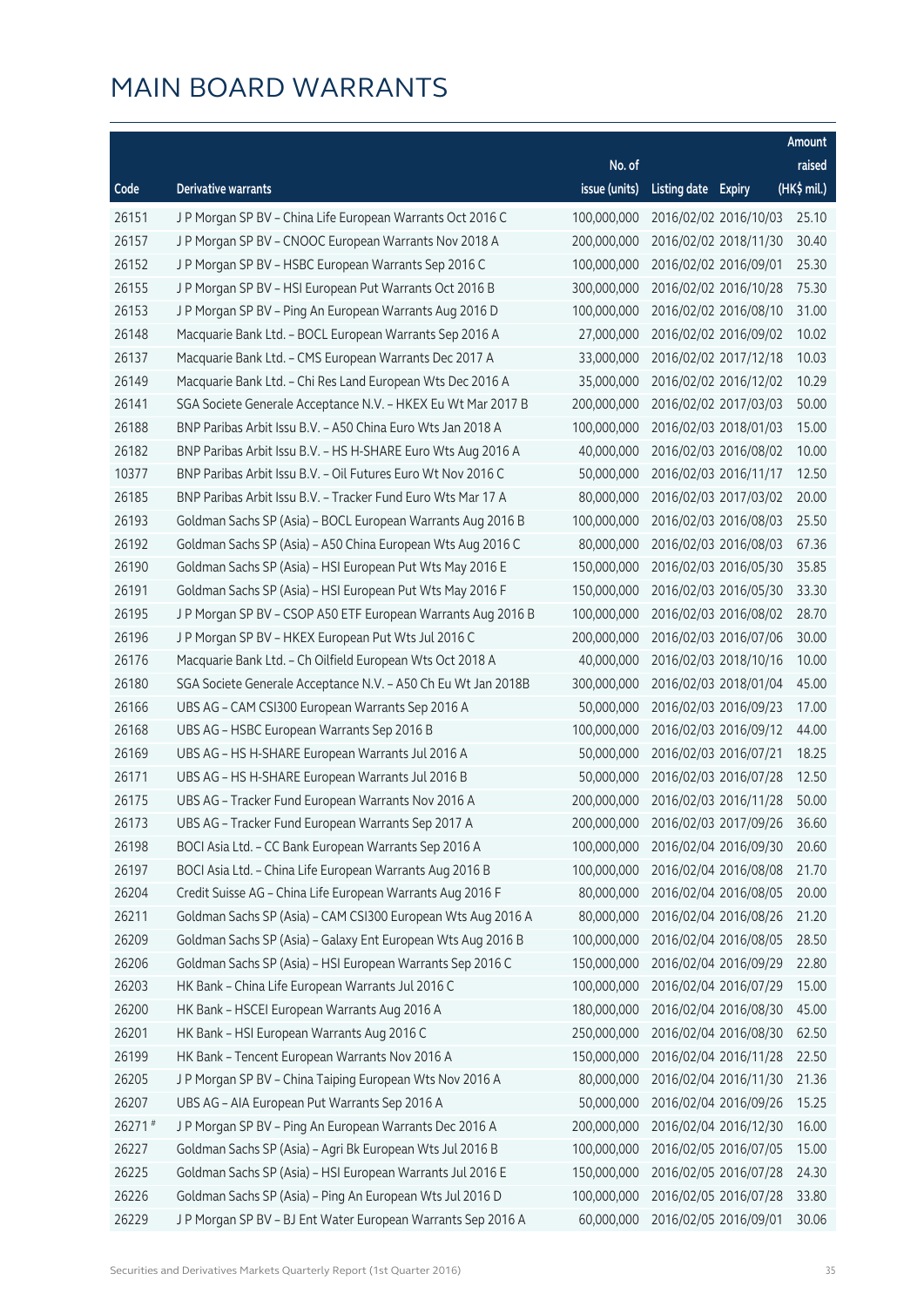|       |                                                               |               |                     |                       | Amount      |
|-------|---------------------------------------------------------------|---------------|---------------------|-----------------------|-------------|
|       |                                                               | No. of        |                     |                       | raised      |
| Code  | <b>Derivative warrants</b>                                    | issue (units) | Listing date Expiry |                       | (HK\$ mil.) |
| 26232 | J P Morgan SP BV - GAC European Warrants Nov 2017 A           | 100,000,000   |                     | 2016/02/05 2017/11/30 | 17.60       |
| 26230 | JP Morgan SP BV - Galaxy Ent European Put Wts Aug 2016 C      | 100.000.000   |                     | 2016/02/05 2016/08/04 | 26.30       |
| 26231 | J P Morgan SP BV - Sands China European Put Wts Aug 2016 C    | 100,000,000   |                     | 2016/02/05 2016/08/04 | 38.60       |
| 26222 | Macquarie Bank Ltd. - BOCHK European Warrants Feb 2017 A      | 40,000,000    |                     | 2016/02/05 2017/02/02 | 10.00       |
| 26213 | Macquarie Bank Ltd. - China Taiping European Wts Oct 2016 A   | 35,000,000    |                     | 2016/02/05 2016/10/04 | 10.05       |
| 26212 | Macquarie Bank Ltd. - Henderson Land Dev Euro Wts Nov 2016 A  | 24,000,000    |                     | 2016/02/05 2016/11/02 | 10.22       |
| 26224 | Macquarie Bank Ltd. - PetroChina European Wts Oct 2016 A      | 33,000,000    |                     | 2016/02/05 2016/10/04 | 10.03       |
| 26218 | UBS AG - HSBC European Put Warrants Aug 2016 A                | 60,000,000    |                     | 2016/02/05 2016/08/29 | 10.62       |
| 26235 | BOCI Asia Ltd. - Galaxy Ent European Warrants Oct 2016 A      | 100,000,000   |                     | 2016/02/11 2016/10/31 | 26.70       |
| 26236 | BOCI Asia Ltd. - Galaxy Ent European Put Warrants Aug 2016 A  | 100,000,000   |                     | 2016/02/11 2016/08/03 | 17.40       |
| 26237 | BOCI Asia Ltd. - Sands China European Warrants Aug 2016 B     | 100,000,000   |                     | 2016/02/11 2016/08/31 | 22.80       |
| 26238 | BOCI Asia Ltd. - Sands China European Put Wts Jul 2016 A      | 100,000,000   |                     | 2016/02/11 2016/07/06 | 19.10       |
| 26244 | Credit Suisse AG - HSBC European Wts Oct 2016 A               | 120,000,000   |                     | 2016/02/11 2016/10/04 | 30.00       |
| 26243 | Credit Suisse AG - Tencent Holdings European Wts Jun 2016 E   | 70,000,000    |                     | 2016/02/11 2016/06/03 | 19.60       |
| 26257 | Goldman Sachs SP (Asia) - CC Bank Euro Put Wts Aug 2016 B     | 80,000,000    |                     | 2016/02/11 2016/08/30 | 23.44       |
| 26254 | Goldman Sachs SP (Asia) - Galaxy Ent European Wts Jul 2016 A  | 80,000,000    |                     | 2016/02/11 2016/07/04 | 12.32       |
| 26256 | Goldman Sachs SP (Asia) - HSBC European Put Wts Jul 2016 D    | 60,000,000    |                     | 2016/02/11 2016/07/28 | 10.68       |
| 26255 | Goldman Sachs SP (Asia) - Kingsoft European Wts Aug 2016 A    | 80,000,000    |                     | 2016/02/11 2016/08/31 | 20.08       |
| 26251 | J P Morgan SP BV - China Life European Put Wts Dec 2016 A     | 100,000,000   |                     | 2016/02/11 2016/12/01 | 25.10       |
| 26253 | J P Morgan SP BV - CSOP A50 ETF European Warrants Oct 2017 A  | 200,000,000   |                     | 2016/02/11 2017/10/31 | 30.20       |
| 26242 | J P Morgan SP BV - Greatwall Motor European Wts Jul 2018 A    | 80,000,000    |                     | 2016/02/11 2018/07/30 | 20.00       |
| 26246 | Macquarie Bank Ltd. - Geely Auto European Wts Jul 2016 A      | 40,000,000    |                     | 2016/02/11 2016/07/05 | 10.00       |
| 26260 | Macquarie Bank Ltd. - Galaxy Ent European Wts Oct 2016 A      | 40,000,000    |                     | 2016/02/11 2016/10/04 | 10.00       |
| 26234 | Macquarie Bank Ltd. - Greatwall Motor European Wts Jan 2018 A | 40,000,000    |                     | 2016/02/11 2018/01/03 | 10.00       |
| 26240 | Macquarie Bank Ltd. - Ping An European Warrants Sep 2016 C    | 30,000,000    |                     | 2016/02/11 2016/09/02 | 10.65       |
| 26245 | Macquarie Bank Ltd. - Stanchart European Warrants Nov 2016 A  | 16,000,000    |                     | 2016/02/11 2016/11/02 | 10.02       |
| 26239 | Macquarie Bank Ltd. - Yuexiu Property Euro Wts Jul 2017 A     | 40.000.000    |                     | 2016/02/11 2017/07/17 | 10.00       |
| 26248 | UBS AG - BOCL European Warrants Aug 2016 A                    | 60,000,000    |                     | 2016/02/11 2016/08/10 | 15.00       |
| 26247 | UBS AG - China Life European Warrants Aug 2016 C              | 100,000,000   |                     | 2016/02/11 2016/08/15 | 25.00       |
| 26250 | UBS AG - Ping An European Warrants Aug 2016 E                 | 100,000,000   |                     | 2016/02/11 2016/08/10 | 45.00       |
| 26269 | Credit Suisse AG - CKP European Warrants Aug 2016 A           | 70,000,000    |                     | 2016/02/12 2016/08/31 | 19.60       |
| 26272 | Credit Suisse AG - Greatwall Motor European Wts Dec 2017 A    | 100,000,000   |                     | 2016/02/12 2017/12/29 | 25.00       |
| 26265 | Credit Suisse AG - ICBC European Warrants Aug 2016 A          | 80,000,000    |                     | 2016/02/12 2016/08/02 | 12.00       |
| 26276 | Bank of East Asia - China Life European Warrants Sep 2016 A   | 40,000,000    |                     | 2016/02/12 2016/09/19 | 10.00       |
| 26281 | Goldman Sachs SP (Asia) - CRCC European Warrants Dec 2017 A   | 80,000,000    |                     | 2016/02/12 2017/12/29 | 20.00       |
| 26283 | J P Morgan SP BV - GCL-Poly European Warrants Dec 2016 A      | 60,000,000    |                     | 2016/02/12 2016/12/30 | 15.00       |
| 26261 | Macquarie Bank Ltd. - China EB Int'l European Wts Mar 2017 A  | 38,000,000    |                     | 2016/02/12 2017/03/16 | 10.03       |
| 26264 | Macquarie Bank Ltd. - China Cinda European Wts Nov 2016 A     | 40,000,000    |                     | 2016/02/12 2016/11/02 | 10.00       |
| 26263 | Macquarie Bank Ltd. - CM Bank European Warrants Jul 2017 A    | 40,000,000    |                     | 2016/02/12 2017/07/04 | 10.00       |
| 26273 | Macquarie Bank Ltd. - Hang Lung Ppt European Wts Feb 2018 A   | 40,000,000    |                     | 2016/02/12 2018/02/02 | 10.00       |
| 26262 | Macquarie Bank Ltd. - Haitong Sec European Wts Mar 2017 A     | 40,000,000    |                     | 2016/02/12 2017/03/02 | 10.00       |
| 26280 | UBS AG - CAM CSI300 European Warrants Aug 2016 A              | 50,000,000    |                     | 2016/02/12 2016/08/11 | 15.50       |
| 26277 | UBS AG - CC Bank European Warrants Aug 2016 A                 | 100,000,000   |                     | 2016/02/12 2016/08/11 | 26.00       |
| 26279 | UBS AG - ICBC European Warrants Aug 2016 A                    | 70,000,000    |                     | 2016/02/12 2016/08/02 | 10.50       |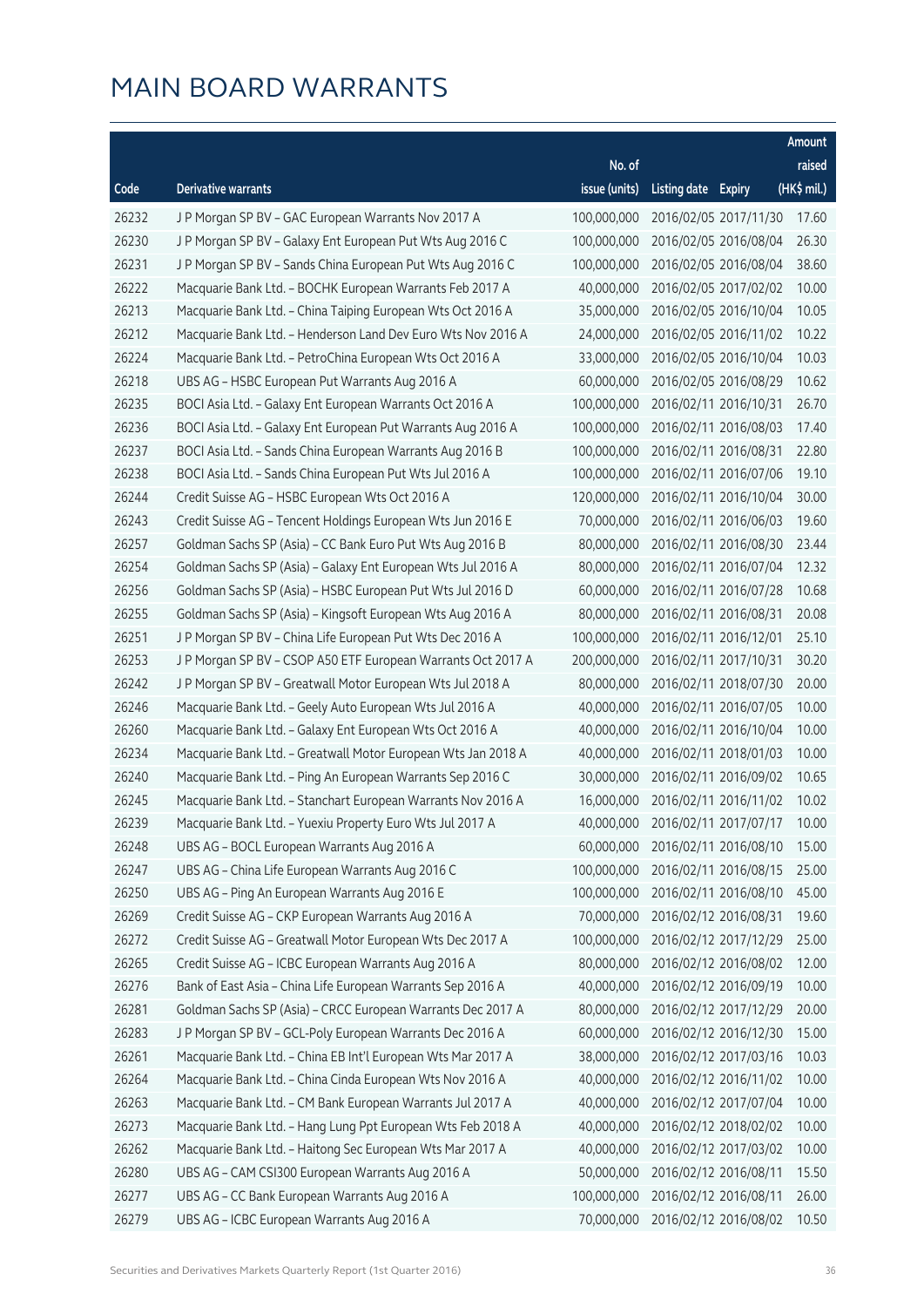|       |                                                               |               |                     |                       | Amount      |
|-------|---------------------------------------------------------------|---------------|---------------------|-----------------------|-------------|
|       |                                                               | No. of        |                     |                       | raised      |
| Code  | <b>Derivative warrants</b>                                    | issue (units) | Listing date Expiry |                       | (HK\$ mil.) |
| 26289 | BOCI Asia Ltd. - CC Bank European Put Warrants Oct 2016 A     | 100,000,000   |                     | 2016/02/15 2016/10/03 | 37.00       |
| 26296 | BOCI Asia Ltd. - China Life European Put Warrants Dec 2016 A  | 100,000,000   |                     | 2016/02/15 2016/12/05 | 25.00       |
| 26291 | BOCI Asia Ltd. - China Mobile European Put Wts Aug 2016 B     | 100,000,000   |                     | 2016/02/15 2016/08/01 | 43.00       |
| 26297 | BOCI Asia Ltd. - A50 China European Warrants Dec 2017 B       | 100,000,000   |                     | 2016/02/15 2017/12/04 | 25.00       |
| 26284 | BOCI Asia Ltd. - HSBC European Warrants Sep 2016 A            | 100,000,000   |                     | 2016/02/15 2016/09/05 | 26.00       |
| 26292 | BOCI Asia Ltd. - ICBC European Warrants Oct 2016 A            | 100,000,000   |                     | 2016/02/15 2016/10/04 | 22.00       |
| 26295 | BOCI Asia Ltd. - ICBC European Put Warrants Oct 2016 B        | 100,000,000   |                     | 2016/02/15 2016/10/11 | 34.00       |
| 26304 | Credit Suisse AG - AIA European Warrants Jul 2016 C           | 80,000,000    |                     | 2016/02/15 2016/07/29 | 16.00       |
| 26307 | Credit Suisse AG - AIA European Warrants Sep 2016 A           | 80,000,000    |                     | 2016/02/15 2016/09/05 | 30.40       |
| 26303 | Credit Suisse AG - BOCL European Warrants Aug 2016 A          | 80,000,000    |                     | 2016/02/15 2016/08/31 | 20.00       |
| 26309 | Credit Suisse AG - CC Bank European Warrants Sep 2016 A       | 80,000,000    |                     | 2016/02/15 2016/09/05 | 14.40       |
| 26310 | Credit Suisse AG - Galaxy Ent European Warrants Jul 2016 B    | 80,000,000    |                     | 2016/02/15 2016/07/04 | 14.40       |
| 26323 | Credit Suisse AG - HSBC European Wts Sep 2016 B               | 120,000,000   |                     | 2016/02/15 2016/09/05 | 30.00       |
| 26313 | Credit Suisse AG - Ping An European Warrants Jul 2016 B       | 80,000,000    |                     | 2016/02/15 2016/07/11 | 12.00       |
| 26314 | Credit Suisse AG - Ping An European Warrants Aug 2016 F       | 80,000,000    |                     | 2016/02/15 2016/08/31 | 28.80       |
| 26331 | Goldman Sachs SP (Asia) - AIA European Warrants Jul 2016 B    | 100,000,000   |                     | 2016/02/15 2016/07/25 | 32.80       |
| 26329 | Goldman Sachs SP (Asia) - HSI European Warrants Sep 2016 D    | 150,000,000   |                     | 2016/02/15 2016/09/29 | 26.70       |
| 26327 | J P Morgan SP BV - AIA European Warrants Sep 2016 B           | 100,000,000   |                     | 2016/02/15 2016/09/02 | 27.50       |
| 26298 | J P Morgan SP BV - Galaxy Ent European Warrants Oct 2016 A    | 100,000,000   |                     | 2016/02/15 2016/10/03 | 25.00       |
| 26326 | J P Morgan SP BV - HKEX European Warrants Dec 2016 C          | 200,000,000   |                     | 2016/02/15 2016/12/30 | 30.00       |
| 26325 | J P Morgan SP BV - Stanchart European Warrants Nov 2016 A     | 40,000,000    |                     | 2016/02/15 2016/11/02 | 15.20       |
| 26299 | Macquarie Bank Ltd. - CC Bank European Warrants Mar 2017 A    | 28,000,000    |                     | 2016/02/15 2017/03/02 | 10.36       |
| 26300 | SGA Societe Generale Acceptance N.V. - CLife Eu Wt Sep 2016 C | 150,000,000   |                     | 2016/02/15 2016/09/05 | 37.50       |
| 26301 | SGA Societe Generale Acceptance N.V. - HKEX Eu Wt Dec 2016 B  | 200,000,000   |                     | 2016/02/15 2016/12/05 | 50.00       |
| 26302 | SGA Societe Generale Acceptance N.V. - Stanchart Eu Wt Oct16B | 22,000,000    |                     | 2016/02/15 2016/10/05 | 10.23       |
| 26317 | UBS AG - CNOOC European Warrants Jul 2017 A                   | 100,000,000   |                     | 2016/02/15 2017/07/24 | 25.20       |
| 26319 | UBS AG - HSI European Warrants Aug 2016 A                     | 300,000,000   |                     | 2016/02/15 2016/08/30 | 46.80       |
| 26320 | UBS AG - HSI European Put Warrants Aug 2016 B                 | 300,000,000   |                     | 2016/02/15 2016/08/30 | 53.40       |
| 26318 | UBS AG - Stanchart European Warrants Aug 2016 A               | 50,000,000    |                     | 2016/02/15 2016/08/31 | 27.00       |
| 26348 | BOCI Asia Ltd. - AIA European Warrants Oct 2016 A             | 100,000,000   |                     | 2016/02/16 2016/10/03 | 40.00       |
| 26349 | BOCI Asia Ltd. - AIA European Put Warrants Sep 2016 A         | 100,000,000   |                     | 2016/02/16 2016/09/26 | 34.00       |
| 26354 | BOCI Asia Ltd. - CAM CSI300 European Warrants Aug 2016 B      | 100,000,000   |                     | 2016/02/16 2016/08/29 | 28.00       |
| 26353 | BOCI Asia Ltd. - CSOP A50 ETF European Warrants Oct 2017 A    | 100,000,000   |                     | 2016/02/16 2017/10/31 | 20.00       |
| 26342 | Credit Suisse AG - China Life European Warrants Sep 2016 A    | 80,000,000    |                     | 2016/02/16 2016/09/05 | 20.00       |
| 26355 | Credit Suisse AG - CSOP A50 ETF European Warrants Aug 2016 D  | 30,000,000    |                     | 2016/02/16 2016/08/31 | 29.10       |
| 26338 | Credit Suisse AG - Galaxy Ent European Put Wts Aug 2016 B     | 60,000,000    |                     | 2016/02/16 2016/08/03 | 11.40       |
| 26343 | Credit Suisse AG - HS H-SHARE European Warrants Sep 2016 A    | 70,000,000    |                     | 2016/02/16 2016/09/05 | 25.20       |
| 26340 | Credit Suisse AG - Stanchart European Warrants Sep 2016 A     | 50,000,000    |                     | 2016/02/16 2016/09/05 | 28.50       |
| 26339 | Credit Suisse AG - Tencent Holdings European Wts Jul 2016 A   | 150,000,000   |                     | 2016/02/16 2016/07/05 | 22.50       |
| 26361 | Goldman Sachs SP (Asia) - Agri Bk European Wts Sep 2016 A     | 100,000,000   |                     | 2016/02/16 2016/09/30 | 26.50       |
| 26359 | Goldman Sachs SP (Asia) - AIA European Put Wts Aug 2016 A     | 60,000,000    |                     | 2016/02/16 2016/08/30 | 18.72       |
| 26358 | Goldman Sachs SP (Asia) - Stanchart European Wts Aug 2016 A   | 40,000,000    |                     | 2016/02/16 2016/08/30 | 17.16       |
| 26346 | J P Morgan SP BV - AIA European Put Warrants Nov 2016 A       | 100,000,000   |                     | 2016/02/16 2016/11/02 | 25.30       |
| 26336 | Macquarie Bank Ltd. - Anhui Conch European Wts Dec 2016 A     | 39,000,000    |                     | 2016/02/16 2016/12/02 | 10.06       |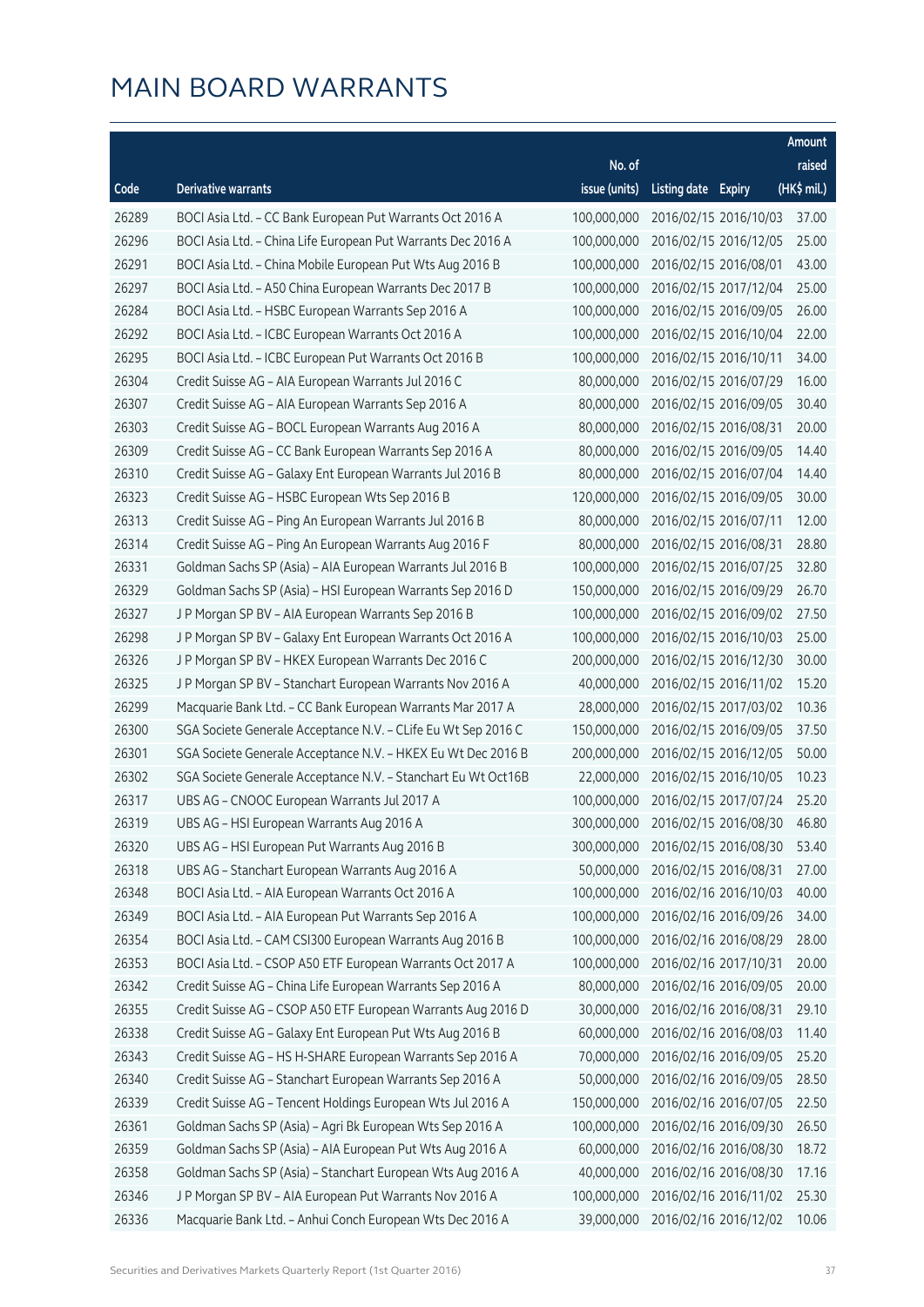|         |                                                               |               |                     |                       | Amount      |
|---------|---------------------------------------------------------------|---------------|---------------------|-----------------------|-------------|
|         |                                                               | No. of        |                     |                       | raised      |
| Code    | Derivative warrants                                           | issue (units) | Listing date Expiry |                       | (HK\$ mil.) |
| 26334   | Macquarie Bank Ltd. - China Res Gas European Wts Dec 2016 A   | 21,000,000    |                     | 2016/02/16 2016/12/02 | 10.08       |
| 26332   | Macquarie Bank Ltd. - ICBC European Warrants Mar 2017 B       | 40,000,000    |                     | 2016/02/16 2017/03/02 | 10.00       |
| 26333   | Macquarie Bank Ltd. - ICBC European Put Warrants Dec 2016 A   | 30,000,000    |                     | 2016/02/16 2016/12/05 | 10.83       |
| 26377   | Goldman Sachs SP (Asia) - AIA European Warrants Jul 2016 C    | 100,000,000   |                     | 2016/02/17 2016/07/25 | 19.10       |
| 26379   | Goldman Sachs SP (Asia) - CNOOC European Warrants Jul 2018 A  | 100,000,000   |                     | 2016/02/17 2018/07/31 | 16.70       |
| 26362   | Goldman Sachs SP (Asia) - HSI European Put Wts Aug 2016 E     | 150,000,000   |                     | 2016/02/17 2016/08/30 | 29.70       |
| 26363   | Macquarie Bank Ltd. - AIA European Warrants Sep 2016 A        | 24,000,000    |                     | 2016/02/17 2016/09/02 | 10.08       |
| 26369   | Macquarie Bank Ltd. - CITIC European Warrants Nov 2017 A      | 60,000,000    |                     | 2016/02/17 2017/11/02 | 10.62       |
| 26365   | Macquarie Bank Ltd. - China Life European Wts Oct 2016 B      | 37,000,000    |                     | 2016/02/17 2016/10/04 | 10.03       |
| 26366   | Macquarie Bank Ltd. - Ping An European Put Warrants Oct16B    | 40,000,000    |                     | 2016/02/17 2016/10/04 | 10.00       |
| 26374   | UBS AG - CKP European Warrants Dec 2016 A                     | 50,000,000    |                     | 2016/02/17 2016/12/29 | 28.50       |
| 26372   | UBS AG - China Overseas European Warrants Dec 2016 A          | 50,000,000    |                     | 2016/02/17 2016/12/12 | 19.00       |
| 26371   | UBS AG - SHK Ppt European Warrants Oct 2017 A                 | 70,000,000    |                     | 2016/02/17 2017/10/20 | 10.50       |
| 26370   | UBS AG - SPDR Gold Trust European Warrants Dec 2016 A         | 50,000,000    |                     | 2016/02/17 2016/12/12 | 12.50       |
| 19904 # | BOCI Asia Ltd. - Tencent Holdings European Wts Dec 2016 A     | 100,000,000   |                     | 2016/02/17 2016/12/19 | 11.50       |
| 26381   | BOCI Asia Ltd. - HSCEI European Warrants Sep 2016 A           | 100,000,000   |                     | 2016/02/18 2016/09/29 | 15.00       |
| 26384   | BOCI Asia Ltd. - HSCEI European Put Warrants Oct 2016 B       | 100,000,000   |                     | 2016/02/18 2016/10/28 | 20.00       |
| 26382   | BOCI Asia Ltd. - HSCEI European Put Warrants Dec 2016 A       | 100,000,000   |                     | 2016/02/18 2016/12/29 | 17.00       |
| 26406   | BNP Paribas Arbit Issu B.V. - HSBC European Wts Oct 2016 A    | 50,000,000    |                     | 2016/02/18 2016/10/04 | 12.50       |
| 26408   | Credit Suisse AG - HSBC European Wts Sep 2016 C               | 120,000,000   |                     | 2016/02/18 2016/09/05 | 45.60       |
| 26409   | Credit Suisse AG - HSBC European Put Warrants Sep 2016 D      | 60,000,000    |                     | 2016/02/18 2016/09/05 | 15.00       |
| 26407   | Credit Suisse AG - Sands China European Warrants Sep 2016 A   | 80,000,000    |                     | 2016/02/18 2016/09/05 | 20.80       |
| 26413   | Goldman Sachs SP (Asia) - HSCEI European Warrants Aug 2016 C  | 150,000,000   |                     | 2016/02/18 2016/08/30 | 24.60       |
| 26389   | J P Morgan SP BV - China Life European Warrants Sep 2016 C    | 100,000,000   |                     | 2016/02/18 2016/09/01 | 25.00       |
| 26412   | J P Morgan SP BV - HS H-SHARE European Warrants Sep 2016 A    | 100,000,000   |                     | 2016/02/18 2016/09/02 | 36.00       |
| 26390   | J P Morgan SP BV - HSI European Warrants Oct 2016 C           | 300,000,000   |                     | 2016/02/18 2016/10/28 | 75.30       |
| 26411   | J P Morgan SP BV - Ping An European Warrants Sep 2016 C       | 100,000,000   |                     | 2016/02/18 2016/09/01 | 26.00       |
| 26388   | JP Morgan SP BV - Tencent European Warrants Oct 2016 B        | 200,000,000   |                     | 2016/02/18 2016/10/03 | 50.00       |
| 26400   | Macquarie Bank Ltd. - Ping An European Put Warrants Apr17B    | 40,000,000    |                     | 2016/02/18 2017/04/04 | 10.00       |
| 26405   | SGA Societe Generale Acceptance N.V. - CCCCL Eu Wt Jan 2017 A | 100,000,000   |                     | 2016/02/18 2017/01/05 | 15.00       |
| 26385   | SGA Societe Generale Acceptance N.V. - CLife Eu Wt Nov 2016 B | 150,000,000   |                     | 2016/02/18 2016/11/03 | 37.50       |
| 26387   | SGA Societe Generale Acceptance N.V. - HSBC Eu Wt Oct 2016 C  | 100,000,000   |                     | 2016/02/18 2016/10/05 | 36.50       |
| 26393   | SGA Societe Generale Acceptance N.V. - HSCEI Eu Wt Aug 2016 A | 150,000,000   |                     | 2016/02/18 2016/08/30 | 22.50       |
| 26395   | SGA Societe Generale Acceptance N.V. - HSCEI Eu Wt Sep 2016 D | 150,000,000   |                     | 2016/02/18 2016/09/29 | 24.00       |
| 26398   | SGA Societe Generale Acceptance N.V. - HSCEI Eu Put Wt Dec16B | 150,000,000   |                     | 2016/02/18 2016/12/29 | 33.75       |
| 26399   | SGA Societe Generale Acceptance N.V. - HSI Eu Put Wt Sep16E   | 150,000,000   |                     | 2016/02/18 2016/09/29 | 29.25       |
| 26402   | SGA Societe Generale Acceptance N.V. - PICC P&C Eu Wt Mar17A  | 60,000,000    |                     | 2016/02/18 2017/03/03 | 15.00       |
| 26401   | SGA Societe Generale Acceptance N.V. - PICC Eu Wts Nov 2016 A | 20,000,000    |                     | 2016/02/18 2016/11/03 | 10.00       |
| 26403   | SGA Societe Generale Acceptance N.V. - Tencent Eu Wt Feb17B   | 300,000,000   |                     | 2016/02/18 2017/02/03 | 75.00       |
| 26420   | BOCI Asia Ltd. - Agricultural Bk European Wts Oct 2016 A      | 100,000,000   |                     | 2016/02/19 2016/10/11 | 26.00       |
| 26417   | BOCI Asia Ltd. - CKP European Warrants Oct 2016 A             | 100,000,000   |                     | 2016/02/19 2016/10/17 | 40.00       |
| 26422   | BOCI Asia Ltd. - China Life European Warrants Aug 2016 C      | 100,000,000   |                     | 2016/02/19 2016/08/22 | 18.00       |
| 26421   | BOCI Asia Ltd. - Ping An European Warrants Aug 2016 B         | 100,000,000   |                     | 2016/02/19 2016/08/15 | 32.00       |
| 26416   | BOCI Asia Ltd. - Tencent Holdings European Wts Oct 2016 B     | 100,000,000   |                     | 2016/02/19 2016/10/13 | 19.00       |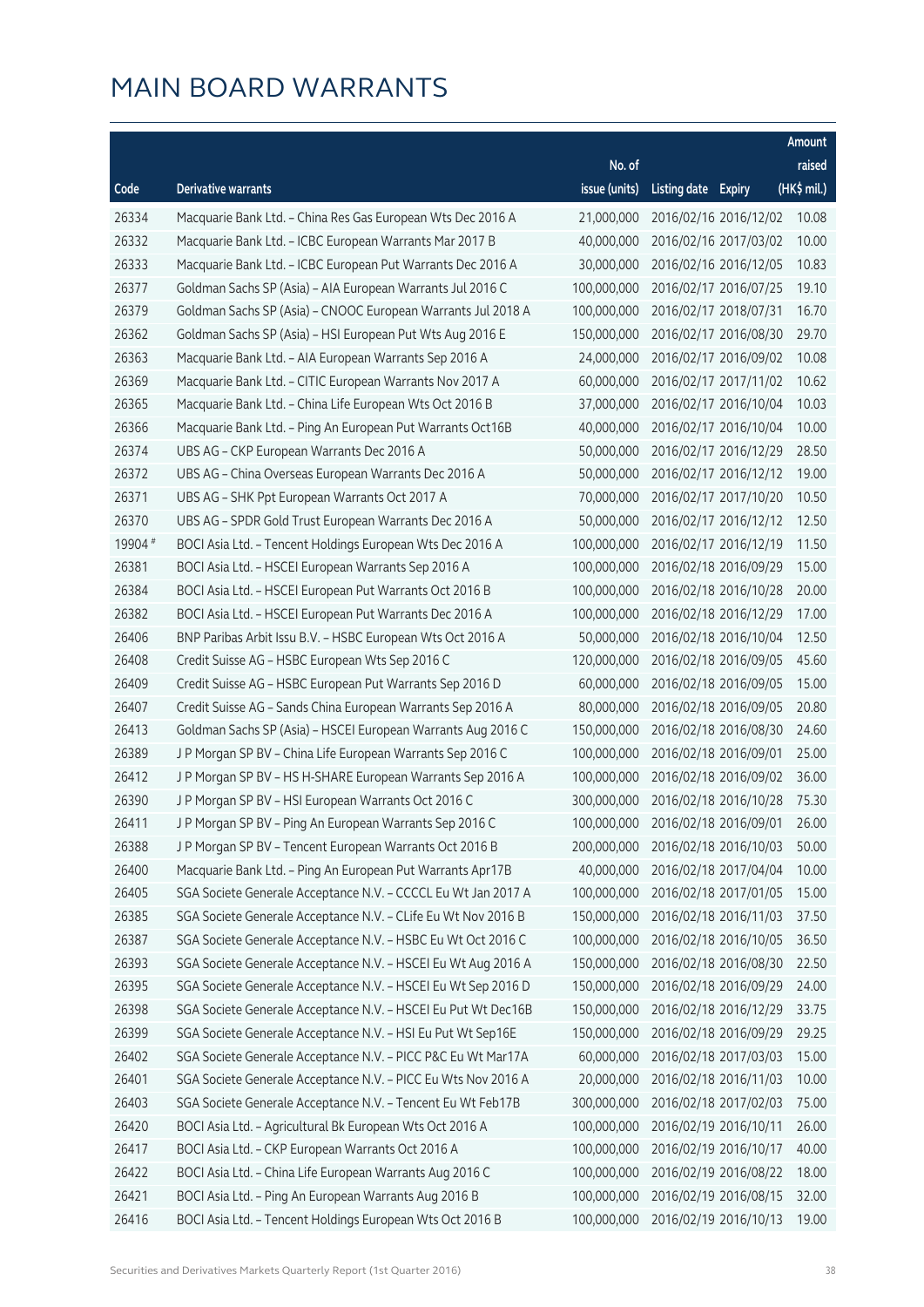|       |                                                              |               |                     |                       | Amount      |
|-------|--------------------------------------------------------------|---------------|---------------------|-----------------------|-------------|
|       |                                                              | No. of        |                     |                       | raised      |
| Code  | Derivative warrants                                          | issue (units) | Listing date Expiry |                       | (HK\$ mil.) |
| 26425 | BNP Paribas Arbit Issu B.V. - China Life Euro Wts Dec 2016 B | 60,000,000    |                     | 2016/02/19 2016/12/02 | 15.00       |
| 26426 | BNP Paribas Arbit Issu B.V. - Ping An European Wt Sep 2016 B | 60,000,000    |                     | 2016/02/19 2016/09/02 | 18.00       |
| 26428 | BNP Paribas Arbit Issu B.V. - Zijin Mining Eu Wts Sep 2016 A | 35,000,000    |                     | 2016/02/19 2016/09/02 | 11.20       |
| 26443 | Credit Suisse AG - AIA European Put Warrants Sep 2016 B      | 60,000,000    |                     | 2016/02/19 2016/09/05 | 15.00       |
| 26441 | Credit Suisse AG - China Cinda European Warrants Oct 2016 A  | 35,000,000    |                     | 2016/02/19 2016/10/05 | 10.50       |
| 26444 | Credit Suisse AG - HSI European Put Warrants Sep 2016 C      | 150,000,000   |                     | 2016/02/19 2016/09/29 | 33.00       |
| 26440 | Credit Suisse AG - PICC European Warrants Jan 2017 A         | 60,000,000    |                     | 2016/02/19 2017/01/27 | 15.00       |
| 26424 | Bank of East Asia - CITIC European Warrants Nov 2017 A       | 60,000,000    |                     | 2016/02/19 2017/11/07 | 10.20       |
| 26473 | Bank of East Asia - CNBM European Warrants Oct 2016 A        | 32,000,000    |                     | 2016/02/19 2016/10/04 | 10.56       |
| 26470 | Bank of East Asia - Galaxy Ent European Warrants Dec 2016 A  | 40,000,000    |                     | 2016/02/19 2016/12/23 | 10.00       |
| 26423 | Bank of East Asia - Great Wall Motor European Wts Dec 2017 A | 70,000,000    |                     | 2016/02/19 2017/12/29 | 11.20       |
| 26456 | Goldman Sachs SP (Asia) - CKP European Warrants Sep 2016 A   | 80,000,000    |                     | 2016/02/19 2016/09/30 | 31.68       |
| 26452 | Goldman Sachs SP (Asia) - HSBC European Warrants Sep 2016 B  | 100,000,000   |                     | 2016/02/19 2016/09/02 | 27.30       |
| 26455 | Goldman Sachs SP (Asia) - HS H-SHARE European Wts Aug 2016 A | 80,000,000    |                     | 2016/02/19 2016/08/29 | 40.16       |
| 26453 | Goldman Sachs SP (Asia) - Sands China Euro Wts Aug 2016 B    | 80,000,000    |                     | 2016/02/19 2016/08/29 | 20.16       |
| 26468 | J P Morgan SP BV - Agricultural Bk Euro Warrants Dec 2016 A  | 100,000,000   |                     | 2016/02/19 2016/12/30 | 25.10       |
| 26459 | J P Morgan SP BV - BOCL European Warrants Sep 2016 A         | 100,000,000   |                     | 2016/02/19 2016/09/05 | 25.30       |
| 26458 | J P Morgan SP BV - CC Bank European Wts Nov 2016 A           | 100,000,000   |                     | 2016/02/19 2016/11/01 | 25.50       |
| 26457 | J P Morgan SP BV - HSBC European Warrants Sep 2016 D         | 100,000,000   |                     | 2016/02/19 2016/09/30 | 28.80       |
| 26462 | J P Morgan SP BV - HSCEI European Wts Sep 2016 B             | 200,000,000   |                     | 2016/02/19 2016/09/29 | 31.60       |
| 26463 | J P Morgan SP BV - HSCEI European Put Warrants Dec 2016 B    | 200,000,000   |                     | 2016/02/19 2016/12/29 | 50.00       |
| 26467 | J P Morgan SP BV - ICBC European Warrants Sep 2016 B         | 100,000,000   |                     | 2016/02/19 2016/09/05 | 25.20       |
| 10378 | J P Morgan SP BV - N225 Index Euro Wts Jan 2017 A            | 100,000,000   |                     | 2016/02/19 2017/01/13 | 25.30       |
| 10379 | J P Morgan SP BV - N225 Idx Euro Put Wts Feb 2017 A          | 100,000,000   |                     | 2016/02/19 2017/02/10 | 25.20       |
| 26469 | J P Morgan SP BV - SPDR Gold Trust European Wts Sep 2016 A   | 20,000,000    |                     | 2016/02/19 2016/09/05 | 16.50       |
| 26466 | J P Morgan SP BV - Tracker Fund European Warrants Feb 2017 A | 100,000,000   |                     | 2016/02/19 2017/02/28 | 15.10       |
| 26460 | J P Morgan SP BV - Zijin Mining European Warrants Nov 2016 A | 60,000,000    |                     | 2016/02/19 2016/11/30 | 18.18       |
| 26450 | Macquarie Bank Ltd. - China Mobile European Put Wts Oct 16 B | 40,000,000    |                     | 2016/02/19 2016/10/04 | 10.00       |
| 26474 | Macquarie Bank Ltd. - HSBC European Put Warrants Sep 2016 A  | 40,000,000    |                     | 2016/02/19 2016/09/02 | 10.00       |
| 26429 | SGA Societe Generale Acceptance N.V. - CITBK Eu Wt Dec16A    | 25,000,000    |                     | 2016/02/19 2016/12/05 | 10.00       |
| 26432 | SGA Societe Generale Acceptance N.V. - Ping An Eu Wt Dec16A  | 120,000,000   |                     | 2016/02/19 2016/12/05 | 32.40       |
| 26436 | UBS AG - AIA European Warrants Sep 2016 B                    | 100,000,000   |                     | 2016/02/19 2016/09/19 | 39.00       |
| 26437 | UBS AG - China Life European Warrants Sep 2016 A             | 100,000,000   |                     | 2016/02/19 2016/09/19 | 25.00       |
| 26438 | UBS AG - Minsheng Bank European Warrants Dec 2018 A          | 70,000,000    |                     | 2016/02/19 2018/12/03 | 10.50       |
| 26434 | UBS AG - HSBC European Warrants Sep 2016 C                   | 100,000,000   |                     | 2016/02/19 2016/09/19 | 41.00       |
| 10382 | BNP Paribas Arbit Issu B.V. - Gold European Wts Dec 2016 A   | 50,000,000    |                     | 2016/02/22 2016/12/16 | 12.50       |
| 10383 | BNP Paribas Arbit Issu B.V. - Gold European Put Wts Dec16B   | 50,000,000    |                     | 2016/02/22 2016/12/16 | 12.50       |
| 10380 | BNP Paribas Arbit Issu B.V. - USD/YEN Euro Wts Nov 2016 A    | 50,000,000    |                     | 2016/02/22 2016/11/25 | 12.50       |
| 10381 | BNP Paribas Arbit Issu B.V. - USD/YEN Eur Put Wts Nov 2016 B | 50,000,000    |                     | 2016/02/22 2016/11/25 | 12.50       |
| 26480 | Credit Suisse AG - China Life European Put Wts Sep 2016 B    | 60,000,000    |                     | 2016/02/22 2016/09/05 | 15.00       |
| 26484 | Goldman Sachs SP (Asia) - AIA European Warrants Aug 2016 B   | 80,000,000    |                     | 2016/02/22 2016/08/30 | 33.92       |
| 26483 | Goldman Sachs SP (Asia) - PetroChina European Put Wts Sep16A | 80,000,000    |                     | 2016/02/22 2016/09/29 | 47.76       |
| 26477 | HK Bank - BOCL European Warrants Sep 2016 B                  | 80,000,000    |                     | 2016/02/22 2016/09/30 | 20.00       |
| 26476 | HK Bank - CC Bank European Warrants Sep 2016 B               | 80,000,000    |                     | 2016/02/22 2016/09/30 | 24.00       |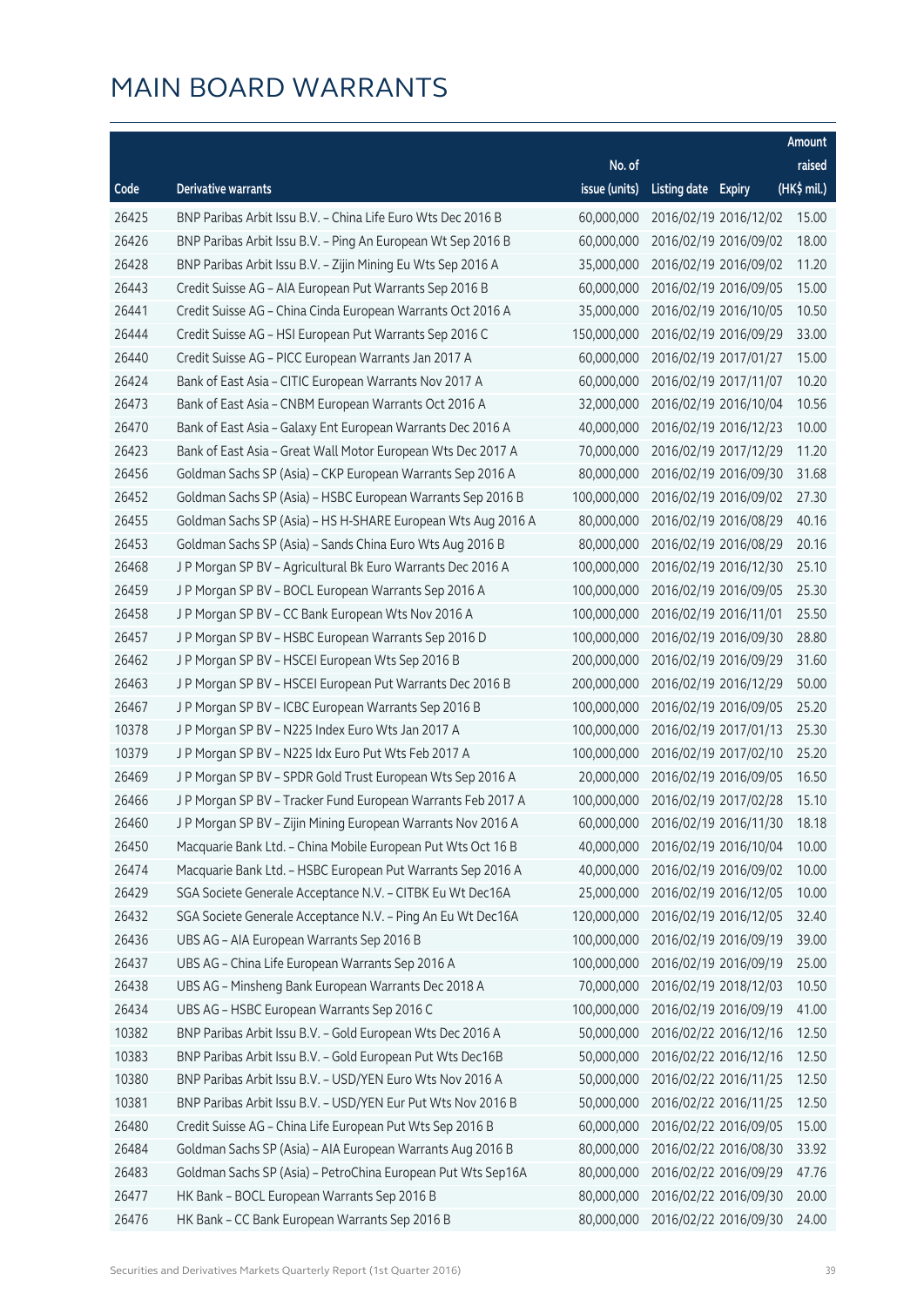|       |                                                                |               |                     |                       | Amount      |
|-------|----------------------------------------------------------------|---------------|---------------------|-----------------------|-------------|
|       |                                                                | No. of        |                     |                       | raised      |
| Code  | Derivative warrants                                            | issue (units) | Listing date Expiry |                       | (HK\$ mil.) |
| 26475 | HK Bank - Ping An European Warrants Aug 2016 B                 | 80,000,000    |                     | 2016/02/22 2016/08/31 | 20.00       |
| 26481 | J P Morgan SP BV - Ch Overseas European Warrants Nov 2016 A    | 100,000,000   |                     | 2016/02/22 2016/11/01 | 25.10       |
| 26482 | Macquarie Bank Ltd. - Agricultural Bk Euro Warrants Sep 2016 A | 38,000,000    |                     | 2016/02/22 2016/09/02 | 10.03       |
| 26478 | Macquarie Bank Ltd. - Ping An European Warrants Jan 2017 B     | 40,000,000    |                     | 2016/02/22 2017/01/04 | 10.00       |
| 26479 | SGA Societe Generale Acceptance N.V. - CITIC Sec Eu Wt Jan17A  | 40,000,000    |                     | 2016/02/22 2017/01/05 | 10.00       |
| 10386 | UBS AG - Nikkei 225 European Warrants Sep 2016 A               | 100,000,000   |                     | 2016/02/22 2016/09/09 | 25.00       |
| 10387 | UBS AG - Nikkei 225 European Warrants Sep 2016 B               | 100,000,000   |                     | 2016/02/22 2016/09/09 | 27.50       |
| 10384 | UBS AG - Nikkei 225 European Warrants Dec 2016 C               | 100,000,000   |                     | 2016/02/22 2016/12/09 | 25.00       |
| 10385 | UBS AG - Nikkei 225 European Warrants Dec 2016 D               | 100,000,000   |                     | 2016/02/22 2016/12/09 | 25.00       |
| 10388 | UBS AG - Nikkei 225 European Put Warrants Dec 2016 E           | 100,000,000   |                     | 2016/02/22 2016/12/09 | 25.00       |
| 26492 | BNP Paribas Arbit Issu B.V. - HSCEI European Wts Sep 2016 B    | 100,000,000   |                     | 2016/02/23 2016/09/29 | 17.00       |
| 26494 | BNP Paribas Arbit Issu B.V. - HSCEI European Wts Dec 2016 A    | 100,000,000   |                     | 2016/02/23 2016/12/29 | 16.00       |
| 26508 | Credit Suisse AG - Agricultural Bank European Wts Sep 2016 A   | 60,000,000    |                     | 2016/02/23 2016/09/05 | 15.00       |
| 26507 | Credit Suisse AG - CITIC European Warrants Sep 2016 A          | 50,000,000    |                     | 2016/02/23 2016/09/05 | 25.00       |
| 26506 | Credit Suisse AG - HKEX European Warrants Nov 2016 C           | 180,000,000   |                     | 2016/02/23 2016/11/07 | 27.00       |
| 26513 | Goldman Sachs SP (Asia) - China Life Euro Wts Aug 2016 B       | 80,000,000    |                     | 2016/02/23 2016/08/02 | 12.08       |
| 26514 | Goldman Sachs SP (Asia) - CM Bank European Wts May 2017 A      | 80,000,000    |                     | 2016/02/23 2017/05/31 | 20.32       |
| 26512 | Goldman Sachs SP (Asia) - CSOP A50 ETF Euro Wts Sep 2018 A     | 80,000,000    |                     | 2016/02/23 2018/09/26 | 13.76       |
| 26516 | Goldman Sachs SP (Asia) - HSCEI European Warrants Dec 2016 C   | 150,000,000   |                     | 2016/02/23 2016/12/29 | 23.10       |
| 26489 | HK Bank - HSCEI European Warrants Sep 2016 B                   | 180,000,000   |                     | 2016/02/23 2016/09/29 | 27.00       |
| 26490 | HK Bank - HSCEI European Warrants Dec 2016 B                   | 180,000,000   |                     | 2016/02/23 2016/12/29 | 27.00       |
| 26487 | HK Bank - HSI European Warrants Jul 2016 E                     | 180,000,000   |                     | 2016/02/23 2016/07/28 | 27.00       |
| 26488 | HK Bank - HSI European Warrants Sep 2016 E                     | 180,000,000   |                     | 2016/02/23 2016/09/29 | 27.00       |
| 26491 | HK Bank - HSI European Put Warrants Aug 2016 D                 | 180,000,000   |                     | 2016/02/23 2016/08/30 | 45.00       |
| 26485 | HK Bank - HSI European Put Warrants Sep 2016 D                 | 180,000,000   |                     | 2016/02/23 2016/09/29 | 32.40       |
| 26501 | Macquarie Bank Ltd. - China Agri European Wts Mar 2017 A       | 20,000,000    |                     | 2016/02/23 2017/03/02 | 10.00       |
| 26495 | Macquarie Bank Ltd. - CGN Power European Warrants Dec 2016 A   | 24,000,000    |                     | 2016/02/23 2016/12/02 | 10.20       |
| 26499 | Macquarie Bank Ltd. - Ch LongYuan European Wts May 2017 A      | 9,500,000     |                     | 2016/02/23 2017/05/16 | 10.01       |
| 26496 | Macquarie Bank Ltd. - Lenovo European Warrants Sep 2016 A      | 18,000,000    |                     | 2016/02/23 2016/09/02 | 10.01       |
| 26503 | SGA Societe Generale Acceptance N.V - COVS Eu Wts Nov 2016 A   | 40,000,000    |                     | 2016/02/23 2016/11/03 | 10.60       |
| 26505 | SGA Societe Generale Acceptance N.V. - Ch Vanke Eu Wts Dec16A  | 40,000,000    |                     | 2016/02/23 2016/12/05 | 10.60       |
| 26510 | UBS AG - CNOOC European Warrants Sep 2016 B                    | 50,000,000    |                     | 2016/02/23 2016/09/26 | 32.50       |
| 26511 | UBS AG - HSI European Put Warrants Sep 2016 J                  | 300,000,000   |                     | 2016/02/23 2016/09/29 | 75.00       |
| 26509 | UBS AG - PetroChina European Warrants Sep 2016 A               | 50,000,000    |                     | 2016/02/23 2016/09/26 | 20.00       |
| 26524 | BNP Paribas Arbit Issu B.V. - China Overseas Eu Wt Oct 2016A   | 40,000,000    |                     | 2016/02/24 2016/10/04 | 10.80       |
| 26521 | BNP Paribas Arbit Issu B.V. - HSBC European Wts Sep 2016 C     | 60,000,000    |                     | 2016/02/24 2016/09/02 | 10.20       |
| 26518 | HK Bank - China Life European Warrants Aug 2016 A              | 80,000,000    |                     | 2016/02/24 2016/08/01 | 12.00       |
| 26517 | HK Bank - Stanchart European Warrants Aug 2016 A               | 40,000,000    |                     | 2016/02/24 2016/08/31 | 18.00       |
| 26526 | J P Morgan SP BV - CGN Power European Warrants Oct 2016 A      | 60,000,000    |                     | 2016/02/24 2016/10/14 | 22.74       |
| 26519 | Macquarie Bank Ltd. - Tencent European Warrants Sep 2016 A     | 25,000,000    |                     | 2016/02/24 2016/09/02 | 10.03       |
| 26525 | SGA Societe Generale Acceptance N.V. - HKEX Eu Wt Dec 2016 C   | 200,000,000   |                     | 2016/02/24 2016/12/05 | 33.00       |
| 26532 | Goldman Sachs SP (Asia) - HSI European Put Wts Aug 2016 F      | 150,000,000   |                     | 2016/02/25 2016/08/30 | 23.85       |
| 26539 | JP Morgan SP BV - Sinopec Corp Eu Put Wt Oct 2016 B            | 100,000,000   |                     | 2016/02/25 2016/10/03 | 33.70       |
| 26538 | J P Morgan SP BV - Galaxy Ent European Put Wts Oct 2016 B      | 100,000,000   |                     | 2016/02/25 2016/10/03 | 35.20       |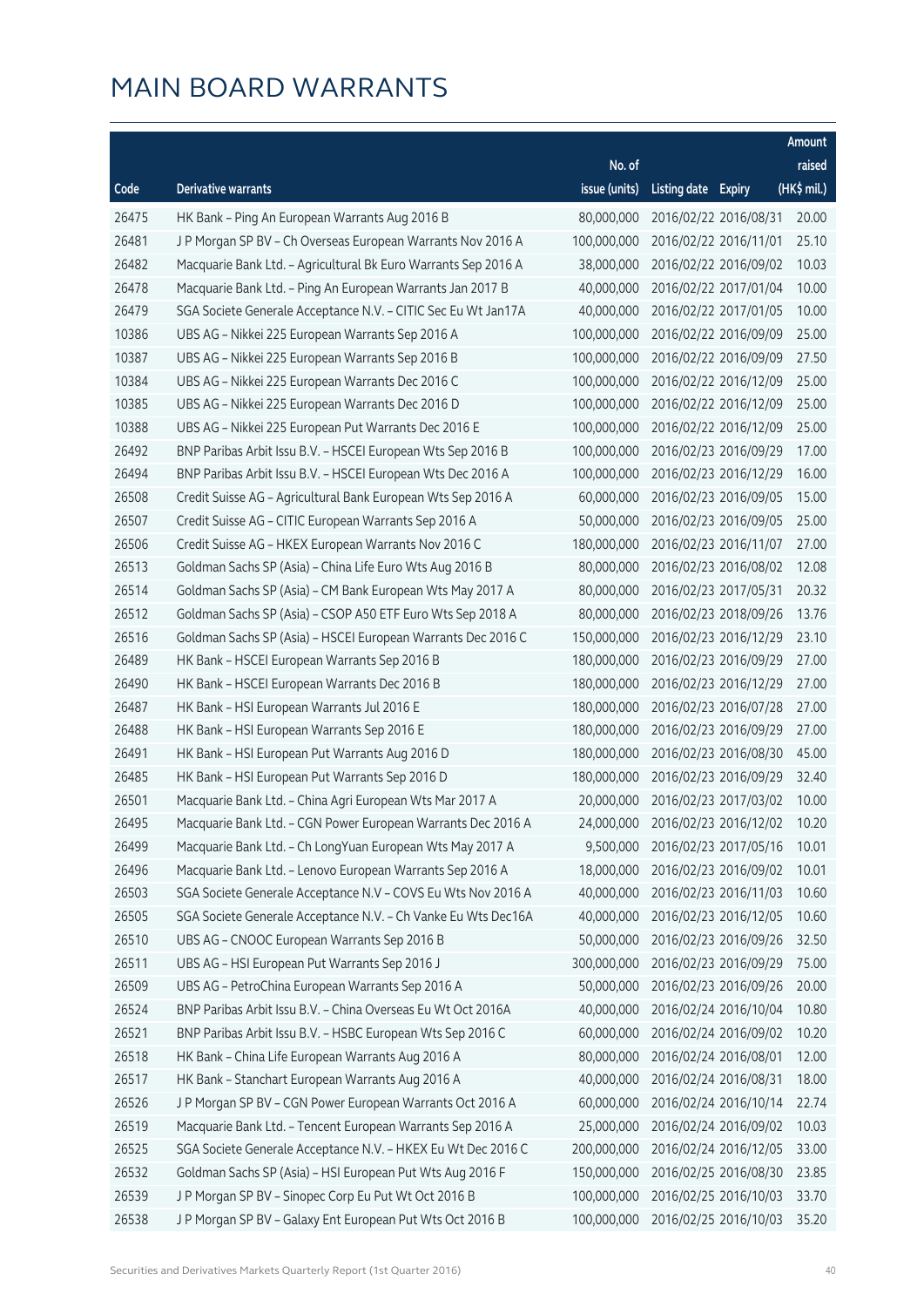|         |                                                                |               |                     |                       | Amount      |
|---------|----------------------------------------------------------------|---------------|---------------------|-----------------------|-------------|
|         |                                                                | No. of        |                     |                       | raised      |
| Code    | <b>Derivative warrants</b>                                     | issue (units) | Listing date Expiry |                       | (HK\$ mil.) |
| 26540   | J P Morgan SP BV - HSI European Put Warrants Sep 2016 C        | 300,000,000   |                     | 2016/02/25 2016/09/29 | 46.80       |
| 26531   | Macquarie Bank Ltd. - Galaxy Ent European Wts Jul 2016 B       | 67,000,000    |                     | 2016/02/25 2016/07/05 | 10.05       |
| 26530   | Macquarie Bank Ltd. - Sands China European Wts Jul 2016 A      | 60,000,000    |                     | 2016/02/25 2016/07/05 | 10.02       |
| 26527   | Macquarie Bank Ltd. - SHK Ppt European Warrants Sep 2016 A     | 23,000,000    |                     | 2016/02/25 2016/09/02 | 10.14       |
| 10389   | SGA Societe Generale Acceptance NV - Nikkei 225 Eu Wt Dec16C   | 150,000,000   |                     | 2016/02/25 2016/12/09 | 37.50       |
| 10390   | SGA Societe Generale Acceptance NV - N225 Eu Put Wt Dec 2016 D | 150,000,000   |                     | 2016/02/25 2016/12/09 | 37.50       |
| 26541   | J P Morgan SP BV - MGM China European Warrants Oct 2017 A      | 100,000,000   |                     | 2016/02/26 2017/10/03 | 25.00       |
| 26544   | Macquarie Bank Ltd. - Ali Pictures European Warrants May17 A   | 11,000,000    |                     | 2016/02/26 2017/05/04 | 10.16       |
| 26545   | Macquarie Bank Ltd. - ICBC European Put Warrants Mar 2017 C    | 40,000,000    |                     | 2016/02/26 2017/03/02 | 10.00       |
| 26542   | Macquarie Bank Ltd. - Tencent European Warrants Sep 2016 B     | 12,000,000    |                     | 2016/02/26 2016/09/02 | 10.03       |
| 26548   | SGA Societe Generale Acceptance N.V. - HKEX Eu Wt Jun 2016 E   | 200,000,000   |                     | 2016/02/26 2016/06/03 | 30.00       |
| 26546   | UBS AG - Geely Auto European Warrants Oct 2016 A               | 40,000,000    |                     | 2016/02/26 2016/10/24 | 17.80       |
| 26547   | UBS AG - Galaxy Ent European Warrants Sep 2016 A               | 70,000,000    |                     | 2016/02/26 2016/09/30 | 21.70       |
| 26555   | Goldman Sachs SP (Asia) - A50 China European Wts Aug 2016 D    | 60,000,000    |                     | 2016/02/29 2016/08/31 | 22.50       |
| 26554   | J P Morgan SP BV - HSBC European Put Warrants Oct 2016 B       | 100,000,000   |                     | 2016/02/29 2016/10/03 | 25.20       |
| 26549   | Macquarie Bank Ltd. - Shenzhen Int'l European Wts Mar 2017 A   | 40,000,000    |                     | 2016/02/29 2017/03/02 | 10.00       |
| 26550   | SGA Societe Generale Acceptance N.V. - HSBC Eu Wt Oct 2016 D   | 100,000,000   |                     | 2016/02/29 2016/10/05 | 42.00       |
| 26553   | SGA Societe Generale Acceptance N.V. - HSBC Eu Wt Dec 2016 A   | 100,000,000   |                     | 2016/02/29 2016/12/05 | 25.00       |
| 26566   | BOCI Asia Ltd. - HSBC European Warrants Sep 2016 B             | 100,000,000   |                     | 2016/03/01 2016/09/09 | 28.00       |
| 26567   | BOCI Asia Ltd. - HSBC European Put Warrants Sep 2016 C         | 100,000,000   |                     | 2016/03/01 2016/09/02 | 32.00       |
| 26575   | Credit Suisse AG - ChiUnicom European Warrants Dec 2016 B      | 100,000,000   |                     | 2016/03/01 2016/12/12 | 15.00       |
| 26576   | Credit Suisse AG - Galaxy Ent European Warrants Sep 2016 A     | 80,000,000    |                     | 2016/03/01 2016/09/05 | 20.00       |
| 26582   | Goldman Sachs SP (Asia) – CHALCO European Wts Sep 2016 A       | 22,000,000    |                     | 2016/03/01 2016/09/01 | 10.38       |
| 26580   | Goldman Sachs SP (Asia) – GCL-Poly Energy Euro Wts Sep16A      | 40,000,000    |                     | 2016/03/01 2016/09/30 | 10.00       |
| 26556   | HK Bank - Galaxy Ent European Warrants Oct 2016 B              | 50,000,000    |                     | 2016/03/01 2016/10/31 | 12.50       |
| 26561   | HK Bank - HKEX European Warrants Dec 2016 B                    | 100,000,000   |                     | 2016/03/01 2016/12/28 | 16.00       |
| 26562   | HK Bank - HKEX European Warrants May 2017 A                    | 100,000,000   |                     | 2016/03/01 2017/05/31 | 15.00       |
| 26558   | HK Bank - HKEX European Put Warrants Oct 2016 B                | 100,000,000   |                     | 2016/03/01 2016/10/31 | 15.00       |
| 26559   | HK Bank - HSI European Warrants Aug 2016 E                     | 180,000,000   |                     | 2016/03/01 2016/08/30 | 27.00       |
| 26573   | Macquarie Bank Ltd. - AIA European Put Warrants Oct 2016 A     | 26,000,000    |                     | 2016/03/01 2016/10/04 | 10.19       |
| 26574   | Macquarie Bank Ltd. - Tencent European Put Wts Sep 2016 C      | 12,000,000    |                     | 2016/03/01 2016/09/08 | 10.02       |
| 26579   | SGA Societe Generale Acceptance N.V. - AIA Eur Wt Aug 2016 B   | 100,000,000   |                     | 2016/03/01 2016/08/03 | 20.00       |
| 26578   | SGA Societe Generale Acceptance N.V. - CMB Eu Wts Jun 2017 A   | 100,000,000   |                     | 2016/03/01 2017/06/05 | 25.00       |
| 26569   | SGA Societe Generale Acceptance N.V. - Galaxy Ent Eu Wt Sep16B | 80,000,000    |                     | 2016/03/01 2016/09/05 | 20.00       |
| 26577   | SGA Societe Generale Acceptance N.V. - Petch Eu Wt Sep 2016B   | 60,000,000    |                     | 2016/03/01 2016/09/05 | 16.80       |
| 26570   | SGA Societe Generale Acceptance N.V. - Ping An Eu Wt Aug16B    | 120,000,000   |                     | 2016/03/01 2016/08/03 | 25.80       |
| 26572   | SGA Societe Generale Acceptance N.V - Sands China Eu Wt Oct16A | 80,000,000    |                     | 2016/03/01 2016/10/05 | 20.00       |
| 19905 # | BOCI Asia Ltd. - Tencent Holdings European Wts Jun 2016 A      | 100,000,000   |                     | 2016/03/01 2016/06/27 | 11.40       |
| 26592   | Credit Suisse AG - HSBC European Wts Oct 2016 B                | 120,000,000   |                     | 2016/03/02 2016/10/05 | 30.00       |
| 26596   | J P Morgan SP BV - AIA European Warrants Oct 2016 A            | 100,000,000   |                     | 2016/03/02 2016/10/03 | 25.10       |
| 26590   | J P Morgan SP BV - HSBC European Warrants Nov 2016 A           | 100,000,000   |                     | 2016/03/02 2016/11/03 | 25.10       |
| 26595   | J P Morgan SP BV - HSBC European Warrants Nov 2016 B           | 100,000,000   |                     | 2016/03/02 2016/11/04 | 34.40       |
| 26594   | Macquarie Bank Ltd. - China Vanke European Warrants Apr17A     | 30,000,000    |                     | 2016/03/02 2017/04/04 | 10.56       |
| 26583   | SGA Societe Generale Acceptance N.V. - HSI Eur Wt Jul 2016 D   | 150,000,000   |                     | 2016/03/02 2016/07/28 | 22.50       |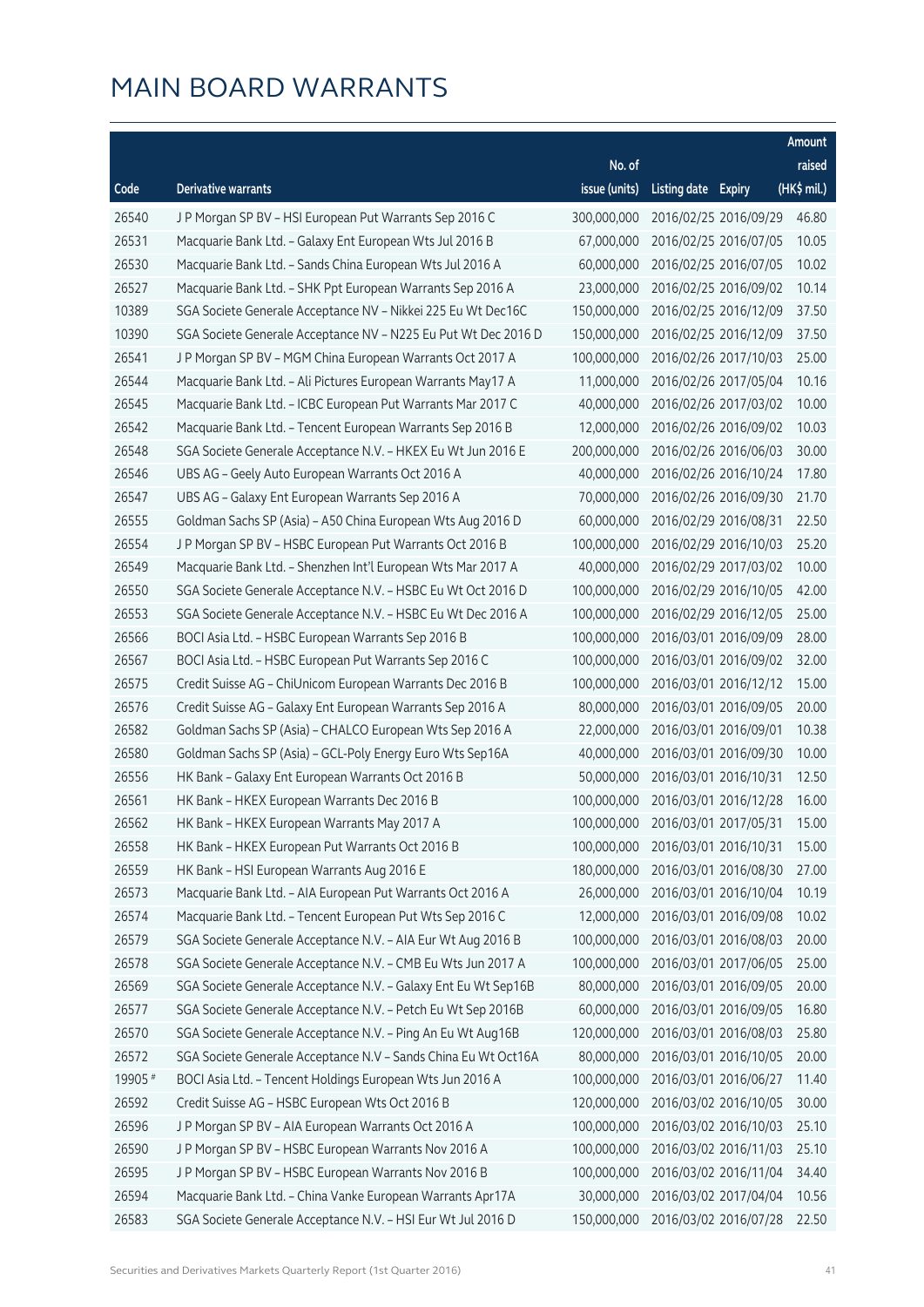|         |                                                                |               |                     |                       | Amount      |
|---------|----------------------------------------------------------------|---------------|---------------------|-----------------------|-------------|
|         |                                                                | No. of        |                     |                       | raised      |
| Code    | <b>Derivative warrants</b>                                     | issue (units) | Listing date Expiry |                       | (HK\$ mil.) |
| 26585   | SGA Societe Generale Acceptance N.V. - HSI Eur Wt Aug 2016 D   | 150,000,000   |                     | 2016/03/02 2016/08/30 | 24.75       |
| 26589   | SGA Societe Generale Acceptance N.V. - HSI Eur Wt Sep 2016 F   | 150,000,000   |                     | 2016/03/02 2016/09/29 | 22.50       |
| 26591   | UBS AG - HSBC European Warrants Nov 2016 A                     | 100,000,000   |                     | 2016/03/02 2016/11/14 | 25.00       |
| 26598   | BOCI Asia Ltd. - Tencent Holdings European Wts Dec 2016 D      | 200,000,000   |                     | 2016/03/03 2016/12/09 | 30.00       |
| 26614   | Credit Suisse AG - CKI Holdings European Warrants Sep 2016 A   | 30,000,000    |                     | 2016/03/03 2016/09/30 | 10.50       |
| 26611   | Credit Suisse AG - Geely Auto European Warrants Sep 2016 A     | 35,000,000    |                     | 2016/03/03 2016/09/05 | 10.50       |
| 26612   | Credit Suisse AG - HSBC European Wts Oct 2016 C                | 120,000,000   |                     | 2016/03/03 2016/10/05 | 40.80       |
| 26613   | Credit Suisse AG - Stanchart European Warrants Sep 2016 B      | 30,000,000    |                     | 2016/03/03 2016/09/05 | 19.50       |
| 26617   | Goldman Sachs SP (Asia) - HSBC European Warrants Sep 2016 C    | 120,000,000   |                     | 2016/03/03 2016/09/30 | 18.00       |
| 26599   | HK Bank - Agricultural Bank European Warrants Aug 2016 B       | 80,000,000    |                     | 2016/03/03 2016/08/31 | 14.40       |
| 26604   | HK Bank - China Shenhua European Warrants Jan 2017 A           | 80,000,000    |                     | 2016/03/03 2017/01/27 | 12.00       |
| 26605   | HK Bank - Geely Auto European Warrants Sep 2016 A              | 50,000,000    |                     | 2016/03/03 2016/09/30 | 15.00       |
| 26602   | HK Bank - SHK Ppt European Warrants Oct 2017 A                 | 100,000,000   |                     | 2016/03/03 2017/10/31 | 15.00       |
| 26601   | HK Bank - Zijin Mining European Warrants Sep 2016 A            | 50,000,000    |                     | 2016/03/03 2016/09/30 | 14.00       |
| 26615   | J P Morgan SP BV - CAM CSI300 European Warrants Nov 2016 A     | 100,000,000   |                     | 2016/03/03 2016/11/01 | 25.70       |
| 26616   | J P Morgan SP BV - Stanchart European Warrants Oct 2016 A      | 100,000,000   |                     | 2016/03/03 2016/10/04 | 34.80       |
| 26608   | Macquarie Bank Ltd. - HSBC European Warrants Sep 2016 B        | 62,000,000    |                     | 2016/03/03 2016/09/02 | 10.11       |
| 26609   | SGA Societe Generale Acceptance N.V. - Galaxy Ent Eu Wt Nov16B | 80,000,000    |                     | 2016/03/03 2016/11/03 | 23.60       |
| 26606   | SGA Societe Generale Acceptance N.V. - HSBC Eu Wt Sep 2016 C   | 100,000,000   |                     | 2016/03/03 2016/09/05 | 18.50       |
| 26610   | SGA Societe Generale Acceptance N.V. - Tencent Eu Wt Sep16C    | 30,000,000    |                     | 2016/03/03 2016/09/05 | 35.40       |
| 26621   | HK Bank - HSI European Put Warrants Mar 2017 A                 | 180,000,000   |                     | 2016/03/04 2017/03/30 | 45.00       |
| 26628   | HK Bank - HSI European Put Warrants Jun 2017 A                 | 180,000,000   |                     | 2016/03/04 2017/06/29 | 45.00       |
| 26639   | J P Morgan SP BV - CKI Holdings European Warrants Sep 2016 A   | 40,000,000    |                     | 2016/03/04 2016/09/06 | 12.40       |
| 26620   | Macquarie Bank Ltd. - CNOOC European Warrants Sep 2016 C       | 18,000,000    |                     | 2016/03/04 2016/09/05 | 10.19       |
| 26631   | SGA Societe Generale Acceptance N.V. - Ch Mob Eu Wt Sep16A     | 80,000,000    |                     | 2016/03/04 2016/09/05 | 21.60       |
| 26634   | SGA Societe Generale Acceptance N.V. - Stanchart Eu Wt Oct 16C | 22,000,000    |                     | 2016/03/04 2016/10/05 | 10.23       |
| 26636   | SGA Societe Generale Acceptance N.V. - Tencent Eu Wt Dec16B    | 500.000.000   |                     | 2016/03/04 2016/12/05 | 75.00       |
| 26197 # | BOCI Asia Ltd. - China Life European Warrants Aug 2016 B       | 150,000,000   |                     | 2016/03/04 2016/08/08 | 12.45       |
| 26667   | BNP Paribas Arbit Issu B.V. - HSI European Wts Sep 2016 C      | 100,000,000   |                     | 2016/03/07 2016/09/29 | 15.00       |
| 26668   | BNP Paribas Arbit Issu B.V. - HSI Euro Put Wts Sep 2016 D      | 100,000,000   |                     | 2016/03/07 2016/09/29 | 18.00       |
| 26669   | Credit Suisse AG - ICBC European Warrants Sep 2016 B           | 70,000,000    |                     | 2016/03/07 2016/09/06 | 17.50       |
| 26650   | Goldman Sachs SP (Asia) - HKEX European Warrants Sep 2016 B    | 150,000,000   |                     | 2016/03/07 2016/09/13 | 29.70       |
| 26651   | Goldman Sachs SP (Asia) - HKEX European Warrants Sep 2016 C    | 150,000,000   |                     | 2016/03/07 2016/09/30 | 25.35       |
| 26670   | Goldman Sachs SP (Asia) - Stanchart European Wts Sep 2016 A    | 50,000,000    |                     | 2016/03/07 2016/09/29 | 21.80       |
| 26647   | Goldman Sachs SP (Asia) - Tencent European Wt Nov 2016 A       | 150,000,000   |                     | 2016/03/07 2016/11/25 | 22.50       |
| 26649   | Goldman Sachs SP (Asia) - Tencent European Wt Dec 2016 E       | 150,000,000   |                     | 2016/03/07 2016/12/22 | 33.75       |
| 26654   | HK Bank - CHALCO European Warrants Sep 2016 A                  | 50,000,000    |                     | 2016/03/07 2016/09/30 | 17.50       |
| 26653   | HK Bank - CITIC Bank European Warrants Sep 2016 A              | 50,000,000    |                     | 2016/03/07 2016/09/30 | 15.00       |
| 26657   | HK Bank - CSOP A50 ETF European Warrants Oct 2017 A            | 180,000,000   |                     | 2016/03/07 2017/10/30 | 27.00       |
| 26662   | HK Bank - Foxconn European Warrants Sep 2016 A                 | 50,000,000    |                     | 2016/03/07 2016/09/30 | 12.50       |
| 26661   | HK Bank - Fosun Intl European Warrants Aug 2016 A              | 80,000,000    |                     | 2016/03/07 2016/08/24 | 12.00       |
| 26659   | HK Bank - A50 China European Warrants Dec 2017 A               | 180,000,000   |                     | 2016/03/07 2017/12/29 | 27.00       |
| 26656   | HK Bank - HSI European Warrants Jun 2017 B                     | 180,000,000   |                     | 2016/03/07 2017/06/29 | 45.00       |
| 26641   | Haitong Int'l Sec - HKEX European Warrants Sep 2016 A          | 200,000,000   |                     | 2016/03/07 2016/09/30 | 30.00       |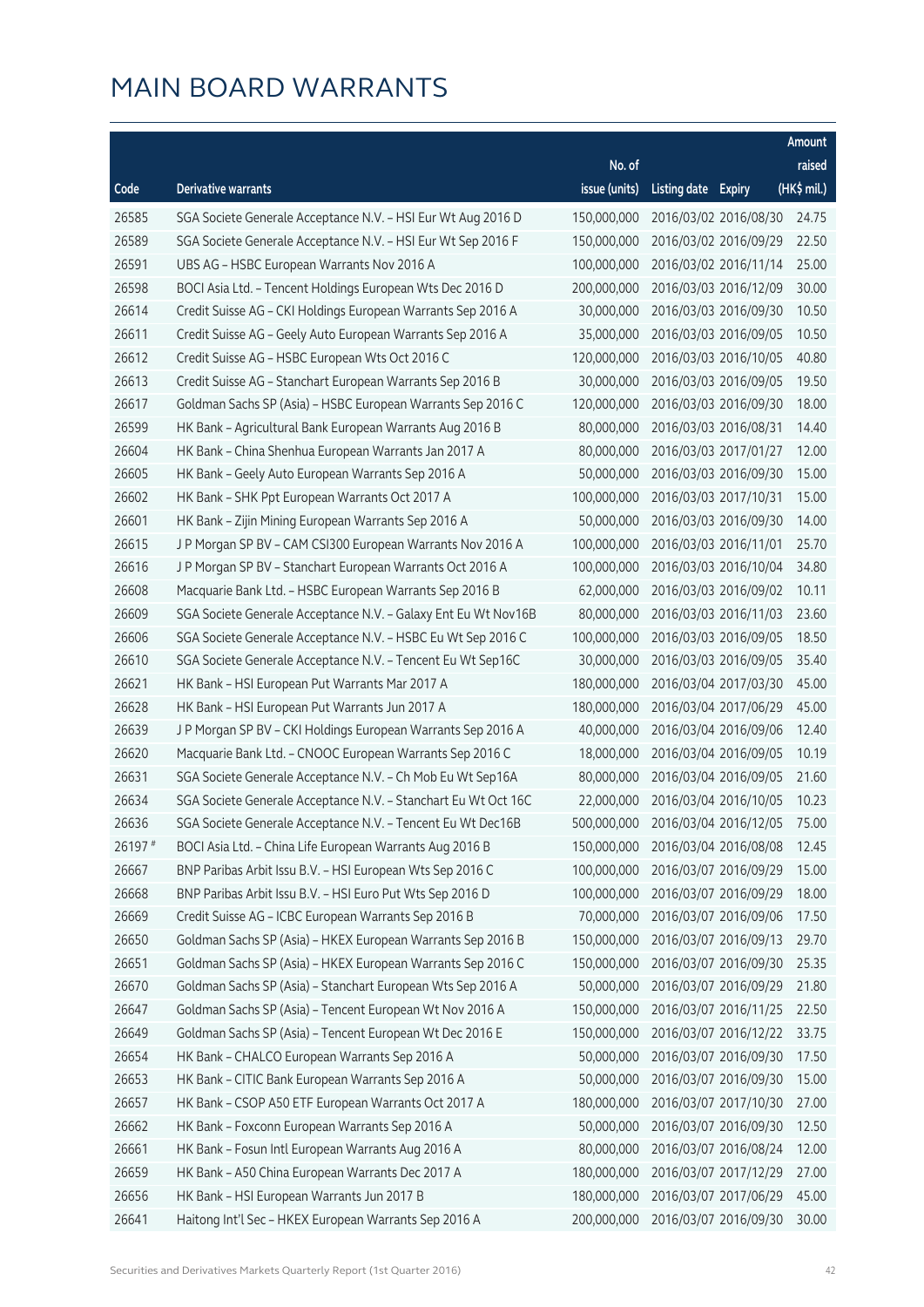|         |                                                               |               |                     |                       | Amount      |
|---------|---------------------------------------------------------------|---------------|---------------------|-----------------------|-------------|
|         |                                                               | No. of        |                     |                       | raised      |
| Code    | <b>Derivative warrants</b>                                    | issue (units) | Listing date Expiry |                       | (HK\$ mil.) |
| 26643   | Haitong Int'l Sec - Haitong Sec European Warrants Sep 2016 A  | 80,000,000    |                     | 2016/03/07 2016/09/30 | 12.00       |
| 26683   | Goldman Sachs SP (Asia) - China Life Euro Wts Aug 2016 C      | 100,000,000   |                     | 2016/03/08 2016/08/30 | 15.60       |
| 26686   | Goldman Sachs SP (Asia) - China Life Euro Wts Sep 2016 A      | 100,000,000   |                     | 2016/03/08 2016/09/01 | 19.50       |
| 26671   | HK Bank - CGS European Warrants Nov 2017 A                    | 80,000,000    |                     | 2016/03/08 2017/11/30 | 12.00       |
| 26673   | HK Bank - CKH European Warrants Nov 2017 A                    | 100,000,000   |                     | 2016/03/08 2017/11/30 | 15.00       |
| 26674   | HK Bank - Minsheng Bank European Warrants Dec 2018 A          | 100,000,000   |                     | 2016/03/08 2018/12/04 | 15.00       |
| 26672   | HK Bank - ICBC European Warrants Sep 2016 B                   | 80,000,000    |                     | 2016/03/08 2016/09/30 | 20.00       |
| 26675   | HK Bank - ICBC European Warrants Sep 2016 C                   | 80,000,000    |                     | 2016/03/08 2016/09/30 | 24.00       |
| 26676   | J P Morgan SP BV - China Life European Warrants Nov 2016 A    | 100,000,000   |                     | 2016/03/08 2016/11/01 | 25.00       |
| 26682   | J P Morgan SP BV - Sands China European Warrants Oct 2016 A   | 100,000,000   |                     | 2016/03/08 2016/10/03 | 25.00       |
| 26681   | Macquarie Bank Ltd. - China Life European Wts Nov 2016 A      | 36,000,000    |                     | 2016/03/08 2016/11/02 | 10.01       |
| 26677   | SGA Societe Generale Acceptance N.V. - CLife Eu Wt Oct 2016 B | 150,000,000   |                     | 2016/03/08 2016/10/05 | 37.50       |
| 26678   | SGA Societe Generale Acceptance NV - Minsheng Bk Eu Wt Nov16B | 15,000,000    |                     | 2016/03/08 2016/11/03 | 10.05       |
| 26680   | SGA Societe Generale Acceptance N.V. - Kingsoft Eu Wt Oct16B  | 40,000,000    |                     | 2016/03/08 2016/10/05 | 10.20       |
| 26687   | BOCI Asia Ltd. - China Life European Warrants Oct 2016 A      | 200,000,000   |                     | 2016/03/09 2016/10/31 | 34.00       |
| 26693   | BNP Paribas Arbit Issu B.V. - AIA European Wts Sep 2016 B     | 40,000,000    |                     | 2016/03/09 2016/09/02 | 12.40       |
| 26688   | BNP Paribas Arbit Issu B.V. - HKEX European Wts Jan 2017 A    | 60,000,000    |                     | 2016/03/09 2017/01/04 | 10.20       |
| 26689   | BNP Paribas Arbit Issu B.V. - HKEX Euro Put Wts Nov 2016 A    | 60,000,000    |                     | 2016/03/09 2016/11/02 | 10.20       |
| 26702   | Credit Suisse AG - AIA European Warrants Oct 2016 A           | 80,000,000    |                     | 2016/03/09 2016/10/05 | 20.00       |
| 26700   | Credit Suisse AG - Galaxy Ent European Put Wts Jul 2016 C     | 60,000,000    |                     | 2016/03/09 2016/07/05 | 11.40       |
| 26709   | Goldman Sachs SP (Asia) - BOCL European Warrants Mar 2017 A   | 100,000,000   |                     | 2016/03/09 2017/03/30 | 16.60       |
| 26705   | J P Morgan SP BV - CC Bank Euro Put Wts Oct 2016 B            | 100,000,000   |                     | 2016/03/09 2016/10/03 | 27.70       |
| 26703   | J P Morgan SP BV - HSI European Put Warrants Sep 2016 D       | 300,000,000   |                     | 2016/03/09 2016/09/29 | 75.30       |
| 26696   | Macquarie Bank Ltd. - Kingsoft European Warrants Oct 2016 A   | 40,000,000    |                     | 2016/03/09 2016/10/04 | 10.00       |
| 26698   | SGA Societe Generale Acceptance N.V. - CLife Eu Wt Sep 2016 D | 150,000,000   |                     | 2016/03/09 2016/09/05 | 22.50       |
| 26707   | UBS AG - China Life European Warrants Dec 2016 A              | 100,000,000   |                     | 2016/03/09 2016/12/30 | 25.00       |
| 26706   | UBS AG – Galaxy Ent European Put Warrants Oct 2016 A          | 60,000,000    |                     | 2016/03/09 2016/10/24 | 25.50       |
| 26704   | UBS AG - HSI European Put Warrants Jul 2016 B                 | 300,000,000   |                     | 2016/03/09 2016/07/28 | 75.00       |
| 26712   | Goldman Sachs SP (Asia) - HSI European Put Wts Jul 2016 F     | 200,000,000   |                     | 2016/03/10 2016/07/28 | 39.80       |
| 26713   | J P Morgan SP BV - Yanzhou Coal European Warrants Sep 2017 A  | 100,000,000   |                     | 2016/03/10 2017/09/01 | 15.10       |
| 26711   | Macquarie Bank Ltd. - CKP European Warrants Oct 2016 A        | 30,000,000    |                     | 2016/03/10 2016/10/04 | 10.05       |
| 26710   | Macquarie Bank Ltd. - ICBC European Warrants Jun 2017 A       | 40,000,000    |                     | 2016/03/10 2017/06/02 | 10.00       |
| 24797 # | BOCI Asia Ltd. - Tencent Holdings European Wts Jul 2016 C     | 150,000,000   |                     | 2016/03/10 2016/07/11 | 15.15       |
| 26744   | Credit Suisse AG - HKEX European Warrants Jun 2017 B          | 180,000,000   |                     | 2016/03/11 2017/06/05 | 27.00       |
| 26734   | HK Bank - China Life European Warrants Sep 2016 A             | 100,000,000   |                     | 2016/03/11 2016/09/30 | 25.00       |
| 26733   | HK Bank - China Life European Warrants Dec 2016 A             | 100,000,000   |                     | 2016/03/11 2016/12/30 | 25.00       |
| 26723   | HK Bank - CSOP A50 ETF European Warrants Dec 2016 C           | 180,000,000   |                     | 2016/03/11 2016/12/02 | 27.00       |
| 26736   | HK Bank - HSCEI European Warrants Sep 2016 D                  | 180,000,000   |                     | 2016/03/11 2016/09/29 | 45.00       |
| 26735   | HK Bank - HSCEI European Warrants Jun 2017 A                  | 180,000,000   |                     | 2016/03/11 2017/06/29 | 45.00       |
| 26716   | HK Bank - HSCEI European Put Warrants Sep 2016 C              | 180,000,000   |                     | 2016/03/11 2016/09/29 | 45.00       |
| 26717   | HK Bank - HSI European Put Warrants Sep 2016 F                | 180,000,000   |                     | 2016/03/11 2016/09/29 | 32.40       |
| 26719   | HK Bank - PetroChina European Warrants Sep 2016 B             | 80,000,000    |                     | 2016/03/11 2016/09/30 | 28.00       |
| 26718   | HK Bank - Ping An European Warrants Sep 2016 C                | 80,000,000    |                     | 2016/03/11 2016/09/30 | 24.00       |
| 26720   | HK Bank - Sands China European Warrants Sep 2016 A            | 80,000,000    |                     | 2016/03/11 2016/09/30 | 20.00       |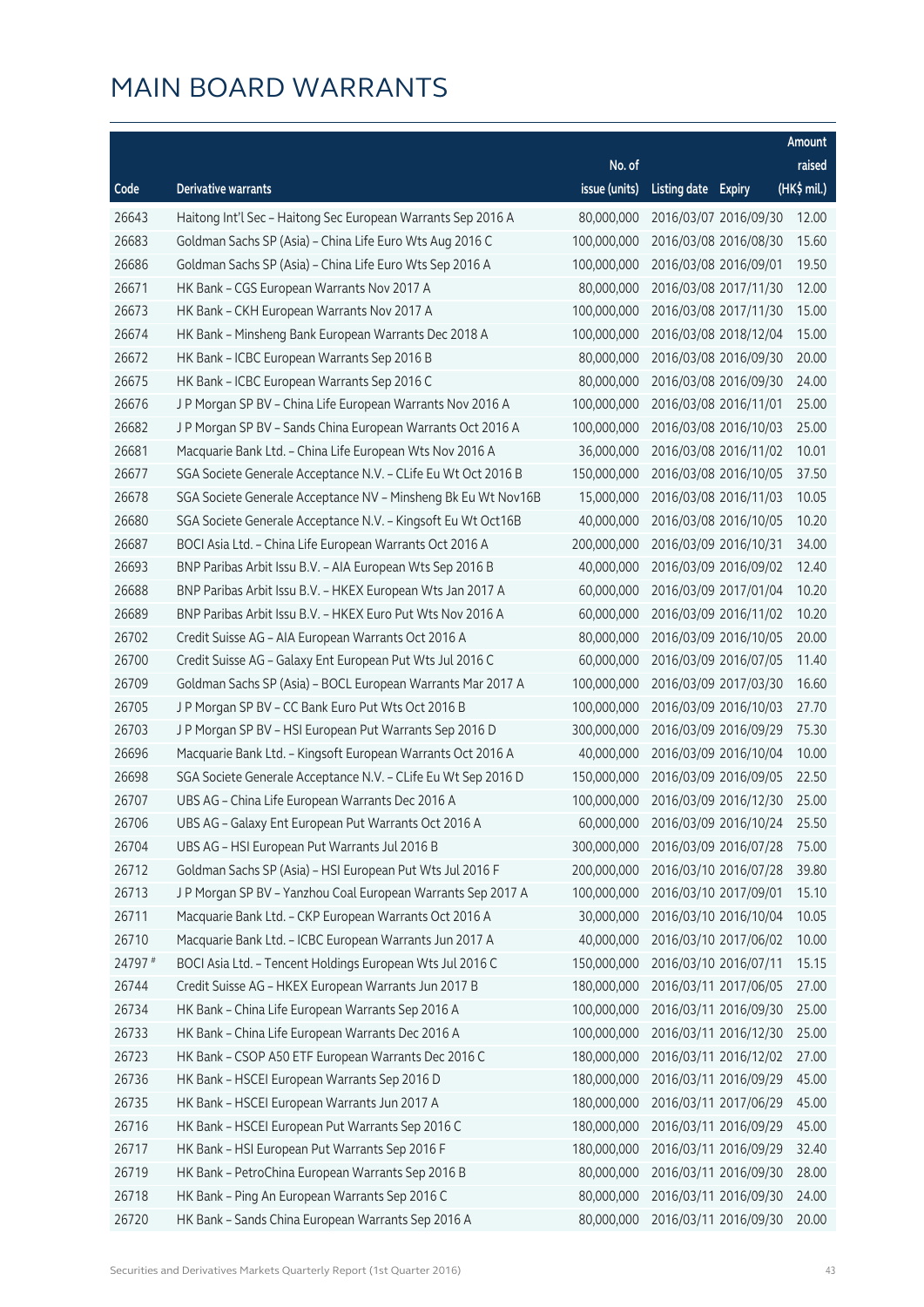|        |                                                                |               |                     |                       | Amount      |
|--------|----------------------------------------------------------------|---------------|---------------------|-----------------------|-------------|
|        |                                                                | No. of        |                     |                       | raised      |
| Code   | <b>Derivative warrants</b>                                     | issue (units) | Listing date Expiry |                       | (HK\$ mil.) |
| 26755  | J P Morgan SP BV - Techtronic European Warrants Nov 2016 A     | 40,000,000    |                     | 2016/03/11 2016/11/01 | 15.76       |
| 26737  | Macquarie Bank Ltd. - CKI Holdings European Warrants Dec16 A   | 22,000,000    |                     | 2016/03/11 2016/12/02 | 10.05       |
| 26739  | Macquarie Bank Ltd. - China Life European Wts Dec 2016 B       | 40,000,000    |                     | 2016/03/11 2016/12/02 | 10.00       |
| 26745  | Macquarie Bank Ltd. - Samsonite European Warrants Oct 2016 A   | 40,000,000    |                     | 2016/03/11 2016/10/04 | 10.00       |
| 26728  | SGA Societe Generale Acceptance N.V. - Galaxy Eu Put Wt Oct16A | 80,000,000    |                     | 2016/03/11 2016/10/05 | 21.20       |
| 26747  | SGA Societe Generale Acceptance N.V. - HSI Eur Wt Aug 2016 E   | 150,000,000   |                     | 2016/03/11 2016/08/30 | 22.50       |
| 26748  | SGA Societe Generale Acceptance N.V. - HSI Eur Wt Sep 2016 G   | 150,000,000   |                     | 2016/03/11 2016/09/29 | 22.50       |
| 26753  | SGA Societe Generale Acceptance N.V. - HSI Eur Wt Sep 2016 H   | 150,000,000   |                     | 2016/03/11 2016/09/29 | 22.50       |
| 26754  | SGA Societe Generale Acceptance N.V. - HSI Eur Wt Dec 2016 C   | 150,000,000   |                     | 2016/03/11 2016/12/29 | 22.50       |
| 26730  | SGA Societe Generale Acceptance NV - Sands Ch Eu Put Wt Oct16B | 80,000,000    |                     | 2016/03/11 2016/10/05 | 20.40       |
| 26742  | UBS AG - Ping An European Warrants Aug 2016 F                  | 100,000,000   |                     | 2016/03/11 2016/08/08 | 18.20       |
| 26743  | UBS AG - Stanchart European Warrants Oct 2016 A                | 50,000,000    |                     | 2016/03/11 2016/10/11 | 23.75       |
| 26757  | BNP Paribas Arbit Issu B.V. - CAM CSI300 Euro Wts Oct 2016 A   | 60,000,000    |                     | 2016/03/14 2016/10/04 | 15.00       |
| 26758  | BNP Paribas Arbit Issu B.V. - HS H-SHARE Euro Wts Oct 2016 A   | 40,000,000    |                     | 2016/03/14 2016/10/04 | 17.60       |
| 26773  | Goldman Sachs SP (Asia) - HKEX European Warrants May 2017 B    | 250,000,000   |                     | 2016/03/14 2017/05/29 | 37.50       |
| 26756  | Goldman Sachs SP (Asia) - HSI European Warrants Sep 2016 E     | 200,000,000   |                     | 2016/03/14 2016/09/29 | 33.60       |
| 26763  | Goldman Sachs SP (Asia) - Ping An European Wts Aug 2016 F      | 100,000,000   |                     | 2016/03/14 2016/08/08 | 17.50       |
| 26764  | J P Morgan SP BV - HSI European Put Warrants Jun 2016 G        | 300,000,000   |                     | 2016/03/14 2016/06/29 | 45.00       |
| 26767  | J P Morgan SP BV - Samsonite European Warrants Sep 2016 A      | 60,000,000    |                     | 2016/03/14 2016/09/15 | 15.00       |
| 26761  | Macquarie Bank Ltd. - Ali Health European Warrants May 2017A   | 40,000,000    |                     | 2016/03/14 2017/05/04 | 10.00       |
| 26759  | Macquarie Bank Ltd. - Geely Auto European Wts Oct 2016 A       | 30,000,000    |                     | 2016/03/14 2016/10/04 | 10.02       |
| 26762  | Macquarie Bank Ltd. - Greatwall Motor European Wts Sep 2017 A  | 40,000,000    |                     | 2016/03/14 2017/09/04 | 10.00       |
| 24721# | Credit Suisse AG - Tencent Holdings European Wts Sep 2016 A    | 150,000,000   |                     | 2016/03/14 2016/09/30 | 10.95       |
| 26784  | BOCI Asia Ltd. - CNOOC European Warrants Oct 2016 A            | 100,000,000   |                     | 2016/03/15 2016/10/03 | 61.00       |
| 26785  | BOCI Asia Ltd. - Sinopec Corp European Warrants Oct 2016 A     | 100,000,000   |                     | 2016/03/15 2016/10/11 | 44.20       |
| 26781  | BOCI Asia Ltd. - Tencent Holdings European Wts Jan 2017 A      | 200,000,000   |                     | 2016/03/15 2017/01/04 | 31.80       |
| 26797  | BNP Paribas Arbit Issu B.V. - CKI Holdings Euro Wts Oct16A     | 32,000,000    |                     | 2016/03/15 2016/10/04 | 10.24       |
| 26795  | BNP Paribas Arbit Issu B.V. - Ping An European Wt Aug 2016 C   | 60,000,000    |                     | 2016/03/15 2016/08/02 | 14.40       |
| 26780  | Haitong Int'l Sec - Ch Comm Cons European Warrants Oct 2017A   | 80,000,000    |                     | 2016/03/15 2017/10/30 | 14.40       |
| 26779  | Haitong Int'l Sec - China Mobile European Warrants Jul 2016 A  | 80,000,000    |                     | 2016/03/15 2016/07/04 | 12.88       |
| 26778  | Haitong Int'l Sec - CNOOC European Warrants May 2018 A         | 80,000,000    |                     | 2016/03/15 2018/05/28 | 12.00       |
| 26774  | Haitong Int'l Sec - HSBC European Warrants Aug 2016 A          | 100,000,000   |                     | 2016/03/15 2016/08/30 | 17.10       |
| 26775  | Haitong Int'l Sec - Tencent European Warrants Dec 2016 A       | 100,000,000   |                     | 2016/03/15 2016/12/30 | 15.00       |
| 26788  | J P Morgan SP BV - HSI European Warrants Sep 2016 E            | 300,000,000   |                     | 2016/03/15 2016/09/29 | 45.00       |
| 26787  | J P Morgan SP BV - Tencent European Warrants Nov 2016 A        | 200,000,000   |                     | 2016/03/15 2016/11/30 | 30.20       |
| 26789  | Macquarie Bank Ltd. - BYD European Warrants Nov 2016 A         | 11,000,000    |                     | 2016/03/15 2016/11/02 | 10.01       |
| 26790  | Macquarie Bank Ltd. - CC Bank European Warrants Oct 2016 A     | 22,000,000    |                     | 2016/03/15 2016/10/04 | 10.01       |
| 26800  | Macquarie Bank Ltd. - Cathay Pacific European Wts Oct 2017 A   | 40,000,000    |                     | 2016/03/15 2017/10/04 | 10.00       |
| 26806  | Goldman Sachs SP (Asia) - Agri Bk European Wts Sep 2016 B      | 100,000,000   |                     | 2016/03/16 2016/09/02 | 15.20       |
| 26805  | Goldman Sachs SP (Asia) - Chi Res Land Euro Wts Sep 2016 A     | 50,000,000    |                     | 2016/03/16 2016/09/01 | 10.75       |
| 26807  | Goldman Sachs SP (Asia) - NCI European Warrants Sep 2016 B     | 40,000,000    |                     | 2016/03/16 2016/09/30 | 13.44       |
| 26808  | J P Morgan SP BV - CITIC European Warrants Dec 2017 A          | 100,000,000   |                     | 2016/03/16 2017/12/29 | 15.20       |
| 26801  | SGA Societe Generale Acceptance NV - Chi Res Land Eu Wt Nov16A | 35,000,000    |                     | 2016/03/16 2016/11/03 | 10.50       |
| 26802  | SGA Societe Generale Acceptance N.V. - A50 Ch Eu Wt Oct 2016 B | 20,000,000    |                     | 2016/03/16 2016/10/05 | 11.60       |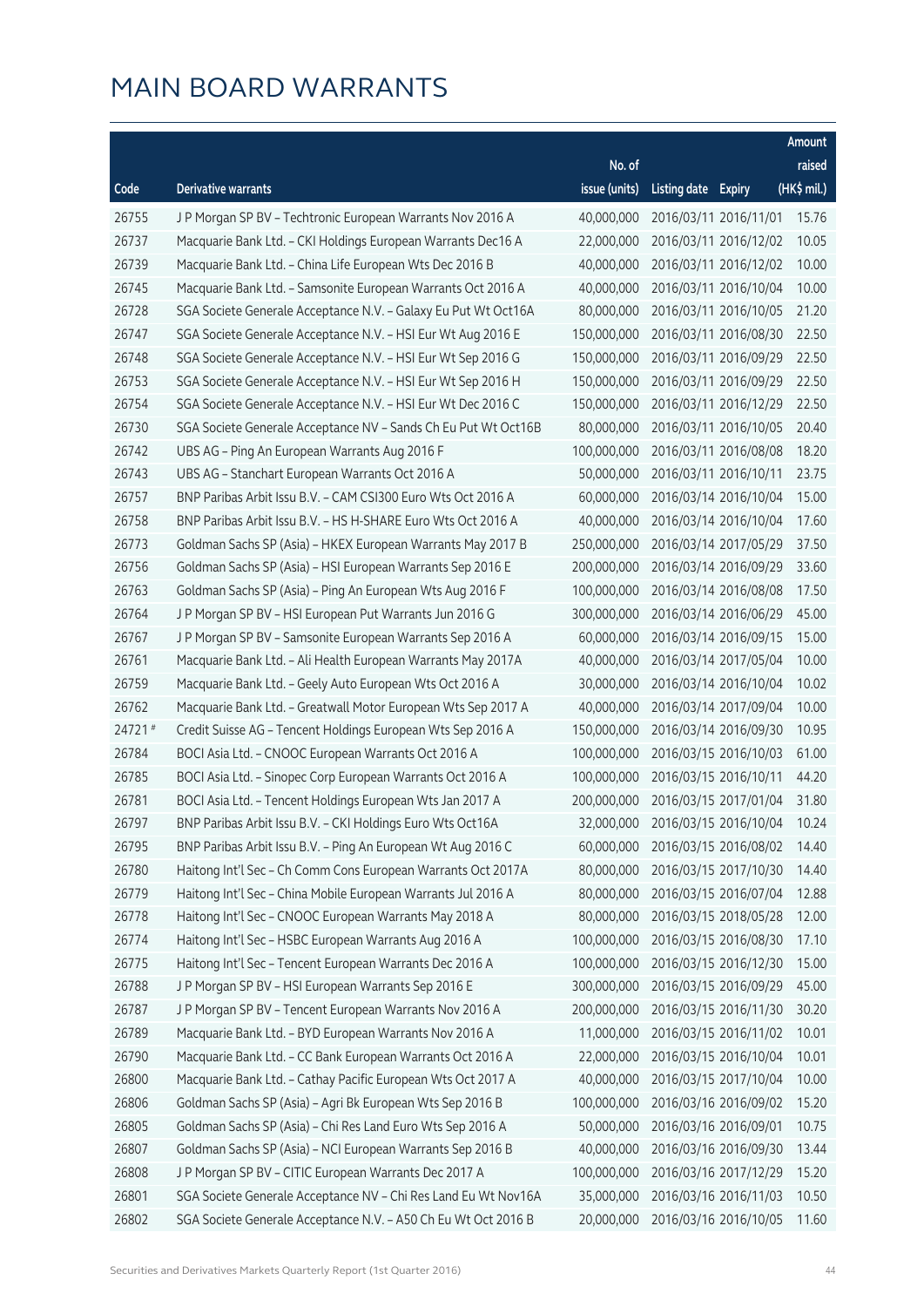|       |                                                                |               |                       |                       | Amount      |
|-------|----------------------------------------------------------------|---------------|-----------------------|-----------------------|-------------|
|       |                                                                | No. of        |                       |                       | raised      |
| Code  | <b>Derivative warrants</b>                                     | issue (units) | Listing date Expiry   |                       | (HK\$ mil.) |
| 26803 | SGA Societe Generale Acceptance N.V. - Shimao Ppt Eu Wt Aug17A | 50,000,000    |                       | 2016/03/16 2017/08/02 | 11.00       |
| 26804 | SGA Societe Generale Acceptance NV - Yanzhou Coal Eu Wt Nov16A | 18,000,000    |                       | 2016/03/16 2016/11/03 | 10.62       |
| 26824 | Goldman Sachs SP (Asia) - Lenovo European Wts Apr 2018 A       | 80,000,000    |                       | 2016/03/17 2018/04/30 | 12.16       |
| 26811 | HK Bank - BOC HK European Warrants Jan 2017 A                  | 80,000,000    |                       | 2016/03/17 2017/01/27 | 12.80       |
| 26812 | HK Bank - CNOOC European Put Warrants Nov 2017 A               | 80,000,000    |                       | 2016/03/17 2017/11/30 | 12.00       |
| 26818 | Haitong Int'l Sec - BOCL European Warrants Aug 2016 A          | 80,000,000    |                       | 2016/03/17 2016/08/29 | 12.00       |
| 26815 | Haitong Int'l Sec - GAC European Warrants Nov 2017 A           | 65,000,000    |                       | 2016/03/17 2017/11/27 | 10.53       |
| 26813 | Haitong Int'l Sec - ICBC European Warrants Sep 2016 A          | 40,000,000    |                       | 2016/03/17 2016/09/30 | 10.00       |
| 26819 | Haitong Int'l Sec - PetroChina European Warrants Sep 2016 A    | 40,000,000    |                       | 2016/03/17 2016/09/30 | 10.00       |
| 26814 | Haitong Int'l Sec - Ping An European Warrants Sep 2016 A       | 50,000,000    |                       | 2016/03/17 2016/09/29 | 10.50       |
| 26823 | J P Morgan SP BV - Galaxy Ent European Put Wts Nov 2016 A      | 100,000,000   |                       | 2016/03/17 2016/11/01 | 25.00       |
| 26820 | Macquarie Bank Ltd. - CITIC European Warrants Oct 2016 B       | 15,000,000    |                       | 2016/03/17 2016/10/04 | 10.71       |
| 26822 | UBS AG - Kingsoft European Warrants Nov 2016 A                 | 100,000,000   |                       | 2016/03/17 2016/11/14 | 28.50       |
| 26821 | UBS AG - Zijin Mining European Warrants Nov 2016 A             | 40,000,000    |                       | 2016/03/17 2016/11/21 | 12.80       |
| 26838 | Credit Suisse AG - Ping An European Warrants Oct 2016 C        | 80,000,000    |                       | 2016/03/18 2016/10/04 | 12.00       |
| 26837 | Bank of East Asia - BYD European Warrants Dec 2018 A           | 100,000,000   |                       | 2016/03/18 2018/12/31 | 25.00       |
| 26835 | Bank of East Asia - CC Bank European Warrants Nov 2016 A       | 40,000,000    |                       | 2016/03/18 2016/11/04 | 10.00       |
| 26836 | Bank of East Asia - CM Bank European Warrants Mar 2017 A       | 40,000,000    |                       | 2016/03/18 2017/03/03 | 10.00       |
| 26834 | Bank of East Asia - Stanchart European Warrants Dec 2018 A     | 100,000,000   |                       | 2016/03/18 2018/12/31 | 25.00       |
| 26825 | HK Bank - AIA European Warrants Sep 2016 A                     | 80,000,000    |                       | 2016/03/18 2016/09/30 | 24.00       |
| 26827 | HK Bank - AIA European Put Warrants Sep 2016 B                 | 50,000,000    |                       | 2016/03/18 2016/09/30 | 12.50       |
| 26833 | Macquarie Bank Ltd. - AIA European Warrants Oct 2016 B         | 32,000,000    |                       | 2016/03/18 2016/10/04 | 10.18       |
| 26829 | Macquarie Bank Ltd. - CHALCO European Warrants Oct 2016 A      | 24,000,000    |                       | 2016/03/18 2016/10/04 | 10.25       |
| 26832 | Macquarie Bank Ltd. - Tencent European Warrants Oct 2016 C     | 17,000,000    |                       | 2016/03/18 2016/10/04 | 10.05       |
| 26831 | UBS AG - BOCL European Warrants Feb 2017 A                     | 60,000,000    |                       | 2016/03/18 2017/02/24 | 10.20       |
| 26830 | UBS AG - Yanzhou Coal European Wts Dec 2017 A                  | 70,000,000    |                       | 2016/03/18 2017/12/27 | 12.39       |
| 26843 | Credit Suisse AG – AIA European Put Warrants Nov 2016 A        | 70,000,000    | 2016/03/21 2016/11/02 |                       | 17.50       |
| 26840 | Credit Suisse AG - BOCL European Warrants Oct 2016 A           | 80,000,000    |                       | 2016/03/21 2016/10/03 | 12.00       |
| 26844 | Credit Suisse AG - CNBM European Warrants Oct 2016 A           | 30,000,000    |                       | 2016/03/21 2016/10/03 | 14.10       |
| 26850 | Goldman Sachs SP (Asia) - CITIC European Warrants Oct 2016 A   | 80,000,000    |                       | 2016/03/21 2016/10/28 | 50.48       |
| 26849 | J P Morgan SP BV - HSI European Put Warrants Sep 2016 F        | 300,000,000   |                       | 2016/03/21 2016/09/29 | 45.30       |
| 26848 | Macquarie Bank Ltd. - HKEX European Warrants Dec 2016 B        | 50,000,000    |                       | 2016/03/21 2016/12/02 | 10.00       |
| 26846 | UBS AG - Fosun Intl European Warrants Aug 2016 C               | 70,000,000    |                       | 2016/03/21 2016/08/24 | 10.50       |
| 26847 | UBS AG - Greatwall Motor European Warrants Feb 2017 A          | 40,000,000    |                       | 2016/03/21 2017/02/27 | 10.00       |
| 26856 | BOCI Asia Ltd. - Galaxy Ent European Put Warrants Nov 2016 A   | 100,000,000   |                       | 2016/03/22 2016/11/07 | 33.00       |
| 26857 | BOCI Asia Ltd. - Sands China European Warrants Oct 2016 A      | 100,000,000   |                       | 2016/03/22 2016/10/24 | 32.00       |
| 26860 | BOCI Asia Ltd. - Sands China European Put Wts Oct 2016 B       | 100,000,000   |                       | 2016/03/22 2016/10/17 | 37.00       |
| 26861 | BOCI Asia Ltd. - Tracker Fund European Warrants Jun 2017 A     | 100,000,000   |                       | 2016/03/22 2017/06/26 | 25.00       |
| 26871 | Goldman Sachs SP (Asia) - HSBC European Warrants Aug 2016 A    | 100,000,000   |                       | 2016/03/22 2016/08/01 | 15.10       |
| 26872 | Goldman Sachs SP (Asia) - HSBC European Put Wts Sep 2016 D     | 80,000,000    |                       | 2016/03/22 2016/09/02 | 12.32       |
| 26864 | HK Bank - CITIC European Warrants Dec 2017 A                   | 80,000,000    |                       | 2016/03/22 2017/12/28 | 12.00       |
| 26865 | HK Bank - China Overseas European Warrants Oct 2016 A          | 80,000,000    |                       | 2016/03/22 2016/10/31 | 12.00       |
| 26862 | HK Bank - CRRC European Warrants Jul 2017 A                    | 80,000,000    |                       | 2016/03/22 2017/07/31 | 20.00       |
| 26869 | J P Morgan SP BV - AIA European Put Warrants Jul 2016 A        | 100,000,000   |                       | 2016/03/22 2016/07/29 | 15.00       |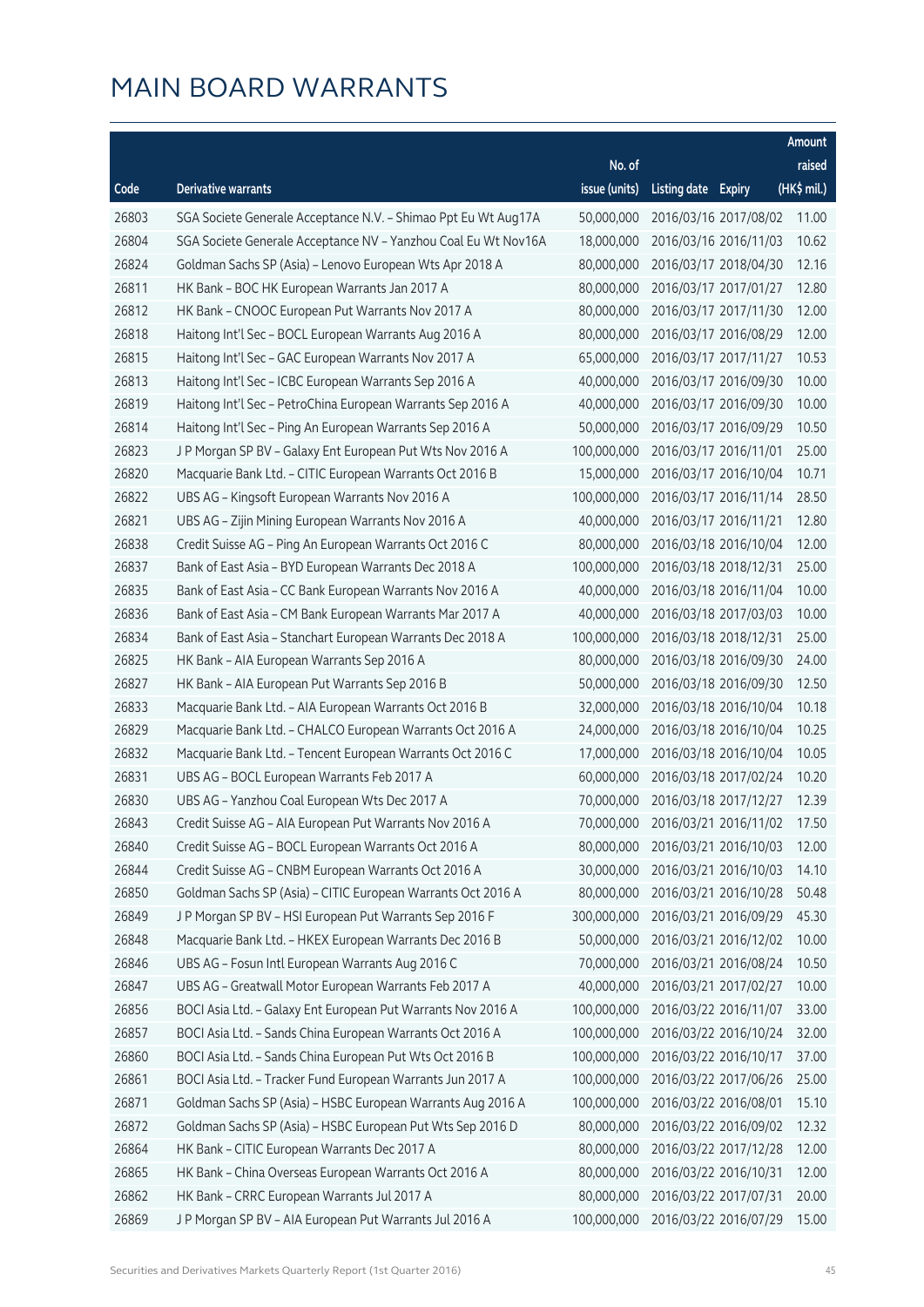|       |                                                               |               |                     |                       | Amount      |
|-------|---------------------------------------------------------------|---------------|---------------------|-----------------------|-------------|
|       |                                                               | No. of        |                     |                       | raised      |
| Code  | Derivative warrants                                           | issue (units) | Listing date Expiry |                       | (HK\$ mil.) |
| 26852 | Macquarie Bank Ltd. - Anta Sports European Wts Dec 2016 A     | 29,000,000    |                     | 2016/03/22 2016/12/19 | 10.01       |
| 26867 | Macquarie Bank Ltd. - NCI European Warrants Mar 2017 A        | 32,000,000    |                     | 2016/03/22 2017/03/02 | 10.02       |
| 26866 | Macquarie Bank Ltd. - Ping An European Warrants Aug 2016 B    | 45,000,000    |                     | 2016/03/22 2016/08/29 | 10.13       |
| 26853 | Macquarie Bank Ltd. - Tencent European Put Wts Oct 2016 D     | 14,000,000    |                     | 2016/03/22 2016/10/04 | 10.01       |
| 26884 | Credit Suisse AG - Car Inc European Warrants Mar 2017 A       | 40,000,000    |                     | 2016/03/23 2017/03/31 | 10.00       |
| 26880 | Credit Suisse AG - Country Garden European Warrants Sep 16 A  | 40,000,000    |                     | 2016/03/23 2016/09/30 | 13.60       |
| 26874 | Goldman Sachs SP (Asia) - HSI European Put Wts Sep 2016 F     | 200,000,000   |                     | 2016/03/23 2016/09/29 | 30.00       |
| 26885 | Haitong Int'l Sec - CSOP A50 ETF European Warrants Nov 2016 A | 100,000,000   |                     | 2016/03/23 2016/11/28 | 15.00       |
| 26886 | Haitong Int'l Sec - CSOP A50 ETF European Warrants Sep 2018 A | 80,000,000    |                     | 2016/03/23 2018/09/28 | 20.00       |
| 26890 | Haitong Int'l Sec - CSOP A50 ETF European Put Wts Feb 2017 A  | 80,000,000    |                     | 2016/03/23 2017/02/01 | 20.00       |
| 26879 | Macquarie Bank Ltd. – SHK Ppt European Put Wts Nov 2016 A     | 21,000,000    |                     | 2016/03/23 2016/11/02 | 10.06       |
| 26878 | Macquarie Bank Ltd. - Tencent European Warrants Oct 2016 E    | 10,000,000    |                     | 2016/03/23 2016/10/04 | 12.54       |
| 26893 | Credit Suisse AG - Ping An European Warrants Oct 2016 D       | 80,000,000    |                     | 2016/03/24 2016/10/03 | 20.00       |
| 26896 | Goldman Sachs SP (Asia) - HSI European Put Wts Sep 2016 G     | 200,000,000   |                     | 2016/03/24 2016/09/29 | 31.20       |
| 26897 | Goldman Sachs SP (Asia) – Ping An European Wts Sep 2016 A     | 100,000,000   |                     | 2016/03/24 2016/09/29 | 18.00       |
| 26891 | Macquarie Bank Ltd. - China Unicom European Wts Oct 2016 A    | 40,000,000    |                     | 2016/03/24 2016/10/04 | 10.00       |
| 26894 | UBS AG - CKI Holdings European Warrants Oct 2016 A            | 40,000,000    |                     | 2016/03/24 2016/10/11 | 10.00       |
| 26895 | UBS AG - HKEX European Warrants Dec 2016 C                    | 300,000,000   |                     | 2016/03/24 2016/12/12 | 45.00       |
| 26908 | BOCI Asia Ltd. - China Life European Warrants Dec 2016 B      | 200,000,000   |                     | 2016/03/29 2016/12/21 | 42.20       |
| 26909 | BOCI Asia Ltd. - Tencent Holdings European Put Wts Feb 2017 B | 100,000,000   |                     | 2016/03/29 2017/02/08 | 15.90       |
| 26937 | Credit Suisse AG - Agricultural Bank European Wts Sep 2016 B  | 70,000,000    |                     | 2016/03/29 2016/09/23 | 10.50       |
| 26926 | Credit Suisse AG - China Life European Warrants Nov 2016 A    | 80,000,000    |                     | 2016/03/29 2016/11/03 | 20.00       |
| 26936 | Credit Suisse AG - China Life European Put Wts Nov 2016 B     | 60,000,000    |                     | 2016/03/29 2016/11/30 | 10.80       |
| 26935 | Credit Suisse AG - China Mobile European Warrants Sep 2016 A  | 80,000,000    |                     | 2016/03/29 2016/09/05 | 16.00       |
| 26964 | Credit Suisse AG - CRRC European Warrants Jul 2017 A          | 70,000,000    |                     | 2016/03/29 2017/07/31 | 17.50       |
| 26969 | Credit Suisse AG - Geely Auto European Warrants Sep 2016 B    | 35,000,000    |                     | 2016/03/29 2016/09/30 | 11.20       |
| 26968 | Credit Suisse AG - Galaxy Ent European Put Wts Oct 2016 A     | 60,000,000    |                     | 2016/03/29 2016/10/03 | 15.00       |
| 26939 | Credit Suisse AG - HSI European Put Warrants Jul 2016 D       | 150,000,000   |                     | 2016/03/29 2016/07/28 | 22.50       |
| 26970 | Credit Suisse AG - Kingsoft European Warrants Nov 2016 A      | 50,000,000    |                     | 2016/03/29 2016/11/04 | 12.50       |
| 26966 | Credit Suisse AG - Sands China European Warrants Oct 2016 A   | 80,000,000    |                     | 2016/03/29 2016/10/04 | 20.00       |
| 26933 | Credit Suisse AG - Tencent Holdings European Wts Apr 2017 A   | 150,000,000   |                     | 2016/03/29 2017/04/03 | 22.50       |
| 26925 | Credit Suisse AG - Tencent Holdings Euro Put Wts Feb 2017 A   | 100,000,000   |                     | 2016/03/29 2017/02/02 | 15.00       |
| 26977 | Goldman Sachs SP (Asia) - CC Bank European Wts Sep 2016 A     | 80,000,000    |                     | 2016/03/29 2016/09/30 | 23.20       |
| 26985 | Goldman Sachs SP (Asia) - Tencent European Put Wt Jan 2017 B  | 200,000,000   |                     | 2016/03/29 2017/01/27 | 30.20       |
| 26919 | HK Bank - HSCEI European Put Warrants Sep 2016 E              | 180,000,000   |                     | 2016/03/29 2016/09/29 | 45.00       |
| 26921 | HK Bank - HSI European Put Warrants Jul 2016 F                | 180,000,000   |                     | 2016/03/29 2016/07/28 | 27.00       |
| 26915 | HK Bank - HSI European Put Warrants Sep 2016 G                | 180,000,000   |                     | 2016/03/29 2016/09/29 | 45.00       |
| 26932 | HK Bank - Tencent European Warrants Apr 2017 A                | 100,000,000   |                     | 2016/03/29 2017/04/03 | 15.00       |
| 26930 | HK Bank - Tencent European Warrants May 2017 A                | 100,000,000   |                     | 2016/03/29 2017/05/31 | 15.00       |
| 26920 | HK Bank - Tencent European Put Warrants Jan 2017 A            | 100,000,000   |                     | 2016/03/29 2017/01/27 | 18.00       |
| 26923 | HK Bank - Tencent European Put Warrants Dec 2017 A            | 80,000,000    |                     | 2016/03/29 2017/12/29 | 20.00       |
| 26904 | Haitong Int'l Sec - AIA European Warrants Sep 2016 A          | 60,000,000    |                     | 2016/03/29 2016/09/30 | 15.00       |
| 26905 | Haitong Int'l Sec - AIA European Put Warrants Oct 2016 A      | 70,000,000    |                     | 2016/03/29 2016/10/28 | 10.57       |
| 26903 | Haitong Int'l Sec - Ch Overseas European Warrants Nov 2016 A  | 70,000,000    |                     | 2016/03/29 2016/11/07 | 11.55       |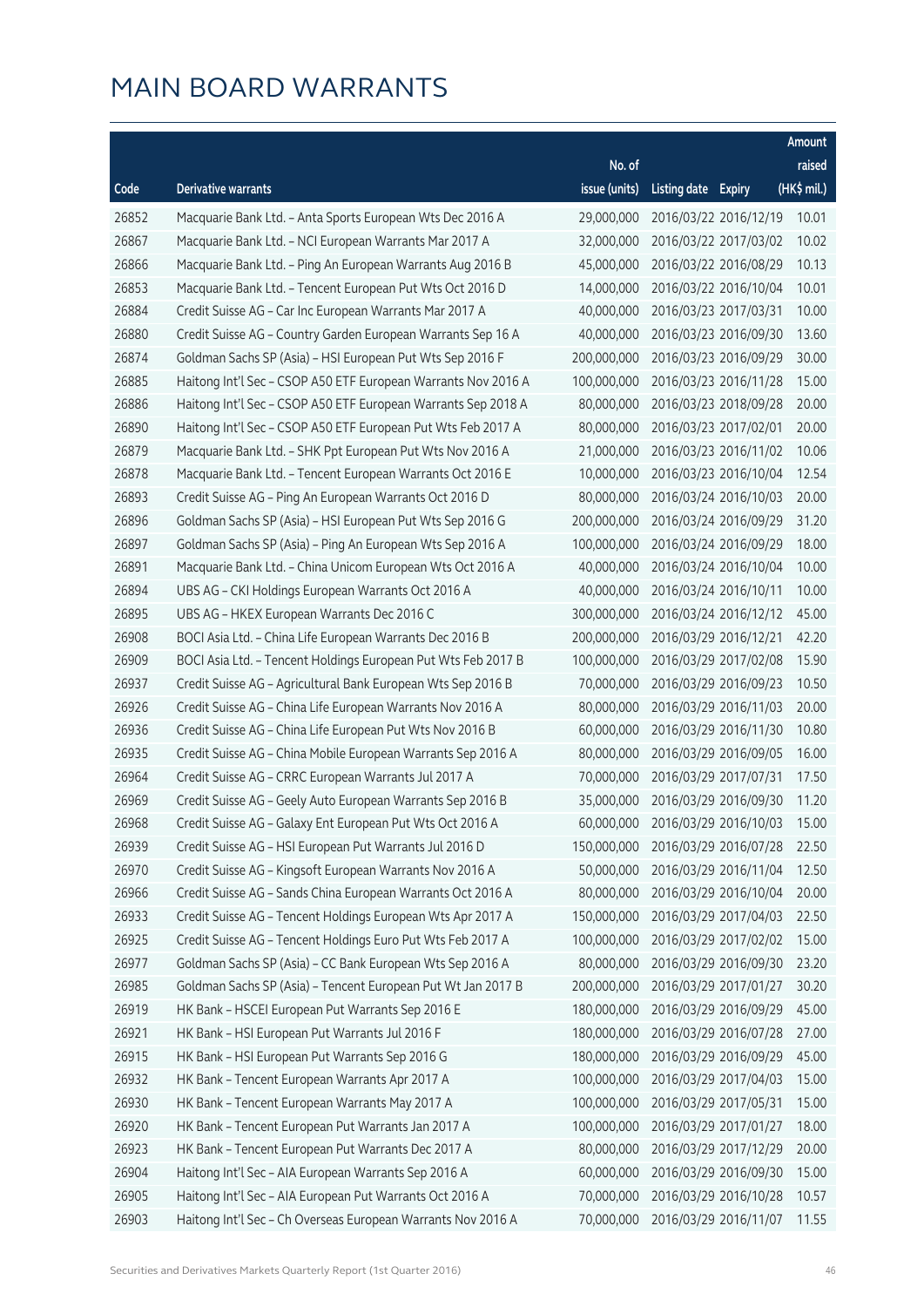|       |                                                                |               |                     |                       | Amount      |
|-------|----------------------------------------------------------------|---------------|---------------------|-----------------------|-------------|
|       |                                                                | No. of        |                     |                       | raised      |
| Code  | Derivative warrants                                            | issue (units) | Listing date Expiry |                       | (HK\$ mil.) |
| 26899 | Haitong Int'l Sec - Galaxy Ent European Warrants Aug 2016 A    | 70,000,000    |                     | 2016/03/29 2016/08/30 | 10.71       |
| 26902 | Haitong Int'l Sec - HKEX European Warrants Dec 2016 A          | 70,000,000    |                     | 2016/03/29 2016/12/28 | 10.50       |
| 26976 | J P Morgan SP BV - CKI Holdings European Warrants Nov 2016 A   | 40,000,000    |                     | 2016/03/29 2016/11/02 | 14.96       |
| 26971 | J P Morgan SP BV - Galaxy Ent European Warrants Nov 2016 B     | 100,000,000   |                     | 2016/03/29 2016/11/02 | 25.00       |
| 26972 | J P Morgan SP BV - Galaxy Ent European Put Wts Nov 2016 C      | 100,000,000   |                     | 2016/03/29 2016/11/02 | 31.10       |
| 26973 | J P Morgan SP BV - Sands China European Warrants Aug 2016 D    | 100,000,000   |                     | 2016/03/29 2016/08/02 | 16.20       |
| 26974 | J P Morgan SP BV - Sands China European Put Wts Oct 2016 B     | 100,000,000   |                     | 2016/03/29 2016/10/03 | 32.00       |
| 26944 | J P Morgan SP BV - Tencent European Put Warrants Dec 2016 F    | 200,000,000   |                     | 2016/03/29 2016/12/02 | 50.20       |
| 26940 | J P Morgan SP BV - Tencent European Put Warrants Nov 2017 A    | 200,000,000   |                     | 2016/03/29 2017/11/03 | 50.00       |
| 26957 | Macquarie Bank Ltd. - CEB Bank European Warrants Apr 2017 A    | 17,000,000    |                     | 2016/03/29 2017/04/12 | 10.35       |
| 26962 | Macquarie Bank Ltd. - CKH European Warrants Nov 2016 A         | 28,000,000    |                     | 2016/03/29 2016/11/02 | 10.02       |
| 26961 | Macquarie Bank Ltd. - Galaxy Ent European Wts Dec 2016 A       | 40,000,000    |                     | 2016/03/29 2016/12/02 | 10.00       |
| 26960 | Macquarie Bank Ltd. - Sands China European Wts Nov 2016 A      | 40,000,000    |                     | 2016/03/29 2016/11/02 | 10.00       |
| 26959 | Macquarie Bank Ltd. - Wynn Macau European Wts Jul 2016 A       | 67,000,000    |                     | 2016/03/29 2016/07/04 | 10.05       |
| 26958 | Macquarie Bank Ltd. - Wynn Macau European Wts May 2017 A       | 40,000,000    |                     | 2016/03/29 2017/05/04 | 10.00       |
| 26947 | SGA Societe Generale Acceptance N.V. - Galaxy Ent Eu Wt Nov16C | 80,000,000    |                     | 2016/03/29 2016/11/03 | 20.00       |
| 26948 | SGA Societe Generale Acceptance N.V. - MGM China Eu Wt Jul17A  | 80,000,000    |                     | 2016/03/29 2017/07/05 | 14.40       |
| 26950 | SGA Societe Generale Acceptance N.V - Sands China Eu Wt Nov16B | 80,000,000    |                     | 2016/03/29 2016/11/03 | 20.00       |
| 26951 | SGA Societe Generale Acceptance N.V. - Wynn Eu Wt Nov 2016 A   | 70,000,000    |                     | 2016/03/29 2016/11/03 | 10.50       |
| 26963 | UBS AG - Tencent Holdings European Put Warrants Jan 2017 A     | 100,000,000   |                     | 2016/03/29 2017/01/26 | 15.60       |
| 27005 | Credit Suisse AG - Haitong Sec European Warrants Jan 2017 A    | 60,000,000    |                     | 2016/03/30 2017/01/27 | 15.00       |
| 27012 | Goldman Sachs SP (Asia) - CITIC Sec European Wts Jul 2016 B    | 80,000,000    |                     | 2016/03/30 2016/07/29 | 12.88       |
| 27011 | Goldman Sachs SP (Asia) - China Life Euro Wts Oct 2016 A       | 100,000,000   |                     | 2016/03/30 2016/10/28 | 15.10       |
| 26991 | Goldman Sachs SP (Asia) - HKEX European Warrants Sep 2017 A    | 200,000,000   |                     | 2016/03/30 2017/09/01 | 46.20       |
| 27010 | Goldman Sachs SP (Asia) - HSCEI European Put Wts Oct 2016 A    | 150,000,000   |                     | 2016/03/30 2016/10/28 | 33.30       |
| 26987 | Goldman Sachs SP (Asia) - HSI European Warrants Aug 2016 G     | 200,000,000   |                     | 2016/03/30 2016/08/30 | 30.00       |
| 26988 | Goldman Sachs SP (Asia) - Tencent European Wt May 2017 A       | 200,000,000   |                     | 2016/03/30 2017/05/29 | 30.00       |
| 27009 | J P Morgan SP BV - GF Sec European Warrants Dec 2016 A         | 80,000,000    |                     | 2016/03/30 2016/12/01 | 20.48       |
| 27008 | J P Morgan SP BV - HTSC European Warrants Dec 2016 A           | 80,000,000    |                     | 2016/03/30 2016/12/01 | 20.16       |
| 26993 | Macquarie Bank Ltd. - GCL-Poly Energy European Wts Feb 2017 A  | 35,000,000    |                     | 2016/03/30 2017/02/02 | 10.01       |
| 26995 | Macquarie Bank Ltd. - HKEX European Warrants Mar 2017 A        | 40,000,000    |                     | 2016/03/30 2017/03/02 | 10.00       |
| 26998 | SGA Societe Generale Acceptance N.V. - CGS Euro Wts Jul 17 A   | 100,000,000   |                     | 2016/03/30 2017/07/03 | 17.50       |
| 26996 | SGA Societe Generale Acceptance N.V. - Ch Cinda Eu Wt Dec16C   | 30,000,000    |                     | 2016/03/30 2016/12/05 | 10.05       |
| 27001 | SGA Societe Generale Acceptance N.V. - CITIC Sec Eu Wt Nov16A  | 40,000,000    |                     | 2016/03/30 2016/11/03 | 10.60       |
| 27039 | BNP Paribas Arbit Issu B.V. - CKP European Warrants Nov 16 A   | 40,000,000    |                     | 2016/03/31 2016/11/02 | 11.20       |
| 27035 | BNP Paribas Arbit Issu B.V. - HKEX European Wts Aug 2017 A     | 60,000,000    |                     | 2016/03/31 2017/08/02 | 15.00       |
| 27038 | BNP Paribas Arbit Issu B.V. - HLand Dev Euro Wts Nov 2016 A    | 40,000,000    |                     | 2016/03/31 2016/11/02 | 15.20       |
| 27040 | BNP Paribas Arbit Issu B.V. - HSCEI European Wts Jun 2017 A    | 100,000,000   |                     | 2016/03/31 2017/06/29 | 18.00       |
| 27041 | BNP Paribas Arbit Issu B.V. - HSCEI Euro Put Wts Dec 2016 B    | 100,000,000   |                     | 2016/03/31 2016/12/29 | 15.00       |
| 27037 | BNP Paribas Arbit Issu B.V. - Tencent Hldgs Eu Wt Jun 2017 A   | 80,000,000    |                     | 2016/03/31 2017/06/02 | 12.00       |
| 27042 | Credit Suisse AG - HKEX European Put Warrants Nov 2016 D       | 100,000,000   |                     | 2016/03/31 2016/11/02 | 15.00       |
| 27016 | Goldman Sachs SP (Asia) - HKEX European Warrants Feb 2017 A    | 300,000,000   |                     | 2016/03/31 2017/02/27 | 45.90       |
| 27051 | Goldman Sachs SP (Asia) - Kingsoft European Wts Sep 2016 B     | 40,000,000    |                     | 2016/03/31 2016/09/30 | 10.08       |
| 27017 | HK Bank - Agricultural Bank European Warrants Dec 2016 A       | 80,000,000    |                     | 2016/03/31 2016/12/30 | 20.00       |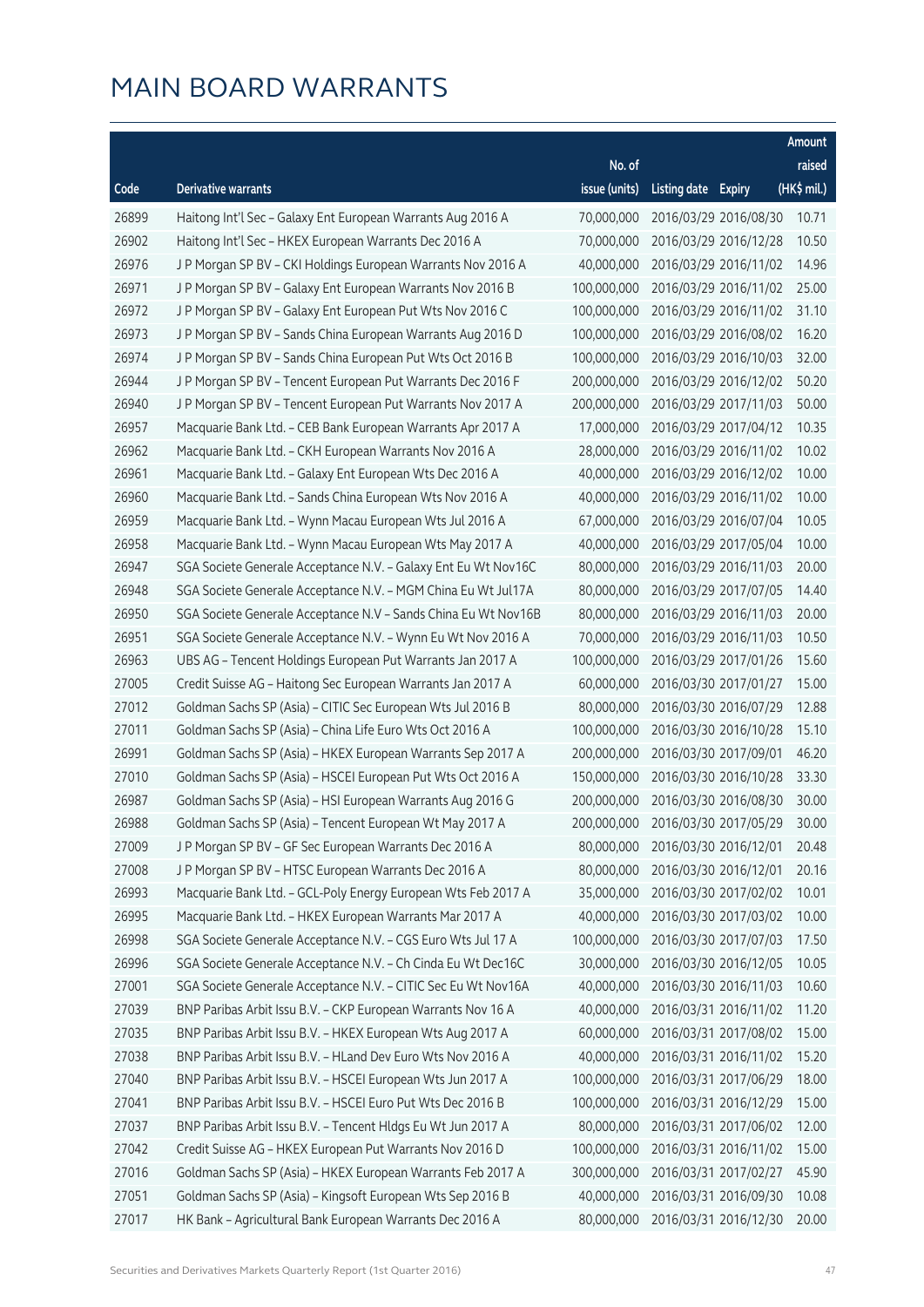|       |                                                              |               |                                      | Amount      |
|-------|--------------------------------------------------------------|---------------|--------------------------------------|-------------|
|       |                                                              | No. of        |                                      | raised      |
| Code  | <b>Derivative warrants</b>                                   | issue (units) | <b>Listing date</b><br><b>Expiry</b> | (HK\$ mil.) |
| 27018 | HK Bank - BOCL European Warrants Dec 2016 A                  | 80,000,000    | 2016/03/31 2016/12/30                | 20.00       |
| 27027 | HK Bank - Galaxy Ent European Put Warrants Dec 2016 A        | 50,000,000    | 2016/03/31 2016/12/30                | 17.50       |
| 27023 | HK Bank - HKEX European Warrants Feb 2017 A                  | 100,000,000   | 2016/03/31 2017/02/28                | 15.00       |
| 27026 | HK Bank - HKEX European Put Warrants Dec 2016 C              | 80,000,000    | 2016/03/31 2016/12/28                | 16.00       |
| 27021 | HK Bank - HSCEI European Warrants Dec 2016 C                 | 180,000,000   | 2016/03/31 2016/12/29                | 45.00       |
| 27056 | J P Morgan SP BV - Agricultural Bk Euro Warrants Dec 2016 B  | 100,000,000   | 2016/03/31 2016/12/02                | 25.00       |
| 27055 | J P Morgan SP BV - BankComm European Warrants Nov 2016 A     | 80,000,000    | 2016/03/31 2016/11/01                | 20.24       |
| 27052 | J P Morgan SP BV - HKEX European Warrants May 2017 A         | 200,000,000   | 2016/03/31 2017/05/31                | 30.60       |
| 27054 | J P Morgan SP BV - HSCEI European Put Warrants Oct 2016 B    | 200,000,000   | 2016/03/31 2016/10/28                | 36.00       |
| 27053 | J P Morgan SP BV - Tencent European Warrants Jul 2016 B      | 100,000,000   | 2016/03/31 2016/07/04                | 72.80       |
| 27034 | Macquarie Bank Ltd. - CLP European Warrants Feb 2017 A       | 40,000,000    | 2016/03/31 2017/02/02                | 10.00       |
| 27030 | Macquarie Bank Ltd. - China Overseas European Wts Apr 2017 A | 40,000,000    | 2016/03/31 2017/04/04                | 10.00       |
| 27031 | Macquarie Bank Ltd. - China Overseas European Put Wts Jan17A | 40,000,000    | 2016/03/31 2017/01/04                | 10.00       |
| 27044 | SGA Societe Generale Acceptance N.V. - HSCEI Eu Wt Sep 2016E | 150,000,000   | 2016/03/31 2016/09/29                | 28.50       |
| 27045 | SGA Societe Generale Acceptance N.V. - HSCEI Eu Wt Dec 2016C | 150,000,000   | 2016/03/31 2016/12/29                | 24.75       |
| 27046 | SGA Societe Generale Acceptance N.V. - Kingsoft Eu Wt Nov16A | 50,000,000    | 2016/03/31 2016/11/03                | 12.50       |
| Total |                                                              |               |                                      | 31,890.47   |

# Further issue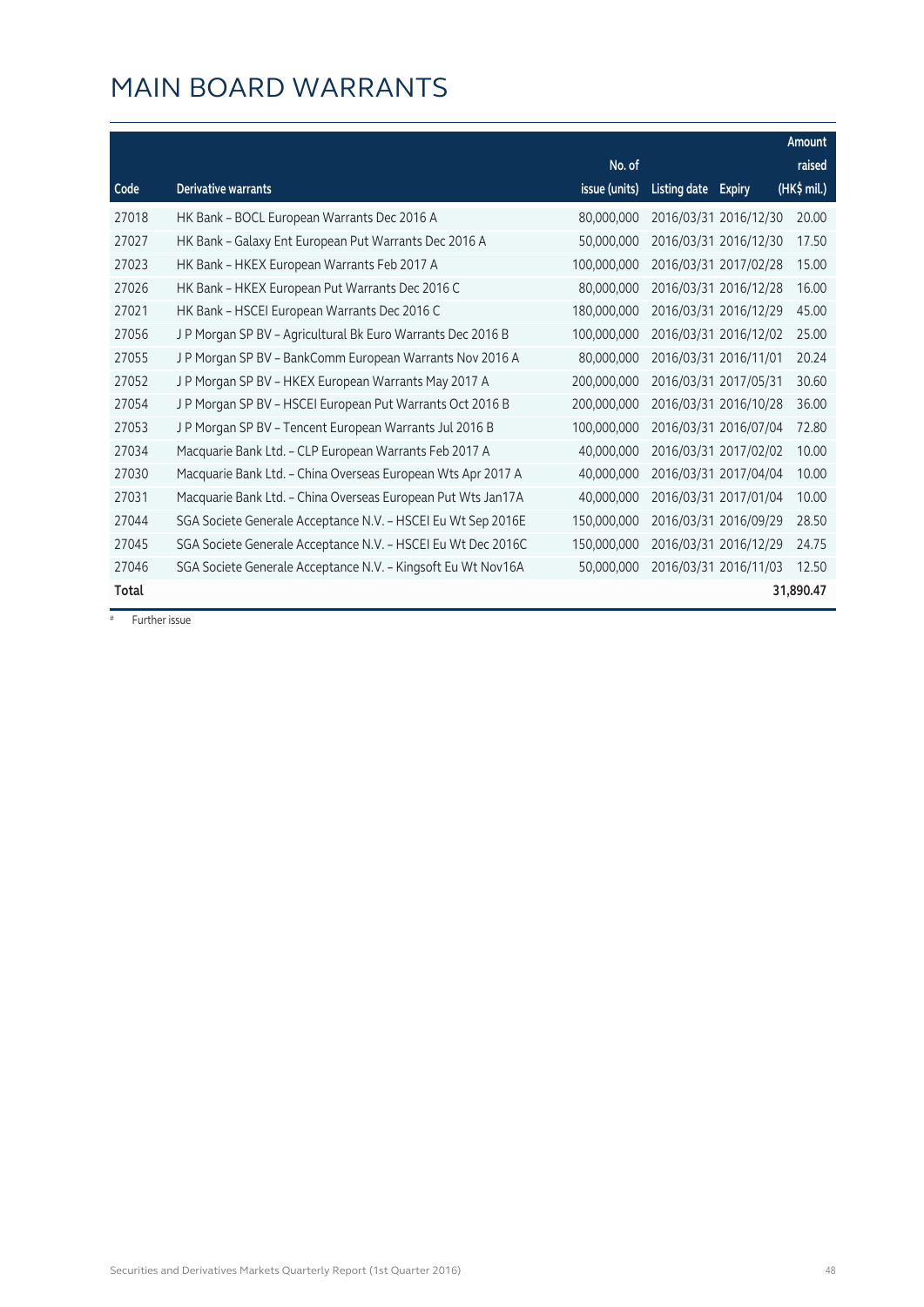### MAIN BOARD DEBT SECURITIES

### **Debt Securities Trading Statistics**

|      |                |                                | <b>Turnover value</b> |                         |
|------|----------------|--------------------------------|-----------------------|-------------------------|
|      |                | Exchange fund notes (HK\$ mil) |                       | Market total (HK\$ mil) |
| 2015 | Q1             | $\overline{\phantom{0}}$       |                       | 1,023.80                |
|      | Q <sub>2</sub> | $\overline{\phantom{0}}$       |                       | 2,000.30                |
|      | Q3             | $\overline{\phantom{0}}$       |                       | 5,208.52                |
|      | Q4             | $\overline{\phantom{0}}$       |                       | 1,147.96                |
| 2016 | Q1             | $\overline{\phantom{0}}$       |                       | 2,120.63                |

#### **Debt Securities Nominal Value**

|                | No. of issues | Nominal value (HK\$ mil.) |
|----------------|---------------|---------------------------|
| Q1             | 665           | 2,393,288.98              |
| Q <sub>2</sub> | 708           | 2,637,617.58              |
| Q <sub>3</sub> | 736           | 2,750,133.27              |
| Q4             | 762           | 2,741,871.80              |
| 01             | 769           | 2,777,917.26              |
|                |               |                           |

### **New Listing Statistics – Debt Securities**

|      |    | No. of newly listed debt securities | Amount raised (HK\$ mil.) |
|------|----|-------------------------------------|---------------------------|
| 2015 | Q1 | 38                                  | 186,536.69                |
|      | Q2 | 59                                  | 307,836.43                |
|      | Q3 | 37                                  | 141,193.57                |
|      | Q4 | 43                                  | 115,190.75                |
| 2016 | Q1 | 26                                  | 89,996.61                 |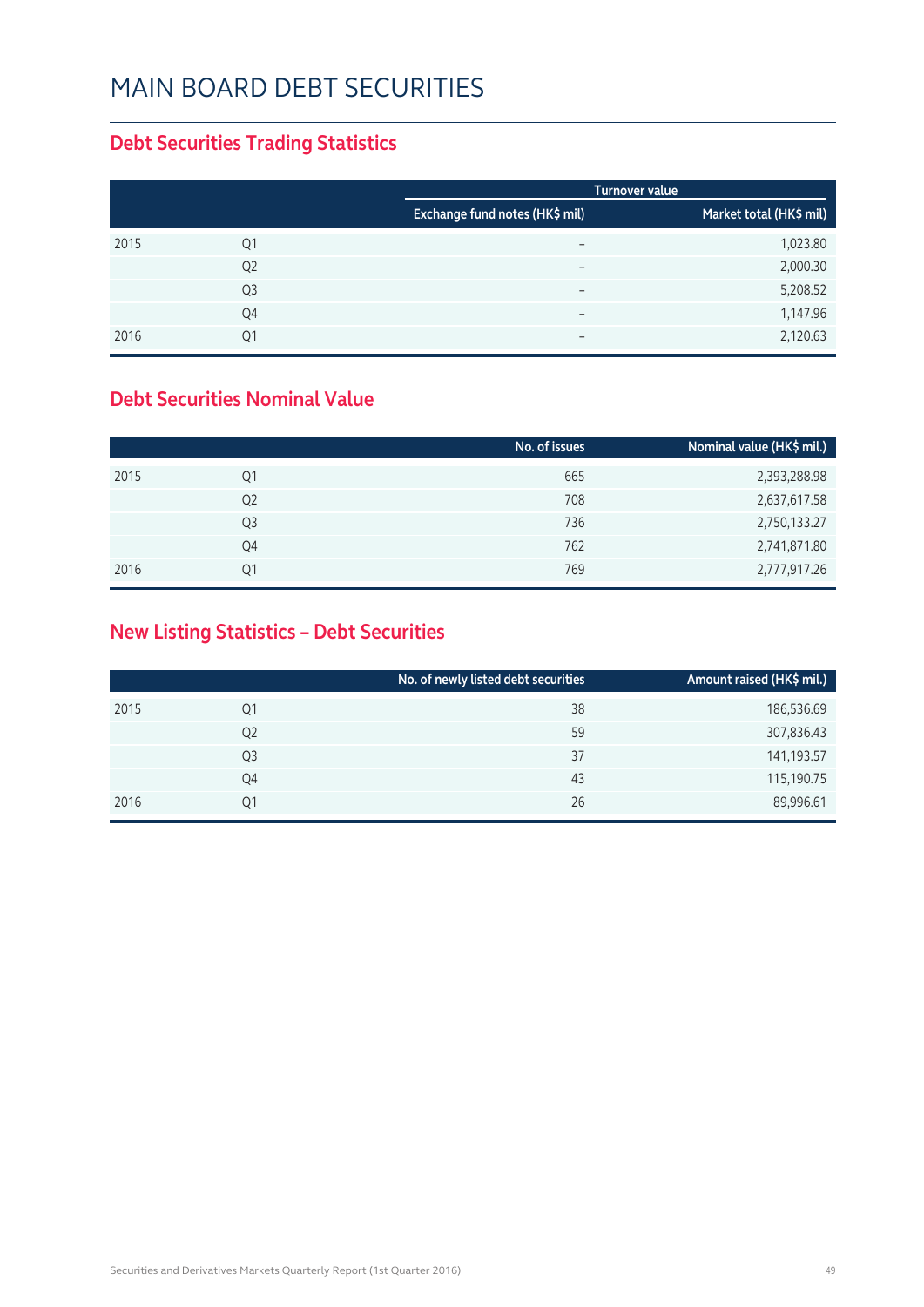## MAIN BOARD DEBT SECURITIES

### **Newly Listed Debt Securities**

for 1st quarter 2016

|              |                                                                                               |            |               |                     |                 | Amount raised |
|--------------|-----------------------------------------------------------------------------------------------|------------|---------------|---------------------|-----------------|---------------|
| Code         | Debt securities                                                                               | Principal  |               | <b>Listing date</b> | <b>Maturity</b> | (HK\$ mil.)   |
| 05600        | China Overseas Finance Investment (Cayman) V Ltd. Zero<br>Coupon Guar Exchangeable Bonds 2023 | <b>USD</b> | 1,500,000,000 | 2016/01/06          | 2023/01/05      | 11,700.00     |
| 05602        | Skyfame Realty (Holdings) Ltd. 0.10% Bonds 2032                                               | <b>HKD</b> | 20,000,000    | 2016/01/06          | 2032/11/14      |               |
| 05603        | ZHIYUAN Group (BVI) Co., Ltd. 6.20% Guaranteed Bonds 2019                                     | <b>USD</b> | 200,000,000   | 2016/01/12          | 2019/01/11      | 1,560.00      |
| 05604        | Swire Properties MTN Financing Ltd. 3.625% Guar. Notes 2026                                   | <b>USD</b> | 500,000,000   | 2016/01/14          | 2026/01/13      | 3,887.05      |
| 05605        | Logan Property Holdings Co. Ltd. 7.70% Senior Notes 2020                                      | <b>USD</b> | 260,000,000   | 2016/01/20          | 2020/01/19      | 2,007.72      |
| 05606        | Blue Sky Fliers Co. Ltd. 6.90% Guaranteed Notes 2019                                          | <b>USD</b> | 180,000,000   | 2016/01/21          | 2019/01/20      | 1,390.96      |
| 04230        | The Govt of the HKSAR of the PRC 1.68% Bonds 2026                                             | <b>HKD</b> | 1,000,000,000 | 2016/01/22          | 2026/01/21      | 964.70        |
| 05602#       | Skyfame Realty (Holdings) Ltd. 0.10% Bonds 2032                                               | <b>HKD</b> | 10,000,000    | 2016/01/22          | 2032/11/14      |               |
| 05607        | Hsin Chong Construction Group Ltd. 8.50% Senior Notes 2019                                    | <b>USD</b> | 150,000,000   | 2016/01/25          | 2019/01/22      | 1,170.00      |
| 05609        | Bank of Communications Co., Ltd. HK Branch 2.25% Notes 2019                                   | <b>USD</b> | 500,000,000   | 2016/01/26          | 2019/01/25      | 3,898.09      |
| 05608        | CNMC International Capitals Co. Ltd. 2.375% Credit Enhanced Bonds 2019                        | <b>USD</b> | 500,000,000   | 2016/01/27          | 2019/01/26      | 3,878.08      |
| 05601        | Shandong Iron and Steel Xinheng International Co. Ltd. 5.75% Guar. Bonds 2021                 | <b>USD</b> | 400,000,000   | 2016/02/01          | 2021/01/06      | 3,086.96      |
| 05610        | China Railway Construction Corporation Ltd. Zero Coupon Conv. Bonds 2021                      | <b>USD</b> | 500,000,000   | 2016/02/01          | 2021/01/29      | 3,900.00      |
| 05611        | CITIC Ltd. 4.75% Notes 2036                                                                   | <b>USD</b> | 350,000,000   | 2016/02/05          | 2036/02/04      | 2,712.58      |
| 05612        | CITIC Ltd. 4.875% Notes 2041                                                                  | <b>USD</b> | 150,000,000   | 2016/02/05          | 2041/02/04      | 1,157.49      |
| 05613        | CRRC Corporation Ltd. Zero Coupon Convertible Bonds 2021                                      | <b>USD</b> | 600,000,000   | 2016/02/11          | 2021/02/05      | 4,680.00      |
| 05602 #      | Skyfame Realty (Holdings) Ltd. 0.10% Bonds 2032                                               | <b>HKD</b> | 30,000,000    | 2016/02/11          | 2032/11/14      |               |
| 04063        | Hong Kong Monetary Authority, The 0.93% Exchange Fund Notes 2018                              | <b>HKD</b> | 1,200,000,000 | 2016/02/18          | 2018/02/19      | 1,205.16      |
| 05602 #      | Skyfame Realty (Holdings) Ltd. 0.10% Bonds 2032                                               | <b>HKD</b> | 20,000,000    | 2016/02/23          | 2032/11/14      |               |
| 05614        | OVPH Ltd. Guaranteed Perpetual Capital Securities                                             | <b>USD</b> | 1,200,000,000 | 2016/03/02          |                 | 9,360.00      |
| 05615        | Bank of China Ltd., Hong Kong Branch 1.875% Notes 2019A                                       | <b>USD</b> | 600,000,000   | 2016/03/02          | 2019/03/01      | 4,667.93      |
| 05616        | Bank of China Ltd., Hong Kong Branch 2.375% Notes 2021                                        | <b>USD</b> | 500,000,000   | 2016/03/02          | 2021/03/01      | 3,893.41      |
| 05617        | Bank of China Ltd., Hong Kong Branch FR Notes 2019B                                           | <b>USD</b> | 900,000,000   | 2016/03/02          | 2019/03/01      | 7,020.00      |
| 04227 #      | The Govt of the HKSAR of the PRC 2.13% Bonds 2030                                             | <b>HKD</b> | 600,000,000   | 2016/03/04          | 2030/07/16      | 621.06        |
| 05602 #      | Skyfame Realty (Holdings) Ltd. 0.10% Bonds 2032                                               | <b>HKD</b> | 20,000,000    | 2016/03/16          | 2032/11/14      |               |
| 05618        | AIA Group Ltd. 4.50% Notes 2046                                                               | <b>USD</b> | 750,000,000   | 2016/03/17          | 2046/03/16      | 5,775.94      |
| 05620        | Azure Orbit III International Finance Ltd. 2.125% Guar. Notes 2019                            | <b>USD</b> | 400,000,000   | 2016/03/22          | 2019/03/21      | 3,110.55      |
| 05621        | Azure Orbit III International Finance Ltd. 2.625% Guar. Notes 2021                            | <b>USD</b> | 600,000,000   | 2016/03/22          | 2021/03/21      | 4,653.28      |
| 05622        | AMTD Group Co. Ltd. 5.00% Notes 2019                                                          | <b>USD</b> | 110,000,000   | 2016/03/22          | 2019/03/21      | 858.00        |
| 05619        | Carnival Group International Holdings Ltd. 8.00% Senior Bonds 2019                            | <b>USD</b> | 180,000,000   | 2016/03/23          | 2019/03/22      | 1,404.00      |
| 05602 #      | Skyfame Realty (Holdings) Ltd. 0.10% Bonds 2032                                               | <b>HKD</b> | 20,000,000    | 2016/03/24          | 2032/11/14      |               |
| 05623        | China Oceanwide International Financial Management                                            |            |               |                     |                 |               |
|              | Co., Ltd. 8.50% Bonds 2019                                                                    | <b>HKD</b> | 500,000,000   | 2016/03/29          | 2019/03/24      | 500.00        |
| 05606 #      | Blue Sky Fliers Co. Ltd. 6.90% Guaranteed Notes 2019                                          | <b>USD</b> | 120,000,000   | 2016/03/31          | 2019/01/20      | 933.66        |
| <b>Total</b> |                                                                                               |            |               |                     |                 | 89,996.61     |

# Further issue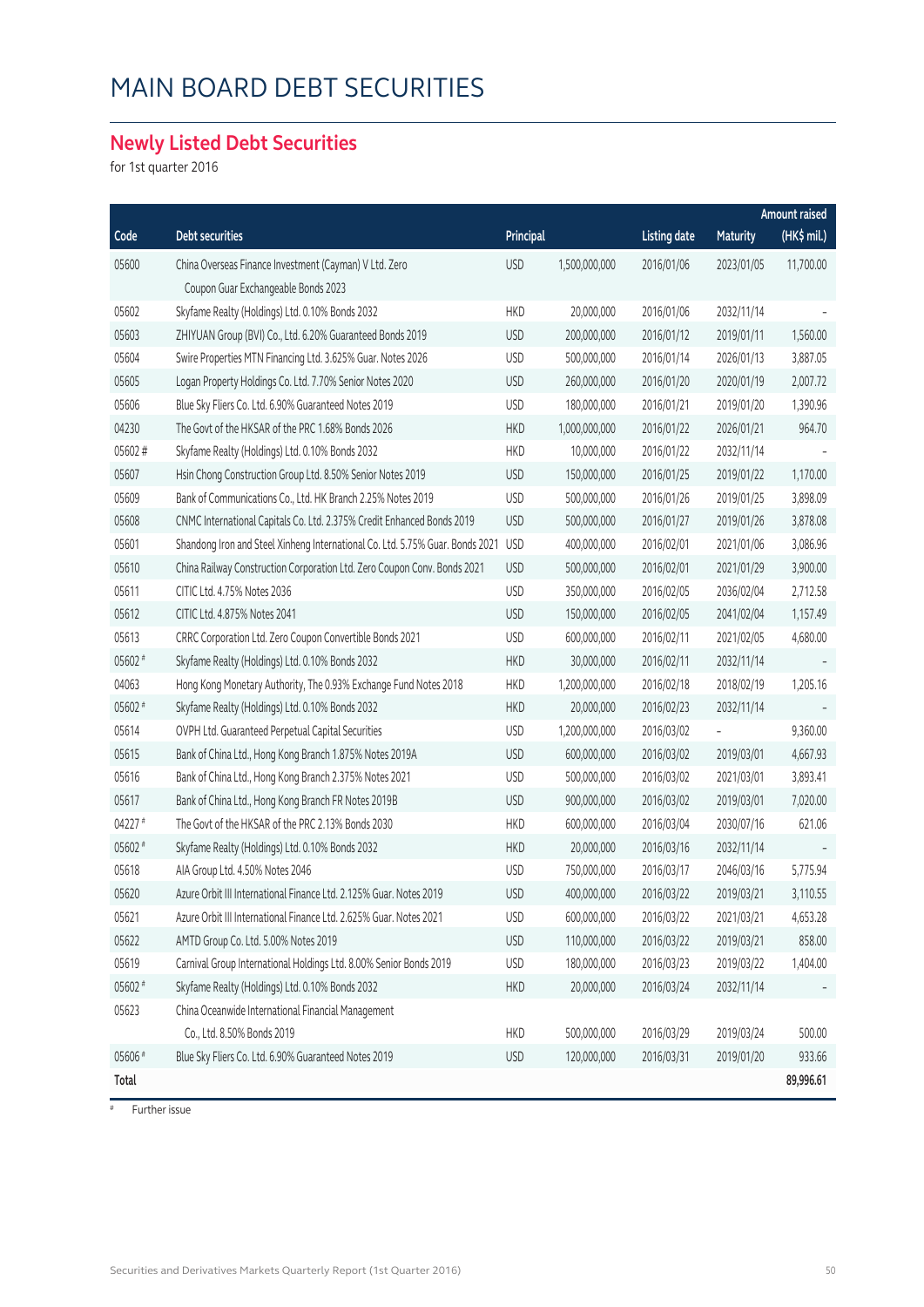|      |                | <b>Exchange</b><br><b>Traded</b><br>Fund (ETF)<br>(HK\$ mil.) | <b>Real Estate</b><br><b>Investment</b><br><b>Trusts (REITs)</b><br>$(HK$$ mil.) | <b>Others</b><br>(HK\$ mil.) | <b>Total</b><br>$(HK\$ mil.) | $%$ of<br>market total |
|------|----------------|---------------------------------------------------------------|----------------------------------------------------------------------------------|------------------------------|------------------------------|------------------------|
| 2015 | Q1             | 534,465.77                                                    | 20,224.94                                                                        | 146.89                       | 554,837.60                   | 10.59                  |
|      | Q <sub>2</sub> | 780,241.86                                                    | 25,576.54                                                                        | 775.90                       | 806,594.30                   | 8.26                   |
|      | Q <sub>3</sub> | 568,942.55                                                    | 22,063.78                                                                        | 92.32                        | 591,098.64                   | 9.32                   |
|      | Q4             | 287,309.24                                                    | 14,162.34                                                                        | 88.40                        | 301,559.98                   | 6.72                   |
| 2016 | Q1             | 304,713.11                                                    | 21,668.39                                                                        | 40.27                        | 326,421.77                   | 7.66                   |

#### **Unit Trusts and Mutual Funds Trading Statistics**

Note: Turnover value traded in non-HKD currency securities have been included

### **Unit Trusts and Mutual Funds Market Value**

|      |                | No. of<br>issues | Exchange<br><b>Traded</b><br>Funds (ETF)<br>(HK\$ mil.) | No. of<br><b>issues</b> | <b>Real Estate</b><br>Investment<br><b>Trusts</b><br>(REITs)<br>(HK\$ mil.) | No. of<br><b>issues</b> | <b>Others</b><br>(HK\$ mil.) | No. of<br><b>issues</b> | <b>Total</b><br>(HK\$ mil.) |
|------|----------------|------------------|---------------------------------------------------------|-------------------------|-----------------------------------------------------------------------------|-------------------------|------------------------------|-------------------------|-----------------------------|
| 2015 | Q <sub>1</sub> | 126              | 566.607.94                                              | 11                      | 207,324.24                                                                  |                         | 2.077.14                     | 138                     | 776,009.32                  |
|      | Q <sub>2</sub> | 130              | 565,937.82                                              | 11                      | 204,798.09                                                                  |                         | 2,635.24                     | 142                     | 773,371.15                  |
|      | Q <sub>3</sub> | 131              | 483,672.20                                              | 11                      | 187,754.18                                                                  |                         | 1,739.34                     | 143                     | 673,165.72                  |
|      | Q4             | 133              | 477,142.97                                              | 11                      | 199,652.72                                                                  |                         | 2,236.60                     | 145                     | 679,032.29                  |
| 2016 | Q <sub>1</sub> | 137              | 535,139.73                                              | 11                      | 199,170.18                                                                  | 1                       | 1,342.80                     | 149                     | 735,652.71                  |

### **New Listing Unit Trust and Mutual Funds Statistics**

|      |                | No. of newly listed<br>unit trust and mutual funds | <b>Funds raised</b><br>(HK\$ mil.) |
|------|----------------|----------------------------------------------------|------------------------------------|
| 2015 | Q1             |                                                    |                                    |
|      | Q <sub>2</sub> | 4                                                  | -                                  |
|      | Q <sub>3</sub> |                                                    | -                                  |
|      | Q4             | 4                                                  |                                    |
| 2016 | Q1             |                                                    |                                    |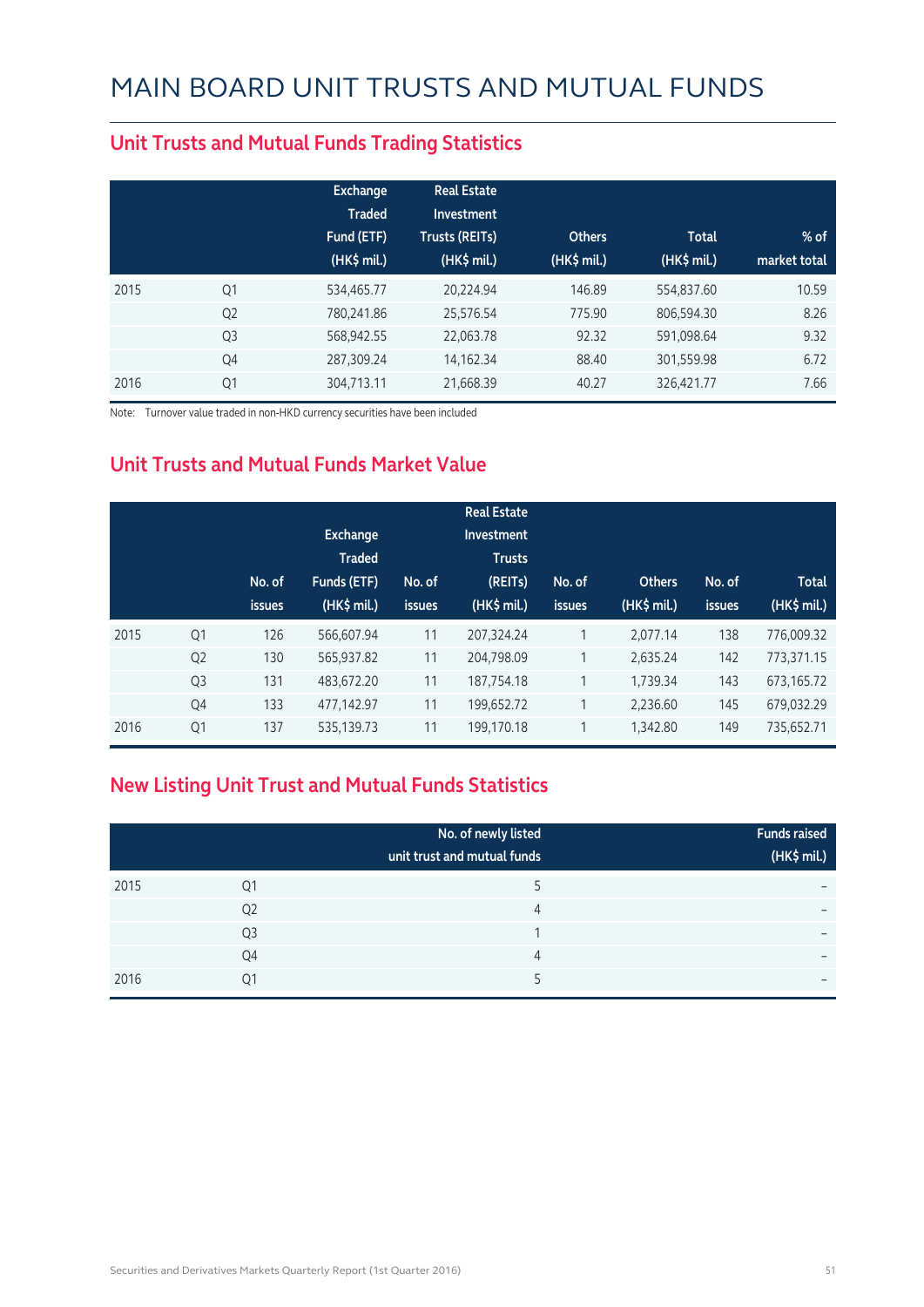### **Newly Listed Unit Trust and Mutual Funds**

for 1st quarter 2016

|             |                                                        |                                                         |                    |                   | Amount raised | Subscription |              |
|-------------|--------------------------------------------------------|---------------------------------------------------------|--------------------|-------------------|---------------|--------------|--------------|
| Code        | Unit trust and Mutual funds                            | Fund manager                                            | Issue price (HK\$) | No. of unit offer | (HK\$ mil.)   | rate (times) | Listing date |
| 83162/03162 | iShares MSCI China A International<br>Index ETF        | <b>BlackRock Asset Management</b><br>North Asia Limited | n.a.               | n.a.              | n.a.          | n.a.         | 2016/01/28   |
| 03086       | BMO NASDAQ 100 ETF                                     | <b>BMO Global Asset Management</b><br>(Asia) Limited    | n.a.               | n.a.              | n.a.          | n.a.         | 2016/02/18   |
| 03121       | <b>BMO MSCI Asia Pacific Real</b><br><b>Estate ETF</b> | <b>BMO Global Asset Management</b><br>(Asia) Limited    | n.a.               | n.a.              | n.a.          | n.a.         | 2016/02/18   |
| 03160       | BMO MSCI Japan Hedged to<br>USD ETF                    | <b>BMO Global Asset Management</b><br>(Asia) Limited    | n.a.               | n.a.              | n.a.          | n.a.         | 2016/02/18   |
| 03165       | <b>BMO MSCI Europe Quality Hedged</b><br>to USD ETF    | <b>BMO Global Asset Management</b><br>(Asia) Limited    | n.a.               | n.a.              | n.a.          | n.a.         | 2016/02/18   |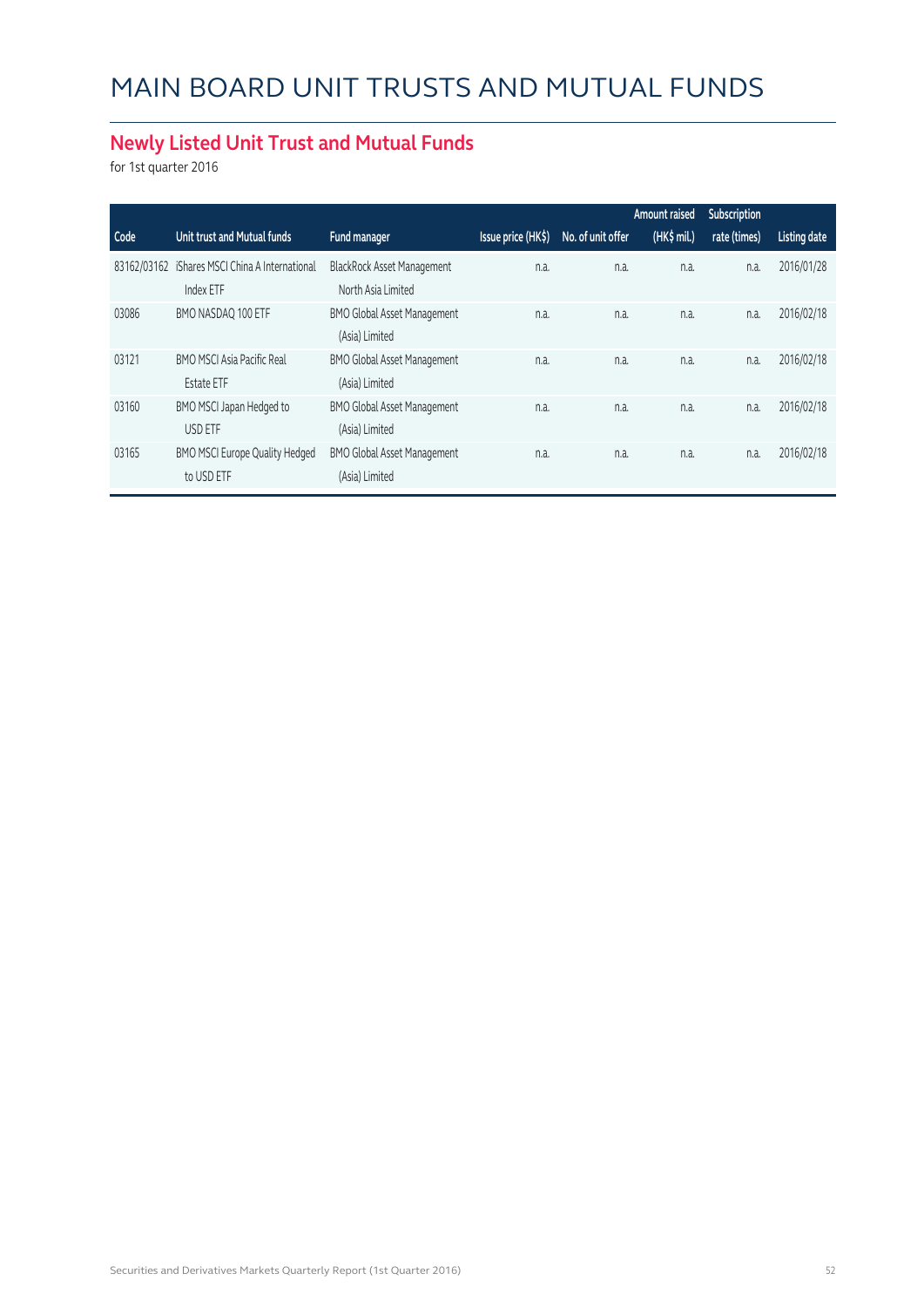#### **Callable Bull/Bear Contracts Trading Statistics Market value Community Community Community** Turnover value  **(HK\$ mil.) (HK\$ mil.)** 2015 Q1 1,641 51,783.06 379,789.64 Q2 1,905 84,638.00 433,656.16 Q3 1,871 104,265.78 520,050.32 Q4 1,630 56,424.40 503,357.75 2016 Q1 1,613 48,512.71 379,212.60

#### **New Listings Callable Bull/Bear Contracts Statistics**

|      |    | No. of newly listed CBBC | Amount raised (HK\$ mil.) |
|------|----|--------------------------|---------------------------|
| 2015 | Q1 | 2,287                    | 101,545.07                |
|      | Q2 | 3,066                    | 133,613.20                |
|      | Q3 | 3,799                    | 161,333.51                |
|      | Q4 | 2,061                    | 87,034.75                 |
| 2016 | Q1 | 2,421                    | 94,755.60                 |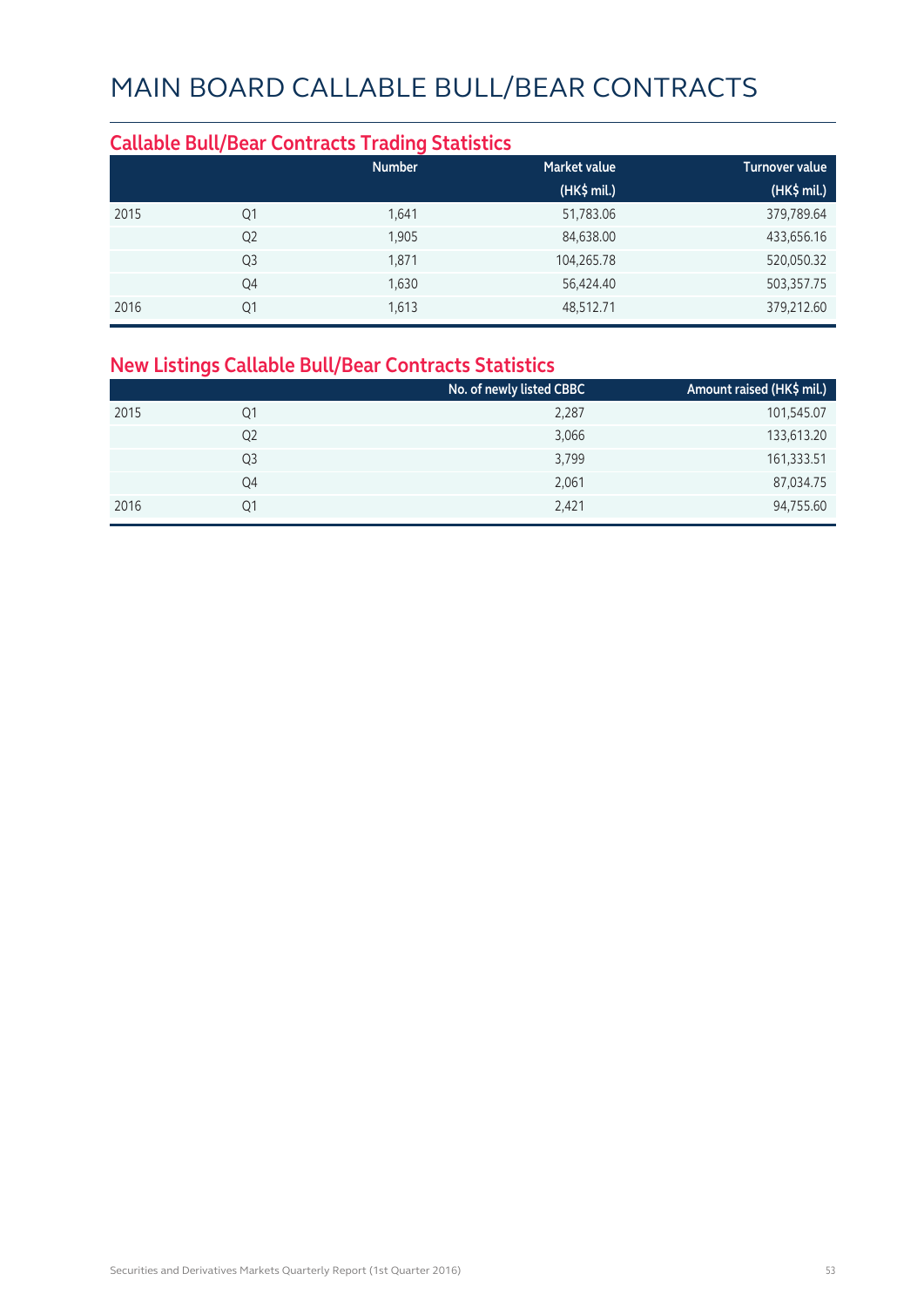### **Newly Listed Callable Bull/Bear Contracts**

for 1st quarter 2016

|       |                                                          | No. of        |                     |               | <b>Amount raised</b> |
|-------|----------------------------------------------------------|---------------|---------------------|---------------|----------------------|
| Code  | <b>Callable Bull/Bear Contracts</b>                      | issue (units) | <b>Listing date</b> | <b>Expiry</b> | (HK\$ mil.)          |
| 65066 | BNP Paribas Arbit Issu B.V. - HSI R Bull CBBC Sep 2016 F | 250,000,000   | 2016/01/04          | 2016/09/29    | 62.50                |
| 65060 | BNP Paribas Arbit Issu B.V. - HSI R Bear CBBC Apr 2016 M | 200,000,000   | 2016/01/04          | 2016/04/28    | 50.00                |
| 65082 | Credit Suisse AG - HSCEI R Bull CBBC Nov 2016 A          | 100,000,000   | 2016/01/04          | 2016/11/29    | 25.00                |
| 65089 | Credit Suisse AG - HSI R Bull CBBC Nov 2016 J            | 200,000,000   | 2016/01/04          | 2016/11/29    | 50.00                |
| 65092 | Credit Suisse AG - HSI R Bull CBBC Nov 2016 K            | 200,000,000   | 2016/01/04          | 2016/11/29    | 50.00                |
| 65065 | Credit Suisse AG - HSI R Bear CBBC Apr 2016 U            | 200,000,000   | 2016/01/04          | 2016/04/28    | 50.00                |
| 64867 | HK Bank - ABC R Bull CBBC Nov 2016 D                     | 50,000,000    | 2016/01/04          | 2016/11/14    | 12.50                |
| 64863 | HK Bank - ABC R Bull CBBC Dec 2016 B                     | 50,000,000    | 2016/01/04          | 2016/12/12    | 12.50                |
| 64871 | HK Bank - ABC R Bear CBBC Oct 2016 A                     | 40,000,000    | 2016/01/04          | 2016/10/03    | 10.00                |
| 64795 | HK Bank - AIA R Bull CBBC Nov 2016 C                     | 40,000,000    | 2016/01/04          | 2016/11/14    | 35.20                |
| 64879 | HK Bank - AIA R Bull CBBC Nov 2016 D                     | 40,000,000    | 2016/01/04          | 2016/11/07    | 26.00                |
| 64801 | HK Bank - AIA R Bear CBBC Dec 2016 B                     | 40,000,000    | 2016/01/04          | 2016/12/05    | 32.40                |
| 64579 | HK Bank - CAM CSI300 R Bull CBBC Nov 2016 B              | 50,000,000    | 2016/01/04          | 2016/11/07    | 32.00                |
| 64589 | HK Bank - CAM CSI300 R Bull CBBC Dec 2016 C              | 50,000,000    | 2016/01/04          | 2016/12/05    | 51.50                |
| 64741 | HK Bank - BOCL R Bull CBBC Oct 2016 B                    | 50,000,000    | 2016/01/04          | 2016/10/31    | 12.50                |
| 64755 | HK Bank - BOCL R Bull CBBC Nov 2016 D                    | 50,000,000    | 2016/01/04          | 2016/11/28    | 12.50                |
| 64756 | HK Bank - BOCL R Bear CBBC Dec 2016 A                    | 40,000,000    | 2016/01/04          | 2016/12/19    | 10.00                |
| 64845 | HK Bank - China Mobile R Bull CBBC Oct 2016 I            | 50,000,000    | 2016/01/04          | 2016/10/31    | 12.50                |
| 64846 | HK Bank - China Mobile R Bull CBBC Dec 2016 C            | 50,000,000    | 2016/01/04          | 2016/12/05    | 12.50                |
| 64850 | HK Bank - China Mobile R Bull CBBC Dec 2016 D            | 50,000,000    | 2016/01/04          | 2016/12/12    | 12.50                |
| 64857 | HK Bank - China Mobile R Bear CBBC Jul 2016 D            | 40,000,000    | 2016/01/04          | 2016/07/25    | 10.00                |
| 64861 | HK Bank - China Mobile R Bear CBBC Nov 2016 B            | 40,000,000    | 2016/01/04          | 2016/11/14    | 10.00                |
| 65012 | HK Bank - COVS R Bull CBBC Dec 2016 A                    | 40,000,000    | 2016/01/04          | 2016/12/05    | 21.20                |
| 64886 | HK Bank - CC Bank R Bull CBBC Dec 2016 G                 | 50,000,000    | 2016/01/04          | 2016/12/30    | 12.50                |
| 64887 | HK Bank - CC Bank R Bull CBBC Dec 2016 H                 | 50,000,000    | 2016/01/04          | 2016/12/28    | 12.50                |
| 64894 | HK Bank - CC Bank R Bull CBBC Jan 2017 A                 | 50,000,000    | 2016/01/04          | 2017/01/09    | 12.50                |
| 64905 | HK Bank - CC Bank R Bear CBBC Sep 2016 B                 | 40,000,000    | 2016/01/04          | 2016/09/19    | 10.00                |
| 64909 | HK Bank - CC Bank R Bear CBBC Sep 2016 C                 | 40,000,000    | 2016/01/04          | 2016/09/26    | 10.00                |
| 65032 | HK Bank - CITIC R Bull CBBC Nov 2016 B                   | 40,000,000    | 2016/01/04          | 2016/11/21    | 10.40                |
| 64703 | HK Bank - CITIC Sec R Bull CBBC Nov 2016 A               | 40,000,000    | 2016/01/04          | 2016/11/07    | 21.20                |
| 64710 | HK Bank - CITIC Sec R Bull CBBC Nov 2016 B               | 40,000,000    | 2016/01/04          | 2016/11/28    | 25.20                |
| 65046 | HK Bank - CKH R Bull CBBC Nov 2016 B                     | 40,000,000    | 2016/01/04          | 2016/11/14    | 10.00                |
| 64862 | HK Bank - CKP R Bull CBBC Nov 2016 B                     | 40,000,000    | 2016/01/04          | 2016/11/14    | 10.00                |
| 64780 | HK Bank - China Life R Bull CBBC Oct 2016 B              | 50,000,000    | 2016/01/04          | 2016/10/24    | 22.50                |
| 64781 | HK Bank - China Life R Bull CBBC Oct 2016 C              | 50,000,000    | 2016/01/04          | 2016/10/31    | 27.50                |
| 64730 | HK Bank - China Life R Bull CBBC Nov 2016 B              | 50,000,000    | 2016/01/04          | 2016/11/07    | 32.50                |
| 64734 | HK Bank - China Life R Bear CBBC Dec 2016 A              | 40,000,000    | 2016/01/04          | 2016/12/19    | 15.60                |
| 64740 | HK Bank - CM Bank R Bull CBBC Dec 2016 B                 | 40,000,000    | 2016/01/04          | 2016/12/05    | 15.60                |
| 64932 | HK Bank - CNOOC R Bull CBBC Nov 2016 H                   | 50,000,000    | 2016/01/04          | 2016/11/07    | 12.50                |
| 64960 | HK Bank - CNOOC R Bull CBBC Nov 2016 I                   | 50,000,000    | 2016/01/04          | 2016/11/30    | 12.50                |
| 64884 | HK Bank - CNOOC R Bear CBBC Jul 2016 B                   | 40,000,000    | 2016/01/04          | 2016/07/25    | 10.00                |
| 65035 | HK Bank - Sinopec Corp R Bull CBBC Nov 2016 E            | 50,000,000    | 2016/01/04          | 2016/11/07    | 12.50                |
| 65036 | HK Bank - Sinopec Corp R Bull CBBC Dec 2016 D            | 50,000,000    | 2016/01/04          | 2016/12/19    | 12.50                |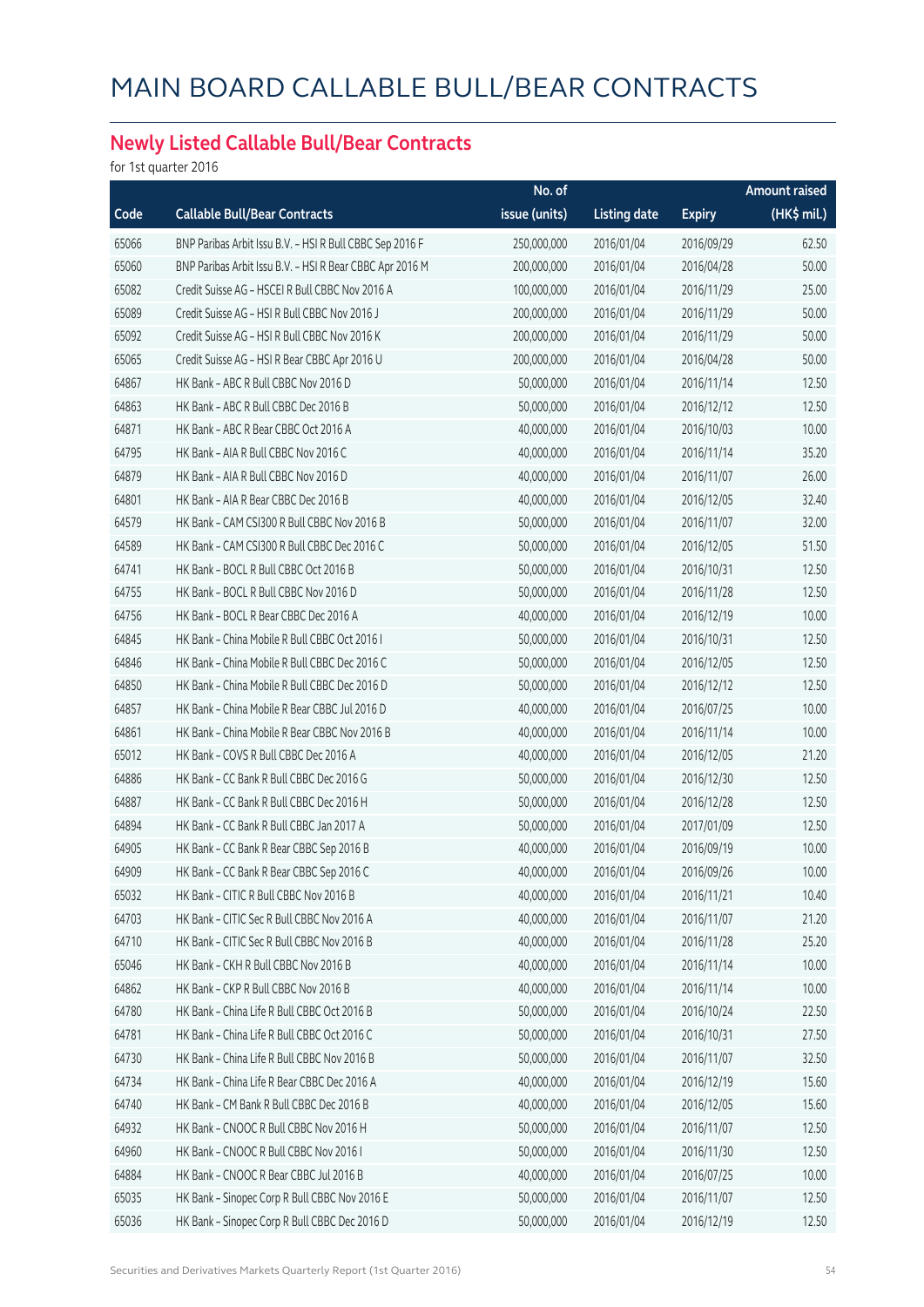|       |                                               | No. of        |                     |               | <b>Amount raised</b> |
|-------|-----------------------------------------------|---------------|---------------------|---------------|----------------------|
| Code  | <b>Callable Bull/Bear Contracts</b>           | issue (units) | <b>Listing date</b> | <b>Expiry</b> | (HK\$ mil.)          |
| 65038 | HK Bank - Sinopec Corp R Bear CBBC Nov 2016 B | 40,000,000    | 2016/01/04          | 2016/11/14    | 10.00                |
| 65039 | HK Bank - Sinopec Corp R Bear CBBC Nov 2016 C | 40,000,000    | 2016/01/04          | 2016/11/21    | 10.00                |
| 64826 | HK Bank - CRRC R Bull CBBC Dec 2016 B         | 40,000,000    | 2016/01/04          | 2016/12/30    | 10.00                |
| 64698 | HK Bank - CSOP A50 ETF R Bull CBBC Feb 2017 A | 50,000,000    | 2016/01/04          | 2017/02/27    | 12.50                |
| 64726 | HK Bank - CSOP A50 ETF R Bull CBBC Feb 2017 B | 50,000,000    | 2016/01/04          | 2017/02/22    | 12.50                |
| 64699 | HK Bank - CSOP A50 ETF R Bull CBBC Mar 2017 A | 50,000,000    | 2016/01/04          | 2017/03/13    | 12.50                |
| 64701 | HK Bank - CSOP A50 ETF R Bull CBBC Mar 2017 B | 50,000,000    | 2016/01/04          | 2017/03/20    | 13.00                |
| 64702 | HK Bank - CSOP A50 ETF R Bull CBBC Mar 2017 C | 50,000,000    | 2016/01/04          | 2017/03/06    | 14.50                |
| 64619 | HK Bank - CSOP A50 ETF R Bear CBBC Feb 2017 A | 40,000,000    | 2016/01/04          | 2017/02/27    | 11.60                |
| 64625 | HK Bank - CSOP A50 ETF R Bear CBBC Feb 2017 B | 40,000,000    | 2016/01/04          | 2017/02/20    | 10.00                |
| 64595 | HK Bank - A50 R Bull CBBC Feb 2017 A          | 50,000,000    | 2016/01/04          | 2017/02/27    | 12.50                |
| 64627 | HK Bank - A50 R Bull CBBC Feb 2017 B          | 50,000,000    | 2016/01/04          | 2017/02/27    | 12.50                |
| 64697 | HK Bank - A50 R Bull CBBC Feb 2017 C          | 50,000,000    | 2016/01/04          | 2017/02/22    | 12.50                |
| 64608 | HK Bank - A50 R Bull CBBC Mar 2017 A          | 50,000,000    | 2016/01/04          | 2017/03/06    | 12.50                |
| 64632 | HK Bank - A50 R Bull CBBC Mar 2017 B          | 50,000,000    | 2016/01/04          | 2017/03/06    | 12.50                |
| 64691 | HK Bank - A50 R Bull CBBC Mar 2017 C          | 50,000,000    | 2016/01/04          | 2017/03/13    | 12.50                |
| 64610 | HK Bank - A50 R Bear CBBC Oct 2016 C          | 40,000,000    | 2016/01/04          | 2016/10/24    | 10.00                |
| 64615 | HK Bank - A50 R Bear CBBC Jan 2017 A          | 40,000,000    | 2016/01/04          | 2017/01/16    | 10.00                |
| 65029 | HK Bank - Galaxy Ent R Bull CBBC Nov 2016 E   | 40,000,000    | 2016/01/04          | 2016/11/14    | 15.20                |
| 65030 | HK Bank - Galaxy Ent R Bull CBBC Nov 2016 F   | 40,000,000    | 2016/01/04          | 2016/11/28    | 23.20                |
| 65031 | HK Bank - Galaxy Ent R Bear CBBC Nov 2016 C   | 40,000,000    | 2016/01/04          | 2016/11/14    | 22.00                |
| 65015 | HK Bank - HKEX R Bull CBBC Oct 2016 P         | 50,000,000    | 2016/01/04          | 2016/10/03    | 16.50                |
| 65016 | HK Bank - HKEX R Bull CBBC Oct 2016 Q         | 50,000,000    | 2016/01/04          | 2016/10/17    | 18.50                |
| 65024 | HK Bank - HKEX R Bull CBBC Oct 2016 R         | 50,000,000    | 2016/01/04          | 2016/10/24    | 22.00                |
| 64997 | HK Bank - HKEX R Bull CBBC Nov 2016 E         | 50,000,000    | 2016/01/04          | 2016/11/28    | 24.50                |
| 64999 | HK Bank - HKEX R Bear CBBC Oct 2016 A         | 40,000,000    | 2016/01/04          | 2016/10/24    | 23.20                |
| 65002 | HK Bank - HKEX R Bear CBBC Oct 2016 B         | 40,000,000    | 2016/01/04          | 2016/10/31    | 15.60                |
| 65003 | HK Bank - HKEX R Bear CBBC Nov 2016 A         | 40,000,000    | 2016/01/04          | 2016/11/07    | 19.60                |
| 64577 | HK Bank - HS H-SH ETF R Bull CBBC Feb 2017 A  | 50,000,000    | 2016/01/04          | 2017/02/27    | 12.50                |
| 64617 | HK Bank - HS H-SH ETF R Bull CBBC Feb 2017 B  | 50,000,000    | 2016/01/04          | 2017/02/20    | 12.50                |
| 64578 | HK Bank - HS H-SH ETF R Bear CBBC Feb 2017 A  | 40,000,000    | 2016/01/04          | 2017/02/20    | 10.00                |
| 64542 | HK Bank - HSCEI R Bull CBBC Oct 2016 J        | 60,000,000    | 2016/01/04          | 2016/10/28    | 15.00                |
| 64593 | HK Bank - HSCEI R Bull CBBC Oct 2016 K        | 60,000,000    | 2016/01/04          | 2016/10/28    | 15.00                |
| 64525 | HK Bank - HSCEI R Bull CBBC Nov 2016 E        | 60,000,000    | 2016/01/04          | 2016/11/29    | 15.00                |
| 64543 | HK Bank - HSCEI R Bull CBBC Nov 2016 F        | 60,000,000    | 2016/01/04          | 2016/11/29    | 15.00                |
| 64557 | HK Bank - HSCEI R Bull CBBC Dec 2016 E        | 60,000,000    | 2016/01/04          | 2016/12/29    | 15.00                |
| 64564 | HK Bank - HSCEI R Bull CBBC Dec 2016 F        | 60,000,000    | 2016/01/04          | 2016/12/29    | 15.00                |
| 64566 | HK Bank - HSCEI R Bear CBBC Aug 2016 G        | 50,000,000    | 2016/01/04          | 2016/08/30    | 12.50                |
| 64568 | HK Bank - HSCEI R Bear CBBC Oct 2016 D        | 50,000,000    | 2016/01/04          | 2016/10/28    | 12.50                |
| 64572 | HK Bank - HSCEI R Bear CBBC Nov 2016 A        | 50,000,000    | 2016/01/04          | 2016/11/29    | 12.50                |
| 64575 | HK Bank - HSCEI R Bear CBBC Dec 2016 A        | 50,000,000    | 2016/01/04          | 2016/12/29    | 12.50                |
| 64711 | HK Bank - Haitong Sec R Bull CBBC Oct 2016 C  | 40,000,000    | 2016/01/04          | 2016/10/17    | 16.40                |
| 64820 | HK Bank - ICBC R Bull CBBC Oct 2016 A         | 50,000,000    | 2016/01/04          | 2016/10/17    | 12.50                |
| 64814 | HK Bank - ICBC R Bull CBBC Nov 2016 A         | 50,000,000    | 2016/01/04          | 2016/11/07    | 12.50                |
| 64824 | HK Bank - ICBC R Bear CBBC Nov 2016 A         | 40,000,000    | 2016/01/04          | 2016/11/07    | 10.00                |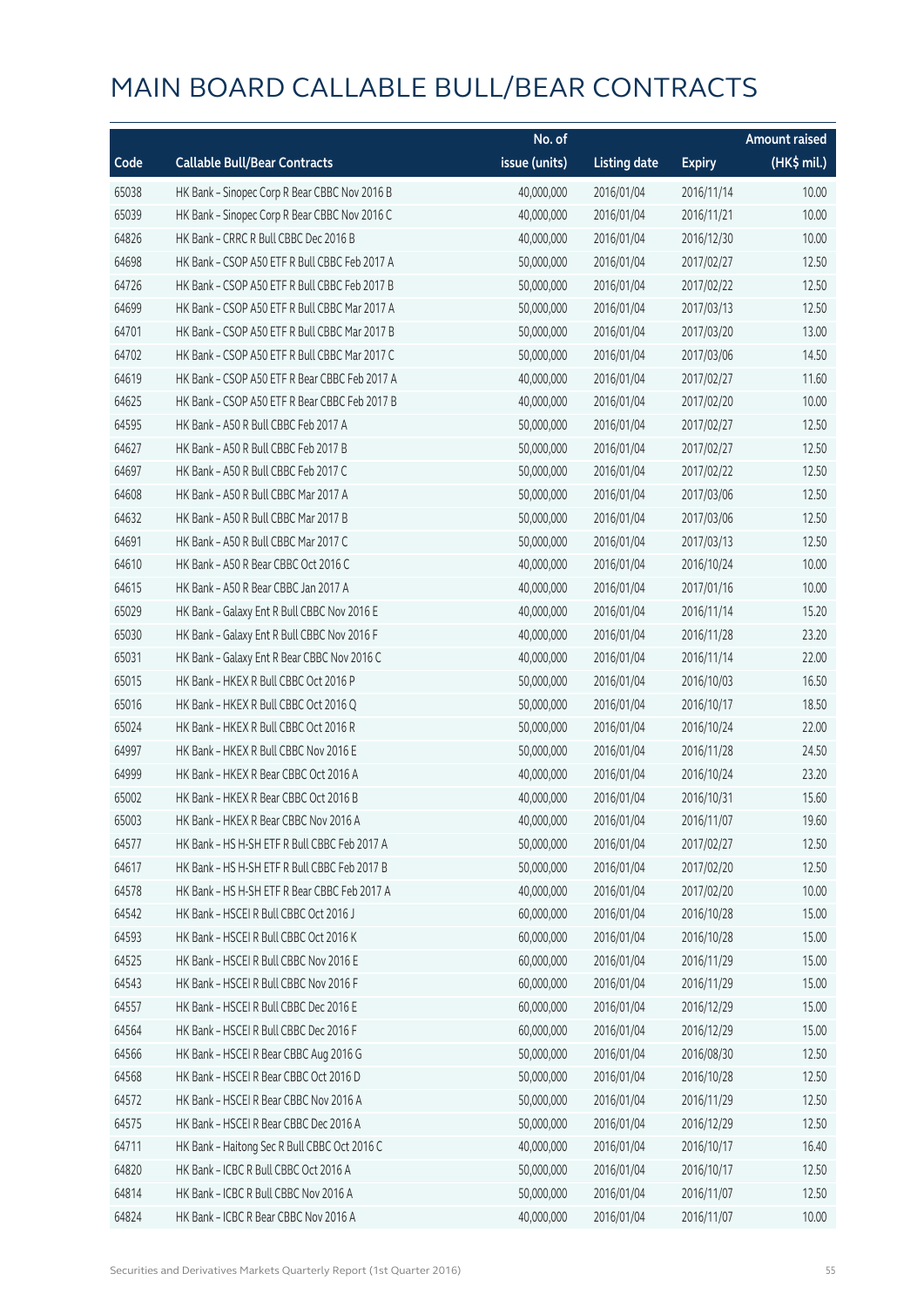|       |                                                               | No. of        |                     |               | <b>Amount raised</b> |
|-------|---------------------------------------------------------------|---------------|---------------------|---------------|----------------------|
| Code  | <b>Callable Bull/Bear Contracts</b>                           | issue (units) | <b>Listing date</b> | <b>Expiry</b> | (HK\$ mil.)          |
| 64968 | HK Bank - PetCh R Bull CBBC Nov 2016 F                        | 50,000,000    | 2016/01/04          | 2016/11/28    | 12.50                |
| 64971 | HK Bank - PetCh R Bull CBBC Dec 2016 G                        | 50,000,000    | 2016/01/04          | 2016/12/05    | 12.50                |
| 64912 | HK Bank - PetCh R Bear CBBC Aug 2016 C                        | 40,000,000    | 2016/01/04          | 2016/08/01    | 10.00                |
| 64928 | HK Bank - PetCh R Bear CBBC Nov 2016 B                        | 40,000,000    | 2016/01/04          | 2016/11/14    | 10.00                |
| 64787 | HK Bank - Ping An R Bull CBBC Nov 2016 L                      | 50,000,000    | 2016/01/04          | 2016/11/14    | 12.50                |
| 64788 | HK Bank - Ping An R Bull CBBC Nov 2016 M                      | 50,000,000    | 2016/01/04          | 2016/11/28    | 12.50                |
| 64768 | HK Bank - Ping An R Bull CBBC Dec 2016 E                      | 50,000,000    | 2016/01/04          | 2016/12/30    | 12.50                |
| 64793 | HK Bank - Ping An R Bull CBBC Dec 2016 F                      | 50,000,000    | 2016/01/04          | 2016/12/12    | 12.50                |
| 64776 | HK Bank - Ping An R Bear CBBC Oct 2016 D                      | 40,000,000    | 2016/01/04          | 2016/10/31    | 10.00                |
| 64770 | HK Bank - Ping An R Bear CBBC Nov 2016 A                      | 40,000,000    | 2016/01/04          | 2016/11/21    | 10.00                |
| 64771 | HK Bank - Ping An R Bear CBBC Nov 2016 B                      | 40,000,000    | 2016/01/04          | 2016/11/07    | 10.00                |
| 64829 | HK Bank - Sands China R Bull CBBC Nov 2016 B                  | 40,000,000    | 2016/01/04          | 2016/11/28    | 17.20                |
| 64832 | HK Bank - Sands China R Bull CBBC Dec 2016 B                  | 40,000,000    | 2016/01/04          | 2016/12/05    | 24.40                |
| 64839 | HK Bank - Sands China R Bull CBBC Dec 2016 C                  | 40,000,000    | 2016/01/04          | 2016/12/19    | 32.40                |
| 64794 | HK Bank - Sands China R Bear CBBC Nov 2016 D                  | 40,000,000    | 2016/01/04          | 2016/11/14    | 16.40                |
| 64785 | HK Bank - Sands China R Bear CBBC Dec 2016 C                  | 40,000,000    | 2016/01/04          | 2016/12/12    | 22.40                |
| 65028 | HK Bank - SHK Ppt R Bull CBBC Jan 2017 A                      | 40,000,000    | 2016/01/04          | 2017/01/16    | 10.00                |
| 65013 | HK Bank - TCH R Bull CBBC Oct 2016 D                          | 50,000,000    | 2016/01/04          | 2016/10/31    | 12.50                |
| 64970 | HK Bank - TCH R Bull CBBC Nov 2016 B                          | 50,000,000    | 2016/01/04          | 2016/11/14    | 12.50                |
| 64976 | HK Bank - TCH R Bull CBBC Nov 2016 C                          | 50,000,000    | 2016/01/04          | 2016/11/21    | 13.50                |
| 64984 | HK Bank - TCH R Bull CBBC Nov 2016 D                          | 50,000,000    | 2016/01/04          | 2016/11/28    | 14.50                |
| 65014 | HK Bank - TCH R Bull CBBC Nov 2016 E                          | 50,000,000    | 2016/01/04          | 2016/11/07    | 12.50                |
| 64986 | HK Bank - TCH R Bull CBBC Dec 2016 B                          | 50,000,000    | 2016/01/04          | 2016/12/05    | 17.50                |
| 64989 | HK Bank - TCH R Bear CBBC Oct 2016 D                          | 40,000,000    | 2016/01/04          | 2016/10/17    | 12.40                |
| 64991 | HK Bank - TCH R Bear CBBC Oct 2016 E                          | 40,000,000    | 2016/01/04          | 2016/10/24    | 10.00                |
| 64994 | HK Bank - TCH R Bear CBBC Oct 2016 F                          | 40,000,000    | 2016/01/04          | 2016/10/31    | 10.40                |
| 64963 | HK Bank - TCH R Bear CBBC Nov 2016 A                          | 40,000,000    | 2016/01/04          | 2016/11/07    | 14.00                |
| 65079 | J P Morgan SP BV - HSI R Bull CBBC Dec 2016 M                 | 200,000,000   | 2016/01/04          | 2016/12/29    | 50.00                |
| 65081 | J P Morgan SP BV - HSI R Bull CBBC Jan 2017 P                 | 200,000,000   | 2016/01/04          | 2017/01/26    | 50.00                |
| 65058 | J P Morgan SP BV - HSI R Bear CBBC Apr 2016 J                 | 200,000,000   | 2016/01/04          | 2016/04/28    | 50.00                |
| 65073 | J P Morgan SP BV - HSI R Bear CBBC Apr 2016 L                 | 150,000,000   | 2016/01/04          | 2016/04/28    | 37.50                |
| 65052 | SGA Societe Generale Acceptance N.V. - HSI R Bull CBBC Oct16B | 200,000,000   | 2016/01/04          | 2016/10/28    | 50.00                |
| 65055 | SGA Societe Generale Acceptance N.V. - HSI R Bear CBBC Jun16T | 200,000,000   | 2016/01/04          | 2016/06/29    | 50.00                |
| 65067 | UBS AG - HSI R Bull CBBC Dec 2016 F                           | 200,000,000   | 2016/01/04          | 2016/12/29    | 50.00                |
| 65070 | UBS AG - HSI R Bull CBBC Feb 2017 C                           | 200,000,000   | 2016/01/04          | 2017/02/27    | 50.00                |
| 65061 | UBS AG - HSI R Bear CBBC Apr 2016 E                           | 200,000,000   | 2016/01/04          | 2016/04/28    | 50.00                |
| 65123 | Credit Suisse AG - China Life R Bull CBBC Aug 2016 A          | 50,000,000    | 2016/01/05          | 2016/08/31    | 14.50                |
| 65105 | Credit Suisse AG - CSOP A50 ETF R Bull CBBC Aug 2016 B        | 100,000,000   | 2016/01/05          | 2016/08/31    | 25.00                |
| 65106 | Credit Suisse AG - A50 China R Bull CBBC Aug 2016 B           | 100,000,000   | 2016/01/05          | 2016/08/31    | 25.00                |
| 65108 | Credit Suisse AG - HS H-SH ETF R Bull CBBC Aug 2016 A         | 80,000,000    | 2016/01/05          | 2016/08/31    | 20.00                |
| 65104 | Credit Suisse AG - HSI R Bull CBBC Sep 2016 V                 | 200,000,000   | 2016/01/05          | 2016/09/29    | 50.00                |
| 65131 | Credit Suisse AG - HSI R Bull CBBC Sep 2016 W                 | 200,000,000   | 2016/01/05          | 2016/09/29    | 50.00                |
| 65137 | Credit Suisse AG - HSI R Bear CBBC Apr 2016 D                 | 200,000,000   | 2016/01/05          | 2016/04/28    | 50.00                |
| 65135 | Credit Suisse AG - HSI R Bear CBBC May 2016 D                 | 200,000,000   | 2016/01/05          | 2016/05/30    | 50.00                |
| 65124 | Credit Suisse AG - ICBC R Bull CBBC Oct 2016 A                | 70,000,000    | 2016/01/05          | 2016/10/28    | 17.50                |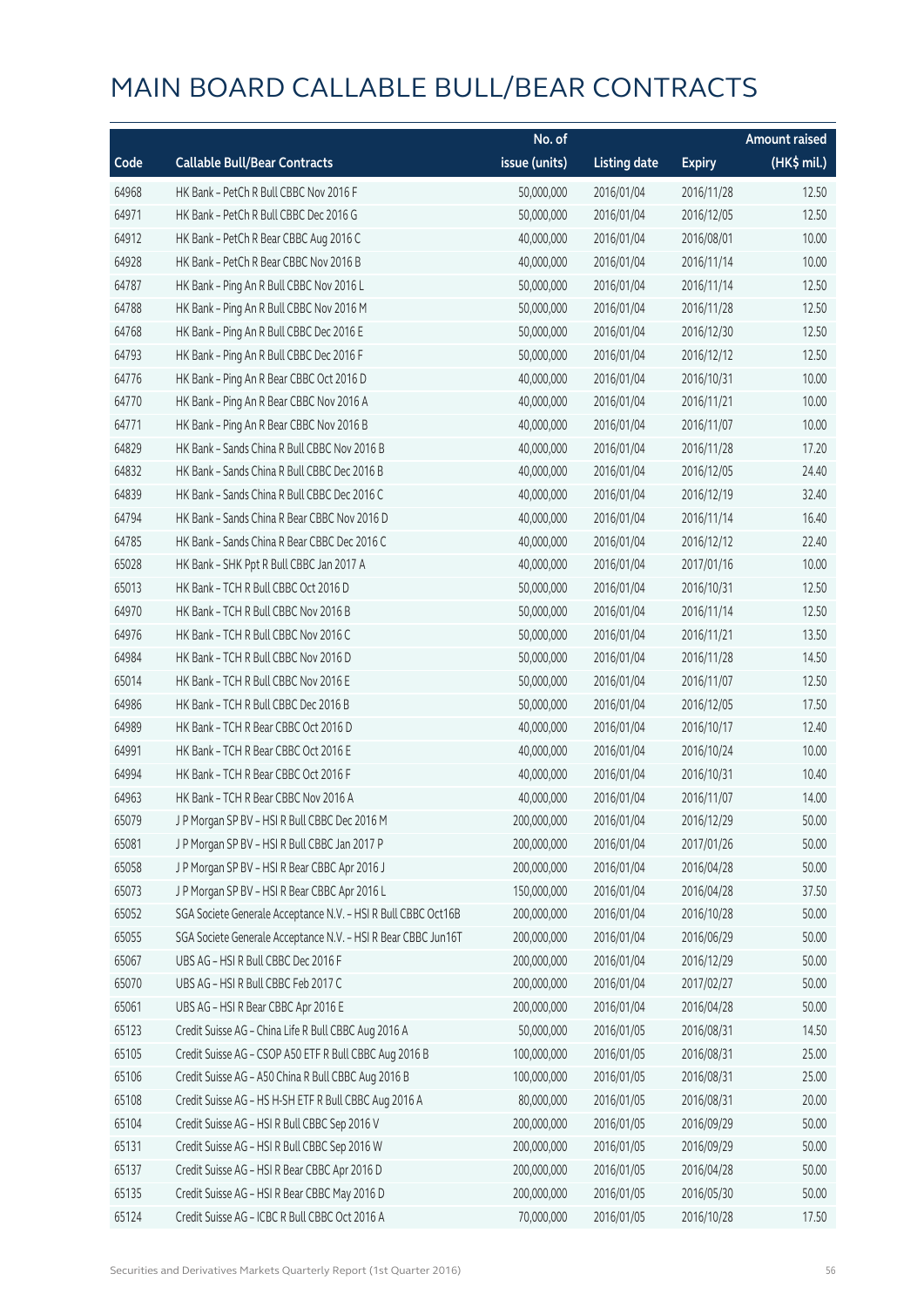|       |                                                                | No. of        |                     |               | <b>Amount raised</b>  |
|-------|----------------------------------------------------------------|---------------|---------------------|---------------|-----------------------|
| Code  | <b>Callable Bull/Bear Contracts</b>                            | issue (units) | <b>Listing date</b> | <b>Expiry</b> | $(HK\frac{1}{2}mil.)$ |
| 65121 | Credit Suisse AG - Ping An R Bull CBBC Oct 2016 A              | 80,000,000    | 2016/01/05          | 2016/10/28    | 20.00                 |
| 65120 | Credit Suisse AG - TCH R Bull CBBC Aug 2016 A                  | 100,000,000   | 2016/01/05          | 2016/08/31    | 25.00                 |
| 65139 | J P Morgan SP BV - HSI R Bull CBBC Nov 2016 C                  | 200,000,000   | 2016/01/05          | 2016/11/29    | 50.00                 |
| 65150 | J P Morgan SP BV - HSI R Bull CBBC Jan 2017 Q                  | 150,000,000   | 2016/01/05          | 2017/01/26    | 37.50                 |
| 65151 | J P Morgan SP BV - HSI R Bear CBBC Apr 2016 K                  | 200,000,000   | 2016/01/05          | 2016/04/28    | 50.00                 |
| 65101 | SGA Societe Generale Acceptance N.V. - HSI R Bull CBBC Nov16B  | 200,000,000   | 2016/01/05          | 2016/11/29    | 50.00                 |
| 65102 | SGA Societe Generale Acceptance N.V. - HSI R Bear CBBC Apr16X  | 200,000,000   | 2016/01/05          | 2016/04/28    | 50.00                 |
| 65142 | UBS AG - HSI R Bull CBBC Dec 2016 H                            | 200,000,000   | 2016/01/05          | 2016/12/29    | 50.00                 |
| 65143 | UBS AG - HSI R Bear CBBC Apr 2016 F                            | 200,000,000   | 2016/01/05          | 2016/04/28    | 50.00                 |
| 65148 | UBS AG - HSI R Bear CBBC Apr 2016 G                            | 200,000,000   | 2016/01/05          | 2016/04/28    | 50.00                 |
| 65172 | Credit Suisse AG - HSI R Bull CBBC Aug 2016 D                  | 200,000,000   | 2016/01/06          | 2016/08/30    | 50.00                 |
| 65160 | Credit Suisse AG - HSI R Bear CBBC Apr 2016 F                  | 200,000,000   | 2016/01/06          | 2016/04/28    | 50.00                 |
| 65157 | Credit Suisse AG - HSI R Bear CBBC Jun 2016 E                  | 200,000,000   | 2016/01/06          | 2016/06/29    | 50.00                 |
| 65174 | J P Morgan SP BV - HSI R Bull CBBC Dec 2016 F                  | 150,000,000   | 2016/01/06          | 2016/12/29    | 37.50                 |
| 65177 | J P Morgan SP BV - HSI R Bull CBBC Jan 2017 R                  | 200,000,000   | 2016/01/06          | 2017/01/26    | 50.00                 |
| 65178 | J P Morgan SP BV - HSI R Bear CBBC Apr 2016 B                  | 200,000,000   | 2016/01/06          | 2016/04/28    | 50.00                 |
| 65152 | SGA Societe Generale Acceptance N.V. - HSI R Bull CBBC Jul16R  | 200,000,000   | 2016/01/06          | 2016/07/28    | 50.00                 |
| 65156 | SGA Societe Generale Acceptance N.V. - HSI R Bear CBBC Apr161  | 200,000,000   | 2016/01/06          | 2016/04/28    | 50.00                 |
| 65169 | UBS AG - HSCEI R Bull CBBC Feb 2017 A                          | 200,000,000   | 2016/01/06          | 2017/02/27    | 50.00                 |
| 65170 | UBS AG - HSI R Bull CBBC Dec 2016 G                            | 200,000,000   | 2016/01/06          | 2016/12/29    | 50.00                 |
| 65161 | UBS AG - HSI R Bear CBBC Apr 2016 H                            | 200,000,000   | 2016/01/06          | 2016/04/28    | 50.00                 |
| 65212 | BNP Paribas Arbit Issu B.V. - HSI R Bull CBBC Sep 2016 G       | 250,000,000   | 2016/01/07          | 2016/09/29    | 62.50                 |
| 65230 | Credit Suisse AG - HSI R Bull CBBC Nov 2016 Q                  | 200,000,000   | 2016/01/07          | 2016/11/29    | 50.00                 |
| 65231 | Credit Suisse AG - HSI R Bear CBBC May 2016 E                  | 200,000,000   | 2016/01/07          | 2016/05/30    | 50.00                 |
| 65203 | HK Bank - AIA R Bull CBBC Oct 2016 F                           | 40,000,000    | 2016/01/07          | 2016/10/31    | 16.40                 |
| 65201 | HK Bank - China Mobile R Bull CBBC Oct 2016 J                  | 50,000,000    | 2016/01/07          | 2016/10/27    | 12.50                 |
| 65207 | HK Bank - CSOP A50 ETF R Bull CBBC Mar 2017 D                  | 50,000,000    | 2016/01/07          | 2017/03/06    | 12.50                 |
| 65184 | HK Bank - HKEX R Bull CBBC Oct 2016 S                          | 50,000,000    | 2016/01/07          | 2016/10/26    | 12.50                 |
| 65209 | HK Bank - HSCEI R Bull CBBC Nov 2016 G                         | 60,000,000    | 2016/01/07          | 2016/11/29    | 15.00                 |
| 65208 | HK Bank - HSCEI R Bull CBBC Dec 2016 G                         | 60,000,000    | 2016/01/07          | 2016/12/29    | 15.00                 |
| 65210 | HK Bank - HSCEI R Bear CBBC Nov 2016 B                         | 50,000,000    | 2016/01/07          | 2016/11/29    | 12.50                 |
| 65195 | HK Bank - PetCh R Bull CBBC Nov 2016 G                         | 50,000,000    | 2016/01/07          | 2016/11/21    | 12.50                 |
| 65188 | HK Bank - TCH R Bull CBBC Oct 2016 E                           | 50,000,000    | 2016/01/07          | 2016/10/24    | 12.50                 |
| 65229 | J P Morgan SP BV - HSI R Bear CBBC May 2016 C                  | 200,000,000   | 2016/01/07          | 2016/05/30    | 50.00                 |
| 65215 | SGA Societe Generale Acceptance N.V. - AIA R Bull CBBC Sep16A  | 100,000,000   | 2016/01/07          | 2016/09/29    | 25.00                 |
| 65218 | SGA Societe Generale Acceptance N.V. - CMob R Bull CBBC Jul16A | 100,000,000   | 2016/01/07          | 2016/07/28    | 25.00                 |
| 65216 | SGA Societe Generale Acceptance N.V. - CMob R Bull CBBC Oct16A | 100,000,000   | 2016/01/07          | 2016/10/28    | 25.00                 |
| 65221 | SGA Societe Generale Acceptance N.V. - HKEX R Bull CBBC Jun16A | 100,000,000   | 2016/01/07          | 2016/06/29    | 25.00                 |
| 65220 | SGA Societe Generale Acceptance N.V. - HKEX R Bull CBBC Oct16A | 100,000,000   | 2016/01/07          | 2016/10/28    | 25.00                 |
| 65219 | SGA Societe Generale Acceptance N.V. - HKEX R Bull CBBC Feb17A | 100,000,000   | 2016/01/07          | 2017/02/27    | 35.00                 |
| 65214 | SGA Societe Generale Acceptance N.V. - HSI R Bear CBBC Jun16U  | 200,000,000   | 2016/01/07          | 2016/06/29    | 50.00                 |
| 65224 | SGA Societe Generale Acceptance NV - PingAn R Bull CBBC Oct16A | 100,000,000   | 2016/01/07          | 2016/10/28    | 25.00                 |
| 65223 | SGA Societe Generale Acceptance NV - PingAn R Bull CBBC Feb17A | 100,000,000   | 2016/01/07          | 2017/02/27    | 25.00                 |
| 65226 | UBS AG - HSI R Bear CBBC Apr 2016 I                            | 200,000,000   | 2016/01/07          | 2016/04/28    | 50.00                 |
| 65232 | BNP Paribas Arbit Issu B.V. - HSI R Bear CBBC May 2016 N       | 200,000,000   | 2016/01/08          | 2016/05/30    | 50.00                 |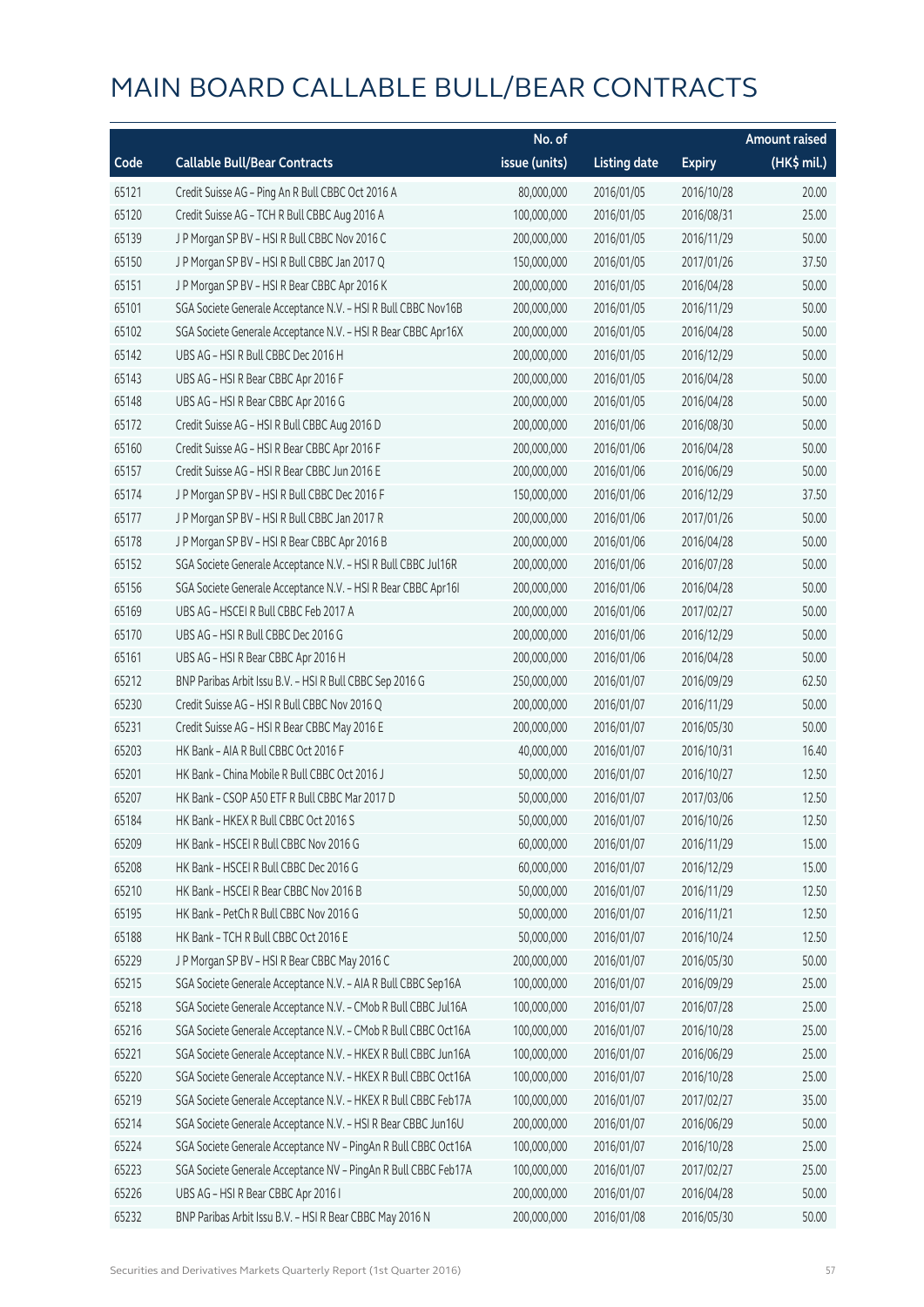|       |                                                                | No. of        |                     |               | <b>Amount raised</b>  |
|-------|----------------------------------------------------------------|---------------|---------------------|---------------|-----------------------|
| Code  | <b>Callable Bull/Bear Contracts</b>                            | issue (units) | <b>Listing date</b> | <b>Expiry</b> | $(HK\frac{1}{2}mil.)$ |
| 65237 | Credit Suisse AG - HSI R Bull CBBC Nov 2016 M                  | 200,000,000   | 2016/01/08          | 2016/11/29    | 50.00                 |
| 65238 | Credit Suisse AG - HSI R Bear CBBC Apr 2016 M                  | 200,000,000   | 2016/01/08          | 2016/04/28    | 50.00                 |
| 65247 | J P Morgan SP BV - HSI R Bull CBBC Dec 2016 N                  | 150,000,000   | 2016/01/08          | 2016/12/29    | 37.50                 |
| 65263 | JP Morgan SP BV - HSIR Bull CBBC Jan 2017 S                    | 150,000,000   | 2016/01/08          | 2017/01/26    | 37.50                 |
| 65233 | J P Morgan SP BV - HSI R Bear CBBC Apr 2016 I                  | 150,000,000   | 2016/01/08          | 2016/04/28    | 37.50                 |
| 65234 | J P Morgan SP BV - HSI R Bear CBBC Apr 2016 T                  | 150,000,000   | 2016/01/08          | 2016/04/28    | 37.50                 |
| 65306 | BNP Paribas Arbit Issu B.V. - HSCEI R Bear CBBC May 2016 D     | 100,000,000   | 2016/01/11          | 2016/05/30    | 25.00                 |
| 65272 | BNP Paribas Arbit Issu B.V. - HSI R Bull CBBC Sep 2016 H       | 250,000,000   | 2016/01/11          | 2016/09/29    | 62.50                 |
| 65298 | BNP Paribas Arbit Issu B.V. - HSI R Bull CBBC Sep 2016 I       | 250,000,000   | 2016/01/11          | 2016/09/29    | 62.50                 |
| 65269 | BNP Paribas Arbit Issu B.V. - HSI R Bull CBBC Oct 2016 X       | 250,000,000   | 2016/01/11          | 2016/10/28    | 62.50                 |
| 65277 | BNP Paribas Arbit Issu B.V. - HSI R Bull CBBC Oct 2016 Y       | 250,000,000   | 2016/01/11          | 2016/10/28    | 62.50                 |
| 65278 | BNP Paribas Arbit Issu B.V. - HSI R Bull CBBC Oct 2016 Z       | 250,000,000   | 2016/01/11          | 2016/10/28    | 62.50                 |
| 65305 | BNP Paribas Arbit Issu B.V. - HSI R Bear CBBC Apr 2016 I       | 200,000,000   | 2016/01/11          | 2016/04/28    | 50.00                 |
| 65535 | BNP Paribas Arbit Issu B.V. - HSI R Bear CBBC Apr 2016 R       | 200,000,000   | 2016/01/11          | 2016/04/28    | 50.00                 |
| 65300 | BNP Paribas Arbit Issu B.V. - HSI R Bear CBBC May 2016 O       | 200,000,000   | 2016/01/11          | 2016/05/30    | 50.00                 |
| 65301 | BNP Paribas Arbit Issu B.V. - HSI R Bear CBBC May 2016 P       | 200,000,000   | 2016/01/11          | 2016/05/30    | 50.00                 |
| 65342 | Credit Suisse AG - HSI R Bull CBBC Oct 2016 T                  | 200,000,000   | 2016/01/11          | 2016/10/28    | 50.00                 |
| 65349 | Credit Suisse AG - HSI R Bull CBBC Oct 2016 X                  | 200,000,000   | 2016/01/11          | 2016/10/28    | 50.00                 |
| 65352 | Credit Suisse AG - HSI R Bull CBBC Oct 2016 Y                  | 200,000,000   | 2016/01/11          | 2016/10/28    | 50.00                 |
| 65355 | Credit Suisse AG - HSI R Bull CBBC Oct 2016 Z                  | 200,000,000   | 2016/01/11          | 2016/10/28    | 50.00                 |
| 65438 | Credit Suisse AG - HSI R Bear CBBC Apr 2016 N                  | 200,000,000   | 2016/01/11          | 2016/04/28    | 50.00                 |
| 65449 | Credit Suisse AG - HSI R Bear CBBC Apr 2016 P                  | 200,000,000   | 2016/01/11          | 2016/04/28    | 50.00                 |
| 65465 | Credit Suisse AG - HSI R Bear CBBC Apr 2016 S                  | 200,000,000   | 2016/01/11          | 2016/04/28    | 50.00                 |
| 65475 | Credit Suisse AG - HSI R Bear CBBC Apr 2016 W                  | 200,000,000   | 2016/01/11          | 2016/04/28    | 50.00                 |
| 65537 | Goldman Sachs SP (Asia) - HSI R Bear CBBC Apr 2016 I           | 200,000,000   | 2016/01/11          | 2016/04/28    | 50.00                 |
| 65553 | Goldman Sachs SP (Asia) - HSI R Bear CBBC Apr 2016 J           | 200,000,000   | 2016/01/11          | 2016/04/28    | 50.00                 |
| 65288 | J P Morgan SP BV - HSCEI R Bull CBBC Dec 2016 G                | 100,000,000   | 2016/01/11          | 2016/12/29    | 25.00                 |
| 65508 | J P Morgan SP BV - HSCEI R Bear CBBC Apr 2016 D                | 100,000,000   | 2016/01/11          | 2016/04/28    | 25.00                 |
| 65518 | J P Morgan SP BV - HSCEI R Bear CBBC Apr 2016 E                | 100,000,000   | 2016/01/11          | 2016/04/28    | 25.00                 |
| 65477 | J P Morgan SP BV - HSI R Bull CBBC Dec 2016 K                  | 200,000,000   | 2016/01/11          | 2016/12/29    | 50.00                 |
| 65284 | J P Morgan SP BV - HSI R Bull CBBC Dec 2016 O                  | 200,000,000   | 2016/01/11          | 2016/12/29    | 50.00                 |
| 65279 | J P Morgan SP BV - HSI R Bull CBBC Dec 2016 Q                  | 200,000,000   | 2016/01/11          | 2016/12/29    | 50.00                 |
| 65476 | J P Morgan SP BV - HSI R Bull CBBC Dec 2016 Z                  | 200,000,000   | 2016/01/11          | 2016/12/29    | 50.00                 |
| 65282 | J P Morgan SP BV - HSI R Bull CBBC Jan 2017 T                  | 200,000,000   | 2016/01/11          | 2017/01/26    | 50.00                 |
| 65488 | J P Morgan SP BV - HSI R Bull CBBC Jan 2017 U                  | 200,000,000   | 2016/01/11          | 2017/01/26    | 50.00                 |
| 65490 | J P Morgan SP BV - HSI R Bear CBBC May 2016 D                  | 200,000,000   | 2016/01/11          | 2016/05/30    | 50.00                 |
| 65495 | J P Morgan SP BV - HSI R Bear CBBC May 2016 E                  | 200,000,000   | 2016/01/11          | 2016/05/30    | 50.00                 |
| 65498 | J P Morgan SP BV - HSI R Bear CBBC May 2016 F                  | 200,000,000   | 2016/01/11          | 2016/05/30    | 50.00                 |
| 65499 | J P Morgan SP BV - HSI R Bear CBBC May 2016 G                  | 200,000,000   | 2016/01/11          | 2016/05/30    | 50.00                 |
| 65264 | SGA Societe Generale Acceptance N.V. - HSI R Bull CBBC Oct16 C | 200,000,000   | 2016/01/11          | 2016/10/28    | 50.00                 |
| 65268 | SGA Societe Generale Acceptance N.V. - HSI R Bull CBBC Oct16 D | 200,000,000   | 2016/01/11          | 2016/10/28    | 50.00                 |
| 65267 | SGA Societe Generale Acceptance N.V. - HSI R Bull CBBC Nov16 C | 200,000,000   | 2016/01/11          | 2016/11/29    | 50.00                 |
| 65289 | SGA Societe Generale Acceptance N.V. - HSI R Bull CBBC Nov16 D | 200,000,000   | 2016/01/11          | 2016/11/29    | 50.00                 |
| 65294 | SGA Societe Generale Acceptance N.V. - HSI R Bear CBBC Apr16 E | 200,000,000   | 2016/01/11          | 2016/04/28    | 50.00                 |
| 65292 | SGA Societe Generale Acceptance N.V. - HSI R Bear CBBC May16 K | 200,000,000   | 2016/01/11          | 2016/05/30    | 50.00                 |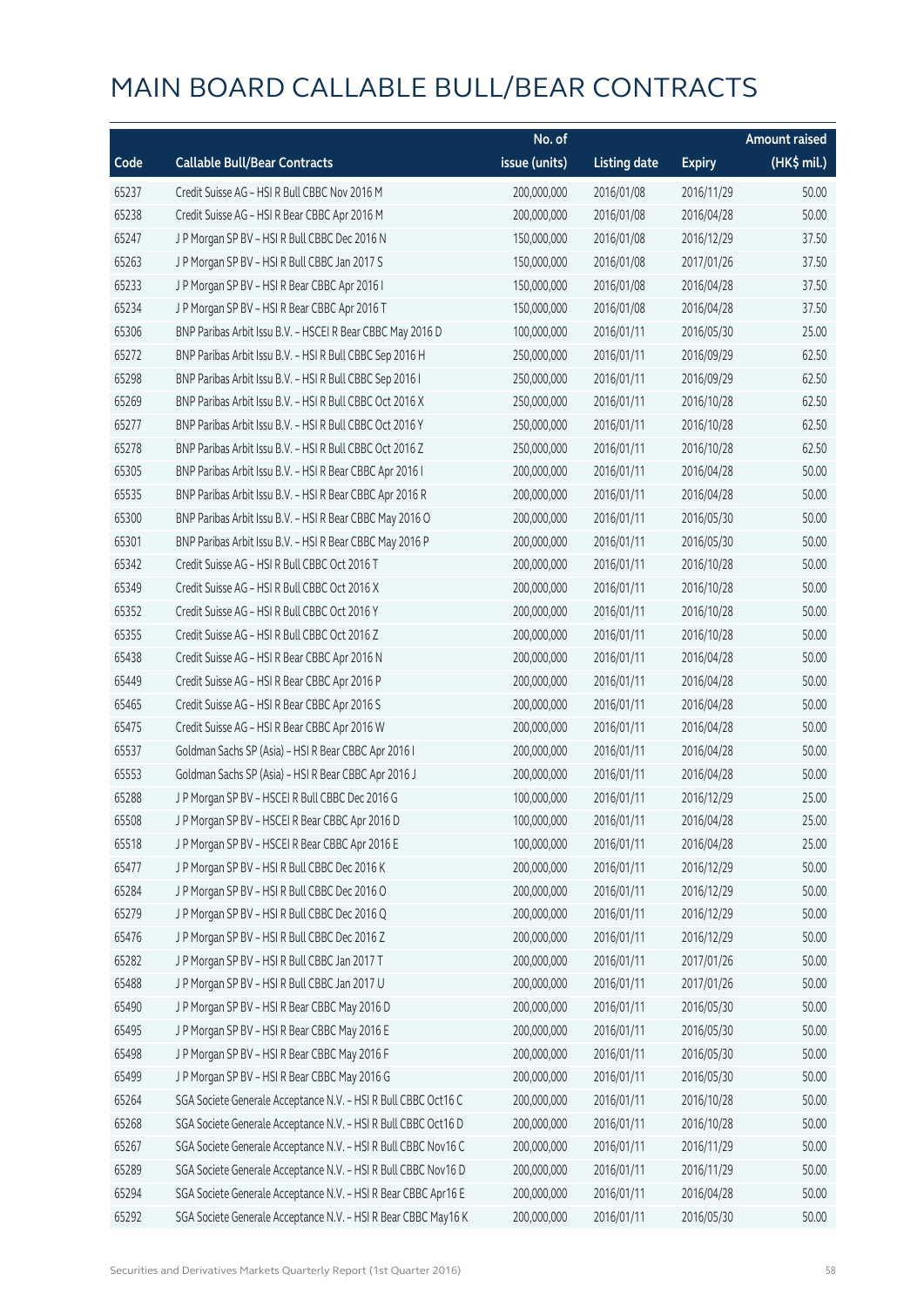|       |                                                                | No. of        |                     |               | <b>Amount raised</b>  |
|-------|----------------------------------------------------------------|---------------|---------------------|---------------|-----------------------|
| Code  | <b>Callable Bull/Bear Contracts</b>                            | issue (units) | <b>Listing date</b> | <b>Expiry</b> | $(HK\frac{1}{2}mil.)$ |
| 65293 | SGA Societe Generale Acceptance N.V. - HSI R Bear CBBC Jun16 A | 200,000,000   | 2016/01/11          | 2016/06/29    | 50.00                 |
| 65314 | UBS AG - CAM CSI300 R Bull CBBC Oct 2016 D                     | 100,000,000   | 2016/01/11          | 2016/10/03    | 25.00                 |
| 65333 | UBS AG - China Mobile R Bull CBBC Oct 2016 D                   | 50,000,000    | 2016/01/11          | 2016/10/31    | 12.50                 |
| 65323 | UBS AG - CSOP A50 ETF R Bull CBBC Oct 2016 A                   | 50,000,000    | 2016/01/11          | 2016/10/17    | 12.50                 |
| 65316 | UBS AG - A50 China R Bull CBBC Oct 2016 A                      | 50,000,000    | 2016/01/11          | 2016/10/24    | 12.50                 |
| 65312 | UBS AG - HSCEI R Bear CBBC Apr 2016 A                          | 100,000,000   | 2016/01/11          | 2016/04/28    | 25.00                 |
| 65308 | UBS AG - HSI R Bull CBBC Nov 2016 O                            | 200,000,000   | 2016/01/11          | 2016/11/29    | 50.00                 |
| 65310 | UBS AG - HSI R Bull CBBC Nov 2016 P                            | 200,000,000   | 2016/01/11          | 2016/11/29    | 50.00                 |
| 65313 | UBS AG - HSI R Bull CBBC Nov 2016 Q                            | 200,000,000   | 2016/01/11          | 2016/11/29    | 50.00                 |
| 65309 | UBS AG - HSI R Bull CBBC Dec 2016 J                            | 200,000,000   | 2016/01/11          | 2016/12/29    | 50.00                 |
| 65311 | UBS AG - HSI R Bull CBBC Dec 2016 K                            | 200,000,000   | 2016/01/11          | 2016/12/29    | 50.00                 |
| 65375 | UBS AG - HSI R Bear CBBC Apr 2016 J                            | 200,000,000   | 2016/01/11          | 2016/04/28    | 50.00                 |
| 65415 | UBS AG - HSI R Bear CBBC Apr 2016 K                            | 200,000,000   | 2016/01/11          | 2016/04/28    | 50.00                 |
| 65376 | UBS AG - HSI R Bear CBBC May 2016 A                            | 200,000,000   | 2016/01/11          | 2016/05/30    | 50.00                 |
| 65341 | UBS AG - Ping An R Bull CBBC Oct 2016 E                        | 100,000,000   | 2016/01/11          | 2016/10/24    | 25.00                 |
| 65647 | BNP Paribas Arbit Issu B.V. - HSCEI R Bear CBBC Apr 2016 L     | 100,000,000   | 2016/01/12          | 2016/04/28    | 25.00                 |
| 65633 | BNP Paribas Arbit Issu B.V. - HSI R Bull CBBC Sep 2016 J       | 250,000,000   | 2016/01/12          | 2016/09/29    | 62.50                 |
| 65640 | BNP Paribas Arbit Issu B.V. - HSI R Bull CBBC Oct 2016 B       | 250,000,000   | 2016/01/12          | 2016/10/28    | 62.50                 |
| 65715 | BNP Paribas Arbit Issu B.V. - HSI R Bear CBBC Apr 2016 T       | 200,000,000   | 2016/01/12          | 2016/04/28    | 50.00                 |
| 65641 | BNP Paribas Arbit Issu B.V. - HSI R Bear CBBC Apr 2016 V       | 200,000,000   | 2016/01/12          | 2016/04/28    | 50.00                 |
| 65717 | BNP Paribas Arbit Issu B.V. - HSI R Bear CBBC May 2016 Q       | 200,000,000   | 2016/01/12          | 2016/05/30    | 50.00                 |
| 65650 | Credit Suisse AG - China Mobile R Bull CBBC Oct 2016 A         | 80,000,000    | 2016/01/12          | 2016/10/28    | 20.00                 |
| 65656 | Credit Suisse AG - HSI R Bull CBBC Sep 2016 X                  | 200,000,000   | 2016/01/12          | 2016/09/29    | 50.00                 |
| 65657 | Credit Suisse AG - HSI R Bull CBBC Sep 2016 Y                  | 200,000,000   | 2016/01/12          | 2016/09/29    | 50.00                 |
| 65660 | Credit Suisse AG - HSI R Bull CBBC Sep 2016 Z                  | 200,000,000   | 2016/01/12          | 2016/09/29    | 50.00                 |
| 65692 | Credit Suisse AG - HSI R Bear CBBC Apr 2016 Y                  | 200,000,000   | 2016/01/12          | 2016/04/28    | 50.00                 |
| 65665 | Credit Suisse AG - HSI R Bear CBBC May 2016 F                  | 200,000,000   | 2016/01/12          | 2016/05/30    | 50.00                 |
| 65686 | Credit Suisse AG - HSI R Bear CBBC May 2016 K                  | 200,000,000   | 2016/01/12          | 2016/05/30    | 50.00                 |
| 65689 | Credit Suisse AG - HSI R Bear CBBC May 2016 L                  | 200,000,000   | 2016/01/12          | 2016/05/30    | 50.00                 |
| 65600 | HK Bank - AIA R Bull CBBC Nov 2016 E                           | 40,000,000    | 2016/01/12          | 2016/11/28    | 10.00                 |
| 65585 | HK Bank - CAM CSI300 R Bull CBBC Dec 2016 D                    | 50,000,000    | 2016/01/12          | 2016/12/12    | 52.50                 |
| 65588 | HK Bank - China Life R Bull CBBC Jan 2017 A                    | 50,000,000    | 2016/01/12          | 2017/01/16    | 29.00                 |
| 65571 | HK Bank - CM Bank R Bull CBBC Dec 2016 C                       | 40,000,000    | 2016/01/12          | 2016/12/28    | 17.20                 |
| 65573 | HK Bank - CSOP A50 ETF R Bull CBBC Mar 2017 E                  | 50,000,000    | 2016/01/12          | 2017/03/08    | 12.50                 |
| 65577 | HK Bank - A50 R Bull CBBC Mar 2017 D                           | 50,000,000    | 2016/01/12          | 2017/03/08    | 12.50                 |
| 65586 | HK Bank - HSCEI R Bull CBBC Nov 2016 H                         | 60,000,000    | 2016/01/12          | 2016/11/29    | 15.00                 |
| 65587 | HK Bank - HSCEI R Bear CBBC Aug 2016 H                         | 50,000,000    | 2016/01/12          | 2016/08/30    | 12.50                 |
| 65569 | HK Bank - HSI R Bear CBBC Jul 2016 G                           | 150,000,000   | 2016/01/12          | 2016/07/28    | 37.50                 |
| 65555 | HK Bank - HSI R Bear CBBC Aug 2016 M                           | 150,000,000   | 2016/01/12          | 2016/08/30    | 37.50                 |
| 65570 | HK Bank - ICBC R Bull CBBC Dec 2016 A                          | 50,000,000    | 2016/01/12          | 2016/12/28    | 12.50                 |
| 65589 | HK Bank - PetCh R Bull CBBC Jan 2017 A                         | 50,000,000    | 2016/01/12          | 2017/01/16    | 12.50                 |
| 65731 | J P Morgan SP BV - China Mobile R Bull CBBC Nov 2016 A         | 100,000,000   | 2016/01/12          | 2016/11/18    | 25.00                 |
| 65732 | J P Morgan SP BV - China Mobile R Bull CBBC Dec 2016 A         | 100,000,000   | 2016/01/12          | 2016/12/16    | 25.00                 |
| 65738 | J P Morgan SP BV - China Mobile R Bear CBBC May 2016 B         | 100,000,000   | 2016/01/12          | 2016/05/20    | 25.00                 |
| 65741 | J P Morgan SP BV - HKEX R Bear CBBC Jun 2016 B                 | 100,000,000   | 2016/01/12          | 2016/06/17    | 25.00                 |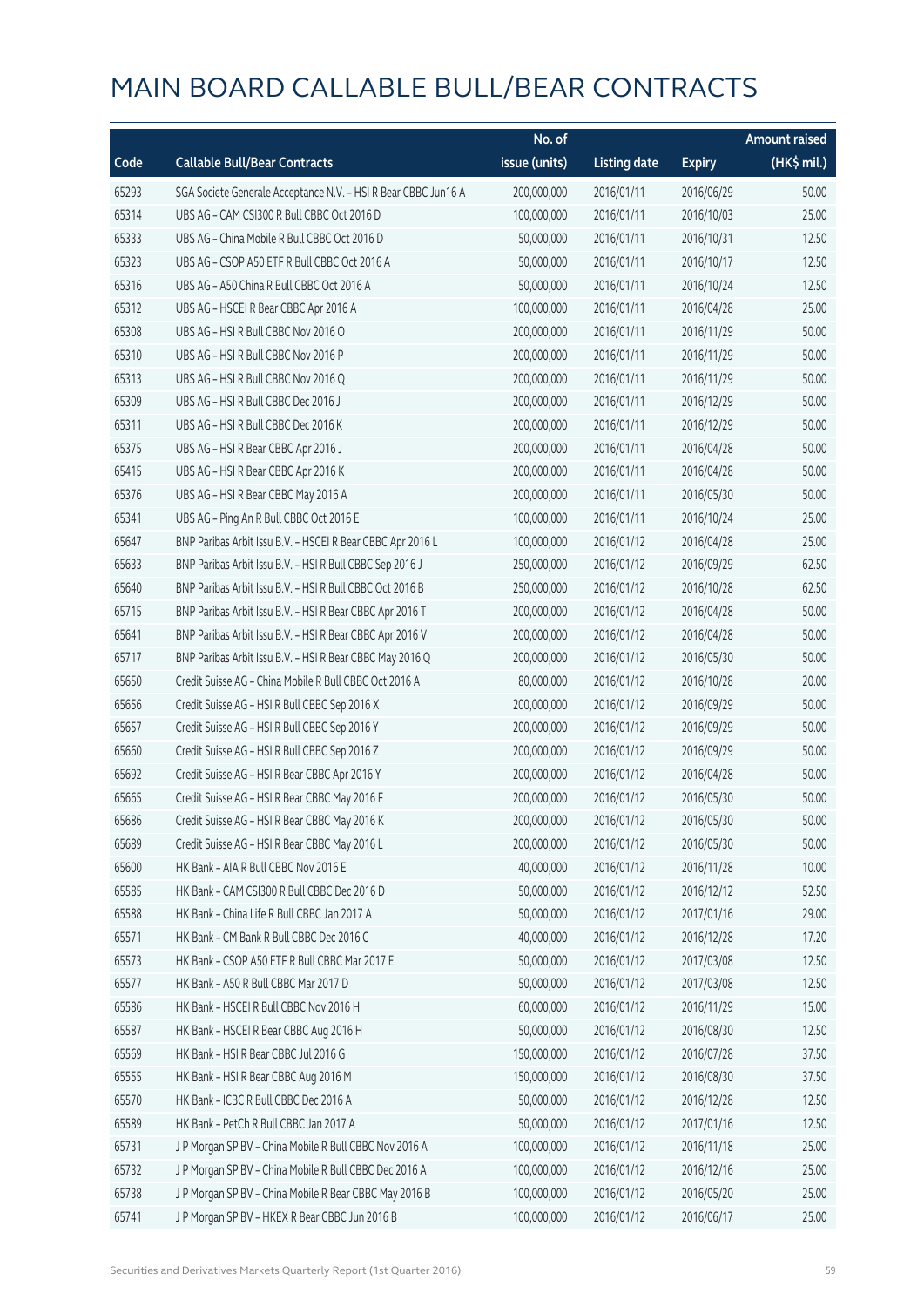|       |                                                                | No. of        |                     |               | Amount raised |
|-------|----------------------------------------------------------------|---------------|---------------------|---------------|---------------|
| Code  | <b>Callable Bull/Bear Contracts</b>                            | issue (units) | <b>Listing date</b> | <b>Expiry</b> | $(HK$$ mil.)  |
| 65722 | J P Morgan SP BV - HSCEI R Bear CBBC Apr 2016 H                | 100,000,000   | 2016/01/12          | 2016/04/28    | 25.00         |
| 65632 | J P Morgan SP BV - HSI R Bull CBBC Nov 2016 E                  | 200,000,000   | 2016/01/12          | 2016/11/29    | 50.00         |
| 65723 | J P Morgan SP BV - HSI R Bull CBBC Nov 2016 J                  | 200,000,000   | 2016/01/12          | 2016/11/29    | 50.00         |
| 65725 | J P Morgan SP BV - HSI R Bull CBBC Dec 2016 R                  | 150,000,000   | 2016/01/12          | 2016/12/29    | 37.50         |
| 65726 | J P Morgan SP BV - HSI R Bear CBBC May 2016 H                  | 200,000,000   | 2016/01/12          | 2016/05/30    | 50.00         |
| 65727 | J P Morgan SP BV - HSI R Bear CBBC May 2016 I                  | 200,000,000   | 2016/01/12          | 2016/05/30    | 50.00         |
| 65728 | J P Morgan SP BV - HSI R Bear CBBC May 2016 J                  | 200,000,000   | 2016/01/12          | 2016/05/30    | 50.00         |
| 65730 | J P Morgan SP BV - HSI R Bear CBBC May 2016 K                  | 200,000,000   | 2016/01/12          | 2016/05/30    | 50.00         |
| 65611 | SGA Societe Generale Acceptance N.V. - HSI R Bull CBBC Oct16 E | 200,000,000   | 2016/01/12          | 2016/10/28    | 50.00         |
| 65629 | SGA Societe Generale Acceptance N.V. - HSI R Bear CBBC Apr16 L | 200,000,000   | 2016/01/12          | 2016/04/28    | 50.00         |
| 65631 | SGA Societe Generale Acceptance N.V. - HSI R Bear CBBC May16 A | 200,000,000   | 2016/01/12          | 2016/05/30    | 50.00         |
| 65622 | SGA Societe Generale Acceptance N.V. - HSI R Bear CBBC Jun16 B | 200,000,000   | 2016/01/12          | 2016/06/29    | 50.00         |
| 65694 | UBS AG - HSI R Bull CBBC Dec 2016 L                            | 200,000,000   | 2016/01/12          | 2016/12/29    | 50.00         |
| 65696 | UBS AG - HSI R Bull CBBC Dec 2016 M                            | 200,000,000   | 2016/01/12          | 2016/12/29    | 50.00         |
| 65703 | UBS AG - HSI R Bear CBBC Apr 2016 L                            | 200,000,000   | 2016/01/12          | 2016/04/28    | 50.00         |
| 65710 | UBS AG - HSI R Bear CBBC Apr 2016 M                            | 200,000,000   | 2016/01/12          | 2016/04/28    | 50.00         |
| 65705 | UBS AG - HSI R Bear CBBC May 2016 B                            | 200,000,000   | 2016/01/12          | 2016/05/30    | 50.00         |
| 65712 | UBS AG - HSI R Bear CBBC May 2016 C                            | 200,000,000   | 2016/01/12          | 2016/05/30    | 50.00         |
| 65878 | BNP Paribas Arbit Issu B.V. - HSI R Bull CBBC Oct 2016 C       | 250,000,000   | 2016/01/13          | 2016/10/28    | 62.50         |
| 65880 | BNP Paribas Arbit Issu B.V. - HSI R Bear CBBC Apr 2016 W       | 200,000,000   | 2016/01/13          | 2016/04/28    | 50.00         |
| 65886 | BNP Paribas Arbit Issu B.V. - HSI R Bear CBBC May 2016 R       | 200,000,000   | 2016/01/13          | 2016/05/30    | 50.00         |
| 66038 | Credit Suisse AG - HSI R Bull CBBC Nov 2016 N                  | 200,000,000   | 2016/01/13          | 2016/11/29    | 50.00         |
| 66031 | Credit Suisse AG - HSI R Bull CBBC Nov 2016 O                  | 200,000,000   | 2016/01/13          | 2016/11/29    | 50.00         |
| 66036 | Credit Suisse AG - HSI R Bull CBBC Nov 2016 P                  | 200,000,000   | 2016/01/13          | 2016/11/29    | 50.00         |
| 66057 | Credit Suisse AG - HSI R Bear CBBC May 2016 C                  | 200,000,000   | 2016/01/13          | 2016/05/30    | 50.00         |
| 66067 | Credit Suisse AG - HSI R Bear CBBC May 2016 G                  | 200,000,000   | 2016/01/13          | 2016/05/30    | 50.00         |
| 66068 | Credit Suisse AG - HSI R Bear CBBC May 2016 J                  | 200,000,000   | 2016/01/13          | 2016/05/30    | 50.00         |
| 66051 | Credit Suisse AG - HSI R Bear CBBC Jun 2016 F                  | 200,000,000   | 2016/01/13          | 2016/06/29    | 50.00         |
| 66063 | Credit Suisse AG - HSI R Bear CBBC Jun 2016 G                  | 200,000,000   | 2016/01/13          | 2016/06/29    | 50.00         |
| 66093 | Credit Suisse AG - HSI R Bear CBBC Jun 2016 H                  | 200,000,000   | 2016/01/13          | 2016/06/29    | 50.00         |
| 65745 | HK Bank - ABC R Bull CBBC Nov 2016 E                           | 50,000,000    | 2016/01/13          | 2016/11/28    | 12.50         |
| 65784 | HK Bank - BOCL R Bull CBBC Dec 2016 E                          | 50,000,000    | 2016/01/13          | 2016/12/19    | 12.50         |
| 65773 | HK Bank - China Mobile R Bull CBBC Dec 2016 E                  | 50,000,000    | 2016/01/13          | 2016/12/05    | 12.50         |
| 65742 | HK Bank - CNOOC R Bull CBBC Jan 2017 A                         | 50,000,000    | 2016/01/13          | 2017/01/16    | 12.50         |
| 65795 | HK Bank - Sinopec Corp R Bull CBBC Dec 2016 E                  | 50,000,000    | 2016/01/13          | 2016/12/21    | 12.50         |
| 65747 | HK Bank - HKEX R Bull CBBC Dec 2016 A                          | 50,000,000    | 2016/01/13          | 2016/12/19    | 24.50         |
| 65756 | HK Bank - HKEX R Bear CBBC Oct 2016 C                          | 40,000,000    | 2016/01/13          | 2016/10/24    | 12.40         |
| 65801 | HK Bank - HSCEI R Bull CBBC Oct 2016 L                         | 60,000,000    | 2016/01/13          | 2016/10/28    | 15.00         |
| 65816 | HK Bank - HSCEI R Bear CBBC Sep 2016 D                         | 50,000,000    | 2016/01/13          | 2016/09/29    | 12.50         |
| 65798 | HK Bank - HSI R Bear CBBC Sep 2016 J                           | 150,000,000   | 2016/01/13          | 2016/09/29    | 37.50         |
| 65799 | HK Bank - HSI R Bear CBBC Nov 2016 C                           | 400,000,000   | 2016/01/13          | 2016/11/29    | 100.00        |
| 65778 | HK Bank - TCH R Bull CBBC Jan 2017 A                           | 50,000,000    | 2016/01/13          | 2017/01/16    | 21.00         |
| 66187 | J P Morgan SP BV - AIA R Bull CBBC Nov 2016 A                  | 60,000,000    | 2016/01/13          | 2016/11/18    | 15.00         |
| 66202 | J P Morgan SP BV - Galaxy Ent R Bull CBBC Feb 2017 A           | 50,000,000    | 2016/01/13          | 2017/02/17    | 12.50         |
| 66181 | J P Morgan SP BV - HKEX R Bull CBBC Nov 2016 D                 | 68,000,000    | 2016/01/13          | 2016/11/18    | 17.00         |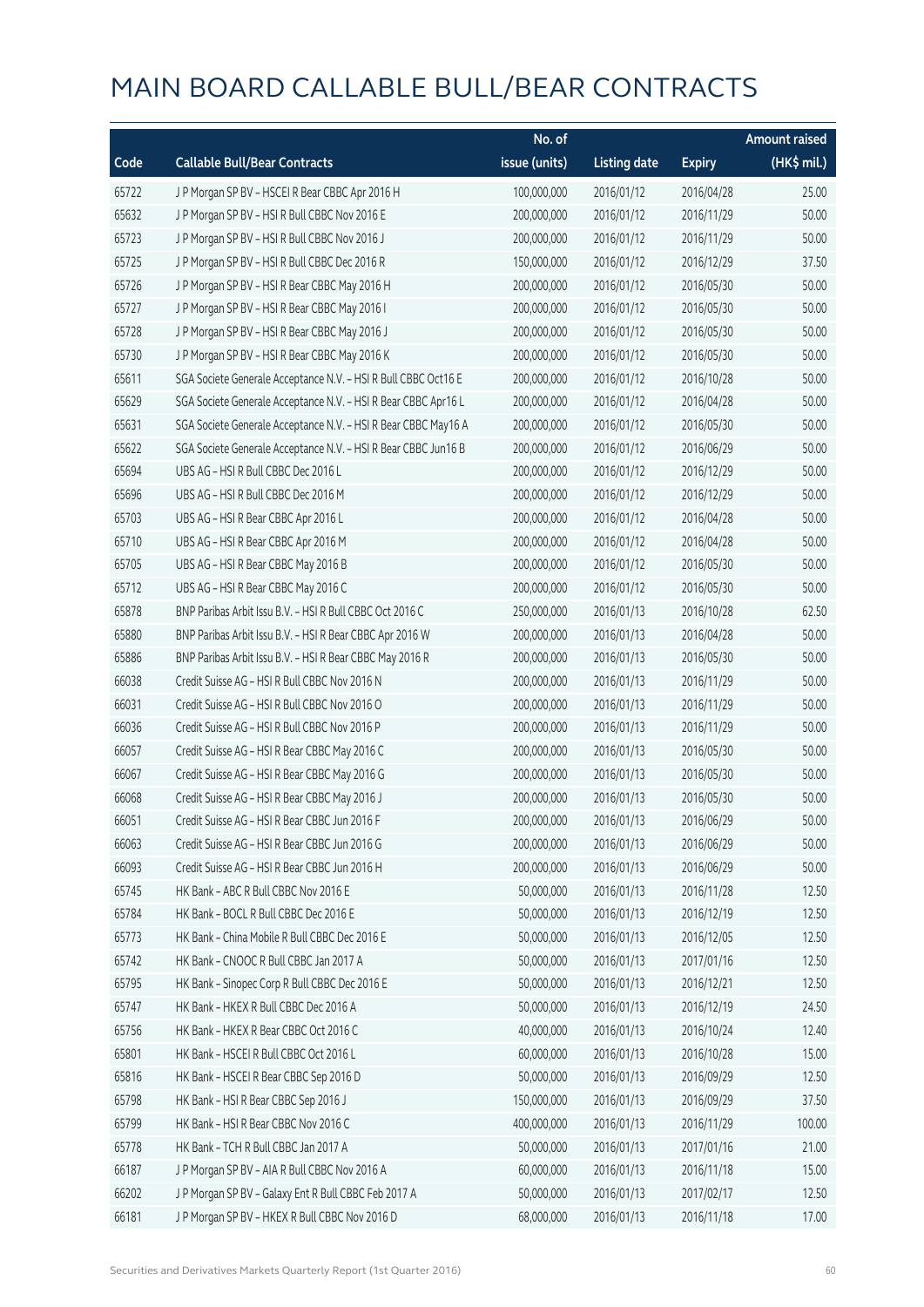|       |                                                                | No. of        |                     |               | <b>Amount raised</b> |
|-------|----------------------------------------------------------------|---------------|---------------------|---------------|----------------------|
| Code  | <b>Callable Bull/Bear Contracts</b>                            | issue (units) | <b>Listing date</b> | <b>Expiry</b> | $(HK\$ mil.)         |
| 65879 | J P Morgan SP BV - HSI R Bull CBBC Jan 2017 V                  | 150,000,000   | 2016/01/13          | 2017/01/26    | 37.50                |
| 66094 | J P Morgan SP BV - HSI R Bull CBBC Jan 2017 W                  | 150,000,000   | 2016/01/13          | 2017/01/26    | 37.50                |
| 66146 | J P Morgan SP BV - HSI R Bull CBBC Jan 2017 X                  | 200,000,000   | 2016/01/13          | 2017/01/26    | 50.00                |
| 66132 | J P Morgan SP BV - HSI R Bear CBBC May 2016 L                  | 200,000,000   | 2016/01/13          | 2016/05/30    | 50.00                |
| 66138 | J P Morgan SP BV - HSI R Bear CBBC May 2016 M                  | 200,000,000   | 2016/01/13          | 2016/05/30    | 50.00                |
| 66139 | J P Morgan SP BV - HSI R Bear CBBC May 2016 N                  | 200,000,000   | 2016/01/13          | 2016/05/30    | 50.00                |
| 66142 | J P Morgan SP BV - HSI R Bear CBBC May 2016 O                  | 200,000,000   | 2016/01/13          | 2016/05/30    | 50.00                |
| 66169 | JP Morgan SP BV - Tencent R Bull CBBC Oct 2016 B               | 80,000,000    | 2016/01/13          | 2016/10/21    | 20.00                |
| 65846 | SGA Societe Generale Acceptance N.V. - HSI R Bull CBBC Nov16 E | 200,000,000   | 2016/01/13          | 2016/11/29    | 50.00                |
| 66102 | SGA Societe Generale Acceptance N.V. - HSI R Bull CBBC Nov16 F | 200,000,000   | 2016/01/13          | 2016/11/29    | 50.00                |
| 66107 | SGA Societe Generale Acceptance N.V. - HSI R Bull CBBC Nov16 G | 200,000,000   | 2016/01/13          | 2016/11/29    | 50.00                |
| 65852 | SGA Societe Generale Acceptance N.V. - HSI R Bear CBBC May16 S | 200,000,000   | 2016/01/13          | 2016/05/30    | 50.00                |
| 65869 | SGA Societe Generale Acceptance N.V. - HSI R Bear CBBC May16 T | 200,000,000   | 2016/01/13          | 2016/05/30    | 50.00                |
| 65851 | SGA Societe Generale Acceptance N.V. - HSI R Bear CBBC May16 X | 200,000,000   | 2016/01/13          | 2016/05/30    | 50.00                |
| 66117 | SGA Societe Generale Acceptance N.V. - HSI R Bear CBBC Jun16 C | 400,000,000   | 2016/01/13          | 2016/06/29    | 100.00               |
| 66110 | SGA Societe Generale Acceptance N.V. - HSI R Bear CBBC Jun16 Z | 200,000,000   | 2016/01/13          | 2016/06/29    | 50.00                |
| 66126 | SGA Societe Generale Acceptance N.V. - HSI R Bear CBBC Jul16 A | 400,000,000   | 2016/01/13          | 2016/07/28    | 100.00               |
| 65900 | UBS AG - China Mobile R Bull CBBC Nov 2016 A                   | 50,000,000    | 2016/01/13          | 2016/11/14    | 12.50                |
| 65894 | UBS AG - HSI R Bull CBBC Nov 2016 R                            | 200,000,000   | 2016/01/13          | 2016/11/29    | 50.00                |
| 65892 | UBS AG - HSI R Bull CBBC Dec 2016 N                            | 200,000,000   | 2016/01/13          | 2016/12/29    | 50.00                |
| 65997 | UBS AG - HSI R Bull CBBC Feb 2017 D                            | 200,000,000   | 2016/01/13          | 2017/02/27    | 54.00                |
| 66017 | UBS AG - HSI R Bull CBBC Feb 2017 E                            | 200,000,000   | 2016/01/13          | 2017/02/27    | 50.00                |
| 66021 | UBS AG - HSI R Bull CBBC Feb 2017 F                            | 200,000,000   | 2016/01/13          | 2017/02/27    | 50.00                |
| 65907 | UBS AG - HSI R Bear CBBC Apr 2016 N                            | 200,000,000   | 2016/01/13          | 2016/04/28    | 50.00                |
| 65973 | UBS AG - HSI R Bear CBBC Apr 2016 O                            | 200,000,000   | 2016/01/13          | 2016/04/28    | 50.00                |
| 65944 | UBS AG - HSI R Bear CBBC May 2016 D                            | 200,000,000   | 2016/01/13          | 2016/05/30    | 50.00                |
| 65974 | UBS AG - HSI R Bear CBBC May 2016 E                            | 200,000,000   | 2016/01/13          | 2016/05/30    | 50.00                |
| 66801 | BNP Paribas Arbit Issu B.V. - Ch Mob R Bull CBBC Dec 2016 D    | 50,000,000    | 2016/01/14          | 2016/12/30    | 12.50                |
| 66780 | BNP Paribas Arbit Issu B.V. - CSOP A50 ETF R Bull CBBC Sep16A  | 100,000,000   | 2016/01/14          | 2016/09/30    | 25.00                |
| 66781 | BNP Paribas Arbit Issu B.V. - A50 R Bear CBBC Sep 2016 A       | 100,000,000   | 2016/01/14          | 2016/09/30    | 25.00                |
| 66793 | BNP Paribas Arbit Issu B.V. - HKEX R Bull CBBC Sep 2016 G      | 40,000,000    | 2016/01/14          | 2016/09/30    | 12.40                |
| 66719 | BNP Paribas Arbit Issu B.V. - HSCEI R Bull CBBC Nov 2016 K     | 100,000,000   | 2016/01/14          | 2016/11/29    | 25.00                |
| 66720 | BNP Paribas Arbit Issu B.V. - HSCEI R Bull CBBC Dec 2016 K     | 100,000,000   | 2016/01/14          | 2016/12/29    | 25.00                |
| 66770 | BNP Paribas Arbit Issu B.V. - HSCEI R Bear CBBC May 2016 E     | 100,000,000   | 2016/01/14          | 2016/05/30    | 25.00                |
| 66402 | BNP Paribas Arbit Issu B.V. - HSI R Bull CBBC Sep 2016 K       | 250,000,000   | 2016/01/14          | 2016/09/29    | 62.50                |
| 67173 | BNP Paribas Arbit Issu B.V. - HSI R Bull CBBC Sep 2016 L       | 250,000,000   | 2016/01/14          | 2016/09/29    | 62.50                |
| 66345 | BNP Paribas Arbit Issu B.V. - HSI R Bull CBBC Oct 2016 A       | 250,000,000   | 2016/01/14          | 2016/10/28    | 62.50                |
| 66403 | BNP Paribas Arbit Issu B.V. - HSI R Bull CBBC Oct 2016 D       | 250,000,000   | 2016/01/14          | 2016/10/28    | 62.50                |
| 66411 | BNP Paribas Arbit Issu B.V. - HSI R Bull CBBC Oct 2016 E       | 250,000,000   | 2016/01/14          | 2016/10/28    | 62.50                |
| 66697 | BNP Paribas Arbit Issu B.V. - HSI R Bear CBBC May 2016 S       | 200,000,000   | 2016/01/14          | 2016/05/30    | 50.00                |
| 66703 | BNP Paribas Arbit Issu B.V. - HSI R Bear CBBC May 2016 T       | 200,000,000   | 2016/01/14          | 2016/05/30    | 50.00                |
| 66708 | BNP Paribas Arbit Issu B.V. - HSI R Bear CBBC May 2016 U       | 200,000,000   | 2016/01/14          | 2016/05/30    | 50.00                |
| 66706 | BNP Paribas Arbit Issu B.V. - HSI R Bear CBBC Jun 2016 B       | 200,000,000   | 2016/01/14          | 2016/06/29    | 50.00                |
| 67193 | BNP Paribas Arbit Issu B.V. - HSI R Bear CBBC Jun 2016 C       | 200,000,000   | 2016/01/14          | 2016/06/29    | 50.00                |
| 66949 | Credit Suisse AG - HSCEI R Bull CBBC Oct 2016 C                | 138,000,000   | 2016/01/14          | 2016/10/28    | 34.50                |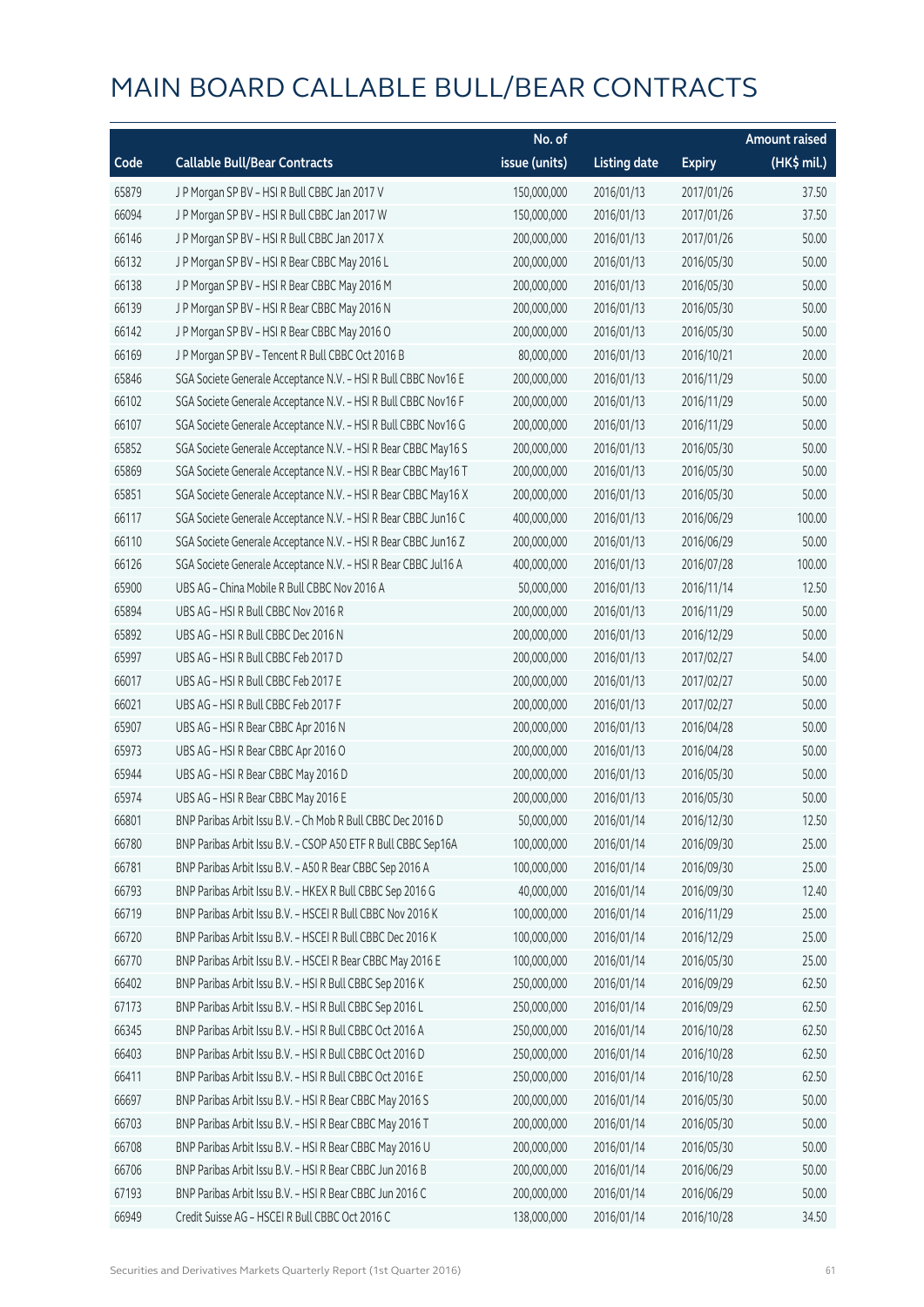|       |                                                         | No. of        |                     |               | <b>Amount raised</b> |
|-------|---------------------------------------------------------|---------------|---------------------|---------------|----------------------|
| Code  | <b>Callable Bull/Bear Contracts</b>                     | issue (units) | <b>Listing date</b> | <b>Expiry</b> | $(HK$$ mil.)         |
| 66950 | Credit Suisse AG - HSCEI R Bull CBBC Nov 2016 B         | 138,000,000   | 2016/01/14          | 2016/11/29    | 34.50                |
| 66959 | Credit Suisse AG - HSCEI R Bull CBBC Nov 2016 C         | 138,000,000   | 2016/01/14          | 2016/11/29    | 34.50                |
| 66982 | Credit Suisse AG - HSCEI R Bull CBBC Dec 2016 A         | 138,000,000   | 2016/01/14          | 2016/12/29    | 34.50                |
| 66996 | Credit Suisse AG - HSCEI R Bear CBBC Apr 2016 B         | 100,000,000   | 2016/01/14          | 2016/04/28    | 25.00                |
| 66994 | Credit Suisse AG - HSCEI R Bear CBBC May 2016 B         | 100,000,000   | 2016/01/14          | 2016/05/30    | 25.00                |
| 66911 | Credit Suisse AG - HSI R Bull CBBC Oct 2016 O           | 200,000,000   | 2016/01/14          | 2016/10/28    | 50.00                |
| 66806 | Credit Suisse AG - HSI R Bull CBBC Oct 2016 P           | 200,000,000   | 2016/01/14          | 2016/10/28    | 50.00                |
| 66859 | Credit Suisse AG - HSI R Bull CBBC Oct 2016 Q           | 200,000,000   | 2016/01/14          | 2016/10/28    | 50.00                |
| 66908 | Credit Suisse AG - HSI R Bull CBBC Oct 2016 R           | 200,000,000   | 2016/01/14          | 2016/10/28    | 50.00                |
| 66918 | Credit Suisse AG - HSI R Bull CBBC Nov 2016 R           | 200,000,000   | 2016/01/14          | 2016/11/29    | 50.00                |
| 66935 | Credit Suisse AG - HSI R Bull CBBC Jan 2017 A           | 200,000,000   | 2016/01/14          | 2017/01/26    | 52.00                |
| 66945 | Credit Suisse AG - HSI R Bull CBBC Jan 2017 B           | 200,000,000   | 2016/01/14          | 2017/01/26    | 56.00                |
| 66948 | Credit Suisse AG - HSI R Bull CBBC Jan 2017 C           | 200,000,000   | 2016/01/14          | 2017/01/26    | 72.00                |
| 67112 | Credit Suisse AG - HSI R Bear CBBC Apr 2016 Q           | 200,000,000   | 2016/01/14          | 2016/04/28    | 50.00                |
| 67124 | Credit Suisse AG - HSI R Bear CBBC Apr 2016 Z           | 200,000,000   | 2016/01/14          | 2016/04/28    | 50.00                |
| 67093 | Credit Suisse AG - HSI R Bear CBBC May 2016 M           | 200,000,000   | 2016/01/14          | 2016/05/30    | 50.00                |
| 67119 | Credit Suisse AG - HSI R Bear CBBC May 2016 N           | 200,000,000   | 2016/01/14          | 2016/05/30    | 50.00                |
| 67122 | Credit Suisse AG - HSI R Bear CBBC Jun 2016 I           | 200,000,000   | 2016/01/14          | 2016/06/29    | 50.00                |
| 67127 | Credit Suisse AG - HSI R Bear CBBC Jun 2016 J           | 200,000,000   | 2016/01/14          | 2016/06/29    | 50.00                |
| 67111 | Credit Suisse AG - HSI R Bear CBBC Jul 2016 B           | 200,000,000   | 2016/01/14          | 2016/07/28    | 50.00                |
| 67356 | Bank of East Asia - China Mobile R Bull CBBC Feb 2017 A | 40,000,000    | 2016/01/14          | 2017/02/03    | 10.00                |
| 67353 | Bank of East Asia - CSOP A50 ETF R Bull CBBC Jan 2017 A | 40,000,000    | 2016/01/14          | 2017/01/26    | 10.00                |
| 67350 | Bank of East Asia - A50 China R Bull CBBC Jan 2017 A    | 40,000,000    | 2016/01/14          | 2017/01/27    | 10.00                |
| 67348 | Bank of East Asia - HKEX R Bull CBBC Jan 2017 A         | 40,000,000    | 2016/01/14          | 2017/01/25    | 10.00                |
| 67354 | Bank of East Asia - PetCh R Bull CBBC Dec 2016 C        | 60,000,000    | 2016/01/14          | 2016/12/07    | 15.00                |
| 67234 | Goldman Sachs SP (Asia) - HSI R Bull CBBC Sep 2016 H    | 200,000,000   | 2016/01/14          | 2016/09/29    | 51.60                |
| 67235 | Goldman Sachs SP (Asia) - HSI R Bull CBBC Sep 2016 I    | 200,000,000   | 2016/01/14          | 2016/09/29    | 53.20                |
| 67265 | Goldman Sachs SP (Asia) - HSI R Bull CBBC Sep 2016 J    | 200,000,000   | 2016/01/14          | 2016/09/29    | 54.00                |
| 67272 | Goldman Sachs SP (Asia) - HSI R Bull CBBC Sep 2016 K    | 200,000,000   | 2016/01/14          | 2016/09/29    | 56.80                |
| 67210 | Goldman Sachs SP (Asia) - HSI R Bear CBBC Apr 2016 K    | 200,000,000   | 2016/01/14          | 2016/04/28    | 50.60                |
| 67212 | Goldman Sachs SP (Asia) - HSI R Bear CBBC Apr 2016 L    | 200,000,000   | 2016/01/14          | 2016/04/28    | 55.40                |
| 67214 | Goldman Sachs SP (Asia) - HSI R Bear CBBC Apr 2016 M    | 200,000,000   | 2016/01/14          | 2016/04/28    | 61.20                |
| 67218 | Goldman Sachs SP (Asia) - HSI R Bear CBBC Apr 2016 N    | 200,000,000   | 2016/01/14          | 2016/04/28    | 64.20                |
| 67230 | Goldman Sachs SP (Asia) - HSI R Bear CBBC Apr 2016 O    | 200,000,000   | 2016/01/14          | 2016/04/28    | 70.00                |
| 66277 | HK Bank - CC Bank R Bull CBBC Jan 2017 B                | 50,000,000    | 2016/01/14          | 2017/01/16    | 12.50                |
| 66285 | HK Bank - CC Bank R Bear CBBC Dec 2016 A                | 40,000,000    | 2016/01/14          | 2016/12/19    | 10.00                |
| 66205 | HK Bank - Galaxy Ent R Bull CBBC Dec 2016 D             | 40,000,000    | 2016/01/14          | 2016/12/19    | 28.80                |
| 66546 | HK Bank - HSCEI R Bull CBBC Oct 2016 M                  | 60,000,000    | 2016/01/14          | 2016/10/28    | 18.60                |
| 66553 | HK Bank - HSCEI R Bull CBBC Nov 2016 I                  | 60,000,000    | 2016/01/14          | 2016/11/29    | 15.00                |
| 66556 | HK Bank - HSCEI R Bull CBBC Nov 2016 J                  | 60,000,000    | 2016/01/14          | 2016/11/29    | 15.00                |
| 66292 | HK Bank - HSCEI R Bear CBBC Aug 2016 I                  | 50,000,000    | 2016/01/14          | 2016/08/30    | 12.50                |
| 66537 | HK Bank - HSCEI R Bear CBBC Aug 2016 J                  | 50,000,000    | 2016/01/14          | 2016/08/30    | 12.50                |
| 66290 | HK Bank - HSI R Bull CBBC Oct 2016 S                    | 150,000,000   | 2016/01/14          | 2016/10/28    | 37.50                |
| 66287 | HK Bank - HSI R Bear CBBC Aug 2016 N                    | 150,000,000   | 2016/01/14          | 2016/08/30    | 37.50                |
| 66435 | HK Bank - HSI R Bear CBBC Aug 2016 O                    | 150,000,000   | 2016/01/14          | 2016/08/30    | 37.50                |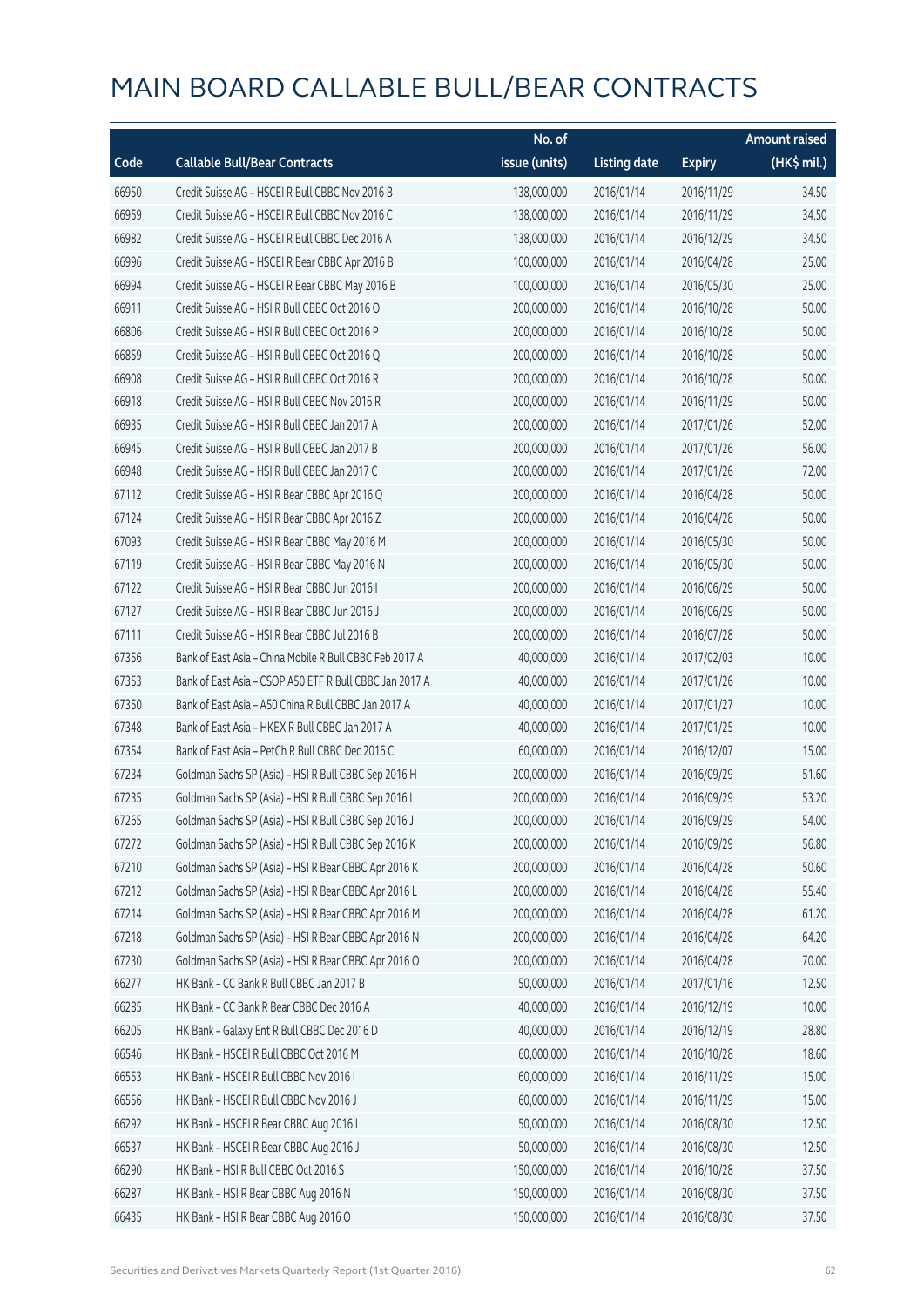|       |                                                                | No. of        |                     |               | <b>Amount raised</b> |
|-------|----------------------------------------------------------------|---------------|---------------------|---------------|----------------------|
| Code  | <b>Callable Bull/Bear Contracts</b>                            | issue (units) | <b>Listing date</b> | <b>Expiry</b> | (HK\$ mil.)          |
| 66447 | HK Bank - HSI R Bear CBBC Oct 2016 G                           | 150,000,000   | 2016/01/14          | 2016/10/28    | 37.50                |
| 67337 | J P Morgan SP BV - CAM CSI300 R Bull CBBC Dec 2016 A           | 100,000,000   | 2016/01/14          | 2016/12/16    | 25.00                |
| 67339 | J P Morgan SP BV - CSOP A50 ETF R Bull CBBC Jan 2017 A         | 80,000,000    | 2016/01/14          | 2017/01/20    | 20.00                |
| 67338 | J P Morgan SP BV - A50 China R Bull CBBC Jan 2017 A            | 80,000,000    | 2016/01/14          | 2017/01/20    | 20.00                |
| 67315 | J P Morgan SP BV - HKEX R Bull CBBC Dec 2016 C                 | 80,000,000    | 2016/01/14          | 2016/12/16    | 20.00                |
| 67319 | J P Morgan SP BV - HKEX R Bear CBBC Sep 2016 A                 | 68,000,000    | 2016/01/14          | 2016/09/15    | 17.00                |
| 67329 | J P Morgan SP BV - HSBC R Bull CBBC Dec 2016 A                 | 100,000,000   | 2016/01/14          | 2016/12/16    | 25.00                |
| 67137 | J P Morgan SP BV - HSCEI R Bull CBBC Dec 2016 H                | 100,000,000   | 2016/01/14          | 2016/12/29    | 25.00                |
| 67143 | JP Morgan SP BV - HSCEIR Bear CBBC May 2016 B                  | 100,000,000   | 2016/01/14          | 2016/05/30    | 25.00                |
| 66419 | J P Morgan SP BV - HSI R Bull CBBC Nov 2016 F                  | 200,000,000   | 2016/01/14          | 2016/11/29    | 50.00                |
| 66429 | J P Morgan SP BV - HSI R Bull CBBC Dec 2016 P                  | 200,000,000   | 2016/01/14          | 2016/12/29    | 50.00                |
| 66421 | JP Morgan SP BV - HSIR Bull CBBC Dec 2016 S                    | 200,000,000   | 2016/01/14          | 2016/12/29    | 50.00                |
| 67149 | J P Morgan SP BV - HSI R Bull CBBC Jan 2017 Y                  | 200,000,000   | 2016/01/14          | 2017/01/26    | 50.00                |
| 67155 | J P Morgan SP BV - HSI R Bull CBBC Feb 2017 E                  | 200,000,000   | 2016/01/14          | 2017/02/27    | 50.00                |
| 67156 | J P Morgan SP BV - HSI R Bear CBBC May 2016 P                  | 200,000,000   | 2016/01/14          | 2016/05/30    | 50.00                |
| 67157 | J P Morgan SP BV - HSI R Bear CBBC May 2016 Q                  | 200,000,000   | 2016/01/14          | 2016/05/30    | 50.00                |
| 67164 | J P Morgan SP BV - HSI R Bear CBBC May 2016 R                  | 200,000,000   | 2016/01/14          | 2016/05/30    | 50.00                |
| 67166 | J P Morgan SP BV - HSI R Bear CBBC May 2016 S                  | 200,000,000   | 2016/01/14          | 2016/05/30    | 50.00                |
| 67167 | J P Morgan SP BV - HSI R Bear CBBC May 2016 T                  | 200,000,000   | 2016/01/14          | 2016/05/30    | 50.00                |
| 67291 | J P Morgan SP BV - Tencent R Bull CBBC Dec 2016 A              | 80,000,000    | 2016/01/14          | 2016/12/16    | 20.00                |
| 67307 | J P Morgan SP BV - Tencent R Bear CBBC Dec 2016 B              | 80,000,000    | 2016/01/14          | 2016/12/16    | 20.00                |
| 66304 | SGA Societe Generale Acceptance N.V. - HSI R Bull CBBC Jun16 Z | 200,000,000   | 2016/01/14          | 2016/06/29    | 50.00                |
| 66298 | SGA Societe Generale Acceptance N.V. - HSI R Bull CBBC Oct16 F | 200,000,000   | 2016/01/14          | 2016/10/28    | 50.00                |
| 66306 | SGA Societe Generale Acceptance N.V. - HSI R Bull CBBC Oct16 G | 200,000,000   | 2016/01/14          | 2016/10/28    | 50.00                |
| 66314 | SGA Societe Generale Acceptance N.V. - HSI R Bull CBBC Oct16 H | 200,000,000   | 2016/01/14          | 2016/10/28    | 50.00                |
| 66316 | SGA Societe Generale Acceptance N.V. - HSI R Bull CBBC Oct16 I | 200,000,000   | 2016/01/14          | 2016/10/28    | 50.00                |
| 66596 | SGA Societe Generale Acceptance N.V. - HSI R Bear CBBC Apr16 H | 200,000,000   | 2016/01/14          | 2016/04/28    | 50.00                |
| 66573 | SGA Societe Generale Acceptance N.V. - HSI R Bear CBBC May16 Y | 200,000,000   | 2016/01/14          | 2016/05/30    | 50.00                |
| 66561 | SGA Societe Generale Acceptance N.V. - HSI R Bear CBBC Jun16 D | 200,000,000   | 2016/01/14          | 2016/06/29    | 50.00                |
| 66572 | SGA Societe Generale Acceptance N.V. - HSI R Bear CBBC Jun16 E | 200,000,000   | 2016/01/14          | 2016/06/29    | 50.00                |
| 66558 | SGA Societe Generale Acceptance N.V. - HSI R Bear CBBC Jun16 F | 200,000,000   | 2016/01/14          | 2016/06/29    | 50.00                |
| 66695 | UBS AG - HSCEI R Bull CBBC Sep 2016 F                          | 200,000,000   | 2016/01/14          | 2016/09/29    | 50.00                |
| 66696 | UBS AG - HSCEI R Bear CBBC Apr 2016 B                          | 100,000,000   | 2016/01/14          | 2016/04/28    | 25.00                |
| 66606 | UBS AG - HSI R Bull CBBC Nov 2016 S                            | 200,000,000   | 2016/01/14          | 2016/11/29    | 50.00                |
| 66664 | UBS AG - HSI R Bull CBBC Nov 2016 T                            | 200,000,000   | 2016/01/14          | 2016/11/29    | 50.00                |
| 66676 | UBS AG - HSI R Bull CBBC Nov 2016 U                            | 200,000,000   | 2016/01/14          | 2016/11/29    | 50.00                |
| 66680 | UBS AG - HSI R Bull CBBC Nov 2016 V                            | 200,000,000   | 2016/01/14          | 2016/11/29    | 50.00                |
| 66626 | UBS AG - HSI R Bull CBBC Dec 2016 O                            | 200,000,000   | 2016/01/14          | 2016/12/29    | 50.00                |
| 66671 | UBS AG - HSI R Bull CBBC Dec 2016 Q                            | 200,000,000   | 2016/01/14          | 2016/12/29    | 50.00                |
| 66600 | UBS AG - HSI R Bull CBBC Feb 2017 G                            | 200,000,000   | 2016/01/14          | 2017/02/27    | 50.00                |
| 66681 | UBS AG - HSI R Bull CBBC Feb 2017 H                            | 200,000,000   | 2016/01/14          | 2017/02/27    | 50.00                |
| 67000 | UBS AG - HSI R Bear CBBC Apr 2016 P                            | 200,000,000   | 2016/01/14          | 2016/04/28    | 50.00                |
| 67065 | UBS AG - HSI R Bear CBBC Apr 2016 Q                            | 200,000,000   | 2016/01/14          | 2016/04/28    | 50.00                |
| 67009 | UBS AG - HSI R Bear CBBC May 2016 F                            | 200,000,000   | 2016/01/14          | 2016/05/30    | 50.00                |
| 67068 | UBS AG - HSI R Bear CBBC May 2016 G                            | 200,000,000   | 2016/01/14          | 2016/05/30    | 50.00                |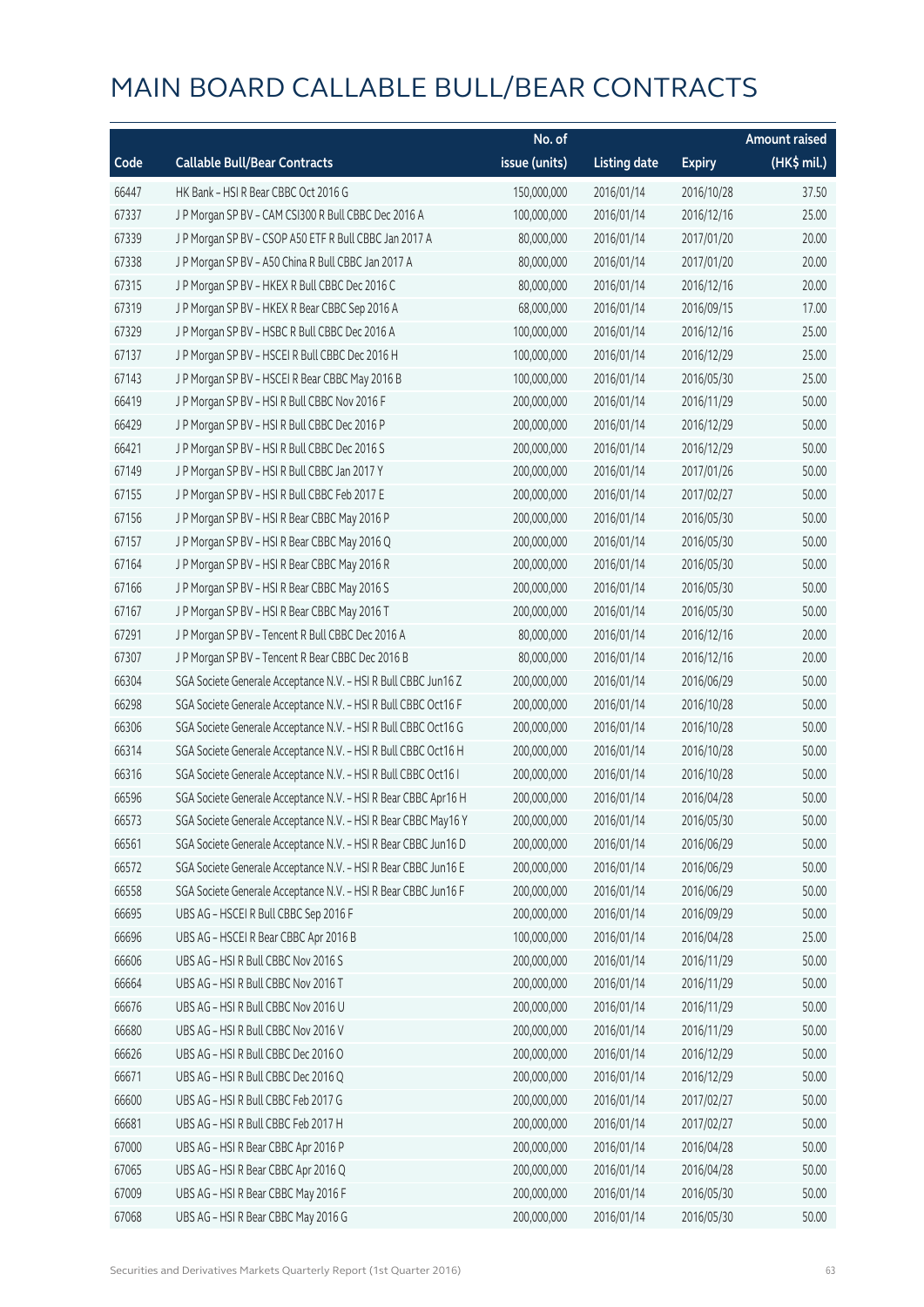|       |                                                                | No. of        |                     |               | <b>Amount raised</b> |
|-------|----------------------------------------------------------------|---------------|---------------------|---------------|----------------------|
| Code  | <b>Callable Bull/Bear Contracts</b>                            | issue (units) | <b>Listing date</b> | <b>Expiry</b> | (HK\$ mil.)          |
| 67077 | UBS AG - HSI R Bear CBBC May 2016 H                            | 200,000,000   | 2016/01/14          | 2016/05/30    | 50.00                |
| 66693 | UBS AG - Tencent R Bear CBBC Jun 2016 B                        | 50,000,000    | 2016/01/14          | 2016/06/20    | 12.50                |
| 67562 | BNP Paribas Arbit Issu B.V. - HSI R Bear CBBC Jun 2016 D       | 200,000,000   | 2016/01/15          | 2016/06/29    | 50.00                |
| 67566 | BNP Paribas Arbit Issu B.V. - TCH R Bull CBBC Sep 2016 D       | 50,000,000    | 2016/01/15          | 2016/09/30    | 12.50                |
| 67608 | Credit Suisse AG - HSI R Bull CBBC Nov 2016 S                  | 200,000,000   | 2016/01/15          | 2016/11/29    | 50.00                |
| 67586 | Credit Suisse AG - HSI R Bear CBBC Apr 2016 T                  | 200,000,000   | 2016/01/15          | 2016/04/28    | 50.00                |
| 67580 | Credit Suisse AG - HSI R Bear CBBC May 2016 O                  | 200,000,000   | 2016/01/15          | 2016/05/30    | 50.00                |
| 67585 | Credit Suisse AG - HSI R Bear CBBC May 2016 P                  | 200,000,000   | 2016/01/15          | 2016/05/30    | 50.00                |
| 67579 | Credit Suisse AG - HSI R Bear CBBC May 2016 Q                  | 200,000,000   | 2016/01/15          | 2016/05/30    | 50.00                |
| 67594 | Credit Suisse AG - HSI R Bear CBBC Jun 2016 K                  | 200,000,000   | 2016/01/15          | 2016/06/29    | 50.00                |
| 67510 | Bank of East Asia - CC Bank R Bull CBBC Jan 2017 A             | 60,000,000    | 2016/01/15          | 2017/01/20    | 15.00                |
| 67525 | Bank of East Asia - HS H-SH ETF R Bull CBBC Jan 2017 A         | 40,000,000    | 2016/01/15          | 2017/01/18    | 10.00                |
| 67502 | Bank of East Asia - HSBC Holdings R Bull CBBC Jan 2017 A       | 60,000,000    | 2016/01/15          | 2017/01/24    | 15.00                |
| 67511 | Bank of East Asia - Ping An R Bull CBBC Jan 2017 A             | 20,000,000    | 2016/01/15          | 2017/01/19    | 16.00                |
| 67507 | Bank of East Asia - TCH R Bull CBBC Jan 2017 A                 | 40,000,000    | 2016/01/15          | 2017/01/23    | 10.00                |
| 67375 | HK Bank - CAM CSI300 R Bull CBBC Nov 2016 C                    | 50,000,000    | 2016/01/15          | 2016/11/07    | 51.00                |
| 67448 | HK Bank - CKH R Bull CBBC Jan 2017 A                           | 40,000,000    | 2016/01/15          | 2017/01/16    | 10.00                |
| 67361 | HK Bank - CKP R Bull CBBC Jan 2017 A                           | 40,000,000    | 2016/01/15          | 2017/01/16    | 10.00                |
| 67365 | HK Bank - CRRC R Bull CBBC Jan 2017 A                          | 40,000,000    | 2016/01/15          | 2017/01/16    | 10.00                |
| 67387 | HK Bank - CSOP A50 ETF R Bull CBBC Feb 2017 C                  | 50,000,000    | 2016/01/15          | 2017/02/22    | 12.50                |
| 67392 | HK Bank - CSOP A50 ETF R Bull CBBC Feb 2017 D                  | 50,000,000    | 2016/01/15          | 2017/02/27    | 12.50                |
| 67380 | HK Bank - CSOP A50 ETF R Bull CBBC Mar 2017 F                  | 50,000,000    | 2016/01/15          | 2017/03/06    | 15.50                |
| 67418 | HK Bank - A50 R Bull CBBC Feb 2017 D                           | 50,000,000    | 2016/01/15          | 2017/02/22    | 12.50                |
| 67419 | HK Bank - A50 R Bull CBBC Feb 2017 E                           | 50,000,000    | 2016/01/15          | 2017/02/27    | 12.50                |
| 67425 | HK Bank - HS H-SH ETF R Bull CBBC Feb 2017 C                   | 50,000,000    | 2016/01/15          | 2017/02/22    | 12.50                |
| 67426 | HK Bank - HS H-SH ETF R Bull CBBC Feb 2017 D                   | 50,000,000    | 2016/01/15          | 2017/02/27    | 12.50                |
| 67372 | HK Bank - Haitong Sec R Bull CBBC Jan 2017 A                   | 40,000,000    | 2016/01/15          | 2017/01/16    | 13.20                |
| 67366 | HK Bank - Sands China R Bull CBBC Jan 2017 A                   | 40,000,000    | 2016/01/15          | 2017/01/16    | 30.00                |
| 67440 | HK Bank - TCH R Bear CBBC Aug 2016 C                           | 40,000,000    | 2016/01/15          | 2016/08/29    | 10.00                |
| 67438 | HK Bank - TCH R Bear CBBC Sep 2016 C                           | 40,000,000    | 2016/01/15          | 2016/09/26    | 10.80                |
| 67441 | HK Bank - TCH R Bear CBBC Oct 2016 G                           | 40,000,000    | 2016/01/15          | 2016/10/12    | 10.00                |
| 67686 | J P Morgan SP BV - China Mobile R Bull CBBC Jan 2017 A         | 100,000,000   | 2016/01/15          | 2017/01/20    | 25.00                |
| 67697 | J P Morgan SP BV - CC Bank R Bull CBBC Jan 2017 A              | 100,000,000   | 2016/01/15          | 2017/01/20    | 25.00                |
| 67703 | J P Morgan SP BV - HSI R Bull CBBC Nov 2016 I                  | 200,000,000   | 2016/01/15          | 2016/11/29    | 50.00                |
| 67704 | J P Morgan SP BV - HSI R Bull CBBC Nov 2016 Z                  | 150,000,000   | 2016/01/15          | 2016/11/29    | 37.50                |
| 67538 | J P Morgan SP BV - HSI R Bear CBBC May 2016 U                  | 200,000,000   | 2016/01/15          | 2016/05/30    | 50.00                |
| 67706 | J P Morgan SP BV - HSI R Bear CBBC May 2016 V                  | 200,000,000   | 2016/01/15          | 2016/05/30    | 50.00                |
| 67720 | J P Morgan SP BV - HSI R Bear CBBC May 2016 W                  | 200,000,000   | 2016/01/15          | 2016/05/30    | 50.00                |
| 67710 | J P Morgan SP BV - HSI R Bear CBBC Jun 2016 A                  | 200,000,000   | 2016/01/15          | 2016/06/29    | 50.00                |
| 67684 | J P Morgan SP BV - Tencent R Bull CBBC Jan 2017 A              | 80,000,000    | 2016/01/15          | 2017/01/20    | 20.00                |
| 67685 | J P Morgan SP BV - Tencent R Bear CBBC Jan 2017 A              | 80,000,000    | 2016/01/15          | 2017/01/20    | 20.00                |
| 67485 | SGA Societe Generale Acceptance N.V. - HSI R Bull CBBC Nov16 H | 200,000,000   | 2016/01/15          | 2016/11/29    | 50.00                |
| 67477 | SGA Societe Generale Acceptance N.V. - HSI R Bear CBBC Apr16 F | 200,000,000   | 2016/01/15          | 2016/04/28    | 50.00                |
| 67476 | SGA Societe Generale Acceptance N.V. - HSI R Bear CBBC Apr16 J | 200,000,000   | 2016/01/15          | 2016/04/28    | 50.00                |
| 67480 | SGA Societe Generale Acceptance N.V. - HSI R Bear CBBC Apr16 M | 200,000,000   | 2016/01/15          | 2016/04/28    | 50.00                |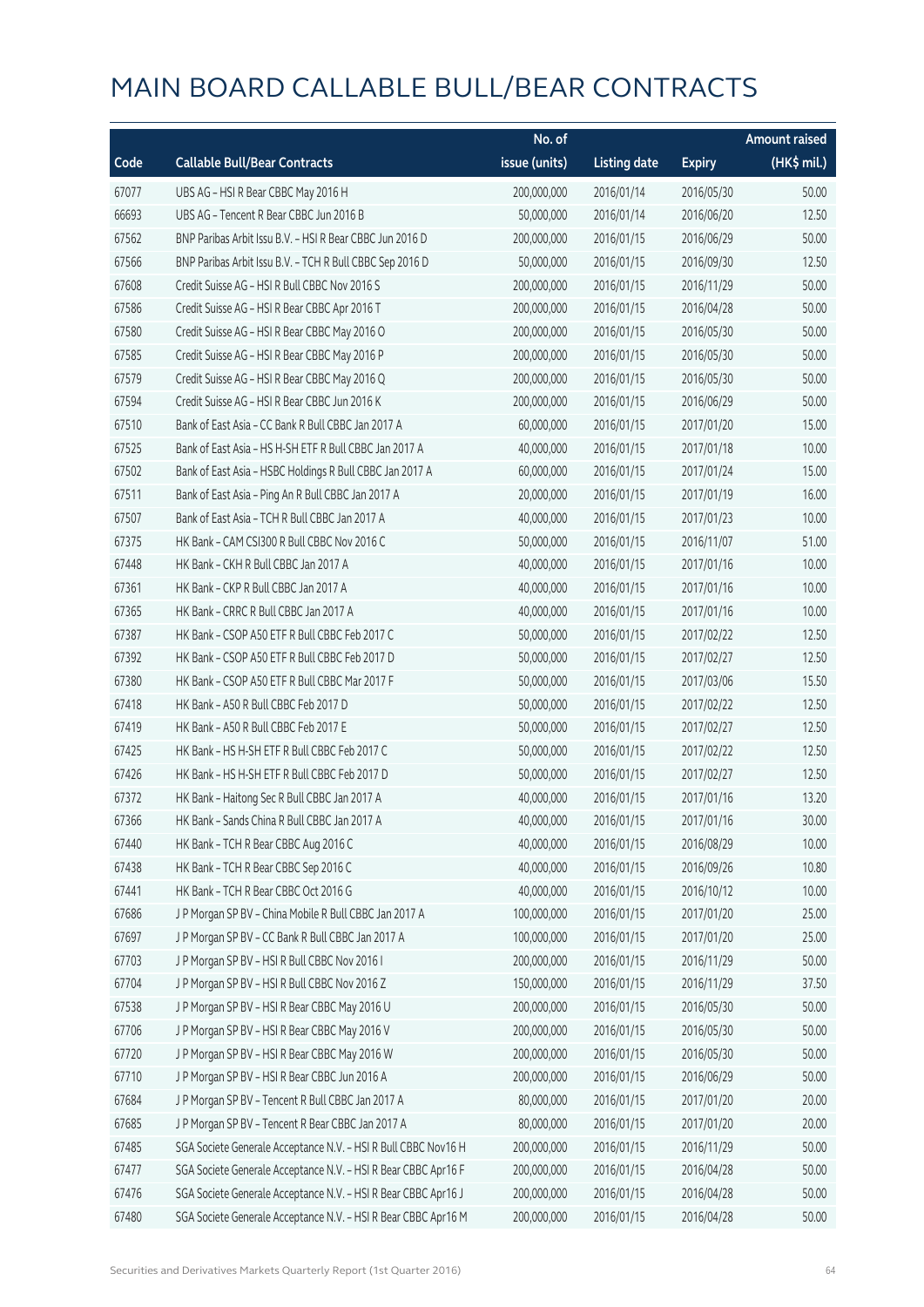|       |                                                                | No. of        |                     |               | <b>Amount raised</b> |
|-------|----------------------------------------------------------------|---------------|---------------------|---------------|----------------------|
| Code  | <b>Callable Bull/Bear Contracts</b>                            | issue (units) | <b>Listing date</b> | <b>Expiry</b> | (HK\$ mil.)          |
| 67467 | SGA Societe Generale Acceptance N.V. - HSI R Bear CBBC Jun16 I | 200,000,000   | 2016/01/15          | 2016/06/29    | 50.00                |
| 67492 | SGA Societe Generale Acceptance N.V. - HSI R Bear CBBC Jun16 O | 200,000,000   | 2016/01/15          | 2016/06/29    | 50.00                |
| 67679 | UBS AG - HSI R Bull CBBC Dec 2016 S                            | 200,000,000   | 2016/01/15          | 2016/12/29    | 50.00                |
| 67632 | UBS AG - HSI R Bull CBBC Feb 2017 I                            | 200,000,000   | 2016/01/15          | 2017/02/27    | 50.00                |
| 67611 | UBS AG - HSI R Bear CBBC Apr 2016 R                            | 200,000,000   | 2016/01/15          | 2016/04/28    | 50.00                |
| 67629 | UBS AG - HSI R Bear CBBC Apr 2016 S                            | 200,000,000   | 2016/01/15          | 2016/04/28    | 50.00                |
| 67618 | UBS AG - HSI R Bear CBBC May 2016 I                            | 200,000,000   | 2016/01/15          | 2016/05/30    | 50.00                |
| 67626 | UBS AG - HSI R Bear CBBC May 2016 J                            | 200,000,000   | 2016/01/15          | 2016/05/30    | 50.00                |
| 68130 | BNP Paribas Arbit Issu B.V. - HSCEI R Bull CBBC Nov 2016 L     | 100,000,000   | 2016/01/18          | 2016/11/29    | 25.00                |
| 68133 | BNP Paribas Arbit Issu B.V. - HSCEI R Bull CBBC Dec 2016 L     | 100,000,000   | 2016/01/18          | 2016/12/29    | 25.00                |
| 68136 | BNP Paribas Arbit Issu B.V. - HSCEI R Bull CBBC Dec 2016 M     | 100,000,000   | 2016/01/18          | 2016/12/29    | 25.00                |
| 68143 | BNP Paribas Arbit Issu B.V. - HSCEI R Bear CBBC May 2016 F     | 100,000,000   | 2016/01/18          | 2016/05/30    | 25.00                |
| 68138 | BNP Paribas Arbit Issu B.V. - HSCEI R Bear CBBC Jun 2016 A     | 100,000,000   | 2016/01/18          | 2016/06/29    | 25.00                |
| 68144 | BNP Paribas Arbit Issu B.V. - HSCEI R Bear CBBC Jun 2016 B     | 100,000,000   | 2016/01/18          | 2016/06/29    | 25.00                |
| 67843 | BNP Paribas Arbit Issu B.V. - HSI R Bull CBBC Sep 2016 M       | 250,000,000   | 2016/01/18          | 2016/09/29    | 62.50                |
| 67855 | BNP Paribas Arbit Issu B.V. - HSI R Bull CBBC Oct 2016 F       | 250,000,000   | 2016/01/18          | 2016/10/28    | 62.50                |
| 67878 | BNP Paribas Arbit Issu B.V. - HSI R Bull CBBC Oct 2016 G       | 250,000,000   | 2016/01/18          | 2016/10/28    | 62.50                |
| 68084 | BNP Paribas Arbit Issu B.V. - HSI R Bull CBBC Nov 2016 J       | 250,000,000   | 2016/01/18          | 2016/11/29    | 67.50                |
| 68108 | BNP Paribas Arbit Issu B.V. - HSI R Bull CBBC Nov 2016 M       | 250,000,000   | 2016/01/18          | 2016/11/29    | 62.50                |
| 68092 | BNP Paribas Arbit Issu B.V. - HSI R Bull CBBC Nov 2016 R       | 250,000,000   | 2016/01/18          | 2016/11/29    | 62.50                |
| 68126 | BNP Paribas Arbit Issu B.V. - HSI R Bear CBBC May 2016 V       | 200,000,000   | 2016/01/18          | 2016/05/30    | 50.00                |
| 68269 | BNP Paribas Arbit Issu B.V. - HSI R Bear CBBC May 2016 W       | 200,000,000   | 2016/01/18          | 2016/05/30    | 50.00                |
| 68117 | BNP Paribas Arbit Issu B.V. - HSI R Bear CBBC Jun 2016 E       | 200,000,000   | 2016/01/18          | 2016/06/29    | 50.00                |
| 68121 | BNP Paribas Arbit Issu B.V. - HSI R Bear CBBC Jun 2016 F       | 200,000,000   | 2016/01/18          | 2016/06/29    | 50.00                |
| 68147 | Credit Suisse AG - HSI R Bull CBBC Sep 2016 B                  | 200,000,000   | 2016/01/18          | 2016/09/29    | 50.00                |
| 68145 | Credit Suisse AG - HSI R Bull CBBC Sep 2016 J                  | 200,000,000   | 2016/01/18          | 2016/09/29    | 50.00                |
| 68148 | Credit Suisse AG - HSI R Bull CBBC Sep 2016 K                  | 200,000,000   | 2016/01/18          | 2016/09/29    | 50.00                |
| 68151 | Credit Suisse AG - HSI R Bull CBBC Sep 2016 L                  | 200,000,000   | 2016/01/18          | 2016/09/29    | 50.00                |
| 68156 | Credit Suisse AG - HSI R Bear CBBC Apr 2016 X                  | 200,000,000   | 2016/01/18          | 2016/04/28    | 50.00                |
| 68164 | Credit Suisse AG - HSI R Bear CBBC May 2016 B                  | 200,000,000   | 2016/01/18          | 2016/05/30    | 50.00                |
| 68163 | Credit Suisse AG - HSI R Bear CBBC May 2016 R                  | 200,000,000   | 2016/01/18          | 2016/05/30    | 50.00                |
| 68153 | Credit Suisse AG - HSI R Bear CBBC Jun 2016 L                  | 200,000,000   | 2016/01/18          | 2016/06/29    | 50.00                |
| 68166 | Credit Suisse AG - HSI R Bear CBBC Jun 2016 M                  | 200,000,000   | 2016/01/18          | 2016/06/29    | 50.00                |
| 67765 | HK Bank - ABC R Bear CBBC Dec 2016 A                           | 40,000,000    | 2016/01/18          | 2016/12/19    | 10.00                |
| 67739 | HK Bank - BOCL R Bear CBBC Nov 2016 A                          | 40,000,000    | 2016/01/18          | 2016/11/28    | 10.00                |
| 67783 | HK Bank - Sinopec Corp R Bear CBBC Dec 2016 A                  | 40,000,000    | 2016/01/18          | 2016/12/19    | 10.00                |
| 67768 | HK Bank - CSOP A50 ETF R Bull CBBC Jan 2017 A                  | 50,000,000    | 2016/01/18          | 2017/01/16    | 12.50                |
| 67727 | HK Bank - A50 R Bull CBBC Jan 2017 A                           | 50,000,000    | 2016/01/18          | 2017/01/16    | 12.50                |
| 67736 | HK Bank - Galaxy Ent R Bear CBBC Dec 2016 B                    | 40,000,000    | 2016/01/18          | 2016/12/19    | 20.80                |
| 67762 | HK Bank - HKEX R Bear CBBC Nov 2016 B                          | 40,000,000    | 2016/01/18          | 2016/11/28    | 10.00                |
| 67837 | HK Bank - HSI R Bull CBBC Oct 2016 T                           | 150,000,000   | 2016/01/18          | 2016/10/28    | 37.50                |
| 67828 | HK Bank - HSI R Bull CBBC Dec 2016 K                           | 150,000,000   | 2016/01/18          | 2016/12/29    | 37.50                |
| 67788 | HK Bank - HSI R Bear CBBC Nov 2016 D                           | 150,000,000   | 2016/01/18          | 2016/11/29    | 37.50                |
| 67814 | HK Bank - HSI R Bear CBBC Dec 2016 E                           | 400,000,000   | 2016/01/18          | 2016/12/29    | 100.00               |
| 67767 | HK Bank - ICBC R Bear CBBC Dec 2016 A                          | 40,000,000    | 2016/01/18          | 2016/12/19    | 10.00                |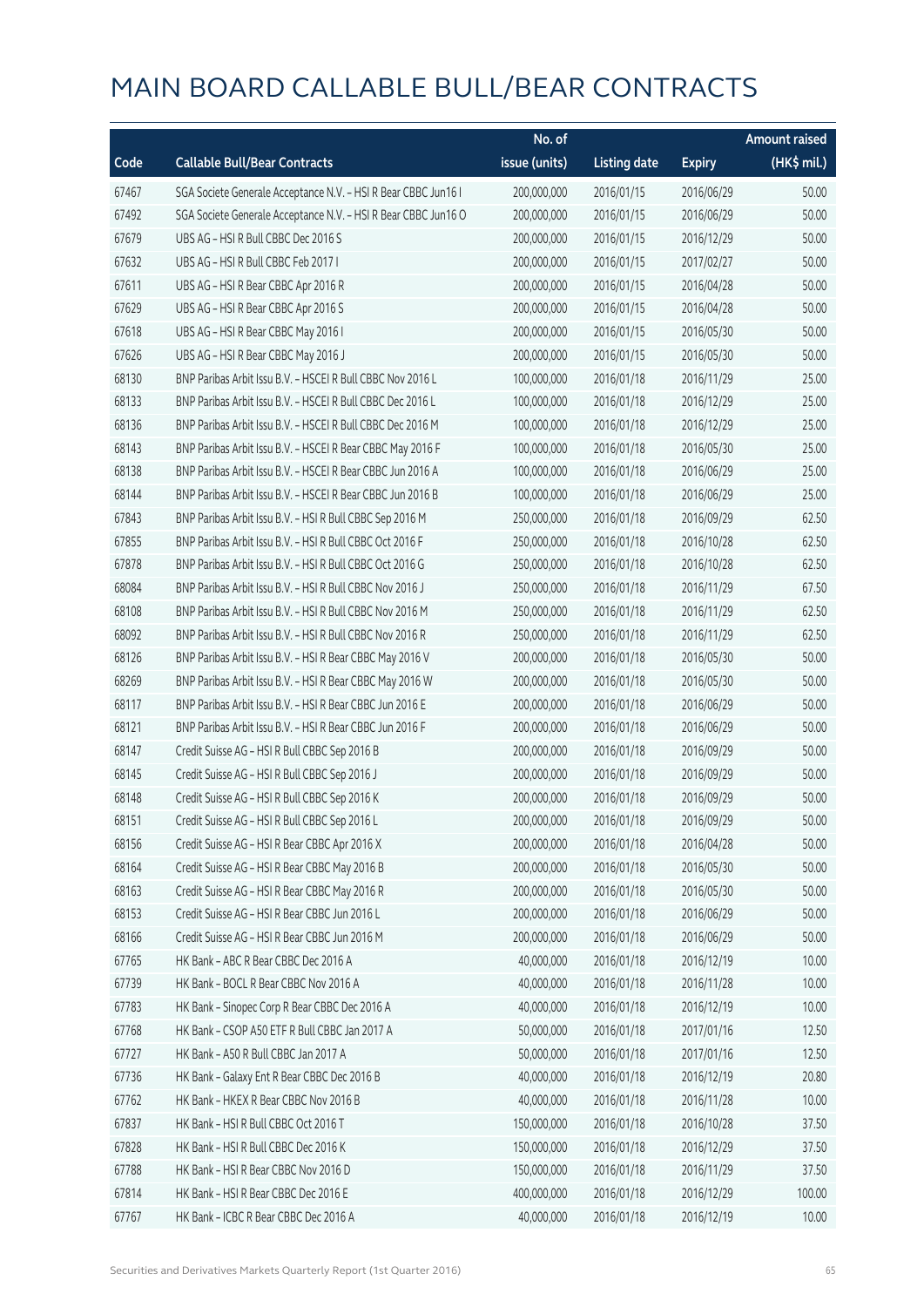|       |                                                                | No. of        |                     |               | Amount raised |
|-------|----------------------------------------------------------------|---------------|---------------------|---------------|---------------|
| Code  | <b>Callable Bull/Bear Contracts</b>                            | issue (units) | <b>Listing date</b> | <b>Expiry</b> | (HK\$ mil.)   |
| 67774 | HK Bank - PetCh R Bear CBBC Dec 2016 B                         | 40,000,000    | 2016/01/18          | 2016/12/19    | 10.00         |
| 67738 | HK Bank - Sands China R Bear CBBC Dec 2016 D                   | 40,000,000    | 2016/01/18          | 2016/12/19    | 21.60         |
| 68277 | J P Morgan SP BV - AIA R Bull CBBC Feb 2017 A                  | 100,000,000   | 2016/01/18          | 2017/02/17    | 25.00         |
| 68273 | J P Morgan SP BV - BOCL R Bull CBBC Feb 2017 A                 | 100,000,000   | 2016/01/18          | 2017/02/17    | 25.00         |
| 68274 | J P Morgan SP BV - CC Bank R Bull CBBC Feb 2017 A              | 100,000,000   | 2016/01/18          | 2017/02/17    | 25.00         |
| 68034 | J P Morgan SP BV - HSCEI R Bull CBBC Jan 2017 C                | 100,000,000   | 2016/01/18          | 2017/01/26    | 25.00         |
| 68353 | J P Morgan SP BV - HSCEI R Bull CBBC Jun 2017 A                | 100,000,000   | 2016/01/18          | 2017/06/29    | 25.00         |
| 68355 | J P Morgan SP BV - HSCEI R Bear CBBC May 2016 C                | 100,000,000   | 2016/01/18          | 2016/05/30    | 25.00         |
| 68016 | J P Morgan SP BV - HSI R Bull CBBC Nov 2016 R                  | 200,000,000   | 2016/01/18          | 2016/11/29    | 50.00         |
| 68286 | J P Morgan SP BV - HSI R Bull CBBC Dec 2016 I                  | 200,000,000   | 2016/01/18          | 2016/12/29    | 50.00         |
| 68285 | J P Morgan SP BV - HSI R Bull CBBC Dec 2016 T                  | 200,000,000   | 2016/01/18          | 2016/12/29    | 50.00         |
| 68014 | J P Morgan SP BV - HSI R Bull CBBC Dec 2016 W                  | 200,000,000   | 2016/01/18          | 2016/12/29    | 50.00         |
| 68033 | J P Morgan SP BV - HSI R Bull CBBC Jan 2017 Z                  | 200,000,000   | 2016/01/18          | 2017/01/26    | 50.00         |
| 68289 | J P Morgan SP BV - HSI R Bull CBBC Feb 2017 F                  | 200,000,000   | 2016/01/18          | 2017/02/27    | 50.00         |
| 68295 | J P Morgan SP BV - HSI R Bull CBBC Feb 2017 G                  | 200,000,000   | 2016/01/18          | 2017/02/27    | 50.00         |
| 68301 | J P Morgan SP BV - HSI R Bull CBBC Jun 2017 B                  | 200,000,000   | 2016/01/18          | 2017/06/29    | 50.00         |
| 68310 | J P Morgan SP BV - HSI R Bear CBBC May 2016 X                  | 200,000,000   | 2016/01/18          | 2016/05/30    | 50.00         |
| 68316 | J P Morgan SP BV - HSI R Bear CBBC May 2016 Y                  | 200,000,000   | 2016/01/18          | 2016/05/30    | 50.00         |
| 68339 | J P Morgan SP BV - HSI R Bear CBBC Jun 2016 B                  | 200,000,000   | 2016/01/18          | 2016/06/29    | 50.00         |
| 68341 | J P Morgan SP BV - HSI R Bear CBBC Jun 2016 C                  | 200,000,000   | 2016/01/18          | 2016/06/29    | 50.00         |
| 68344 | J P Morgan SP BV - HSI R Bear CBBC Jun 2016 D                  | 200,000,000   | 2016/01/18          | 2016/06/29    | 50.00         |
| 68276 | J P Morgan SP BV - ICBC R Bull CBBC Feb 2017 A                 | 100,000,000   | 2016/01/18          | 2017/02/17    | 25.00         |
| 67931 | Macquarie Bank Ltd. - HSI R Bull CBBC Jul 2016 E               | 40,000,000    | 2016/01/18          | 2016/07/28    | 10.20         |
| 67956 | Macquarie Bank Ltd. - HSI R Bull CBBC Jul 2016 F               | 40,000,000    | 2016/01/18          | 2016/07/28    | 10.40         |
| 68011 | Macquarie Bank Ltd. - HSI R Bull CBBC Jul 2016 G               | 40,000,000    | 2016/01/18          | 2016/07/28    | 10.00         |
| 67961 | Macquarie Bank Ltd. - HSI R Bear CBBC Jul 2016 D               | 40,000,000    | 2016/01/18          | 2016/07/28    | 10.00         |
| 67966 | Macquarie Bank Ltd. - HSI R Bear CBBC Jul 2016 E               | 40,000,000    | 2016/01/18          | 2016/07/28    | 10.20         |
| 67989 | Macquarie Bank Ltd. - HSI R Bear CBBC Jul 2016 F               | 40,000,000    | 2016/01/18          | 2016/07/28    | 10.40         |
| 68005 | Macquarie Bank Ltd. - HSI R Bear CBBC Jul 2016 G               | 40,000,000    | 2016/01/18          | 2016/07/28    | 10.60         |
| 67911 | SGA Societe Generale Acceptance N.V. - HSI R Bull CBBC Oct16 J | 200,000,000   | 2016/01/18          | 2016/10/28    | 50.00         |
| 67917 | SGA Societe Generale Acceptance N.V. - HSI R Bull CBBC Oct16 K | 200,000,000   | 2016/01/18          | 2016/10/28    | 50.00         |
| 67906 | SGA Societe Generale Acceptance N.V. - HSI R Bull CBBC Nov16 I | 200,000,000   | 2016/01/18          | 2016/11/29    | 50.00         |
| 67880 | SGA Societe Generale Acceptance N.V. - HSI R Bull CBBC Dec16 B | 200,000,000   | 2016/01/18          | 2016/12/29    | 62.00         |
| 67900 | SGA Societe Generale Acceptance N.V. - HSI R Bull CBBC Dec16 C | 200,000,000   | 2016/01/18          | 2016/12/29    | 58.00         |
| 68059 | SGA Societe Generale Acceptance N.V. - HSI R Bear CBBC Apr16 P | 200,000,000   | 2016/01/18          | 2016/04/28    | 50.00         |
| 68060 | SGA Societe Generale Acceptance N.V. - HSI R Bear CBBC May16 V | 200,000,000   | 2016/01/18          | 2016/05/30    | 50.00         |
| 68051 | SGA Societe Generale Acceptance N.V. - HSI R Bear CBBC Jun16 P | 200,000,000   | 2016/01/18          | 2016/06/29    | 50.00         |
| 68057 | SGA Societe Generale Acceptance N.V. - HSI R Bear CBBC Jun16 Q | 200,000,000   | 2016/01/18          | 2016/06/29    | 50.00         |
| 67918 | SGA Societe Generale Acceptance N.V. - HSI R Bear CBBC Jul16 B | 400,000,000   | 2016/01/18          | 2016/07/28    | 100.00        |
| 68067 | SGA Societe Generale Acceptance N.V. - HSI R Bear CBBC Jul16 C | 200,000,000   | 2016/01/18          | 2016/07/28    | 50.00         |
| 68072 | SGA Societe Generale Acceptance N.V. - HSI R Bear CBBC Jul16 D | 200,000,000   | 2016/01/18          | 2016/07/28    | 50.00         |
| 68254 | UBS AG - China Mobile R Bull CBBC Dec 2016 A                   | 50,000,000    | 2016/01/18          | 2016/12/12    | 12.50         |
| 68244 | UBS AG - HSBC R Bull CBBC Nov 2016 C                           | 100,000,000   | 2016/01/18          | 2016/11/14    | 25.00         |
| 68189 | UBS AG - HSCEI R Bull CBBC Dec 2016 A                          | 200,000,000   | 2016/01/18          | 2016/12/29    | 50.00         |
| 68190 | UBS AG - HSCEI R Bear CBBC May 2016 A                          | 100,000,000   | 2016/01/18          | 2016/05/30    | 25.00         |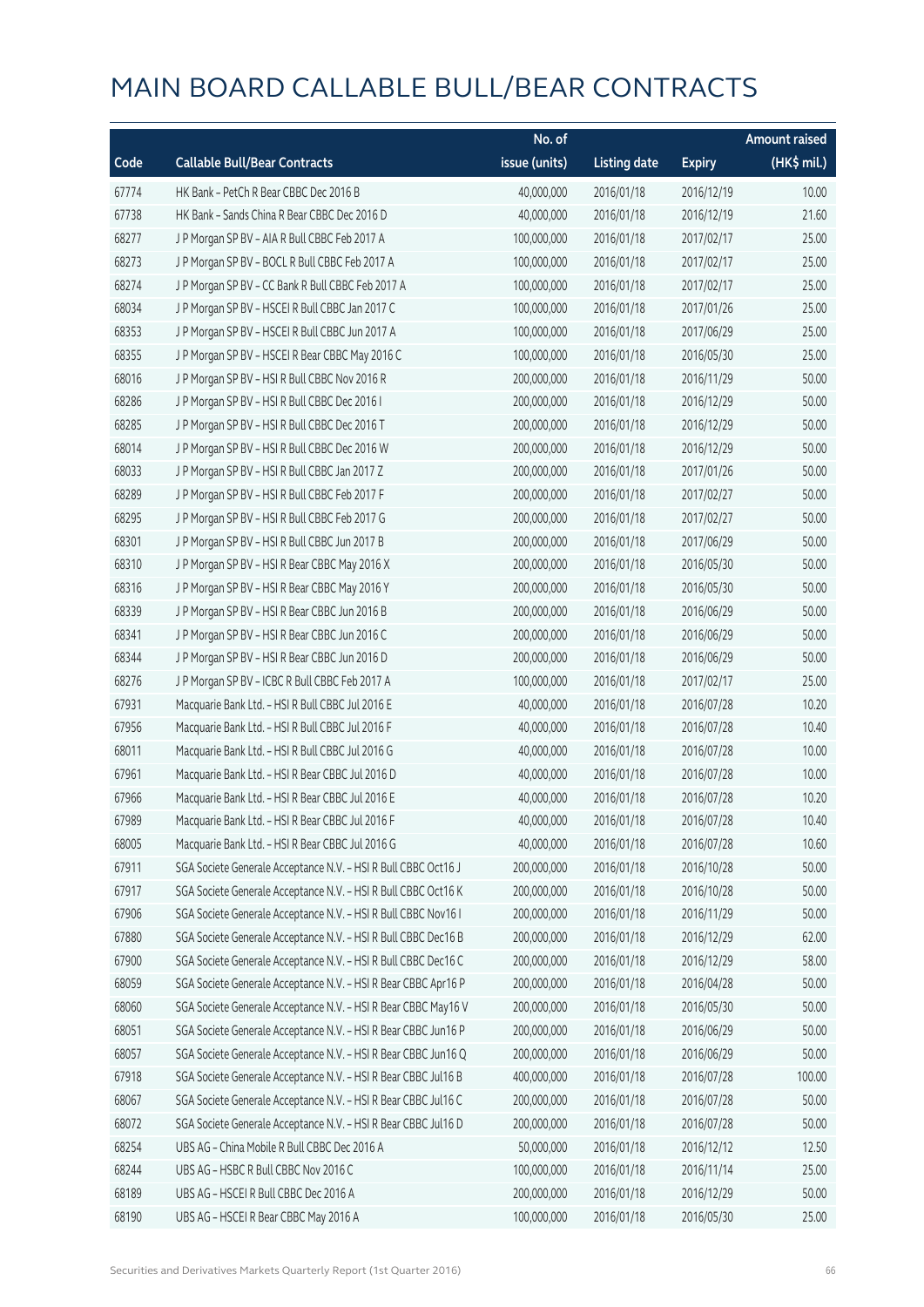|       |                                                          | No. of        |                     |               | <b>Amount raised</b> |
|-------|----------------------------------------------------------|---------------|---------------------|---------------|----------------------|
| Code  | <b>Callable Bull/Bear Contracts</b>                      | issue (units) | <b>Listing date</b> | <b>Expiry</b> | (HK\$ mil.)          |
| 68177 | UBS AG - HSI R Bull CBBC Nov 2016 W                      | 200,000,000   | 2016/01/18          | 2016/11/29    | 50.00                |
| 68184 | UBS AG - HSI R Bull CBBC Nov 2016 X                      | 200,000,000   | 2016/01/18          | 2016/11/29    | 50.00                |
| 68173 | UBS AG - HSI R Bull CBBC Dec 2016 P                      | 200,000,000   | 2016/01/18          | 2016/12/29    | 50.00                |
| 68169 | UBS AG - HSI R Bull CBBC Dec 2016 R                      | 200,000,000   | 2016/01/18          | 2016/12/29    | 50.00                |
| 68172 | UBS AG - HSI R Bull CBBC Dec 2016 T                      | 200,000,000   | 2016/01/18          | 2016/12/29    | 50.00                |
| 68179 | UBS AG - HSI R Bull CBBC Dec 2016 U                      | 200,000,000   | 2016/01/18          | 2016/12/29    | 50.00                |
| 68192 | UBS AG - HSI R Bull CBBC Jan 2017 A                      | 200,000,000   | 2016/01/18          | 2017/01/26    | 50.00                |
| 68222 | UBS AG - HSI R Bull CBBC Jan 2017 B                      | 200,000,000   | 2016/01/18          | 2017/01/26    | 50.00                |
| 68225 | UBS AG - HSI R Bull CBBC Jan 2017 C                      | 200,000,000   | 2016/01/18          | 2017/01/26    | 54.00                |
| 68202 | UBS AG - HSI R Bull CBBC Feb 2017 J                      | 200,000,000   | 2016/01/18          | 2017/02/27    | 50.00                |
| 68227 | UBS AG - HSI R Bear CBBC Apr 2016 T                      | 200,000,000   | 2016/01/18          | 2016/04/28    | 50.00                |
| 68241 | UBS AG - HSI R Bear CBBC Apr 2016 U                      | 200,000,000   | 2016/01/18          | 2016/04/28    | 50.00                |
| 68242 | UBS AG - HSI R Bear CBBC Apr 2016 V                      | 200,000,000   | 2016/01/18          | 2016/04/28    | 50.00                |
| 68229 | UBS AG - HSI R Bear CBBC May 2016 K                      | 200,000,000   | 2016/01/18          | 2016/05/30    | 50.00                |
| 68243 | UBS AG - HSI R Bear CBBC May 2016 L                      | 200,000,000   | 2016/01/18          | 2016/05/30    | 50.00                |
| 68265 | UBS AG - HSI R Bear CBBC May 2016 M                      | 200,000,000   | 2016/01/18          | 2016/05/30    | 50.00                |
| 68633 | BNP Paribas Arbit Issu B.V. - HSI R Bull CBBC Sep 2016 N | 250,000,000   | 2016/01/19          | 2016/09/29    | 62.50                |
| 68488 | BNP Paribas Arbit Issu B.V. - HSI R Bull CBBC Oct 2016 H | 250,000,000   | 2016/01/19          | 2016/10/28    | 62.50                |
| 68632 | BNP Paribas Arbit Issu B.V. - HSI R Bull CBBC Nov 2016 O | 250,000,000   | 2016/01/19          | 2016/11/29    | 62.50                |
| 68606 | BNP Paribas Arbit Issu B.V. - HSI R Bull CBBC Dec 2016 N | 250,000,000   | 2016/01/19          | 2016/12/29    | 75.00                |
| 68607 | BNP Paribas Arbit Issu B.V. - HSI R Bull CBBC Dec 2016 R | 250,000,000   | 2016/01/19          | 2016/12/29    | 70.00                |
| 68489 | BNP Paribas Arbit Issu B.V. - HSI R Bear CBBC May 2016 X | 200,000,000   | 2016/01/19          | 2016/05/30    | 50.00                |
| 68634 | BNP Paribas Arbit Issu B.V. - HSI R Bear CBBC Jun 2016 G | 200,000,000   | 2016/01/19          | 2016/06/29    | 50.00                |
| 68576 | Credit Suisse AG - HSI R Bull CBBC Oct 2016 K            | 200,000,000   | 2016/01/19          | 2016/10/28    | 50.00                |
| 68574 | Credit Suisse AG - HSI R Bull CBBC Oct 2016 S            | 200,000,000   | 2016/01/19          | 2016/10/28    | 50.00                |
| 68578 | Credit Suisse AG - HSI R Bear CBBC Apr 2016 H            | 200,000,000   | 2016/01/19          | 2016/04/28    | 50.00                |
| 68592 | Credit Suisse AG - HSI R Bear CBBC May 2016 H            | 200,000,000   | 2016/01/19          | 2016/05/30    | 50.00                |
| 68577 | Credit Suisse AG - HSI R Bear CBBC Jun 2016 N            | 200,000,000   | 2016/01/19          | 2016/06/29    | 50.00                |
| 68587 | Credit Suisse AG - HSI R Bear CBBC Jun 2016 O            | 200,000,000   | 2016/01/19          | 2016/06/29    | 50.00                |
| 68357 | HK Bank - China Mobile R Bull CBBC Dec 2016 F            | 50,000,000    | 2016/01/19          | 2016/12/19    | 12.50                |
| 68406 | HK Bank - CITIC Sec R Bull CBBC Nov 2016 C               | 40,000,000    | 2016/01/19          | 2016/11/14    | 19.20                |
| 68359 | HK Bank - China Life R Bull CBBC Oct 2016 D              | 50,000,000    | 2016/01/19          | 2016/10/24    | 21.50                |
| 68360 | HK Bank - China Life R Bull CBBC Nov 2016 C              | 50,000,000    | 2016/01/19          | 2016/11/14    | 26.50                |
| 68379 | HK Bank - CM Bank R Bull CBBC Dec 2016 D                 | 40,000,000    | 2016/01/19          | 2016/12/30    | 14.00                |
| 68369 | HK Bank - CRRC R Bull CBBC Mar 2017 A                    | 40,000,000    | 2016/01/19          | 2017/03/06    | 10.00                |
| 68376 | HK Bank - Galaxy Ent R Bull CBBC Nov 2016 G              | 40,000,000    | 2016/01/19          | 2016/11/14    | 26.00                |
| 68404 | HK Bank - HKEX R Bull CBBC Oct 2016 T                    | 50,000,000    | 2016/01/19          | 2016/10/31    | 17.00                |
| 68358 | HK Bank - HKEX R Bull CBBC Dec 2016 B                    | 50,000,000    | 2016/01/19          | 2016/12/21    | 25.50                |
| 68396 | HK Bank - HSCEI R Bull CBBC Oct 2016 N                   | 60,000,000    | 2016/01/19          | 2016/10/28    | 15.00                |
| 68402 | HK Bank - HSCEI R Bull CBBC Nov 2016 K                   | 60,000,000    | 2016/01/19          | 2016/11/29    | 15.00                |
| 68426 | HK Bank - HSCEI R Bull CBBC Nov 2016 L                   | 60,000,000    | 2016/01/19          | 2016/11/29    | 15.00                |
| 68423 | HK Bank - HSCEI R Bear CBBC Sep 2016 E                   | 50,000,000    | 2016/01/19          | 2016/09/29    | 12.50                |
| 68414 | HK Bank - HSI R Bull CBBC Sep 2016 B                     | 400,000,000   | 2016/01/19          | 2016/09/29    | 100.00               |
| 68409 | HK Bank - HSI R Bull CBBC Nov 2016 M                     | 150,000,000   | 2016/01/19          | 2016/11/29    | 37.50                |
| 68412 | HK Bank - HSI R Bull CBBC Dec 2016 L                     | 150,000,000   | 2016/01/19          | 2016/12/29    | 37.50                |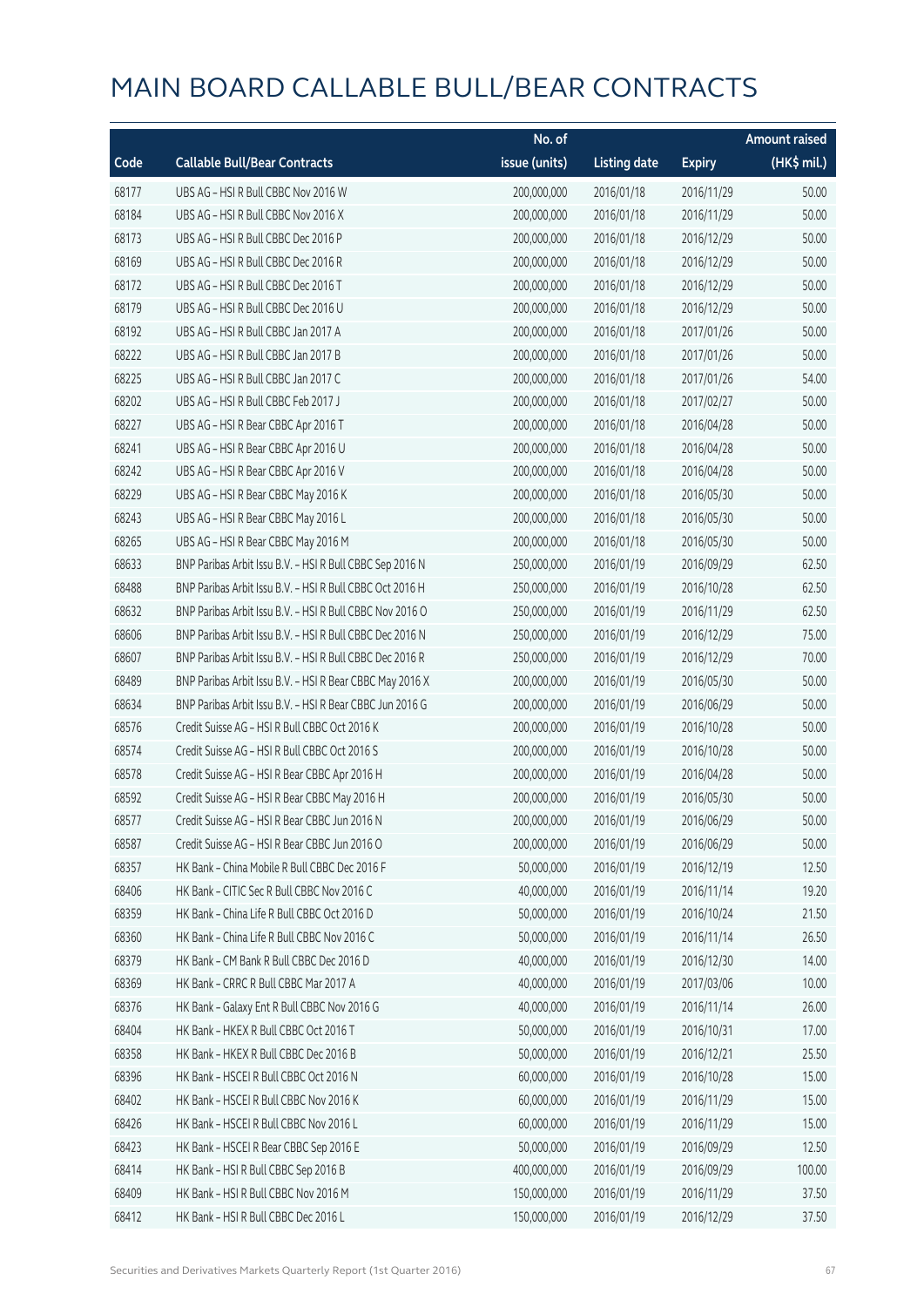|       |                                                                | No. of        |                     |               | <b>Amount raised</b> |
|-------|----------------------------------------------------------------|---------------|---------------------|---------------|----------------------|
| Code  | <b>Callable Bull/Bear Contracts</b>                            | issue (units) | <b>Listing date</b> | <b>Expiry</b> | (HK\$ mil.)          |
| 68415 | HK Bank - HSI R Bear CBBC Aug 2016 P                           | 150,000,000   | 2016/01/19          | 2016/08/30    | 37.50                |
| 68421 | HK Bank - HSI R Bear CBBC Sep 2016 K                           | 150,000,000   | 2016/01/19          | 2016/09/29    | 37.50                |
| 68374 | HK Bank - SHK Ppt R Bull CBBC Jan 2017 B                       | 40,000,000    | 2016/01/19          | 2017/01/16    | 10.00                |
| 68377 | HK Bank - TCH R Bull CBBC Oct 2016 F                           | 50,000,000    | 2016/01/19          | 2016/10/24    | 12.50                |
| 68378 | HK Bank - TCH R Bull CBBC Nov 2016 F                           | 50,000,000    | 2016/01/19          | 2016/11/07    | 12.50                |
| 68439 | HK Bank - TCH R Bear CBBC Nov 2016 B                           | 40,000,000    | 2016/01/19          | 2016/11/24    | 10.00                |
| 68732 | J P Morgan SP BV - CC Bank R Bull CBBC Mar 2017 A              | 100,000,000   | 2016/01/19          | 2017/03/17    | 25.00                |
| 68725 | J P Morgan SP BV - CSOP A50 ETF R Bull CBBC Mar 2017 A         | 80,000,000    | 2016/01/19          | 2017/03/17    | 20.00                |
| 68723 | J P Morgan SP BV - A50 China R Bull CBBC Mar 2017 A            | 80,000,000    | 2016/01/19          | 2017/03/17    | 20.00                |
| 68722 | J P Morgan SP BV - HSBC R Bull CBBC Apr 2017 A                 | 100,000,000   | 2016/01/19          | 2017/04/21    | 25.00                |
| 68717 | J P Morgan SP BV - HSBC R Bear CBBC Sep 2016 A                 | 100,000,000   | 2016/01/19          | 2016/09/15    | 25.00                |
| 68654 | J P Morgan SP BV - HSI R Bull CBBC Sep 2016 A                  | 200,000,000   | 2016/01/19          | 2016/09/29    | 50.00                |
| 68656 | J P Morgan SP BV - HSI R Bull CBBC Oct 2016 Y                  | 150,000,000   | 2016/01/19          | 2016/10/28    | 37.50                |
| 68658 | J P Morgan SP BV - HSI R Bull CBBC Nov 2016 O                  | 150,000,000   | 2016/01/19          | 2016/11/29    | 37.50                |
| 68446 | J P Morgan SP BV - HSI R Bull CBBC Nov 2016 Q                  | 150,000,000   | 2016/01/19          | 2016/11/29    | 37.50                |
| 68659 | J P Morgan SP BV - HSI R Bull CBBC Apr 2017 B                  | 200,000,000   | 2016/01/19          | 2017/04/27    | 50.00                |
| 68661 | J P Morgan SP BV - HSI R Bull CBBC May 2017 B                  | 200,000,000   | 2016/01/19          | 2017/05/29    | 50.00                |
| 68665 | J P Morgan SP BV - HSI R Bear CBBC May 2016 Z                  | 150,000,000   | 2016/01/19          | 2016/05/30    | 37.50                |
| 68680 | J P Morgan SP BV - HSI R Bear CBBC Jun 2016 F                  | 200,000,000   | 2016/01/19          | 2016/06/29    | 50.00                |
| 68701 | J P Morgan SP BV - HSI R Bear CBBC Jul 2016 A                  | 200,000,000   | 2016/01/19          | 2016/07/28    | 50.00                |
| 68707 | J P Morgan SP BV - Tencent R Bull CBBC Feb 2017 A              | 80,000,000    | 2016/01/19          | 2017/02/17    | 20.00                |
| 68708 | J P Morgan SP BV - Tencent R Bear CBBC Nov 2016 A              | 80,000,000    | 2016/01/19          | 2016/11/18    | 20.00                |
| 68491 | Macquarie Bank Ltd. - HSI R Bull CBBC Jul 2016 H               | 40,000,000    | 2016/01/19          | 2016/07/28    | 10.00                |
| 68492 | Macquarie Bank Ltd. - HSI R Bull CBBC Jul 2016 I               | 40,000,000    | 2016/01/19          | 2016/07/28    | 10.40                |
| 68501 | Macquarie Bank Ltd. - HSI R Bull CBBC Jul 2016 J               | 40,000,000    | 2016/01/19          | 2016/07/28    | 10.20                |
| 68493 | Macquarie Bank Ltd. - HSI R Bear CBBC Jul 2016 H               | 40,000,000    | 2016/01/19          | 2016/07/28    | 10.00                |
| 68494 | Macquarie Bank Ltd. - HSI R Bear CBBC Jul 2016 I               | 40,000,000    | 2016/01/19          | 2016/07/28    | 10.20                |
| 68500 | Macquarie Bank Ltd. - HSI R Bear CBBC Jul 2016 J               | 40,000,000    | 2016/01/19          | 2016/07/28    | 10.40                |
| 68447 | SGA Societe Generale Acceptance N.V. - HSI R Bull CBBC Dec16 D | 200,000,000   | 2016/01/19          | 2016/12/29    | 50.00                |
| 68485 | SGA Societe Generale Acceptance N.V. - HSI R Bear CBBC Apr16 O | 200,000,000   | 2016/01/19          | 2016/04/28    | 50.00                |
| 68451 | SGA Societe Generale Acceptance N.V. - HSI R Bear CBBC Apr16 Q | 200,000,000   | 2016/01/19          | 2016/04/28    | 50.00                |
| 68463 | SGA Societe Generale Acceptance N.V. - HSI R Bear CBBC Apr16 T | 200,000,000   | 2016/01/19          | 2016/04/28    | 50.00                |
| 68481 | SGA Societe Generale Acceptance N.V. - HSI R Bear CBBC Apr16 V | 200,000,000   | 2016/01/19          | 2016/04/28    | 50.00                |
| 68637 | SGA Societe Generale Acceptance N.V. - HSI R Bear CBBC Apr16 Y | 200,000,000   | 2016/01/19          | 2016/04/28    | 50.00                |
| 68642 | SGA Societe Generale Acceptance N.V. - HSI R Bear CBBC Apr16 Z | 200,000,000   | 2016/01/19          | 2016/04/28    | 50.00                |
| 68504 | UBS AG - HSI R Bull CBBC Jan 2017 D                            | 200,000,000   | 2016/01/19          | 2017/01/26    | 50.00                |
| 68510 | UBS AG - HSI R Bull CBBC Jan 2017 E                            | 200,000,000   | 2016/01/19          | 2017/01/26    | 50.00                |
| 68526 | UBS AG - HSI R Bull CBBC Jan 2017 F                            | 200,000,000   | 2016/01/19          | 2017/01/26    | 50.00                |
| 68561 | UBS AG - HSI R Bull CBBC Jan 2017 G                            | 200,000,000   | 2016/01/19          | 2017/01/26    | 50.00                |
| 68502 | UBS AG - HSI R Bull CBBC Feb 2017 K                            | 200,000,000   | 2016/01/19          | 2017/02/27    | 50.00                |
| 68528 | UBS AG - HSI R Bull CBBC Feb 2017 L                            | 200,000,000   | 2016/01/19          | 2017/02/27    | 50.00                |
| 68562 | UBS AG - HSI R Bull CBBC Feb 2017 M                            | 200,000,000   | 2016/01/19          | 2017/02/27    | 50.00                |
| 68573 | UBS AG - HSI R Bull CBBC Mar 2017 A                            | 200,000,000   | 2016/01/19          | 2017/03/30    | 50.00                |
| 68593 | UBS AG - HSI R Bear CBBC Apr 2016 W                            | 200,000,000   | 2016/01/19          | 2016/04/28    | 50.00                |
| 68597 | UBS AG - HSI R Bear CBBC Apr 2016 X                            | 200,000,000   | 2016/01/19          | 2016/04/28    | 50.00                |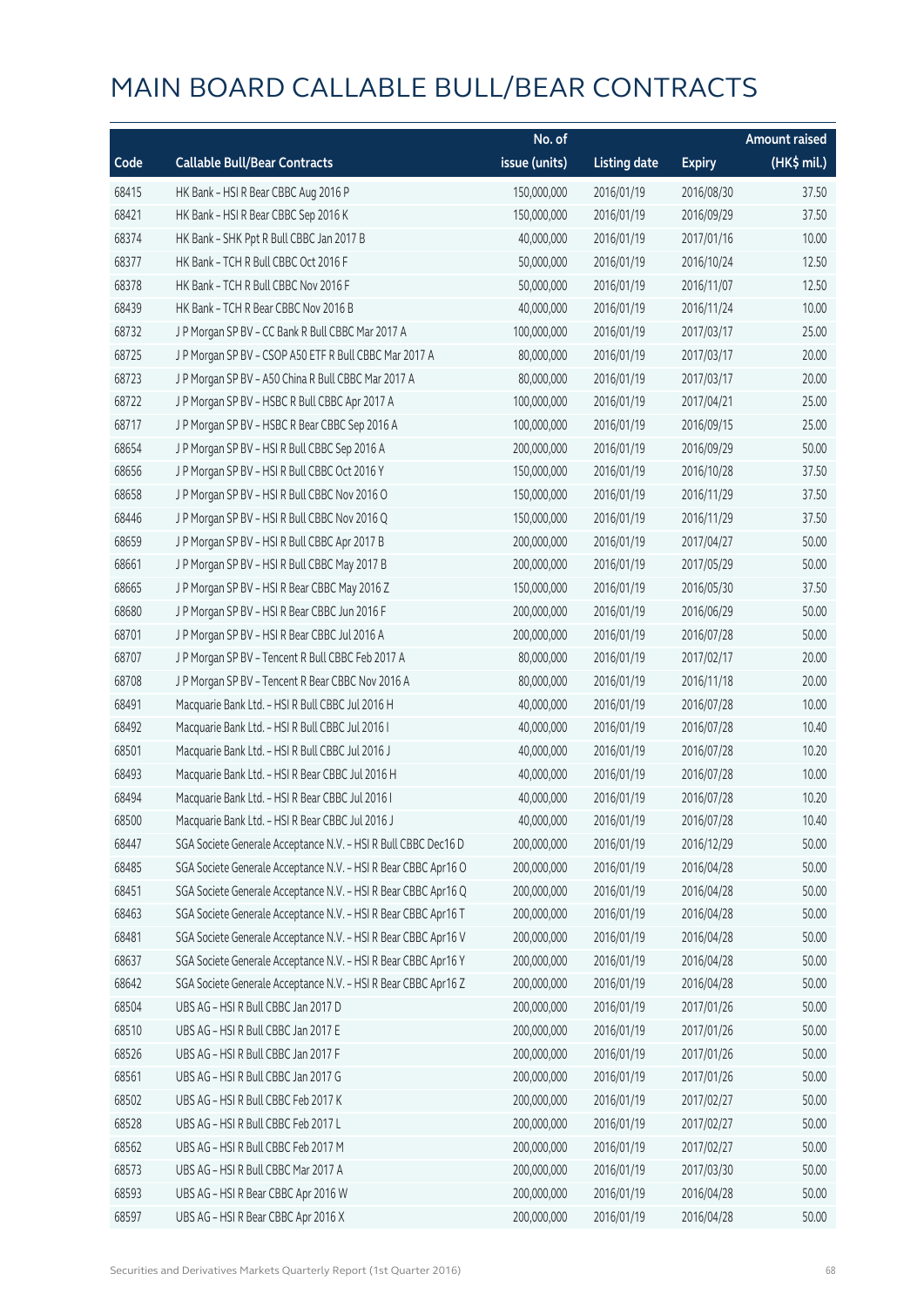|       |                                                                | No. of        |                     |               | Amount raised |
|-------|----------------------------------------------------------------|---------------|---------------------|---------------|---------------|
| Code  | <b>Callable Bull/Bear Contracts</b>                            | issue (units) | <b>Listing date</b> | <b>Expiry</b> | (HK\$ mil.)   |
| 68598 | UBS AG - HSI R Bear CBBC Apr 2016 Y                            | 200,000,000   | 2016/01/19          | 2016/04/28    | 50.00         |
| 68889 | BNP Paribas Arbit Issu B.V. - HSI R Bull CBBC Sep 2016 O       | 250,000,000   | 2016/01/20          | 2016/09/29    | 62.50         |
| 68953 | Credit Suisse AG - HSI R Bull CBBC Aug 2016 E                  | 200,000,000   | 2016/01/20          | 2016/08/30    | 50.00         |
| 68960 | Credit Suisse AG - HSI R Bull CBBC Aug 2016 G                  | 200,000,000   | 2016/01/20          | 2016/08/30    | 50.00         |
| 68977 | Credit Suisse AG - HSI R Bull CBBC Aug 2016 H                  | 200,000,000   | 2016/01/20          | 2016/08/30    | 50.00         |
| 68945 | Credit Suisse AG - HSI R Bear CBBC May 2016 A                  | 200,000,000   | 2016/01/20          | 2016/05/30    | 50.00         |
| 68944 | Credit Suisse AG - HSI R Bear CBBC May 2016 I                  | 200,000,000   | 2016/01/20          | 2016/05/30    | 50.00         |
| 68833 | Goldman Sachs SP (Asia) - HSI R Bull CBBC Sep 2016 L           | 200,000,000   | 2016/01/20          | 2016/09/29    | 50.80         |
| 68838 | Goldman Sachs SP (Asia) - HSI R Bull CBBC Sep 2016 M           | 200,000,000   | 2016/01/20          | 2016/09/29    | 53.40         |
| 68849 | Goldman Sachs SP (Asia) - HSI R Bull CBBC Sep 2016 N           | 200,000,000   | 2016/01/20          | 2016/09/29    | 55.40         |
| 68851 | Goldman Sachs SP (Asia) - HSI R Bull CBBC Sep 2016 O           | 200,000,000   | 2016/01/20          | 2016/09/29    | 57.00         |
| 68862 | Goldman Sachs SP (Asia) - HSI R Bull CBBC Sep 2016 P           | 200,000,000   | 2016/01/20          | 2016/09/29    | 58.60         |
| 68763 | HK Bank - ABC R Bear CBBC Nov 2016 A                           | 40,000,000    | 2016/01/20          | 2016/11/28    | 10.00         |
| 68760 | HK Bank - China Mobile R Bear CBBC Dec 2016 A                  | 40,000,000    | 2016/01/20          | 2016/12/05    | 10.00         |
| 68762 | HK Bank - CNOOC R Bull CBBC Dec 2016 F                         | 50,000,000    | 2016/01/20          | 2016/12/19    | 12.50         |
| 68745 | HK Bank - CNOOC R Bear CBBC Dec 2016 C                         | 40,000,000    | 2016/01/20          | 2016/12/19    | 10.00         |
| 68750 | HK Bank - Sinopec Corp R Bear CBBC Dec 2016 B                  | 40,000,000    | 2016/01/20          | 2016/12/19    | 10.00         |
| 68757 | HK Bank - HKEX R Bull CBBC Oct 2016 U                          | 50,000,000    | 2016/01/20          | 2016/10/31    | 12.50         |
| 68742 | HK Bank - HSI R Bear CBBC Oct 2016 H                           | 150,000,000   | 2016/01/20          | 2016/10/28    | 37.50         |
| 68755 | HK Bank - PetCh R Bull CBBC Apr 2017 A                         | 50,000,000    | 2016/01/20          | 2017/04/28    | 12.50         |
| 68756 | HK Bank - PetCh R Bear CBBC Dec 2016 C                         | 40,000,000    | 2016/01/20          | 2016/12/19    | 10.00         |
| 68764 | HK Bank - Ping An R Bull CBBC Nov 2016 N                       | 50,000,000    | 2016/01/20          | 2016/11/28    | 12.50         |
| 68804 | HK Bank - Ping An R Bull CBBC Nov 2016 O                       | 50,000,000    | 2016/01/20          | 2016/11/07    | 12.50         |
| 68778 | HK Bank - Ping An R Bull CBBC Jan 2017 A                       | 50,000,000    | 2016/01/20          | 2017/01/16    | 12.50         |
| 68811 | HK Bank - Ping An R Bull CBBC Jan 2017 B                       | 50,000,000    | 2016/01/20          | 2017/01/11    | 12.50         |
| 68803 | HK Bank - Ping An R Bear CBBC Nov 2016 C                       | 40,000,000    | 2016/01/20          | 2016/11/28    | 10.00         |
| 69019 | J P Morgan SP BV - COVS R Bull CBBC Dec 2016 A                 | 50,000,000    | 2016/01/20          | 2016/12/16    | 12.50         |
| 69063 | J P Morgan SP BV - COVS R Bull CBBC Feb 2017 A                 | 50,000,000    | 2016/01/20          | 2017/02/17    | 22.50         |
| 69064 | J P Morgan SP BV - China Life R Bull CBBC Dec 2016 B           | 40,000,000    | 2016/01/20          | 2016/12/16    | 10.00         |
| 69084 | J P Morgan SP BV - HS H-SH ETF R Bull CBBC Jan 2017 A          | 180,000,000   | 2016/01/20          | 2017/01/20    | 45.00         |
| 68937 | JP Morgan SP BV - HSCEI R Bull CBBC Dec 2016 I                 | 100,000,000   | 2016/01/20          | 2016/12/29    | 25.00         |
| 68939 | J P Morgan SP BV - HSCEI R Bull CBBC Apr 2017 A                | 100,000,000   | 2016/01/20          | 2017/04/27    | 25.00         |
| 68943 | J P Morgan SP BV - HSI R Bull CBBC Dec 2016 J                  | 200,000,000   | 2016/01/20          | 2016/12/29    | 50.00         |
| 68997 | J P Morgan SP BV - HSI R Bull CBBC Jan 2017 F                  | 150,000,000   | 2016/01/20          | 2017/01/26    | 37.50         |
| 69012 | J P Morgan SP BV - HSI R Bull CBBC Mar 2017 D                  | 150,000,000   | 2016/01/20          | 2017/03/30    | 37.50         |
| 69014 | J P Morgan SP BV - HSI R Bull CBBC Jul 2017 B                  | 200,000,000   | 2016/01/20          | 2017/07/28    | 50.00         |
| 68864 | J P Morgan SP BV - HSI R Bear CBBC Jun 2016 G                  | 200,000,000   | 2016/01/20          | 2016/06/29    | 50.00         |
| 68867 | J P Morgan SP BV - HSI R Bear CBBC Jul 2016 B                  | 200,000,000   | 2016/01/20          | 2016/07/28    | 50.00         |
| 68986 | J P Morgan SP BV - HSI R Bear CBBC Jul 2016 C                  | 150,000,000   | 2016/01/20          | 2016/07/28    | 37.50         |
| 69083 | J P Morgan SP BV - PetCh R Bull CBBC Feb 2017 A                | 180,000,000   | 2016/01/20          | 2017/02/17    | 45.00         |
| 69085 | J P Morgan SP BV - Tracker Fund R Bull CBBC Dec 2016 C         | 100,000,000   | 2016/01/20          | 2016/12/16    | 25.00         |
| 68874 | Macquarie Bank Ltd. - HSI R Bear CBBC Jul 2016 K               | 40,000,000    | 2016/01/20          | 2016/07/28    | 10.00         |
| 68912 | SGA Societe Generale Acceptance N.V. - HSI R Bull CBBC Oct16 L | 200,000,000   | 2016/01/20          | 2016/10/28    | 50.00         |
| 68913 | SGA Societe Generale Acceptance N.V. - HSI R Bull CBBC Nov16 J | 200,000,000   | 2016/01/20          | 2016/11/29    | 50.00         |
| 68914 | SGA Societe Generale Acceptance N.V. - HSI R Bull CBBC Dec16 E | 200,000,000   | 2016/01/20          | 2016/12/29    | 50.00         |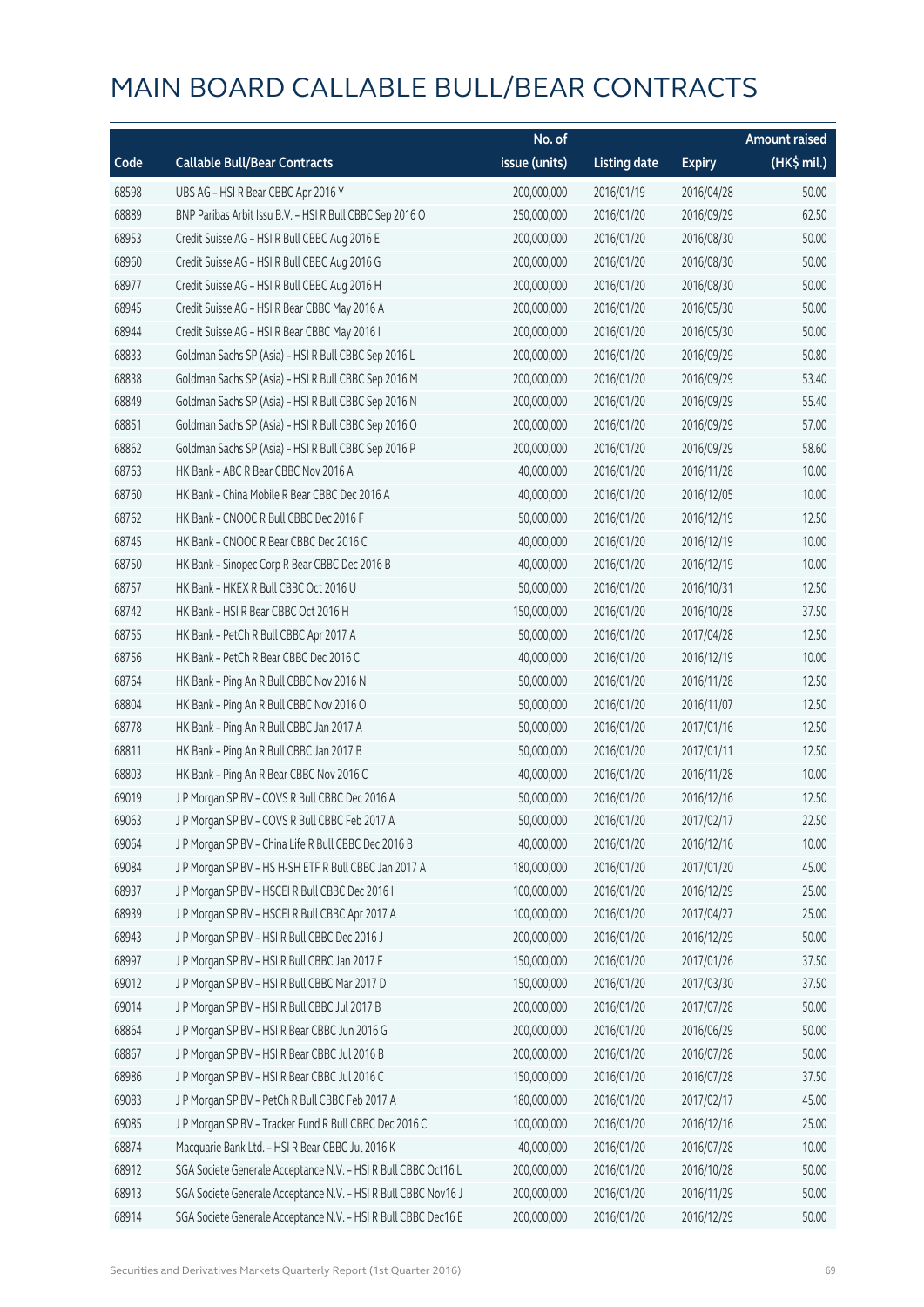|       |                                                                | No. of        |                     |               | <b>Amount raised</b> |
|-------|----------------------------------------------------------------|---------------|---------------------|---------------|----------------------|
| Code  | <b>Callable Bull/Bear Contracts</b>                            | issue (units) | <b>Listing date</b> | <b>Expiry</b> | (HK\$ mil.)          |
| 68816 | SGA Societe Generale Acceptance N.V. - HSI R Bear CBBC Jun16 N | 200,000,000   | 2016/01/20          | 2016/06/29    | 50.00                |
| 68817 | SGA Societe Generale Acceptance N.V. - HSI R Bear CBBC Jul16 E | 200,000,000   | 2016/01/20          | 2016/07/28    | 50.00                |
| 68819 | SGA Societe Generale Acceptance N.V. - HSI R Bear CBBC Jul16 F | 200,000,000   | 2016/01/20          | 2016/07/28    | 50.00                |
| 68925 | UBS AG - HSI R Bull CBBC Jan 2017 H                            | 200,000,000   | 2016/01/20          | 2017/01/26    | 50.00                |
| 68923 | UBS AG - HSI R Bull CBBC Feb 2017 N                            | 200,000,000   | 2016/01/20          | 2017/02/27    | 50.00                |
| 68926 | UBS AG - HSI R Bull CBBC Feb 2017 O                            | 200,000,000   | 2016/01/20          | 2017/02/27    | 50.00                |
| 68922 | UBS AG - HSI R Bear CBBC Apr 2016 A                            | 200,000,000   | 2016/01/20          | 2016/04/28    | 50.00                |
| 68916 | UBS AG - HSI R Bear CBBC Apr 2016 Z                            | 200,000,000   | 2016/01/20          | 2016/04/28    | 50.00                |
| 68915 | UBS AG - HSI R Bear CBBC May 2016 N                            | 200,000,000   | 2016/01/20          | 2016/05/30    | 50.00                |
| 69148 | BNP Paribas Arbit Issu B.V. - HSI R Bull CBBC Oct 2016 I       | 250,000,000   | 2016/01/21          | 2016/10/28    | 62.50                |
| 69171 | BNP Paribas Arbit Issu B.V. - HSI R Bear CBBC May 2016 Y       | 200,000,000   | 2016/01/21          | 2016/05/30    | 50.00                |
| 69176 | Credit Suisse AG - HSI R Bull CBBC Nov 2016 T                  | 200,000,000   | 2016/01/21          | 2016/11/29    | 50.00                |
| 69181 | Credit Suisse AG - HSI R Bull CBBC Nov 2016 Z                  | 200,000,000   | 2016/01/21          | 2016/11/29    | 50.00                |
| 69186 | Credit Suisse AG - HSI R Bear CBBC May 2016 T                  | 200,000,000   | 2016/01/21          | 2016/05/30    | 50.00                |
| 69187 | Credit Suisse AG - HSI R Bear CBBC May 2016 U                  | 200,000,000   | 2016/01/21          | 2016/05/30    | 50.00                |
| 69116 | HK Bank - China Mobile R Bull CBBC Nov 2016 E                  | 50,000,000    | 2016/01/21          | 2016/11/28    | 12.50                |
| 69115 | HK Bank - China Life R Bear CBBC Nov 2016 A                    | 40,000,000    | 2016/01/21          | 2016/11/28    | 23.20                |
| 69105 | HK Bank - CNOOC R Bull CBBC Dec 2016 G                         | 50,000,000    | 2016/01/21          | 2016/12/07    | 12.50                |
| 69090 | HK Bank - HKEX R Bull CBBC Nov 2016 F                          | 50,000,000    | 2016/01/21          | 2016/11/28    | 12.50                |
| 69094 | HK Bank - HSI R Bull CBBC Nov 2016 N                           | 150,000,000   | 2016/01/21          | 2016/11/29    | 37.50                |
| 69113 | HK Bank - HSI R Bear CBBC Sep 2016 L                           | 150,000,000   | 2016/01/21          | 2016/09/29    | 37.50                |
| 69232 | J P Morgan SP BV - China Mobile R Bull CBBC Feb 2017 A         | 100,000,000   | 2016/01/21          | 2017/02/17    | 25.00                |
| 69229 | J P Morgan SP BV - China Mobile R Bull CBBC Nov 2017 A         | 100,000,000   | 2016/01/21          | 2017/11/17    | 25.00                |
| 69222 | J P Morgan SP BV - HSBC R Bull CBBC Nov 2016 B                 | 200,000,000   | 2016/01/21          | 2016/11/18    | 50.00                |
| 69226 | J P Morgan SP BV - HSBC R Bull CBBC Sep 2017 A                 | 200,000,000   | 2016/01/21          | 2017/09/15    | 50.00                |
| 69150 | J P Morgan SP BV - HSI R Bull CBBC Nov 2016 S                  | 200,000,000   | 2016/01/21          | 2016/11/29    | 50.00                |
| 69149 | J P Morgan SP BV - HSI R Bull CBBC Dec 2016 L                  | 200,000,000   | 2016/01/21          | 2016/12/29    | 50.00                |
| 69216 | J P Morgan SP BV - HSI R Bull CBBC Dec 2016 M                  | 200,000,000   | 2016/01/21          | 2016/12/29    | 50.00                |
| 69215 | J P Morgan SP BV - HSI R Bull CBBC Jan 2017 G                  | 200,000,000   | 2016/01/21          | 2017/01/26    | 50.00                |
| 69220 | J P Morgan SP BV - HSI R Bull CBBC Jun 2017 C                  | 200,000,000   | 2016/01/21          | 2017/06/29    | 58.00                |
| 69210 | J P Morgan SP BV - HSI R Bear CBBC May 2016 A                  | 200,000,000   | 2016/01/21          | 2016/05/30    | 50.00                |
| 69212 | J P Morgan SP BV - HSI R Bear CBBC Jul 2016 D                  | 200,000,000   | 2016/01/21          | 2016/07/28    | 50.00                |
| 69221 | J P Morgan SP BV - HSI R Bear CBBC Jun 2017 A                  | 200,000,000   | 2016/01/21          | 2017/06/29    | 50.00                |
| 69228 | J P Morgan SP BV - Tencent R Bear CBBC Feb 2017 A              | 60,000,000    | 2016/01/21          | 2017/02/17    | 15.00                |
| 69166 | Macquarie Bank Ltd. - HSI R Bull CBBC Jul 2016 K               | 40,000,000    | 2016/01/21          | 2016/07/28    | 10.20                |
| 69170 | Macquarie Bank Ltd. - HSI R Bull CBBC Jul 2016 L               | 40,000,000    | 2016/01/21          | 2016/07/28    | 10.00                |
| 69124 | SGA Societe Generale Acceptance N.V. - HSI R Bull CBBC Nov16 K | 200,000,000   | 2016/01/21          | 2016/11/29    | 50.00                |
| 69129 | SGA Societe Generale Acceptance N.V. - HSI R Bull CBBC Dec16 F | 200,000,000   | 2016/01/21          | 2016/12/29    | 50.00                |
| 69172 | SGA Societe Generale Acceptance N.V. - HSI R Bear CBBC Jul16 G | 200,000,000   | 2016/01/21          | 2016/07/28    | 50.00                |
| 69174 | SGA Societe Generale Acceptance N.V. - HSI R Bear CBBC Jul16 H | 200,000,000   | 2016/01/21          | 2016/07/28    | 50.00                |
| 69188 | UBS AG - HSI R Bull CBBC Dec 2016 V                            | 200,000,000   | 2016/01/21          | 2016/12/29    | 50.00                |
| 69189 | UBS AG - HSI R Bull CBBC Jan 2017 I                            | 200,000,000   | 2016/01/21          | 2017/01/26    | 50.00                |
| 69206 | UBS AG - HSI R Bull CBBC Jan 2017 J                            | 200,000,000   | 2016/01/21          | 2017/01/26    | 50.00                |
| 69202 | UBS AG - HSI R Bull CBBC Mar 2017 B                            | 200,000,000   | 2016/01/21          | 2017/03/30    | 50.00                |
| 69205 | UBS AG - HSI R Bull CBBC Mar 2017 C                            | 200,000,000   | 2016/01/21          | 2017/03/30    | 50.00                |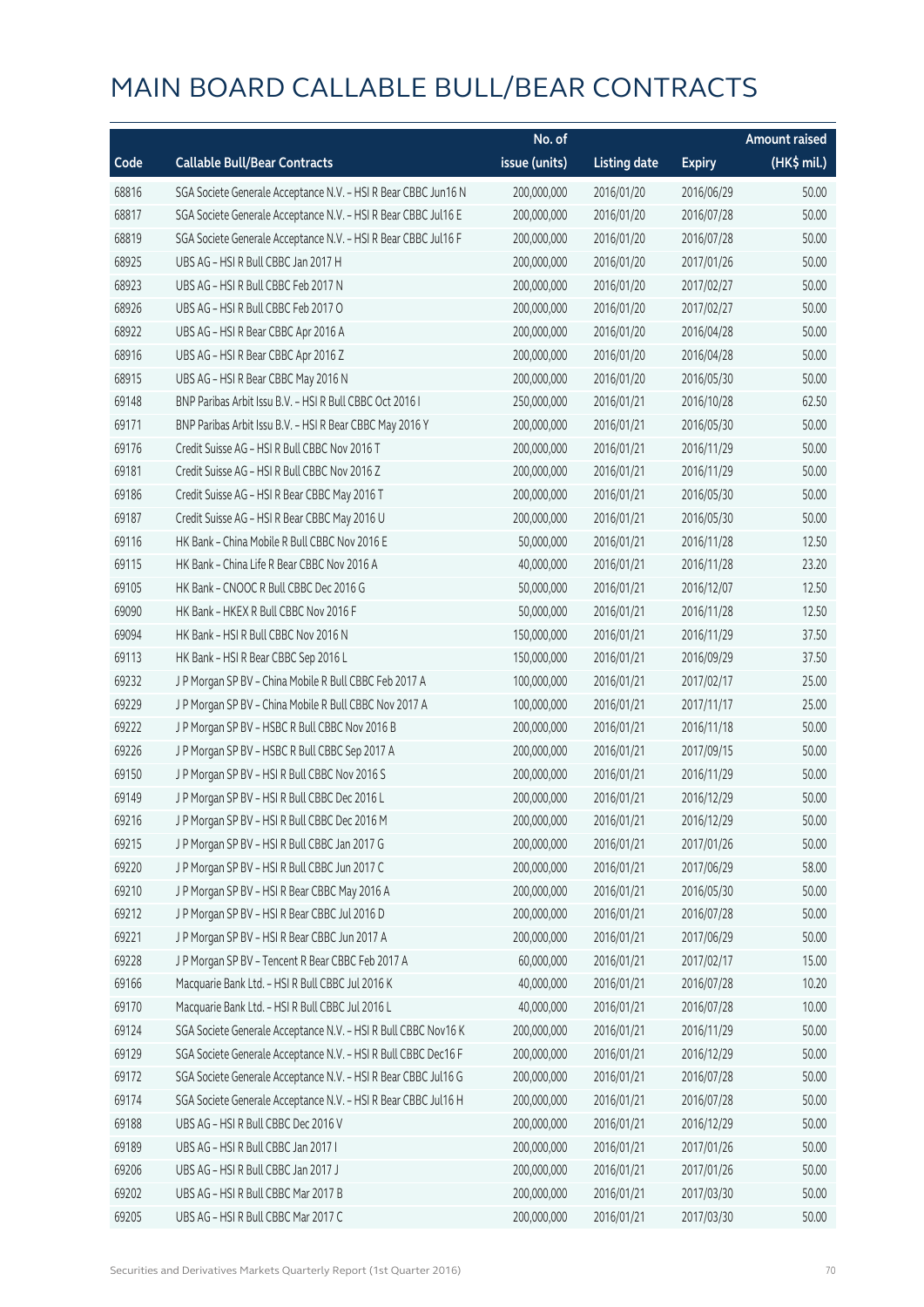|       |                                                                | No. of        |                     |               | Amount raised |
|-------|----------------------------------------------------------------|---------------|---------------------|---------------|---------------|
| Code  | <b>Callable Bull/Bear Contracts</b>                            | issue (units) | <b>Listing date</b> | <b>Expiry</b> | (HK\$ mil.)   |
| 69208 | UBS AG - HSI R Bull CBBC Jun 2017 A                            | 200,000,000   | 2016/01/21          | 2017/06/29    | 67.00         |
| 69209 | UBS AG - HSI R Bear CBBC May 2016 O                            | 200,000,000   | 2016/01/21          | 2016/05/30    | 50.00         |
| 69418 | BNP Paribas Arbit Issu B.V. - HSI R Bear CBBC Jun 2016 H       | 200,000,000   | 2016/01/22          | 2016/06/29    | 50.00         |
| 69294 | Credit Suisse AG - HSI R Bull CBBC Sep 2016 F                  | 200,000,000   | 2016/01/22          | 2016/09/29    | 50.00         |
| 69288 | Credit Suisse AG - HSI R Bull CBBC Sep 2016 M                  | 200,000,000   | 2016/01/22          | 2016/09/29    | 50.00         |
| 69301 | Credit Suisse AG - HSI R Bear CBBC Jun 2016 P                  | 200,000,000   | 2016/01/22          | 2016/06/29    | 50.00         |
| 69315 | Credit Suisse AG - HSI R Bear CBBC Jun 2016 Q                  | 200,000,000   | 2016/01/22          | 2016/06/29    | 50.00         |
| 69402 | Goldman Sachs SP (Asia) - HSI R Bull CBBC Sep 2016 Q           | 200,000,000   | 2016/01/22          | 2016/09/29    | 50.80         |
| 69405 | Goldman Sachs SP (Asia) - HSI R Bull CBBC Sep 2016 R           | 200,000,000   | 2016/01/22          | 2016/09/29    | 51.40         |
| 69408 | Goldman Sachs SP (Asia) - HSI R Bull CBBC Sep 2016 S           | 200,000,000   | 2016/01/22          | 2016/09/29    | 51.60         |
| 69412 | Goldman Sachs SP (Asia) - HSI R Bull CBBC Sep 2016 T           | 200,000,000   | 2016/01/22          | 2016/09/29    | 51.40         |
| 69413 | Goldman Sachs SP (Asia) - HSI R Bull CBBC Sep 2016 U           | 200,000,000   | 2016/01/22          | 2016/09/29    | 51.00         |
| 69453 | J P Morgan SP BV - CAM CSI300 R Bull CBBC Nov 2016 A           | 200,000,000   | 2016/01/22          | 2016/11/18    | 50.00         |
| 69480 | J P Morgan SP BV - CAM CSI300 R Bull CBBC Feb 2017 A           | 200,000,000   | 2016/01/22          | 2017/02/17    | 50.00         |
| 69433 | J P Morgan SP BV - CSOP A50 ETF R Bull CBBC Feb 2017 A         | 80,000,000    | 2016/01/22          | 2017/02/17    | 20.00         |
| 69432 | J P Morgan SP BV - CSOP A50 ETF R Bull CBBC Apr 2017 A         | 80,000,000    | 2016/01/22          | 2017/04/21    | 20.00         |
| 69434 | J P Morgan SP BV - A50 China R Bull CBBC Jan 2017 B            | 80,000,000    | 2016/01/22          | 2017/01/20    | 20.00         |
| 69435 | J P Morgan SP BV - A50 China R Bull CBBC Apr 2017 A            | 80,000,000    | 2016/01/22          | 2017/04/21    | 20.00         |
| 69425 | J P Morgan SP BV - HKEX R Bull CBBC Nov 2016 E                 | 50,000,000    | 2016/01/22          | 2016/11/18    | 12.50         |
| 69431 | J P Morgan SP BV - HKEX R Bull CBBC Jan 2017 A                 | 50,000,000    | 2016/01/22          | 2017/01/20    | 12.50         |
| 69481 | JP Morgan SP BV - HSCEIR Bull CBBC Apr 2017 B                  | 100,000,000   | 2016/01/22          | 2017/04/27    | 25.00         |
| 69485 | J P Morgan SP BV - HSCEI R Bull CBBC Jun 2017 B                | 100,000,000   | 2016/01/22          | 2017/06/29    | 25.00         |
| 69496 | J P Morgan SP BV - HSCEI R Bear CBBC Apr 2016 N                | 100,000,000   | 2016/01/22          | 2016/04/28    | 25.00         |
| 69423 | J P Morgan SP BV - HSI R Bull CBBC Dec 2016 U                  | 200,000,000   | 2016/01/22          | 2016/12/29    | 50.00         |
| 69504 | J P Morgan SP BV - HSI R Bull CBBC Jan 2017 H                  | 150,000,000   | 2016/01/22          | 2017/01/26    | 37.50         |
| 69514 | J P Morgan SP BV - HSI R Bull CBBC Mar 2017 E                  | 150,000,000   | 2016/01/22          | 2017/03/30    | 37.50         |
| 69515 | JP Morgan SP BV - HSIR Bull CBBC Apr 2017 C                    | 150,000,000   | 2016/01/22          | 2017/04/27    | 37.50         |
| 69516 | J P Morgan SP BV - HSI R Bull CBBC May 2017 C                  | 200,000,000   | 2016/01/22          | 2017/05/29    | 50.00         |
| 69519 | J P Morgan SP BV - HSI R Bull CBBC Aug 2017 B                  | 200,000,000   | 2016/01/22          | 2017/08/30    | 60.00         |
| 69528 | J P Morgan SP BV - HSI R Bear CBBC May 2016 B                  | 200,000,000   | 2016/01/22          | 2016/05/30    | 60.00         |
| 69531 | J P Morgan SP BV - HSI R Bear CBBC Jun 2016 H                  | 200,000,000   | 2016/01/22          | 2016/06/29    | 60.00         |
| 69533 | J P Morgan SP BV - HSI R Bear CBBC Jul 2016 E                  | 150,000,000   | 2016/01/22          | 2016/07/28    | 45.00         |
| 69449 | J P Morgan SP BV - Ping An R Bull CBBC Dec 2016 B              | 200,000,000   | 2016/01/22          | 2016/12/16    | 50.00         |
| 69451 | J P Morgan SP BV - Ping An R Bull CBBC Jan 2017 A              | 200,000,000   | 2016/01/22          | 2017/01/20    | 50.00         |
| 69322 | Macquarie Bank Ltd. - HSI R Bear CBBC Jul 2016 L               | 40,000,000    | 2016/01/22          | 2016/07/28    | 10.00         |
| 69257 | SGA Societe Generale Acceptance N.V. - HSI R Bull CBBC Sep16 L | 200,000,000   | 2016/01/22          | 2016/09/29    | 50.00         |
| 69234 | SGA Societe Generale Acceptance N.V. - HSI R Bull CBBC Dec16 G | 200,000,000   | 2016/01/22          | 2016/12/29    | 50.00         |
| 69237 | SGA Societe Generale Acceptance N.V. - HSI R Bull CBBC Dec16 H | 200,000,000   | 2016/01/22          | 2016/12/29    | 50.00         |
| 69238 | SGA Societe Generale Acceptance N.V. - HSI R Bull CBBC Dec16 I | 200,000,000   | 2016/01/22          | 2016/12/29    | 50.00         |
| 69239 | SGA Societe Generale Acceptance N.V. - HSI R Bull CBBC Dec16 J | 200,000,000   | 2016/01/22          | 2016/12/29    | 50.00         |
| 69246 | SGA Societe Generale Acceptance N.V. - HSI R Bull CBBC Dec16 K | 200,000,000   | 2016/01/22          | 2016/12/29    | 50.00         |
| 69247 | SGA Societe Generale Acceptance N.V. - HSI R Bull CBBC Dec16 L | 200,000,000   | 2016/01/22          | 2016/12/29    | 50.00         |
| 69347 | SGA Societe Generale Acceptance N.V. - HSI R Bear CBBC Jun16 R | 200,000,000   | 2016/01/22          | 2016/06/29    | 50.00         |
| 69348 | UBS AG - HSCEI R Bull CBBC Oct 2016 F                          | 200,000,000   | 2016/01/22          | 2016/10/28    | 50.00         |
| 69349 | UBS AG - HSCEI R Bull CBBC Jan 2017 A                          | 200,000,000   | 2016/01/22          | 2017/01/26    | 50.00         |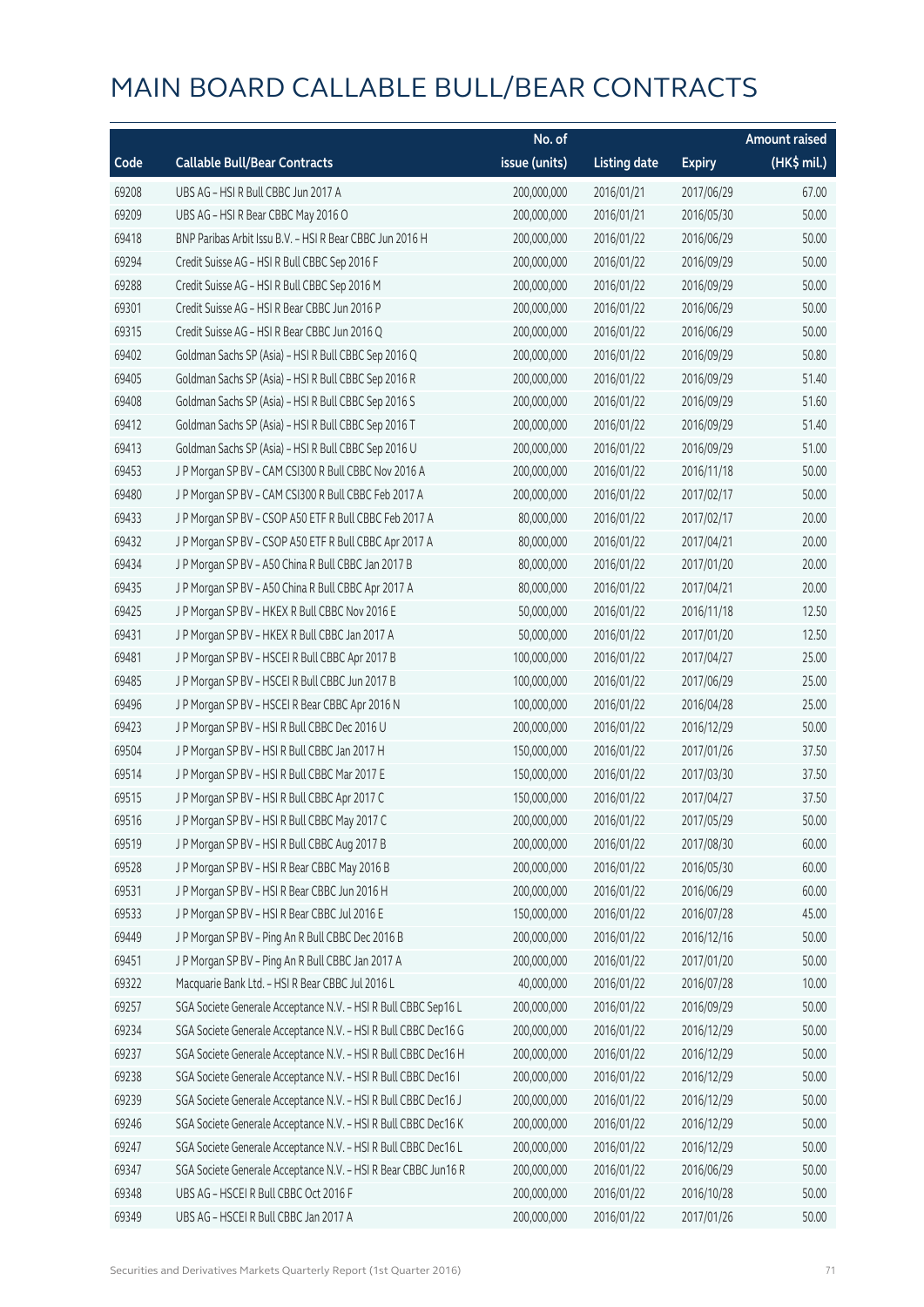|       |                                                            | No. of        |                     |               | <b>Amount raised</b> |
|-------|------------------------------------------------------------|---------------|---------------------|---------------|----------------------|
| Code  | <b>Callable Bull/Bear Contracts</b>                        | issue (units) | <b>Listing date</b> | <b>Expiry</b> | $(HK$$ mil.)         |
| 69358 | UBS AG - HSCEI R Bear CBBC Apr 2016 C                      | 100,000,000   | 2016/01/22          | 2016/04/28    | 25.00                |
| 69359 | UBS AG - HSI R Bull CBBC Jan 2017 K                        | 200,000,000   | 2016/01/22          | 2017/01/26    | 50.00                |
| 69360 | UBS AG - HSI R Bull CBBC Jan 2017 L                        | 200,000,000   | 2016/01/22          | 2017/01/26    | 50.00                |
| 69361 | UBS AG - HSI R Bull CBBC Jan 2017 M                        | 200,000,000   | 2016/01/22          | 2017/01/26    | 50.00                |
| 69367 | UBS AG - HSI R Bull CBBC Feb 2017 P                        | 200,000,000   | 2016/01/22          | 2017/02/27    | 50.00                |
| 69370 | UBS AG - HSI R Bear CBBC Apr 2016 B                        | 200,000,000   | 2016/01/22          | 2016/04/28    | 50.00                |
| 69625 | BNP Paribas Arbit Issu B.V. - HSCEI R Bull CBBC Nov 2016 M | 100,000,000   | 2016/01/25          | 2016/11/29    | 25.00                |
| 69626 | BNP Paribas Arbit Issu B.V. - HSCEI R Bear CBBC May 2016 G | 100,000,000   | 2016/01/25          | 2016/05/30    | 25.00                |
| 69607 | BNP Paribas Arbit Issu B.V. - HSI R Bull CBBC Nov 2016 G   | 250,000,000   | 2016/01/25          | 2016/11/29    | 77.50                |
| 69590 | BNP Paribas Arbit Issu B.V. - HSI R Bull CBBC Nov 2016 I   | 250,000,000   | 2016/01/25          | 2016/11/29    | 62.50                |
| 69622 | BNP Paribas Arbit Issu B.V. - HSI R Bull CBBC Nov 2016 L   | 250,000,000   | 2016/01/25          | 2016/11/29    | 62.50                |
| 69591 | BNP Paribas Arbit Issu B.V. - HSI R Bull CBBC Nov 2016 Q   | 250,000,000   | 2016/01/25          | 2016/11/29    | 62.50                |
| 69614 | BNP Paribas Arbit Issu B.V. - HSI R Bull CBBC Dec 2016 J   | 250,000,000   | 2016/01/25          | 2016/12/29    | 62.50                |
| 69609 | BNP Paribas Arbit Issu B.V. - HSI R Bull CBBC Dec 2016 O   | 250,000,000   | 2016/01/25          | 2016/12/29    | 70.00                |
| 69611 | BNP Paribas Arbit Issu B.V. - HSI R Bull CBBC Dec 2016 Y   | 250,000,000   | 2016/01/25          | 2016/12/29    | 62.50                |
| 69587 | BNP Paribas Arbit Issu B.V. - HSI R Bull CBBC Dec 2016 Z   | 250,000,000   | 2016/01/25          | 2016/12/29    | 62.50                |
| 69912 | BNP Paribas Arbit Issu B.V. - HSI R Bear CBBC May 2016 C   | 200,000,000   | 2016/01/25          | 2016/05/30    | 50.00                |
| 69606 | BNP Paribas Arbit Issu B.V. - HSI R Bear CBBC May 2016 Z   | 200,000,000   | 2016/01/25          | 2016/05/30    | 50.00                |
| 69605 | BNP Paribas Arbit Issu B.V. - HSI R Bear CBBC Jun 2016 I   | 200,000,000   | 2016/01/25          | 2016/06/29    | 50.00                |
| 69593 | Credit Suisse AG - HSI R Bull CBBC Oct 2016 A              | 200,000,000   | 2016/01/25          | 2016/10/28    | 50.00                |
| 69592 | Credit Suisse AG - HSI R Bull CBBC Oct 2016 N              | 200,000,000   | 2016/01/25          | 2016/10/28    | 50.00                |
| 69695 | Credit Suisse AG - HSI R Bear CBBC May 2016 V              | 200,000,000   | 2016/01/25          | 2016/05/30    | 50.00                |
| 69913 | Goldman Sachs SP (Asia) - HSI R Bear CBBC Apr 2016 P       | 200,000,000   | 2016/01/25          | 2016/04/28    | 50.40                |
| 69918 | Goldman Sachs SP (Asia) - HSI R Bear CBBC Apr 2016 Q       | 200,000,000   | 2016/01/25          | 2016/04/28    | 52.80                |
| 69920 | Goldman Sachs SP (Asia) - HSI R Bear CBBC Apr 2016 R       | 200,000,000   | 2016/01/25          | 2016/04/28    | 55.60                |
| 69939 | Goldman Sachs SP (Asia) - HSI R Bear CBBC Apr 2016 S       | 200,000,000   | 2016/01/25          | 2016/04/28    | 57.60                |
| 69969 | Goldman Sachs SP (Asia) - HSI R Bear CBBC Apr 2016 T       | 200,000,000   | 2016/01/25          | 2016/04/28    | 59.40                |
| 69576 | HK Bank - AIA R Bear CBBC Nov 2016 A                       | 40,000,000    | 2016/01/25          | 2016/11/28    | 18.00                |
| 69534 | HK Bank - AIA R Bear CBBC Dec 2016 C                       | 40,000,000    | 2016/01/25          | 2016/12/19    | 10.00                |
| 69552 | HK Bank - CSOP A50 ETF R Bull CBBC Mar 2017 G              | 50,000,000    | 2016/01/25          | 2017/03/27    | 18.00                |
| 69548 | HK Bank - A50 R Bull CBBC Mar 2017 E                       | 50,000,000    | 2016/01/25          | 2017/03/06    | 12.50                |
| 69550 | HK Bank - A50 R Bull CBBC Mar 2017 F                       | 50,000,000    | 2016/01/25          | 2017/03/27    | 13.00                |
| 69566 | HK Bank - HKEX R Bear CBBC Nov 2017 A                      | 40,000,000    | 2016/01/25          | 2017/11/28    | 10.00                |
| 69565 | HK Bank - HSCEI R Bear CBBC Nov 2016 C                     | 50,000,000    | 2016/01/25          | 2016/11/29    | 12.50                |
| 69556 | HK Bank - HSI R Bull CBBC Feb 2017 B                       | 150,000,000   | 2016/01/25          | 2017/02/27    | 37.50                |
| 69564 | HK Bank - HSI R Bull CBBC Feb 2017 C                       | 400,000,000   | 2016/01/25          | 2017/02/27    | 116.00               |
| 69563 | HK Bank - HSI R Bear CBBC Sep 2016 M                       | 150,000,000   | 2016/01/25          | 2016/09/29    | 37.50                |
| 69986 | J P Morgan SP BV - CC Bank R Bull CBBC Apr 2017 A          | 150,000,000   | 2016/01/25          | 2017/04/21    | 37.50                |
| 69974 | J P Morgan SP BV - HKEX R Bull CBBC Feb 2017 A             | 50,000,000    | 2016/01/25          | 2017/02/17    | 12.50                |
| 69603 | J P Morgan SP BV - HSI R Bull CBBC Dec 2016 V              | 200,000,000   | 2016/01/25          | 2016/12/29    | 50.00                |
| 69604 | J P Morgan SP BV - HSI R Bull CBBC Dec 2016 X              | 200,000,000   | 2016/01/25          | 2016/12/29    | 50.00                |
| 69646 | J P Morgan SP BV - HSI R Bull CBBC Feb 2017 H              | 150,000,000   | 2016/01/25          | 2017/02/27    | 37.50                |
| 69647 | J P Morgan SP BV - HSI R Bull CBBC Mar 2017 F              | 150,000,000   | 2016/01/25          | 2017/03/30    | 37.50                |
| 69663 | J P Morgan SP BV - HSI R Bull CBBC Apr 2017 D              | 150,000,000   | 2016/01/25          | 2017/04/27    | 37.50                |
| 69674 | J P Morgan SP BV - HSI R Bull CBBC May 2017 D              | 200,000,000   | 2016/01/25          | 2017/05/29    | 50.00                |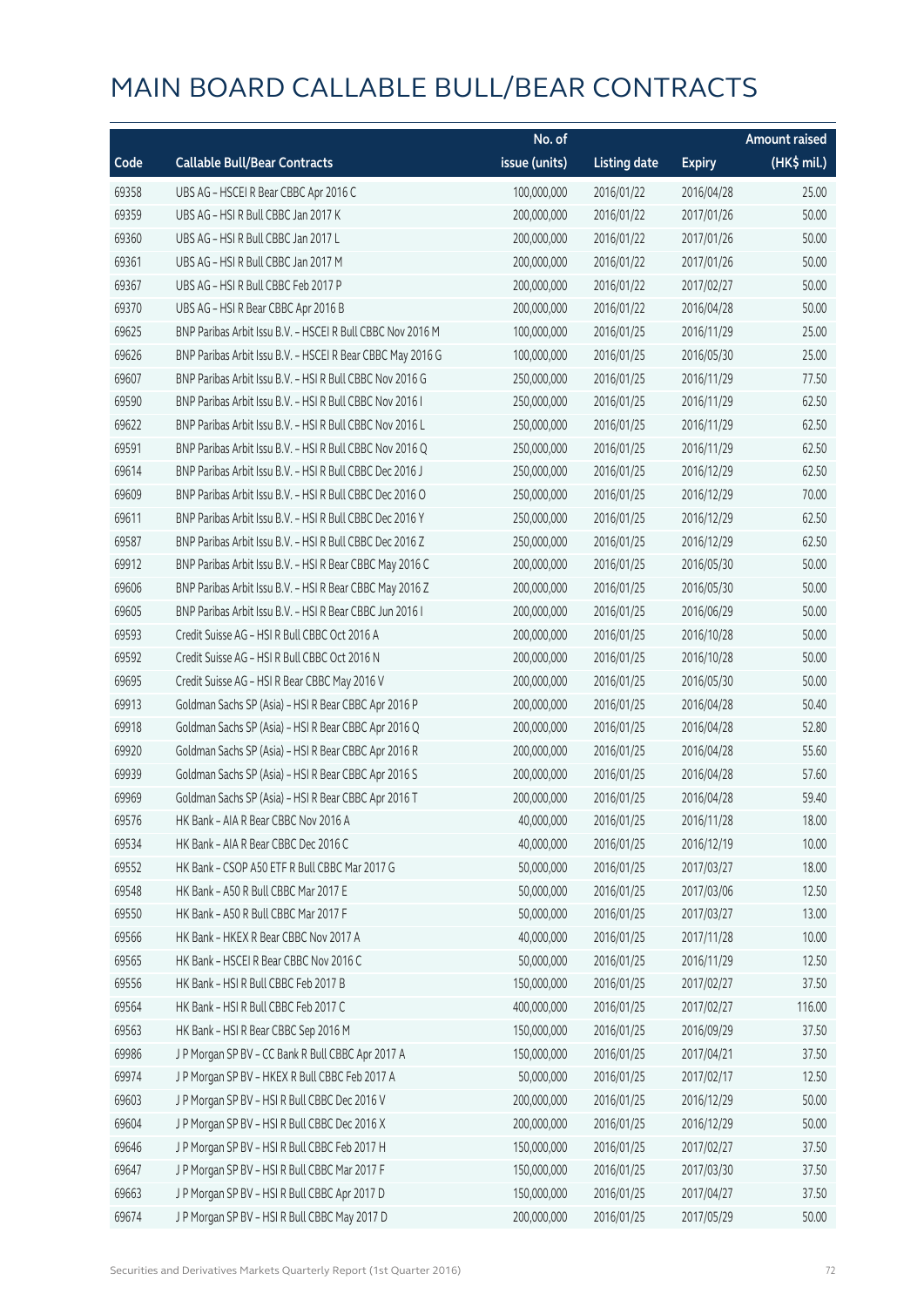|       |                                                                | No. of        |                     |               | <b>Amount raised</b>  |
|-------|----------------------------------------------------------------|---------------|---------------------|---------------|-----------------------|
| Code  | <b>Callable Bull/Bear Contracts</b>                            | issue (units) | <b>Listing date</b> | <b>Expiry</b> | $(HK\frac{1}{2}mil.)$ |
| 69684 | J P Morgan SP BV - HSI R Bull CBBC Jun 2017 D                  | 200,000,000   | 2016/01/25          | 2017/06/29    | 50.00                 |
| 69685 | J P Morgan SP BV - HSI R Bull CBBC Dec 2017 A                  | 200,000,000   | 2016/01/25          | 2017/12/28    | 70.00                 |
| 69910 | J P Morgan SP BV - HSI R Bear CBBC Jun 2016 J                  | 200,000,000   | 2016/01/25          | 2016/06/29    | 50.00                 |
| 69631 | J P Morgan SP BV - HSI R Bear CBBC Jul 2016 F                  | 200,000,000   | 2016/01/25          | 2016/07/28    | 50.00                 |
| 69634 | J P Morgan SP BV - HSI R Bear CBBC Jul 2016 G                  | 150,000,000   | 2016/01/25          | 2016/07/28    | 37.50                 |
| 69638 | J P Morgan SP BV - HSI R Bear CBBC Aug 2016 A                  | 150,000,000   | 2016/01/25          | 2016/08/30    | 37.50                 |
| 69970 | J P Morgan SP BV - Ping An R Bull CBBC Feb 2017 A              | 200,000,000   | 2016/01/25          | 2017/02/17    | 50.00                 |
| 69628 | Macquarie Bank Ltd. - HSI R Bear CBBC Jul 2016 M               | 40,000,000    | 2016/01/25          | 2016/07/28    | 10.00                 |
| 69577 | SGA Societe Generale Acceptance N.V. - HSI R Bull CBBC Oct16 M | 200,000,000   | 2016/01/25          | 2016/10/28    | 50.00                 |
| 69586 | SGA Societe Generale Acceptance N.V. - HSI R Bull CBBC Oct16 N | 200,000,000   | 2016/01/25          | 2016/10/28    | 50.00                 |
| 69584 | SGA Societe Generale Acceptance N.V. - HSI R Bull CBBC Dec16 M | 200,000,000   | 2016/01/25          | 2016/12/29    | 50.00                 |
| 69686 | SGA Societe Generale Acceptance N.V. - HSI R Bear CBBC Jun16 S | 200,000,000   | 2016/01/25          | 2016/06/29    | 50.00                 |
| 69688 | SGA Societe Generale Acceptance N.V. - HSI R Bear CBBC Jul16 I | 200,000,000   | 2016/01/25          | 2016/07/28    | 50.00                 |
| 69712 | UBS AG - HSI R Bull CBBC Nov 2016 H                            | 200,000,000   | 2016/01/25          | 2016/11/29    | 50.00                 |
| 69708 | UBS AG - HSI R Bull CBBC Nov 2016 N                            | 200,000,000   | 2016/01/25          | 2016/11/29    | 50.00                 |
| 69707 | UBS AG - HSI R Bull CBBC Dec 2016 W                            | 200,000,000   | 2016/01/25          | 2016/12/29    | 50.00                 |
| 69715 | UBS AG - HSI R Bull CBBC Jan 2017 N                            | 200,000,000   | 2016/01/25          | 2017/01/26    | 50.00                 |
| 69717 | UBS AG - HSI R Bull CBBC Jan 2017 O                            | 200,000,000   | 2016/01/25          | 2017/01/26    | 50.00                 |
| 69720 | UBS AG - HSI R Bull CBBC Mar 2017 D                            | 200,000,000   | 2016/01/25          | 2017/03/30    | 57.00                 |
| 69724 | UBS AG - HSI R Bull CBBC Mar 2017 E                            | 200,000,000   | 2016/01/25          | 2017/03/30    | 50.00                 |
| 69723 | UBS AG - HSI R Bull CBBC Apr 2017 A                            | 200,000,000   | 2016/01/25          | 2017/04/27    | 70.00                 |
| 69728 | UBS AG - HSI R Bear CBBC Apr 2016 C                            | 200,000,000   | 2016/01/25          | 2016/04/28    | 50.00                 |
| 69732 | UBS AG - HSI R Bear CBBC May 2016 P                            | 200,000,000   | 2016/01/25          | 2016/05/30    | 50.00                 |
| 69790 | UBS AG - HSI R Bear CBBC May 2016 Q                            | 200,000,000   | 2016/01/25          | 2016/05/30    | 50.00                 |
| 60068 | BNP Paribas Arbit Issu B.V. - HSI R Bull CBBC Dec 2016 S       | 250,000,000   | 2016/01/26          | 2016/12/29    | 62.50                 |
| 60059 | Credit Suisse AG - HSI R Bull CBBC Sep 2016 N                  | 200,000,000   | 2016/01/26          | 2016/09/29    | 50.00                 |
| 60060 | Credit Suisse AG - HSI R Bull CBBC Sep 2016 U                  | 200,000,000   | 2016/01/26          | 2016/09/29    | 50.00                 |
| 60037 | Credit Suisse AG - HSI R Bull CBBC Oct 2016 D                  | 200,000,000   | 2016/01/26          | 2016/10/28    | 50.00                 |
| 60034 | Credit Suisse AG - HSI R Bull CBBC Dec 2016 M                  | 200,000,000   | 2016/01/26          | 2016/12/29    | 50.00                 |
| 60031 | Credit Suisse AG - HSI R Bull CBBC Jan 2017 D                  | 200,000,000   | 2016/01/26          | 2017/01/26    | 50.00                 |
| 60035 | Credit Suisse AG - HSI R Bull CBBC Jan 2017 E                  | 200,000,000   | 2016/01/26          | 2017/01/26    | 50.00                 |
| 60039 | Credit Suisse AG - HSI R Bear CBBC May 2016 W                  | 200,000,000   | 2016/01/26          | 2016/05/30    | 50.00                 |
| 60042 | Credit Suisse AG - HSI R Bear CBBC May 2016 X                  | 200,000,000   | 2016/01/26          | 2016/05/30    | 50.00                 |
| 60038 | Credit Suisse AG - HSI R Bear CBBC Jul 2016 C                  | 200,000,000   | 2016/01/26          | 2016/07/28    | 50.00                 |
| 60007 | Bank of East Asia - COVS R Bull CBBC Feb 2017 A                | 30,000,000    | 2016/01/26          | 2017/02/08    | 18.00                 |
| 60011 | Bank of East Asia - CNOOC R Bull CBBC Feb 2017 A               | 40,000,000    | 2016/01/26          | 2017/02/03    | 10.00                 |
| 60013 | Bank of East Asia - Sinopec Corp R Bull CBBC Mar 2017 A        | 80,000,000    | 2016/01/26          | 2017/03/08    | 20.00                 |
| 60012 | Bank of East Asia - Galaxy Ent R Bull CBBC Feb 2017 A          | 25,000,000    | 2016/01/26          | 2017/02/27    | 12.50                 |
| 60000 | HK Bank - ABC R Bull CBBC Dec 2016 C                           | 50,000,000    | 2016/01/26          | 2016/12/30    | 12.50                 |
| 69994 | HK Bank - BOCL R Bull CBBC Dec 2016 F                          | 50,000,000    | 2016/01/26          | 2016/12/30    | 12.50                 |
| 60001 | HK Bank - China Life R Bull CBBC Nov 2016 D                    | 50,000,000    | 2016/01/26          | 2016/11/21    | 25.50                 |
| 60002 | HK Bank - CNOOC R Bull CBBC Jan 2017 B                         | 50,000,000    | 2016/01/26          | 2017/01/11    | 12.50                 |
| 60003 | HK Bank - Sinopec Corp R Bull CBBC Jan 2017 B                  | 50,000,000    | 2016/01/26          | 2017/01/11    | 12.50                 |
| 60004 | HK Bank - HSI R Bear CBBC Aug 2016 Q                           | 150,000,000   | 2016/01/26          | 2016/08/30    | 37.50                 |
| 60093 | J P Morgan SP BV - AIA R Bull CBBC Jan 2017 A                  | 150,000,000   | 2016/01/26          | 2017/01/20    | 37.50                 |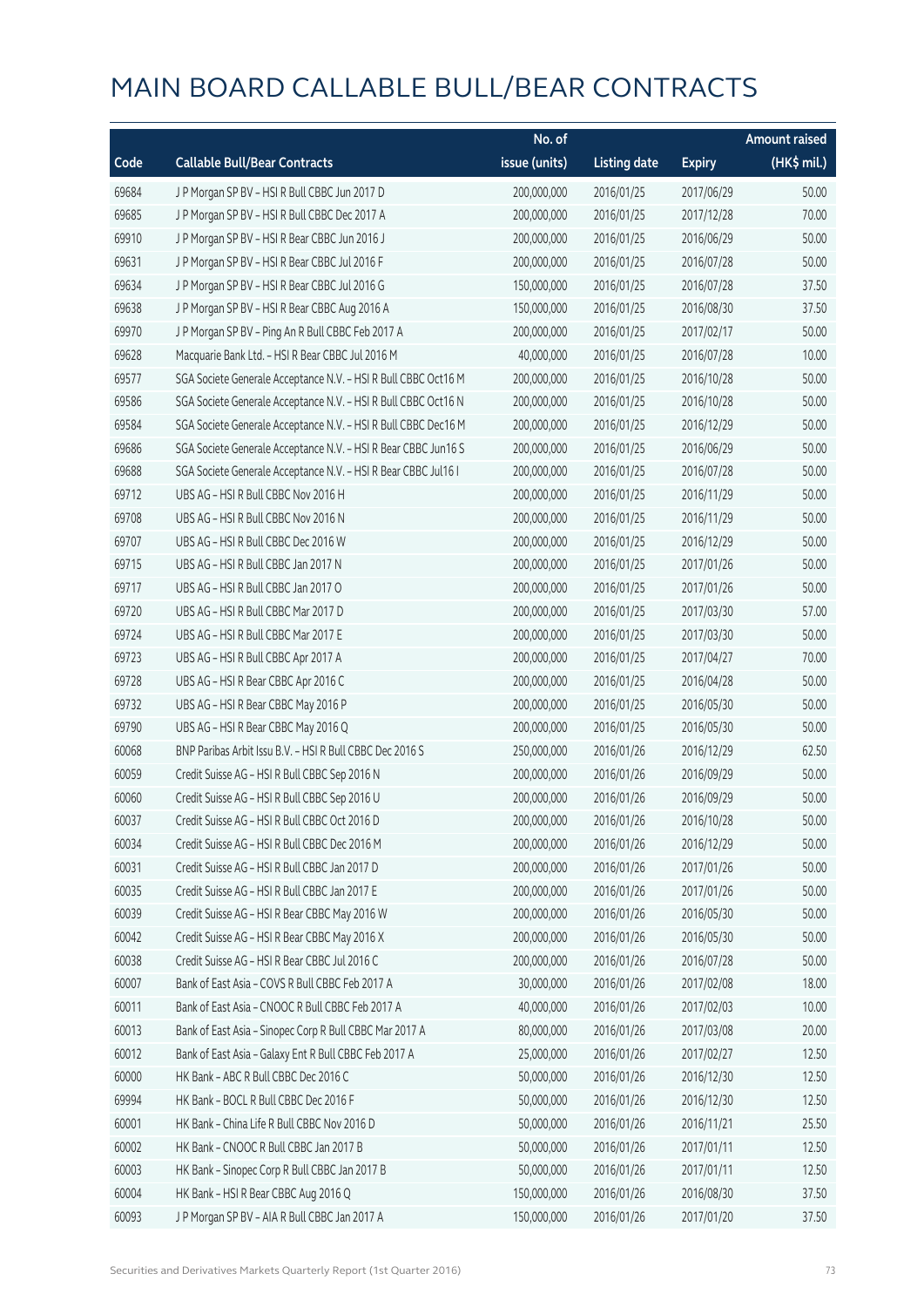|       |                                                                | No. of        |                     |               | <b>Amount raised</b> |
|-------|----------------------------------------------------------------|---------------|---------------------|---------------|----------------------|
| Code  | <b>Callable Bull/Bear Contracts</b>                            | issue (units) | <b>Listing date</b> | <b>Expiry</b> | (HK\$ mil.)          |
| 60087 | J P Morgan SP BV - CAM CSI300 R Bull CBBC Jan 2017 A           | 150,000,000   | 2016/01/26          | 2017/01/20    | 37.50                |
| 60111 | J P Morgan SP BV - CSOP A50 ETF R Bull CBBC Apr 2017 C         | 60,000,000    | 2016/01/26          | 2017/04/21    | 15.00                |
| 60112 | J P Morgan SP BV - A50 China R Bull CBBC Feb 2017 B            | 80,000,000    | 2016/01/26          | 2017/02/17    | 20.00                |
| 60069 | J P Morgan SP BV - HSI R Bull CBBC Dec 2016 F                  | 150,000,000   | 2016/01/26          | 2016/12/29    | 37.50                |
| 60049 | J P Morgan SP BV - HSI R Bull CBBC Dec 2016 Y                  | 200,000,000   | 2016/01/26          | 2016/12/29    | 50.00                |
| 60071 | J P Morgan SP BV - HSI R Bull CBBC Jan 2017 K                  | 200,000,000   | 2016/01/26          | 2017/01/26    | 50.00                |
| 60072 | J P Morgan SP BV - HSI R Bear CBBC Jun 2016 K                  | 150,000,000   | 2016/01/26          | 2016/06/29    | 37.50                |
| 60047 | J P Morgan SP BV - HSI R Bear CBBC Jul 2016 H                  | 200,000,000   | 2016/01/26          | 2016/07/28    | 50.00                |
| 60053 | J P Morgan SP BV - HSI R Bear CBBC Jul 2016 I                  | 200,000,000   | 2016/01/26          | 2016/07/28    | 50.00                |
| 60073 | J P Morgan SP BV - HSI R Bear CBBC Jul 2016 J                  | 150,000,000   | 2016/01/26          | 2016/07/28    | 37.50                |
| 60075 | J P Morgan SP BV - HSI R Bear CBBC Aug 2016 B                  | 150,000,000   | 2016/01/26          | 2016/08/30    | 37.50                |
| 60076 | J P Morgan SP BV - Ping An R Bull CBBC Feb 2017 B              | 200,000,000   | 2016/01/26          | 2017/02/17    | 50.00                |
| 60088 | J P Morgan SP BV - Tencent R Bull CBBC Feb 2017 B              | 60,000,000    | 2016/01/26          | 2017/02/17    | 15.00                |
| 60062 | SGA Societe Generale Acceptance N.V. - HSI R Bull CBBC Sep16 W | 200,000,000   | 2016/01/26          | 2016/09/29    | 50.00                |
| 60061 | SGA Societe Generale Acceptance N.V. - HSI R Bull CBBC Nov16 L | 200,000,000   | 2016/01/26          | 2016/11/29    | 50.00                |
| 60015 | SGA Societe Generale Acceptance N.V. - HSI R Bull CBBC Dec16 N | 200,000,000   | 2016/01/26          | 2016/12/29    | 50.00                |
| 60021 | SGA Societe Generale Acceptance N.V. - HSI R Bull CBBC Dec16 O | 200,000,000   | 2016/01/26          | 2016/12/29    | 50.00                |
| 60022 | SGA Societe Generale Acceptance N.V. - HSI R Bear CBBC Jul16 J | 200,000,000   | 2016/01/26          | 2016/07/28    | 50.00                |
| 60024 | SGA Societe Generale Acceptance N.V. - HSI R Bear CBBC Jul16 K | 200,000,000   | 2016/01/26          | 2016/07/28    | 50.00                |
| 60105 | UBS AG - CSOP A50 ETF R Bull CBBC Oct 2016 B                   | 50,000,000    | 2016/01/26          | 2016/10/17    | 12.50                |
| 60102 | UBS AG - HSBC R Bull CBBC Sep 2017 A                           | 100,000,000   | 2016/01/26          | 2017/09/18    | 25.00                |
| 60106 | UBS AG - HSI R Bull CBBC Nov 2016 I                            | 200,000,000   | 2016/01/26          | 2016/11/29    | 50.00                |
| 60108 | UBS AG - HSI R Bull CBBC Jan 2017 P                            | 200,000,000   | 2016/01/26          | 2017/01/26    | 50.00                |
| 60099 | UBS AG - HSI R Bear CBBC Apr 2016 D                            | 200,000,000   | 2016/01/26          | 2016/04/28    | 50.00                |
| 60101 | UBS AG - HSI R Bear CBBC May 2016 R                            | 200,000,000   | 2016/01/26          | 2016/05/30    | 50.00                |
| 60226 | BNP Paribas Arbit Issu B.V. - CAM CSI300 R Bull CBBC Sep16 H   | 50,000,000    | 2016/01/27          | 2016/09/30    | 12.50                |
| 60221 | BNP Paribas Arbit Issu B.V. - HSCEI R Bull CBBC Nov 2016 N     | 100,000,000   | 2016/01/27          | 2016/11/29    | 25.00                |
| 60222 | BNP Paribas Arbit Issu B.V. - HSCEI R Bull CBBC Dec 2016 N     | 100,000,000   | 2016/01/27          | 2016/12/29    | 25.00                |
| 60223 | BNP Paribas Arbit Issu B.V. - HSCEI R Bear CBBC Jun 2016 C     | 100,000,000   | 2016/01/27          | 2016/06/29    | 25.00                |
| 60210 | BNP Paribas Arbit Issu B.V. - HSI R Bull CBBC Nov 2016 A       | 250,000,000   | 2016/01/27          | 2016/11/29    | 62.50                |
| 60147 | BNP Paribas Arbit Issu B.V. - HSI R Bull CBBC Nov 2016 P       | 250,000,000   | 2016/01/27          | 2016/11/29    | 62.50                |
| 60208 | BNP Paribas Arbit Issu B.V. - HSI R Bull CBBC Nov 2016 T       | 250,000,000   | 2016/01/27          | 2016/11/29    | 62.50                |
| 60209 | BNP Paribas Arbit Issu B.V. - HSI R Bull CBBC Nov 2016 Z       | 250,000,000   | 2016/01/27          | 2016/11/29    | 62.50                |
| 60207 | BNP Paribas Arbit Issu B.V. - HSI R Bull CBBC Dec 2016 A       | 250,000,000   | 2016/01/27          | 2016/12/29    | 75.00                |
| 60144 | BNP Paribas Arbit Issu B.V. - HSI R Bull CBBC Dec 2016 K       | 250,000,000   | 2016/01/27          | 2016/12/29    | 62.50                |
| 60205 | BNP Paribas Arbit Issu B.V. - HSI R Bull CBBC Dec 2016 U       | 250,000,000   | 2016/01/27          | 2016/12/29    | 80.00                |
| 60213 | BNP Paribas Arbit Issu B.V. - HSI R Bear CBBC May 2016 E       | 200,000,000   | 2016/01/27          | 2016/05/30    | 50.00                |
| 60214 | BNP Paribas Arbit Issu B.V. - HSI R Bear CBBC Jun 2016 J       | 200,000,000   | 2016/01/27          | 2016/06/29    | 50.00                |
| 60216 | BNP Paribas Arbit Issu B.V. - HSI R Bear CBBC Jun 2016 K       | 200,000,000   | 2016/01/27          | 2016/06/29    | 50.00                |
| 60165 | Credit Suisse AG - HSI R Bull CBBC Nov 2016 A                  | 200,000,000   | 2016/01/27          | 2016/11/29    | 50.00                |
| 60168 | Credit Suisse AG - HSI R Bull CBBC Nov 2016 J                  | 200,000,000   | 2016/01/27          | 2016/11/29    | 50.00                |
| 60164 | Credit Suisse AG - HSI R Bull CBBC Nov 2016 L                  | 200,000,000   | 2016/01/27          | 2016/11/29    | 50.00                |
| 60257 | Credit Suisse AG - HSI R Bull CBBC Feb 2017 B                  | 200,000,000   | 2016/01/27          | 2017/02/27    | 50.00                |
| 60259 | Credit Suisse AG - HSI R Bull CBBC Feb 2017 C                  | 200,000,000   | 2016/01/27          | 2017/02/27    | 52.00                |
| 60258 | Credit Suisse AG - HSI R Bull CBBC Mar 2017 A                  | 200,000,000   | 2016/01/27          | 2017/03/30    | 50.00                |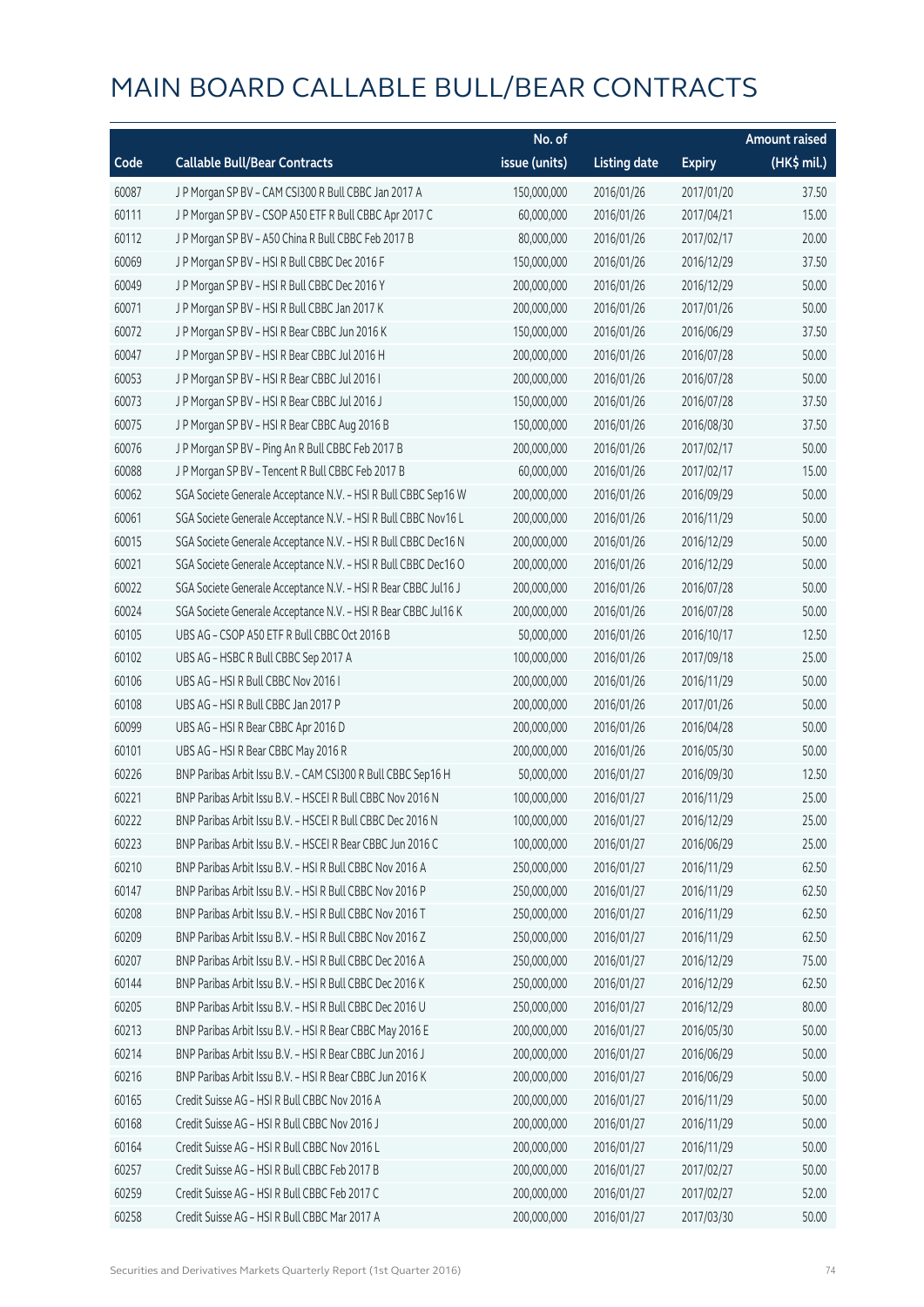|       |                                                       | No. of        |                     |               | <b>Amount raised</b> |
|-------|-------------------------------------------------------|---------------|---------------------|---------------|----------------------|
| Code  | <b>Callable Bull/Bear Contracts</b>                   | issue (units) | <b>Listing date</b> | <b>Expiry</b> | (HK\$ mil.)          |
| 60260 | Credit Suisse AG - HSI R Bull CBBC Mar 2017 B         | 200,000,000   | 2016/01/27          | 2017/03/30    | 62.00                |
| 60277 | Credit Suisse AG - HSI R Bear CBBC Jun 2016 R         | 200,000,000   | 2016/01/27          | 2016/06/29    | 50.00                |
| 60283 | Credit Suisse AG - HSI R Bear CBBC Jun 2016 S         | 200,000,000   | 2016/01/27          | 2016/06/29    | 50.00                |
| 60281 | Credit Suisse AG - HSI R Bear CBBC Jul 2016 D         | 200,000,000   | 2016/01/27          | 2016/07/28    | 50.00                |
| 60140 | Bank of East Asia - BOCL R Bull CBBC Feb 2017 A       | 60,000,000    | 2016/01/27          | 2017/02/14    | 15.00                |
| 60129 | Bank of East Asia - CITIC R Bull CBBC Feb 2017 A      | 40,000,000    | 2016/01/27          | 2017/02/06    | 14.00                |
| 60132 | Bank of East Asia - China Life R Bull CBBC Feb 2017 A | 30,000,000    | 2016/01/27          | 2017/02/10    | 15.00                |
| 60134 | Bank of East Asia - CM Bank R Bull CBBC Feb 2017 A    | 40,000,000    | 2016/01/27          | 2017/02/13    | 10.00                |
| 60130 | Bank of East Asia - HKEX R Bull CBBC Feb 2017 A       | 40,000,000    | 2016/01/27          | 2017/02/09    | 10.00                |
| 60114 | HK Bank - China Life R Bear CBBC Nov 2016 B           | 40,000,000    | 2016/01/27          | 2016/11/28    | 15.20                |
| 60116 | HK Bank - A50 R Bull CBBC Dec 2016 E                  | 50,000,000    | 2016/01/27          | 2016/12/30    | 12.50                |
| 60126 | HK Bank - HSCEI R Bull CBBC Nov 2016 M                | 60,000,000    | 2016/01/27          | 2016/11/29    | 15.00                |
| 60190 | HK Bank - HSCEI R Bear CBBC Aug 2016 K                | 50,000,000    | 2016/01/27          | 2016/08/30    | 12.50                |
| 60120 | HK Bank - HSI R Bull CBBC Dec 2016 M                  | 150,000,000   | 2016/01/27          | 2016/12/29    | 37.50                |
| 60191 | HK Bank - HSI R Bear CBBC Aug 2016 R                  | 150,000,000   | 2016/01/27          | 2016/08/30    | 37.50                |
| 60128 | HK Bank - Ping An R Bull CBBC Oct 2016 K              | 50,000,000    | 2016/01/27          | 2016/10/31    | 12.50                |
| 60113 | HK Bank - TCH R Bull CBBC Dec 2016 C                  | 50,000,000    | 2016/01/27          | 2016/12/12    | 12.50                |
| 60365 | J P Morgan SP BV - China Life R Bull CBBC Feb 2017 A  | 30,000,000    | 2016/01/27          | 2017/02/17    | 10.50                |
| 60348 | J P Morgan SP BV - HKEX R Bull CBBC Jun 2017 A        | 40,000,000    | 2016/01/27          | 2017/06/16    | 10.00                |
| 60349 | J P Morgan SP BV - HKEX R Bull CBBC Jul 2017 A        | 40,000,000    | 2016/01/27          | 2017/07/21    | 10.00                |
| 60367 | J P Morgan SP BV - HKEX R Bear CBBC Feb 2017 A        | 40,000,000    | 2016/01/27          | 2017/02/17    | 10.40                |
| 60338 | J P Morgan SP BV - HSCEI R Bull CBBC Jan 2017 D       | 100,000,000   | 2016/01/27          | 2017/01/26    | 25.00                |
| 60339 | J P Morgan SP BV - HSCEI R Bull CBBC Sep 2017 A       | 100,000,000   | 2016/01/27          | 2017/09/28    | 25.00                |
| 60332 | J P Morgan SP BV - HSI R Bull CBBC Aug 2016 E         | 200,000,000   | 2016/01/27          | 2016/08/30    | 50.00                |
| 60334 | J P Morgan SP BV - HSI R Bull CBBC Sep 2016 B         | 200,000,000   | 2016/01/27          | 2016/09/29    | 50.00                |
| 60169 | J P Morgan SP BV - HSI R Bull CBBC Oct 2016 R         | 150,000,000   | 2016/01/27          | 2016/10/28    | 37.50                |
| 60335 | JP Morgan SP BV - HSIR Bull CBBC Oct 2016 Z           | 200,000,000   | 2016/01/27          | 2016/10/28    | 50.00                |
| 60170 | J P Morgan SP BV - HSI R Bull CBBC Nov 2016 T         | 150,000,000   | 2016/01/27          | 2016/11/29    | 37.50                |
| 60184 | J P Morgan SP BV - HSI R Bull CBBC Dec 2016 H         | 200,000,000   | 2016/01/27          | 2016/12/29    | 50.00                |
| 60189 | J P Morgan SP BV - HSI R Bull CBBC Jan 2017 L         | 200,000,000   | 2016/01/27          | 2017/01/26    | 50.00                |
| 60327 | J P Morgan SP BV - HSI R Bull CBBC Feb 2017 I         | 150,000,000   | 2016/01/27          | 2017/02/27    | 37.50                |
| 60328 | J P Morgan SP BV - HSI R Bull CBBC Mar 2017 G         | 150,000,000   | 2016/01/27          | 2017/03/30    | 37.50                |
| 60331 | J P Morgan SP BV - HSI R Bull CBBC Apr 2017 E         | 150,000,000   | 2016/01/27          | 2017/04/27    | 37.50                |
| 60336 | J P Morgan SP BV - HSI R Bull CBBC Nov 2017 A         | 200,000,000   | 2016/01/27          | 2017/11/29    | 60.00                |
| 60337 | J P Morgan SP BV - HSI R Bull CBBC Dec 2017 B         | 200,000,000   | 2016/01/27          | 2017/12/28    | 80.00                |
| 60320 | J P Morgan SP BV - HSI R Bear CBBC Jun 2016 L         | 150,000,000   | 2016/01/27          | 2016/06/29    | 37.50                |
| 60289 | J P Morgan SP BV - HSI R Bear CBBC Jul 2016 K         | 200,000,000   | 2016/01/27          | 2016/07/28    | 50.00                |
| 60324 | J P Morgan SP BV - HSI R Bear CBBC Jul 2016 L         | 150,000,000   | 2016/01/27          | 2016/07/28    | 37.50                |
| 60290 | J P Morgan SP BV - HSI R Bear CBBC Aug 2016 C         | 200,000,000   | 2016/01/27          | 2016/08/30    | 50.00                |
| 60355 | J P Morgan SP BV - Tencent R Bear CBBC Feb 2017 B     | 50,000,000    | 2016/01/27          | 2017/02/17    | 12.50                |
| 60300 | Macquarie Bank Ltd. - HSI R Bull CBBC Oct 2016 A      | 40,000,000    | 2016/01/27          | 2016/10/28    | 10.40                |
| 60302 | Macquarie Bank Ltd. - HSI R Bull CBBC Oct 2016 B      | 40,000,000    | 2016/01/27          | 2016/10/28    | 10.08                |
| 60309 | Macquarie Bank Ltd. - HSI R Bull CBBC Nov 2016 A      | 40,000,000    | 2016/01/27          | 2016/11/29    | 10.00                |
| 60311 | Macquarie Bank Ltd. - HSI R Bear CBBC Jul 2016 N      | 40,000,000    | 2016/01/27          | 2016/07/28    | 10.40                |
| 60315 | Macquarie Bank Ltd. - HSI R Bear CBBC Jul 2016 O      | 40,000,000    | 2016/01/27          | 2016/07/28    | 10.00                |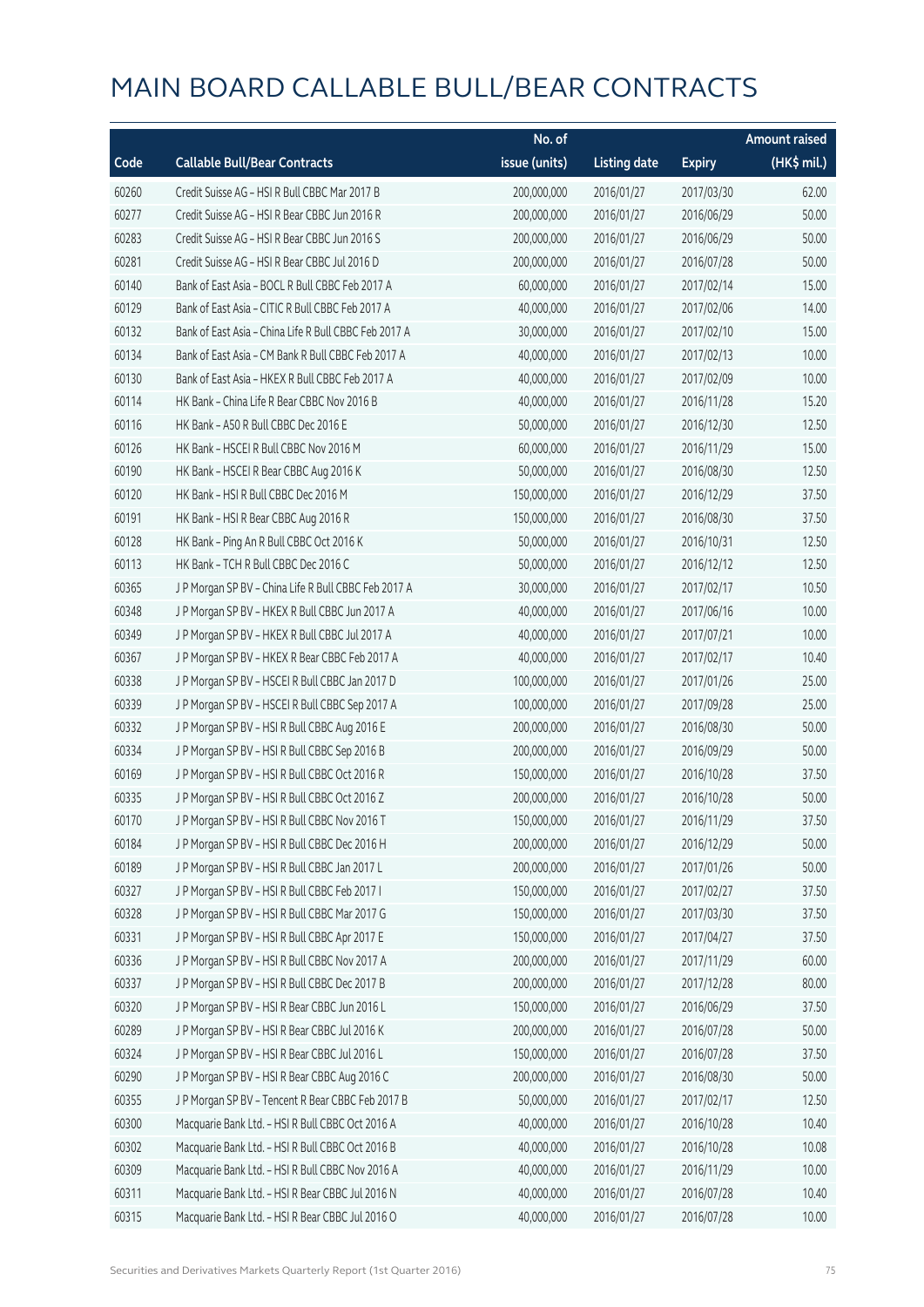|       |                                                                | No. of        |                     |               | <b>Amount raised</b> |
|-------|----------------------------------------------------------------|---------------|---------------------|---------------|----------------------|
| Code  | <b>Callable Bull/Bear Contracts</b>                            | issue (units) | <b>Listing date</b> | <b>Expiry</b> | (HK\$ mil.)          |
| 60317 | Macquarie Bank Ltd. - HSI R Bear CBBC Aug 2016 A               | 40,000,000    | 2016/01/27          | 2016/08/30    | 10.20                |
| 60312 | Macquarie Bank Ltd. - HSI R Bear CBBC Sep 2016 A               | 40,000,000    | 2016/01/27          | 2016/09/29    | 10.00                |
| 60158 | SGA Societe Generale Acceptance N.V. - HSI R Bull CBBC Sep16 X | 200,000,000   | 2016/01/27          | 2016/09/29    | 50.00                |
| 60163 | SGA Societe Generale Acceptance N.V. - HSI R Bull CBBC Sep16 Z | 200,000,000   | 2016/01/27          | 2016/09/29    | 50.00                |
| 60199 | SGA Societe Generale Acceptance N.V. - HSI R Bull CBBC Oct16 O | 200,000,000   | 2016/01/27          | 2016/10/28    | 50.00                |
| 60152 | SGA Societe Generale Acceptance N.V. - HSI R Bull CBBC Nov16 M | 200,000,000   | 2016/01/27          | 2016/11/29    | 50.00                |
| 60148 | SGA Societe Generale Acceptance N.V. - HSI R Bull CBBC Dec16 P | 200,000,000   | 2016/01/27          | 2016/12/29    | 60.00                |
| 60192 | SGA Societe Generale Acceptance N.V. - HSI R Bull CBBC Dec16 Q | 200,000,000   | 2016/01/27          | 2016/12/29    | 62.00                |
| 60193 | SGA Societe Generale Acceptance N.V. - HSI R Bull CBBC Dec16 R | 200,000,000   | 2016/01/27          | 2016/12/29    | 58.00                |
| 60196 | SGA Societe Generale Acceptance N.V. - HSI R Bull CBBC Dec16 S | 200,000,000   | 2016/01/27          | 2016/12/29    | 54.00                |
| 60197 | SGA Societe Generale Acceptance N.V. - HSI R Bull CBBC Dec16 T | 200,000,000   | 2016/01/27          | 2016/12/29    | 50.00                |
| 60200 | SGA Societe Generale Acceptance N.V. - HSI R Bear CBBC Jul16 L | 200,000,000   | 2016/01/27          | 2016/07/28    | 50.00                |
| 60201 | SGA Societe Generale Acceptance N.V. - HSI R Bear CBBC Jul16 M | 200,000,000   | 2016/01/27          | 2016/07/28    | 50.00                |
| 60227 | UBS AG - HSCEI R Bull CBBC Feb 2017 B                          | 200,000,000   | 2016/01/27          | 2017/02/27    | 50.00                |
| 60233 | UBS AG - HSCEI R Bear CBBC Apr 2016 D                          | 100,000,000   | 2016/01/27          | 2016/04/28    | 25.00                |
| 60234 | UBS AG - HSI R Bull CBBC Dec 2016 E                            | 200,000,000   | 2016/01/27          | 2016/12/29    | 50.00                |
| 60237 | UBS AG - HSI R Bull CBBC Jan 2017 Q                            | 200,000,000   | 2016/01/27          | 2017/01/26    | 50.00                |
| 60240 | UBS AG - HSI R Bull CBBC Jan 2017 R                            | 200,000,000   | 2016/01/27          | 2017/01/26    | 50.00                |
| 60242 | UBS AG - HSI R Bull CBBC Jan 2017 S                            | 200,000,000   | 2016/01/27          | 2017/01/26    | 50.00                |
| 60235 | UBS AG - HSI R Bull CBBC Feb 2017 Q                            | 200,000,000   | 2016/01/27          | 2017/02/27    | 50.00                |
| 60243 | UBS AG - HSI R Bull CBBC Feb 2017 R                            | 200,000,000   | 2016/01/27          | 2017/02/27    | 50.00                |
| 60245 | UBS AG - HSI R Bull CBBC Feb 2017 S                            | 200,000,000   | 2016/01/27          | 2017/02/27    | 50.00                |
| 60248 | UBS AG - HSI R Bull CBBC Mar 2017 F                            | 200,000,000   | 2016/01/27          | 2017/03/30    | 50.00                |
| 60249 | UBS AG - HSI R Bull CBBC Apr 2017 B                            | 200,000,000   | 2016/01/27          | 2017/04/27    | 50.00                |
| 60250 | UBS AG - HSI R Bull CBBC Jun 2017 B                            | 200,000,000   | 2016/01/27          | 2017/06/29    | 92.00                |
| 60251 | UBS AG - HSI R Bull CBBC Jul 2017 A                            | 200,000,000   | 2016/01/27          | 2017/07/28    | 53.00                |
| 60252 | UBS AG - HSI R Bear CBBC May 2016 S                            | 200,000,000   | 2016/01/27          | 2016/05/30    | 50.00                |
| 60254 | UBS AG - HSI R Bear CBBC May 2016 T                            | 200,000,000   | 2016/01/27          | 2016/05/30    | 50.00                |
| 60255 | UBS AG - HSI R Bear CBBC May 2016 U                            | 200,000,000   | 2016/01/27          | 2016/05/30    | 50.00                |
| 60256 | UBS AG - HSI R Bear CBBC May 2016 V                            | 200,000,000   | 2016/01/27          | 2016/05/30    | 50.00                |
| 60613 | BNP Paribas Arbit Issu B.V. - HSCEI R Bull CBBC Nov 2016 O     | 100,000,000   | 2016/01/28          | 2016/11/29    | 25.00                |
| 60614 | BNP Paribas Arbit Issu B.V. - HSCEI R Bear CBBC May 2016 H     | 100,000,000   | 2016/01/28          | 2016/05/30    | 25.00                |
| 60451 | BNP Paribas Arbit Issu B.V. - HSI R Bull CBBC Nov 2016 F       | 250,000,000   | 2016/01/28          | 2016/11/29    | 62.50                |
| 60450 | BNP Paribas Arbit Issu B.V. - HSI R Bull CBBC Nov 2016 H       | 250,000,000   | 2016/01/28          | 2016/11/29    | 62.50                |
| 60586 | BNP Paribas Arbit Issu B.V. - HSI R Bull CBBC Nov 2016 N       | 250,000,000   | 2016/01/28          | 2016/11/29    | 82.50                |
| 60594 | BNP Paribas Arbit Issu B.V. - HSI R Bull CBBC Nov 2016 V       | 250,000,000   | 2016/01/28          | 2016/11/29    | 62.50                |
| 60449 | BNP Paribas Arbit Issu B.V. - HSI R Bull CBBC Dec 2016 C       | 250,000,000   | 2016/01/28          | 2016/12/29    | 62.50                |
| 60590 | BNP Paribas Arbit Issu B.V. - HSI R Bull CBBC Dec 2016 G       | 250,000,000   | 2016/01/28          | 2016/12/29    | 75.00                |
| 60592 | BNP Paribas Arbit Issu B.V. - HSI R Bull CBBC Dec 2016 T       | 250,000,000   | 2016/01/28          | 2016/12/29    | 62.50                |
| 60593 | BNP Paribas Arbit Issu B.V. - HSI R Bull CBBC Dec 2016 V       | 250,000,000   | 2016/01/28          | 2016/12/29    | 62.50                |
| 60611 | BNP Paribas Arbit Issu B.V. - HSI R Bear CBBC May 2016 D       | 200,000,000   | 2016/01/28          | 2016/05/30    | 50.00                |
| 60600 | BNP Paribas Arbit Issu B.V. - HSI R Bear CBBC Jun 2016 L       | 200,000,000   | 2016/01/28          | 2016/06/29    | 50.00                |
| 60604 | BNP Paribas Arbit Issu B.V. - HSI R Bear CBBC Jun 2016 M       | 200,000,000   | 2016/01/28          | 2016/06/29    | 50.00                |
| 60506 | Credit Suisse AG - HSCEI R Bear CBBC May 2016 C                | 100,000,000   | 2016/01/28          | 2016/05/30    | 25.00                |
| 60509 | Credit Suisse AG - HSI R Bull CBBC Oct 2016 U                  | 200,000,000   | 2016/01/28          | 2016/10/28    | 50.00                |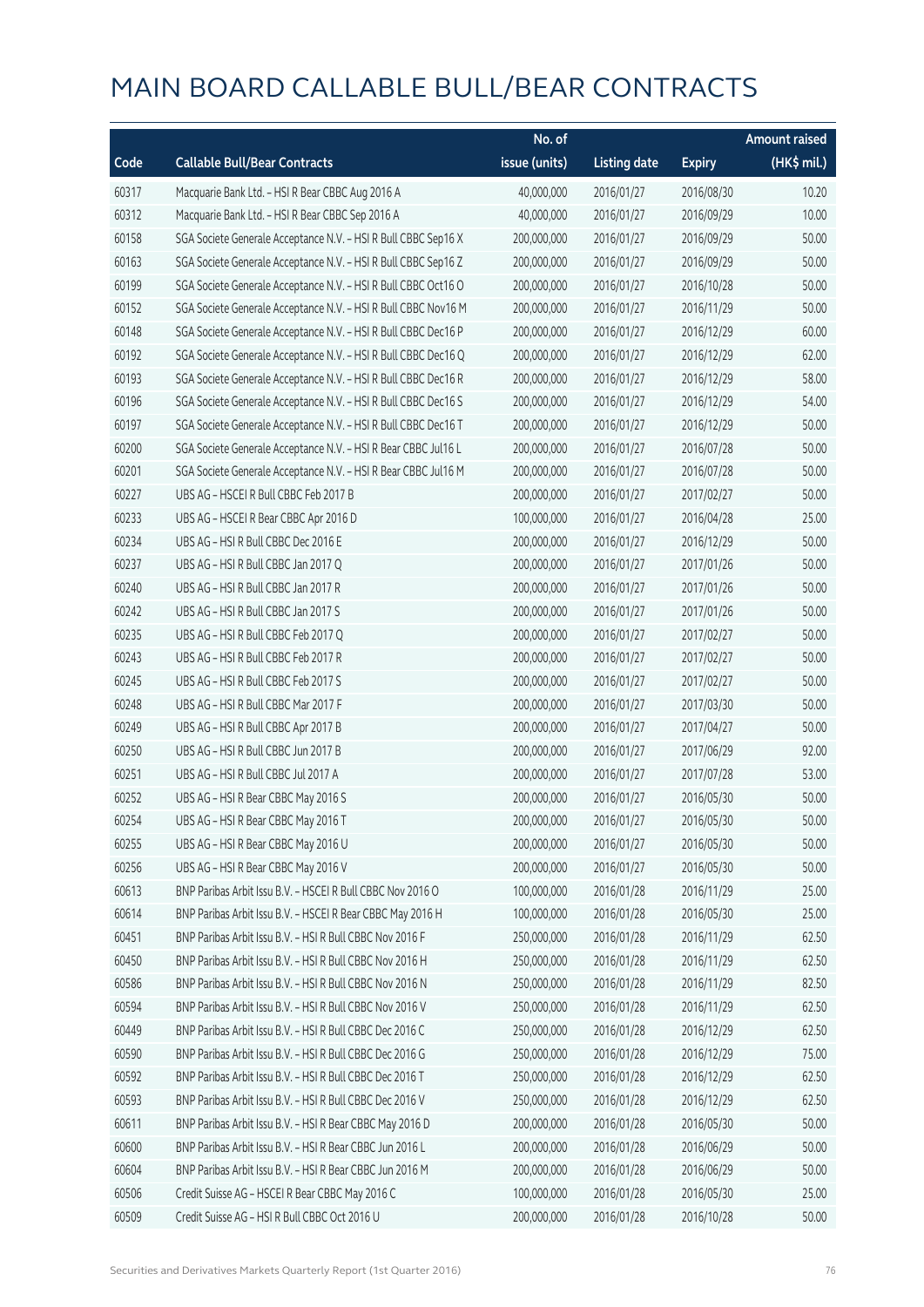|       |                                                        | No. of        |                     |               | <b>Amount raised</b> |
|-------|--------------------------------------------------------|---------------|---------------------|---------------|----------------------|
| Code  | <b>Callable Bull/Bear Contracts</b>                    | issue (units) | <b>Listing date</b> | <b>Expiry</b> | (HK\$ mil.)          |
| 60511 | Credit Suisse AG - HSI R Bull CBBC Oct 2016 V          | 200,000,000   | 2016/01/28          | 2016/10/28    | 50.00                |
| 60515 | Credit Suisse AG - HSI R Bull CBBC Dec 2016 N          | 200,000,000   | 2016/01/28          | 2016/12/29    | 50.00                |
| 60513 | Credit Suisse AG - HSI R Bull CBBC Feb 2017 D          | 200,000,000   | 2016/01/28          | 2017/02/27    | 64.00                |
| 60508 | Credit Suisse AG - HSI R Bear CBBC May 2016 Y          | 200,000,000   | 2016/01/28          | 2016/05/30    | 50.00                |
| 60574 | Credit Suisse AG - HSI R Bear CBBC Jun 2016 T          | 200,000,000   | 2016/01/28          | 2016/06/29    | 50.00                |
| 60575 | Credit Suisse AG - HSI R Bear CBBC Jun 2016 U          | 200,000,000   | 2016/01/28          | 2016/06/29    | 50.00                |
| 60581 | Credit Suisse AG - HSI R Bear CBBC Jul 2016 E          | 200,000,000   | 2016/01/28          | 2016/07/28    | 50.00                |
| 60661 | Goldman Sachs SP (Asia) - HSI R Bull CBBC Sep 2016 V   | 200,000,000   | 2016/01/28          | 2016/09/29    | 57.40                |
| 60674 | Goldman Sachs SP (Asia) - HSI R Bull CBBC Sep 2016 W   | 200,000,000   | 2016/01/28          | 2016/09/29    | 56.00                |
| 60675 | Goldman Sachs SP (Asia) - HSI R Bull CBBC Sep 2016 X   | 200,000,000   | 2016/01/28          | 2016/09/29    | 54.40                |
| 60679 | Goldman Sachs SP (Asia) - HSI R Bull CBBC Sep 2016 Y   | 200,000,000   | 2016/01/28          | 2016/09/29    | 52.20                |
| 60692 | Goldman Sachs SP (Asia) - HSI R Bull CBBC Sep 2016 Z   | 200,000,000   | 2016/01/28          | 2016/09/29    | 51.20                |
| 60395 | HK Bank - ABC R Bull CBBC Aug 2017 A                   | 50,000,000    | 2016/01/28          | 2017/08/07    | 12.50                |
| 60399 | HK Bank - AIA R Bull CBBC Jun 2017 A                   | 40,000,000    | 2016/01/28          | 2017/06/30    | 50.00                |
| 60390 | HK Bank - CC Bank R Bull CBBC Dec 2017 A               | 50,000,000    | 2016/01/28          | 2017/12/12    | 12.50                |
| 60377 | HK Bank - CC Bank R Bear CBBC Apr 2017 A               | 40,000,000    | 2016/01/28          | 2017/04/28    | 10.00                |
| 60368 | HK Bank - CKH R Bull CBBC Jun 2017 A                   | 40,000,000    | 2016/01/28          | 2017/06/26    | 10.00                |
| 60369 | HK Bank - CKH R Bear CBBC Jun 2017 A                   | 40,000,000    | 2016/01/28          | 2017/06/26    | 10.00                |
| 60411 | HK Bank - CM Bank R Bull CBBC Jan 2017 A               | 40,000,000    | 2016/01/28          | 2017/01/16    | 14.00                |
| 60378 | HK Bank - Galaxy Ent R Bull CBBC Jun 2017 A            | 40,000,000    | 2016/01/28          | 2017/06/26    | 10.00                |
| 60412 | HK Bank - HS H-SH ETF R Bull CBBC Jul 2017 A           | 50,000,000    | 2016/01/28          | 2017/07/31    | 12.50                |
| 60391 | HK Bank - HSI R Bull CBBC Nov 2016 O                   | 150,000,000   | 2016/01/28          | 2016/11/29    | 37.50                |
| 60393 | HK Bank - HSI R Bull CBBC Nov 2016 P                   | 150,000,000   | 2016/01/28          | 2016/11/29    | 37.50                |
| 60398 | HK Bank - HSI R Bull CBBC Dec 2016 N                   | 150,000,000   | 2016/01/28          | 2016/12/29    | 37.50                |
| 60424 | HK Bank - HSI R Bull CBBC Dec 2016 O                   | 150,000,000   | 2016/01/28          | 2016/12/29    | 37.50                |
| 60428 | HK Bank - HSI R Bull CBBC Mar 2017 A                   | 150,000,000   | 2016/01/28          | 2017/03/30    | 46.50                |
| 60401 | HK Bank - ICBC R Bull CBBC Jul 2017 A                  | 50,000,000    | 2016/01/28          | 2017/07/31    | 12.50                |
| 60405 | HK Bank - ICBC R Bear CBBC Apr 2017 A                  | 40,000,000    | 2016/01/28          | 2017/04/28    | 10.00                |
| 60410 | HK Bank - Ping An R Bear CBBC Dec 2016 A               | 40,000,000    | 2016/01/28          | 2016/12/30    | 10.00                |
| 60381 | HK Bank - Sands China R Bull CBBC Jul 2017 A           | 40,000,000    | 2016/01/28          | 2017/07/31    | 10.00                |
| 60373 | HK Bank - SHK Ppt R Bull CBBC Jun 2017 A               | 40,000,000    | 2016/01/28          | 2017/06/26    | 10.00                |
| 60376 | HK Bank - SHK Ppt R Bear CBBC Jun 2017 A               | 40,000,000    | 2016/01/28          | 2017/06/26    | 10.00                |
| 60388 | HK Bank - TCH R Bull CBBC Jun 2017 A                   | 50,000,000    | 2016/01/28          | 2017/06/26    | 19.50                |
| 60619 | J P Morgan SP BV - ABC R Bull CBBC Aug 2017 A          | 150,000,000   | 2016/01/28          | 2017/08/18    | 37.50                |
| 60625 | J P Morgan SP BV - CNOOC R Bull CBBC Feb 2017 A        | 68,000,000    | 2016/01/28          | 2017/02/17    | 17.00                |
| 60622 | J P Morgan SP BV - Sinopec Corp R Bull CBBC Feb 2017 A | 100,000,000   | 2016/01/28          | 2017/02/17    | 25.00                |
| 60615 | J P Morgan SP BV - HKEX R Bull CBBC Sep 2017 A         | 40,000,000    | 2016/01/28          | 2017/09/15    | 10.00                |
| 60616 | J P Morgan SP BV - HKEX R Bear CBBC Jan 2017 A         | 40,000,000    | 2016/01/28          | 2017/01/20    | 10.00                |
| 60655 | J P Morgan SP BV - HSCEI R Bull CBBC Dec 2017 A        | 100,000,000   | 2016/01/28          | 2017/12/28    | 25.00                |
| 60652 | J P Morgan SP BV - HSCEI R Bear CBBC May 2016 D        | 100,000,000   | 2016/01/28          | 2016/05/30    | 25.00                |
| 60530 | J P Morgan SP BV - HSI R Bull CBBC Jan 2017 O          | 200,000,000   | 2016/01/28          | 2017/01/26    | 50.00                |
| 60626 | J P Morgan SP BV - HSI R Bull CBBC Mar 2017 H          | 150,000,000   | 2016/01/28          | 2017/03/30    | 37.50                |
| 60531 | J P Morgan SP BV - HSI R Bull CBBC Apr 2017 F          | 200,000,000   | 2016/01/28          | 2017/04/27    | 50.00                |
| 60627 | J P Morgan SP BV - HSI R Bull CBBC Apr 2017 G          | 150,000,000   | 2016/01/28          | 2017/04/27    | 37.50                |
| 60629 | J P Morgan SP BV - HSI R Bull CBBC Jul 2017 C          | 200,000,000   | 2016/01/28          | 2017/07/28    | 50.00                |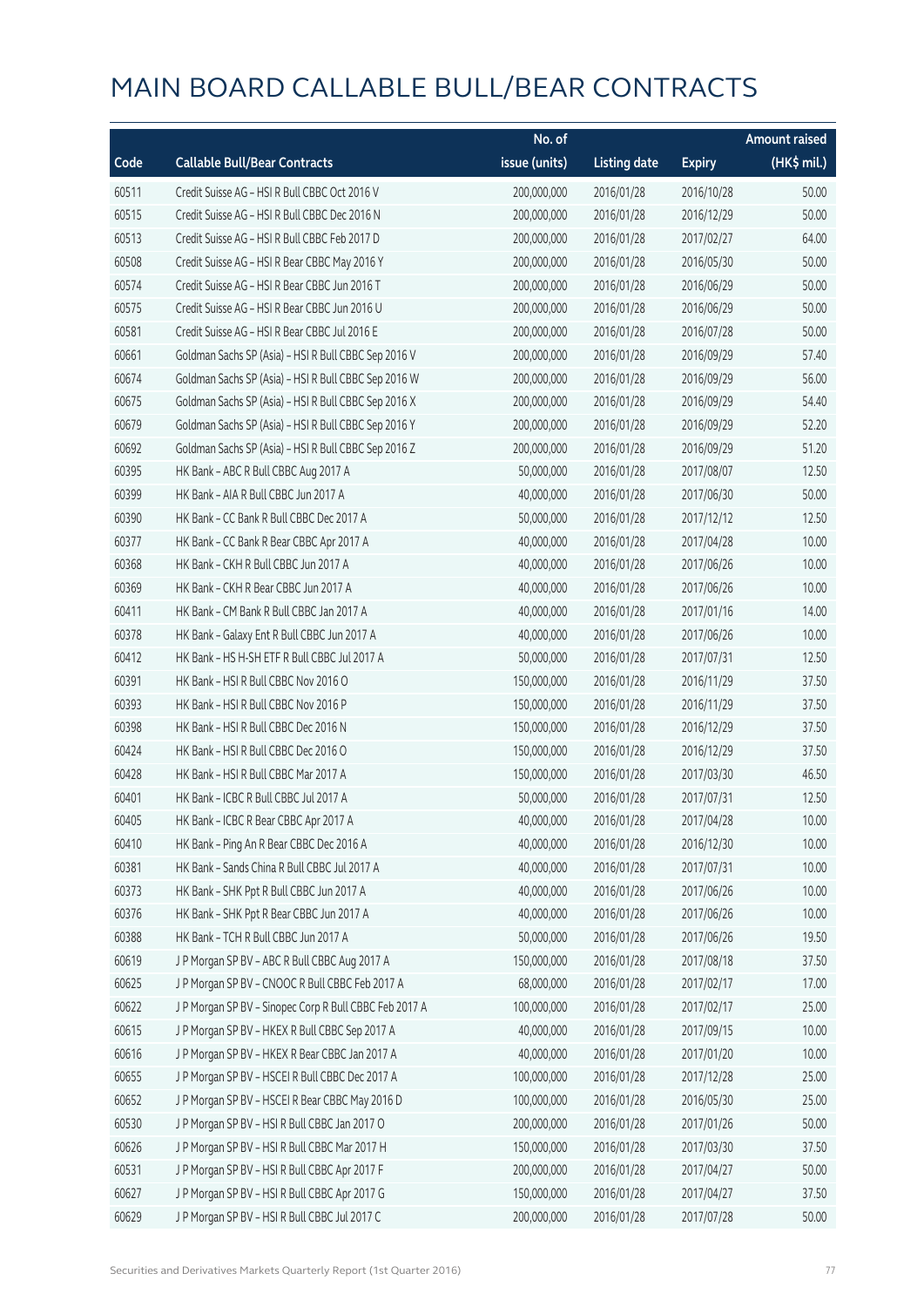|       |                                                                | No. of        |                     |               | <b>Amount raised</b> |
|-------|----------------------------------------------------------------|---------------|---------------------|---------------|----------------------|
| Code  | <b>Callable Bull/Bear Contracts</b>                            | issue (units) | <b>Listing date</b> | <b>Expiry</b> | $(HK\$ mil.)         |
| 60630 | J P Morgan SP BV - HSI R Bull CBBC Sep 2017 B                  | 200,000,000   | 2016/01/28          | 2017/09/28    | 50.00                |
| 60632 | J P Morgan SP BV - HSI R Bull CBBC Nov 2017 B                  | 200,000,000   | 2016/01/28          | 2017/11/29    | 50.00                |
| 60635 | J P Morgan SP BV - HSI R Bull CBBC Dec 2017 C                  | 200,000,000   | 2016/01/28          | 2017/12/28    | 50.00                |
| 60527 | J P Morgan SP BV - HSI R Bear CBBC Jun 2016 M                  | 200,000,000   | 2016/01/28          | 2016/06/29    | 50.00                |
| 60636 | J P Morgan SP BV - HSI R Bear CBBC Jun 2016 N                  | 200,000,000   | 2016/01/28          | 2016/06/29    | 50.00                |
| 60645 | J P Morgan SP BV - HSI R Bear CBBC Jul 2016 M                  | 200,000,000   | 2016/01/28          | 2016/07/28    | 50.00                |
| 60651 | J P Morgan SP BV - HSI R Bear CBBC Aug 2016 D                  | 200,000,000   | 2016/01/28          | 2016/08/30    | 50.00                |
| 60656 | Macquarie Bank Ltd. - HSI R Bear CBBC Aug 2016 B               | 40,000,000    | 2016/01/28          | 2016/08/30    | 10.00                |
| 60456 | SGA Societe Generale Acceptance N.V. - HSI R Bull CBBC Nov16 N | 200,000,000   | 2016/01/28          | 2016/11/29    | 60.00                |
| 60464 | SGA Societe Generale Acceptance N.V. - HSI R Bull CBBC Nov16 O | 200,000,000   | 2016/01/28          | 2016/11/29    | 56.00                |
| 60475 | SGA Societe Generale Acceptance N.V. - HSI R Bull CBBC Nov16 P | 200,000,000   | 2016/01/28          | 2016/11/29    | 52.00                |
| 60481 | SGA Societe Generale Acceptance N.V. - HSI R Bull CBBC Nov16 Q | 200,000,000   | 2016/01/28          | 2016/11/29    | 50.00                |
| 60483 | SGA Societe Generale Acceptance N.V. - HSI R Bull CBBC Nov16 R | 200,000,000   | 2016/01/28          | 2016/11/29    | 50.00                |
| 60487 | SGA Societe Generale Acceptance N.V. - HSI R Bull CBBC Nov16 S | 200,000,000   | 2016/01/28          | 2016/11/29    | 50.00                |
| 60490 | SGA Societe Generale Acceptance N.V. - HSI R Bull CBBC Nov16 T | 200,000,000   | 2016/01/28          | 2016/11/29    | 50.00                |
| 60491 | SGA Societe Generale Acceptance N.V. - HSI R Bull CBBC Nov16 U | 200,000,000   | 2016/01/28          | 2016/11/29    | 50.00                |
| 60429 | SGA Societe Generale Acceptance N.V. - HSI R Bear CBBC Apr16 A | 200,000,000   | 2016/01/28          | 2016/04/28    | 50.00                |
| 60431 | SGA Societe Generale Acceptance N.V. - HSI R Bear CBBC Apr16 B | 200,000,000   | 2016/01/28          | 2016/04/28    | 50.00                |
| 60436 | SGA Societe Generale Acceptance N.V. - HSI R Bear CBBC Apr16 C | 200,000,000   | 2016/01/28          | 2016/04/28    | 50.00                |
| 60447 | SGA Societe Generale Acceptance N.V. - HSI R Bear CBBC Apr16 R | 200,000,000   | 2016/01/28          | 2016/04/28    | 50.00                |
| 60448 | SGA Societe Generale Acceptance N.V. - HSI R Bear CBBC Aug16 A | 400,000,000   | 2016/01/28          | 2016/08/30    | 100.00               |
| 60532 | UBS AG - HKEX R Bull CBBC Oct 2016 E                           | 100,000,000   | 2016/01/28          | 2016/10/24    | 34.50                |
| 60551 | UBS AG - HSBC R Bull CBBC Nov 2017 A                           | 100,000,000   | 2016/01/28          | 2017/11/20    | 25.00                |
| 60542 | UBS AG - HSI R Bull CBBC Dec 2016 F                            | 200,000,000   | 2016/01/28          | 2016/12/29    | 50.00                |
| 60545 | UBS AG - HSI R Bull CBBC Dec 2016 I                            | 200,000,000   | 2016/01/28          | 2016/12/29    | 50.00                |
| 60544 | UBS AG - HSI R Bull CBBC Jan 2017 T                            | 200,000,000   | 2016/01/28          | 2017/01/26    | 50.00                |
| 60538 | UBS AG - HSI R Bull CBBC Mar 2017 G                            | 200,000,000   | 2016/01/28          | 2017/03/30    | 50.00                |
| 60541 | UBS AG - HSI R Bull CBBC Mar 2017 H                            | 200,000,000   | 2016/01/28          | 2017/03/30    | 54.00                |
| 60548 | UBS AG - HSI R Bull CBBC Mar 2017 I                            | 200,000,000   | 2016/01/28          | 2017/03/30    | 62.00                |
| 60550 | UBS AG - HSI R Bull CBBC Jun 2017 C                            | 200,000,000   | 2016/01/28          | 2017/06/29    | 74.00                |
| 60536 | UBS AG - HSI R Bear CBBC May 2016 W                            | 200,000,000   | 2016/01/28          | 2016/05/30    | 50.00                |
| 60567 | UBS AG - HSI R Bear CBBC May 2016 X                            | 200,000,000   | 2016/01/28          | 2016/05/30    | 50.00                |
| 60568 | UBS AG - HSI R Bear CBBC May 2016 Y                            | 200,000,000   | 2016/01/28          | 2016/05/30    | 50.00                |
| 60826 | Credit Suisse AG - HKEX R Bull CBBC Sep 2016 B                 | 100,000,000   | 2016/01/29          | 2016/09/30    | 26.00                |
| 60828 | Credit Suisse AG - HKEX R Bear CBBC Jul 2016 A                 | 90,000,000    | 2016/01/29          | 2016/07/29    | 22.50                |
| 60829 | Credit Suisse AG - HSI R Bull CBBC Dec 2016 O                  | 200,000,000   | 2016/01/29          | 2016/12/29    | 50.00                |
| 60831 | Credit Suisse AG - HSI R Bull CBBC Dec 2016 P                  | 200,000,000   | 2016/01/29          | 2016/12/29    | 50.00                |
| 60832 | Credit Suisse AG - HSI R Bull CBBC Dec 2016 Q                  | 200,000,000   | 2016/01/29          | 2016/12/29    | 50.00                |
| 60794 | Credit Suisse AG - HSI R Bear CBBC May 2016 Z                  | 200,000,000   | 2016/01/29          | 2016/05/30    | 50.00                |
| 60803 | Credit Suisse AG - HSI R Bear CBBC Jun 2016 V                  | 200,000,000   | 2016/01/29          | 2016/06/29    | 50.00                |
| 60737 | HK Bank - CITIC Sec R Bull CBBC Sep 2017 A                     | 40,000,000    | 2016/01/29          | 2017/09/04    | 18.80                |
| 60766 | HK Bank - CNOOC R Bear CBBC Jul 2017 A                         | 40,000,000    | 2016/01/29          | 2017/07/31    | 10.00                |
| 60764 | HK Bank - HKEX R Bear CBBC Jun 2017 A                          | 40,000,000    | 2016/01/29          | 2017/06/26    | 10.00                |
| 60726 | HK Bank - HSCEI R Bull CBBC Nov 2016 N                         | 60,000,000    | 2016/01/29          | 2016/11/29    | 15.00                |
| 60727 | HK Bank - HSCEI R Bull CBBC Dec 2016 H                         | 60,000,000    | 2016/01/29          | 2016/12/29    | 15.00                |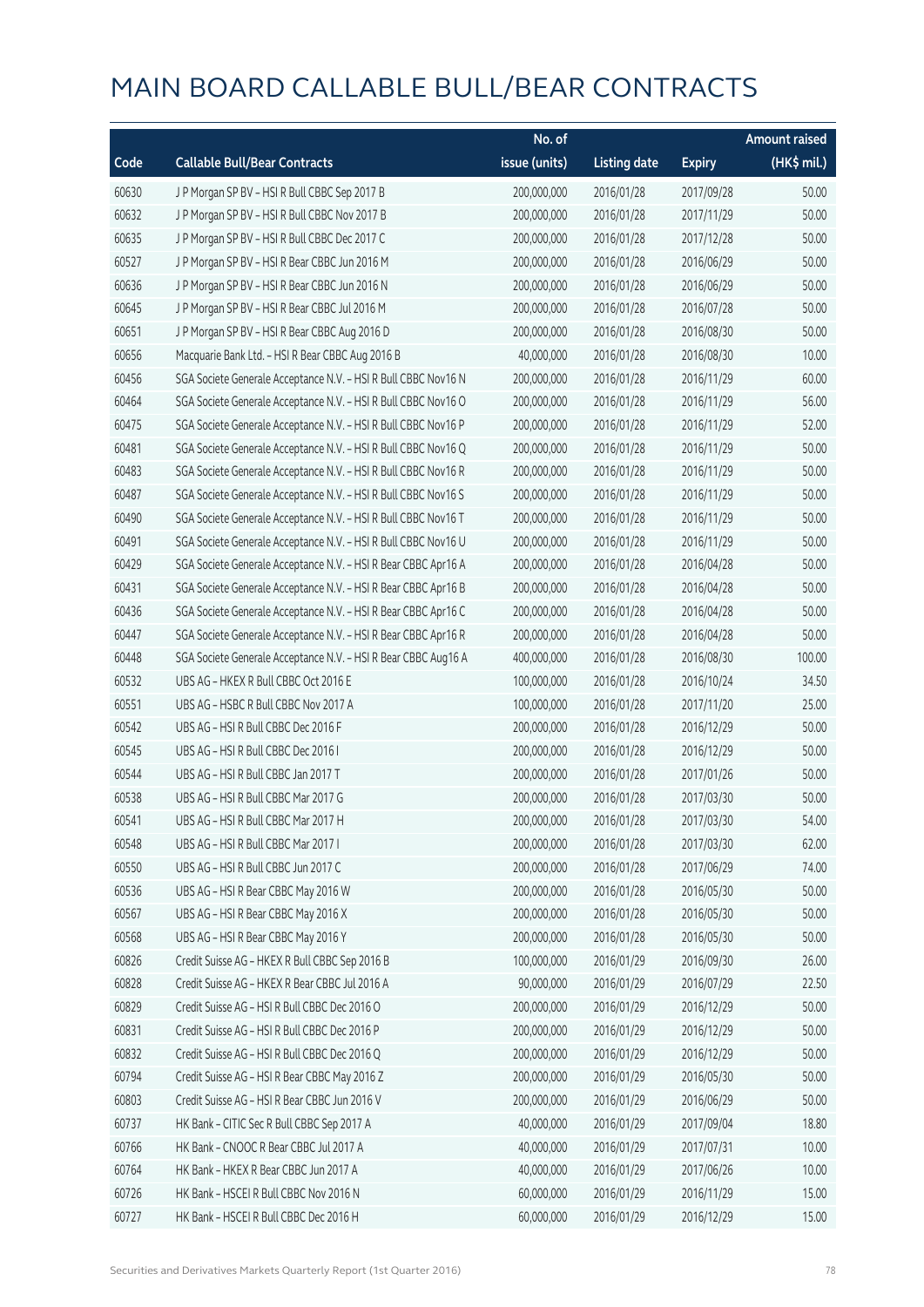|       |                                                                | No. of        |                     |               | <b>Amount raised</b> |
|-------|----------------------------------------------------------------|---------------|---------------------|---------------|----------------------|
| Code  | <b>Callable Bull/Bear Contracts</b>                            | issue (units) | <b>Listing date</b> | <b>Expiry</b> | (HK\$ mil.)          |
| 60706 | HK Bank - HSI R Bull CBBC Sep 2016 E                           | 150,000,000   | 2016/01/29          | 2016/09/29    | 37.50                |
| 60707 | HK Bank - HSI R Bull CBBC Oct 2016 U                           | 150,000,000   | 2016/01/29          | 2016/10/28    | 37.50                |
| 60713 | HK Bank - HSI R Bull CBBC Nov 2016 Q                           | 150,000,000   | 2016/01/29          | 2016/11/29    | 37.50                |
| 60720 | HK Bank - HSI R Bull CBBC Dec 2016 P                           | 150,000,000   | 2016/01/29          | 2016/12/29    | 37.50                |
| 60705 | HK Bank - HSI R Bear CBBC Sep 2016 N                           | 150,000,000   | 2016/01/29          | 2016/09/29    | 37.50                |
| 60763 | HK Bank - Haitong Sec R Bull CBBC Aug 2017 A                   | 40,000,000    | 2016/01/29          | 2017/08/31    | 14.40                |
| 60733 | HK Bank - PetCh R Bear CBBC Jul 2017 A                         | 40,000,000    | 2016/01/29          | 2017/07/31    | 10.00                |
| 60729 | HK Bank - TCH R Bull CBBC Nov 2016 G                           | 50,000,000    | 2016/01/29          | 2016/11/28    | 12.50                |
| 60701 | HK Bank - TCH R Bull CBBC Dec 2016 D                           | 50,000,000    | 2016/01/29          | 2016/12/05    | 15.50                |
| 60704 | HK Bank - TCH R Bear CBBC Nov 2016 C                           | 40,000,000    | 2016/01/29          | 2016/11/14    | 10.00                |
| 60908 | J P Morgan SP BV - CKH R Bull CBBC Jun 2017 A                  | 40,000,000    | 2016/01/29          | 2017/06/16    | 10.00                |
| 60914 | J P Morgan SP BV - CKH R Bull CBBC Jul 2017 A                  | 40,000,000    | 2016/01/29          | 2017/07/21    | 10.00                |
| 60916 | J P Morgan SP BV - China Life R Bull CBBC Mar 2017 A           | 40,000,000    | 2016/01/29          | 2017/03/17    | 10.00                |
| 60894 | J P Morgan SP BV - HKEX R Bull CBBC Jan 2017 B                 | 40,000,000    | 2016/01/29          | 2017/01/20    | 10.00                |
| 60897 | J P Morgan SP BV - HKEX R Bull CBBC Oct 2017 A                 | 40,000,000    | 2016/01/29          | 2017/10/20    | 12.00                |
| 60899 | J P Morgan SP BV - HSBC R Bull CBBC Nov 2017 A                 | 100,000,000   | 2016/01/29          | 2017/11/17    | 25.00                |
| 60859 | J P Morgan SP BV - HSI R Bull CBBC Feb 2017 J                  | 200,000,000   | 2016/01/29          | 2017/02/27    | 50.00                |
| 60865 | J P Morgan SP BV - HSI R Bull CBBC Apr 2017 H                  | 200,000,000   | 2016/01/29          | 2017/04/27    | 50.00                |
| 60868 | J P Morgan SP BV - HSI R Bull CBBC May 2017 E                  | 150,000,000   | 2016/01/29          | 2017/05/29    | 37.50                |
| 60891 | J P Morgan SP BV - HSI R Bull CBBC Jan 2018 A                  | 200,000,000   | 2016/01/29          | 2018/01/30    | 70.00                |
| 60782 | J P Morgan SP BV - HSI R Bear CBBC Jun 2016 O                  | 200,000,000   | 2016/01/29          | 2016/06/29    | 50.00                |
| 60893 | J P Morgan SP BV - HSI R Bear CBBC Jun 2016 P                  | 150,000,000   | 2016/01/29          | 2016/06/29    | 37.50                |
| 60783 | J P Morgan SP BV - HSI R Bear CBBC Jul 2016 N                  | 200,000,000   | 2016/01/29          | 2016/07/28    | 50.00                |
| 60898 | J P Morgan SP BV - PetCh R Bull CBBC Jan 2017 A                | 70,000,000    | 2016/01/29          | 2017/01/20    | 17.50                |
| 60785 | Macquarie Bank Ltd. - HSI R Bull CBBC Sep 2016 A               | 40,000,000    | 2016/01/29          | 2016/09/29    | 10.00                |
| 60786 | SGA Societe Generale Acceptance N.V. - HSI R Bull CBBC Oct16 P | 200,000,000   | 2016/01/29          | 2016/10/28    | 50.00                |
| 60767 | SGA Societe Generale Acceptance N.V. - HSI R Bear CBBC May16 B | 200,000,000   | 2016/01/29          | 2016/05/30    | 50.00                |
| 60770 | SGA Societe Generale Acceptance N.V. - HSI R Bear CBBC May16 E | 200,000,000   | 2016/01/29          | 2016/05/30    | 50.00                |
| 60790 | SGA Societe Generale Acceptance N.V. - HSI R Bear CBBC May16 G | 200,000,000   | 2016/01/29          | 2016/05/30    | 50.00                |
| 60792 | SGA Societe Generale Acceptance N.V. - HSI R Bear CBBC May16 H | 200,000,000   | 2016/01/29          | 2016/05/30    | 50.00                |
| 60769 | SGA Societe Generale Acceptance N.V. - HSI R Bear CBBC Jul16 N | 200,000,000   | 2016/01/29          | 2016/07/28    | 50.00                |
| 60846 | UBS AG - HSI R Bull CBBC Dec 2016 X                            | 200,000,000   | 2016/01/29          | 2016/12/29    | 50.00                |
| 60855 | UBS AG - HSI R Bull CBBC Dec 2016 Y                            | 200,000,000   | 2016/01/29          | 2016/12/29    | 50.00                |
| 60849 | UBS AG - HSI R Bull CBBC Jan 2017 U                            | 200,000,000   | 2016/01/29          | 2017/01/26    | 50.00                |
| 60847 | UBS AG - HSI R Bull CBBC Feb 2017 T                            | 200,000,000   | 2016/01/29          | 2017/02/27    | 50.00                |
| 60839 | UBS AG - HSI R Bear CBBC Jun 2016 A                            | 200,000,000   | 2016/01/29          | 2016/06/29    | 50.00                |
| 60843 | UBS AG - HSI R Bear CBBC Jun 2016 B                            | 200,000,000   | 2016/01/29          | 2016/06/29    | 50.00                |
| 61048 | BNP Paribas Arbit Issu B.V. - HSI R Bull CBBC Nov 2016 C       | 250,000,000   | 2016/02/01          | 2016/11/29    | 62.50                |
| 60957 | BNP Paribas Arbit Issu B.V. - HSI R Bull CBBC Dec 2016 W       | 250,000,000   | 2016/02/01          | 2016/12/29    | 62.50                |
| 60958 | BNP Paribas Arbit Issu B.V. - HSI R Bear CBBC Jun 2016 N       | 200,000,000   | 2016/02/01          | 2016/06/29    | 50.00                |
| 61060 | Credit Suisse AG - HSI R Bull CBBC Nov 2016 K                  | 200,000,000   | 2016/02/01          | 2016/11/29    | 50.00                |
| 61072 | Credit Suisse AG - HSI R Bull CBBC Nov 2016 U                  | 200,000,000   | 2016/02/01          | 2016/11/29    | 50.00                |
| 61059 | Credit Suisse AG - HSI R Bull CBBC Dec 2016 R                  | 200,000,000   | 2016/02/01          | 2016/12/29    | 50.00                |
| 61066 | Credit Suisse AG - HSI R Bull CBBC Dec 2016 S                  | 200,000,000   | 2016/02/01          | 2016/12/29    | 50.00                |
| 61049 | Credit Suisse AG - HSI R Bear CBBC May 2016 V                  | 200,000,000   | 2016/02/01          | 2016/05/30    | 50.00                |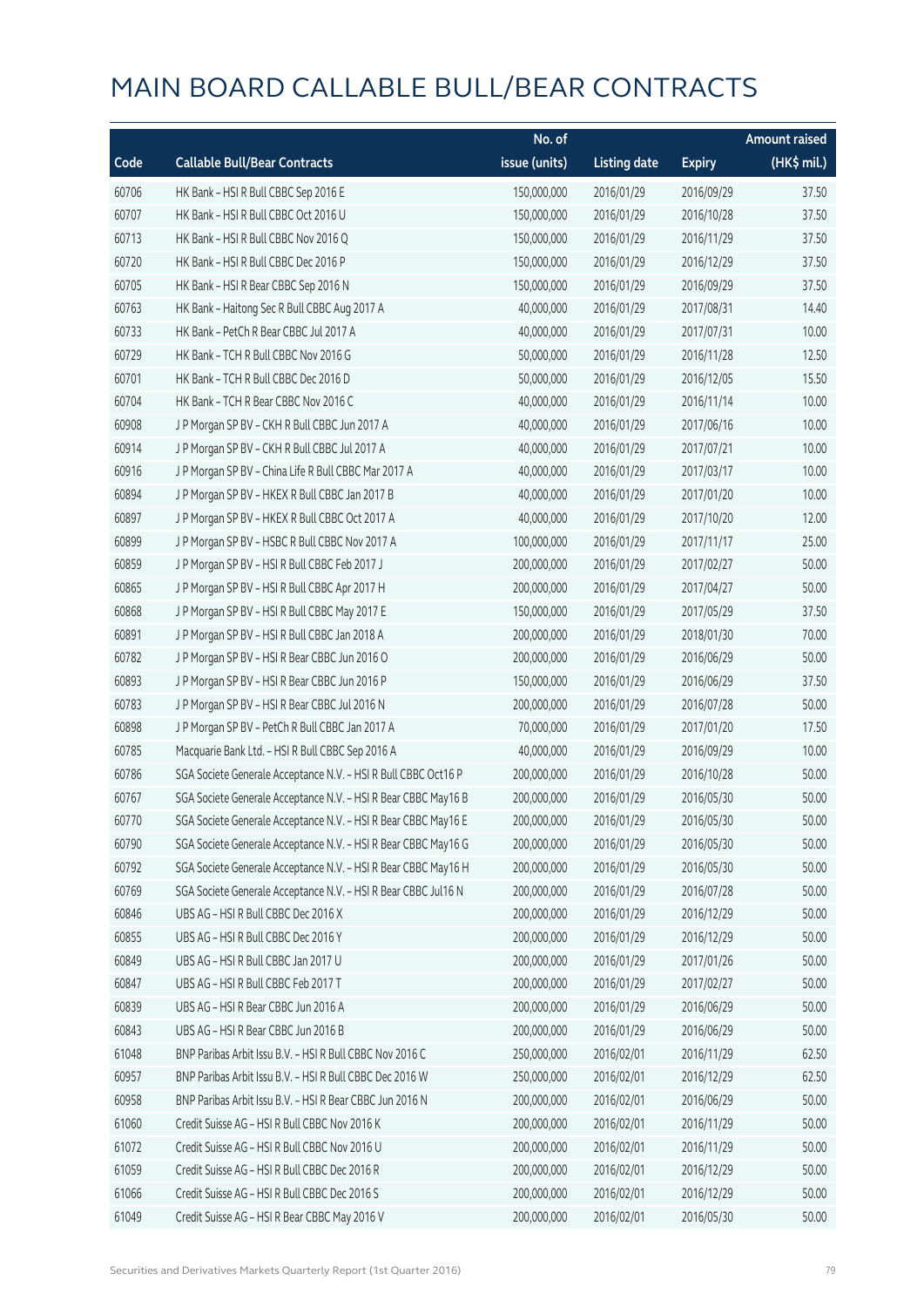|       |                                                                | No. of        |                     |               | <b>Amount raised</b> |
|-------|----------------------------------------------------------------|---------------|---------------------|---------------|----------------------|
| Code  | <b>Callable Bull/Bear Contracts</b>                            | issue (units) | <b>Listing date</b> | <b>Expiry</b> | (HK\$ mil.)          |
| 61054 | Credit Suisse AG - HSI R Bear CBBC Jul 2016 F                  | 200,000,000   | 2016/02/01          | 2016/07/28    | 50.00                |
| 61058 | Credit Suisse AG - Tracker Fund R Bull CBBC Sep 2016 B         | 70,000,000    | 2016/02/01          | 2016/09/30    | 17.50                |
| 60936 | Bank of East Asia - ABC R Bull CBBC Jan 2017 A                 | 60,000,000    | 2016/02/01          | 2017/01/13    | 15.00                |
| 60948 | Bank of East Asia - HKEX R Bull CBBC Jan 2017 B                | 40,000,000    | 2016/02/01          | 2017/01/10    | 10.00                |
| 60951 | Bank of East Asia - HKEX R Bear CBBC Jan 2017 A                | 35,000,000    | 2016/02/01          | 2017/01/09    | 10.50                |
| 60942 | Bank of East Asia - ICBC R Bull CBBC Jan 2017 A                | 60,000,000    | 2016/02/01          | 2017/01/12    | 15.00                |
| 60943 | Bank of East Asia - Ping An R Bull CBBC Jan 2017 B             | 20,000,000    | 2016/02/01          | 2017/01/11    | 14.00                |
| 61074 | Goldman Sachs SP (Asia) - HSI R Bull CBBC Sep 2016 A           | 200,000,000   | 2016/02/01          | 2016/09/29    | 50.40                |
| 61078 | Goldman Sachs SP (Asia) - HSI R Bull CBBC Sep 2016 B           | 200,000,000   | 2016/02/01          | 2016/09/29    | 53.40                |
| 61082 | Goldman Sachs SP (Asia) - HSI R Bull CBBC Sep 2016 C           | 200,000,000   | 2016/02/01          | 2016/09/29    | 55.40                |
| 61077 | Goldman Sachs SP (Asia) - HSI R Bull CBBC Sep 2016 D           | 200,000,000   | 2016/02/01          | 2016/09/29    | 52.40                |
| 61088 | Goldman Sachs SP (Asia) - HSI R Bull CBBC Sep 2016 G           | 200,000,000   | 2016/02/01          | 2016/09/29    | 57.20                |
| 60919 | HK Bank - China Life R Bull CBBC Dec 2016 A                    | 50,000,000    | 2016/02/01          | 2016/12/05    | 24.00                |
| 60922 | HK Bank - HKEX R Bull CBBC Dec 2016 C                          | 50,000,000    | 2016/02/01          | 2016/12/05    | 12.50                |
| 60918 | HK Bank - HSCEI R Bull CBBC Dec 2016 I                         | 60,000,000    | 2016/02/01          | 2016/12/29    | 15.00                |
| 60928 | HK Bank - HSI R Bull CBBC Oct 2016 V                           | 150,000,000   | 2016/02/01          | 2016/10/28    | 37.50                |
| 60917 | HK Bank - HSI R Bear CBBC Mar 2017 A                           | 400,000,000   | 2016/02/01          | 2017/03/30    | 100.00               |
| 60929 | HK Bank - HSI R Bear CBBC Mar 2017 B                           | 400,000,000   | 2016/02/01          | 2017/03/30    | 100.00               |
| 60925 | HK Bank - PetCh R Bull CBBC Dec 2016 H                         | 50,000,000    | 2016/02/01          | 2016/12/12    | 12.50                |
| 60927 | HK Bank - Sands China R Bull CBBC Dec 2016 D                   | 40,000,000    | 2016/02/01          | 2016/12/12    | 12.40                |
| 61117 | J P Morgan SP BV - CNOOC R Bull CBBC Jul 2017 A                | 50,000,000    | 2016/02/01          | 2017/07/21    | 12.50                |
| 61111 | J P Morgan SP BV - HSBC R Bull CBBC Jun 2017 A                 | 100,000,000   | 2016/02/01          | 2017/06/16    | 25.00                |
| 61073 | J P Morgan SP BV - HSI R Bull CBBC Feb 2017 K                  | 150,000,000   | 2016/02/01          | 2017/02/27    | 37.50                |
| 61089 | J P Morgan SP BV - HSI R Bull CBBC Mar 2017 I                  | 150,000,000   | 2016/02/01          | 2017/03/30    | 37.50                |
| 61097 | JP Morgan SP BV - HSIR Bull CBBC Apr 2017 I                    | 150,000,000   | 2016/02/01          | 2017/04/27    | 37.50                |
| 60968 | J P Morgan SP BV - HSI R Bear CBBC Jun 2016 Q                  | 150,000,000   | 2016/02/01          | 2016/06/29    | 37.50                |
| 60974 | J P Morgan SP BV - HSI R Bear CBBC Jun 2016 R                  | 150,000,000   | 2016/02/01          | 2016/06/29    | 37.50                |
| 61105 | J P Morgan SP BV - HSI R Bear CBBC Jul 2016 O                  | 150,000,000   | 2016/02/01          | 2016/07/28    | 37.50                |
| 61106 | JP Morgan SP BV - Tencent R Bull CBBC Feb 2017 C               | 50,000,000    | 2016/02/01          | 2017/02/17    | 12.50                |
| 61016 | Macquarie Bank Ltd. - HSI R Bull CBBC Aug 2016 A               | 40,000,000    | 2016/02/01          | 2016/08/30    | 10.00                |
| 61007 | SGA Societe Generale Acceptance N.V. - HSI R Bull CBBC Oct16 S | 200,000,000   | 2016/02/01          | 2016/10/28    | 50.00                |
| 60990 | SGA Societe Generale Acceptance N.V. - HSI R Bull CBBC Nov16 V | 200,000,000   | 2016/02/01          | 2016/11/29    | 50.00                |
| 60998 | SGA Societe Generale Acceptance N.V. - HSI R Bull CBBC Nov16 W | 200,000,000   | 2016/02/01          | 2016/11/29    | 50.00                |
| 60999 | SGA Societe Generale Acceptance N.V. - HSI R Bull CBBC Dec16 U | 200,000,000   | 2016/02/01          | 2016/12/29    | 50.00                |
| 61009 | SGA Societe Generale Acceptance N.V. - HSI R Bear CBBC May16 O | 200,000,000   | 2016/02/01          | 2016/05/30    | 50.00                |
| 61013 | SGA Societe Generale Acceptance N.V. - HSI R Bear CBBC May16 U | 200,000,000   | 2016/02/01          | 2016/05/30    | 50.00                |
| 61015 | SGA Societe Generale Acceptance N.V. - HSI R Bear CBBC May16 W | 200,000,000   | 2016/02/01          | 2016/05/30    | 50.00                |
| 61031 | UBS AG - HSI R Bull CBBC Nov 2016 K                            | 200,000,000   | 2016/02/01          | 2016/11/29    | 50.00                |
| 61042 | UBS AG - HSI R Bull CBBC Dec 2016 D                            | 200,000,000   | 2016/02/01          | 2016/12/29    | 50.00                |
| 61046 | UBS AG - HSI R Bull CBBC Feb 2017 U                            | 200,000,000   | 2016/02/01          | 2017/02/27    | 50.00                |
| 61022 | UBS AG - HSI R Bear CBBC May 2016 Z                            | 200,000,000   | 2016/02/01          | 2016/05/30    | 50.00                |
| 61024 | UBS AG - HSI R Bear CBBC Jun 2016 C                            | 200,000,000   | 2016/02/01          | 2016/06/29    | 50.00                |
| 61025 | UBS AG - HSI R Bear CBBC Jun 2016 D                            | 200,000,000   | 2016/02/01          | 2016/06/29    | 50.00                |
| 61153 | BNP Paribas Arbit Issu B.V. - HSI R Bull CBBC Dec 2016 E       | 250,000,000   | 2016/02/02          | 2016/12/29    | 62.50                |
| 61183 | BNP Paribas Arbit Issu B.V. - HSI R Bear CBBC May 2016 H       | 200,000,000   | 2016/02/02          | 2016/05/30    | 50.00                |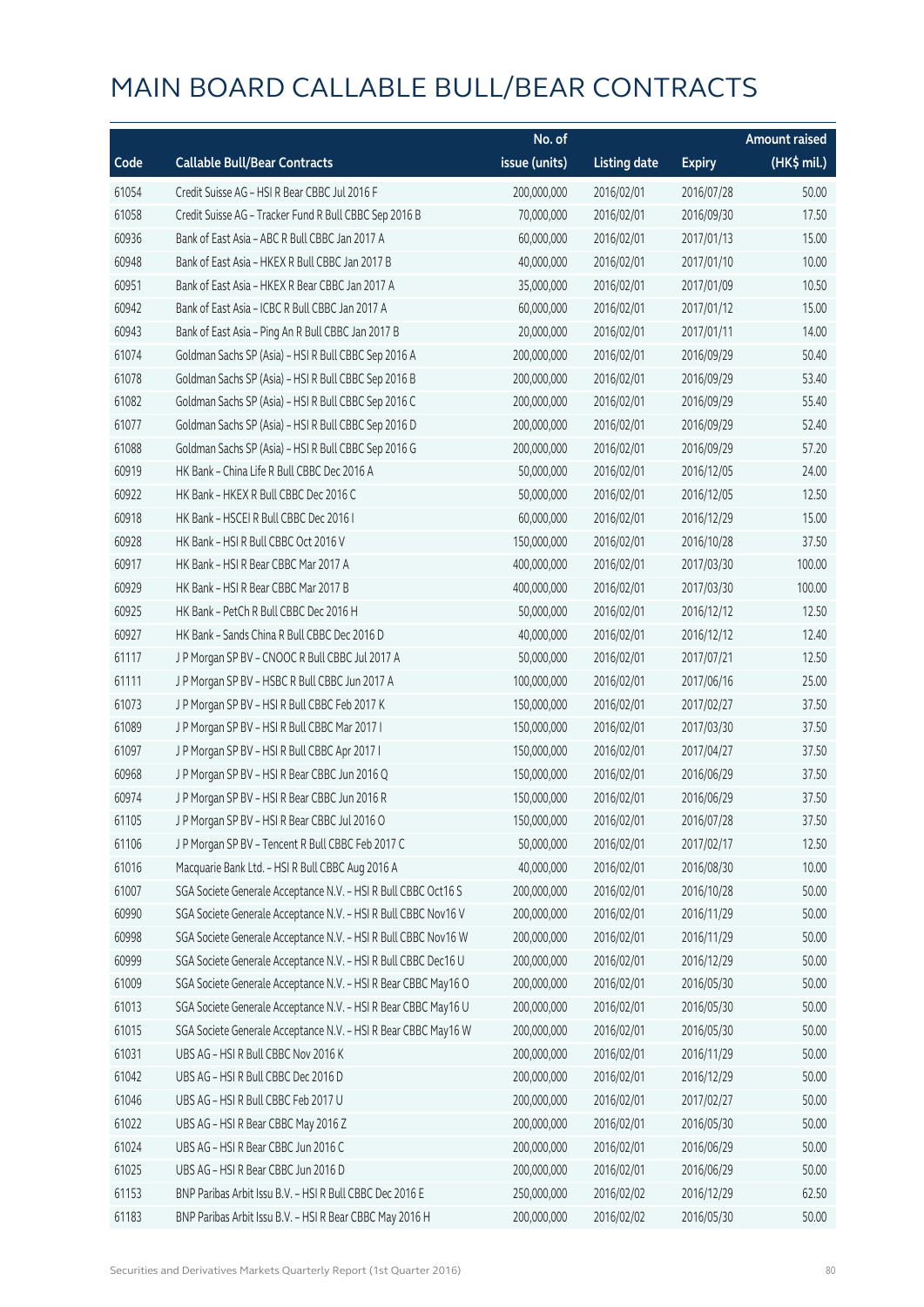|       |                                                                | No. of        |                     |               | <b>Amount raised</b>  |
|-------|----------------------------------------------------------------|---------------|---------------------|---------------|-----------------------|
| Code  | <b>Callable Bull/Bear Contracts</b>                            | issue (units) | <b>Listing date</b> | <b>Expiry</b> | $(HK\frac{1}{2}mil.)$ |
| 61198 | Credit Suisse AG - HSI R Bull CBBC Oct 2016 B                  | 200,000,000   | 2016/02/02          | 2016/10/28    | 50.00                 |
| 61197 | Credit Suisse AG - HSI R Bull CBBC Oct 2016 W                  | 200,000,000   | 2016/02/02          | 2016/10/28    | 50.00                 |
| 61199 | Credit Suisse AG - HSI R Bear CBBC Jun 2016 W                  | 200,000,000   | 2016/02/02          | 2016/06/29    | 50.00                 |
| 61201 | Credit Suisse AG - HSI R Bear CBBC Jun 2016 X                  | 200,000,000   | 2016/02/02          | 2016/06/29    | 50.00                 |
| 61205 | Goldman Sachs SP (Asia) - HSI R Bull CBBC Sep 2016 F           | 200,000,000   | 2016/02/02          | 2016/09/29    | 53.60                 |
| 61195 | Goldman Sachs SP (Asia) - HSI R Bull CBBC Sep 2016 H           | 200,000,000   | 2016/02/02          | 2016/09/29    | 50.40                 |
| 61196 | Goldman Sachs SP (Asia) - HSI R Bull CBBC Sep 2016 I           | 200,000,000   | 2016/02/02          | 2016/09/29    | 51.20                 |
| 61202 | Goldman Sachs SP (Asia) - HSI R Bull CBBC Sep 2016 J           | 200,000,000   | 2016/02/02          | 2016/09/29    | 50.60                 |
| 61203 | Goldman Sachs SP (Asia) - HSI R Bull CBBC Sep 2016 K           | 200,000,000   | 2016/02/02          | 2016/09/29    | 52.20                 |
| 61206 | Goldman Sachs SP (Asia) - HSI R Bull CBBC Sep 2016 L           | 200,000,000   | 2016/02/02          | 2016/09/29    | 57.60                 |
| 61207 | Goldman Sachs SP (Asia) - HSI R Bull CBBC Sep 2016 M           | 200,000,000   | 2016/02/02          | 2016/09/29    | 58.20                 |
| 61189 | Goldman Sachs SP (Asia) - HSI R Bear CBBC May 2016 A           | 200,000,000   | 2016/02/02          | 2016/05/30    | 50.20                 |
| 61192 | Goldman Sachs SP (Asia) - HSI R Bear CBBC May 2016 B           | 200,000,000   | 2016/02/02          | 2016/05/30    | 51.00                 |
| 61194 | Goldman Sachs SP (Asia) - HSI R Bear CBBC May 2016 C           | 200,000,000   | 2016/02/02          | 2016/05/30    | 52.00                 |
| 61136 | HK Bank - AIA R Bull CBBC Dec 2016 A                           | 40,000,000    | 2016/02/02          | 2016/12/30    | 10.00                 |
| 61150 | HK Bank - CITIC Sec R Bull CBBC Dec 2016 A                     | 40,000,000    | 2016/02/02          | 2016/12/30    | 10.00                 |
| 61137 | HK Bank - CKP R Bull CBBC Dec 2016 B                           | 40,000,000    | 2016/02/02          | 2016/12/19    | 10.00                 |
| 61142 | HK Bank - CNOOC R Bull CBBC Nov 2016 J                         | 50,000,000    | 2016/02/02          | 2016/11/28    | 12.50                 |
| 61140 | HK Bank - Sinopec Corp R Bull CBBC Nov 2016 F                  | 50,000,000    | 2016/02/02          | 2016/11/28    | 12.50                 |
| 61146 | HK Bank - HKEX R Bull CBBC Nov 2016 G                          | 50,000,000    | 2016/02/02          | 2016/11/21    | 12.50                 |
| 61134 | HK Bank - HSI R Bull CBBC Sep 2016 C                           | 150,000,000   | 2016/02/02          | 2016/09/29    | 37.50                 |
| 61130 | HK Bank - HSI R Bull CBBC Nov 2016 R                           | 150,000,000   | 2016/02/02          | 2016/11/29    | 37.50                 |
| 61249 | J P Morgan SP BV - COVS R Bull CBBC Feb 2017 B                 | 25,000,000    | 2016/02/02          | 2017/02/17    | 10.00                 |
| 61234 | J P Morgan SP BV - CC Bank R Bull CBBC May 2017 A              | 150,000,000   | 2016/02/02          | 2017/05/19    | 37.50                 |
| 61230 | J P Morgan SP BV - China Life R Bull CBBC Apr 2017 A           | 30,000,000    | 2016/02/02          | 2017/04/21    | 10.50                 |
| 61231 | J P Morgan SP BV - HKEX R Bull CBBC Nov 2017 A                 | 40,000,000    | 2016/02/02          | 2017/11/17    | 12.00                 |
| 61241 | J P Morgan SP BV - HSBC R Bull CBBC Dec 2017 A                 | 130,000,000   | 2016/02/02          | 2017/12/15    | 32.50                 |
| 61247 | J P Morgan SP BV - HSBC R Bear CBBC Jan 2017 A                 | 120,000,000   | 2016/02/02          | 2017/01/20    | 30.00                 |
| 61208 | J P Morgan SP BV - HSI R Bull CBBC Dec 2016 N                  | 200,000,000   | 2016/02/02          | 2016/12/29    | 50.00                 |
| 61211 | J P Morgan SP BV - HSI R Bull CBBC Mar 2017 J                  | 150,000,000   | 2016/02/02          | 2017/03/30    | 37.50                 |
| 61216 | J P Morgan SP BV - HSI R Bull CBBC Mar 2017 K                  | 150,000,000   | 2016/02/02          | 2017/03/30    | 37.50                 |
| 61223 | J P Morgan SP BV - HSI R Bull CBBC Apr 2017 J                  | 150,000,000   | 2016/02/02          | 2017/04/27    | 37.50                 |
| 61221 | J P Morgan SP BV - HSI R Bull CBBC Jun 2017 E                  | 150,000,000   | 2016/02/02          | 2017/06/29    | 37.50                 |
| 61227 | J P Morgan SP BV - HSI R Bull CBBC Aug 2017 C                  | 150,000,000   | 2016/02/02          | 2017/08/30    | 37.50                 |
| 61229 | J P Morgan SP BV - HSI R Bear CBBC Jun 2016 S                  | 150,000,000   | 2016/02/02          | 2016/06/29    | 37.50                 |
| 61248 | J P Morgan SP BV - Ping An R Bull CBBC Apr 2017 A              | 100,000,000   | 2016/02/02          | 2017/04/21    | 25.00                 |
| 61156 | SGA Societe Generale Acceptance N.V. - HSI R Bull CBBC Nov16 X | 200,000,000   | 2016/02/02          | 2016/11/29    | 50.00                 |
| 61163 | SGA Societe Generale Acceptance N.V. - HSI R Bull CBBC Nov16 Y | 200,000,000   | 2016/02/02          | 2016/11/29    | 50.00                 |
| 61162 | SGA Societe Generale Acceptance N.V. - HSI R Bull CBBC Dec16 V | 200,000,000   | 2016/02/02          | 2016/12/29    | 50.00                 |
| 61165 | SGA Societe Generale Acceptance N.V. - HSI R Bear CBBC May16 Z | 200,000,000   | 2016/02/02          | 2016/05/30    | 50.00                 |
| 61168 | SGA Societe Generale Acceptance N.V. - HSI R Bear CBBC Sep16 A | 400,000,000   | 2016/02/02          | 2016/09/29    | 100.00                |
| 61173 | UBS AG - HSI R Bull CBBC Nov 2016 L                            | 200,000,000   | 2016/02/02          | 2016/11/29    | 50.00                 |
| 61170 | UBS AG - HSI R Bull CBBC Jan 2017 V                            | 200,000,000   | 2016/02/02          | 2017/01/26    | 50.00                 |
| 61180 | UBS AG - HSI R Bear CBBC May 2016 P                            | 200,000,000   | 2016/02/02          | 2016/05/30    | 50.00                 |
| 61318 | BNP Paribas Arbit Issu B.V. - CSOP A50 ETF R Bull CBBC Dec16A  | 100,000,000   | 2016/02/03          | 2016/12/30    | 25.00                 |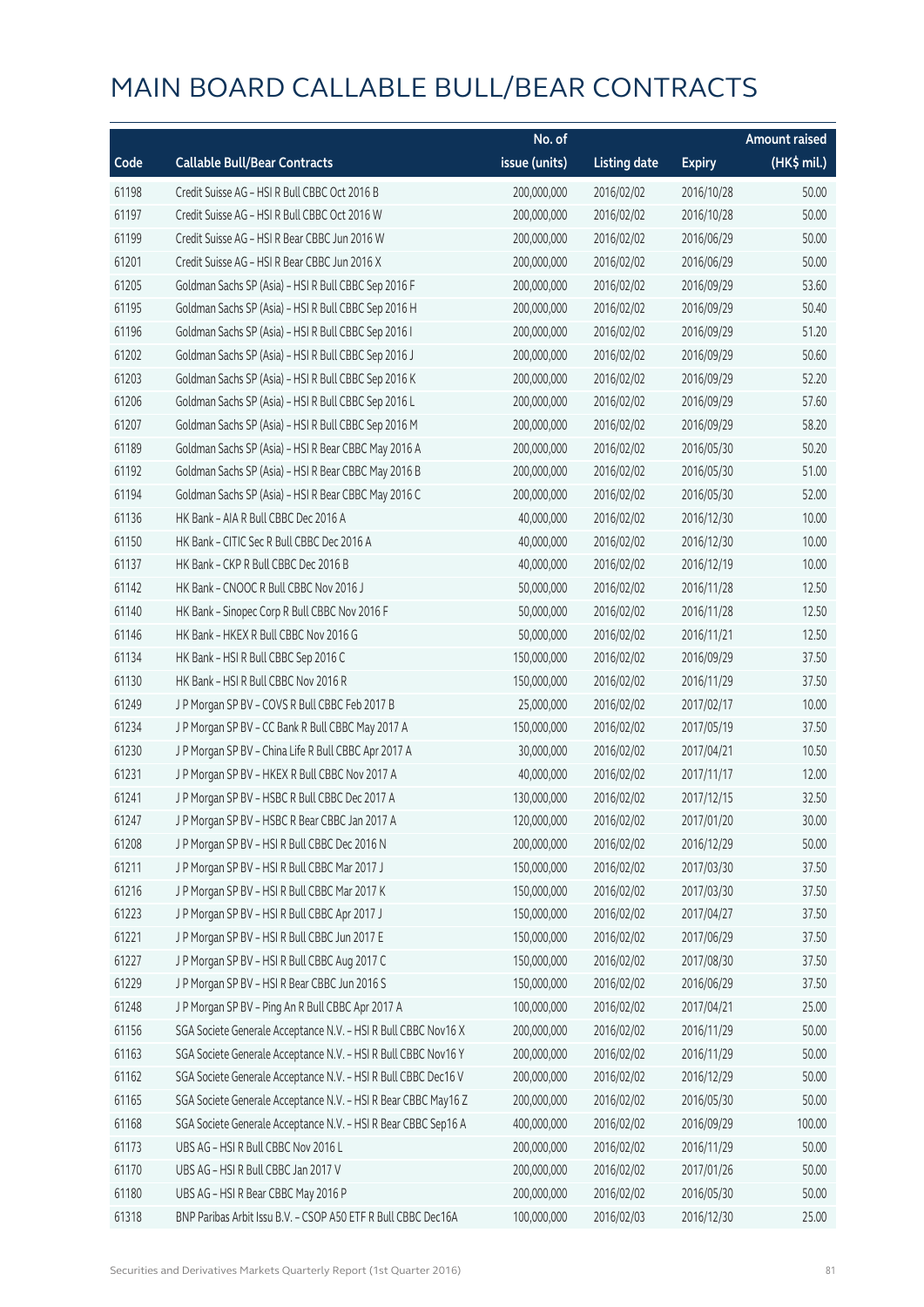|       |                                                                | No. of        |                     |               | <b>Amount raised</b> |
|-------|----------------------------------------------------------------|---------------|---------------------|---------------|----------------------|
| Code  | <b>Callable Bull/Bear Contracts</b>                            | issue (units) | <b>Listing date</b> | <b>Expiry</b> | $(HK$$ mil.)         |
| 61313 | BNP Paribas Arbit Issu B.V. - A50 Ch R Bull CBBC Dec 2016 A    | 100,000,000   | 2016/02/03          | 2016/12/30    | 25.00                |
| 61315 | BNP Paribas Arbit Issu B.V. - A50 Ch R Bull CBBC Dec 2016 B    | 100,000,000   | 2016/02/03          | 2016/12/30    | 25.00                |
| 61311 | BNP Paribas Arbit Issu B.V. - HSI R Bull CBBC Dec 2016 L       | 250,000,000   | 2016/02/03          | 2016/12/29    | 62.50                |
| 61273 | BNP Paribas Arbit Issu B.V. - HSI R Bear CBBC Jun 2016 O       | 200,000,000   | 2016/02/03          | 2016/06/29    | 50.00                |
| 61275 | BNP Paribas Arbit Issu B.V. - HSI R Bear CBBC Jun 2016 P       | 200,000,000   | 2016/02/03          | 2016/06/29    | 50.00                |
| 61293 | Credit Suisse AG - HSI R Bull CBBC Nov 2016 V                  | 200,000,000   | 2016/02/03          | 2016/11/29    | 50.00                |
| 61282 | Credit Suisse AG - HSI R Bear CBBC Jul 2016 G                  | 200,000,000   | 2016/02/03          | 2016/07/28    | 50.00                |
| 61283 | Credit Suisse AG - HSI R Bear CBBC Jul 2016 H                  | 200,000,000   | 2016/02/03          | 2016/07/28    | 50.00                |
| 61289 | Credit Suisse AG - HSI R Bear CBBC Jul 2016 I                  | 200,000,000   | 2016/02/03          | 2016/07/28    | 50.00                |
| 61320 | Goldman Sachs SP (Asia) - HSI R Bear CBBC May 2016 D           | 200,000,000   | 2016/02/03          | 2016/05/30    | 50.60                |
| 61321 | Goldman Sachs SP (Asia) - HSI R Bear CBBC May 2016 E           | 200,000,000   | 2016/02/03          | 2016/05/30    | 53.00                |
| 61322 | Goldman Sachs SP (Asia) - HSI R Bear CBBC May 2016 F           | 200,000,000   | 2016/02/03          | 2016/05/30    | 55.20                |
| 61328 | Goldman Sachs SP (Asia) - HSI R Bear CBBC May 2016 G           | 200,000,000   | 2016/02/03          | 2016/05/30    | 56.60                |
| 61331 | Goldman Sachs SP (Asia) - HSI R Bear CBBC May 2016 H           | 200,000,000   | 2016/02/03          | 2016/05/30    | 57.60                |
| 61270 | HK Bank - CAM CSI300 R Bull CBBC Aug 2017 A                    | 50,000,000    | 2016/02/03          | 2017/08/28    | 12.50                |
| 61258 | HK Bank - BOCL R Bull CBBC Jan 2017 A                          | 50,000,000    | 2016/02/03          | 2017/01/16    | 12.50                |
| 61256 | HK Bank - CKP R Bull CBBC Nov 2017 A                           | 40,000,000    | 2016/02/03          | 2017/11/27    | 10.00                |
| 61252 | HK Bank - China Life R Bull CBBC Dec 2016 B                    | 50,000,000    | 2016/02/03          | 2016/12/12    | 24.50                |
| 61255 | HK Bank - China Life R Bear CBBC Dec 2016 B                    | 40,000,000    | 2016/02/03          | 2016/12/12    | 14.80                |
| 61257 | HK Bank - CM Bank R Bull CBBC Dec 2016 E                       | 40,000,000    | 2016/02/03          | 2016/12/19    | 18.80                |
| 61264 | HK Bank - CRRC R Bull CBBC Jul 2017 A                          | 40,000,000    | 2016/02/03          | 2017/07/17    | 10.00                |
| 61271 | HK Bank - A50 R Bull CBBC Jan 2017 B                           | 50,000,000    | 2016/02/03          | 2017/01/16    | 13.50                |
| 61251 | HK Bank - HKEX R Bull CBBC Dec 2016 D                          | 50,000,000    | 2016/02/03          | 2016/12/05    | 19.00                |
| 61253 | HK Bank - HKEX R Bull CBBC Dec 2016 E                          | 50,000,000    | 2016/02/03          | 2016/12/30    | 26.50                |
| 61267 | HK Bank - HS H-SH ETF R Bull CBBC Aug 2017 A                   | 50,000,000    | 2016/02/03          | 2017/08/28    | 12.50                |
| 61340 | J P Morgan SP BV - AIA R Bull CBBC Mar 2017 A                  | 150,000,000   | 2016/02/03          | 2017/03/17    | 37.50                |
| 61349 | J P Morgan SP BV - CSOP A50 ETF R Bull CBBC Jan 2017 B         | 60,000,000    | 2016/02/03          | 2017/01/20    | 15.00                |
| 61348 | J P Morgan SP BV - CSOP A50 ETF R Bull CBBC Jun 2017 A         | 70,000,000    | 2016/02/03          | 2017/06/16    | 17.50                |
| 61345 | J P Morgan SP BV - A50 China R Bull CBBC Feb 2017 C            | 80,000,000    | 2016/02/03          | 2017/02/17    | 20.00                |
| 61347 | J P Morgan SP BV - A50 China R Bull CBBC Jun 2017 A            | 80,000,000    | 2016/02/03          | 2017/06/16    | 20.00                |
| 61350 | J P Morgan SP BV - HSI R Bull CBBC Dec 2016 D                  | 150,000,000   | 2016/02/03          | 2016/12/29    | 37.50                |
| 61354 | J P Morgan SP BV - HSI R Bull CBBC Aug 2017 D                  | 150,000,000   | 2016/02/03          | 2017/08/30    | 37.50                |
| 61333 | J P Morgan SP BV - HSI R Bear CBBC Jun 2016 T                  | 200,000,000   | 2016/02/03          | 2016/06/29    | 50.00                |
| 61355 | J P Morgan SP BV - HSI R Bear CBBC Aug 2016 E                  | 150,000,000   | 2016/02/03          | 2016/08/30    | 37.50                |
| 61276 | SGA Societe Generale Acceptance N.V. - HSI R Bull CBBC Dec16 W | 200,000,000   | 2016/02/03          | 2016/12/29    | 50.00                |
| 61278 | SGA Societe Generale Acceptance N.V. - HSI R Bear CBBC Jun16 S | 200,000,000   | 2016/02/03          | 2016/06/29    | 50.00                |
| 61280 | SGA Societe Generale Acceptance N.V. - HSI R Bear CBBC Aug16 B | 400,000,000   | 2016/02/03          | 2016/08/30    | 100.00               |
| 61303 | UBS AG - HSI R Bull CBBC Feb 2017 V                            | 200,000,000   | 2016/02/03          | 2017/02/27    | 50.00                |
| 61295 | UBS AG - HSI R Bear CBBC May 2016 S                            | 200,000,000   | 2016/02/03          | 2016/05/30    | 50.00                |
| 61299 | UBS AG - HSI R Bear CBBC May 2016 T                            | 200,000,000   | 2016/02/03          | 2016/05/30    | 50.00                |
| 61300 | UBS AG - HSI R Bear CBBC Jun 2016 E                            | 200,000,000   | 2016/02/03          | 2016/06/29    | 50.00                |
| 61375 | BNP Paribas Arbit Issu B.V. - HSI R Bull CBBC Nov 2016 X       | 250,000,000   | 2016/02/04          | 2016/11/29    | 62.50                |
| 61365 | Credit Suisse AG - HSI R Bull CBBC Oct 2016 L                  | 200,000,000   | 2016/02/04          | 2016/10/28    | 50.00                |
| 61364 | Credit Suisse AG - HSI R Bear CBBC Jun 2016 Y                  | 200,000,000   | 2016/02/04          | 2016/06/29    | 50.00                |
| 61419 | Goldman Sachs SP (Asia) - HSI R Bull CBBC Sep 2016 E           | 200,000,000   | 2016/02/04          | 2016/09/29    | 54.00                |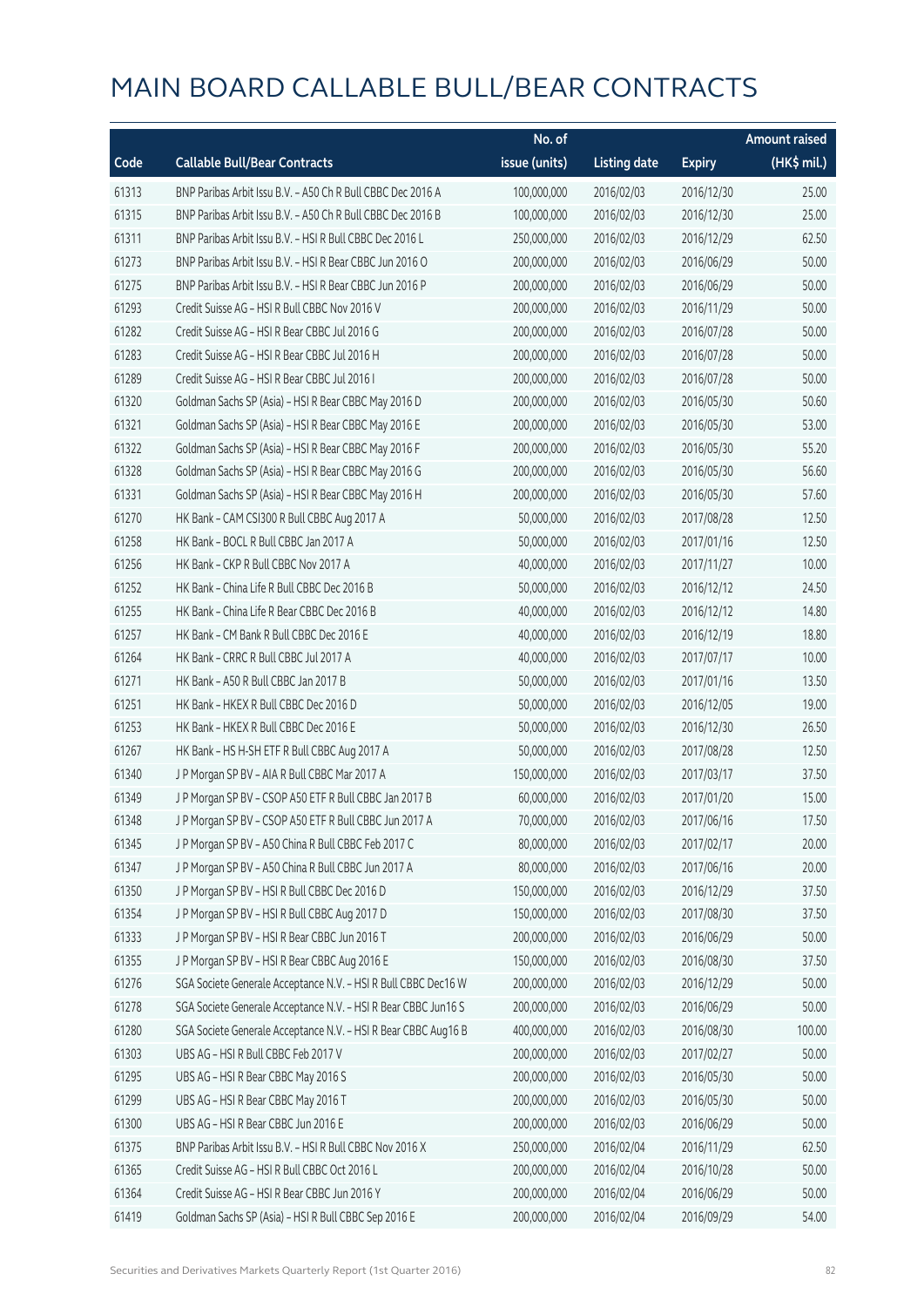|       |                                                          | No. of        |                     |               | <b>Amount raised</b> |
|-------|----------------------------------------------------------|---------------|---------------------|---------------|----------------------|
| Code  | <b>Callable Bull/Bear Contracts</b>                      | issue (units) | <b>Listing date</b> | <b>Expiry</b> | (HK\$ mil.)          |
| 61411 | Goldman Sachs SP (Asia) - HSI R Bull CBBC Sep 2016 N     | 200,000,000   | 2016/02/04          | 2016/09/29    | 51.20                |
| 61413 | Goldman Sachs SP (Asia) - HSI R Bull CBBC Sep 2016 O     | 200,000,000   | 2016/02/04          | 2016/09/29    | 51.60                |
| 61416 | Goldman Sachs SP (Asia) - HSI R Bull CBBC Sep 2016 P     | 200,000,000   | 2016/02/04          | 2016/09/29    | 52.20                |
| 61426 | Goldman Sachs SP (Asia) - HSI R Bear CBBC May 2016 I     | 200,000,000   | 2016/02/04          | 2016/05/30    | 52.20                |
| 61386 | J P Morgan SP BV - ABC R Bull CBBC Sep 2017 A            | 120,000,000   | 2016/02/04          | 2017/09/15    | 30.00                |
| 61384 | J P Morgan SP BV - A50 China R Bear CBBC Oct 2016 A      | 80,000,000    | 2016/02/04          | 2016/10/21    | 20.00                |
| 61381 | J P Morgan SP BV - HKEX R Bear CBBC Dec 2016 A           | 40,000,000    | 2016/02/04          | 2016/12/16    | 10.00                |
| 61380 | J P Morgan SP BV - HSI R Bull CBBC Feb 2017 L            | 200,000,000   | 2016/02/04          | 2017/02/27    | 50.00                |
| 61366 | J P Morgan SP BV - HSI R Bear CBBC Aug 2016 F            | 200,000,000   | 2016/02/04          | 2016/08/30    | 50.00                |
| 61382 | J P Morgan SP BV - Tencent R Bear CBBC Oct 2016 A        | 50,000,000    | 2016/02/04          | 2016/10/21    | 12.50                |
| 61376 | UBS AG - HSI R Bull CBBC Jan 2017 W                      | 200,000,000   | 2016/02/04          | 2017/01/26    | 50.00                |
| 61377 | UBS AG - HSI R Bull CBBC Jan 2017 X                      | 200,000,000   | 2016/02/04          | 2017/01/26    | 50.00                |
| 61379 | UBS AG - HSI R Bear CBBC Jun 2016 F                      | 200,000,000   | 2016/02/04          | 2016/06/29    | 50.00                |
| 61489 | BNP Paribas Arbit Issu B.V. - HSI R Bull CBBC Nov 2016 Y | 250,000,000   | 2016/02/05          | 2016/11/29    | 62.50                |
| 61483 | BNP Paribas Arbit Issu B.V. - HSI R Bull CBBC Dec 2016 B | 250,000,000   | 2016/02/05          | 2016/12/29    | 62.50                |
| 61563 | BNP Paribas Arbit Issu B.V. - HSI R Bull CBBC Dec 2016 M | 250,000,000   | 2016/02/05          | 2016/12/29    | 62.50                |
| 61564 | BNP Paribas Arbit Issu B.V. - HSI R Bear CBBC May 2016 J | 200,000,000   | 2016/02/05          | 2016/05/30    | 50.00                |
| 61491 | BNP Paribas Arbit Issu B.V. - HSI R Bear CBBC Jun 2016 Q | 200,000,000   | 2016/02/05          | 2016/06/29    | 50.00                |
| 61567 | BNP Paribas Arbit Issu B.V. - TCH R Bull CBBC Sep 2016 E | 50,000,000    | 2016/02/05          | 2016/09/30    | 12.50                |
| 61515 | Credit Suisse AG - HSI R Bull CBBC Oct 2016 M            | 200,000,000   | 2016/02/05          | 2016/10/28    | 50.00                |
| 61516 | Credit Suisse AG - HSI R Bull CBBC Oct 2016 T            | 200,000,000   | 2016/02/05          | 2016/10/28    | 50.00                |
| 61534 | Credit Suisse AG - HSI R Bull CBBC Oct 2016 X            | 200,000,000   | 2016/02/05          | 2016/10/28    | 50.00                |
| 61493 | Credit Suisse AG - HSI R Bear CBBC May 2016 T            | 200,000,000   | 2016/02/05          | 2016/05/30    | 50.00                |
| 61497 | Credit Suisse AG - HSI R Bear CBBC Jun 2016 Z            | 200,000,000   | 2016/02/05          | 2016/06/29    | 50.00                |
| 61507 | Bank of East Asia - CITIC R Bull CBBC Jul 2017 A         | 40,000,000    | 2016/02/05          | 2017/07/06    | 10.00                |
| 61505 | Bank of East Asia - CITIC Sec R Bull CBBC Jun 2017 A     | 40,000,000    | 2016/02/05          | 2017/06/02    | 20.40                |
| 61498 | Bank of East Asia - CKH R Bull CBBC Apr 2017 A           | 40,000,000    | 2016/02/05          | 2017/04/03    | 10.00                |
| 61500 | Bank of East Asia - CKP R Bull CBBC Nov 2017 A           | 80,000,000    | 2016/02/05          | 2017/11/13    | 20.00                |
| 61502 | Bank of East Asia - CRRC R Bull CBBC Jun 2017 A          | 60,000,000    | 2016/02/05          | 2017/06/16    | 15.00                |
| 61570 | Goldman Sachs SP (Asia) - HSI R Bear CBBC May 2016 J     | 200,000,000   | 2016/02/05          | 2016/05/30    | 50.80                |
| 61571 | Goldman Sachs SP (Asia) - HSI R Bear CBBC May 2016 K     | 200,000,000   | 2016/02/05          | 2016/05/30    | 52.20                |
| 61442 | HK Bank - CITIC Sec R Bull CBBC Dec 2017 A               | 40,000,000    | 2016/02/05          | 2017/12/18    | 24.40                |
| 61438 | HK Bank - CRRC R Bull CBBC Dec 2017 A                    | 40,000,000    | 2016/02/05          | 2017/12/18    | 12.40                |
| 61449 | HK Bank - Galaxy Ent R Bull CBBC Nov 2016 H              | 40,000,000    | 2016/02/05          | 2016/11/14    | 14.40                |
| 61448 | HK Bank - Sands China R Bull CBBC Dec 2016 E             | 40,000,000    | 2016/02/05          | 2016/12/05    | 16.40                |
| 61627 | J P Morgan SP BV - A50 China R Bull CBBC Jan 2017 C      | 80,000,000    | 2016/02/05          | 2017/01/20    | 20.00                |
| 61628 | J P Morgan SP BV - A50 China R Bear CBBC Nov 2016 A      | 70,000,000    | 2016/02/05          | 2016/11/18    | 17.50                |
| 61616 | J P Morgan SP BV - HKEX R Bull CBBC Jan 2017 C           | 40,000,000    | 2016/02/05          | 2017/01/20    | 10.00                |
| 61574 | J P Morgan SP BV - HSI R Bull CBBC Dec 2016 G            | 200,000,000   | 2016/02/05          | 2016/12/29    | 50.00                |
| 61575 | J P Morgan SP BV - HSI R Bull CBBC Jan 2017 P            | 200,000,000   | 2016/02/05          | 2017/01/26    | 50.00                |
| 61594 | J P Morgan SP BV - HSI R Bull CBBC Apr 2017 K            | 200,000,000   | 2016/02/05          | 2017/04/27    | 50.00                |
| 61459 | J P Morgan SP BV - HSI R Bear CBBC May 2016 A            | 200,000,000   | 2016/02/05          | 2016/05/30    | 50.00                |
| 61456 | J P Morgan SP BV - HSI R Bear CBBC Jun 2016 U            | 200,000,000   | 2016/02/05          | 2016/06/29    | 50.00                |
| 61615 | J P Morgan SP BV - HSI R Bear CBBC Jun 2016 V            | 200,000,000   | 2016/02/05          | 2016/06/29    | 50.00                |
| 61630 | J P Morgan SP BV - Ping An R Bull CBBC Dec 2016 C        | 80,000,000    | 2016/02/05          | 2016/12/16    | 20.00                |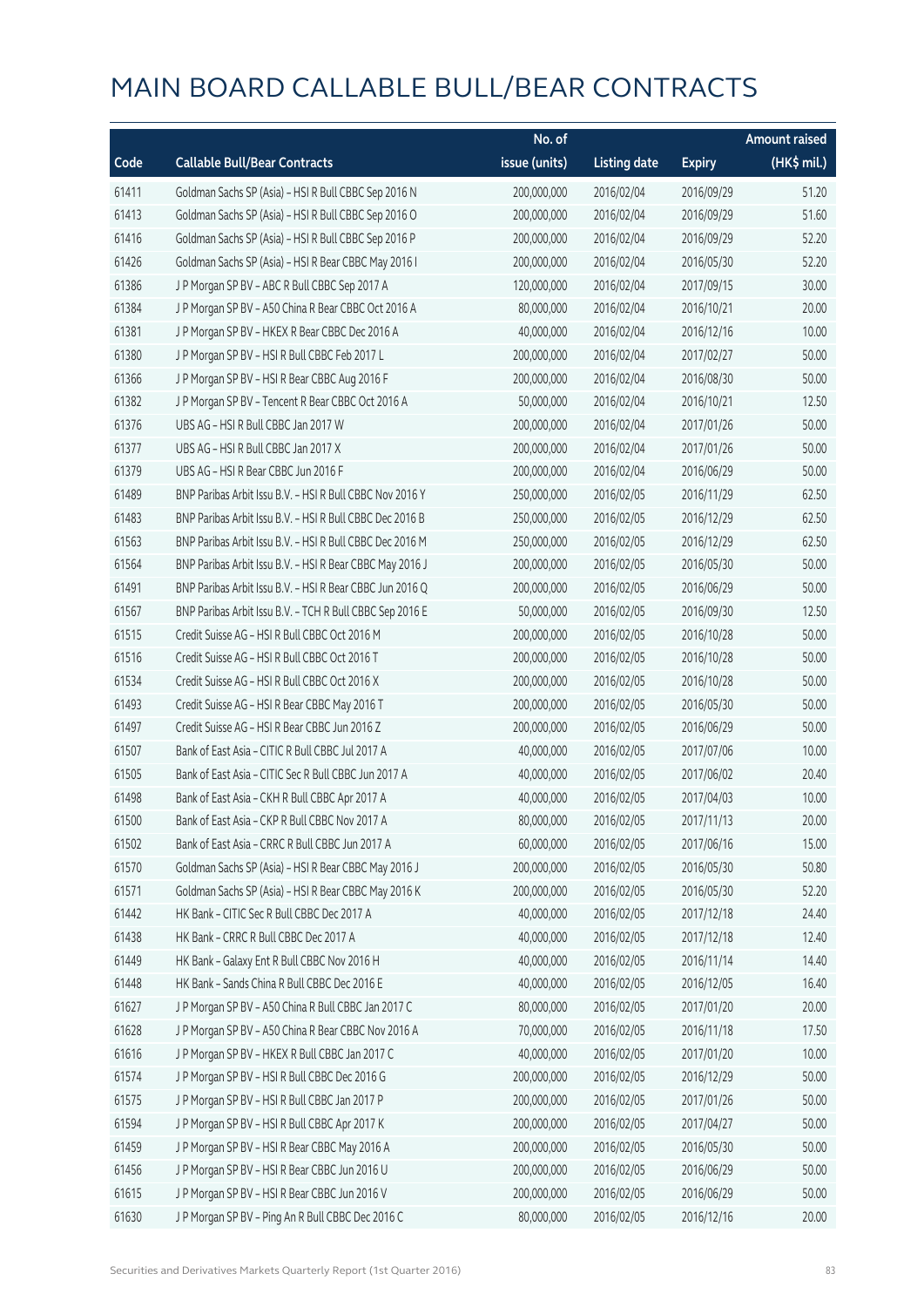|       |                                                                | No. of        |                     |               | <b>Amount raised</b>  |
|-------|----------------------------------------------------------------|---------------|---------------------|---------------|-----------------------|
| Code  | <b>Callable Bull/Bear Contracts</b>                            | issue (units) | <b>Listing date</b> | <b>Expiry</b> | $(HK\frac{1}{2}mil.)$ |
| 61631 | J P Morgan SP BV - Tencent R Bull CBBC Jan 2017 B              | 60,000,000    | 2016/02/05          | 2017/01/20    | 15.00                 |
| 61476 | Macquarie Bank Ltd. - HSI R Bull CBBC Aug 2016 B               | 40,000,000    | 2016/02/05          | 2016/08/30    | 10.00                 |
| 61482 | Macquarie Bank Ltd. - HSI R Bull CBBC Nov 2016 B               | 40,000,000    | 2016/02/05          | 2016/11/29    | 10.00                 |
| 61478 | Macquarie Bank Ltd. - HSI R Bear CBBC Aug 2016 C               | 40,000,000    | 2016/02/05          | 2016/08/30    | 10.00                 |
| 61467 | SGA Societe Generale Acceptance N.V. - HSI R Bull CBBC Oct16 B | 200,000,000   | 2016/02/05          | 2016/10/28    | 50.00                 |
| 61452 | SGA Societe Generale Acceptance N.V. - HSI R Bull CBBC Oct16 T | 200,000,000   | 2016/02/05          | 2016/10/28    | 50.00                 |
| 61461 | SGA Societe Generale Acceptance N.V. - HSI R Bull CBBC Dec16 X | 200,000,000   | 2016/02/05          | 2016/12/29    | 50.00                 |
| 61473 | SGA Societe Generale Acceptance N.V. - HSI R Bear CBBC May16 B | 200,000,000   | 2016/02/05          | 2016/05/30    | 50.00                 |
| 61455 | SGA Societe Generale Acceptance N.V. - HSI R Bear CBBC Jul16 O | 200,000,000   | 2016/02/05          | 2016/07/28    | 50.00                 |
| 61545 | UBS AG - HSBC R Bull CBBC Nov 2017 B                           | 100,000,000   | 2016/02/05          | 2017/11/27    | 25.00                 |
| 61553 | UBS AG - HSCEI R Bull CBBC Dec 2016 B                          | 200,000,000   | 2016/02/05          | 2016/12/29    | 50.00                 |
| 61562 | UBS AG - HSI R Bull CBBC Nov 2016 M                            | 200,000,000   | 2016/02/05          | 2016/11/29    | 50.00                 |
| 61554 | UBS AG - HSI R Bull CBBC Dec 2016 H                            | 200,000,000   | 2016/02/05          | 2016/12/29    | 50.00                 |
| 61558 | UBS AG - HSI R Bull CBBC Feb 2017 W                            | 200,000,000   | 2016/02/05          | 2017/02/27    | 50.00                 |
| 61538 | UBS AG - HSI R Bear CBBC May 2016 U                            | 200,000,000   | 2016/02/05          | 2016/05/30    | 50.00                 |
| 61542 | UBS AG - HSI R Bear CBBC May 2016 W                            | 200,000,000   | 2016/02/05          | 2016/05/30    | 50.00                 |
| 61543 | UBS AG - HSI R Bear CBBC May 2016 X                            | 200,000,000   | 2016/02/05          | 2016/05/30    | 50.00                 |
| 61546 | UBS AG - TCH R Bull CBBC Aug 2016 C                            | 50,000,000    | 2016/02/05          | 2016/08/22    | 12.50                 |
| 61681 | Credit Suisse AG - HSI R Bull CBBC Nov 2016 X                  | 200,000,000   | 2016/02/11          | 2016/11/29    | 50.00                 |
| 61680 | Credit Suisse AG - HSI R Bull CBBC Nov 2016 Y                  | 200,000,000   | 2016/02/11          | 2016/11/29    | 50.00                 |
| 61685 | Credit Suisse AG - HSI R Bear CBBC Jun 2016 C                  | 200,000,000   | 2016/02/11          | 2016/06/29    | 50.00                 |
| 61686 | Credit Suisse AG - HSI R Bear CBBC Jul 2016 J                  | 200,000,000   | 2016/02/11          | 2016/07/28    | 50.00                 |
| 61699 | Goldman Sachs SP (Asia) - HSI R Bull CBBC Sep 2016 Q           | 200,000,000   | 2016/02/11          | 2016/09/29    | 54.20                 |
| 61705 | Goldman Sachs SP (Asia) - HSI R Bull CBBC Sep 2016 R           | 200,000,000   | 2016/02/11          | 2016/09/29    | 53.40                 |
| 61707 | Goldman Sachs SP (Asia) - HSI R Bull CBBC Sep 2016 S           | 200,000,000   | 2016/02/11          | 2016/09/29    | 51.20                 |
| 61632 | HK Bank - China Mobile R Bull CBBC Nov 2016 F                  | 50,000,000    | 2016/02/11          | 2016/11/14    | 12.50                 |
| 61651 | HK Bank - CUni R Bull CBBC Dec 2016 A                          | 40,000,000    | 2016/02/11          | 2016/12/30    | 10.00                 |
| 61633 | HK Bank - CNOOC R Bull CBBC Oct 2016 G                         | 50,000,000    | 2016/02/11          | 2016/10/31    | 12.50                 |
| 61655 | HK Bank - Great Wall Motor R Bull CBBC Dec 2016 A              | 40,000,000    | 2016/02/11          | 2016/12/30    | 10.00                 |
| 61658 | HK Bank - HSI R Bull CBBC Oct 2016 W                           | 150,000,000   | 2016/02/11          | 2016/10/28    | 37.50                 |
| 61652 | HK Bank - Lenovo R Bull CBBC Dec 2016 B                        | 40,000,000    | 2016/02/11          | 2016/12/30    | 10.00                 |
| 61653 | HK Bank - PICC P&C R Bull CBBC Jan 2017 A                      | 40,000,000    | 2016/02/11          | 2017/01/16    | 12.00                 |
| 61698 | J P Morgan SP BV - COVS R Bull CBBC Jan 2017 A                 | 25,000,000    | 2016/02/11          | 2017/01/20    | 10.00                 |
| 61666 | J P Morgan SP BV - HSI R Bull CBBC Mar 2017 L                  | 200,000,000   | 2016/02/11          | 2017/03/30    | 50.00                 |
| 61687 | J P Morgan SP BV - HSI R Bear CBBC Jun 2016 W                  | 200,000,000   | 2016/02/11          | 2016/06/29    | 50.00                 |
| 61661 | SGA Societe Generale Acceptance N.V. - HSI R Bull CBBC Nov16 Z | 200,000,000   | 2016/02/11          | 2016/11/29    | 50.00                 |
| 61665 | SGA Societe Generale Acceptance N.V. - HSI R Bear CBBC May16 E | 200,000,000   | 2016/02/11          | 2016/05/30    | 50.00                 |
| 61662 | SGA Societe Generale Acceptance N.V. - HSI R Bear CBBC Jul16 P | 200,000,000   | 2016/02/11          | 2016/07/28    | 50.00                 |
| 61677 | UBS AG - HSI R Bull CBBC Jan 2017 Y                            | 200,000,000   | 2016/02/11          | 2017/01/26    | 50.00                 |
| 61678 | UBS AG - HSI R Bull CBBC Feb 2017 X                            | 200,000,000   | 2016/02/11          | 2017/02/27    | 50.00                 |
| 61673 | UBS AG - HSI R Bull CBBC Jun 2017 D                            | 200,000,000   | 2016/02/11          | 2017/06/29    | 50.00                 |
| 61679 | UBS AG - HSI R Bear CBBC May 2016 Y                            | 200,000,000   | 2016/02/11          | 2016/05/30    | 50.00                 |
| 61729 | BNP Paribas Arbit Issu B.V. - CSOP A50 ETF R Bull CBBC Dec16B  | 100,000,000   | 2016/02/12          | 2016/12/30    | 25.00                 |
| 61733 | BNP Paribas Arbit Issu B.V. - CSOP A50 ETF R Bull CBBC Dec16C  | 100,000,000   | 2016/02/12          | 2016/12/30    | 25.00                 |
| 61735 | BNP Paribas Arbit Issu B.V. - A50 Ch R Bull CBBC Dec 2016 C    | 100,000,000   | 2016/02/12          | 2016/12/30    | 25.00                 |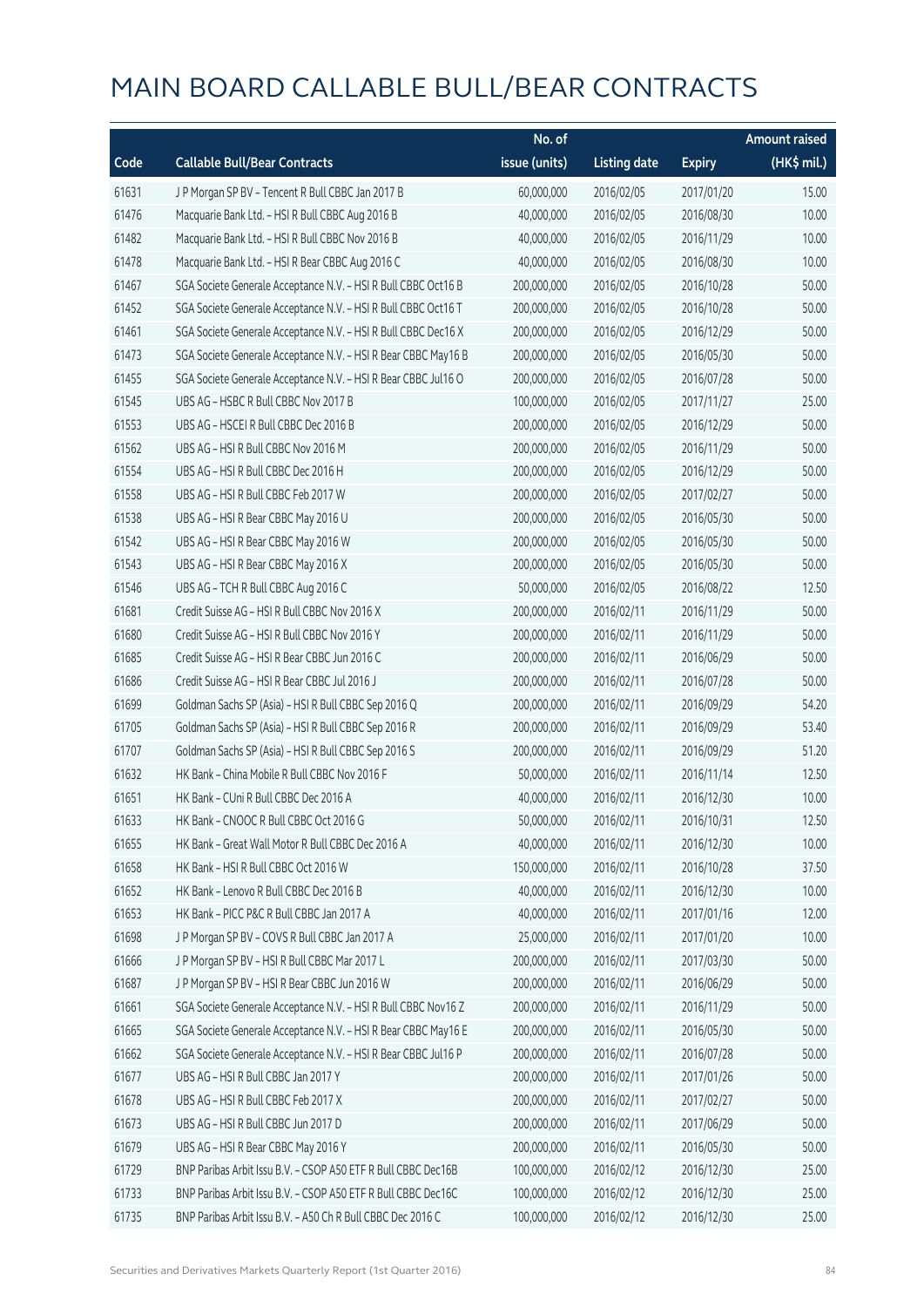|       |                                                                | No. of        |                     |               | Amount raised |
|-------|----------------------------------------------------------------|---------------|---------------------|---------------|---------------|
| Code  | <b>Callable Bull/Bear Contracts</b>                            | issue (units) | <b>Listing date</b> | <b>Expiry</b> | (HK\$ mil.)   |
| 61728 | BNP Paribas Arbit Issu B.V. - HSI R Bear CBBC May 2016 K       | 200,000,000   | 2016/02/12          | 2016/05/30    | 50.00         |
| 61739 | Credit Suisse AG - HSI R Bull CBBC Dec 2016 T                  | 200,000,000   | 2016/02/12          | 2016/12/29    | 50.00         |
| 61740 | Credit Suisse AG - HSI R Bull CBBC Dec 2016 U                  | 200,000,000   | 2016/02/12          | 2016/12/29    | 50.00         |
| 61744 | Credit Suisse AG - HSI R Bear CBBC May 2016 W                  | 200,000,000   | 2016/02/12          | 2016/05/30    | 50.00         |
| 61759 | Bank of East Asia - Great Wall Motor R Bull CBBC Feb 2017 A    | 60,000,000    | 2016/02/12          | 2017/02/23    | 15.00         |
| 61758 | Bank of East Asia - PetCh R Bull CBBC Feb 2017 A               | 60,000,000    | 2016/02/12          | 2017/02/08    | 15.00         |
| 61761 | Bank of East Asia - PICC P&C R Bull CBBC Feb 2017 A            | 40,000,000    | 2016/02/12          | 2017/02/22    | 10.00         |
| 61762 | Bank of East Asia - Ping An R Bull CBBC Feb 2017 A             | 60,000,000    | 2016/02/12          | 2017/02/21    | 15.00         |
| 61778 | Goldman Sachs SP (Asia) - HSI R Bull CBBC Dec 2016 A           | 200,000,000   | 2016/02/12          | 2016/12/29    | 52.00         |
| 61779 | Goldman Sachs SP (Asia) - HSI R Bull CBBC Dec 2016 B           | 200,000,000   | 2016/02/12          | 2016/12/29    | 52.40         |
| 61780 | Goldman Sachs SP (Asia) - HSI R Bull CBBC Dec 2016 C           | 200,000,000   | 2016/02/12          | 2016/12/29    | 55.80         |
| 61781 | JP Morgan SP BV - HSIR Bull CBBC Mar 2017 M                    | 200,000,000   | 2016/02/12          | 2017/03/30    | 50.00         |
| 61708 | SGA Societe Generale Acceptance N.V. - HSI R Bull CBBC Dec16 Y | 200,000,000   | 2016/02/12          | 2016/12/29    | 50.00         |
| 61723 | SGA Societe Generale Acceptance N.V. - HSI R Bear CBBC May16 G | 200,000,000   | 2016/02/12          | 2016/05/30    | 50.00         |
| 61727 | SGA Societe Generale Acceptance N.V. - HSI R Bear CBBC Jul16 Q | 200,000,000   | 2016/02/12          | 2016/07/28    | 50.00         |
| 61763 | UBS AG - HSI R Bull CBBC Mar 2017 J                            | 200,000,000   | 2016/02/12          | 2017/03/30    | 50.00         |
| 61768 | UBS AG - HSI R Bull CBBC Apr 2017 C                            | 200,000,000   | 2016/02/12          | 2017/04/27    | 50.00         |
| 61773 | UBS AG - HSI R Bear CBBC Jun 2016 G                            | 200,000,000   | 2016/02/12          | 2016/06/29    | 50.00         |
| 61777 | UBS AG - HSI R Bear CBBC Jun 2016 H                            | 200,000,000   | 2016/02/12          | 2016/06/29    | 50.00         |
| 61818 | BNP Paribas Arbit Issu B.V. - HSI R Bull CBBC Nov 2016 B       | 250,000,000   | 2016/02/15          | 2016/11/29    | 62.50         |
| 61782 | BNP Paribas Arbit Issu B.V. - HSI R Bull CBBC Dec 2016 D       | 250,000,000   | 2016/02/15          | 2016/12/29    | 62.50         |
| 61783 | BNP Paribas Arbit Issu B.V. - HSI R Bull CBBC Dec 2016 I       | 250,000,000   | 2016/02/15          | 2016/12/29    | 62.50         |
| 61785 | BNP Paribas Arbit Issu B.V. - HSI R Bull CBBC Dec 2016 Q       | 250,000,000   | 2016/02/15          | 2016/12/29    | 62.50         |
| 61819 | BNP Paribas Arbit Issu B.V. - HSI R Bear CBBC Jun 2016 R       | 200,000,000   | 2016/02/15          | 2016/06/29    | 50.00         |
| 61821 | BNP Paribas Arbit Issu B.V. - HSI R Bear CBBC Jun 2016 S       | 200,000,000   | 2016/02/15          | 2016/06/29    | 50.00         |
| 61842 | BNP Paribas Arbit Issu B.V. - HSI R Bear CBBC Jun 2016 T       | 200,000,000   | 2016/02/15          | 2016/06/29    | 50.00         |
| 61831 | Credit Suisse AG - HSI R Bull CBBC Dec 2016 V                  | 200,000,000   | 2016/02/15          | 2016/12/29    | 50.00         |
| 61834 | Credit Suisse AG - HSI R Bull CBBC Dec 2016 W                  | 200,000,000   | 2016/02/15          | 2016/12/29    | 50.00         |
| 61836 | Credit Suisse AG - HSI R Bull CBBC Dec 2016 X                  | 200,000,000   | 2016/02/15          | 2016/12/29    | 50.00         |
| 61837 | Credit Suisse AG - HSI R Bull CBBC Dec 2016 Y                  | 200,000,000   | 2016/02/15          | 2016/12/29    | 50.00         |
| 61839 | Credit Suisse AG - HSI R Bear CBBC May 2016 Y                  | 200,000,000   | 2016/02/15          | 2016/05/30    | 50.00         |
| 61838 | Credit Suisse AG - HSI R Bear CBBC Jun 2016 A                  | 200,000,000   | 2016/02/15          | 2016/06/29    | 50.00         |
| 61841 | Credit Suisse AG - HSI R Bear CBBC Aug 2016 A                  | 200,000,000   | 2016/02/15          | 2016/08/30    | 50.00         |
| 61869 | Goldman Sachs SP (Asia) - HSI R Bull CBBC Dec 2016 D           | 200,000,000   | 2016/02/15          | 2016/12/29    | 50.80         |
| 61870 | Goldman Sachs SP (Asia) - HSI R Bull CBBC Dec 2016 E           | 200,000,000   | 2016/02/15          | 2016/12/29    | 53.20         |
| 61871 | Goldman Sachs SP (Asia) - HSI R Bull CBBC Dec 2016 F           | 200,000,000   | 2016/02/15          | 2016/12/29    | 55.20         |
| 61868 | J P Morgan SP BV - AIA R Bull CBBC Mar 2017 B                  | 150,000,000   | 2016/02/15          | 2017/03/17    | 37.50         |
| 61867 | J P Morgan SP BV - China Mobile R Bull CBBC Oct 2017 A         | 100,000,000   | 2016/02/15          | 2017/10/20    | 25.00         |
| 61864 | J P Morgan SP BV - China Life R Bull CBBC Feb 2017 B           | 35,000,000    | 2016/02/15          | 2017/02/17    | 10.50         |
| 61810 | J P Morgan SP BV - HSI R Bull CBBC Dec 2016 K                  | 200,000,000   | 2016/02/15          | 2016/12/29    | 50.00         |
| 61812 | J P Morgan SP BV - HSI R Bull CBBC Feb 2017 M                  | 200,000,000   | 2016/02/15          | 2017/02/27    | 50.00         |
| 61863 | J P Morgan SP BV - HSI R Bull CBBC Apr 2017 L                  | 200,000,000   | 2016/02/15          | 2017/04/27    | 50.00         |
| 61860 | J P Morgan SP BV - HSI R Bear CBBC May 2016 B                  | 200,000,000   | 2016/02/15          | 2016/05/30    | 50.00         |
| 61861 | J P Morgan SP BV - HSI R Bear CBBC Jun 2016 X                  | 150,000,000   | 2016/02/15          | 2016/06/29    | 37.50         |
| 61862 | J P Morgan SP BV - HSI R Bear CBBC Jul 2016 P                  | 150,000,000   | 2016/02/15          | 2016/07/28    | 37.50         |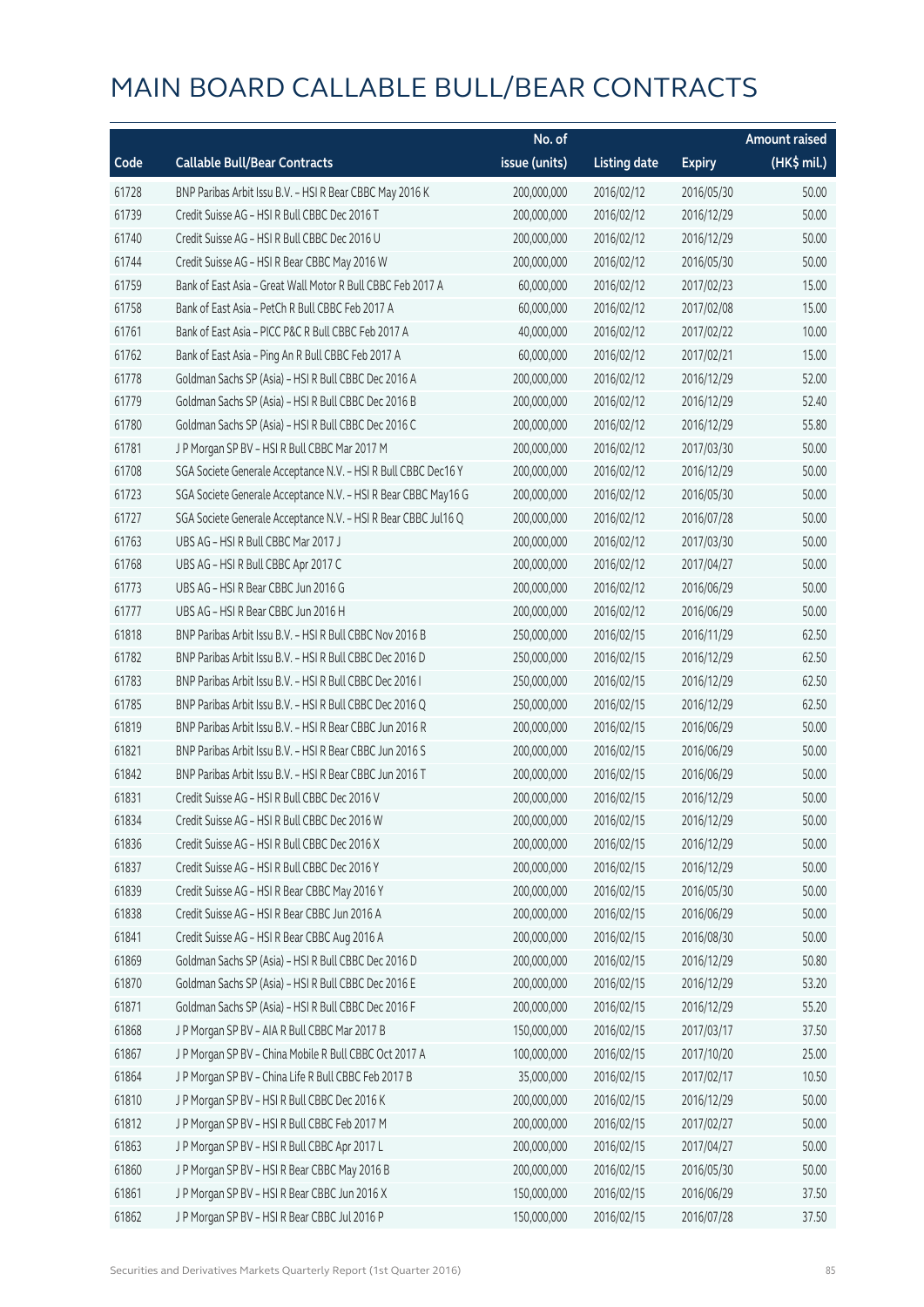|       |                                                                | No. of        |                     |               | <b>Amount raised</b>  |
|-------|----------------------------------------------------------------|---------------|---------------------|---------------|-----------------------|
| Code  | <b>Callable Bull/Bear Contracts</b>                            | issue (units) | <b>Listing date</b> | <b>Expiry</b> | $(HK\frac{1}{2}mil.)$ |
| 61816 | Macquarie Bank Ltd. - HSI R Bear CBBC Aug 2016 D               | 40,000,000    | 2016/02/15          | 2016/08/30    | 10.04                 |
| 61817 | Macquarie Bank Ltd. - HSI R Bear CBBC Aug 2016 E               | 40,000,000    | 2016/02/15          | 2016/08/30    | 10.20                 |
| 61814 | Macquarie Bank Ltd. - HSI R Bear CBBC Oct 2016 A               | 40,000,000    | 2016/02/15          | 2016/10/28    | 10.00                 |
| 61790 | SGA Societe Generale Acceptance N.V. - HSI R Bull CBBC Oct16 R | 200,000,000   | 2016/02/15          | 2016/10/28    | 50.00                 |
| 61808 | SGA Societe Generale Acceptance N.V. - HSI R Bull CBBC Oct16 W | 200,000,000   | 2016/02/15          | 2016/10/28    | 50.00                 |
| 61799 | SGA Societe Generale Acceptance N.V. - HSI R Bull CBBC Nov16 B | 200,000,000   | 2016/02/15          | 2016/11/29    | 50.00                 |
| 61793 | SGA Societe Generale Acceptance N.V. - HSI R Bull CBBC Dec16 Z | 200,000,000   | 2016/02/15          | 2016/12/29    | 50.00                 |
| 61823 | SGA Societe Generale Acceptance N.V. - HSI R Bear CBBC May16 H | 200,000,000   | 2016/02/15          | 2016/05/30    | 50.00                 |
| 61825 | SGA Societe Generale Acceptance N.V. - HSI R Bear CBBC May16 O | 200,000,000   | 2016/02/15          | 2016/05/30    | 50.00                 |
| 61822 | SGA Societe Generale Acceptance N.V. - HSI R Bear CBBC Jul16 R | 200,000,000   | 2016/02/15          | 2016/07/28    | 50.00                 |
| 61846 | UBS AG - HSI R Bull CBBC Dec 2016 Z                            | 200,000,000   | 2016/02/15          | 2016/12/29    | 50.00                 |
| 61849 | UBS AG - HSI R Bull CBBC Feb 2017 Y                            | 200,000,000   | 2016/02/15          | 2017/02/27    | 50.00                 |
| 61847 | UBS AG - HSI R Bull CBBC Jun 2017 E                            | 200,000,000   | 2016/02/15          | 2017/06/29    | 50.00                 |
| 61848 | UBS AG - HSI R Bull CBBC Jun 2017 F                            | 200,000,000   | 2016/02/15          | 2017/06/29    | 50.00                 |
| 61856 | UBS AG - HSI R Bear CBBC May 2016 O                            | 200,000,000   | 2016/02/15          | 2016/05/30    | 50.00                 |
| 61858 | UBS AG - HSI R Bear CBBC May 2016 Q                            | 200,000,000   | 2016/02/15          | 2016/05/30    | 50.00                 |
| 61857 | UBS AG - HSI R Bear CBBC Jun 2016 I                            | 200,000,000   | 2016/02/15          | 2016/06/29    | 50.00                 |
| 61913 | Credit Suisse AG - AIA R Bull CBBC Nov 2016 A                  | 80,000,000    | 2016/02/16          | 2016/11/30    | 20.00                 |
| 61908 | Credit Suisse AG - China Mobile R Bull CBBC Nov 2016 A         | 80,000,000    | 2016/02/16          | 2016/11/30    | 20.00                 |
| 61910 | Credit Suisse AG - HSBC R Bull CBBC Nov 2016 A                 | 80,000,000    | 2016/02/16          | 2016/11/30    | 20.00                 |
| 61915 | Credit Suisse AG - HSI R Bull CBBC Nov 2016 Q                  | 200,000,000   | 2016/02/16          | 2016/11/29    | 50.00                 |
| 61914 | Credit Suisse AG - HSI R Bull CBBC Nov 2016 W                  | 200,000,000   | 2016/02/16          | 2016/11/29    | 50.00                 |
| 61905 | Credit Suisse AG - HSI R Bear CBBC May 2016 V                  | 200,000,000   | 2016/02/16          | 2016/05/30    | 50.00                 |
| 61902 | Credit Suisse AG - HSI R Bear CBBC May 2016 Z                  | 200,000,000   | 2016/02/16          | 2016/05/30    | 50.00                 |
| 61904 | Credit Suisse AG - HSI R Bear CBBC Jul 2016 K                  | 200,000,000   | 2016/02/16          | 2016/07/28    | 50.00                 |
| 61883 | HK Bank - AIA R Bull CBBC Oct 2016 G                           | 40,000,000    | 2016/02/16          | 2016/10/17    | 28.00                 |
| 61874 | HK Bank - HSCEI R Bear CBBC Aug 2016 L                         | 50,000,000    | 2016/02/16          | 2016/08/30    | 12.50                 |
| 61873 | HK Bank - HSI R Bear CBBC Sep 2016 O                           | 150,000,000   | 2016/02/16          | 2016/09/29    | 37.50                 |
| 61872 | HK Bank - HSI R Bear CBBC Oct 2016 I                           | 150,000,000   | 2016/02/16          | 2016/10/28    | 37.50                 |
| 61938 | J P Morgan SP BV - AIA R Bull CBBC Jan 2017 B                  | 150,000,000   | 2016/02/16          | 2017/01/20    | 37.50                 |
| 61936 | J P Morgan SP BV - HSI R Bull CBBC Mar 2017 N                  | 150,000,000   | 2016/02/16          | 2017/03/30    | 37.50                 |
| 61937 | J P Morgan SP BV - HSI R Bull CBBC Mar 2017 O                  | 200,000,000   | 2016/02/16          | 2017/03/30    | 50.00                 |
| 61895 | J P Morgan SP BV - HSI R Bear CBBC Jun 2016 Y                  | 200,000,000   | 2016/02/16          | 2016/06/29    | 50.00                 |
| 61899 | J P Morgan SP BV - HSI R Bear CBBC Jul 2016 Q                  | 200,000,000   | 2016/02/16          | 2016/07/28    | 50.00                 |
| 61894 | SGA Societe Generale Acceptance N.V. - HSI R Bull CBBC Oct16 Y | 200,000,000   | 2016/02/16          | 2016/10/28    | 50.00                 |
| 61892 | SGA Societe Generale Acceptance N.V. - HSI R Bull CBBC Nov16 C | 200,000,000   | 2016/02/16          | 2016/11/29    | 50.00                 |
| 61893 | SGA Societe Generale Acceptance N.V. - HSI R Bull CBBC Nov16 D | 200,000,000   | 2016/02/16          | 2016/11/29    | 50.00                 |
| 61887 | SGA Societe Generale Acceptance N.V. - HSI R Bear CBBC May16 U | 200,000,000   | 2016/02/16          | 2016/05/30    | 50.00                 |
| 61889 | SGA Societe Generale Acceptance N.V. - HSI R Bear CBBC Jul16 S | 200,000,000   | 2016/02/16          | 2016/07/28    | 50.00                 |
| 61891 | SGA Societe Generale Acceptance N.V. - HSI R Bear CBBC Jul16 T | 200,000,000   | 2016/02/16          | 2016/07/28    | 50.00                 |
| 61920 | UBS AG - HSI R Bull CBBC Apr 2017 D                            | 200,000,000   | 2016/02/16          | 2017/04/27    | 50.00                 |
| 61934 | UBS AG - HSI R Bull CBBC Apr 2017 E                            | 200,000,000   | 2016/02/16          | 2017/04/27    | 50.00                 |
| 61918 | UBS AG - HSI R Bear CBBC May 2016 R                            | 200,000,000   | 2016/02/16          | 2016/05/30    | 50.00                 |
| 61919 | UBS AG - HSI R Bear CBBC Jun 2016 J                            | 200,000,000   | 2016/02/16          | 2016/06/29    | 50.00                 |
| 61935 | UBS AG - Ping An R Bull CBBC Jan 2017 A                        | 100,000,000   | 2016/02/16          | 2017/01/16    | 25.00                 |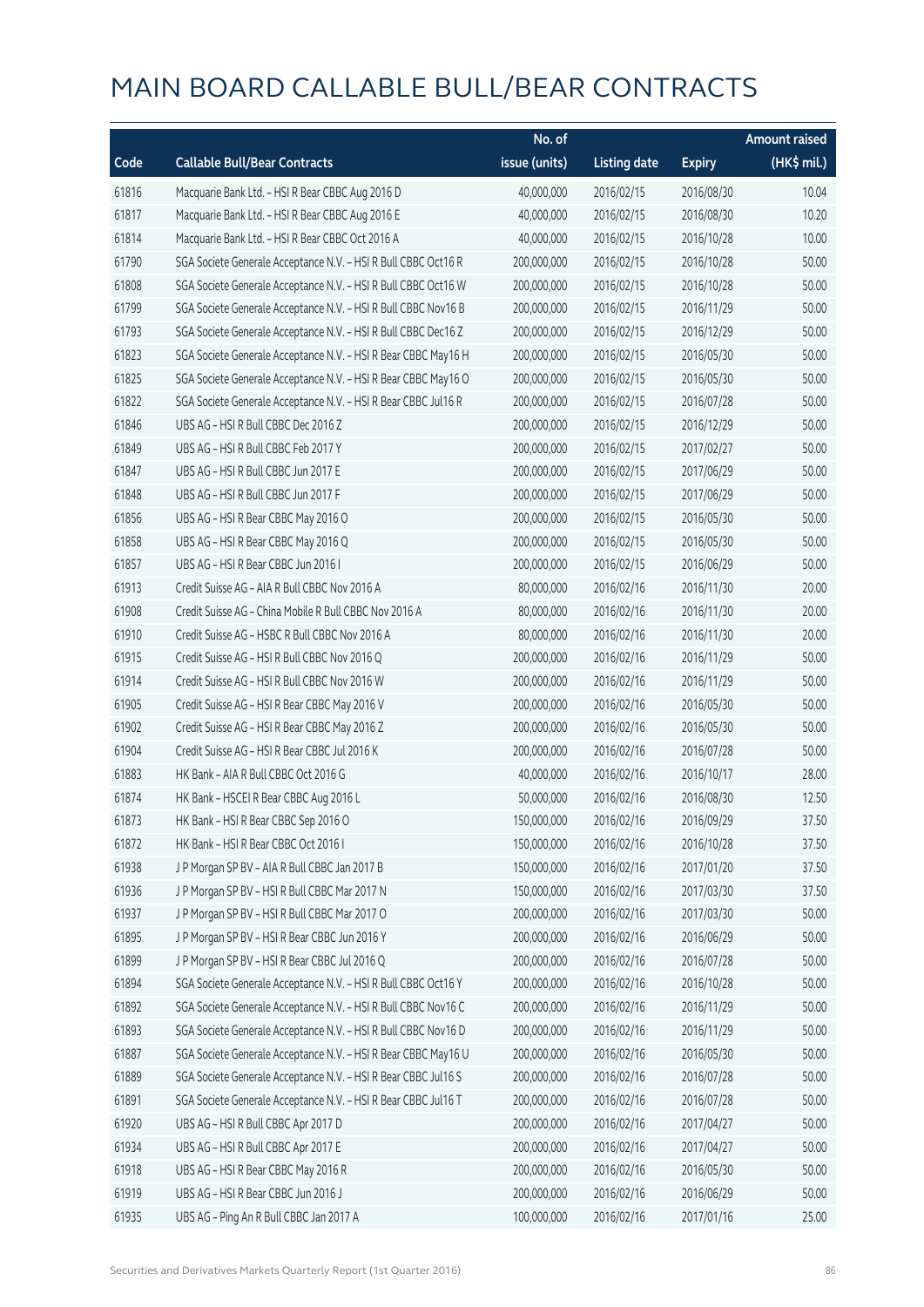|       |                                                                | No. of        |                     |               | Amount raised |
|-------|----------------------------------------------------------------|---------------|---------------------|---------------|---------------|
| Code  | <b>Callable Bull/Bear Contracts</b>                            | issue (units) | <b>Listing date</b> | <b>Expiry</b> | (HK\$ mil.)   |
| 61984 | Credit Suisse AG - HSI R Bull CBBC Oct 2016 Y                  | 200,000,000   | 2016/02/17          | 2016/10/28    | 50.00         |
| 61981 | Credit Suisse AG - HSI R Bull CBBC Nov 2016 M                  | 200,000,000   | 2016/02/17          | 2016/11/29    | 50.00         |
| 61979 | Credit Suisse AG - HSI R Bear CBBC Jun 2016 B                  | 200,000,000   | 2016/02/17          | 2016/06/29    | 50.00         |
| 61958 | HK Bank - China Life R Bull CBBC Dec 2016 C                    | 50,000,000    | 2016/02/17          | 2016/12/30    | 25.00         |
| 61959 | HK Bank - HSCEI R Bull CBBC Oct 2016 O                         | 60,000,000    | 2016/02/17          | 2016/10/28    | 15.00         |
| 61941 | HK Bank - HSI R Bull CBBC Oct 2016 X                           | 150,000,000   | 2016/02/17          | 2016/10/28    | 37.50         |
| 61942 | HK Bank - HSI R Bull CBBC Nov 2016 S                           | 150,000,000   | 2016/02/17          | 2016/11/29    | 37.50         |
| 61940 | HK Bank - HSI R Bear CBBC Aug 2016 S                           | 150,000,000   | 2016/02/17          | 2016/08/30    | 37.50         |
| 61957 | HK Bank - PetCh R Bull CBBC Nov 2016 H                         | 50,000,000    | 2016/02/17          | 2016/11/21    | 12.50         |
| 61961 | HK Bank - TCH R Bull CBBC Oct 2016 G                           | 50,000,000    | 2016/02/17          | 2016/10/31    | 12.50         |
| 61993 | J P Morgan SP BV - HSI R Bear CBBC Jun 2016 Z                  | 200,000,000   | 2016/02/17          | 2016/06/29    | 50.00         |
| 61962 | SGA Societe Generale Acceptance N.V. - HSI R Bull CBBC Oct16 Z | 200,000,000   | 2016/02/17          | 2016/10/28    | 50.00         |
| 61963 | SGA Societe Generale Acceptance N.V. - HSI R Bull CBBC Dec16 D | 200,000,000   | 2016/02/17          | 2016/12/29    | 50.00         |
| 61970 | SGA Societe Generale Acceptance N.V. - HSI R Bear CBBC Jul16 U | 200,000,000   | 2016/02/17          | 2016/07/28    | 50.00         |
| 61972 | SGA Societe Generale Acceptance N.V. - HSI R Bear CBBC Jul16 V | 200,000,000   | 2016/02/17          | 2016/07/28    | 50.00         |
| 61990 | UBS AG - HSI R Bull CBBC Dec 2016 G                            | 200,000,000   | 2016/02/17          | 2016/12/29    | 50.00         |
| 61992 | UBS AG - HSI R Bull CBBC Jun 2017 G                            | 200,000,000   | 2016/02/17          | 2017/06/29    | 50.00         |
| 61985 | UBS AG - HSI R Bear CBBC May 2016 V                            | 200,000,000   | 2016/02/17          | 2016/05/30    | 50.00         |
| 62004 | BNP Paribas Arbit Issu B.V. - HSI R Bull CBBC Nov 2016 E       | 250,000,000   | 2016/02/18          | 2016/11/29    | 62.50         |
| 62021 | BNP Paribas Arbit Issu B.V. - HSI R Bull CBBC Nov 2016 S       | 250,000,000   | 2016/02/18          | 2016/11/29    | 62.50         |
| 62014 | BNP Paribas Arbit Issu B.V. - HSI R Bull CBBC Dec 2016 X       | 250,000,000   | 2016/02/18          | 2016/12/29    | 62.50         |
| 62059 | BNP Paribas Arbit Issu B.V. - HSI R Bear CBBC May 2016 I       | 200,000,000   | 2016/02/18          | 2016/05/30    | 50.00         |
| 62054 | BNP Paribas Arbit Issu B.V. - HSI R Bear CBBC May 2016 L       | 200,000,000   | 2016/02/18          | 2016/05/30    | 50.00         |
| 62050 | BNP Paribas Arbit Issu B.V. - HSI R Bear CBBC Jun 2016 U       | 200,000,000   | 2016/02/18          | 2016/06/29    | 50.00         |
| 62051 | BNP Paribas Arbit Issu B.V. - HSI R Bear CBBC Jun 2016 V       | 200,000,000   | 2016/02/18          | 2016/06/29    | 50.00         |
| 62063 | Credit Suisse AG - HSI R Bull CBBC Oct 2016 E                  | 200,000,000   | 2016/02/18          | 2016/10/28    | 50.00         |
| 62062 | Credit Suisse AG - HSI R Bull CBBC Oct 2016 Z                  | 200,000,000   | 2016/02/18          | 2016/10/28    | 50.00         |
| 62064 | Credit Suisse AG - HSI R Bull CBBC Apr 2017 A                  | 200,000,000   | 2016/02/18          | 2017/04/27    | 50.00         |
| 62065 | Credit Suisse AG - HSI R Bull CBBC Apr 2017 B                  | 200,000,000   | 2016/02/18          | 2017/04/27    | 54.00         |
| 62066 | Credit Suisse AG - HSI R Bull CBBC Apr 2017 C                  | 200,000,000   | 2016/02/18          | 2017/04/27    | 66.00         |
| 62071 | Credit Suisse AG - HSI R Bear CBBC May 2016 T                  | 200,000,000   | 2016/02/18          | 2016/05/30    | 50.00         |
| 62069 | Credit Suisse AG - HSI R Bear CBBC Jun 2016 D                  | 200,000,000   | 2016/02/18          | 2016/06/29    | 50.00         |
| 62072 | Credit Suisse AG - HSI R Bear CBBC Aug 2016 B                  | 200,000,000   | 2016/02/18          | 2016/08/30    | 50.00         |
| 62118 | Goldman Sachs SP (Asia) - HSI R Bear CBBC May 2016 L           | 200,000,000   | 2016/02/18          | 2016/05/30    | 51.40         |
| 62125 | Goldman Sachs SP (Asia) - HSI R Bear CBBC May 2016 M           | 200,000,000   | 2016/02/18          | 2016/05/30    | 52.80         |
| 62129 | Goldman Sachs SP (Asia) - HSI R Bear CBBC May 2016 N           | 200,000,000   | 2016/02/18          | 2016/05/30    | 53.00         |
| 62084 | J P Morgan SP BV - AIA R Bull CBBC Apr 2017 A                  | 100,000,000   | 2016/02/18          | 2017/04/21    | 25.00         |
| 62091 | J P Morgan SP BV - China Life R Bull CBBC Jun 2017 A           | 35,000,000    | 2016/02/18          | 2017/06/16    | 10.50         |
| 62081 | J P Morgan SP BV - HSBC R Bull CBBC Jan 2018 A                 | 100,000,000   | 2016/02/18          | 2018/01/19    | 25.00         |
| 62024 | J P Morgan SP BV - HSI R Bull CBBC Jan 2017 Q                  | 200,000,000   | 2016/02/18          | 2017/01/26    | 50.00         |
| 62030 | J P Morgan SP BV - HSI R Bull CBBC Feb 2017 N                  | 150,000,000   | 2016/02/18          | 2017/02/27    | 37.50         |
| 62028 | J P Morgan SP BV - HSI R Bull CBBC Mar 2017 P                  | 200,000,000   | 2016/02/18          | 2017/03/30    | 50.00         |
| 62029 | J P Morgan SP BV - HSI R Bull CBBC Apr 2017 M                  | 200,000,000   | 2016/02/18          | 2017/04/27    | 50.00         |
| 62061 | J P Morgan SP BV - HSI R Bear CBBC Jun 2016 E                  | 200,000,000   | 2016/02/18          | 2016/06/29    | 50.00         |
| 62073 | J P Morgan SP BV - HSI R Bear CBBC Jul 2016 R                  | 200,000,000   | 2016/02/18          | 2016/07/28    | 50.00         |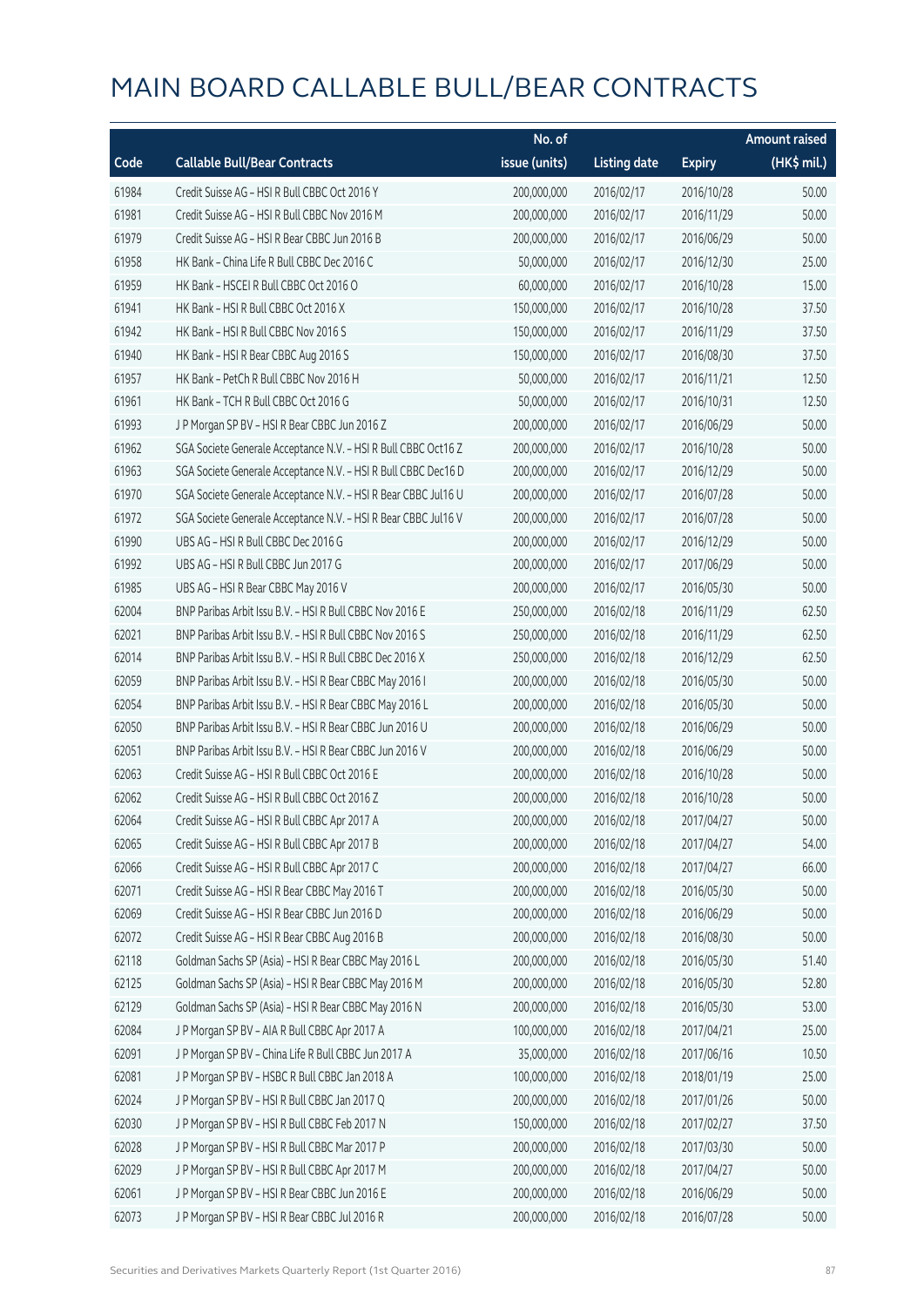|       |                                                                | No. of        |                     |               | <b>Amount raised</b> |
|-------|----------------------------------------------------------------|---------------|---------------------|---------------|----------------------|
| Code  | <b>Callable Bull/Bear Contracts</b>                            | issue (units) | <b>Listing date</b> | <b>Expiry</b> | (HK\$ mil.)          |
| 62077 | J P Morgan SP BV - HSI R Bear CBBC Jul 2016 S                  | 200,000,000   | 2016/02/18          | 2016/07/28    | 50.00                |
| 62080 | J P Morgan SP BV - HSI R Bear CBBC Aug 2016 G                  | 200,000,000   | 2016/02/18          | 2016/08/30    | 50.00                |
| 62039 | Macquarie Bank Ltd. - HSI R Bull CBBC Jul 2016 M               | 40,000,000    | 2016/02/18          | 2016/07/28    | 10.08                |
| 62038 | Macquarie Bank Ltd. - HSI R Bull CBBC Aug 2016 C               | 40,000,000    | 2016/02/18          | 2016/08/30    | 10.00                |
| 62042 | Macquarie Bank Ltd. - HSI R Bull CBBC Oct 2016 C               | 40,000,000    | 2016/02/18          | 2016/10/28    | 10.00                |
| 62041 | Macquarie Bank Ltd. - HSI R Bull CBBC Nov 2016 C               | 40,000,000    | 2016/02/18          | 2016/11/29    | 10.00                |
| 62047 | Macquarie Bank Ltd. - HSI R Bear CBBC Aug 2016 F               | 40,000,000    | 2016/02/18          | 2016/08/30    | 10.00                |
| 62048 | Macquarie Bank Ltd. - HSI R Bear CBBC Aug 2016 G               | 40,000,000    | 2016/02/18          | 2016/08/30    | 10.20                |
| 62049 | Macquarie Bank Ltd. - HSI R Bear CBBC Nov 2016 A               | 40,000,000    | 2016/02/18          | 2016/11/29    | 10.00                |
| 62032 | SGA Societe Generale Acceptance N.V. - HSI R Bull CBBC Oct16 X | 200,000,000   | 2016/02/18          | 2016/10/28    | 50.00                |
| 62003 | SGA Societe Generale Acceptance N.V. - HSI R Bull CBBC Nov16 E | 200,000,000   | 2016/02/18          | 2016/11/29    | 50.00                |
| 61997 | SGA Societe Generale Acceptance N.V. - HSI R Bull CBBC Dec16 E | 200,000,000   | 2016/02/18          | 2016/12/29    | 50.00                |
| 62002 | SGA Societe Generale Acceptance N.V. - HSI R Bull CBBC Dec16 F | 200,000,000   | 2016/02/18          | 2016/12/29    | 50.00                |
| 62036 | SGA Societe Generale Acceptance N.V. - HSI R Bear CBBC Jun16 R | 200,000,000   | 2016/02/18          | 2016/06/29    | 50.00                |
| 62033 | SGA Societe Generale Acceptance N.V. - HSI R Bear CBBC Jul16 W | 200,000,000   | 2016/02/18          | 2016/07/28    | 50.00                |
| 62035 | SGA Societe Generale Acceptance N.V. - HSI R Bear CBBC Jul16 X | 200,000,000   | 2016/02/18          | 2016/07/28    | 50.00                |
| 62102 | UBS AG - HSI R Bull CBBC Jan 2017 Z                            | 200,000,000   | 2016/02/18          | 2017/01/26    | 50.00                |
| 62096 | UBS AG - HSI R Bull CBBC Feb 2017 Z                            | 200,000,000   | 2016/02/18          | 2017/02/27    | 50.00                |
| 62101 | UBS AG - HSI R Bull CBBC Mar 2017 K                            | 200,000,000   | 2016/02/18          | 2017/03/30    | 50.00                |
| 62104 | UBS AG - HSI R Bull CBBC Jun 2017 H                            | 200,000,000   | 2016/02/18          | 2017/06/29    | 50.00                |
| 62111 | UBS AG - HSI R Bull CBBC Jul 2017 B                            | 200,000,000   | 2016/02/18          | 2017/07/28    | 50.00                |
| 62112 | UBS AG - HSI R Bear CBBC May 2016 Z                            | 200,000,000   | 2016/02/18          | 2016/05/30    | 50.00                |
| 62115 | UBS AG - HSI R Bear CBBC Jun 2016 K                            | 200,000,000   | 2016/02/18          | 2016/06/29    | 50.00                |
| 62117 | UBS AG - HSI R Bear CBBC Jun 2016 L                            | 200,000,000   | 2016/02/18          | 2016/06/29    | 50.00                |
| 62177 | BNP Paribas Arbit Issu B.V. - HSCEI R Bear CBBC May 2016 I     | 100,000,000   | 2016/02/19          | 2016/05/30    | 25.00                |
| 62176 | BNP Paribas Arbit Issu B.V. - HSCEI R Bear CBBC Jun 2016 D     | 100,000,000   | 2016/02/19          | 2016/06/29    | 25.00                |
| 62135 | BNP Paribas Arbit Issu B.V. - HSI R Bull CBBC Nov 2016 D       | 250,000,000   | 2016/02/19          | 2016/11/29    | 62.50                |
| 62173 | BNP Paribas Arbit Issu B.V. - HSI R Bull CBBC Nov 2016 K       | 250,000,000   | 2016/02/19          | 2016/11/29    | 62.50                |
| 62136 | BNP Paribas Arbit Issu B.V. - HSI R Bull CBBC Dec 2016 S       | 250,000,000   | 2016/02/19          | 2016/12/29    | 62.50                |
| 62175 | BNP Paribas Arbit Issu B.V. - HSI R Bear CBBC May 2016 C       | 200,000,000   | 2016/02/19          | 2016/05/30    | 50.00                |
| 62174 | BNP Paribas Arbit Issu B.V. - HSI R Bear CBBC May 2016 M       | 200,000,000   | 2016/02/19          | 2016/05/30    | 50.00                |
| 62217 | BNP Paribas Arbit Issu B.V. - HSI R Bear CBBC Jun 2016 W       | 200,000,000   | 2016/02/19          | 2016/06/29    | 50.00                |
| 62185 | Credit Suisse AG - AIA R Bull CBBC Dec 2016 A                  | 80,000,000    | 2016/02/19          | 2016/12/30    | 20.00                |
| 62186 | Credit Suisse AG - HSBC R Bull CBBC Dec 2016 A                 | 80,000,000    | 2016/02/19          | 2016/12/30    | 20.00                |
| 62178 | Credit Suisse AG - HSI R Bull CBBC Nov 2016 B                  | 200,000,000   | 2016/02/19          | 2016/11/29    | 50.00                |
| 62179 | Credit Suisse AG - HSI R Bull CBBC Nov 2016 C                  | 200,000,000   | 2016/02/19          | 2016/11/29    | 50.00                |
| 62187 | Credit Suisse AG - HSI R Bear CBBC Jun 2016 S                  | 200,000,000   | 2016/02/19          | 2016/06/29    | 50.00                |
| 62188 | Credit Suisse AG - HSI R Bear CBBC Jun 2016 T                  | 200,000,000   | 2016/02/19          | 2016/06/29    | 50.00                |
| 62181 | Credit Suisse AG - TCH R Bull CBBC Nov 2016 A                  | 100,000,000   | 2016/02/19          | 2016/11/30    | 25.00                |
| 62182 | Credit Suisse AG - TCH R Bull CBBC Dec 2016 A                  | 100,000,000   | 2016/02/19          | 2016/12/30    | 25.00                |
| 62219 | Goldman Sachs SP (Asia) - HSI R Bull CBBC Jun 2017 A           | 200,000,000   | 2016/02/19          | 2017/06/29    | 50.40                |
| 62220 | Goldman Sachs SP (Asia) - HSI R Bull CBBC Jun 2017 B           | 200,000,000   | 2016/02/19          | 2017/06/29    | 53.00                |
| 62225 | Goldman Sachs SP (Asia) - HSI R Bull CBBC Jun 2017 C           | 200,000,000   | 2016/02/19          | 2017/06/29    | 55.60                |
| 62246 | J P Morgan SP BV - AIA R Bull CBBC Jun 2017 A                  | 100,000,000   | 2016/02/19          | 2017/06/16    | 25.00                |
| 62238 | J P Morgan SP BV - COVS R Bull CBBC Jan 2017 B                 | 25,000,000    | 2016/02/19          | 2017/01/20    | 10.00                |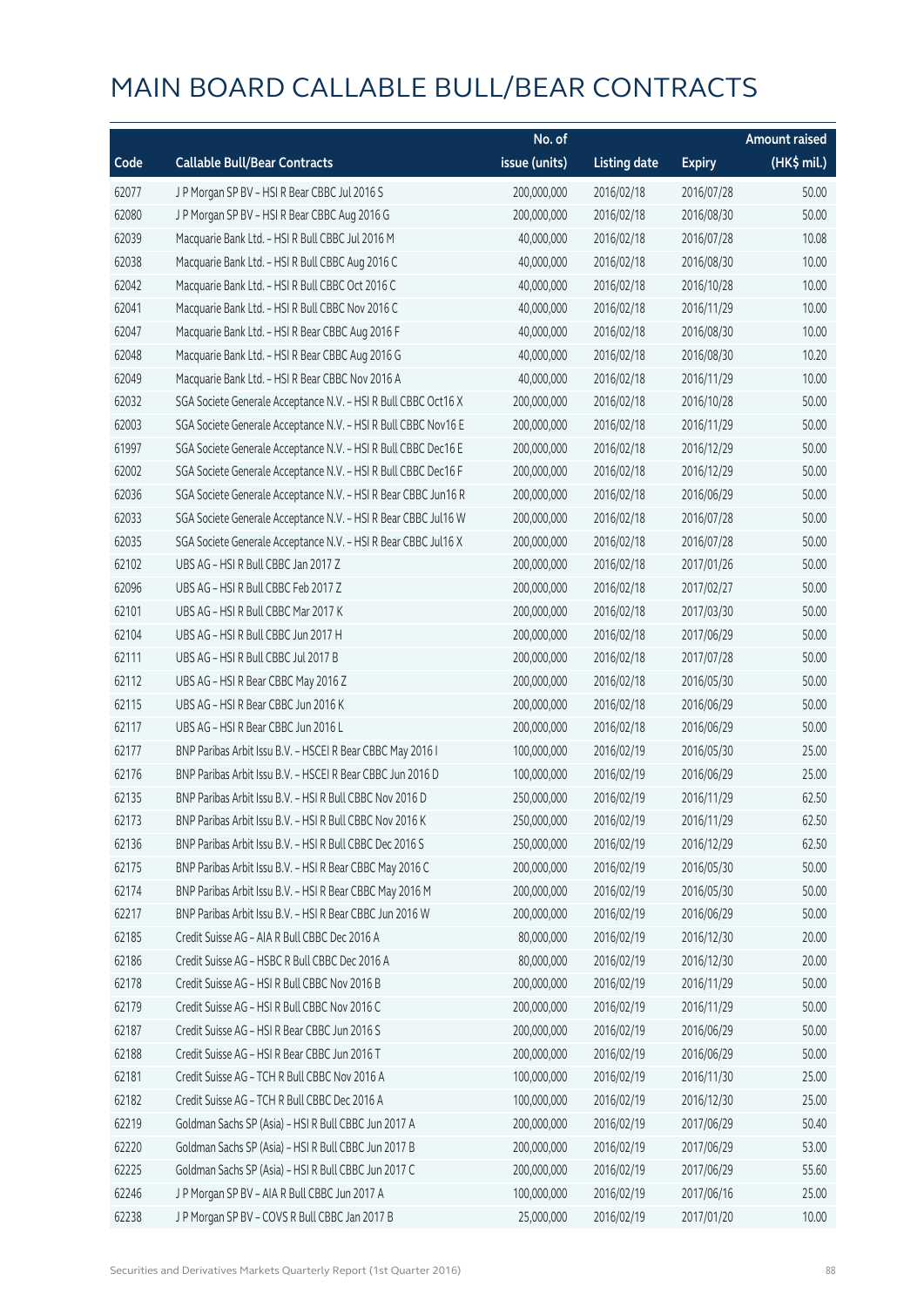|       |                                                                | No. of        |                     |               | <b>Amount raised</b> |
|-------|----------------------------------------------------------------|---------------|---------------------|---------------|----------------------|
| Code  | <b>Callable Bull/Bear Contracts</b>                            | issue (units) | <b>Listing date</b> | <b>Expiry</b> | (HK\$ mil.)          |
| 62237 | J P Morgan SP BV - Galaxy Ent R Bull CBBC May 2017 A           | 100,000,000   | 2016/02/19          | 2017/05/19    | 25.00                |
| 62240 | J P Morgan SP BV - HSBC R Bull CBBC Apr 2018 A                 | 100,000,000   | 2016/02/19          | 2018/04/20    | 25.00                |
| 62153 | J P Morgan SP BV - HSI R Bull CBBC May 2017 F                  | 200,000,000   | 2016/02/19          | 2017/05/29    | 50.00                |
| 62227 | J P Morgan SP BV - HSI R Bear CBBC May 2016 Z                  | 200,000,000   | 2016/02/19          | 2016/05/30    | 50.00                |
| 62232 | J P Morgan SP BV - HSI R Bear CBBC Jun 2016 I                  | 200,000,000   | 2016/02/19          | 2016/06/29    | 50.00                |
| 62235 | J P Morgan SP BV - HSI R Bear CBBC Jul 2016 T                  | 200,000,000   | 2016/02/19          | 2016/07/28    | 50.00                |
| 62236 | J P Morgan SP BV - ICBC R Bull CBBC Jul 2017 A                 | 100,000,000   | 2016/02/19          | 2017/07/21    | 25.00                |
| 62239 | J P Morgan SP BV - Ping An R Bull CBBC May 2017 A              | 100,000,000   | 2016/02/19          | 2017/05/19    | 25.00                |
| 62189 | Macquarie Bank Ltd. - HSI R Bull CBBC Jul 2016 N               | 40,000,000    | 2016/02/19          | 2016/07/28    | 10.00                |
| 62191 | Macquarie Bank Ltd. - HSI R Bull CBBC Jul 2016 O               | 40,000,000    | 2016/02/19          | 2016/07/28    | 10.20                |
| 62195 | Macquarie Bank Ltd. - HSI R Bull CBBC Sep 2016 B               | 40,000,000    | 2016/02/19          | 2016/09/29    | 10.00                |
| 62171 | SGA Societe Generale Acceptance N.V. - CMob R Bull CBBC Nov16A | 100,000,000   | 2016/02/19          | 2016/11/29    | 25.00                |
| 62167 | SGA Societe Generale Acceptance N.V. - CMob R Bull CBBC May17A | 100,000,000   | 2016/02/19          | 2017/05/29    | 25.00                |
| 62145 | SGA Societe Generale Acceptance N.V. - HSI R Bull CBBC Oct16 C | 200,000,000   | 2016/02/19          | 2016/10/28    | 50.00                |
| 62146 | SGA Societe Generale Acceptance N.V. - HSI R Bull CBBC Oct16 D | 200,000,000   | 2016/02/19          | 2016/10/28    | 50.00                |
| 62147 | SGA Societe Generale Acceptance N.V. - HSI R Bull CBBC Oct16 E | 200,000,000   | 2016/02/19          | 2016/10/28    | 50.00                |
| 62148 | SGA Societe Generale Acceptance N.V. - HSI R Bull CBBC Oct16 F | 200,000,000   | 2016/02/19          | 2016/10/28    | 50.00                |
| 62150 | SGA Societe Generale Acceptance N.V. - HSI R Bull CBBC Oct16 G | 200,000,000   | 2016/02/19          | 2016/10/28    | 50.00                |
| 62151 | SGA Societe Generale Acceptance N.V. - HSI R Bull CBBC Oct16 H | 200,000,000   | 2016/02/19          | 2016/10/28    | 50.00                |
| 62138 | SGA Societe Generale Acceptance N.V. - HSI R Bull CBBC Oct16 Q | 200,000,000   | 2016/02/19          | 2016/10/28    | 53.00                |
| 62142 | SGA Societe Generale Acceptance N.V. - HSI R Bull CBBC Oct16 U | 200,000,000   | 2016/02/19          | 2016/10/28    | 50.00                |
| 62143 | SGA Societe Generale Acceptance N.V. - HSI R Bull CBBC Oct16 V | 200,000,000   | 2016/02/19          | 2016/10/28    | 50.00                |
| 62155 | SGA Societe Generale Acceptance N.V. - HSI R Bull CBBC Nov16 F | 200,000,000   | 2016/02/19          | 2016/11/29    | 50.00                |
| 62137 | SGA Societe Generale Acceptance N.V. - HSI R Bull CBBC Dec16 K | 200,000,000   | 2016/02/19          | 2016/12/29    | 55.00                |
| 62152 | SGA Societe Generale Acceptance N.V. - HSI R Bull CBBC Dec16 L | 200,000,000   | 2016/02/19          | 2016/12/29    | 50.00                |
| 62157 | SGA Societe Generale Acceptance N.V. - HSI R Bear CBBC Aug16 C | 200,000,000   | 2016/02/19          | 2016/08/30    | 50.00                |
| 62159 | SGA Societe Generale Acceptance N.V. - HSI R Bear CBBC Aug16 D | 200,000,000   | 2016/02/19          | 2016/08/30    | 50.00                |
| 62165 | SGA Societe Generale Acceptance N.V. - HSI R Bear CBBC Aug16 E | 200,000,000   | 2016/02/19          | 2016/08/30    | 50.00                |
| 62166 | SGA Societe Generale Acceptance N.V. - HSI R Bear CBBC Aug16 F | 200,000,000   | 2016/02/19          | 2016/08/30    | 50.00                |
| 62209 | UBS AG - CSOP A50 ETF R Bull CBBC Feb 2017 A                   | 50,000,000    | 2016/02/19          | 2017/02/13    | 12.50                |
| 62210 | UBS AG - A50 China R Bull CBBC Feb 2017 A                      | 50,000,000    | 2016/02/19          | 2017/02/20    | 12.50                |
| 62211 | UBS AG - HSCEI R Bull CBBC Dec 2016 C                          | 200,000,000   | 2016/02/19          | 2016/12/29    | 50.00                |
| 62212 | UBS AG - HSCEI R Bear CBBC May 2016 B                          | 100,000,000   | 2016/02/19          | 2016/05/30    | 25.00                |
| 62197 | UBS AG - HSI R Bull CBBC Apr 2017 F                            | 200,000,000   | 2016/02/19          | 2017/04/27    | 50.00                |
| 62196 | UBS AG - HSI R Bull CBBC Jun 2017 I                            | 200,000,000   | 2016/02/19          | 2017/06/29    | 50.00                |
| 62213 | UBS AG - HSI R Bear CBBC May 2016 S                            | 200,000,000   | 2016/02/19          | 2016/05/30    | 50.00                |
| 62214 | UBS AG - HSI R Bear CBBC Jun 2016 M                            | 200,000,000   | 2016/02/19          | 2016/06/29    | 50.00                |
| 62215 | UBS AG - HSI R Bear CBBC Jun 2016 N                            | 200,000,000   | 2016/02/19          | 2016/06/29    | 50.00                |
| 62277 | BNP Paribas Arbit Issu B.V. - HSI R Bull CBBC Nov 2016 I       | 250,000,000   | 2016/02/22          | 2016/11/29    | 62.50                |
| 62289 | BNP Paribas Arbit Issu B.V. - HSI R Bull CBBC Nov 2016 Q       | 250,000,000   | 2016/02/22          | 2016/11/29    | 62.50                |
| 62279 | BNP Paribas Arbit Issu B.V. - HSI R Bull CBBC Dec 2016 Z       | 250,000,000   | 2016/02/22          | 2016/12/29    | 62.50                |
| 62286 | Credit Suisse AG - HSI R Bull CBBC Dec 2016 G                  | 200,000,000   | 2016/02/22          | 2016/12/29    | 50.00                |
| 62287 | Credit Suisse AG - HSI R Bull CBBC Dec 2016 H                  | 200,000,000   | 2016/02/22          | 2016/12/29    | 50.00                |
| 62285 | Credit Suisse AG - HSI R Bull CBBC Dec 2016 Z                  | 200,000,000   | 2016/02/22          | 2016/12/29    | 50.00                |
| 62283 | Credit Suisse AG - HSI R Bear CBBC Jun 2016 Q                  | 200,000,000   | 2016/02/22          | 2016/06/29    | 50.00                |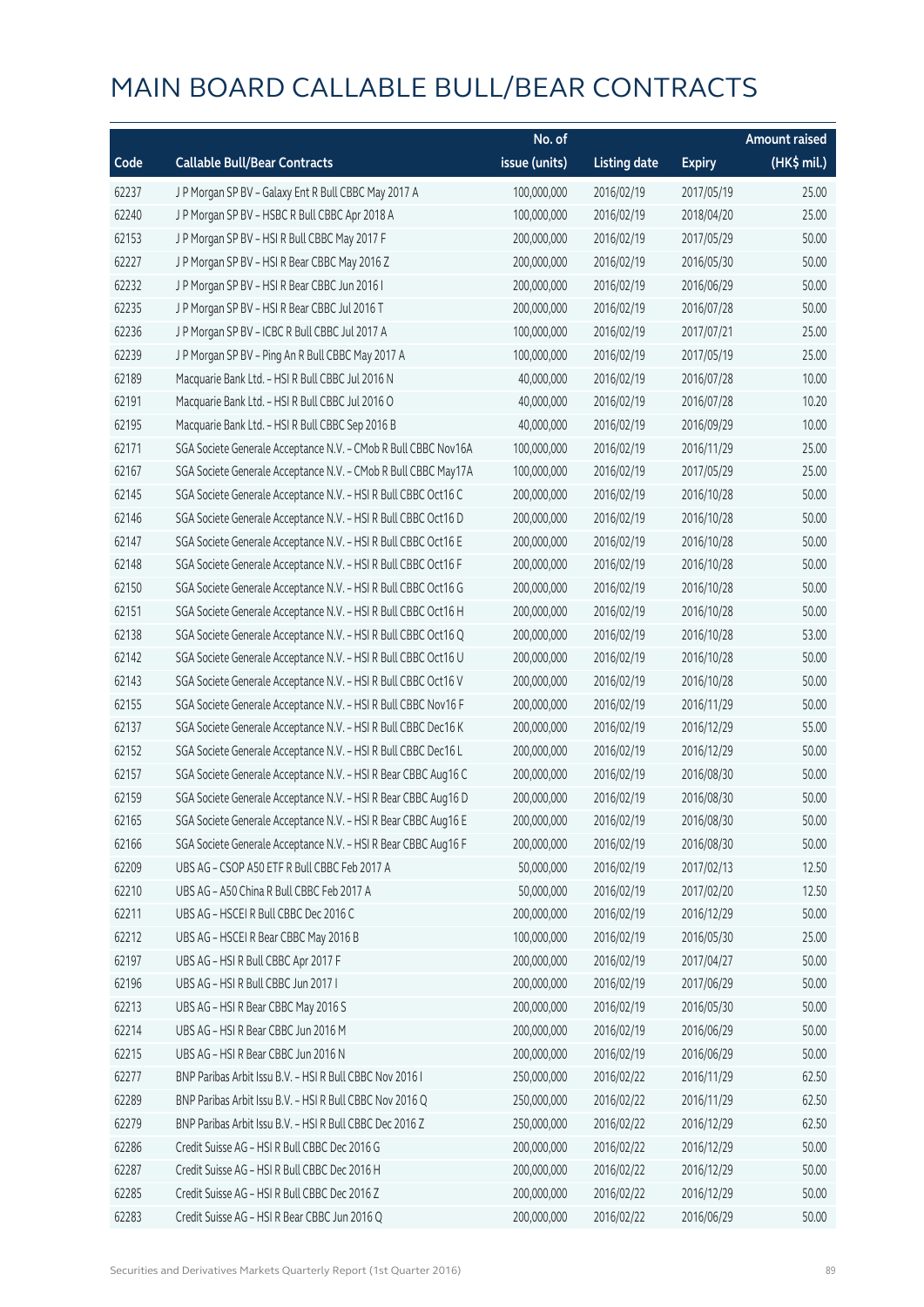|       |                                                                | No. of        |                     |               | <b>Amount raised</b> |
|-------|----------------------------------------------------------------|---------------|---------------------|---------------|----------------------|
| Code  | <b>Callable Bull/Bear Contracts</b>                            | issue (units) | <b>Listing date</b> | <b>Expiry</b> | (HK\$ mil.)          |
| 62280 | Credit Suisse AG - HSI R Bear CBBC Jun 2016 U                  | 200,000,000   | 2016/02/22          | 2016/06/29    | 50.00                |
| 62282 | Credit Suisse AG - HSI R Bear CBBC Aug 2016 C                  | 200,000,000   | 2016/02/22          | 2016/08/30    | 50.00                |
| 62290 | Goldman Sachs SP (Asia) - HSI R Bull CBBC Jun 2017 D           | 200,000,000   | 2016/02/22          | 2017/06/29    | 51.60                |
| 62296 | Goldman Sachs SP (Asia) - HSI R Bull CBBC Jun 2017 E           | 200,000,000   | 2016/02/22          | 2017/06/29    | 53.00                |
| 62307 | Goldman Sachs SP (Asia) - HSI R Bull CBBC Jun 2017 F           | 200,000,000   | 2016/02/22          | 2017/06/29    | 53.60                |
| 62368 | Goldman Sachs SP (Asia) - HSI R Bull CBBC Jun 2017 G           | 200,000,000   | 2016/02/22          | 2017/06/29    | 50.20                |
| 62252 | HK Bank - ABC R Bull CBBC Nov 2017 A                           | 50,000,000    | 2016/02/22          | 2017/11/14    | 12.50                |
| 62251 | HK Bank - AIA R Bull CBBC Jun 2017 B                           | 40,000,000    | 2016/02/22          | 2017/06/26    | 10.00                |
| 62249 | HK Bank - AIA R Bear CBBC Jun 2017 A                           | 40,000,000    | 2016/02/22          | 2017/06/26    | 24.00                |
| 62256 | HK Bank - CUni R Bull CBBC Jul 2017 A                          | 40,000,000    | 2016/02/22          | 2017/07/31    | 10.00                |
| 62253 | HK Bank - CC Bank R Bull CBBC Aug 2017 A                       | 50,000,000    | 2016/02/22          | 2017/08/28    | 12.50                |
| 62247 | HK Bank - HSCEI R Bear CBBC Oct 2016 E                         | 50,000,000    | 2016/02/22          | 2016/10/28    | 12.50                |
| 62260 | HK Bank - HSI R Bear CBBC Oct 2016 J                           | 150,000,000   | 2016/02/22          | 2016/10/28    | 37.50                |
| 62258 | HK Bank - HSI R Bear CBBC Nov 2016 E                           | 150,000,000   | 2016/02/22          | 2016/11/29    | 37.50                |
| 62254 | HK Bank - Ping An R Bull CBBC Oct 2017 A                       | 50,000,000    | 2016/02/22          | 2017/10/30    | 12.50                |
| 62255 | HK Bank - Ping An R Bear CBBC Oct 2017 A                       | 40,000,000    | 2016/02/22          | 2017/10/30    | 10.00                |
| 62364 | J P Morgan SP BV - AIA R Bull CBBC Jun 2017 B                  | 150,000,000   | 2016/02/22          | 2017/06/16    | 37.50                |
| 62359 | J P Morgan SP BV - CSOP A50 ETF R Bull CBBC Apr 2017 D         | 60,000,000    | 2016/02/22          | 2017/04/21    | 15.00                |
| 62370 | J P Morgan SP BV - HSI R Bull CBBC Jan 2017 J                  | 200,000,000   | 2016/02/22          | 2017/01/26    | 50.00                |
| 62374 | J P Morgan SP BV - HSI R Bull CBBC Feb 2017 O                  | 200,000,000   | 2016/02/22          | 2017/02/27    | 50.00                |
| 62375 | J P Morgan SP BV - HSI R Bull CBBC Mar 2017 Q                  | 200,000,000   | 2016/02/22          | 2017/03/30    | 50.00                |
| 62342 | J P Morgan SP BV - HSI R Bear CBBC Jun 2016 J                  | 200,000,000   | 2016/02/22          | 2016/06/29    | 50.00                |
| 62343 | J P Morgan SP BV - HSI R Bear CBBC Jun 2016 L                  | 200,000,000   | 2016/02/22          | 2016/06/29    | 50.00                |
| 62376 | J P Morgan SP BV - HSI R Bear CBBC Jul 2016 U                  | 150,000,000   | 2016/02/22          | 2016/07/28    | 37.50                |
| 62377 | J P Morgan SP BV - HSI R Bear CBBC Aug 2016 H                  | 150,000,000   | 2016/02/22          | 2016/08/30    | 37.50                |
| 62354 | J P Morgan SP BV - Ping An R Bull CBBC Apr 2017 B              | 100,000,000   | 2016/02/22          | 2017/04/21    | 25.00                |
| 62362 | J P Morgan SP BV - Tencent R Bull CBBC Feb 2017 D              | 60,000,000    | 2016/02/22          | 2017/02/17    | 15.00                |
| 62276 | SGA Societe Generale Acceptance N.V. - HSI R Bull CBBC Oct16 I | 200,000,000   | 2016/02/22          | 2016/10/28    | 50.00                |
| 62275 | SGA Societe Generale Acceptance N.V. - HSI R Bull CBBC Nov16 G | 200,000,000   | 2016/02/22          | 2016/11/29    | 50.00                |
| 62272 | SGA Societe Generale Acceptance N.V. - HSI R Bull CBBC Dec16 M | 200,000,000   | 2016/02/22          | 2016/12/29    | 50.00                |
| 62261 | SGA Societe Generale Acceptance N.V. - HSI R Bear CBBC Aug16 G | 200,000,000   | 2016/02/22          | 2016/08/30    | 50.00                |
| 62267 | SGA Societe Generale Acceptance N.V. - HSI R Bear CBBC Aug16 H | 200,000,000   | 2016/02/22          | 2016/08/30    | 50.00                |
| 62268 | SGA Societe Generale Acceptance N.V. - HSI R Bear CBBC Aug16 I | 200,000,000   | 2016/02/22          | 2016/08/30    | 50.00                |
| 62269 | SGA Societe Generale Acceptance N.V. - HSI R Bear CBBC Aug16 J | 200,000,000   | 2016/02/22          | 2016/08/30    | 50.00                |
| 62337 | UBS AG - HSCEI R Bull CBBC Jun 2017 A                          | 200,000,000   | 2016/02/22          | 2017/06/29    | 50.00                |
| 62330 | UBS AG - HSI R Bull CBBC Jan 2017 D                            | 200,000,000   | 2016/02/22          | 2017/01/26    | 50.00                |
| 62331 | UBS AG - HSI R Bull CBBC Apr 2017 G                            | 200,000,000   | 2016/02/22          | 2017/04/27    | 50.00                |
| 62332 | UBS AG - HSI R Bull CBBC Apr 2017 H                            | 200,000,000   | 2016/02/22          | 2017/04/27    | 50.00                |
| 62334 | UBS AG - HSI R Bull CBBC Jun 2017 J                            | 200,000,000   | 2016/02/22          | 2017/06/29    | 50.00                |
| 62321 | UBS AG - HSI R Bear CBBC May 2016 T                            | 200,000,000   | 2016/02/22          | 2016/05/30    | 50.00                |
| 62323 | UBS AG - HSI R Bear CBBC May 2016 U                            | 200,000,000   | 2016/02/22          | 2016/05/30    | 50.00                |
| 62329 | UBS AG - HSI R Bear CBBC Jun 2016 O                            | 200,000,000   | 2016/02/22          | 2016/06/29    | 50.00                |
| 62434 | BNP Paribas Arbit Issu B.V. - A50 Ch R Bull CBBC Dec 2016 D    | 100,000,000   | 2016/02/23          | 2016/12/30    | 25.00                |
| 62433 | BNP Paribas Arbit Issu B.V. - HSCEI R Bull CBBC Nov 2016 P     | 100,000,000   | 2016/02/23          | 2016/11/29    | 25.00                |
| 62431 | BNP Paribas Arbit Issu B.V. - HSI R Bull CBBC Dec 2016 E       | 250,000,000   | 2016/02/23          | 2016/12/29    | 62.50                |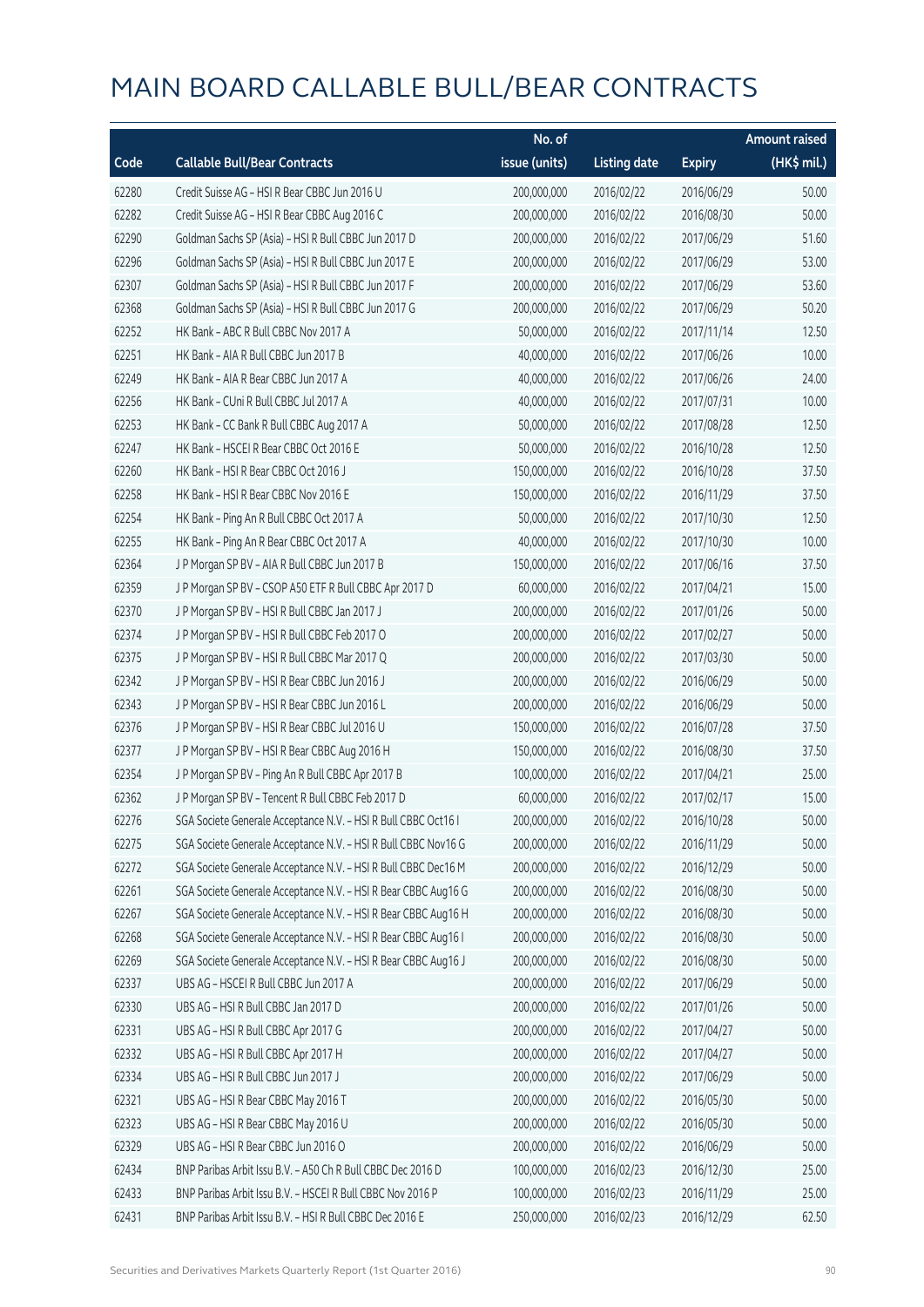|       |                                                                | No. of        |                     |               | <b>Amount raised</b> |
|-------|----------------------------------------------------------------|---------------|---------------------|---------------|----------------------|
| Code  | <b>Callable Bull/Bear Contracts</b>                            | issue (units) | <b>Listing date</b> | <b>Expiry</b> | $(HK$$ mil.)         |
| 62425 | BNP Paribas Arbit Issu B.V. - HSI R Bull CBBC Dec 2016 K       | 250,000,000   | 2016/02/23          | 2016/12/29    | 62.50                |
| 62401 | BNP Paribas Arbit Issu B.V. - HSI R Bear CBBC Jun 2016 X       | 200,000,000   | 2016/02/23          | 2016/06/29    | 50.00                |
| 62435 | BNP Paribas Arbit Issu B.V. - Ping An R Bull CBBC Dec 2016 F   | 50,000,000    | 2016/02/23          | 2016/12/30    | 12.50                |
| 62466 | Credit Suisse AG - HSI R Bull CBBC Oct 2016 F                  | 200,000,000   | 2016/02/23          | 2016/10/28    | 50.00                |
| 62472 | Credit Suisse AG - HSI R Bull CBBC Nov 2016 N                  | 200,000,000   | 2016/02/23          | 2016/11/29    | 50.00                |
| 62476 | Credit Suisse AG - HSI R Bull CBBC Nov 2016 O                  | 200,000,000   | 2016/02/23          | 2016/11/29    | 50.00                |
| 62468 | Credit Suisse AG - HSI R Bull CBBC Dec 2016 I                  | 200,000,000   | 2016/02/23          | 2016/12/29    | 50.00                |
| 62461 | Credit Suisse AG - HSI R Bear CBBC May 2016 Y                  | 200,000,000   | 2016/02/23          | 2016/05/30    | 50.00                |
| 62445 | Credit Suisse AG - HSI R Bear CBBC Jul 2016 L                  | 200,000,000   | 2016/02/23          | 2016/07/28    | 50.00                |
| 62417 | Bank of East Asia - CC Bank R Bull CBBC Feb 2017 A             | 60,000,000    | 2016/02/23          | 2017/02/13    | 15.00                |
| 62416 | Bank of East Asia - China Life R Bull CBBC Feb 2017 B          | 30,000,000    | 2016/02/23          | 2017/02/10    | 13.50                |
| 62418 | Bank of East Asia - A50 China R Bull CBBC Jan 2017 B           | 40,000,000    | 2016/02/23          | 2017/01/27    | 10.00                |
| 62421 | Bank of East Asia - Galaxy Ent R Bull CBBC Feb 2017 B          | 25,000,000    | 2016/02/23          | 2017/02/17    | 10.00                |
| 62415 | Bank of East Asia - HSBC Holdings R Bull CBBC Jan 2017 B       | 60,000,000    | 2016/02/23          | 2017/01/24    | 15.00                |
| 62530 | Goldman Sachs SP (Asia) - HSI R Bull CBBC Jun 2017 H           | 200,000,000   | 2016/02/23          | 2017/06/29    | 52.40                |
| 62531 | Goldman Sachs SP (Asia) - HSI R Bull CBBC Jun 2017 I           | 200,000,000   | 2016/02/23          | 2017/06/29    | 54.20                |
| 62392 | HK Bank - China Life R Bull CBBC Jul 2017 A                    | 50,000,000    | 2016/02/23          | 2017/07/31    | 30.00                |
| 62398 | HK Bank - A50 R Bull CBBC Jan 2017 C                           | 50,000,000    | 2016/02/23          | 2017/01/16    | 12.50                |
| 62389 | HK Bank - Great Wall Motor R Bull CBBC Dec 2016 B              | 40,000,000    | 2016/02/23          | 2016/12/19    | 10.00                |
| 62400 | HK Bank - HKEX R Bull CBBC Oct 2016 V                          | 50,000,000    | 2016/02/23          | 2016/10/24    | 12.50                |
| 62396 | HK Bank - HSI R Bull CBBC Dec 2016 Q                           | 150,000,000   | 2016/02/23          | 2016/12/29    | 37.50                |
| 62385 | HK Bank - Lenovo R Bull CBBC Dec 2017 A                        | 40,000,000    | 2016/02/23          | 2017/12/29    | 10.00                |
| 62382 | HK Bank - PICC P&C R Bull CBBC Jul 2017 A                      | 40,000,000    | 2016/02/23          | 2017/07/31    | 12.00                |
| 62390 | HK Bank - Ping An R Bull CBBC Dec 2016 G                       | 50,000,000    | 2016/02/23          | 2016/12/05    | 12.50                |
| 62393 | HK Bank - TCH R Bear CBBC Nov 2016 D                           | 40,000,000    | 2016/02/23          | 2016/11/28    | 10.00                |
| 62527 | J P Morgan SP BV - A50 China R Bull CBBC Mar 2017 B            | 80,000,000    | 2016/02/23          | 2017/03/17    | 20.00                |
| 62529 | J P Morgan SP BV - HSBC R Bull CBBC Jun 2017 B                 | 120,000,000   | 2016/02/23          | 2017/06/16    | 30.00                |
| 62486 | J P Morgan SP BV - HSI R Bull CBBC Mar 2017 R                  | 200,000,000   | 2016/02/23          | 2017/03/30    | 50.00                |
| 62487 | J P Morgan SP BV - HSI R Bull CBBC Apr 2017 N                  | 200,000,000   | 2016/02/23          | 2017/04/27    | 50.00                |
| 62483 | J P Morgan SP BV - HSI R Bear CBBC May 2016 B                  | 200,000,000   | 2016/02/23          | 2016/05/30    | 50.00                |
| 62485 | J P Morgan SP BV - HSI R Bear CBBC Jun 2016 M                  | 200,000,000   | 2016/02/23          | 2016/06/29    | 50.00                |
| 62493 | J P Morgan SP BV - HSI R Bear CBBC Jul 2016 V                  | 200,000,000   | 2016/02/23          | 2016/07/28    | 50.00                |
| 62526 | J P Morgan SP BV - Ping An R Bull CBBC Feb 2017 C              | 100,000,000   | 2016/02/23          | 2017/02/17    | 25.00                |
| 62436 | Macquarie Bank Ltd. - HSI R Bull CBBC Sep 2016 C               | 40,000,000    | 2016/02/23          | 2016/09/29    | 10.00                |
| 62440 | Macquarie Bank Ltd. - HSI R Bull CBBC Nov 2016 D               | 40,000,000    | 2016/02/23          | 2016/11/29    | 10.00                |
| 62443 | Macquarie Bank Ltd. - HSI R Bull CBBC Nov 2016 E               | 40,000,000    | 2016/02/23          | 2016/11/29    | 10.20                |
| 62407 | SGA Societe Generale Acceptance N.V. - HSI R Bull CBBC Oct16 J | 200,000,000   | 2016/02/23          | 2016/10/28    | 50.00                |
| 62410 | SGA Societe Generale Acceptance N.V. - HSI R Bull CBBC Oct16 K | 200,000,000   | 2016/02/23          | 2016/10/28    | 50.00                |
| 62413 | SGA Societe Generale Acceptance N.V. - HSI R Bull CBBC Oct16 L | 200,000,000   | 2016/02/23          | 2016/10/28    | 50.00                |
| 62409 | SGA Societe Generale Acceptance N.V. - HSI R Bull CBBC Nov16 H | 200,000,000   | 2016/02/23          | 2016/11/29    | 50.00                |
| 62411 | SGA Societe Generale Acceptance N.V. - HSI R Bull CBBC Dec16 U | 200,000,000   | 2016/02/23          | 2016/12/29    | 50.00                |
| 62406 | SGA Societe Generale Acceptance N.V. - HSI R Bear CBBC May16 Z | 200,000,000   | 2016/02/23          | 2016/05/30    | 50.00                |
| 62402 | SGA Societe Generale Acceptance N.V. - HSI R Bear CBBC Aug16 K | 200,000,000   | 2016/02/23          | 2016/08/30    | 50.00                |
| 62508 | UBS AG - HS H-SH ETF R Bull CBBC Dec 2016 A                    | 100,000,000   | 2016/02/23          | 2016/12/28    | 25.00                |
| 62511 | UBS AG - HS H-SH ETF R Bull CBBC Dec 2016 B                    | 100,000,000   | 2016/02/23          | 2016/12/22    | 25.00                |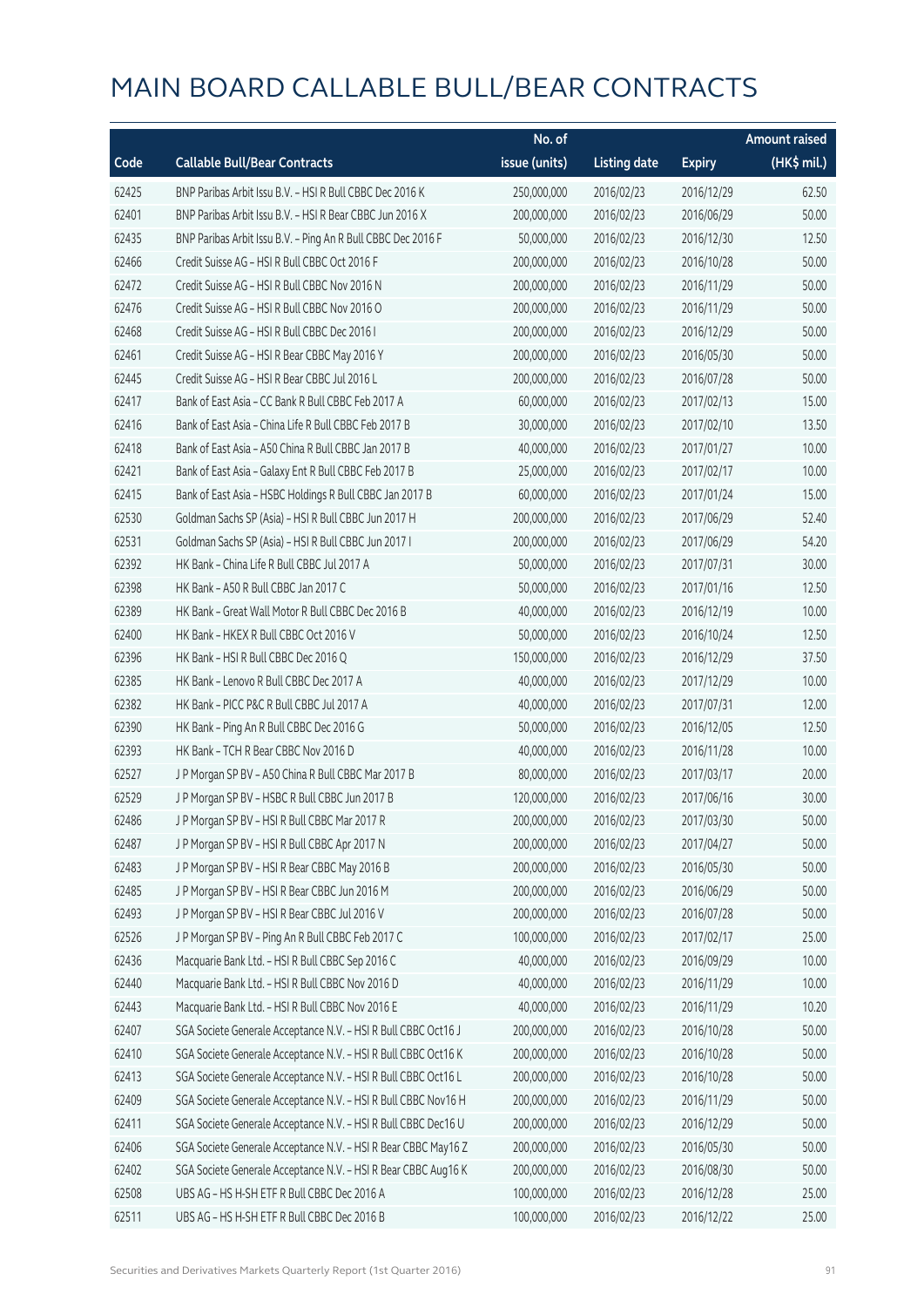|       |                                                                | No. of        |                     |               | <b>Amount raised</b> |
|-------|----------------------------------------------------------------|---------------|---------------------|---------------|----------------------|
| Code  | <b>Callable Bull/Bear Contracts</b>                            | issue (units) | <b>Listing date</b> | <b>Expiry</b> | $(HK$$ mil.)         |
| 62524 | UBS AG - HSCEI R Bull CBBC Jun 2017 B                          | 200,000,000   | 2016/02/23          | 2017/06/29    | 50.00                |
| 62518 | UBS AG - HSI R Bull CBBC Mar 2017 L                            | 200,000,000   | 2016/02/23          | 2017/03/30    | 50.00                |
| 62513 | UBS AG - HSI R Bull CBBC Apr 2017 I                            | 200,000,000   | 2016/02/23          | 2017/04/27    | 50.00                |
| 62514 | UBS AG - HSI R Bull CBBC Jun 2017 K                            | 200,000,000   | 2016/02/23          | 2017/06/29    | 50.00                |
| 62523 | UBS AG - HSI R Bull CBBC Jul 2017 C                            | 200,000,000   | 2016/02/23          | 2017/07/28    | 50.00                |
| 62499 | UBS AG - HSI R Bear CBBC May 2016 O                            | 200,000,000   | 2016/02/23          | 2016/05/30    | 50.00                |
| 62505 | UBS AG - HSI R Bear CBBC May 2016 R                            | 200,000,000   | 2016/02/23          | 2016/05/30    | 50.00                |
| 62506 | UBS AG - Tracker Fund R Bull CBBC Sep 2016 A                   | 50,000,000    | 2016/02/23          | 2016/09/26    | 12.50                |
| 62507 | UBS AG - Tracker Fund R Bull CBBC Sep 2016 B                   | 50,000,000    | 2016/02/23          | 2016/09/30    | 12.50                |
| 62589 | BNP Paribas Arbit Issu B.V. - HSI R Bear CBBC Jun 2016 Y       | 200,000,000   | 2016/02/24          | 2016/06/29    | 50.00                |
| 62552 | Credit Suisse AG - HSI R Bull CBBC Oct 2016 O                  | 200,000,000   | 2016/02/24          | 2016/10/28    | 50.00                |
| 62562 | Credit Suisse AG - HSI R Bull CBBC Oct 2016 P                  | 200,000,000   | 2016/02/24          | 2016/10/28    | 50.00                |
| 62568 | Credit Suisse AG - HSI R Bear CBBC May 2016 Z                  | 200,000,000   | 2016/02/24          | 2016/05/30    | 50.00                |
| 62566 | Credit Suisse AG - HSI R Bear CBBC Jun 2016 R                  | 200,000,000   | 2016/02/24          | 2016/06/29    | 50.00                |
| 62590 | Goldman Sachs SP (Asia) - HSI R Bear CBBC May 2016 O           | 200,000,000   | 2016/02/24          | 2016/05/30    | 51.20                |
| 62591 | Goldman Sachs SP (Asia) - HSI R Bear CBBC May 2016 P           | 200,000,000   | 2016/02/24          | 2016/05/30    | 52.20                |
| 62536 | HK Bank - CNOOC R Bull CBBC Nov 2016 K                         | 50,000,000    | 2016/02/24          | 2016/11/21    | 12.50                |
| 62534 | HK Bank - Sinopec Corp R Bull CBBC Oct 2016 E                  | 50,000,000    | 2016/02/24          | 2016/10/24    | 12.50                |
| 62542 | HK Bank - CSOP A50 ETF R Bull CBBC Mar 2017 H                  | 50,000,000    | 2016/02/24          | 2017/03/10    | 12.50                |
| 62543 | HK Bank - A50 R Bull CBBC Mar 2017 G                           | 50,000,000    | 2016/02/24          | 2017/03/10    | 12.50                |
| 62547 | HK Bank - HSCEI R Bull CBBC Dec 2016 J                         | 60,000,000    | 2016/02/24          | 2016/12/29    | 15.00                |
| 62544 | HK Bank - HSI R Bull CBBC Nov 2016 T                           | 400,000,000   | 2016/02/24          | 2016/11/29    | 100.00               |
| 62533 | HK Bank - PetCh R Bull CBBC Nov 2016 I                         | 50,000,000    | 2016/02/24          | 2016/11/21    | 12.50                |
| 62538 | HK Bank - Ping An R Bull CBBC Oct 2016 L                       | 40,000,000    | 2016/02/24          | 2016/10/24    | 12.00                |
| 62578 | J P Morgan SP BV - HSI R Bull CBBC Feb 2017 P                  | 200,000,000   | 2016/02/24          | 2017/02/27    | 50.00                |
| 62587 | J P Morgan SP BV - HSI R Bull CBBC Jun 2017 F                  | 150,000,000   | 2016/02/24          | 2017/06/29    | 37.50                |
| 62583 | J P Morgan SP BV - HSI R Bear CBBC Jun 2016 N                  | 150,000,000   | 2016/02/24          | 2016/06/29    | 37.50                |
| 62584 | J P Morgan SP BV - HSI R Bear CBBC Jul 2016 W                  | 200,000,000   | 2016/02/24          | 2016/07/28    | 50.00                |
| 62551 | SGA Societe Generale Acceptance N.V. - HSI R Bear CBBC May16 H | 200,000,000   | 2016/02/24          | 2016/05/30    | 50.00                |
| 62571 | UBS AG - HKEX R Bull CBBC Sep 2016 D                           | 100,000,000   | 2016/02/24          | 2016/09/12    | 25.00                |
| 62573 | UBS AG - HSBC R Bear CBBC Sep 2016 A                           | 100,000,000   | 2016/02/24          | 2016/09/19    | 25.00                |
| 62570 | UBS AG - HSI R Bull CBBC Nov 2016 Y                            | 200,000,000   | 2016/02/24          | 2016/11/29    | 50.00                |
| 62577 | UBS AG - HSI R Bear CBBC May 2016 V                            | 200,000,000   | 2016/02/24          | 2016/05/30    | 50.00                |
| 62574 | UBS AG - HSI R Bear CBBC Jun 2016 P                            | 200,000,000   | 2016/02/24          | 2016/06/29    | 50.00                |
| 62576 | UBS AG - HSI R Bear CBBC Jun 2016 Q                            | 200,000,000   | 2016/02/24          | 2016/06/29    | 50.00                |
| 62625 | BNP Paribas Arbit Issu B.V. - HSI R Bull CBBC Nov 2016 P       | 250,000,000   | 2016/02/25          | 2016/11/29    | 62.50                |
| 62607 | BNP Paribas Arbit Issu B.V. - HSI R Bear CBBC May 2016 E       | 200,000,000   | 2016/02/25          | 2016/05/30    | 50.00                |
| 62611 | BNP Paribas Arbit Issu B.V. - HSI R Bear CBBC Jun 2016 Z       | 200,000,000   | 2016/02/25          | 2016/06/29    | 50.00                |
| 62621 | Credit Suisse AG - HSI R Bull CBBC Nov 2016 P                  | 200,000,000   | 2016/02/25          | 2016/11/29    | 50.00                |
| 62622 | Credit Suisse AG - HSI R Bull CBBC Nov 2016 R                  | 200,000,000   | 2016/02/25          | 2016/11/29    | 50.00                |
| 62620 | Credit Suisse AG - HSI R Bear CBBC May 2016 T                  | 200,000,000   | 2016/02/25          | 2016/05/30    | 50.00                |
| 62618 | Credit Suisse AG - HSI R Bear CBBC Jun 2016 V                  | 200,000,000   | 2016/02/25          | 2016/06/29    | 50.00                |
| 62648 | Goldman Sachs SP (Asia) - HSI R Bull CBBC Jun 2017 J           | 200,000,000   | 2016/02/25          | 2017/06/29    | 51.60                |
| 62649 | Goldman Sachs SP (Asia) - HSI R Bull CBBC Jun 2017 K           | 200,000,000   | 2016/02/25          | 2017/06/29    | 51.80                |
| 62650 | Goldman Sachs SP (Asia) - HSI R Bull CBBC Jun 2017 L           | 200,000,000   | 2016/02/25          | 2017/06/29    | 52.20                |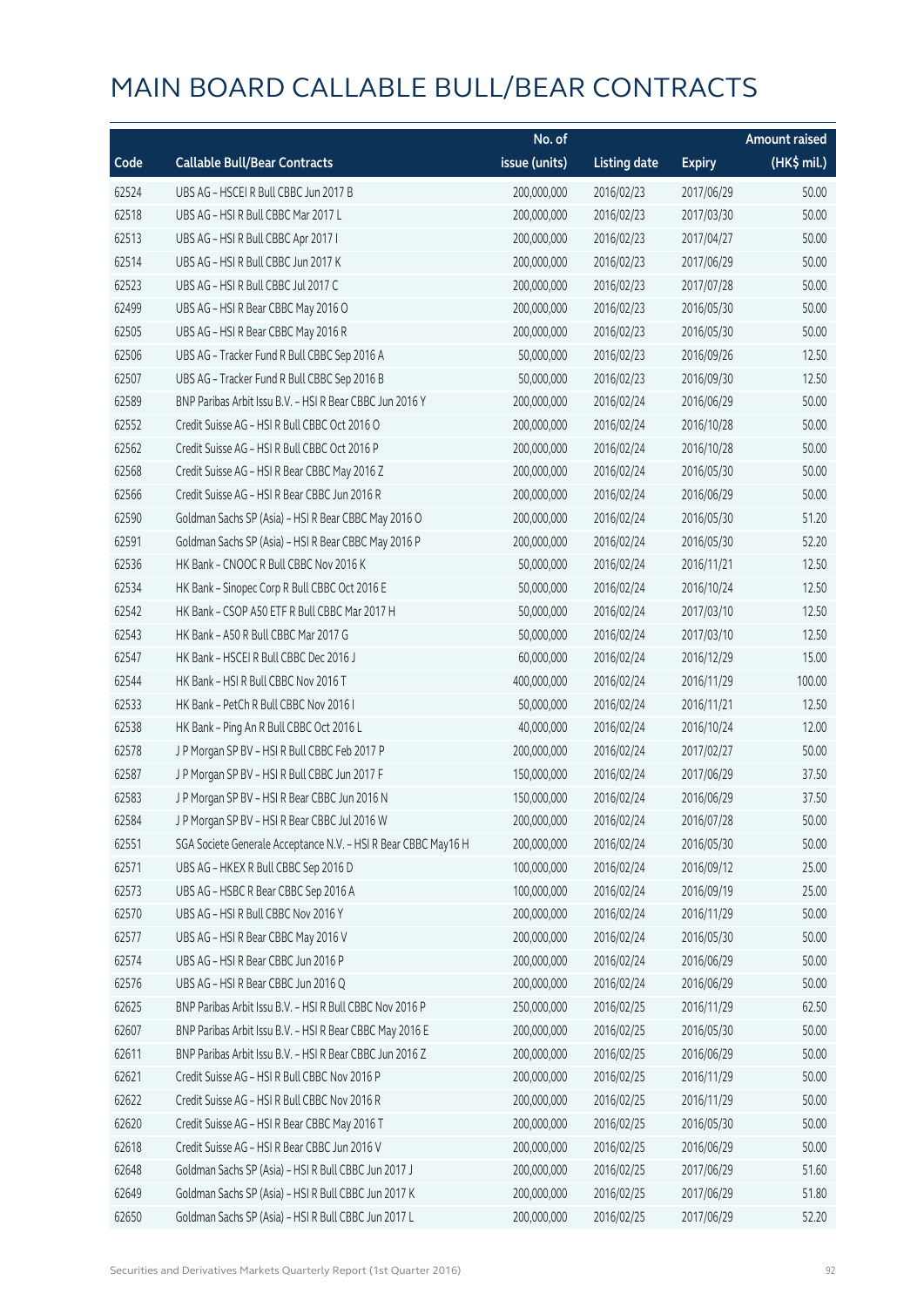|       |                                                                | No. of        |                     |               | <b>Amount raised</b> |
|-------|----------------------------------------------------------------|---------------|---------------------|---------------|----------------------|
| Code  | <b>Callable Bull/Bear Contracts</b>                            | issue (units) | <b>Listing date</b> | <b>Expiry</b> | (HK\$ mil.)          |
| 62595 | HK Bank - Galaxy Ent R Bull CBBC Nov 2016 I                    | 40,000,000    | 2016/02/25          | 2016/11/21    | 14.00                |
| 62593 | HK Bank - HSI R Bear CBBC Sep 2016 P                           | 150,000,000   | 2016/02/25          | 2016/09/29    | 37.50                |
| 62594 | HK Bank - TCH R Bull CBBC Dec 2016 E                           | 50,000,000    | 2016/02/25          | 2016/12/12    | 12.50                |
| 62641 | J P Morgan SP BV - COVS R Bull CBBC Jul 2017 A                 | 20,000,000    | 2016/02/25          | 2017/07/21    | 10.00                |
| 62639 | J P Morgan SP BV - Galaxy Ent R Bull CBBC Jun 2017 A           | 100,000,000   | 2016/02/25          | 2017/06/16    | 25.00                |
| 62640 | J P Morgan SP BV - HKEX R Bull CBBC Jan 2017 D                 | 40,000,000    | 2016/02/25          | 2017/01/20    | 10.00                |
| 62636 | J P Morgan SP BV - HSI R Bull CBBC Jan 2017 M                  | 200,000,000   | 2016/02/25          | 2017/01/26    | 50.00                |
| 62637 | J P Morgan SP BV - HSI R Bull CBBC Jul 2017 D                  | 200,000,000   | 2016/02/25          | 2017/07/28    | 50.00                |
| 62643 | J P Morgan SP BV - HSI R Bear CBBC May 2016 C                  | 200,000,000   | 2016/02/25          | 2016/05/30    | 50.00                |
| 62635 | J P Morgan SP BV - HSI R Bear CBBC Jul 2016 X                  | 200,000,000   | 2016/02/25          | 2016/07/28    | 50.00                |
| 62613 | Macquarie Bank Ltd. - HSI R Bull CBBC Sep 2016 D               | 40,000,000    | 2016/02/25          | 2016/09/29    | 10.00                |
| 62612 | Macquarie Bank Ltd. - HSI R Bull CBBC Nov 2016 F               | 40,000,000    | 2016/02/25          | 2016/11/29    | 10.00                |
| 62614 | SGA Societe Generale Acceptance N.V. - HSI R Bull CBBC Nov16 I | 200,000,000   | 2016/02/25          | 2016/11/29    | 50.00                |
| 62616 | SGA Societe Generale Acceptance N.V. - HSI R Bull CBBC Dec16 V | 200,000,000   | 2016/02/25          | 2016/12/29    | 50.00                |
| 62617 | SGA Societe Generale Acceptance N.V. - HSI R Bull CBBC Dec16 W | 200,000,000   | 2016/02/25          | 2016/12/29    | 50.00                |
| 62605 | SGA Societe Generale Acceptance N.V. - HSI R Bear CBBC May16 U | 200,000,000   | 2016/02/25          | 2016/05/30    | 50.00                |
| 62603 | SGA Societe Generale Acceptance N.V. - HSI R Bear CBBC Jun16 S | 200,000,000   | 2016/02/25          | 2016/06/29    | 50.00                |
| 62599 | SGA Societe Generale Acceptance N.V. - HSI R Bear CBBC Jul16 Y | 200,000,000   | 2016/02/25          | 2016/07/28    | 50.00                |
| 62634 | UBS AG - HSI R Bull CBBC Feb 2017 A                            | 200,000,000   | 2016/02/25          | 2017/02/27    | 50.00                |
| 62632 | UBS AG - HSI R Bull CBBC Jun 2017 L                            | 200,000,000   | 2016/02/25          | 2017/06/29    | 50.00                |
| 62630 | UBS AG - HSI R Bear CBBC May 2016 W                            | 200,000,000   | 2016/02/25          | 2016/05/30    | 50.00                |
| 62631 | UBS AG - HSI R Bear CBBC Jun 2016 R                            | 200,000,000   | 2016/02/25          | 2016/06/29    | 50.00                |
| 62695 | Credit Suisse AG - HSI R Bull CBBC Dec 2016 J                  | 200,000,000   | 2016/02/26          | 2016/12/29    | 50.00                |
| 62696 | Credit Suisse AG - HSI R Bear CBBC Jul 2016 M                  | 200,000,000   | 2016/02/26          | 2016/07/28    | 50.00                |
| 62703 | Goldman Sachs SP (Asia) - HSI R Bull CBBC Jun 2017 M           | 200,000,000   | 2016/02/26          | 2017/06/29    | 51.80                |
| 62704 | Goldman Sachs SP (Asia) - HSI R Bull CBBC Jun 2017 N           | 200,000,000   | 2016/02/26          | 2017/06/29    | 52.60                |
| 62705 | Goldman Sachs SP (Asia) - HSI R Bear CBBC May 2016 Q           | 200,000,000   | 2016/02/26          | 2016/05/30    | 51.20                |
| 62665 | HK Bank - AIA R Bull CBBC Dec 2016 B                           | 40,000,000    | 2016/02/26          | 2016/12/19    | 12.00                |
| 62663 | HK Bank - CAM CSI300 R Bull CBBC Nov 2016 D                    | 50,000,000    | 2016/02/26          | 2016/11/28    | 17.50                |
| 62657 | HK Bank - China Mobile R Bull CBBC Nov 2016 G                  | 50,000,000    | 2016/02/26          | 2016/11/21    | 12.50                |
| 62662 | HK Bank - CC Bank R Bull CBBC Nov 2016 F                       | 50,000,000    | 2016/02/26          | 2016/11/21    | 12.50                |
| 62659 | HK Bank - CNOOC R Bull CBBC Nov 2016 L                         | 50,000,000    | 2016/02/26          | 2016/11/21    | 12.50                |
| 62670 | HK Bank - Great Wall Motor R Bull CBBC Jan 2017 A              | 40,000,000    | 2016/02/26          | 2017/01/16    | 10.00                |
| 62661 | HK Bank - HKEX R Bull CBBC Nov 2016 H                          | 50,000,000    | 2016/02/26          | 2016/11/14    | 12.50                |
| 62653 | HK Bank - HSI R Bull CBBC Sep 2016 H                           | 150,000,000   | 2016/02/26          | 2016/09/29    | 37.50                |
| 62652 | HK Bank - HSI R Bull CBBC Dec 2016 R                           | 150,000,000   | 2016/02/26          | 2016/12/29    | 37.50                |
| 62658 | HK Bank - Sands China R Bull CBBC Nov 2016 C                   | 40,000,000    | 2016/02/26          | 2016/11/28    | 16.00                |
| 62701 | J P Morgan SP BV - China Life R Bull CBBC Jul 2017 A           | 35,000,000    | 2016/02/26          | 2017/07/21    | 10.50                |
| 62676 | J P Morgan SP BV - HSI R Bull CBBC Feb 2017 Q                  | 200,000,000   | 2016/02/26          | 2017/02/27    | 50.00                |
| 62697 | J P Morgan SP BV - HSI R Bull CBBC Jul 2017 E                  | 150,000,000   | 2016/02/26          | 2017/07/28    | 37.50                |
| 62699 | J P Morgan SP BV - HSI R Bear CBBC May 2016 G                  | 150,000,000   | 2016/02/26          | 2016/05/30    | 37.50                |
| 62686 | SGA Societe Generale Acceptance N.V. - HSI R Bull CBBC Oct16 N | 200,000,000   | 2016/02/26          | 2016/10/28    | 50.00                |
| 62688 | SGA Societe Generale Acceptance N.V. - HSI R Bear CBBC Jul16 Z | 200,000,000   | 2016/02/26          | 2016/07/28    | 50.00                |
| 62693 | UBS AG - HSI R Bull CBBC Apr 2017 J                            | 200,000,000   | 2016/02/26          | 2017/04/27    | 50.00                |
| 62694 | UBS AG - HSI R Bear CBBC May 2016 Z                            | 200,000,000   | 2016/02/26          | 2016/05/30    | 50.00                |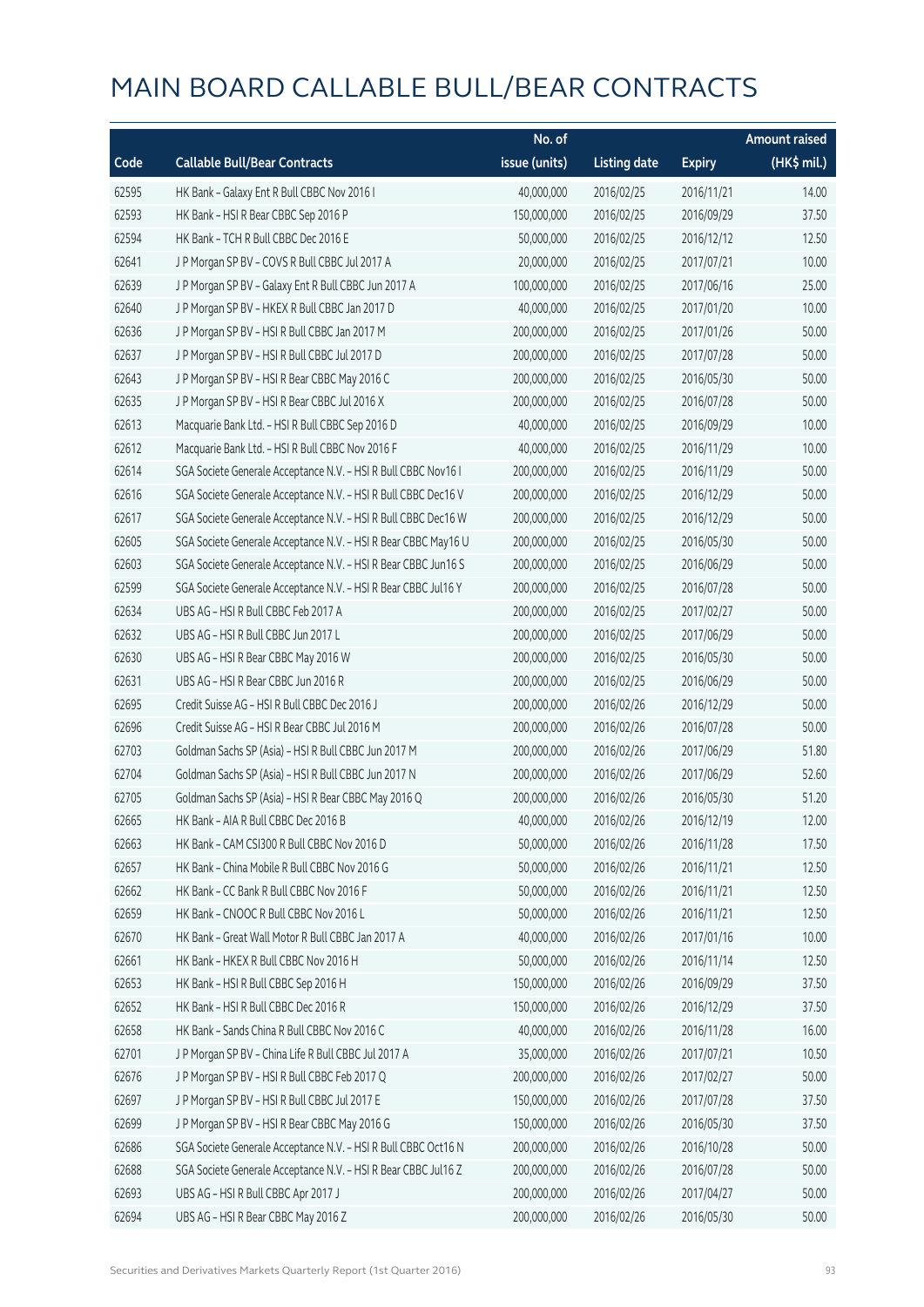|       |                                                                | No. of        |                     |               | <b>Amount raised</b>  |
|-------|----------------------------------------------------------------|---------------|---------------------|---------------|-----------------------|
| Code  | <b>Callable Bull/Bear Contracts</b>                            | issue (units) | <b>Listing date</b> | <b>Expiry</b> | $(HK\frac{1}{2}mil.)$ |
| 62716 | BNP Paribas Arbit Issu B.V. - HSI R Bull CBBC Nov 2016 C       | 250,000,000   | 2016/02/29          | 2016/11/29    | 62.50                 |
| 62715 | BNP Paribas Arbit Issu B.V. - HSI R Bull CBBC Dec 2016 L       | 250,000,000   | 2016/02/29          | 2016/12/29    | 62.50                 |
| 62706 | BNP Paribas Arbit Issu B.V. - HSI R Bear CBBC Jul 2016 B       | 200,000,000   | 2016/02/29          | 2016/07/28    | 50.00                 |
| 62730 | Credit Suisse AG - HKEX R Bull CBBC Oct 2016 A                 | 60,000,000    | 2016/02/29          | 2016/10/28    | 15.00                 |
| 62739 | Credit Suisse AG - HSI R Bull CBBC Dec 2016 K                  | 200,000,000   | 2016/02/29          | 2016/12/29    | 50.00                 |
| 62740 | Credit Suisse AG - HSI R Bull CBBC Dec 2016 L                  | 200,000,000   | 2016/02/29          | 2016/12/29    | 50.00                 |
| 62714 | Credit Suisse AG - HSI R Bear CBBC May 2016 W                  | 200,000,000   | 2016/02/29          | 2016/05/30    | 50.00                 |
| 62751 | Goldman Sachs SP (Asia) - HSI R Bull CBBC Jun 2017 O           | 200,000,000   | 2016/02/29          | 2017/06/29    | 51.20                 |
| 62752 | Goldman Sachs SP (Asia) - HSI R Bull CBBC Jun 2017 P           | 200,000,000   | 2016/02/29          | 2017/06/29    | 52.20                 |
| 62764 | Goldman Sachs SP (Asia) - HSI R Bear CBBC May 2016 R           | 200,000,000   | 2016/02/29          | 2016/05/30    | 50.20                 |
| 62742 | J P Morgan SP BV - CSOP A50 ETF R Bull CBBC May 2017 A         | 60,000,000    | 2016/02/29          | 2017/05/19    | 15.00                 |
| 62720 | J P Morgan SP BV - HSI R Bull CBBC Feb 2017 R                  | 200,000,000   | 2016/02/29          | 2017/02/27    | 50.00                 |
| 62726 | J P Morgan SP BV - HSI R Bull CBBC Apr 2017 O                  | 150,000,000   | 2016/02/29          | 2017/04/27    | 37.50                 |
| 62724 | J P Morgan SP BV - HSI R Bear CBBC May 2016 A                  | 200,000,000   | 2016/02/29          | 2016/05/30    | 50.00                 |
| 62721 | J P Morgan SP BV - HSI R Bear CBBC May 2016 Z                  | 200,000,000   | 2016/02/29          | 2016/05/30    | 50.00                 |
| 62718 | J P Morgan SP BV - HSI R Bear CBBC Jun 2016 H                  | 150,000,000   | 2016/02/29          | 2016/06/29    | 37.50                 |
| 62741 | J P Morgan SP BV - Ping An R Bull CBBC May 2017 B              | 100,000,000   | 2016/02/29          | 2017/05/19    | 25.00                 |
| 62711 | SGA Societe Generale Acceptance N.V. - HSI R Bull CBBC Nov16 J | 200,000,000   | 2016/02/29          | 2016/11/29    | 50.00                 |
| 62712 | SGA Societe Generale Acceptance N.V. - HSI R Bull CBBC Dec16 X | 200,000,000   | 2016/02/29          | 2016/12/29    | 50.00                 |
| 62746 | UBS AG - HSI R Bull CBBC Jun 2016 T                            | 200,000,000   | 2016/02/29          | 2016/06/29    | 50.00                 |
| 62748 | UBS AG - HSI R Bull CBBC Nov 2016 Z                            | 200,000,000   | 2016/02/29          | 2016/11/29    | 50.00                 |
| 62745 | UBS AG - HSI R Bear CBBC May 2016 S                            | 200,000,000   | 2016/02/29          | 2016/05/30    | 50.00                 |
| 62795 | Credit Suisse AG - HSI R Bull CBBC Oct 2016 Q                  | 200,000,000   | 2016/03/01          | 2016/10/28    | 50.00                 |
| 62796 | Credit Suisse AG - HSI R Bull CBBC Oct 2016 R                  | 200,000,000   | 2016/03/01          | 2016/10/28    | 50.00                 |
| 62797 | Credit Suisse AG - HSI R Bear CBBC Jun 2016 N                  | 200,000,000   | 2016/03/01          | 2016/06/29    | 50.00                 |
| 62789 | HK Bank - CUni R Bull CBBC Dec 2016 B                          | 40,000,000    | 2016/03/01          | 2016/12/19    | 10.00                 |
| 62783 | HK Bank - China Life R Bull CBBC Nov 2016 E                    | 50,000,000    | 2016/03/01          | 2016/11/14    | 12.50                 |
| 62774 | HK Bank - CSOP A50 ETF R Bull CBBC Jan 2017 B                  | 50,000,000    | 2016/03/01          | 2017/01/16    | 12.50                 |
| 62792 | HK Bank - A50 R Bull CBBC Mar 2017 H                           | 50,000,000    | 2016/03/01          | 2017/03/27    | 12.50                 |
| 62768 | HK Bank - Galaxy Ent R Bull CBBC May 2017 A                    | 40,000,000    | 2016/03/01          | 2017/05/29    | 11.20                 |
| 62784 | HK Bank - HKEX R Bull CBBC Oct 2016 W                          | 50,000,000    | 2016/03/01          | 2016/10/31    | 12.50                 |
| 62770 | HK Bank - HS H-SH ETF R Bull CBBC Mar 2017 A                   | 50,000,000    | 2016/03/01          | 2017/03/06    | 12.50                 |
| 62772 | HK Bank - HSCEI R Bull CBBC Oct 2016 P                         | 60,000,000    | 2016/03/01          | 2016/10/28    | 15.00                 |
| 62771 | HK Bank - HSI R Bull CBBC Dec 2016 S                           | 150,000,000   | 2016/03/01          | 2016/12/29    | 37.50                 |
| 62782 | HK Bank - Ping An R Bull CBBC Dec 2016 H                       | 50,000,000    | 2016/03/01          | 2016/12/12    | 12.50                 |
| 62767 | HK Bank - SHK Ppt R Bull CBBC Jan 2017 C                       | 40,000,000    | 2016/03/01          | 2017/01/23    | 10.00                 |
| 62803 | J P Morgan SP BV - AIA R Bull CBBC Jan 2017 C                  | 150,000,000   | 2016/03/01          | 2017/01/20    | 37.50                 |
| 62798 | J P Morgan SP BV - HSI R Bull CBBC Mar 2017 S                  | 200,000,000   | 2016/03/01          | 2017/03/30    | 50.00                 |
| 62799 | J P Morgan SP BV - HSI R Bull CBBC Mar 2017 T                  | 150,000,000   | 2016/03/01          | 2017/03/30    | 37.50                 |
| 62800 | J P Morgan SP BV - HSI R Bear CBBC Jun 2016 O                  | 200,000,000   | 2016/03/01          | 2016/06/29    | 50.00                 |
| 62801 | J P Morgan SP BV - HSI R Bear CBBC Aug 2016 I                  | 150,000,000   | 2016/03/01          | 2016/08/30    | 37.50                 |
| 62802 | J P Morgan SP BV - Tencent R Bull CBBC Apr 2017 A              | 60,000,000    | 2016/03/01          | 2017/04/21    | 15.00                 |
| 62793 | SGA Societe Generale Acceptance N.V. - HSI R Bull CBBC Oct16 M | 200,000,000   | 2016/03/01          | 2016/10/28    | 50.00                 |
| 62794 | SGA Societe Generale Acceptance N.V. - HSI R Bear CBBC Aug16 L | 200,000,000   | 2016/03/01          | 2016/08/30    | 50.00                 |
| 62804 | UBS AG - HSI R Bull CBBC Jun 2017 M                            | 200,000,000   | 2016/03/01          | 2017/06/29    | 50.00                 |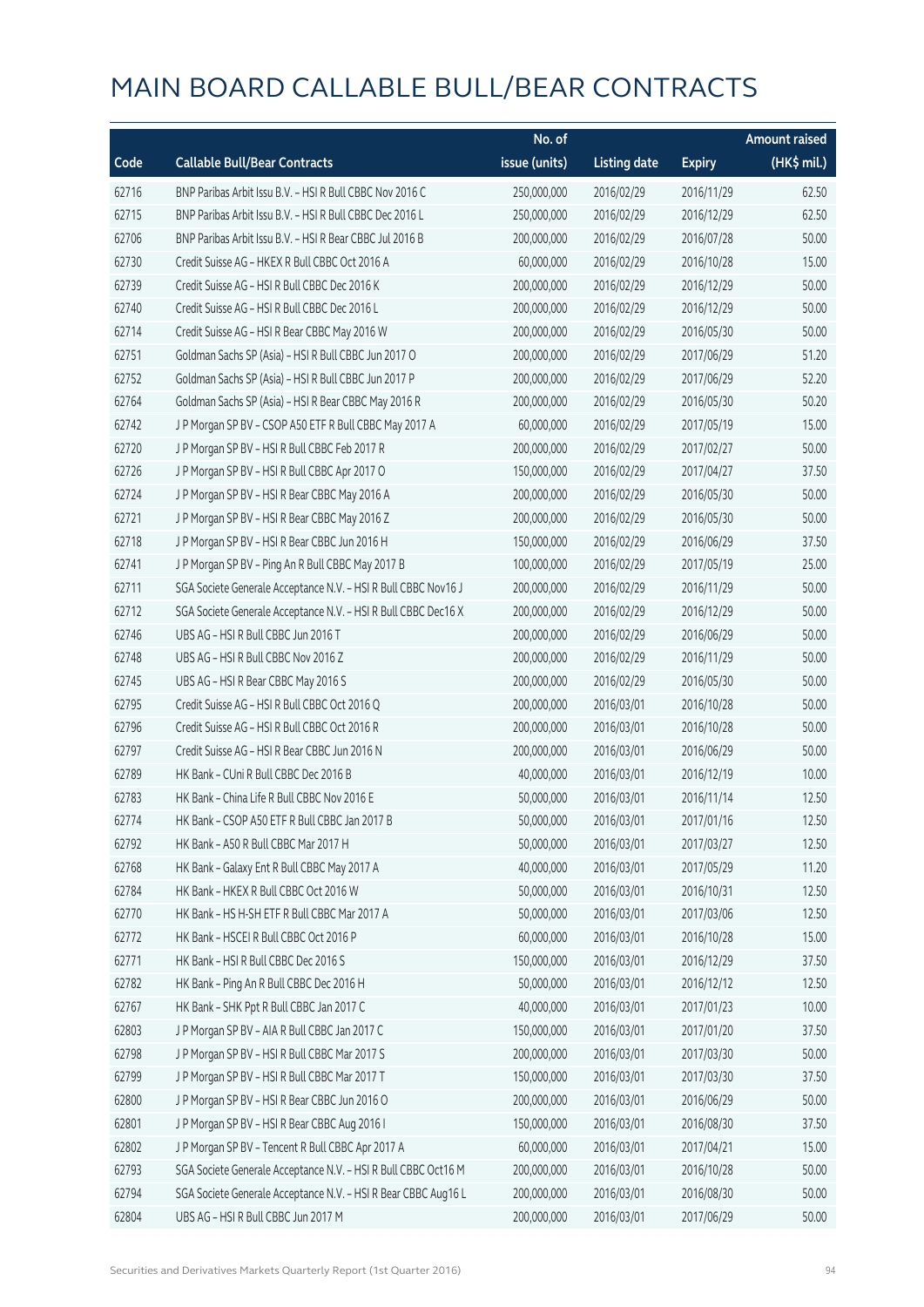|       |                                                                | No. of        |                     |               | Amount raised         |
|-------|----------------------------------------------------------------|---------------|---------------------|---------------|-----------------------|
| Code  | <b>Callable Bull/Bear Contracts</b>                            | issue (units) | <b>Listing date</b> | <b>Expiry</b> | $(HK\frac{1}{2}mil.)$ |
| 62805 | UBS AG - HSI R Bear CBBC Jun 2016 S                            | 200,000,000   | 2016/03/01          | 2016/06/29    | 50.00                 |
| 62807 | BNP Paribas Arbit Issu B.V. - HSI R Bull CBBC Nov 2016 F       | 250,000,000   | 2016/03/02          | 2016/11/29    | 62.50                 |
| 62808 | BNP Paribas Arbit Issu B.V. - HSI R Bull CBBC Dec 2016 W       | 250,000,000   | 2016/03/02          | 2016/12/29    | 62.50                 |
| 62818 | BNP Paribas Arbit Issu B.V. - HSI R Bear CBBC Jun 2016 I       | 200,000,000   | 2016/03/02          | 2016/06/29    | 50.00                 |
| 62827 | Credit Suisse AG - HSI R Bull CBBC Nov 2016 S                  | 200,000,000   | 2016/03/02          | 2016/11/29    | 50.00                 |
| 62828 | Credit Suisse AG - HSI R Bull CBBC Dec 2016 A                  | 200,000,000   | 2016/03/02          | 2016/12/29    | 50.00                 |
| 62829 | Credit Suisse AG - HSI R Bear CBBC Jun 2016 W                  | 200,000,000   | 2016/03/02          | 2016/06/29    | 50.00                 |
| 62830 | Credit Suisse AG - HSI R Bear CBBC Jul 2016 N                  | 200,000,000   | 2016/03/02          | 2016/07/28    | 50.00                 |
| 62851 | Goldman Sachs SP (Asia) - HSI R Bull CBBC Jun 2017 Q           | 200,000,000   | 2016/03/02          | 2017/06/29    | 51.00                 |
| 62817 | Goldman Sachs SP (Asia) - HSI R Bear CBBC Jul 2016 A           | 200,000,000   | 2016/03/02          | 2016/07/28    | 50.80                 |
| 62852 | Goldman Sachs SP (Asia) - HSI R Bear CBBC Jul 2016 B           | 200,000,000   | 2016/03/02          | 2016/07/28    | 51.00                 |
| 62853 | J P Morgan SP BV - CNOOC R Bull CBBC May 2017 A                | 68,000,000    | 2016/03/02          | 2017/05/19    | 17.00                 |
| 62854 | J P Morgan SP BV - CNOOC R Bear CBBC Feb 2017 A                | 68,000,000    | 2016/03/02          | 2017/02/17    | 17.00                 |
| 62816 | J P Morgan SP BV - HSI R Bull CBBC Jan 2017 R                  | 200,000,000   | 2016/03/02          | 2017/01/26    | 50.00                 |
| 62850 | J P Morgan SP BV - HSI R Bull CBBC Mar 2017 U                  | 150,000,000   | 2016/03/02          | 2017/03/30    | 37.50                 |
| 62843 | J P Morgan SP BV - HSI R Bear CBBC Jun 2016 P                  | 200,000,000   | 2016/03/02          | 2016/06/29    | 50.00                 |
| 62844 | J P Morgan SP BV - HSI R Bear CBBC Jul 2016 Y                  | 150,000,000   | 2016/03/02          | 2016/07/28    | 37.50                 |
| 62812 | SGA Societe Generale Acceptance N.V. - HSI R Bull CBBC Oct16 O | 200,000,000   | 2016/03/02          | 2016/10/28    | 50.00                 |
| 62814 | SGA Societe Generale Acceptance N.V. - HSI R Bull CBBC Nov16 K | 200,000,000   | 2016/03/02          | 2016/11/29    | 50.00                 |
| 62815 | SGA Societe Generale Acceptance N.V. - HSI R Bear CBBC Jul16 I | 200,000,000   | 2016/03/02          | 2016/07/28    | 50.00                 |
| 62819 | UBS AG - HSI R Bull CBBC Apr 2017 K                            | 200,000,000   | 2016/03/02          | 2017/04/27    | 50.00                 |
| 62821 | UBS AG - HSI R Bull CBBC Jun 2017 N                            | 200,000,000   | 2016/03/02          | 2017/06/29    | 50.00                 |
| 62822 | UBS AG - HSI R Bear CBBC Jun 2016 T                            | 200,000,000   | 2016/03/02          | 2016/06/29    | 50.00                 |
| 62826 | UBS AG - HSI R Bear CBBC Jun 2016 U                            | 200,000,000   | 2016/03/02          | 2016/06/29    | 50.00                 |
| 62869 | BNP Paribas Arbit Issu B.V. - HSI R Bull CBBC Nov 2016 Y       | 250,000,000   | 2016/03/03          | 2016/11/29    | 62.50                 |
| 62861 | BNP Paribas Arbit Issu B.V. - HSI R Bull CBBC Dec 2016 B       | 250,000,000   | 2016/03/03          | 2016/12/29    | 62.50                 |
| 62870 | BNP Paribas Arbit Issu B.V. - HSI R Bear CBBC Jun 2016 J       | 200,000,000   | 2016/03/03          | 2016/06/29    | 50.00                 |
| 62880 | Credit Suisse AG - HSI R Bull CBBC Oct 2016 G                  | 200,000,000   | 2016/03/03          | 2016/10/28    | 50.00                 |
| 62883 | Credit Suisse AG - HSI R Bull CBBC Nov 2016 E                  | 200,000,000   | 2016/03/03          | 2016/11/29    | 50.00                 |
| 62888 | Credit Suisse AG - HSI R Bear CBBC Jun 2016 X                  | 200,000,000   | 2016/03/03          | 2016/06/29    | 50.00                 |
| 62890 | Credit Suisse AG - HSI R Bear CBBC Jul 2016 O                  | 200,000,000   | 2016/03/03          | 2016/07/28    | 50.00                 |
| 62862 | Goldman Sachs SP (Asia) - HSI R Bear CBBC Jul 2016 C           | 200,000,000   | 2016/03/03          | 2016/07/28    | 51.20                 |
| 62925 | Goldman Sachs SP (Asia) - HSI R Bear CBBC Jul 2016 D           | 200,000,000   | 2016/03/03          | 2016/07/28    | 51.20                 |
| 62860 | HK Bank - HSCEI R Bear CBBC Dec 2016 B                         | 50,000,000    | 2016/03/03          | 2016/12/29    | 12.50                 |
| 62856 | HK Bank - HSI R Bear CBBC Nov 2016 F                           | 400,000,000   | 2016/03/03          | 2016/11/29    | 100.00                |
| 62857 | HK Bank - HSI R Bear CBBC Dec 2016 F                           | 150,000,000   | 2016/03/03          | 2016/12/29    | 37.50                 |
| 62924 | J P Morgan SP BV - HSBC R Bear CBBC Dec 2016 A                 | 120,000,000   | 2016/03/03          | 2016/12/16    | 30.00                 |
| 62916 | JP Morgan SP BV - HSIR Bull CBBC Feb 2017 S                    | 200,000,000   | 2016/03/03          | 2017/02/27    | 50.00                 |
| 62917 | J P Morgan SP BV - HSI R Bull CBBC Mar 2017 V                  | 200,000,000   | 2016/03/03          | 2017/03/30    | 50.00                 |
| 62918 | J P Morgan SP BV - HSI R Bull CBBC Jun 2017 G                  | 150,000,000   | 2016/03/03          | 2017/06/29    | 37.50                 |
| 62922 | J P Morgan SP BV - HSI R Bear CBBC Jun 2016 Q                  | 200,000,000   | 2016/03/03          | 2016/06/29    | 50.00                 |
| 62923 | J P Morgan SP BV - HSI R Bear CBBC Jul 2016 Z                  | 200,000,000   | 2016/03/03          | 2016/07/28    | 50.00                 |
| 62875 | Macquarie Bank Ltd. - HSI R Bear CBBC Aug 2016 H               | 40,000,000    | 2016/03/03          | 2016/08/30    | 10.00                 |
| 62873 | Macquarie Bank Ltd. - HSI R Bear CBBC Oct 2016 B               | 40,000,000    | 2016/03/03          | 2016/10/28    | 10.00                 |
| 62863 | SGA Societe Generale Acceptance N.V. - HSI R Bull CBBC Oct16 S | 200,000,000   | 2016/03/03          | 2016/10/28    | 50.00                 |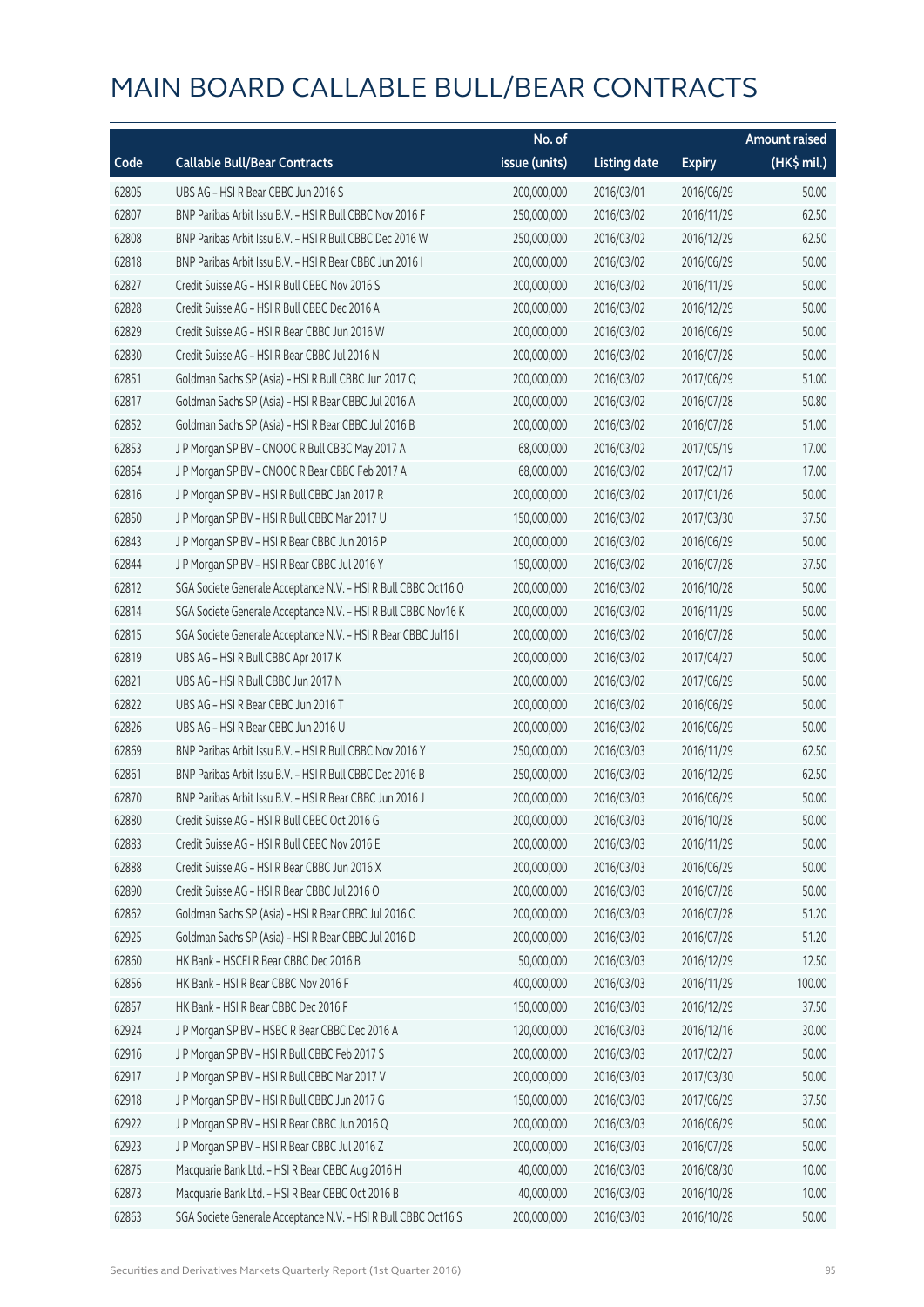|       |                                                                 | No. of        |                     |               | <b>Amount raised</b> |
|-------|-----------------------------------------------------------------|---------------|---------------------|---------------|----------------------|
| Code  | <b>Callable Bull/Bear Contracts</b>                             | issue (units) | <b>Listing date</b> | <b>Expiry</b> | (HK\$ mil.)          |
| 62872 | SGA Societe Generale Acceptance N.V. - HSI R Bull CBBC Dec16 I  | 200,000,000   | 2016/03/03          | 2016/12/29    | 50.00                |
| 62865 | SGA Societe Generale Acceptance N.V. - HSI R Bear CBBC Jul16 L  | 200,000,000   | 2016/03/03          | 2016/07/28    | 50.00                |
| 62868 | SGA Societe Generale Acceptance N.V. - HSI R Bear CBBC Jul16 M  | 200,000,000   | 2016/03/03          | 2016/07/28    | 50.00                |
| 62904 | UBS AG - HSI R Bull CBBC May 2017 A                             | 200,000,000   | 2016/03/03          | 2017/05/29    | 50.00                |
| 62910 | UBS AG - HSI R Bull CBBC Jun 2017 O                             | 200,000,000   | 2016/03/03          | 2017/06/29    | 50.00                |
| 62913 | UBS AG - HSI R Bear CBBC Jun 2016 V                             | 200,000,000   | 2016/03/03          | 2016/06/29    | 50.00                |
| 62914 | UBS AG - HSI R Bear CBBC Jun 2016 W                             | 200,000,000   | 2016/03/03          | 2016/06/29    | 50.00                |
| 62915 | UBS AG - HSI R Bear CBBC Jul 2016 A                             | 200,000,000   | 2016/03/03          | 2016/07/28    | 50.00                |
| 62950 | BNP Paribas Arbit Issu B.V. - HSI R Bull CBBC Nov 2016 H        | 250,000,000   | 2016/03/04          | 2016/11/29    | 62.50                |
| 62943 | BNP Paribas Arbit Issu B.V. - HSI R Bear CBBC Jun 2016 K        | 200,000,000   | 2016/03/04          | 2016/06/29    | 50.00                |
| 62942 | BNP Paribas Arbit Issu B.V. - HSI R Bear CBBC Jul 2016 C        | 200,000,000   | 2016/03/04          | 2016/07/28    | 50.00                |
| 62946 | Credit Suisse AG - HSI R Bull CBBC Nov 2016 T                   | 200,000,000   | 2016/03/04          | 2016/11/29    | 50.00                |
| 62947 | Credit Suisse AG - HSI R Bull CBBC Dec 2016 R                   | 200,000,000   | 2016/03/04          | 2016/12/29    | 50.00                |
| 62945 | Credit Suisse AG - HSI R Bear CBBC Jun 2016 Y                   | 200,000,000   | 2016/03/04          | 2016/06/29    | 50.00                |
| 62944 | Credit Suisse AG - HSI R Bear CBBC Jul 2016 P                   | 200,000,000   | 2016/03/04          | 2016/07/28    | 50.00                |
| 62941 | Goldman Sachs SP (Asia) - HSI R Bull CBBC May 2017 A            | 200,000,000   | 2016/03/04          | 2017/05/29    | 52.00                |
| 62998 | Goldman Sachs SP (Asia) - HSI R Bull CBBC May 2017 B            | 200,000,000   | 2016/03/04          | 2017/05/29    | 50.60                |
| 62997 | J P Morgan SP BV - China Life R Bear CBBC Jan 2017 A            | 35,000,000    | 2016/03/04          | 2017/01/20    | 15.75                |
| 62982 | J P Morgan SP BV - Galaxy Ent R Bear CBBC Jan 2017 A            | 120,000,000   | 2016/03/04          | 2017/01/20    | 30.00                |
| 62980 | J P Morgan SP BV - HSI R Bull CBBC Dec 2016 O                   | 200,000,000   | 2016/03/04          | 2016/12/29    | 50.00                |
| 62979 | J P Morgan SP BV - HSI R Bull CBBC Apr 2017 P                   | 200,000,000   | 2016/03/04          | 2017/04/27    | 50.00                |
| 62977 | J P Morgan SP BV - HSI R Bear CBBC Jun 2016 R                   | 200,000,000   | 2016/03/04          | 2016/06/29    | 50.00                |
| 62978 | J P Morgan SP BV - HSI R Bear CBBC Jul 2016 K                   | 200,000,000   | 2016/03/04          | 2016/07/28    | 50.00                |
| 62994 | J P Morgan SP BV - Sands China R Bear CBBC Dec 2016 A           | 120,000,000   | 2016/03/04          | 2016/12/16    | 30.00                |
| 62933 | SGA Societe Generale Acceptance N.V - CSA50 R Bull CBBC Nov16 A | 100,000,000   | 2016/03/04          | 2016/11/29    | 25.00                |
| 62930 | SGA Societe Generale Acceptance N.V - CSA50 R Bull CBBC Feb17 C | 100,000,000   | 2016/03/04          | 2017/02/27    | 25.00                |
| 62935 | SGA Societe Generale Acceptance N.V. - A50 R Bull CBBC Apr17 B  | 100,000,000   | 2016/03/04          | 2017/04/27    | 25.00                |
| 62952 | SGA Societe Generale Acceptance N.V. - HSI R Bull CBBC Dec16 H  | 200,000,000   | 2016/03/04          | 2016/12/29    | 50.00                |
| 62951 | SGA Societe Generale Acceptance N.V. - HSI R Bull CBBC Dec16 J  | 200,000,000   | 2016/03/04          | 2016/12/29    | 50.00                |
| 62938 | SGA Societe Generale Acceptance N.V. - HSI R Bear CBBC Aug16 M  | 200,000,000   | 2016/03/04          | 2016/08/30    | 50.00                |
| 62940 | SGA Societe Generale Acceptance N.V. - HSI R Bear CBBC Aug16 N  | 200,000,000   | 2016/03/04          | 2016/08/30    | 50.00                |
| 62975 | UBS AG - HSI R Bull CBBC Apr 2017 L                             | 200,000,000   | 2016/03/04          | 2017/04/27    | 50.00                |
| 62976 | UBS AG - HSI R Bull CBBC Apr 2017 M                             | 200,000,000   | 2016/03/04          | 2017/04/27    | 50.00                |
| 62974 | UBS AG - HSI R Bull CBBC Jun 2017 P                             | 200,000,000   | 2016/03/04          | 2017/06/29    | 50.00                |
| 62960 | UBS AG - HSI R Bear CBBC Jun 2016 X                             | 200,000,000   | 2016/03/04          | 2016/06/29    | 50.00                |
| 62970 | UBS AG - HSI R Bear CBBC Jul 2016 B                             | 200,000,000   | 2016/03/04          | 2016/07/28    | 50.00                |
| 62972 | UBS AG - HSI R Bear CBBC Jul 2016 C                             | 200,000,000   | 2016/03/04          | 2016/07/28    | 50.00                |
| 63022 | Credit Suisse AG - HSI R Bull CBBC Oct 2016 K                   | 200,000,000   | 2016/03/07          | 2016/10/28    | 50.00                |
| 63024 | Credit Suisse AG - HSI R Bear CBBC Aug 2016 D                   | 200,000,000   | 2016/03/07          | 2016/08/30    | 50.00                |
| 63020 | Bank of East Asia - Galaxy Ent R Bear CBBC Feb 2017 A           | 40,000,000    | 2016/03/07          | 2017/02/27    | 10.00                |
| 63021 | Bank of East Asia - Great Wall Motor R Bull CBBC Mar 2017 A     | 40,000,000    | 2016/03/07          | 2017/03/03    | 10.00                |
| 63008 | J P Morgan SP BV - HSI R Bull CBBC Dec 2016 Q                   | 150,000,000   | 2016/03/07          | 2016/12/29    | 37.50                |
| 63019 | J P Morgan SP BV - HSI R Bear CBBC Jun 2016 S                   | 200,000,000   | 2016/03/07          | 2016/06/29    | 50.00                |
| 62999 | Macquarie Bank Ltd. - HSI R Bear CBBC Sep 2016 B                | 40,000,000    | 2016/03/07          | 2016/09/29    | 10.00                |
| 63000 | SGA Societe Generale Acceptance N.V. - HSI R Bull CBBC Nov16 L  | 200,000,000   | 2016/03/07          | 2016/11/29    | 50.00                |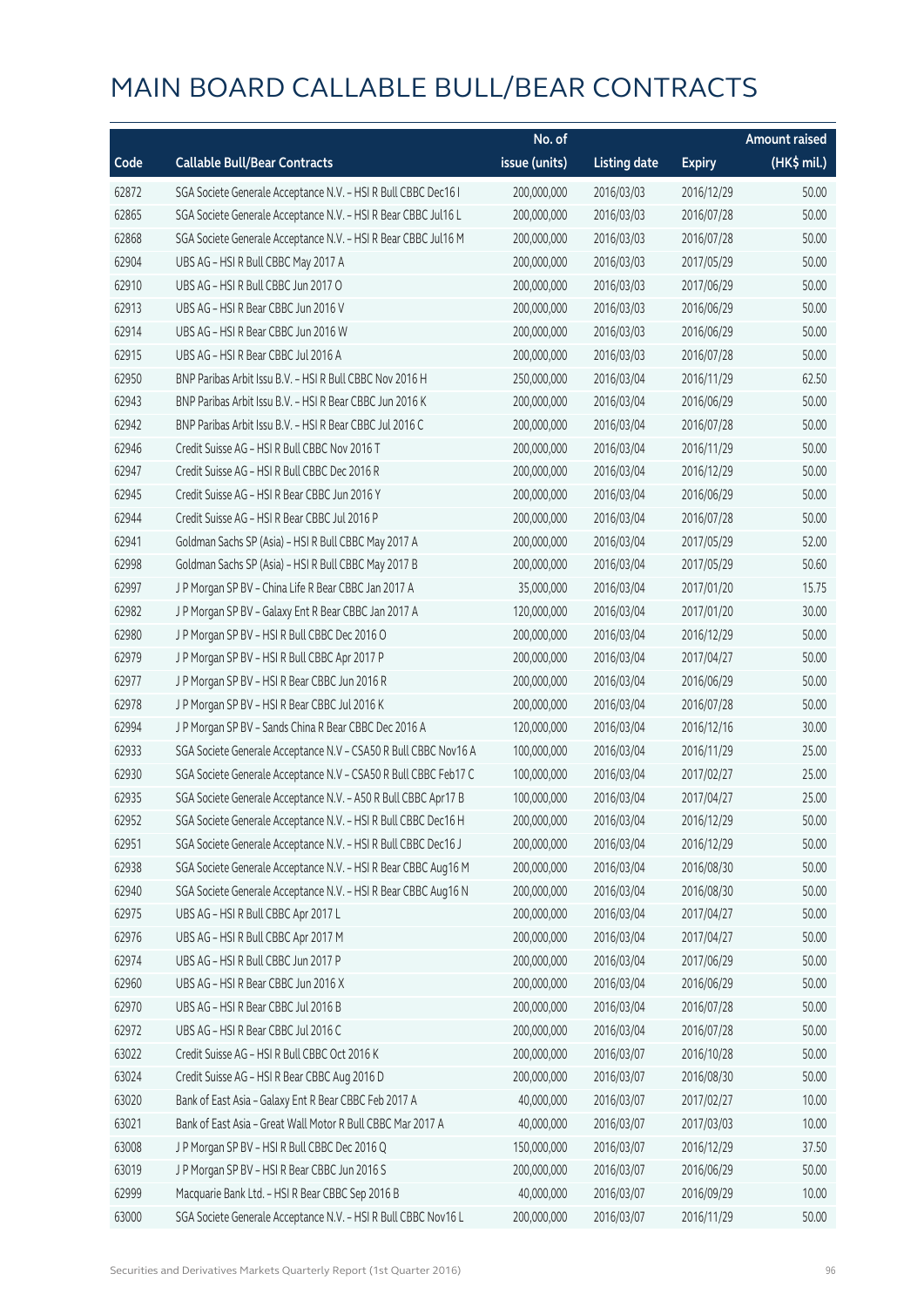|       |                                                                | No. of        |                     |               | <b>Amount raised</b> |
|-------|----------------------------------------------------------------|---------------|---------------------|---------------|----------------------|
| Code  | <b>Callable Bull/Bear Contracts</b>                            | issue (units) | <b>Listing date</b> | <b>Expiry</b> | (HK\$ mil.)          |
| 63001 | SGA Societe Generale Acceptance N.V. - HSI R Bull CBBC Nov16 M | 200,000,000   | 2016/03/07          | 2016/11/29    | 50.00                |
| 63003 | SGA Societe Generale Acceptance N.V. - HSI R Bear CBBC Aug16 O | 200,000,000   | 2016/03/07          | 2016/08/30    | 50.00                |
| 63005 | SGA Societe Generale Acceptance N.V. - HSI R Bear CBBC Aug16 P | 200,000,000   | 2016/03/07          | 2016/08/30    | 50.00                |
| 63026 | UBS AG - HSI R Bull CBBC Nov 2016 J                            | 200,000,000   | 2016/03/07          | 2016/11/29    | 50.00                |
| 63025 | UBS AG - HSI R Bull CBBC May 2017 B                            | 200,000,000   | 2016/03/07          | 2017/05/29    | 50.00                |
| 63027 | UBS AG - HSI R Bear CBBC Jun 2016 Y                            | 200,000,000   | 2016/03/07          | 2016/06/29    | 50.00                |
| 63050 | BNP Paribas Arbit Issu B.V. - HSI R Bull CBBC Dec 2016 M       | 250,000,000   | 2016/03/08          | 2016/12/29    | 62.50                |
| 63052 | Credit Suisse AG - HSI R Bull CBBC Jan 2017 F                  | 200,000,000   | 2016/03/08          | 2017/01/26    | 50.00                |
| 63058 | Credit Suisse AG - HSI R Bull CBBC Jan 2017 G                  | 200,000,000   | 2016/03/08          | 2017/01/26    | 50.00                |
| 63038 | Credit Suisse AG - HSI R Bear CBBC Aug 2016 E                  | 200,000,000   | 2016/03/08          | 2016/08/30    | 50.00                |
| 63029 | HK Bank - HSCEI R Bear CBBC Nov 2016 D                         | 50,000,000    | 2016/03/08          | 2016/11/29    | 12.50                |
| 63028 | HK Bank - HSI R Bear CBBC Nov 2016 G                           | 150,000,000   | 2016/03/08          | 2016/11/29    | 37.50                |
| 63036 | HK Bank - ICBC R Bull CBBC Aug 2017 A                          | 50,000,000    | 2016/03/08          | 2017/08/28    | 12.50                |
| 63034 | HK Bank - PICC P&C R Bull CBBC Oct 2017 A                      | 40,000,000    | 2016/03/08          | 2017/10/30    | 14.00                |
| 63048 | J P Morgan SP BV - China Life R Bull CBBC Jul 2017 B           | 40,000,000    | 2016/03/08          | 2017/07/21    | 14.00                |
| 63045 | J P Morgan SP BV - HSI R Bull CBBC Dec 2016 Z                  | 150,000,000   | 2016/03/08          | 2016/12/29    | 37.50                |
| 63044 | J P Morgan SP BV - HSI R Bull CBBC Feb 2017 T                  | 200,000,000   | 2016/03/08          | 2017/02/27    | 50.00                |
| 63046 | J P Morgan SP BV - HSI R Bear CBBC Aug 2016 J                  | 150,000,000   | 2016/03/08          | 2016/08/30    | 37.50                |
| 63039 | SGA Societe Generale Acceptance N.V. - HSI R Bull CBBC Nov16 U | 200,000,000   | 2016/03/08          | 2016/11/29    | 50.00                |
| 63040 | SGA Societe Generale Acceptance N.V. - HSI R Bear CBBC Jul16 G | 200,000,000   | 2016/03/08          | 2016/07/28    | 50.00                |
| 63043 | UBS AG - HSI R Bull CBBC Feb 2017 B                            | 200,000,000   | 2016/03/08          | 2017/02/27    | 50.00                |
| 63041 | UBS AG - HSI R Bear CBBC Jul 2016 D                            | 200,000,000   | 2016/03/08          | 2016/07/28    | 50.00                |
| 63064 | BNP Paribas Arbit Issu B.V. - CSOP A50 ETF R Bull CBBC Dec16D  | 100,000,000   | 2016/03/09          | 2016/12/30    | 25.00                |
| 63130 | BNP Paribas Arbit Issu B.V. - HSCEI R Bull CBBC Dec 2016 O     | 100,000,000   | 2016/03/09          | 2016/12/29    | 25.00                |
| 63120 | BNP Paribas Arbit Issu B.V. - HSI R Bull CBBC Nov 2016 W       | 250,000,000   | 2016/03/09          | 2016/11/29    | 62.50                |
| 63167 | BNP Paribas Arbit Issu B.V. - HSI R Bull CBBC Nov 2016 X       | 250,000,000   | 2016/03/09          | 2016/11/29    | 62.50                |
| 63121 | BNP Paribas Arbit Issu B.V. - HSI R Bull CBBC Dec 2016 C       | 250,000,000   | 2016/03/09          | 2016/12/29    | 62.50                |
| 63128 | BNP Paribas Arbit Issu B.V. - HSI R Bull CBBC Dec 2016 D       | 250,000,000   | 2016/03/09          | 2016/12/29    | 62.50                |
| 63176 | BNP Paribas Arbit Issu B.V. - HSI R Bull CBBC Dec 2016 I       | 250,000,000   | 2016/03/09          | 2016/12/29    | 62.50                |
| 63129 | BNP Paribas Arbit Issu B.V. - HSI R Bear CBBC Jun 2016 L       | 200,000,000   | 2016/03/09          | 2016/06/29    | 50.00                |
| 63060 | BNP Paribas Arbit Issu B.V. - HSI R Bear CBBC Jul 2016 D       | 200,000,000   | 2016/03/09          | 2016/07/28    | 50.00                |
| 63061 | BNP Paribas Arbit Issu B.V. - HSI R Bear CBBC Jul 2016 E       | 200,000,000   | 2016/03/09          | 2016/07/28    | 50.00                |
| 63063 | BNP Paribas Arbit Issu B.V. - HSI R Bear CBBC Jul 2016 F       | 200,000,000   | 2016/03/09          | 2016/07/28    | 50.00                |
| 63065 | BNP Paribas Arbit Issu B.V. - Ping An R Bull CBBC Dec 2016 G   | 50,000,000    | 2016/03/09          | 2016/12/30    | 12.50                |
| 63160 | Credit Suisse AG - HKEX R Bear CBBC Jul 2016 B                 | 90,000,000    | 2016/03/09          | 2016/07/29    | 22.50                |
| 63161 | Credit Suisse AG - HSI R Bull CBBC Dec 2016 O                  | 200,000,000   | 2016/03/09          | 2016/12/29    | 50.00                |
| 63162 | Credit Suisse AG - HSI R Bull CBBC Dec 2016 P                  | 200,000,000   | 2016/03/09          | 2016/12/29    | 50.00                |
| 63166 | Credit Suisse AG - HSI R Bull CBBC Dec 2016 Q                  | 200,000,000   | 2016/03/09          | 2016/12/29    | 50.00                |
| 63165 | Credit Suisse AG - HSI R Bull CBBC Dec 2016 S                  | 200,000,000   | 2016/03/09          | 2016/12/29    | 50.00                |
| 63158 | Credit Suisse AG - HSI R Bear CBBC Jun 2016 B                  | 200,000,000   | 2016/03/09          | 2016/06/29    | 50.00                |
| 63152 | Credit Suisse AG - HSI R Bear CBBC Jul 2016 Q                  | 200,000,000   | 2016/03/09          | 2016/07/28    | 50.00                |
| 63159 | Credit Suisse AG - HSI R Bear CBBC Jul 2016 R                  | 200,000,000   | 2016/03/09          | 2016/07/28    | 50.00                |
| 63102 | Goldman Sachs SP (Asia) - HSI R Bull CBBC May 2017 C           | 200,000,000   | 2016/03/09          | 2017/05/29    | 51.60                |
| 63106 | Goldman Sachs SP (Asia) - HSI R Bull CBBC May 2017 D           | 200,000,000   | 2016/03/09          | 2017/05/29    | 52.40                |
| 63109 | Goldman Sachs SP (Asia) - HSI R Bull CBBC May 2017 E           | 200,000,000   | 2016/03/09          | 2017/05/29    | 54.80                |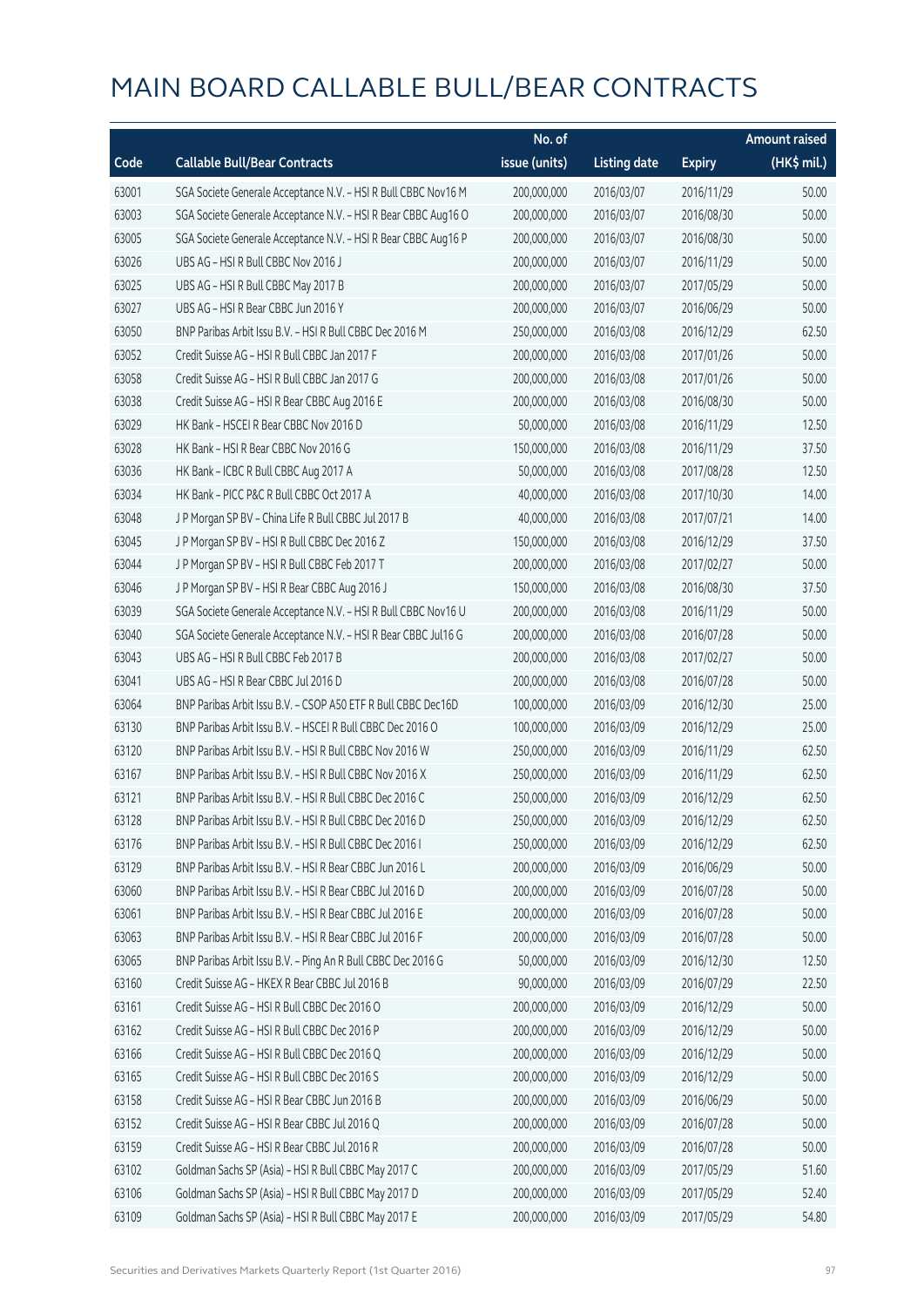|       |                                                                | No. of        |                     |               | <b>Amount raised</b> |
|-------|----------------------------------------------------------------|---------------|---------------------|---------------|----------------------|
| Code  | <b>Callable Bull/Bear Contracts</b>                            | issue (units) | <b>Listing date</b> | <b>Expiry</b> | $(HK$$ mil.)         |
| 63189 | Goldman Sachs SP (Asia) - HSI R Bull CBBC May 2017 F           | 200,000,000   | 2016/03/09          | 2017/05/29    | 52.00                |
| 63177 | Goldman Sachs SP (Asia) - HSI R Bear CBBC Jul 2016 E           | 200,000,000   | 2016/03/09          | 2016/07/28    | 50.80                |
| 63185 | Goldman Sachs SP (Asia) - HSI R Bear CBBC Jul 2016 F           | 200,000,000   | 2016/03/09          | 2016/07/28    | 51.40                |
| 63187 | Goldman Sachs SP (Asia) - HSI R Bear CBBC Jul 2016 G           | 200,000,000   | 2016/03/09          | 2016/07/28    | 51.20                |
| 63085 | HK Bank - HSCEI R Bull CBBC Nov 2016 O                         | 60,000,000    | 2016/03/09          | 2016/11/29    | 15.00                |
| 63091 | HK Bank - HSI R Bull CBBC Nov 2016 U                           | 150,000,000   | 2016/03/09          | 2016/11/29    | 37.50                |
| 63089 | HK Bank - HSI R Bull CBBC Dec 2016 T                           | 150,000,000   | 2016/03/09          | 2016/12/29    | 37.50                |
| 63097 | HK Bank - HSI R Bull CBBC Feb 2017 D                           | 400,000,000   | 2016/03/09          | 2017/02/27    | 100.00               |
| 63202 | J P Morgan SP BV - COVS R Bull CBBC May 2017 A                 | 20,000,000    | 2016/03/09          | 2017/05/19    | 10.00                |
| 63208 | J P Morgan SP BV - HKEX R Bull CBBC Apr 2017 A                 | 40,000,000    | 2016/03/09          | 2017/04/21    | 10.00                |
| 63196 | J P Morgan SP BV - HSI R Bull CBBC Feb 2017 U                  | 200,000,000   | 2016/03/09          | 2017/02/27    | 50.00                |
| 63198 | JP Morgan SP BV - HSIR Bull CBBC Mar 2017 W                    | 200,000,000   | 2016/03/09          | 2017/03/30    | 50.00                |
| 63199 | J P Morgan SP BV - HSI R Bull CBBC Apr 2017 Q                  | 200,000,000   | 2016/03/09          | 2017/04/27    | 50.00                |
| 63190 | J P Morgan SP BV - HSI R Bear CBBC Jun 2016 T                  | 200,000,000   | 2016/03/09          | 2016/06/29    | 50.00                |
| 63193 | J P Morgan SP BV - HSI R Bear CBBC Jun 2016 U                  | 200,000,000   | 2016/03/09          | 2016/06/29    | 50.00                |
| 63195 | J P Morgan SP BV - HSI R Bear CBBC Jun 2016 X                  | 200,000,000   | 2016/03/09          | 2016/06/29    | 50.00                |
| 63212 | J P Morgan SP BV - Ping An R Bull CBBC May 2017 C              | 100,000,000   | 2016/03/09          | 2017/05/19    | 25.00                |
| 63211 | JP Morgan SP BV - Tencent R Bull CBBC Apr 2017 B               | 60,000,000    | 2016/03/09          | 2017/04/21    | 15.00                |
| 63131 | Macquarie Bank Ltd. - HSI R Bull CBBC Sep 2016 E               | 40,000,000    | 2016/03/09          | 2016/09/29    | 10.00                |
| 63134 | Macquarie Bank Ltd. - HSI R Bull CBBC Sep 2016 F               | 40,000,000    | 2016/03/09          | 2016/09/29    | 10.20                |
| 63137 | Macquarie Bank Ltd. - HSI R Bull CBBC Dec 2016 A               | 40,000,000    | 2016/03/09          | 2016/12/29    | 10.00                |
| 63138 | Macquarie Bank Ltd. - HSI R Bull CBBC Dec 2016 B               | 40,000,000    | 2016/03/09          | 2016/12/29    | 10.20                |
| 63150 | Macquarie Bank Ltd. - HSI R Bear CBBC Aug 2016 I               | 40,000,000    | 2016/03/09          | 2016/08/30    | 10.00                |
| 63139 | Macquarie Bank Ltd. - HSI R Bear CBBC Oct 2016 C               | 40,000,000    | 2016/03/09          | 2016/10/28    | 10.00                |
| 63111 | SGA Societe Generale Acceptance N.V. - HSI R Bull CBBC Oct16 B | 200,000,000   | 2016/03/09          | 2016/10/28    | 50.00                |
| 63115 | SGA Societe Generale Acceptance N.V. - HSI R Bull CBBC Oct16 P | 200,000,000   | 2016/03/09          | 2016/10/28    | 50.00                |
| 63114 | SGA Societe Generale Acceptance N.V. - HSI R Bull CBBC Nov16 V | 200,000,000   | 2016/03/09          | 2016/11/29    | 50.00                |
| 63110 | SGA Societe Generale Acceptance N.V. - HSI R Bull CBBC Dec16 Y | 400,000,000   | 2016/03/09          | 2016/12/29    | 100.00               |
| 63113 | SGA Societe Generale Acceptance N.V. - HSI R Bull CBBC Dec16 Z | 200,000,000   | 2016/03/09          | 2016/12/29    | 50.00                |
| 63067 | SGA Societe Generale Acceptance N.V. - HSI R Bear CBBC Jul16 J | 200,000,000   | 2016/03/09          | 2016/07/28    | 50.00                |
| 63076 | SGA Societe Generale Acceptance N.V. - HSI R Bear CBBC Jul16 K | 200,000,000   | 2016/03/09          | 2016/07/28    | 50.00                |
| 63078 | SGA Societe Generale Acceptance N.V. - HSI R Bear CBBC Jul16 N | 200,000,000   | 2016/03/09          | 2016/07/28    | 50.00                |
| 63119 | SGA Societe Generale Acceptance N.V. - HSI R Bear CBBC Jul16 O | 200,000,000   | 2016/03/09          | 2016/07/28    | 50.00                |
| 63080 | SGA Societe Generale Acceptance N.V. - HSI R Bear CBBC Aug16 Q | 200,000,000   | 2016/03/09          | 2016/08/30    | 50.00                |
| 63081 | SGA Societe Generale Acceptance N.V. - HSI R Bear CBBC Aug16 R | 200,000,000   | 2016/03/09          | 2016/08/30    | 50.00                |
| 63084 | SGA Societe Generale Acceptance N.V. - HSI R Bear CBBC Aug16 S | 200,000,000   | 2016/03/09          | 2016/08/30    | 50.00                |
| 63244 | UBS AG - HSCEI R Bull CBBC Apr 2017 A                          | 200,000,000   | 2016/03/09          | 2017/04/27    | 50.00                |
| 63247 | UBS AG - HSI R Bull CBBC Mar 2017 M                            | 200,000,000   | 2016/03/09          | 2017/03/30    | 50.00                |
| 63249 | UBS AG - HSI R Bull CBBC Jun 2017 Q                            | 200,000,000   | 2016/03/09          | 2017/06/29    | 50.00                |
| 63245 | UBS AG - HSI R Bull CBBC Sep 2017 A                            | 200,000,000   | 2016/03/09          | 2017/09/28    | 50.00                |
| 63252 | UBS AG - HSI R Bull CBBC Sep 2017 B                            | 200,000,000   | 2016/03/09          | 2017/09/28    | 50.00                |
| 63215 | UBS AG - HSI R Bear CBBC Jun 2016 A                            | 200,000,000   | 2016/03/09          | 2016/06/29    | 50.00                |
| 63219 | UBS AG - HSI R Bear CBBC Jun 2016 B                            | 200,000,000   | 2016/03/09          | 2016/06/29    | 50.00                |
| 63238 | UBS AG - HSI R Bear CBBC Jun 2016 C                            | 200,000,000   | 2016/03/09          | 2016/06/29    | 50.00                |
| 63239 | UBS AG - HSI R Bear CBBC Jun 2016 D                            | 200,000,000   | 2016/03/09          | 2016/06/29    | 50.00                |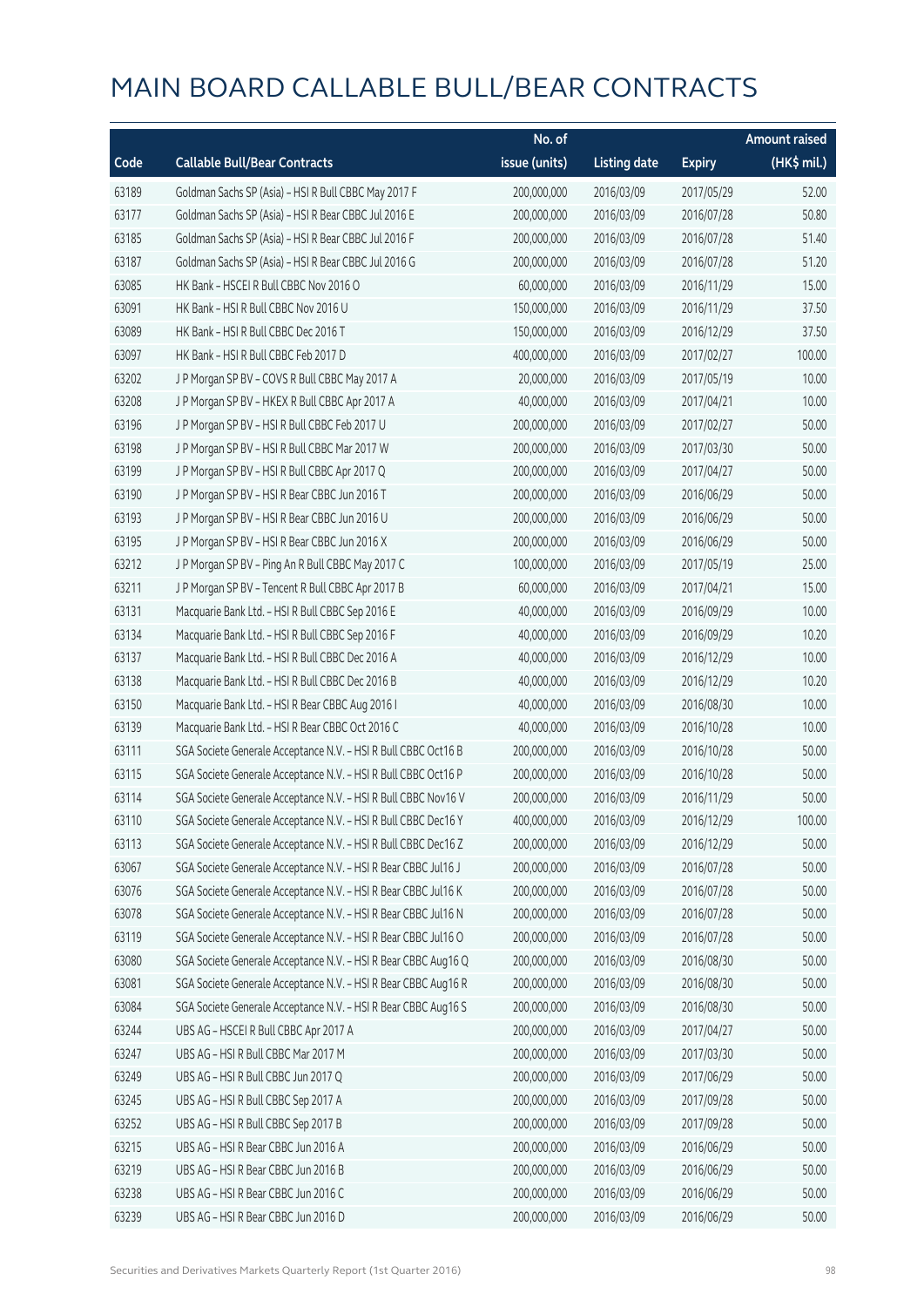|       |                                                                | No. of        |                     |               | <b>Amount raised</b> |
|-------|----------------------------------------------------------------|---------------|---------------------|---------------|----------------------|
| Code  | <b>Callable Bull/Bear Contracts</b>                            | issue (units) | <b>Listing date</b> | <b>Expiry</b> | (HK\$ mil.)          |
| 63243 | UBS AG - HSI R Bear CBBC Jun 2016 E                            | 200,000,000   | 2016/03/09          | 2016/06/29    | 50.00                |
| 63213 | UBS AG - HSI R Bear CBBC Jun 2016 Z                            | 200,000,000   | 2016/03/09          | 2016/06/29    | 50.00                |
| 63218 | UBS AG - HSI R Bear CBBC Jul 2016 E                            | 200,000,000   | 2016/03/09          | 2016/07/28    | 50.00                |
| 63242 | UBS AG - HSI R Bear CBBC Jul 2016 F                            | 200,000,000   | 2016/03/09          | 2016/07/28    | 50.00                |
| 63280 | BNP Paribas Arbit Issu B.V. - HSI R Bull CBBC Nov 2016 M       | 250,000,000   | 2016/03/10          | 2016/11/29    | 62.50                |
| 63352 | Credit Suisse AG - HSI R Bull CBBC Nov 2016 A                  | 200,000,000   | 2016/03/10          | 2016/11/29    | 50.00                |
| 63351 | Credit Suisse AG - HSI R Bull CBBC Nov 2016 Z                  | 200,000,000   | 2016/03/10          | 2016/11/29    | 50.00                |
| 63361 | Credit Suisse AG - HSI R Bear CBBC Jun 2016 A                  | 200,000,000   | 2016/03/10          | 2016/06/29    | 50.00                |
| 63367 | Goldman Sachs SP (Asia) - HSI R Bull CBBC May 2017 G           | 200,000,000   | 2016/03/10          | 2017/05/29    | 50.40                |
| 63368 | Goldman Sachs SP (Asia) - HSI R Bull CBBC May 2017 H           | 200,000,000   | 2016/03/10          | 2017/05/29    | 51.20                |
| 63279 | Goldman Sachs SP (Asia) - HSI R Bear CBBC Jul 2016 H           | 200,000,000   | 2016/03/10          | 2016/07/28    | 51.20                |
| 63278 | HK Bank - Sinopec Corp R Bull CBBC Nov 2016 G                  | 50,000,000    | 2016/03/10          | 2016/11/28    | 12.50                |
| 63269 | HK Bank - CSOP A50 ETF R Bull CBBC Jan 2017 C                  | 50,000,000    | 2016/03/10          | 2017/01/16    | 12.50                |
| 63270 | HK Bank - A50 R Bull CBBC Feb 2017 F                           | 50,000,000    | 2016/03/10          | 2017/02/27    | 12.50                |
| 63272 | HK Bank - HKEX R Bull CBBC Dec 2016 F                          | 50,000,000    | 2016/03/10          | 2016/12/19    | 12.50                |
| 63266 | HK Bank - HSCEI R Bear CBBC Nov 2016 E                         | 50,000,000    | 2016/03/10          | 2016/11/29    | 12.50                |
| 63267 | HK Bank - HSCEI R Bear CBBC Dec 2016 C                         | 50,000,000    | 2016/03/10          | 2016/12/29    | 12.50                |
| 63268 | HK Bank - HSCEI R Bear CBBC Feb 2017 A                         | 50,000,000    | 2016/03/10          | 2017/02/27    | 12.50                |
| 63253 | HK Bank - HSI R Bear CBBC Dec 2016 G                           | 150,000,000   | 2016/03/10          | 2016/12/29    | 37.50                |
| 63257 | HK Bank - HSI R Bear CBBC Dec 2016 H                           | 150,000,000   | 2016/03/10          | 2016/12/29    | 37.50                |
| 63258 | HK Bank - HSI R Bear CBBC Dec 2016 I                           | 150,000,000   | 2016/03/10          | 2016/12/29    | 37.50                |
| 63254 | HK Bank - HSI R Bear CBBC Feb 2017 A                           | 150,000,000   | 2016/03/10          | 2017/02/27    | 37.50                |
| 63255 | HK Bank - HSI R Bear CBBC Feb 2017 B                           | 400,000,000   | 2016/03/10          | 2017/02/27    | 100.00               |
| 63273 | HK Bank - PetCh R Bull CBBC Dec 2016 I                         | 50,000,000    | 2016/03/10          | 2016/12/12    | 12.50                |
| 63276 | HK Bank - TCH R Bull CBBC Nov 2016 H                           | 50,000,000    | 2016/03/10          | 2016/11/28    | 12.50                |
| 63275 | HK Bank - TCH R Bull CBBC Dec 2016 F                           | 50,000,000    | 2016/03/10          | 2016/12/05    | 12.50                |
| 63277 | HK Bank - TCH R Bull CBBC Dec 2016 G                           | 50,000,000    | 2016/03/10          | 2016/12/19    | 12.50                |
| 63356 | J P Morgan SP BV - HSCEI R Bull CBBC Jun 2017 C                | 100,000,000   | 2016/03/10          | 2017/06/29    | 25.00                |
| 63353 | J P Morgan SP BV - HSI R Bull CBBC Dec 2016 C                  | 200,000,000   | 2016/03/10          | 2016/12/29    | 50.00                |
| 63355 | J P Morgan SP BV - HSI R Bull CBBC Dec 2016 R                  | 200,000,000   | 2016/03/10          | 2016/12/29    | 50.00                |
| 63366 | J P Morgan SP BV - Sands China R Bull CBBC Jan 2017 A          | 140,000,000   | 2016/03/10          | 2017/01/09    | 35.00                |
| 63286 | SGA Societe Generale Acceptance N.V. - HSI R Bull CBBC Oct16 T | 200,000,000   | 2016/03/10          | 2016/10/28    | 50.00                |
| 63284 | SGA Societe Generale Acceptance N.V. - HSI R Bull CBBC Nov16 W | 200,000,000   | 2016/03/10          | 2016/11/29    | 50.00                |
| 63288 | SGA Societe Generale Acceptance N.V. - HSI R Bull CBBC Nov16 Y | 200,000,000   | 2016/03/10          | 2016/11/29    | 50.00                |
| 63281 | SGA Societe Generale Acceptance N.V. - HSI R Bull CBBC Dec16 D | 200,000,000   | 2016/03/10          | 2016/12/29    | 50.00                |
| 63307 | SGA Societe Generale Acceptance N.V. - HSI R Bear CBBC Aug16 T | 200,000,000   | 2016/03/10          | 2016/08/30    | 50.00                |
| 63337 | UBS AG - CSOP A50 ETF R Bull CBBC Jan 2017 A                   | 50,000,000    | 2016/03/10          | 2017/01/09    | 12.50                |
| 63331 | UBS AG - HSI R Bull CBBC Feb 2017 C                            | 200,000,000   | 2016/03/10          | 2017/02/27    | 50.00                |
| 63322 | UBS AG - HSI R Bull CBBC Apr 2017 N                            | 200,000,000   | 2016/03/10          | 2017/04/27    | 50.00                |
| 63327 | UBS AG - HSI R Bull CBBC Jun 2017 R                            | 200,000,000   | 2016/03/10          | 2017/06/29    | 50.00                |
| 63334 | UBS AG - HSI R Bull CBBC Jul 2017 D                            | 200,000,000   | 2016/03/10          | 2017/07/28    | 50.00                |
| 63349 | UBS AG - HSI R Bear CBBC Jun 2016 J                            | 200,000,000   | 2016/03/10          | 2016/06/29    | 50.00                |
| 63342 | UBS AG - HSI R Bear CBBC Jul 2016 G                            | 200,000,000   | 2016/03/10          | 2016/07/28    | 50.00                |
| 63339 | UBS AG - TCH R Bull CBBC Jun 2017 A                            | 50,000,000    | 2016/03/10          | 2017/06/26    | 12.50                |
| 63424 | BNP Paribas Arbit Issu B.V. - HSCEI R Bull CBBC Nov 2016 Q     | 100,000,000   | 2016/03/11          | 2016/11/29    | 25.00                |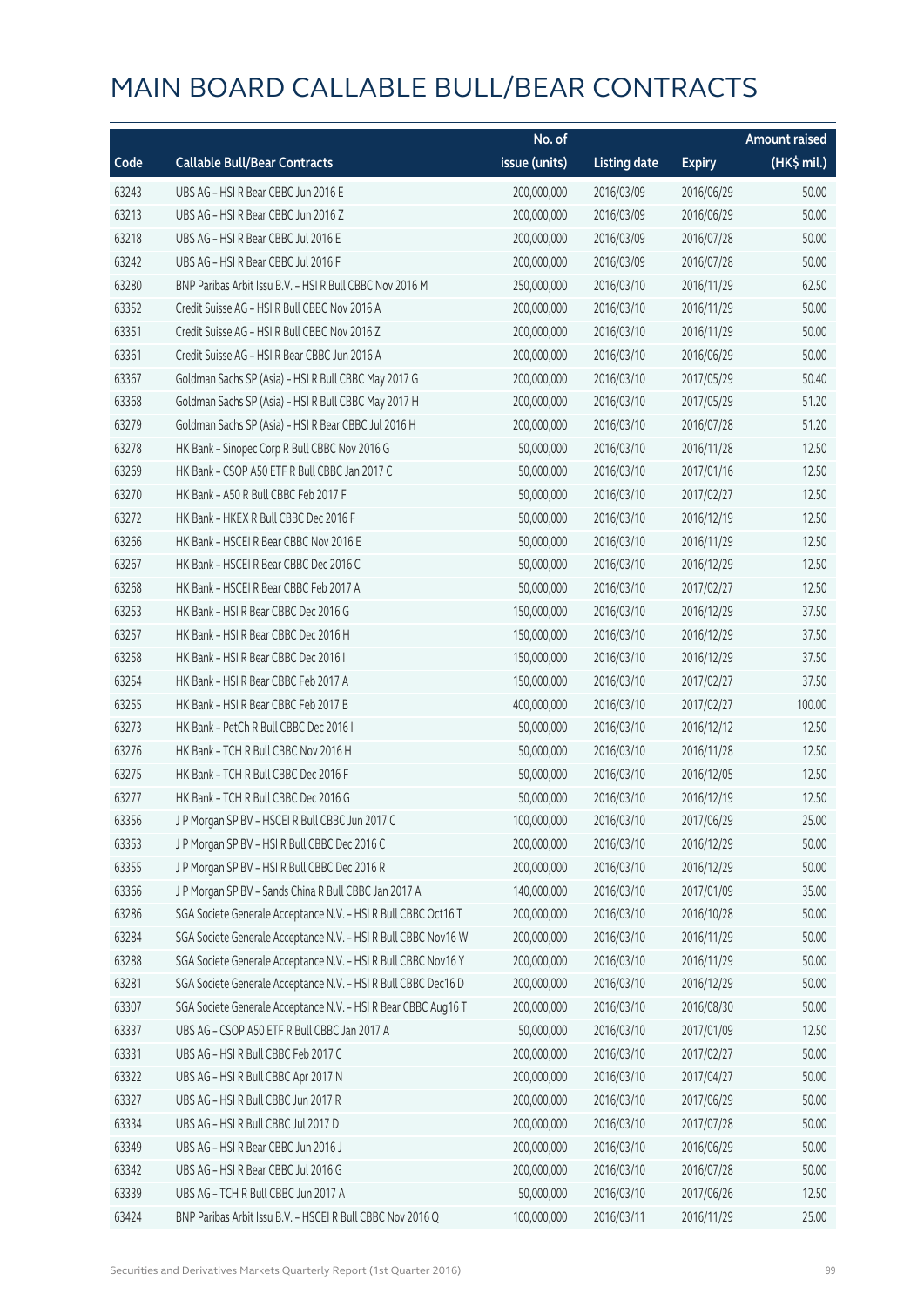|       |                                                                | No. of        |                     |               | <b>Amount raised</b> |
|-------|----------------------------------------------------------------|---------------|---------------------|---------------|----------------------|
| Code  | <b>Callable Bull/Bear Contracts</b>                            | issue (units) | <b>Listing date</b> | <b>Expiry</b> | (HK\$ mil.)          |
| 63455 | BNP Paribas Arbit Issu B.V. - HSI R Bull CBBC Nov 2016 U       | 250,000,000   | 2016/03/11          | 2016/11/29    | 62.50                |
| 63422 | BNP Paribas Arbit Issu B.V. - HSI R Bear CBBC Jun 2016 M       | 200,000,000   | 2016/03/11          | 2016/06/29    | 50.00                |
| 63379 | BNP Paribas Arbit Issu B.V. - HSI R Bear CBBC Jul 2016 G       | 200,000,000   | 2016/03/11          | 2016/07/28    | 50.00                |
| 63425 | BNP Paribas Arbit Issu B.V. - TCH R Bull CBBC Dec 2016 A       | 50,000,000    | 2016/03/11          | 2016/12/30    | 12.50                |
| 63444 | Credit Suisse AG - HSCEI R Bull CBBC Nov 2016 D                | 100,000,000   | 2016/03/11          | 2016/11/29    | 25.00                |
| 63459 | Credit Suisse AG - HSI R Bull CBBC Oct 2016 C                  | 200,000,000   | 2016/03/11          | 2016/10/28    | 50.00                |
| 63461 | Credit Suisse AG - HSI R Bull CBBC Oct 2016 N                  | 200,000,000   | 2016/03/11          | 2016/10/28    | 50.00                |
| 63458 | Credit Suisse AG - HSI R Bull CBBC Oct 2016 S                  | 200,000,000   | 2016/03/11          | 2016/10/28    | 50.00                |
| 63443 | Credit Suisse AG - HSI R Bear CBBC Jul 2016 S                  | 200,000,000   | 2016/03/11          | 2016/07/28    | 50.00                |
| 63445 | Credit Suisse AG - HSI R Bear CBBC Jul 2016 T                  | 200,000,000   | 2016/03/11          | 2016/07/28    | 50.00                |
| 63463 | Goldman Sachs SP (Asia) - HSI R Bull CBBC May 2017 I           | 200,000,000   | 2016/03/11          | 2017/05/29    | 51.20                |
| 63421 | Goldman Sachs SP (Asia) - HSI R Bear CBBC Jul 2016 I           | 200,000,000   | 2016/03/11          | 2016/07/28    | 50.40                |
| 63464 | Goldman Sachs SP (Asia) - HSI R Bear CBBC Jul 2016 J           | 200,000,000   | 2016/03/11          | 2016/07/28    | 51.00                |
| 63402 | HK Bank - CAM CSI300 R Bull CBBC Dec 2016 E                    | 50,000,000    | 2016/03/11          | 2016/12/19    | 15.50                |
| 63388 | HK Bank - CKH R Bull CBBC Jul 2017 A                           | 40,000,000    | 2016/03/11          | 2017/07/10    | 10.00                |
| 63382 | HK Bank - CM Bank R Bull CBBC Dec 2016 F                       | 40,000,000    | 2016/03/11          | 2016/12/12    | 10.00                |
| 63385 | HK Bank - CNOOC R Bull CBBC Dec 2016 H                         | 50,000,000    | 2016/03/11          | 2016/12/12    | 12.50                |
| 63398 | HK Bank - HSI R Bull CBBC Oct 2016 Y                           | 150,000,000   | 2016/03/11          | 2016/10/28    | 37.50                |
| 63393 | HK Bank - HSI R Bull CBBC Feb 2017 E                           | 150,000,000   | 2016/03/11          | 2017/02/27    | 37.50                |
| 63399 | HK Bank - HSI R Bear CBBC Nov 2016 H                           | 150,000,000   | 2016/03/11          | 2016/11/29    | 37.50                |
| 63397 | HK Bank - Ping An R Bull CBBC Dec 2016 I                       | 50,000,000    | 2016/03/11          | 2016/12/19    | 12.50                |
| 63467 | J P Morgan SP BV - COVS R Bull CBBC Dec 2016 B                 | 20,000,000    | 2016/03/11          | 2016/12/16    | 10.00                |
| 63469 | J P Morgan SP BV - China Life R Bull CBBC Aug 2016 A           | 40,000,000    | 2016/03/11          | 2016/08/19    | 10.00                |
| 63472 | J P Morgan SP BV - CSOP A50 ETF R Bull CBBC Nov 2016 A         | 60,000,000    | 2016/03/11          | 2016/11/18    | 15.00                |
| 63473 | J P Morgan SP BV - HKEX R Bear CBBC Jul 2016 D                 | 30,000,000    | 2016/03/11          | 2016/07/15    | 10.20                |
| 63475 | J P Morgan SP BV - HSI R Bull CBBC Dec 2016 P                  | 200,000,000   | 2016/03/11          | 2016/12/29    | 50.00                |
| 63478 | J P Morgan SP BV - HSI R Bull CBBC Feb 2017 V                  | 200,000,000   | 2016/03/11          | 2017/02/27    | 50.00                |
| 63465 | J P Morgan SP BV - HSI R Bear CBBC Jun 2016 Y                  | 200,000,000   | 2016/03/11          | 2016/06/29    | 50.00                |
| 63474 | J P Morgan SP BV - HSI R Bear CBBC Aug 2016 K                  | 150,000,000   | 2016/03/11          | 2016/08/30    | 37.50                |
| 63468 | J P Morgan SP BV - Tencent R Bull CBBC Sep 2016 B              | 60,000,000    | 2016/03/11          | 2016/09/15    | 15.00                |
| 63441 | Macquarie Bank Ltd. - HSI R Bull CBBC Dec 2016 C               | 40,000,000    | 2016/03/11          | 2016/12/29    | 10.00                |
| 63404 | SGA Societe Generale Acceptance N.V. - HSI R Bull CBBC Dec16 F | 200,000,000   | 2016/03/11          | 2016/12/29    | 50.00                |
| 63407 | SGA Societe Generale Acceptance N.V. - HSI R Bull CBBC Dec16 U | 200,000,000   | 2016/03/11          | 2016/12/29    | 50.00                |
| 63412 | SGA Societe Generale Acceptance N.V. - HSI R Bear CBBC Jun16 R | 200,000,000   | 2016/03/11          | 2016/06/29    | 50.00                |
| 63451 | UBS AG - HSI R Bull CBBC Nov 2016 A                            | 200,000,000   | 2016/03/11          | 2016/11/29    | 50.00                |
| 63453 | UBS AG - HSI R Bull CBBC Mar 2017 N                            | 200,000,000   | 2016/03/11          | 2017/03/30    | 50.00                |
| 63446 | UBS AG - HSI R Bull CBBC Jun 2017 S                            | 200,000,000   | 2016/03/11          | 2017/06/29    | 50.00                |
| 63450 | UBS AG - HSI R Bull CBBC Jul 2017 E                            | 200,000,000   | 2016/03/11          | 2017/07/28    | 50.00                |
| 63428 | UBS AG - HSI R Bear CBBC Jul 2016 H                            | 200,000,000   | 2016/03/11          | 2016/07/28    | 50.00                |
| 63439 | UBS AG - HSI R Bear CBBC Jul 2016 I                            | 200,000,000   | 2016/03/11          | 2016/07/28    | 50.00                |
| 63489 | BNP Paribas Arbit Issu B.V. - HSCEI R Bull CBBC Dec 2016 P     | 100,000,000   | 2016/03/14          | 2016/12/29    | 25.00                |
| 63488 | BNP Paribas Arbit Issu B.V. - HSI R Bear CBBC Jul 2016 H       | 200,000,000   | 2016/03/14          | 2016/07/28    | 50.00                |
| 63515 | Credit Suisse AG - HSI R Bull CBBC Nov 2016 J                  | 200,000,000   | 2016/03/14          | 2016/11/29    | 50.00                |
| 63511 | Credit Suisse AG - HSI R Bull CBBC Dec 2016 T                  | 200,000,000   | 2016/03/14          | 2016/12/29    | 50.00                |
| 63513 | Credit Suisse AG - HSI R Bull CBBC Dec 2016 U                  | 200,000,000   | 2016/03/14          | 2016/12/29    | 50.00                |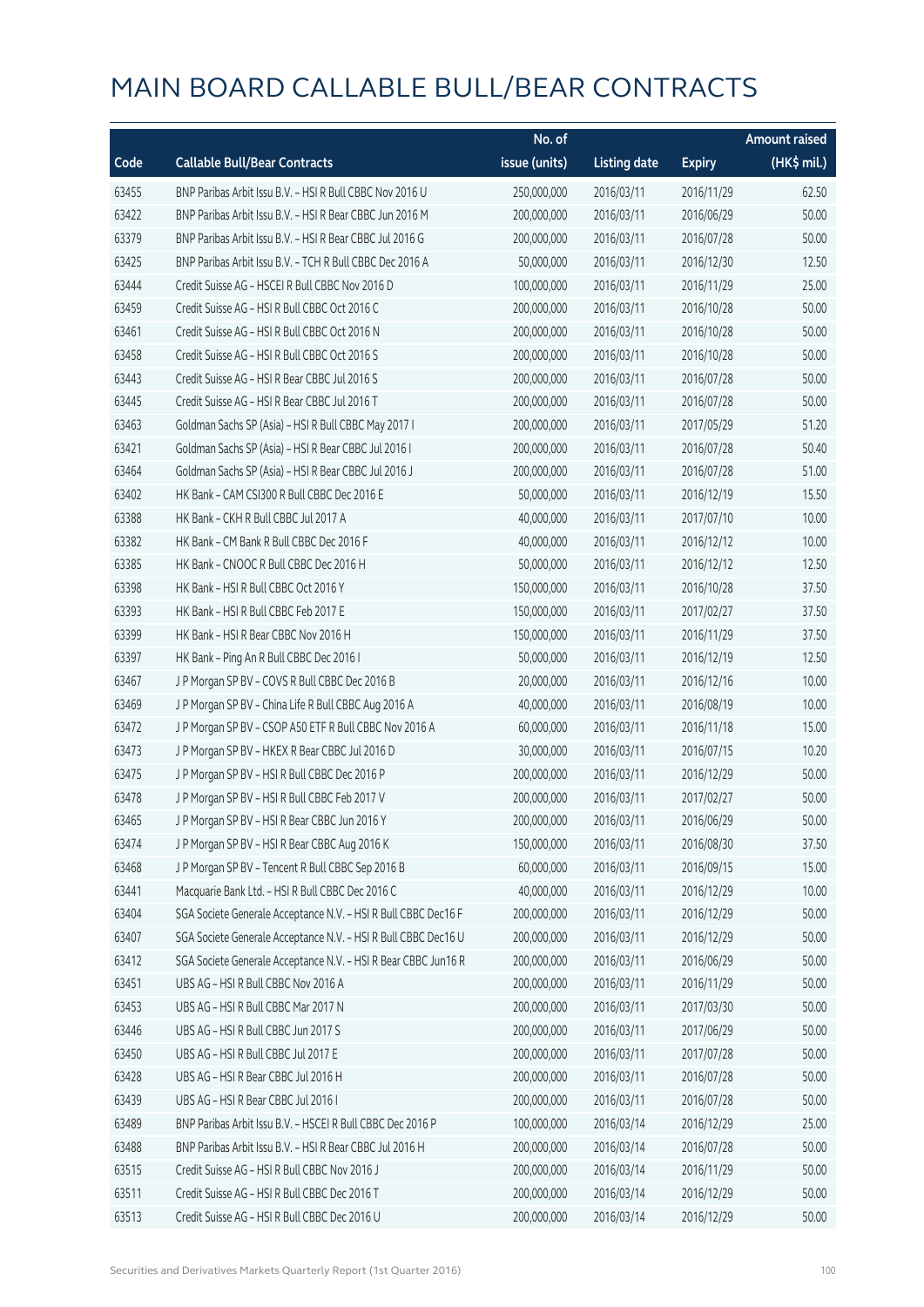|       |                                                                | No. of        |                     |               | <b>Amount raised</b> |
|-------|----------------------------------------------------------------|---------------|---------------------|---------------|----------------------|
| Code  | <b>Callable Bull/Bear Contracts</b>                            | issue (units) | <b>Listing date</b> | <b>Expiry</b> | (HK\$ mil.)          |
| 63524 | Credit Suisse AG - HSI R Bear CBBC Jun 2016 D                  | 200,000,000   | 2016/03/14          | 2016/06/29    | 50.00                |
| 63525 | Credit Suisse AG - HSI R Bear CBBC Jul 2016 U                  | 200,000,000   | 2016/03/14          | 2016/07/28    | 50.00                |
| 63528 | Goldman Sachs SP (Asia) - HSI R Bull CBBC May 2017 J           | 200,000,000   | 2016/03/14          | 2017/05/29    | 51.20                |
| 63531 | Goldman Sachs SP (Asia) - HSI R Bull CBBC May 2017 K           | 200,000,000   | 2016/03/14          | 2017/05/29    | 51.60                |
| 63536 | Goldman Sachs SP (Asia) - HSI R Bull CBBC May 2017 L           | 200,000,000   | 2016/03/14          | 2017/05/29    | 52.60                |
| 63539 | Goldman Sachs SP (Asia) - HSI R Bull CBBC May 2017 M           | 200,000,000   | 2016/03/14          | 2017/05/29    | 50.80                |
| 63526 | Goldman Sachs SP (Asia) - HSI R Bear CBBC Jul 2016 K           | 200,000,000   | 2016/03/14          | 2016/07/28    | 50.80                |
| 63482 | HK Bank - CSOP A50 ETF R Bull CBBC Feb 2017 E                  | 50,000,000    | 2016/03/14          | 2017/02/27    | 12.50                |
| 63483 | HK Bank - A50 R Bull CBBC Feb 2017 G                           | 50,000,000    | 2016/03/14          | 2017/02/27    | 12.50                |
| 63486 | HK Bank - Great Wall Motor R Bull CBBC Dec 2016 C              | 40,000,000    | 2016/03/14          | 2016/12/12    | 10.00                |
| 63480 | HK Bank - HSCEI R Bull CBBC Dec 2016 K                         | 60,000,000    | 2016/03/14          | 2016/12/29    | 15.00                |
| 63481 | HK Bank - HSI R Bull CBBC Dec 2016 U                           | 150,000,000   | 2016/03/14          | 2016/12/29    | 37.50                |
| 63484 | HK Bank - Haitong Sec R Bull CBBC Dec 2016 A                   | 40,000,000    | 2016/03/14          | 2016/12/19    | 10.00                |
| 63517 | J P Morgan SP BV - CC Bank R Bull CBBC Dec 2016 A              | 100,000,000   | 2016/03/14          | 2016/12/16    | 25.00                |
| 63518 | J P Morgan SP BV - HSI R Bull CBBC Dec 2016 S                  | 200,000,000   | 2016/03/14          | 2016/12/29    | 50.00                |
| 63519 | J P Morgan SP BV - HSI R Bull CBBC Mar 2017 X                  | 150,000,000   | 2016/03/14          | 2017/03/30    | 37.50                |
| 63516 | J P Morgan SP BV - HSI R Bear CBBC Jun 2016 Z                  | 200,000,000   | 2016/03/14          | 2016/06/29    | 50.00                |
| 63496 | Macquarie Bank Ltd. - HSI R Bear CBBC Sep 2016 C               | 40,000,000    | 2016/03/14          | 2016/09/29    | 10.00                |
| 63497 | SGA Societe Generale Acceptance N.V. - HSI R Bull CBBC Oct16 A | 200,000,000   | 2016/03/14          | 2016/10/28    | 50.00                |
| 63498 | SGA Societe Generale Acceptance N.V. - HSI R Bull CBBC Oct16 R | 200,000,000   | 2016/03/14          | 2016/10/28    | 50.00                |
| 63500 | SGA Societe Generale Acceptance N.V. - HSI R Bear CBBC Jul16 R | 200,000,000   | 2016/03/14          | 2016/07/28    | 50.00                |
| 63501 | SGA Societe Generale Acceptance N.V. - HSI R Bear CBBC Jul16 S | 200,000,000   | 2016/03/14          | 2016/07/28    | 50.00                |
| 63510 | UBS AG - HSCEI R Bull CBBC Jul 2017 A                          | 200,000,000   | 2016/03/14          | 2017/07/28    | 50.00                |
| 63509 | UBS AG - HSI R Bull CBBC Nov 2016 O                            | 200,000,000   | 2016/03/14          | 2016/11/29    | 50.00                |
| 63506 | UBS AG - HSI R Bull CBBC Feb 2017 E                            | 200,000,000   | 2016/03/14          | 2017/02/27    | 50.00                |
| 63505 | UBS AG - HSI R Bull CBBC Jul 2017 F                            | 200,000,000   | 2016/03/14          | 2017/07/28    | 50.00                |
| 63502 | UBS AG - HSI R Bear CBBC Jun 2016 I                            | 200,000,000   | 2016/03/14          | 2016/06/29    | 50.00                |
| 63504 | UBS AG - HSI R Bear CBBC Jul 2016 J                            | 200,000,000   | 2016/03/14          | 2016/07/28    | 50.00                |
| 63552 | Credit Suisse AG - HSI R Bull CBBC Nov 2016 K                  | 200,000,000   | 2016/03/15          | 2016/11/29    | 50.00                |
| 63550 | Credit Suisse AG - HSI R Bull CBBC Nov 2016 L                  | 200,000,000   | 2016/03/15          | 2016/11/29    | 50.00                |
| 63553 | Credit Suisse AG - HSI R Bear CBBC Jul 2016 V                  | 200,000,000   | 2016/03/15          | 2016/07/28    | 50.00                |
| 63540 | Goldman Sachs SP (Asia) - HSI R Bull CBBC May 2017 N           | 200,000,000   | 2016/03/15          | 2017/05/29    | 51.20                |
| 63579 | Goldman Sachs SP (Asia) - HSI R Bear CBBC Jul 2016 L           | 200,000,000   | 2016/03/15          | 2016/07/28    | 51.00                |
| 63555 | J P Morgan SP BV - A50 China R Bull CBBC Jan 2017 D            | 100,000,000   | 2016/03/15          | 2017/01/20    | 25.00                |
| 63541 | J P Morgan SP BV - HSI R Bull CBBC Jan 2017 D                  | 150,000,000   | 2016/03/15          | 2017/01/26    | 37.50                |
| 63560 | J P Morgan SP BV - HSI R Bull CBBC Jan 2017 I                  | 150,000,000   | 2016/03/15          | 2017/01/26    | 37.50                |
| 63559 | J P Morgan SP BV - HSI R Bear CBBC Jul 2016 F                  | 200,000,000   | 2016/03/15          | 2016/07/28    | 50.00                |
| 63554 | J P Morgan SP BV - HSI R Bear CBBC Jul 2016 M                  | 150,000,000   | 2016/03/15          | 2016/07/28    | 37.50                |
| 63542 | SGA Societe Generale Acceptance N.V. - HSI R Bull CBBC Dec16 V | 200,000,000   | 2016/03/15          | 2016/12/29    | 50.00                |
| 63543 | SGA Societe Generale Acceptance N.V. - HSI R Bear CBBC Jul16 T | 200,000,000   | 2016/03/15          | 2016/07/28    | 50.00                |
| 63546 | SGA Societe Generale Acceptance N.V. - HSI R Bear CBBC Sep16 B | 200,000,000   | 2016/03/15          | 2016/09/29    | 50.00                |
| 63548 | SGA Societe Generale Acceptance N.V. - HSI R Bear CBBC Sep16 C | 200,000,000   | 2016/03/15          | 2016/09/29    | 50.00                |
| 63549 | SGA Societe Generale Acceptance N.V. - HSI R Bear CBBC Sep16 D | 200,000,000   | 2016/03/15          | 2016/09/29    | 50.00                |
| 63563 | UBS AG - HSI R Bull CBBC May 2017 C                            | 200,000,000   | 2016/03/15          | 2017/05/29    | 50.00                |
| 63574 | UBS AG - HSI R Bear CBBC Jun 2016 K                            | 200,000,000   | 2016/03/15          | 2016/06/29    | 50.00                |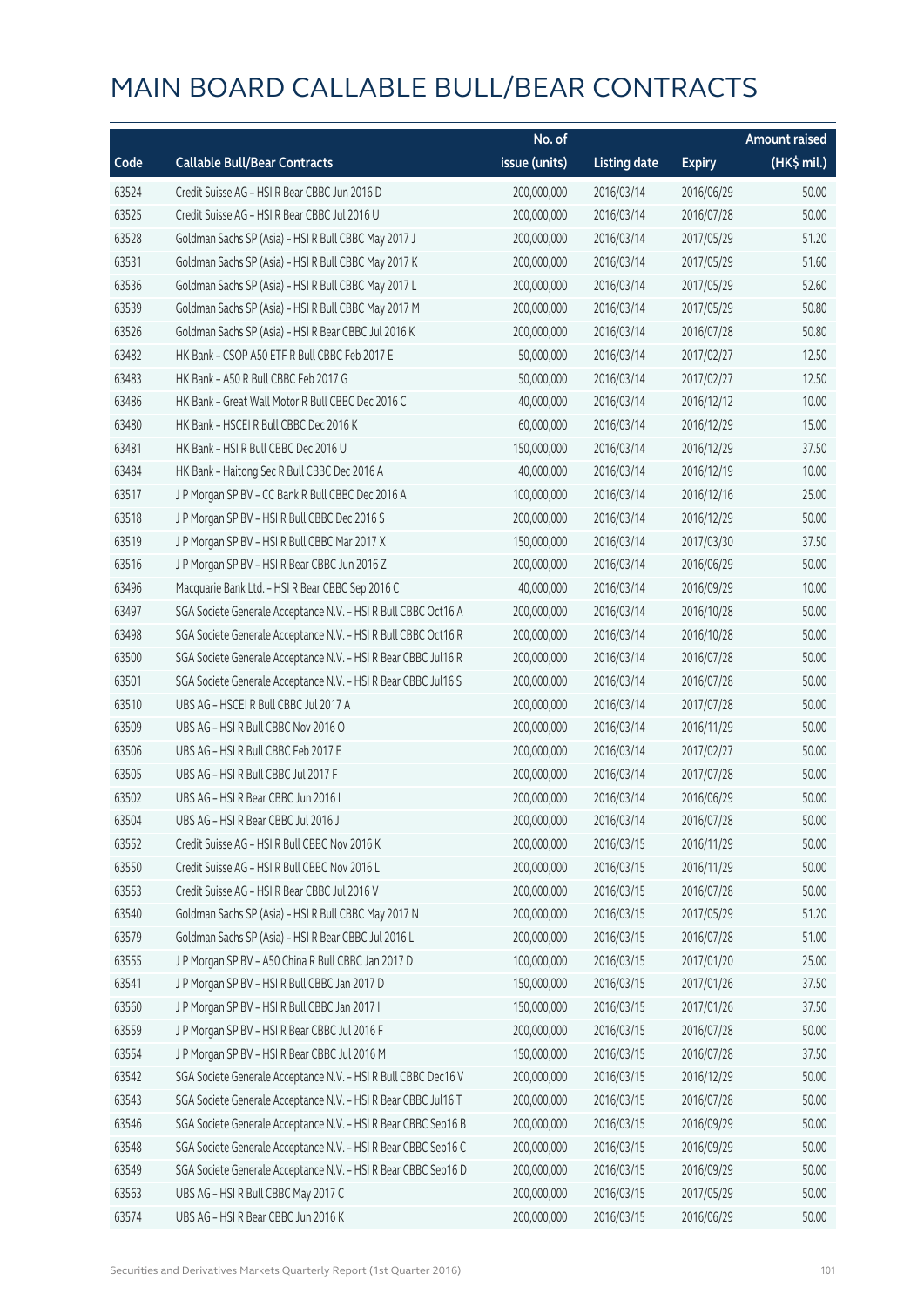|       |                                                                | No. of        |                     |               | <b>Amount raised</b> |
|-------|----------------------------------------------------------------|---------------|---------------------|---------------|----------------------|
| Code  | <b>Callable Bull/Bear Contracts</b>                            | issue (units) | <b>Listing date</b> | <b>Expiry</b> | (HK\$ mil.)          |
| 63577 | UBS AG - HSI R Bear CBBC Jun 2016 L                            | 200,000,000   | 2016/03/15          | 2016/06/29    | 50.00                |
| 63649 | BNP Paribas Arbit Issu B.V. - HSI R Bull CBBC May 2017 A       | 250,000,000   | 2016/03/16          | 2017/05/29    | 62.50                |
| 63606 | BNP Paribas Arbit Issu B.V. - HSI R Bear CBBC Jul 2016 I       | 200,000,000   | 2016/03/16          | 2016/07/28    | 50.00                |
| 63652 | BNP Paribas Arbit Issu B.V. - HSI R Bear CBBC Aug 2016 A       | 200,000,000   | 2016/03/16          | 2016/08/30    | 50.00                |
| 63639 | Credit Suisse AG - HSI R Bear CBBC Jun 2016 S                  | 200,000,000   | 2016/03/16          | 2016/06/29    | 50.00                |
| 63661 | Goldman Sachs SP (Asia) - HSI R Bull CBBC May 2017 O           | 200,000,000   | 2016/03/16          | 2017/05/29    | 51.40                |
| 63605 | Goldman Sachs SP (Asia) - HSI R Bear CBBC Jul 2016 M           | 200,000,000   | 2016/03/16          | 2016/07/28    | 50.60                |
| 63582 | HK Bank - CNOOC R Bull CBBC Jan 2017 C                         | 50,000,000    | 2016/03/16          | 2017/01/09    | 12.50                |
| 63593 | HK Bank - Great Wall Motor R Bull CBBC Jan 2017 B              | 40,000,000    | 2016/03/16          | 2017/01/09    | 10.00                |
| 63580 | HK Bank - HSI R Bear CBBC Dec 2016 J                           | 150,000,000   | 2016/03/16          | 2016/12/29    | 37.50                |
| 63587 | HK Bank - ICBC R Bull CBBC Aug 2017 B                          | 50,000,000    | 2016/03/16          | 2017/08/07    | 12.50                |
| 63657 | J P Morgan SP BV - HSI R Bull CBBC Feb 2017 W                  | 200,000,000   | 2016/03/16          | 2017/02/27    | 50.00                |
| 63665 | J P Morgan SP BV - HSI R Bull CBBC Feb 2017 X                  | 150,000,000   | 2016/03/16          | 2017/02/27    | 37.50                |
| 63658 | J P Morgan SP BV - HSI R Bear CBBC Jun 2016 E                  | 200,000,000   | 2016/03/16          | 2016/06/29    | 50.00                |
| 63594 | SGA Societe Generale Acceptance N.V. - HSI R Bull CBBC Nov16 T | 200,000,000   | 2016/03/16          | 2016/11/29    | 50.00                |
| 63603 | SGA Societe Generale Acceptance N.V. - HSI R Bull CBBC Nov16 X | 200,000,000   | 2016/03/16          | 2016/11/29    | 50.00                |
| 63611 | SGA Societe Generale Acceptance N.V. - HSI R Bear CBBC Jul16 W | 200,000,000   | 2016/03/16          | 2016/07/28    | 50.00                |
| 63614 | SGA Societe Generale Acceptance N.V. - HSI R Bear CBBC Aug16 U | 200,000,000   | 2016/03/16          | 2016/08/30    | 50.00                |
| 63619 | UBS AG - HSI R Bull CBBC Mar 2017 O                            | 200,000,000   | 2016/03/16          | 2017/03/30    | 50.00                |
| 63615 | UBS AG - HSI R Bull CBBC Sep 2017 C                            | 200,000,000   | 2016/03/16          | 2017/09/28    | 50.00                |
| 63620 | UBS AG - HSI R Bear CBBC Jun 2016 M                            | 200,000,000   | 2016/03/16          | 2016/06/29    | 50.00                |
| 63638 | UBS AG - HSI R Bear CBBC Jul 2016 K                            | 200,000,000   | 2016/03/16          | 2016/07/28    | 50.00                |
| 63690 | BNP Paribas Arbit Issu B.V. - HSI R Bull CBBC Jun 2017 A       | 250,000,000   | 2016/03/17          | 2017/06/29    | 62.50                |
| 63695 | Credit Suisse AG - HSI R Bull CBBC Jun 2017 A                  | 200,000,000   | 2016/03/17          | 2017/06/29    | 50.00                |
| 63698 | Credit Suisse AG - HSI R Bear CBBC Jun 2016 T                  | 200,000,000   | 2016/03/17          | 2016/06/29    | 50.00                |
| 63704 | J P Morgan SP BV - HSI R Bull CBBC Jan 2017 N                  | 150,000,000   | 2016/03/17          | 2017/01/26    | 37.50                |
| 63706 | J P Morgan SP BV - HSI R Bull CBBC Mar 2017 Y                  | 150,000,000   | 2016/03/17          | 2017/03/30    | 37.50                |
| 63700 | JP Morgan SP BV - HSIR Bear CBBC Jun 2016 I                    | 200,000,000   | 2016/03/17          | 2016/06/29    | 50.00                |
| 63678 | SGA Societe Generale Acceptance N.V. - HSI R Bull CBBC Dec16 W | 200,000,000   | 2016/03/17          | 2016/12/29    | 50.00                |
| 63686 | SGA Societe Generale Acceptance N.V. - HSI R Bear CBBC Aug16 V | 200,000,000   | 2016/03/17          | 2016/08/30    | 50.00                |
| 63694 | UBS AG - HSI R Bull CBBC Apr 2017 O                            | 200,000,000   | 2016/03/17          | 2017/04/27    | 50.00                |
| 63691 | UBS AG - HSI R Bear CBBC Jun 2016 N                            | 200,000,000   | 2016/03/17          | 2016/06/29    | 50.00                |
| 63692 | UBS AG - HSI R Bear CBBC Jul 2016 L                            | 200,000,000   | 2016/03/17          | 2016/07/28    | 50.00                |
| 63712 | BNP Paribas Arbit Issu B.V. - HSI R Bull CBBC May 2017 B       | 250,000,000   | 2016/03/18          | 2017/05/29    | 62.50                |
| 63711 | BNP Paribas Arbit Issu B.V. - HSI R Bear CBBC Jul 2016 J       | 200,000,000   | 2016/03/18          | 2016/07/28    | 50.00                |
| 63718 | BNP Paribas Arbit Issu B.V. - HSI R Bear CBBC Aug 2016 B       | 200,000,000   | 2016/03/18          | 2016/08/30    | 50.00                |
| 63742 | Credit Suisse AG - HSI R Bull CBBC Jun 2017 B                  | 200,000,000   | 2016/03/18          | 2017/06/29    | 50.00                |
| 63720 | Credit Suisse AG - HSI R Bear CBBC Jun 2016 Q                  | 200,000,000   | 2016/03/18          | 2016/06/29    | 50.00                |
| 63749 | J P Morgan SP BV - CNOOC R Bear CBBC Jan 2017 A                | 50,000,000    | 2016/03/18          | 2017/01/20    | 12.50                |
| 63751 | J P Morgan SP BV - HSBC R Bull CBBC Apr 2017 B                 | 100,000,000   | 2016/03/18          | 2017/04/21    | 25.00                |
| 63755 | J P Morgan SP BV - HSI R Bull CBBC Jan 2017 S                  | 200,000,000   | 2016/03/18          | 2017/01/26    | 50.00                |
| 63756 | J P Morgan SP BV - HSI R Bull CBBC Mar 2017 Z                  | 200,000,000   | 2016/03/18          | 2017/03/30    | 50.00                |
| 63754 | J P Morgan SP BV - HSI R Bull CBBC Apr 2017 R                  | 150,000,000   | 2016/03/18          | 2017/04/27    | 37.50                |
| 63747 | J P Morgan SP BV - HSI R Bear CBBC Jun 2016 J                  | 200,000,000   | 2016/03/18          | 2016/06/29    | 50.00                |
| 63737 | SGA Societe Generale Acceptance N.V. - HSI R Bull CBBC Nov16 B | 200,000,000   | 2016/03/18          | 2016/11/29    | 50.00                |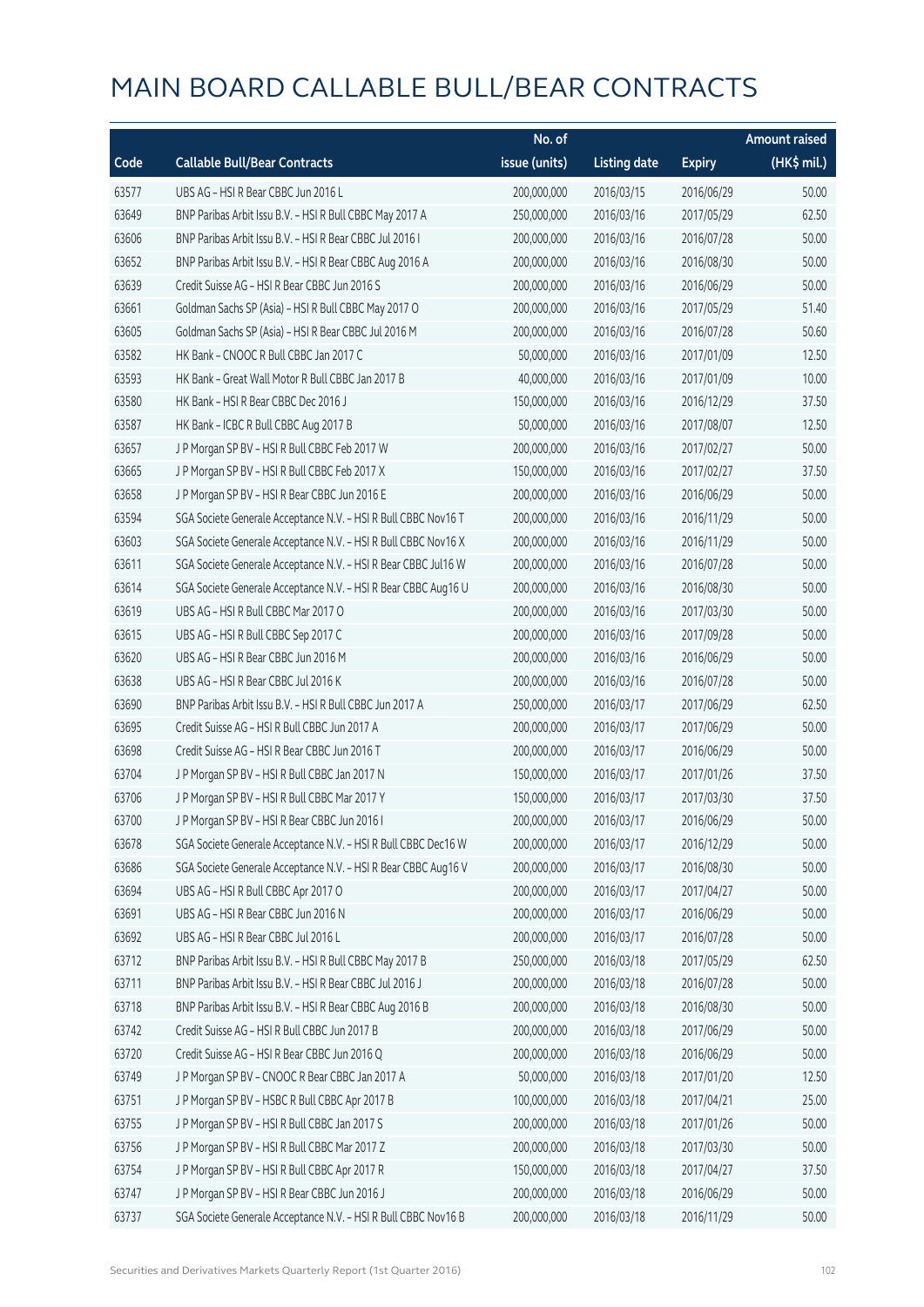|       |                                                                | No. of        |                     |               | <b>Amount raised</b> |
|-------|----------------------------------------------------------------|---------------|---------------------|---------------|----------------------|
| Code  | <b>Callable Bull/Bear Contracts</b>                            | issue (units) | <b>Listing date</b> | <b>Expiry</b> | (HK\$ mil.)          |
| 63735 | SGA Societe Generale Acceptance N.V. - HSI R Bull CBBC Nov16 Z | 200,000,000   | 2016/03/18          | 2016/11/29    | 50.00                |
| 63731 | UBS AG - HSI R Bull CBBC Jun 2017 T                            | 200,000,000   | 2016/03/18          | 2017/06/29    | 50.00                |
| 63733 | UBS AG - HSI R Bull CBBC Jul 2017 G                            | 200,000,000   | 2016/03/18          | 2017/07/28    | 50.00                |
| 63725 | UBS AG - HSI R Bear CBBC Jun 2016 G                            | 200,000,000   | 2016/03/18          | 2016/06/29    | 50.00                |
| 63789 | BNP Paribas Arbit Issu B.V. - HSI R Bull CBBC May 2017 C       | 250,000,000   | 2016/03/21          | 2017/05/29    | 62.50                |
| 63786 | BNP Paribas Arbit Issu B.V. - HSI R Bull CBBC Jun 2017 B       | 250,000,000   | 2016/03/21          | 2017/06/29    | 62.50                |
| 63790 | BNP Paribas Arbit Issu B.V. - HSI R Bull CBBC Jun 2017 C       | 250,000,000   | 2016/03/21          | 2017/06/29    | 62.50                |
| 63757 | BNP Paribas Arbit Issu B.V. - HSI R Bear CBBC Jul 2016 K       | 200,000,000   | 2016/03/21          | 2016/07/28    | 50.00                |
| 63758 | BNP Paribas Arbit Issu B.V. - HSI R Bear CBBC Jul 2016 L       | 200,000,000   | 2016/03/21          | 2016/07/28    | 50.00                |
| 63833 | Credit Suisse AG - HSI R Bull CBBC Jun 2017 C                  | 200,000,000   | 2016/03/21          | 2017/06/29    | 50.00                |
| 63845 | Credit Suisse AG - HSI R Bull CBBC Jun 2017 D                  | 200,000,000   | 2016/03/21          | 2017/06/29    | 50.00                |
| 63778 | Credit Suisse AG - HSI R Bear CBBC Jun 2016 R                  | 200,000,000   | 2016/03/21          | 2016/06/29    | 50.00                |
| 63777 | Credit Suisse AG - HSI R Bear CBBC Jun 2016 U                  | 200,000,000   | 2016/03/21          | 2016/06/29    | 50.00                |
| 63784 | Goldman Sachs SP (Asia) - HSI R Bull CBBC May 2017 P           | 200,000,000   | 2016/03/21          | 2017/05/29    | 51.60                |
| 63780 | Goldman Sachs SP (Asia) - HSI R Bear CBBC Jul 2016 N           | 200,000,000   | 2016/03/21          | 2016/07/28    | 50.20                |
| 63854 | J P Morgan SP BV - BOCL R Bull CBBC Jan 2017 A                 | 100,000,000   | 2016/03/21          | 2017/01/20    | 25.00                |
| 63853 | J P Morgan SP BV - COVS R Bull CBBC Nov 2016 A                 | 25,000,000    | 2016/03/21          | 2016/11/18    | 10.00                |
| 63850 | J P Morgan SP BV - HSI R Bull CBBC Nov 2016 B                  | 200,000,000   | 2016/03/21          | 2016/11/29    | 50.00                |
| 63851 | J P Morgan SP BV - HSI R Bull CBBC Dec 2016 E                  | 200,000,000   | 2016/03/21          | 2016/12/29    | 50.00                |
| 63846 | J P Morgan SP BV - HSI R Bear CBBC Jun 2016 L                  | 200,000,000   | 2016/03/21          | 2016/06/29    | 50.00                |
| 63849 | J P Morgan SP BV - HSI R Bear CBBC Jun 2016 M                  | 200,000,000   | 2016/03/21          | 2016/06/29    | 50.00                |
| 63852 | JP Morgan SP BV - Tencent R Bull CBBC Dec 2016 B               | 60,000,000    | 2016/03/21          | 2016/12/16    | 15.00                |
| 63793 | Macquarie Bank Ltd. - HSI R Bull CBBC Sep 2016 G               | 40,000,000    | 2016/03/21          | 2016/09/29    | 10.00                |
| 63796 | SGA Societe Generale Acceptance N.V. - HSI R Bull CBBC Nov16 D | 200,000,000   | 2016/03/21          | 2016/11/29    | 50.00                |
| 63801 | SGA Societe Generale Acceptance N.V. - HSI R Bull CBBC Nov16 E | 200,000,000   | 2016/03/21          | 2016/11/29    | 50.00                |
| 63765 | SGA Societe Generale Acceptance N.V. - HSI R Bear CBBC Jun16 S | 200,000,000   | 2016/03/21          | 2016/06/29    | 50.00                |
| 63771 | SGA Societe Generale Acceptance N.V. - HSI R Bear CBBC Jul16 U | 200,000,000   | 2016/03/21          | 2016/07/28    | 50.00                |
| 63760 | SGA Societe Generale Acceptance N.V. - HSI R Bear CBBC Jul16 X | 200,000,000   | 2016/03/21          | 2016/07/28    | 50.00                |
| 63772 | SGA Societe Generale Acceptance N.V. - HSI R Bear CBBC Jul16 Y | 200,000,000   | 2016/03/21          | 2016/07/28    | 50.00                |
| 63805 | SGA Societe Generale Acceptance N.V. - HSI R Bear CBBC Jul16 Z | 200,000,000   | 2016/03/21          | 2016/07/28    | 50.00                |
| 63823 | UBS AG - HSI R Bull CBBC May 2017 D                            | 200,000,000   | 2016/03/21          | 2017/05/29    | 50.00                |
| 63822 | UBS AG - HSI R Bull CBBC Jun 2017 U                            | 200,000,000   | 2016/03/21          | 2017/06/29    | 50.00                |
| 63808 | UBS AG - HSI R Bear CBBC Jun 2016 O                            | 200,000,000   | 2016/03/21          | 2016/06/29    | 50.00                |
| 63809 | UBS AG - HSI R Bear CBBC Jun 2016 P                            | 200,000,000   | 2016/03/21          | 2016/06/29    | 50.00                |
| 63811 | UBS AG - HSI R Bear CBBC Jun 2016 Q                            | 200,000,000   | 2016/03/21          | 2016/06/29    | 50.00                |
| 63896 | BNP Paribas Arbit Issu B.V. - HSI R Bear CBBC Aug 2016 C       | 200,000,000   | 2016/03/22          | 2016/08/30    | 50.00                |
| 63885 | Credit Suisse AG - HSI R Bull CBBC Jun 2017 E                  | 200,000,000   | 2016/03/22          | 2017/06/29    | 50.00                |
| 63887 | Credit Suisse AG - HSI R Bull CBBC Jun 2017 F                  | 200,000,000   | 2016/03/22          | 2017/06/29    | 50.00                |
| 63915 | Credit Suisse AG - HSI R Bear CBBC Jun 2016 C                  | 200,000,000   | 2016/03/22          | 2016/06/29    | 50.00                |
| 63914 | Credit Suisse AG - HSI R Bear CBBC Jun 2016 V                  | 200,000,000   | 2016/03/22          | 2016/06/29    | 50.00                |
| 63891 | Bank of East Asia - COVS R Bull CBBC Jul 2017 A                | 20,000,000    | 2016/03/22          | 2017/07/28    | 11.00                |
| 63895 | Bank of East Asia - HSBC Holdings R Bull CBBC Apr 2017 A       | 40,000,000    | 2016/03/22          | 2017/04/07    | 10.00                |
| 63892 | Bank of East Asia - TCH R Bull CBBC Mar 2017 A                 | 40,000,000    | 2016/03/22          | 2017/03/17    | 10.00                |
| 63927 | Goldman Sachs SP (Asia) - HSI R Bull CBBC Dec 2016 G           | 200,000,000   | 2016/03/22          | 2016/12/29    | 50.00                |
| 63890 | Goldman Sachs SP (Asia) - HSI R Bear CBBC Jul 2016 O           | 200,000,000   | 2016/03/22          | 2016/07/28    | 50.20                |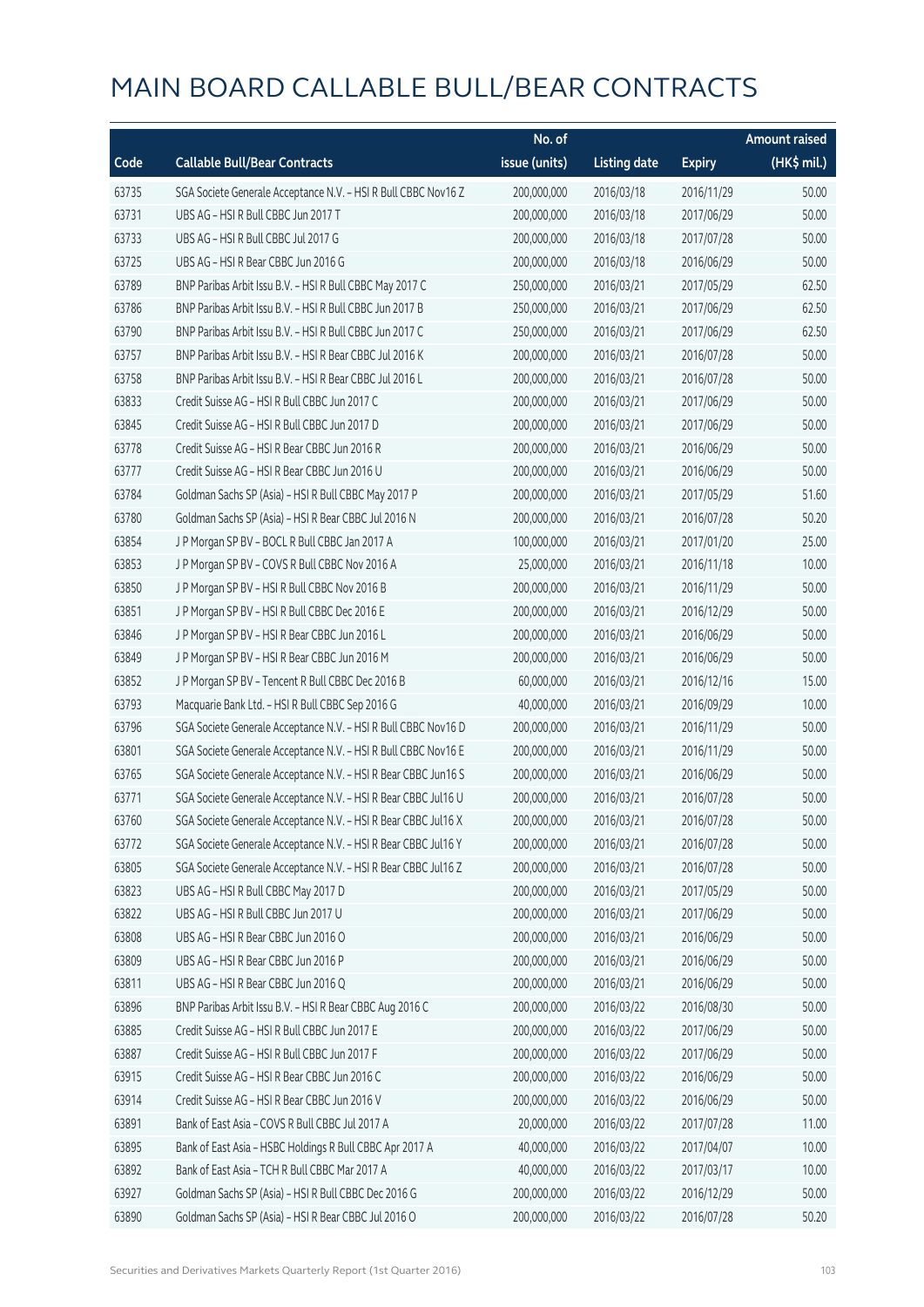|       |                                                                | No. of        |                     |               | <b>Amount raised</b> |
|-------|----------------------------------------------------------------|---------------|---------------------|---------------|----------------------|
| Code  | <b>Callable Bull/Bear Contracts</b>                            | issue (units) | <b>Listing date</b> | <b>Expiry</b> | (HK\$ mil.)          |
| 63856 | HK Bank - ABC R Bear CBBC Dec 2016 B                           | 40,000,000    | 2016/03/22          | 2016/12/12    | 10.00                |
| 63882 | HK Bank - AIA R Bull CBBC Oct 2016 H                           | 40,000,000    | 2016/03/22          | 2016/10/31    | 16.80                |
| 63855 | HK Bank - COVS R Bull CBBC Dec 2016 B                          | 40,000,000    | 2016/03/22          | 2016/12/30    | 18.00                |
| 63881 | HK Bank - China Life R Bull CBBC Nov 2016 F                    | 50,000,000    | 2016/03/22          | 2016/11/07    | 12.50                |
| 63877 | HK Bank - HSCEI R Bull CBBC Oct 2016 Q                         | 60,000,000    | 2016/03/22          | 2016/10/28    | 15.00                |
| 63879 | HK Bank - HSCEI R Bull CBBC Dec 2016 L                         | 60,000,000    | 2016/03/22          | 2016/12/29    | 15.00                |
| 63866 | HK Bank - HSI R Bull CBBC Oct 2016 Z                           | 150,000,000   | 2016/03/22          | 2016/10/28    | 37.50                |
| 63867 | HK Bank - HSI R Bull CBBC Nov 2016 V                           | 150,000,000   | 2016/03/22          | 2016/11/29    | 37.50                |
| 63858 | HK Bank - PICC P&C R Bull CBBC Feb 2017 A                      | 40,000,000    | 2016/03/22          | 2017/02/01    | 10.00                |
| 63925 | J P Morgan SP BV - AIA R Bear CBBC Jan 2017 A                  | 100,000,000   | 2016/03/22          | 2017/01/20    | 25.00                |
| 63923 | J P Morgan SP BV - CNOOC R Bear CBBC Dec 2016 A                | 60,000,000    | 2016/03/22          | 2016/12/16    | 15.00                |
| 63926 | J P Morgan SP BV - Galaxy Ent R Bull CBBC Feb 2017 B           | 100,000,000   | 2016/03/22          | 2017/02/17    | 25.00                |
| 63921 | JP Morgan SP BV - HSIR Bull CBBC Mar 2017 C                    | 150,000,000   | 2016/03/22          | 2017/03/30    | 37.50                |
| 63917 | JP Morgan SP BV - HSIR Bull CBBC Jun 2017 H                    | 200,000,000   | 2016/03/22          | 2017/06/29    | 50.00                |
| 63918 | J P Morgan SP BV - HSI R Bear CBBC Jun 2016 N                  | 200,000,000   | 2016/03/22          | 2016/06/29    | 50.00                |
| 63897 | SGA Societe Generale Acceptance N.V. - HSI R Bull CBBC Dec16 X | 200,000,000   | 2016/03/22          | 2016/12/29    | 50.00                |
| 63903 | SGA Societe Generale Acceptance N.V. - HSI R Bear CBBC Jun16 N | 200,000,000   | 2016/03/22          | 2016/06/29    | 50.00                |
| 63904 | UBS AG - HSI R Bull CBBC Feb 2017 F                            | 200,000,000   | 2016/03/22          | 2017/02/27    | 50.00                |
| 63907 | UBS AG - HSI R Bull CBBC Feb 2017 G                            | 200,000,000   | 2016/03/22          | 2017/02/27    | 50.00                |
| 63908 | UBS AG - HSI R Bear CBBC Jun 2016 R                            | 200,000,000   | 2016/03/22          | 2016/06/29    | 50.00                |
| 63912 | UBS AG - HSI R Bear CBBC Jun 2016 S                            | 200,000,000   | 2016/03/22          | 2016/06/29    | 50.00                |
| 63950 | Credit Suisse AG - HSI R Bull CBBC Jun 2017 G                  | 200,000,000   | 2016/03/23          | 2017/06/29    | 50.00                |
| 63928 | Credit Suisse AG - HSI R Bear CBBC Jun 2016 M                  | 200,000,000   | 2016/03/23          | 2016/06/29    | 50.00                |
| 63951 | Credit Suisse AG - HSI R Bear CBBC Jun 2016 N                  | 200,000,000   | 2016/03/23          | 2016/06/29    | 50.00                |
| 63931 | Goldman Sachs SP (Asia) - HSI R Bear CBBC Jun 2016 A           | 200,000,000   | 2016/03/23          | 2016/06/29    | 50.60                |
| 63955 | J P Morgan SP BV - CNOOC R Bull CBBC Feb 2017 B                | 60,000,000    | 2016/03/23          | 2017/02/17    | 15.00                |
| 63960 | J P Morgan SP BV - HSI R Bull CBBC Jan 2017 C                  | 150,000,000   | 2016/03/23          | 2017/01/26    | 37.50                |
| 63958 | J P Morgan SP BV - HSI R Bear CBBC Jun 2016 H                  | 200,000,000   | 2016/03/23          | 2016/06/29    | 50.00                |
| 63934 | SGA Societe Generale Acceptance N.V. - HSI R Bull CBBC Oct16 W | 200,000,000   | 2016/03/23          | 2016/10/28    | 50.00                |
| 63942 | SGA Societe Generale Acceptance N.V. - HSI R Bear CBBC Jun16 P | 200,000,000   | 2016/03/23          | 2016/06/29    | 50.00                |
| 63944 | SGA Societe Generale Acceptance N.V. - HSI R Bear CBBC Jul16 E | 200,000,000   | 2016/03/23          | 2016/07/28    | 50.00                |
| 63945 | UBS AG - HSI R Bull CBBC Jul 2017 H                            | 200,000,000   | 2016/03/23          | 2017/07/28    | 50.00                |
| 63946 | UBS AG - HSI R Bear CBBC Jun 2016 F                            | 200,000,000   | 2016/03/23          | 2016/06/29    | 50.00                |
| 63947 | UBS AG - HSI R Bear CBBC Jun 2016 H                            | 200,000,000   | 2016/03/23          | 2016/06/29    | 50.00                |
| 64008 | BNP Paribas Arbit Issu B.V. - A50 Ch R Bull CBBC Dec 2016 E    | 100,000,000   | 2016/03/24          | 2016/12/30    | 25.00                |
| 64000 | BNP Paribas Arbit Issu B.V. - HSCEI R Bull CBBC May 2017 A     | 100,000,000   | 2016/03/24          | 2017/05/29    | 25.00                |
| 63994 | BNP Paribas Arbit Issu B.V. - HSI R Bull CBBC May 2017 D       | 250,000,000   | 2016/03/24          | 2017/05/29    | 62.50                |
| 63972 | BNP Paribas Arbit Issu B.V. - HSI R Bear CBBC Aug 2016 D       | 200,000,000   | 2016/03/24          | 2016/08/30    | 50.00                |
| 63998 | BNP Paribas Arbit Issu B.V. - HSI R Bear CBBC Aug 2016 E       | 200,000,000   | 2016/03/24          | 2016/08/30    | 50.00                |
| 63999 | BNP Paribas Arbit Issu B.V. - HSI R Bear CBBC Aug 2016 F       | 200,000,000   | 2016/03/24          | 2016/08/30    | 50.00                |
| 64056 | Credit Suisse AG - HSI R Bull CBBC Jun 2017 H                  | 200,000,000   | 2016/03/24          | 2017/06/29    | 50.00                |
| 64060 | Credit Suisse AG - HSI R Bull CBBC Jun 2017 I                  | 200,000,000   | 2016/03/24          | 2017/06/29    | 50.00                |
| 64064 | Credit Suisse AG - HSI R Bull CBBC Jun 2017 J                  | 200,000,000   | 2016/03/24          | 2017/06/29    | 50.00                |
| 63990 | Credit Suisse AG - HSI R Bear CBBC Jun 2016 P                  | 200,000,000   | 2016/03/24          | 2016/06/29    | 50.00                |
| 63992 | Credit Suisse AG - HSI R Bear CBBC Jun 2016 W                  | 200,000,000   | 2016/03/24          | 2016/06/29    | 50.00                |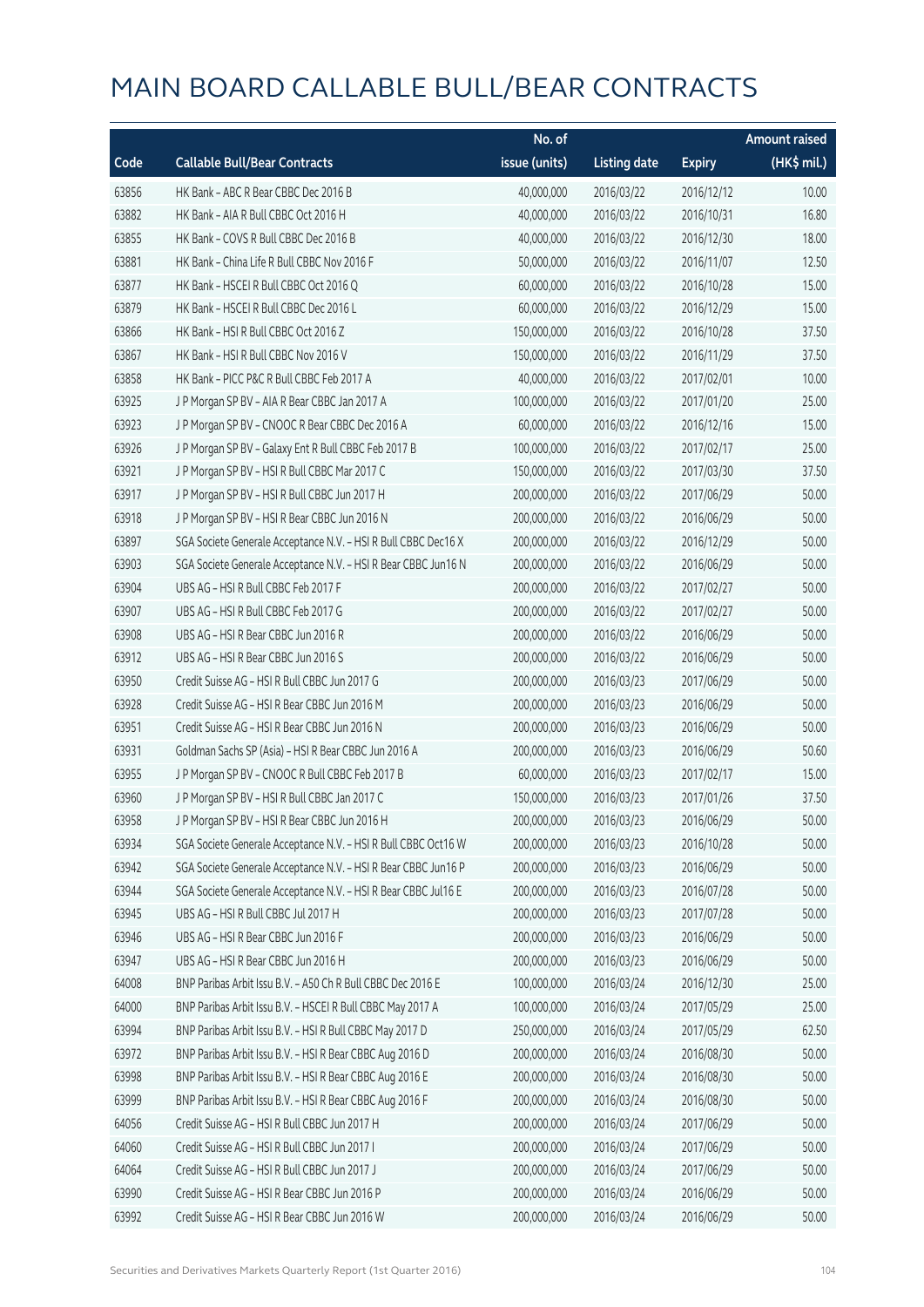|       |                                                                | No. of        |                     |               | <b>Amount raised</b> |
|-------|----------------------------------------------------------------|---------------|---------------------|---------------|----------------------|
| Code  | <b>Callable Bull/Bear Contracts</b>                            | issue (units) | <b>Listing date</b> | <b>Expiry</b> | (HK\$ mil.)          |
| 64030 | Goldman Sachs SP (Asia) - HSI R Bull CBBC Jun 2017 R           | 200,000,000   | 2016/03/24          | 2017/06/29    | 51.80                |
| 63975 | Goldman Sachs SP (Asia) - HSI R Bear CBBC Jun 2016 B           | 200,000,000   | 2016/03/24          | 2016/06/29    | 50.20                |
| 63966 | HK Bank - COVS R Bull CBBC Nov 2016 C                          | 40,000,000    | 2016/03/24          | 2016/11/28    | 10.00                |
| 63967 | HK Bank - COVS R Bull CBBC Jul 2017 A                          | 40,000,000    | 2016/03/24          | 2017/07/17    | 22.00                |
| 63962 | HK Bank - HSI R Bear CBBC Dec 2016 K                           | 150,000,000   | 2016/03/24          | 2016/12/29    | 37.50                |
| 63971 | HK Bank - Sands China R Bull CBBC Dec 2016 F                   | 40,000,000    | 2016/03/24          | 2016/12/30    | 16.80                |
| 63969 | HK Bank - SHK Ppt R Bull CBBC Apr 2017 A                       | 40,000,000    | 2016/03/24          | 2017/04/28    | 10.00                |
| 63968 | HK Bank - TCH R Bull CBBC Dec 2016 H                           | 50,000,000    | 2016/03/24          | 2016/12/19    | 12.50                |
| 64054 | J P Morgan SP BV - HSCEI R Bull CBBC Jul 2017 A                | 100,000,000   | 2016/03/24          | 2017/07/28    | 25.00                |
| 64042 | J P Morgan SP BV - HSI R Bull CBBC Jun 2017 I                  | 150,000,000   | 2016/03/24          | 2017/06/29    | 37.50                |
| 64050 | J P Morgan SP BV - HSI R Bull CBBC Jul 2017 F                  | 150,000,000   | 2016/03/24          | 2017/07/28    | 37.50                |
| 64039 | J P Morgan SP BV - HSI R Bear CBBC Jun 2016 G                  | 150,000,000   | 2016/03/24          | 2016/06/29    | 37.50                |
| 64047 | J P Morgan SP BV - HSI R Bear CBBC Jun 2016 K                  | 200,000,000   | 2016/03/24          | 2016/06/29    | 50.00                |
| 64049 | J P Morgan SP BV - HSI R Bear CBBC Jul 2016 H                  | 150,000,000   | 2016/03/24          | 2016/07/28    | 37.50                |
| 64076 | J P Morgan SP BV - Ping An R Bull CBBC Dec 2016 D              | 100,000,000   | 2016/03/24          | 2016/12/16    | 25.00                |
| 64077 | J P Morgan SP BV - Ping An R Bear CBBC Jan 2017 A              | 100,000,000   | 2016/03/24          | 2017/01/20    | 25.00                |
| 63980 | Macquarie Bank Ltd. - HSI R Bull CBBC Dec 2016 D               | 40,000,000    | 2016/03/24          | 2016/12/29    | 10.00                |
| 63983 | Macquarie Bank Ltd. - HSI R Bear CBBC Sep 2016 D               | 40,000,000    | 2016/03/24          | 2016/09/29    | 10.00                |
| 64018 | SGA Societe Generale Acceptance N.V. - HSI R Bull CBBC Oct16 Y | 200,000,000   | 2016/03/24          | 2016/10/28    | 50.00                |
| 64019 | SGA Societe Generale Acceptance N.V. - HSI R Bull CBBC Oct16 Z | 200,000,000   | 2016/03/24          | 2016/10/28    | 50.00                |
| 64020 | SGA Societe Generale Acceptance N.V. - HSI R Bear CBBC Jul16 I | 200,000,000   | 2016/03/24          | 2016/07/28    | 50.00                |
| 64028 | SGA Societe Generale Acceptance N.V. - HSI R Bear CBBC Jul16 P | 200,000,000   | 2016/03/24          | 2016/07/28    | 50.00                |
| 64069 | UBS AG - HSI R Bull CBBC Jul 2017 I                            | 200,000,000   | 2016/03/24          | 2017/07/28    | 50.00                |
| 64074 | UBS AG - HSI R Bull CBBC Sep 2017 D                            | 200,000,000   | 2016/03/24          | 2017/09/28    | 50.00                |
| 64065 | UBS AG - HSI R Bear CBBC Jun 2016 T                            | 200,000,000   | 2016/03/24          | 2016/06/29    | 50.00                |
| 64067 | UBS AG - HSI R Bear CBBC Jul 2016 M                            | 200,000,000   | 2016/03/24          | 2016/07/28    | 50.00                |
| 64068 | UBS AG - HSI R Bear CBBC Jul 2016 N                            | 200,000,000   | 2016/03/24          | 2016/07/28    | 59.00                |
| 64104 | BNP Paribas Arbit Issu B.V. - CSOP A50 ETF R Bull CBBC Dec16 E | 100,000,000   | 2016/03/29          | 2016/12/30    | 25.00                |
| 64112 | BNP Paribas Arbit Issu B.V. - HSI R Bull CBBC Jun 2017 D       | 250,000,000   | 2016/03/29          | 2017/06/29    | 62.50                |
| 64096 | BNP Paribas Arbit Issu B.V. - HSI R Bear CBBC Aug 2016 G       | 200,000,000   | 2016/03/29          | 2016/08/30    | 50.00                |
| 64097 | BNP Paribas Arbit Issu B.V. - HSI R Bear CBBC Aug 2016 H       | 200,000,000   | 2016/03/29          | 2016/08/30    | 50.00                |
| 64103 | BNP Paribas Arbit Issu B.V. - HSI R Bear CBBC Aug 2016 I       | 200,000,000   | 2016/03/29          | 2016/08/30    | 50.00                |
| 64120 | Credit Suisse AG - HSI R Bull CBBC Jun 2017 K                  | 200,000,000   | 2016/03/29          | 2017/06/29    | 50.00                |
| 64122 | Credit Suisse AG - HSI R Bull CBBC Jun 2017 L                  | 200,000,000   | 2016/03/29          | 2017/06/29    | 50.00                |
| 64092 | Credit Suisse AG - HSI R Bear CBBC Jun 2016 Z                  | 200,000,000   | 2016/03/29          | 2016/06/29    | 50.00                |
| 64095 | Goldman Sachs SP (Asia) - HSI R Bull CBBC Jun 2017 S           | 200,000,000   | 2016/03/29          | 2017/06/29    | 50.60                |
| 64134 | Goldman Sachs SP (Asia) - HSI R Bull CBBC Jun 2017 T           | 200,000,000   | 2016/03/29          | 2017/06/29    | 50.20                |
| 64137 | Goldman Sachs SP (Asia) - HSI R Bear CBBC Jun 2016 C           | 200,000,000   | 2016/03/29          | 2016/06/29    | 51.20                |
| 64138 | Goldman Sachs SP (Asia) - HSI R Bear CBBC Jun 2016 D           | 200,000,000   | 2016/03/29          | 2016/06/29    | 50.60                |
| 64087 | HK Bank - A50 R Bull CBBC Jan 2017 D                           | 50,000,000    | 2016/03/29          | 2017/01/16    | 12.50                |
| 64080 | HK Bank - HSI R Bull CBBC Dec 2016 V                           | 400,000,000   | 2016/03/29          | 2016/12/29    | 100.00               |
| 64086 | HK Bank - Ping An R Bull CBBC Dec 2016 J                       | 50,000,000    | 2016/03/29          | 2016/12/05    | 14.50                |
| 64090 | HK Bank - TCH R Bull CBBC Dec 2016 I                           | 50,000,000    | 2016/03/29          | 2016/12/15    | 12.50                |
| 64088 | HK Bank - TCH R Bull CBBC Feb 2017 A                           | 50,000,000    | 2016/03/29          | 2017/02/27    | 12.50                |
| 64083 | HK Bank - TCH R Bear CBBC Dec 2016 A                           | 40,000,000    | 2016/03/29          | 2016/12/12    | 10.00                |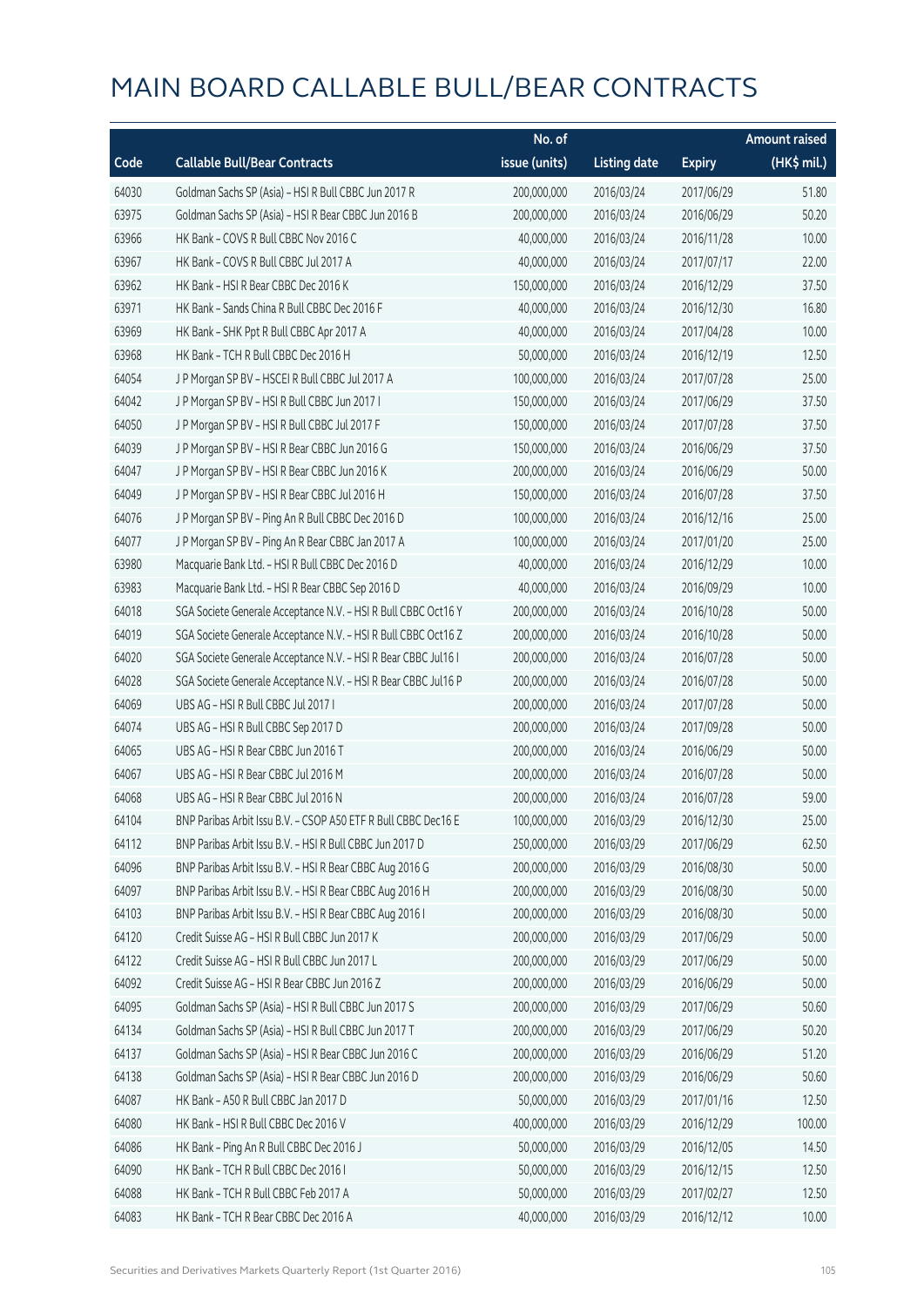|       |                                                                | No. of        |                     |               | <b>Amount raised</b> |
|-------|----------------------------------------------------------------|---------------|---------------------|---------------|----------------------|
| Code  | <b>Callable Bull/Bear Contracts</b>                            | issue (units) | <b>Listing date</b> | <b>Expiry</b> | (HK\$ mil.)          |
| 64081 | HK Bank - TCH R Bear CBBC Feb 2017 A                           | 40,000,000    | 2016/03/29          | 2017/02/06    | 10.00                |
| 64130 | J P Morgan SP BV - A50 China R Bull CBBC Jan 2017 E            | 70,000,000    | 2016/03/29          | 2017/01/20    | 17.50                |
| 64123 | J P Morgan SP BV - HSI R Bull CBBC Feb 2017 Y                  | 200,000,000   | 2016/03/29          | 2017/02/27    | 50.00                |
| 64131 | J P Morgan SP BV - HSI R Bull CBBC Jul 2017 G                  | 200,000,000   | 2016/03/29          | 2017/07/28    | 50.00                |
| 64132 | J P Morgan SP BV - HSI R Bear CBBC Jul 2016 I                  | 150,000,000   | 2016/03/29          | 2016/07/28    | 37.50                |
| 64127 | J P Morgan SP BV - Sands China R Bull CBBC Jan 2017 B          | 120,000,000   | 2016/03/29          | 2017/01/20    | 30.00                |
| 64129 | J P Morgan SP BV - Sands China R Bear CBBC Nov 2016 A          | 100,000,000   | 2016/03/29          | 2016/11/18    | 25.00                |
| 64124 | J P Morgan SP BV - Tencent R Bull CBBC Oct 2016 C              | 65,000,000    | 2016/03/29          | 2016/10/21    | 16.25                |
| 64107 | Macquarie Bank Ltd. - HSI R Bear CBBC Sep 2016 E               | 40,000,000    | 2016/03/29          | 2016/09/29    | 10.00                |
| 64106 | SGA Societe Generale Acceptance N.V. - HSI R Bull CBBC Sep16 K | 200,000,000   | 2016/03/29          | 2016/09/29    | 50.00                |
| 64105 | SGA Societe Generale Acceptance N.V. - HSI R Bull CBBC Sep16 V | 200,000,000   | 2016/03/29          | 2016/09/29    | 50.00                |
| 64119 | UBS AG - HSI R Bull CBBC May 2017 E                            | 200,000,000   | 2016/03/29          | 2017/05/29    | 50.00                |
| 64113 | UBS AG - HSI R Bear CBBC Jun 2016 U                            | 200,000,000   | 2016/03/29          | 2016/06/29    | 50.00                |
| 64114 | UBS AG - HSI R Bear CBBC Jun 2016 V                            | 200,000,000   | 2016/03/29          | 2016/06/29    | 50.00                |
| 64116 | UBS AG - HSI R Bear CBBC Jun 2016 W                            | 200,000,000   | 2016/03/29          | 2016/06/29    | 50.00                |
| 64118 | UBS AG - HSI R Bear CBBC Jun 2016 X                            | 200,000,000   | 2016/03/29          | 2016/06/29    | 50.00                |
| 64225 | BNP Paribas Arbit Issu B.V. - HSI R Bull CBBC May 2017 E       | 250,000,000   | 2016/03/30          | 2017/05/29    | 62.50                |
| 64199 | BNP Paribas Arbit Issu B.V. - HSI R Bear CBBC Jul 2016 M       | 200,000,000   | 2016/03/30          | 2016/07/28    | 50.00                |
| 64241 | Credit Suisse AG - HKEX R Bull CBBC Nov 2016 A                 | 100,000,000   | 2016/03/30          | 2016/11/30    | 25.00                |
| 64238 | Credit Suisse AG - HSI R Bull CBBC Jul 2017 A                  | 200,000,000   | 2016/03/30          | 2017/07/28    | 50.00                |
| 64221 | Credit Suisse AG - HSI R Bear CBBC Jun 2016 X                  | 200,000,000   | 2016/03/30          | 2016/06/29    | 50.00                |
| 64218 | Goldman Sachs SP (Asia) - HSI R Bull CBBC Jul 2017 A           | 200,000,000   | 2016/03/30          | 2017/07/28    | 50.60                |
| 64198 | Goldman Sachs SP (Asia) - HSI R Bear CBBC Jul 2016 P           | 200,000,000   | 2016/03/30          | 2016/07/28    | 50.40                |
| 64146 | HK Bank - BOCL R Bull CBBC Jul 2017 A                          | 50,000,000    | 2016/03/30          | 2017/07/31    | 12.50                |
| 64174 | HK Bank - CUni R Bull CBBC Jun 2017 A                          | 40,000,000    | 2016/03/30          | 2017/06/30    | 10.00                |
| 64172 | HK Bank - CC Bank R Bull CBBC Dec 2016 I                       | 50,000,000    | 2016/03/30          | 2016/12/30    | 12.50                |
| 64152 | HK Bank - CSOP A50 ETF R Bull CBBC Jan 2017 D                  | 50,000,000    | 2016/03/30          | 2017/01/09    | 12.50                |
| 64159 | HK Bank - CSOP A50 ETF R Bull CBBC Feb 2017 F                  | 50,000,000    | 2016/03/30          | 2017/02/27    | 12.50                |
| 64162 | HK Bank - CSOP A50 ETF R Bull CBBC Feb 2017 G                  | 50,000,000    | 2016/03/30          | 2017/02/28    | 12.50                |
| 64167 | HK Bank - CSOP A50 ETF R Bull CBBC Mar 2017 I                  | 50,000,000    | 2016/03/30          | 2017/03/27    | 14.00                |
| 64169 | HK Bank - Galaxy Ent R Bull CBBC Jun 2017 B                    | 40,000,000    | 2016/03/30          | 2017/06/26    | 16.80                |
| 64170 | HK Bank - Galaxy Ent R Bear CBBC Dec 2016 C                    | 40,000,000    | 2016/03/30          | 2016/12/05    | 10.00                |
| 64196 | HK Bank - HKEX R Bull CBBC Nov 2016 I                          | 50,000,000    | 2016/03/30          | 2016/11/30    | 12.50                |
| 64177 | HK Bank - HKEX R Bull CBBC Dec 2016 G                          | 50,000,000    | 2016/03/30          | 2016/12/05    | 12.50                |
| 64175 | HK Bank - HS H-SH ETF R Bull CBBC Jul 2017 B                   | 50,000,000    | 2016/03/30          | 2017/07/31    | 12.50                |
| 64151 | HK Bank - HSCEI R Bull CBBC Nov 2016 P                         | 60,000,000    | 2016/03/30          | 2016/11/29    | 15.00                |
| 64148 | HK Bank - HSCEI R Bear CBBC Dec 2016 D                         | 50,000,000    | 2016/03/30          | 2016/12/29    | 12.50                |
| 64176 | HK Bank - Sands China R Bull CBBC Feb 2017 A                   | 40,000,000    | 2016/03/30          | 2017/02/27    | 14.00                |
| 64255 | J P Morgan SP BV - CSOP A50 ETF R Bull CBBC Jan 2017 C         | 60,000,000    | 2016/03/30          | 2017/01/20    | 15.00                |
| 64245 | J P Morgan SP BV - HKEX R Bull CBBC Nov 2016 F                 | 40,000,000    | 2016/03/30          | 2016/11/18    | 10.00                |
| 64248 | J P Morgan SP BV - HSI R Bull CBBC Mar 2017 D                  | 150,000,000   | 2016/03/30          | 2017/03/30    | 37.50                |
| 64254 | J P Morgan SP BV - HSI R Bear CBBC Jul 2016 L                  | 200,000,000   | 2016/03/30          | 2016/07/28    | 50.00                |
| 64226 | Macquarie Bank Ltd. - HSI R Bull CBBC Sep 2016 H               | 40,000,000    | 2016/03/30          | 2016/09/29    | 10.00                |
| 64229 | Macquarie Bank Ltd. - HSI R Bear CBBC Sep 2016 F               | 40,000,000    | 2016/03/30          | 2016/09/29    | 10.00                |
| 64203 | SGA Societe Generale Acceptance N.V. - HSI R Bull CBBC Oct16 L | 200,000,000   | 2016/03/30          | 2016/10/28    | 50.00                |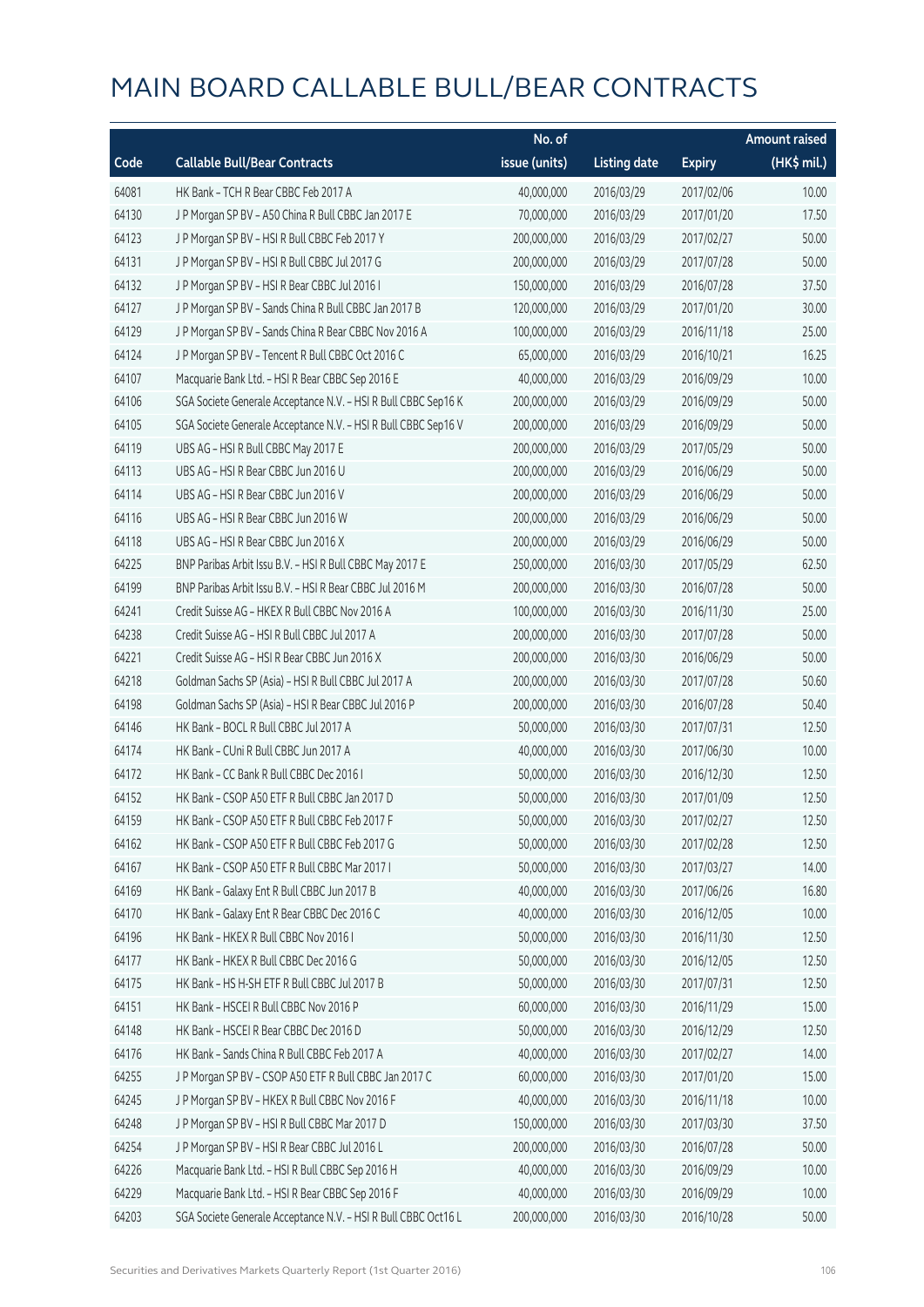|       |                                                                | No. of        |                     |               | <b>Amount raised</b> |
|-------|----------------------------------------------------------------|---------------|---------------------|---------------|----------------------|
| Code  | <b>Callable Bull/Bear Contracts</b>                            | issue (units) | <b>Listing date</b> | <b>Expiry</b> | (HK\$ mil.)          |
| 64206 | SGA Societe Generale Acceptance N.V. - HSI R Bull CBBC Oct16 M | 200,000,000   | 2016/03/30          | 2016/10/28    | 50.00                |
| 64202 | SGA Societe Generale Acceptance N.V. - HSI R Bull CBBC Nov16 I | 200,000,000   | 2016/03/30          | 2016/11/29    | 50.00                |
| 64204 | SGA Societe Generale Acceptance N.V. - HSI R Bull CBBC Nov16 J | 200,000,000   | 2016/03/30          | 2016/11/29    | 50.00                |
| 64230 | SGA Societe Generale Acceptance N.V. - HSI R Bear CBBC Jun16 F | 200,000,000   | 2016/03/30          | 2016/06/29    | 50.00                |
| 64231 | SGA Societe Generale Acceptance N.V. - HSI R Bear CBBC Jun16 I | 200,000,000   | 2016/03/30          | 2016/06/29    | 50.00                |
| 64215 | SGA Societe Generale Acceptance N.V. - HSI R Bear CBBC Jun16 Q | 200,000,000   | 2016/03/30          | 2016/06/29    | 50.00                |
| 64217 | SGA Societe Generale Acceptance N.V. - HSI R Bear CBBC Jun16 R | 200,000,000   | 2016/03/30          | 2016/06/29    | 50.00                |
| 64235 | UBS AG - HSI R Bull CBBC Nov 2016 P                            | 200,000,000   | 2016/03/30          | 2016/11/29    | 50.00                |
| 64233 | UBS AG - HSI R Bull CBBC Jun 2017 V                            | 200,000,000   | 2016/03/30          | 2017/06/29    | 50.00                |
| 64232 | UBS AG - HSI R Bear CBBC Jun 2016 Y                            | 200,000,000   | 2016/03/30          | 2016/06/29    | 50.00                |
| 64308 | Credit Suisse AG - HKEX R Bear CBBC Jun 2016 A                 | 100,000,000   | 2016/03/31          | 2016/06/30    | 25.00                |
| 64298 | Credit Suisse AG - HSI R Bull CBBC Jul 2017 B                  | 200,000,000   | 2016/03/31          | 2017/07/28    | 50.00                |
| 64307 | Credit Suisse AG - HSI R Bear CBBC Jul 2016 W                  | 200,000,000   | 2016/03/31          | 2016/07/28    | 50.00                |
| 64331 | Goldman Sachs SP (Asia) - HSI R Bear CBBC Jul 2016 Q           | 200,000,000   | 2016/03/31          | 2016/07/28    | 50.80                |
| 64278 | HK Bank - China Mobile R Bear CBBC Apr 2017 A                  | 40,000,000    | 2016/03/31          | 2017/04/28    | 12.40                |
| 64277 | HK Bank - China Life R Bull CBBC Jan 2017 B                    | 50,000,000    | 2016/03/31          | 2017/01/16    | 12.50                |
| 64286 | HK Bank - CSOP A50 ETF R Bull CBBC Jan 2017 E                  | 50,000,000    | 2016/03/31          | 2017/01/19    | 12.50                |
| 64289 | HK Bank - A50 R Bull CBBC Jan 2017 E                           | 50,000,000    | 2016/03/31          | 2017/01/09    | 12.50                |
| 64267 | HK Bank - HKEX R Bull CBBC Dec 2016 H                          | 50,000,000    | 2016/03/31          | 2016/12/30    | 12.50                |
| 64256 | HK Bank - HKEX R Bear CBBC Dec 2016 C                          | 40,000,000    | 2016/03/31          | 2016/12/30    | 10.00                |
| 64261 | HK Bank - HKEX R Bear CBBC Jan 2017 A                          | 40,000,000    | 2016/03/31          | 2017/01/09    | 11.60                |
| 64263 | HK Bank - HKEX R Bear CBBC Jan 2017 B                          | 40,000,000    | 2016/03/31          | 2017/01/16    | 18.00                |
| 64293 | HK Bank - HSI R Bull CBBC Nov 2016 W                           | 150,000,000   | 2016/03/31          | 2016/11/29    | 37.50                |
| 64265 | HK Bank - Haitong Sec R Bull CBBC Jan 2017 B                   | 40,000,000    | 2016/03/31          | 2017/01/16    | 10.00                |
| 64268 | HK Bank - Ping An R Bull CBBC Dec 2016 K                       | 50,000,000    | 2016/03/31          | 2016/12/12    | 12.50                |
| 64270 | HK Bank - TCH R Bear CBBC Jan 2017 A                           | 40,000,000    | 2016/03/31          | 2017/01/16    | 14.80                |
| 64272 | HK Bank - TCH R Bear CBBC Feb 2017 B                           | 40,000,000    | 2016/03/31          | 2017/02/27    | 18.40                |
| 64326 | J P Morgan SP BV - China Life R Bull CBBC Sep 2016 A           | 40,000,000    | 2016/03/31          | 2016/09/15    | 10.80                |
| 64325 | J P Morgan SP BV - Galaxy Ent R Bull CBBC Mar 2017 A           | 100,000,000   | 2016/03/31          | 2017/03/17    | 25.00                |
| 64313 | J P Morgan SP BV - HSI R Bull CBBC Sep 2017 C                  | 200,000,000   | 2016/03/31          | 2017/09/28    | 50.00                |
| 64318 | J P Morgan SP BV - HSI R Bear CBBC Jul 2016 N                  | 150,000,000   | 2016/03/31          | 2016/07/28    | 37.50                |
| 64319 | J P Morgan SP BV - HSI R Bear CBBC Jul 2016 Q                  | 150,000,000   | 2016/03/31          | 2016/07/28    | 37.50                |
| 64323 | J P Morgan SP BV - HSI R Bear CBBC Aug 2016 L                  | 150,000,000   | 2016/03/31          | 2016/08/30    | 37.50                |
| 64299 | SGA Societe Generale Acceptance N.V. - HSI R Bear CBBC Jul16 Q | 200,000,000   | 2016/03/31          | 2016/07/28    | 50.00                |
| 64300 | SGA Societe Generale Acceptance N.V. - HSI R Bear CBBC Jul16 V | 200,000,000   | 2016/03/31          | 2016/07/28    | 50.00                |
| 64304 | UBS AG - HSI R Bull CBBC Jun 2017 W                            | 200,000,000   | 2016/03/31          | 2017/06/29    | 50.00                |
| 64305 | UBS AG - HSI R Bear CBBC Jul 2016 O                            | 200,000,000   | 2016/03/31          | 2016/07/28    | 50.00                |
| 64306 | UBS AG - HSI R Bear CBBC Jul 2016 P                            | 200,000,000   | 2016/03/31          | 2016/07/28    | 50.00                |
| Total |                                                                |               |                     |               | 94,755.60            |

 $#$  Further issue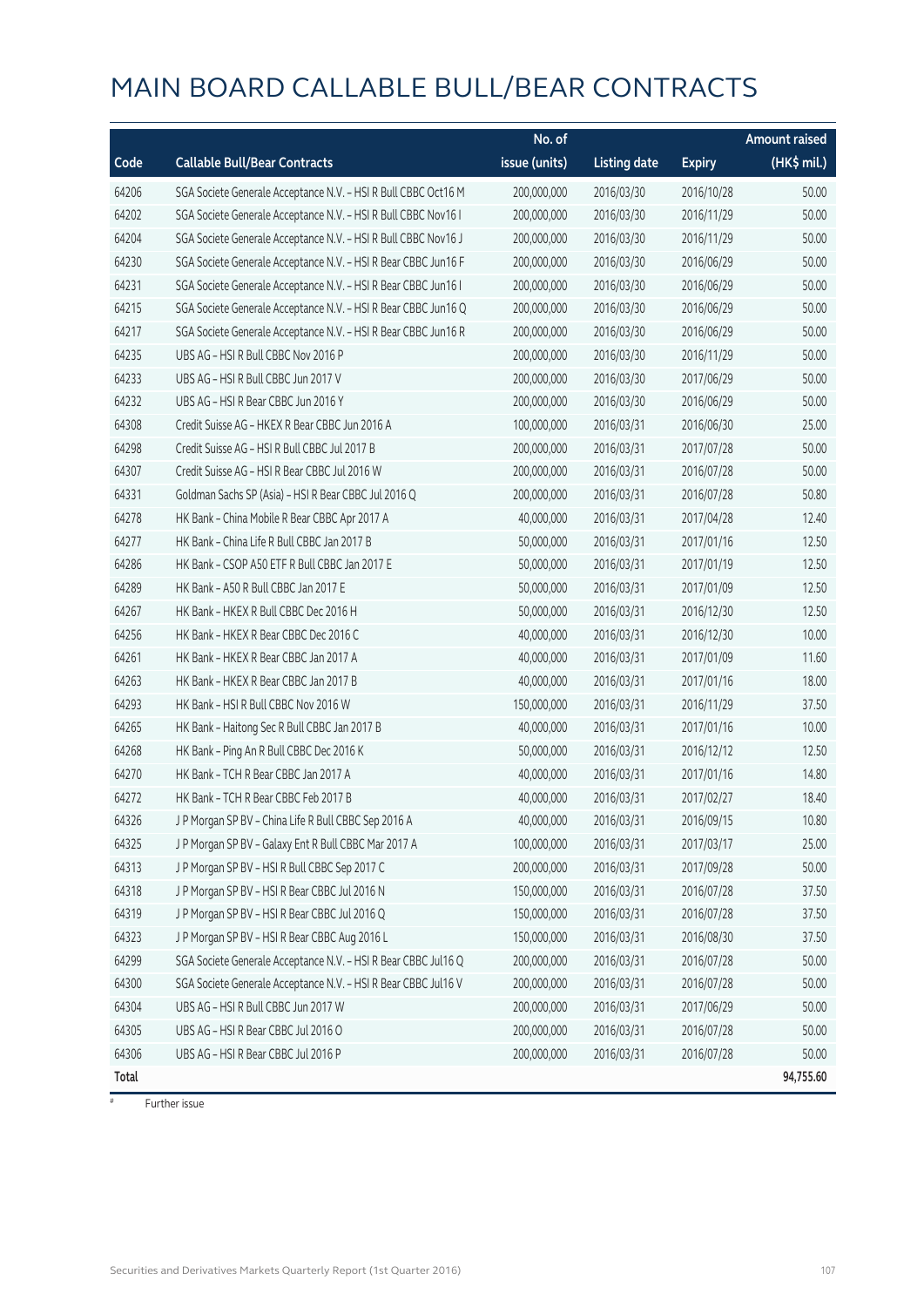# DR/ELI/TRADING ONLY STOCKS TRADING STATISTICS

### **Depositary Receipt Trading Statistics**

|      |    | No. of issues | Turnover value (HK\$ mil.) |
|------|----|---------------|----------------------------|
| 2015 | Q1 | 4             | 43.92                      |
|      | Q2 | 4             | 107.08                     |
|      | Q3 | 4             | 67.99                      |
|      | Q4 | 4             | 49.30                      |
| 2016 | 01 | 4             | 29.99                      |

## **Equity Linked Instrument Trading Statistics**

|      |                | No. of issues            | Turnover value (HK\$ mil.) |
|------|----------------|--------------------------|----------------------------|
| 2015 | 01             | $\overline{\phantom{0}}$ |                            |
|      | Q <sub>2</sub> | -                        | $\overline{\phantom{0}}$   |
|      | Q <sub>3</sub> | $\overline{\phantom{0}}$ | $\overline{\phantom{0}}$   |
|      | O <sub>4</sub> | $\overline{\phantom{0}}$ |                            |
| 2016 | O <sub>1</sub> | $\overline{\phantom{0}}$ | $\overline{\phantom{0}}$   |

### **NASDAQ Stocks**

|      |    | No. of issues | Turnover value (HK\$ mil.) |
|------|----|---------------|----------------------------|
| 2015 | Q1 |               | 0.20                       |
|      | Q2 | 6             | 0.48                       |
|      | Q3 | 6             | 0.01                       |
|      | Q4 | 6             | 0.01                       |
| 2016 | Ο1 | 6             | 0.04                       |

### **iShares**

|      |                | No. of issues | Turnover value (HK\$ mil.) |
|------|----------------|---------------|----------------------------|
| 2015 | Q1             |               | -                          |
|      | Q <sub>2</sub> |               | $\overline{\phantom{0}}$   |
|      | Q3             |               | $\overline{\phantom{0}}$   |
|      | Q4             |               | 0.09                       |
| 2016 | 01             |               | $\overline{\phantom{0}}$   |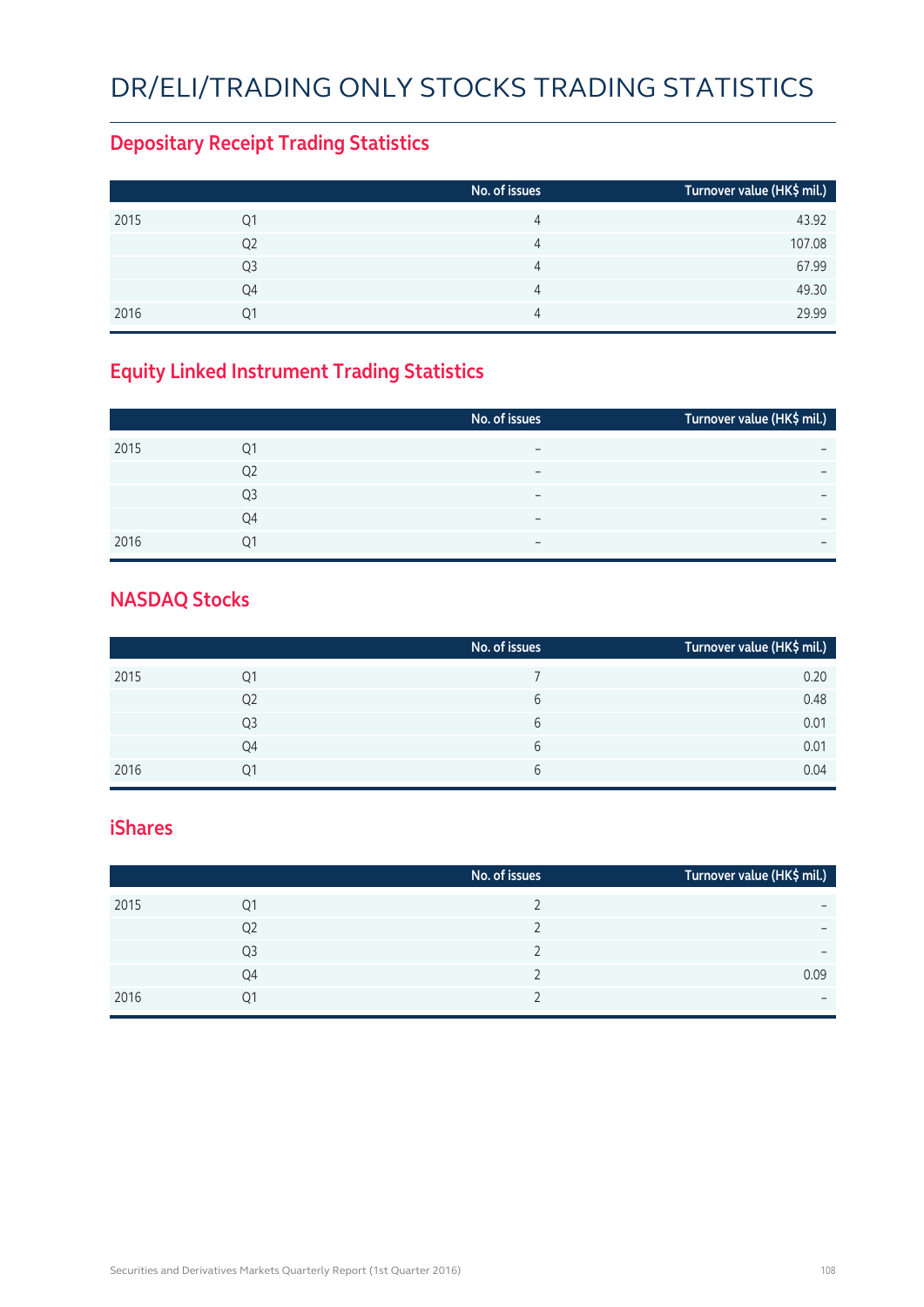### **Equity Turnover – GEM**

|      |    | Share (Mil. shs) | Value (HK\$ mil.) | No. of deals |
|------|----|------------------|-------------------|--------------|
| 2015 | Q1 | 74,102.98        | 31,767.18         | 912,664      |
|      | Q2 | 254,155.08       | 131,631.55        | 2,815,024    |
|      | Q3 | 137,580.38       | 51,332.73         | 1,377,832    |
|      | Q4 | 136,058.68       | 39,886.12         | 1,212,890    |
| 2016 | Q1 | 85,420.86        | 25,666.83         | 730,890      |

## **Equity Trading Statistics – GEM**

|      |                | No. of<br>trading days | Average daily turnover<br>(HK\$ mil.) | <b>Average value</b><br>per deal |
|------|----------------|------------------------|---------------------------------------|----------------------------------|
| 2015 | Q1             | 61                     | 520.77                                | 34,807                           |
|      | Q <sub>2</sub> | 60                     | 2,193.86                              | 46,760                           |
|      | Q <sub>3</sub> | 63                     | 814.81                                | 37,256                           |
|      | Q4             | 63                     | 633.11                                | 32,885                           |
| 2016 | Q1             | 59                     | 435.03                                | 35,117                           |

#### **20 Most Advanced GEM Stocks**

for 1st quarter 2016

|                |       |                        |                 | <b>Closing price</b>    |        |
|----------------|-------|------------------------|-----------------|-------------------------|--------|
| Rank           | Code  | <b>Stock</b>           | End of Mar 2016 | End of Dec 2015         | $%$ up |
| 1              | 08027 | <b>KPM HOLDING</b>     | 3.280           | 0.790                   | 315.19 |
| $\overline{2}$ | 08301 | MINGWAH HI TECH        | 0.660           | 0.210                   | 214.29 |
| 3              | 08340 | <b>VINCO FINANCIAL</b> | 1.050           | 0.385                   | 172.73 |
| 4              | 08295 | <b>ASIAN CAPITAL H</b> | 0.690           | 0.380                   | 81.58  |
| 5              | 08250 | SILK RD ENERGY         | 0.242           | 0.135                   | 79.26  |
| 6              | 08007 | <b>GLOBALSTRAT</b>     | 0.285           | 0.172                   | 65.70  |
| 7              | 08101 | <b>JIA MENG HLDG</b>   | 0.109           | 0.070                   | 55.71  |
| 8              | 08277 | STEEDORIENTAL          | 1.320           | 0.860                   | 53.49  |
| 9              | 08022 | <b>EVERSHINE GP</b>    | 0.345           | 0.228                   | 51.32  |
| 10             | 08127 | <b>SEASON PACIFIC</b>  | 5.310           | 3.560                   | 49.16  |
| 11             | 08063 | <b>GLOBAL M HLDG</b>   | 0.155           | 0.104                   | 49.04  |
| 12             | 08150 | <b>SEAMLESS GREEN</b>  | 0.250           | 0.172                   | 45.35  |
| 13             | 08097 | PINESTONE-NEW          | 0.760           | 0.528<br>$\overline{A}$ | 43.94  |
| 14             | 08175 | C DIGITAL CUL          | 0.570           | 0.400                   | 42.50  |
| 15             | 08181 | <b>KONGSHUMUNION</b>   | 0.243           | 0.172                   | 41.28  |
| 16             | 08233 | <b>CIG PORTS</b>       | 0.610           | 0.445                   | 37.08  |
| 17             | 08189 | <b>TEDA BIOMEDICAL</b> | 1.820           | 1.360                   | 33.82  |
| 18             | 08177 | <b>REF HOLDINGS</b>    | 0.870           | 0.680                   | 27.94  |
| 19             | 08029 | <b>SUN INT'L</b>       | 1.070           | 0.840                   | 27.38  |
| 20             | 08051 | <b>TELEEYE HOLDING</b> | 0.450           | 0.355                   | 26.76  |

A Adjusted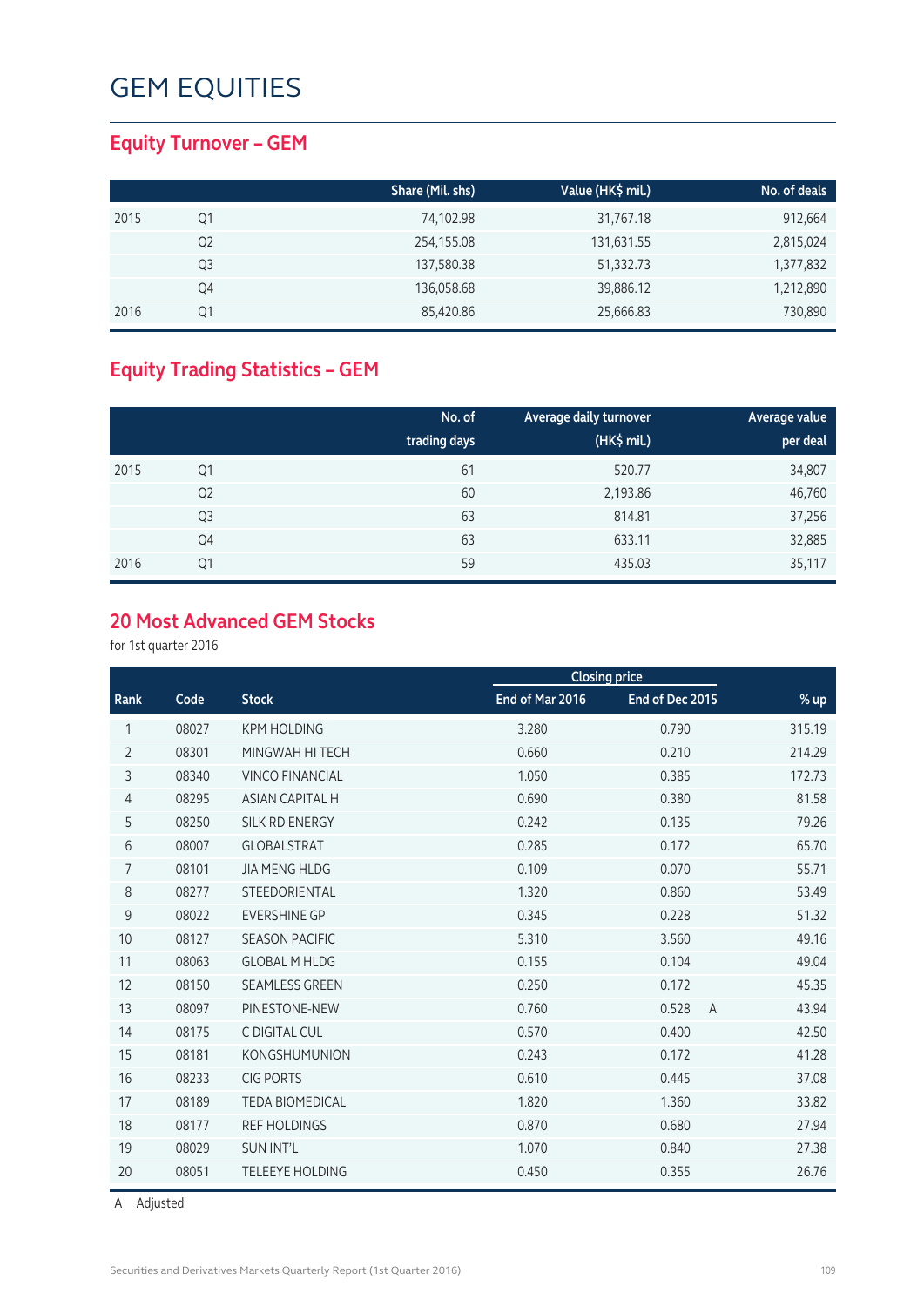### **20 Most Declined GEM Stocks**

for 1st quarter 2016

|                |       |                        |                 | <b>Closing price</b>    |          |
|----------------|-------|------------------------|-----------------|-------------------------|----------|
| Rank           | Code  | <b>Stock</b>           | End of Mar 2016 | End of Dec 2015         | % down   |
| 1              | 08140 | <b>ICO GROUP</b>       | 0.098           | 0.860                   | $-88.60$ |
| $\overline{2}$ | 08148 | <b>AURUM PACIFIC</b>   | 0.250           | 0.820<br>$\overline{A}$ | $-69.51$ |
| 3              | 08272 | C FOOD&BEV GP          | 0.193           | 0.550                   | $-64.91$ |
| $\overline{4}$ | 08270 | <b>CHINA CBM</b>       | 0.066           | 0.180                   | $-63.33$ |
| 5              | 08201 | PPS INT'L-NEW          | 0.104           | 0.240<br>$\overline{A}$ | $-56.67$ |
| 6              | 08218 | <b>ECHO INT HOLD</b>   | 1.050           | 2.400                   | $-56.25$ |
| $\overline{7}$ | 08186 | <b>IR RESOURCES</b>    | 0.037           | 0.077                   | $-51.95$ |
| 8              | 08050 | YUNBO DIGITAL          | 1.120           | 2.300                   | $-51.30$ |
| 9              | 08018 | <b>FINSOFT FIN</b>     | 0.033           | 0.065                   | $-49.23$ |
| 10             | 08120 | CH DEMETER INV         | 0.128           | 0.251<br>$\overline{A}$ | $-49.00$ |
| 11             | 08109 | <b>CREATIVE EN-NEW</b> | 0.144           | 0.278<br>$\overline{A}$ | $-48.20$ |
| 12             | 08260 | YIN HE HLDGS           | 0.950           | 1.800                   | $-47.22$ |
| 13             | 08112 | <b>FOCUS MEDIA</b>     | 0.230           | 0.420                   | $-45.24$ |
| 14             | 08100 | <b>GET HOLDINGS</b>    | 0.119           | 0.212                   | $-43.87$ |
| 15             | 08086 | DX.COM HOLDINGS        | 0.151           | 0.265                   | $-43.02$ |
| 16             | 08226 | <b>SUNRISE C TECH</b>  | 0.209           | 0.355                   | $-41.13$ |
| 17             | 08041 | LUXEY INT'L            | 0.140           | 0.235                   | $-40.43$ |
| 18             | 08132 | CHINAOILGANGRAN        | 0.100           | 0.163                   | $-38.65$ |
| 19             | 08116 | C FORTUNE INV          | 0.220           | 0.355                   | $-38.03$ |
| 20             | 08182 | <b>CHINA CANDY</b>     | 0.130           | 0.205                   | $-36.59$ |
|                |       |                        |                 |                         |          |

A Adjusted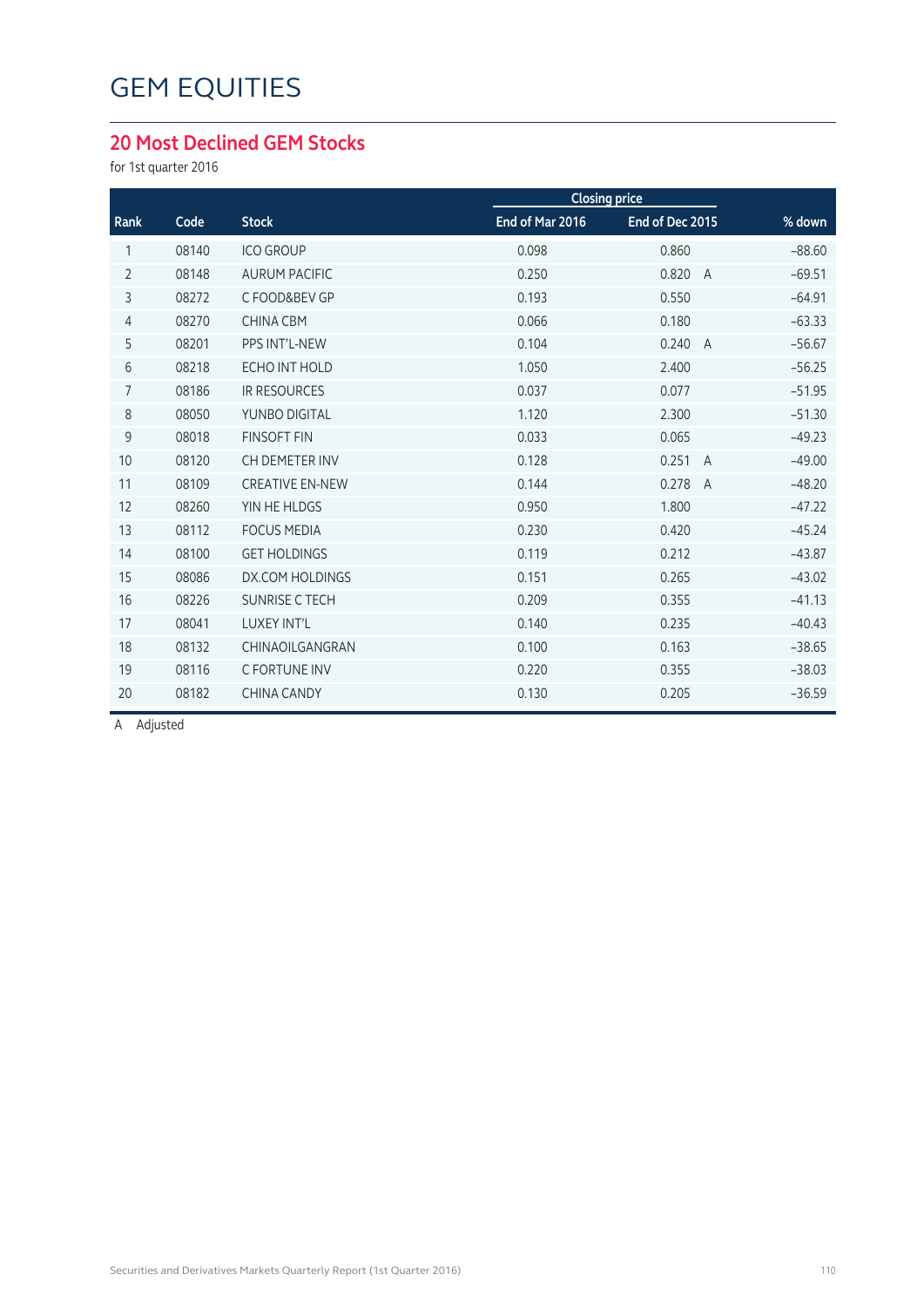## **20 Most Active GEM Stocks by Value**

for 1st quarter 2016

| Rank           | Code  | <b>Stock</b>             | Turnover (HK\$ mil.) | % of total |
|----------------|-------|--------------------------|----------------------|------------|
| 1              | 08088 | <b>AID PARTNERS</b>      | 1,848.88             | 7.20       |
| $\overline{2}$ | 08279 | <b>AGTECH HOLDINGS</b>   | 1,612.39             | 6.28       |
| 3              | 08195 | <b>L&amp;A INTL HOLD</b> | 1,499.06             | 5.84       |
| $\overline{4}$ | 08207 | <b>CREDIT CHINA</b>      | 1,052.61             | 4.10       |
| 5              | 08046 | <b>HENG XIN CHINA</b>    | 818.48               | 3.19       |
| 6              | 08282 | <b>GAMEONE</b>           | 721.99               | 2.81       |
| $\overline{7}$ | 08167 | <b>NEO TELEMEDIA</b>     | 707.69               | 2.76       |
| 8              | 08260 | YIN HE HLDGS             | 598.71               | 2.33       |
| 9              | 08325 | <b>CHINA SMARTPAY</b>    | 453.21               | 1.77       |
| 10             | 08089 | <b>CHINESE STRAT</b>     | 446.96               | 1.74       |
| 11             | 08078 | <b>CHINA3D DIGIT</b>     | 440.08               | 1.71       |
| 12             | 08295 | <b>ASIAN CAPITAL H</b>   | 432.69               | 1.69       |
| 13             | 08301 | MINGWAH HI TECH          | 392.78               | 1.53       |
| 14             | 08156 | <b>CHINA VANGUARD</b>    | 384.76               | 1.50       |
| 15             | 08095 | <b>BEIDA JADE BIRD</b>   | 371.99               | 1.45       |
| 16             | 08171 | <b>CHINA TRENDS</b>      | 371.54               | 1.45       |
| 17             | 08022 | <b>EVERSHINE GP</b>      | 364.96               | 1.42       |
| 18             | 08059 | <b>GLORY FLAME</b>       | 350.91               | 1.37       |
| 19             | 08218 | ECHO INT HOLD            | 343.38               | 1.34       |
| 20             | 08057 | <b>MADISON WINE</b>      | 337.47               | 1.31       |
| Total          |       |                          | 13,550.55            | 52.79      |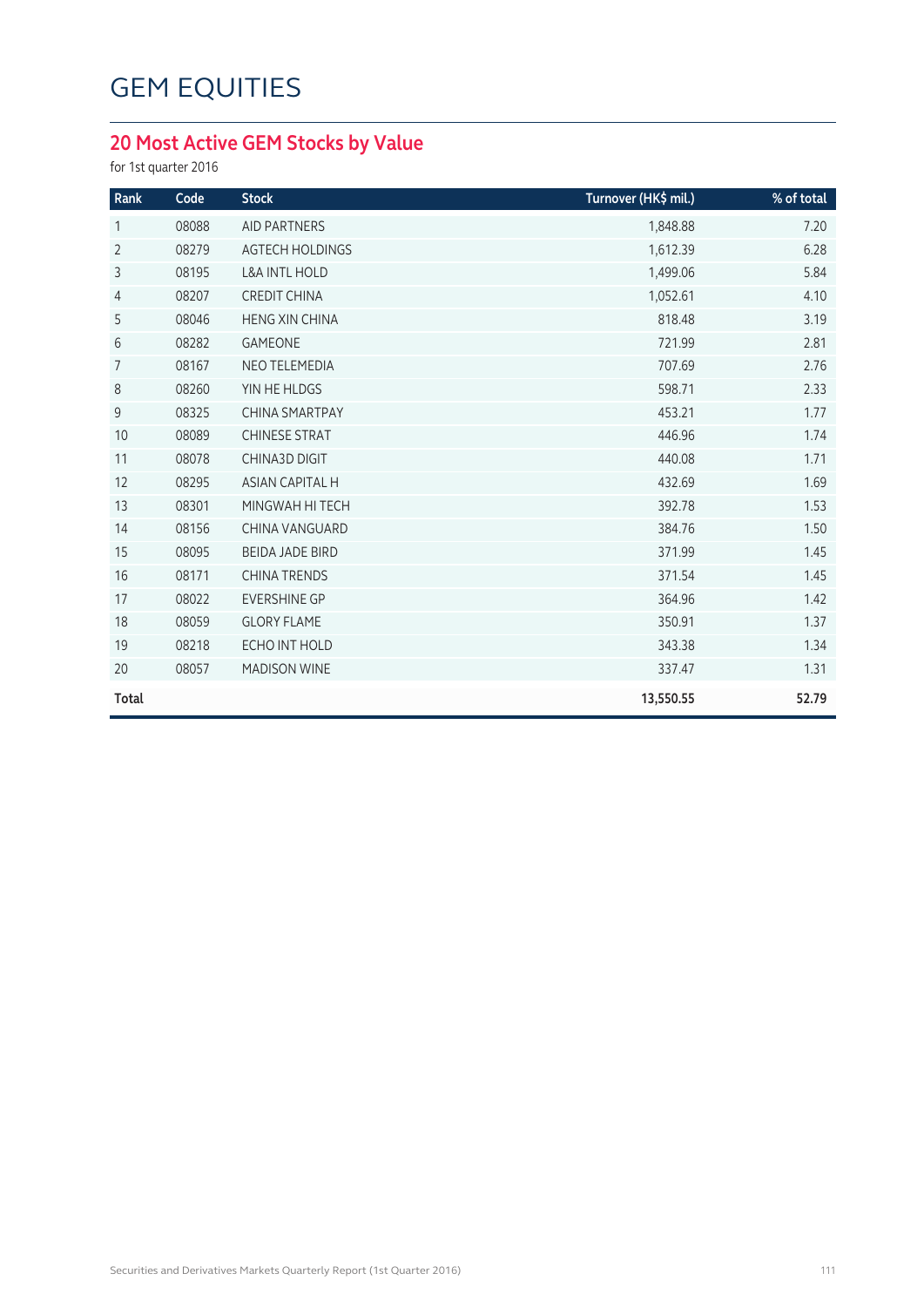## **20 Most Active GEM Stock by Shares**

for 1st quarter 2016

| Rank           | Code  | <b>Stock</b>           | Turnover (Mil. shs) | % of total |
|----------------|-------|------------------------|---------------------|------------|
| 1              | 08171 | <b>CHINA TRENDS</b>    | 9,893.56            | 11.58      |
| $\overline{2}$ | 08088 | <b>AID PARTNERS</b>    | 8,761.05            | 10.26      |
| 3              | 08006 | SINO SPLENDID          | 4,156.10            | 4.87       |
| 4              | 08018 | <b>FINSOFT FIN</b>     | 3,606.11            | 4.22       |
| 5              | 08046 | <b>HENG XIN CHINA</b>  | 3,053.57            | 3.57       |
| 6              | 08186 | <b>IR RESOURCES</b>    | 2,045.88            | 2.40       |
| 7              | 08173 | PAN ASIA MINING        | 1,890.60            | 2.21       |
| 8              | 08101 | <b>JIA MENG HLDG</b>   | 1,834.33            | 2.15       |
| 9              | 08087 | CHINA 33MEDIA          | 1,761.26            | 2.06       |
| 10             | 08167 | NEO TELEMEDIA          | 1,694.03            | 1.98       |
| 11             | 08238 | <b>WINTO GROUP</b>     | 1,656.34            | 1.94       |
| 12             | 08140 | <b>ICO GROUP</b>       | 1,583.74            | 1.85       |
| 13             | 08179 | <b>FOOD IDEA</b>       | 1,379.65            | 1.62       |
| 14             | 08109 | <b>CREATIVE EN-NEW</b> | 1,332.20            | 1.56       |
| 15             | 08022 | <b>EVERSHINE GP</b>    | 1,295.33            | 1.52       |
| 16             | 08072 | <b>ROMA GROUP</b>      | 1,248.87            | 1.46       |
| 17             | 08315 | KING FORCE GP          | 1,233.47            | 1.44       |
| 18             | 08007 | GLOBALSTRAT            | 1,185.32            | 1.39       |
| 19             | 08396 | <b>IE CHINA RTS</b>    | 1,122.05            | 1.31       |
| 20             | 08201 | PPS INT'L-NEW          | 1,109.90            | 1.30       |
| <b>Total</b>   |       |                        | 51,843.35           | 60.69      |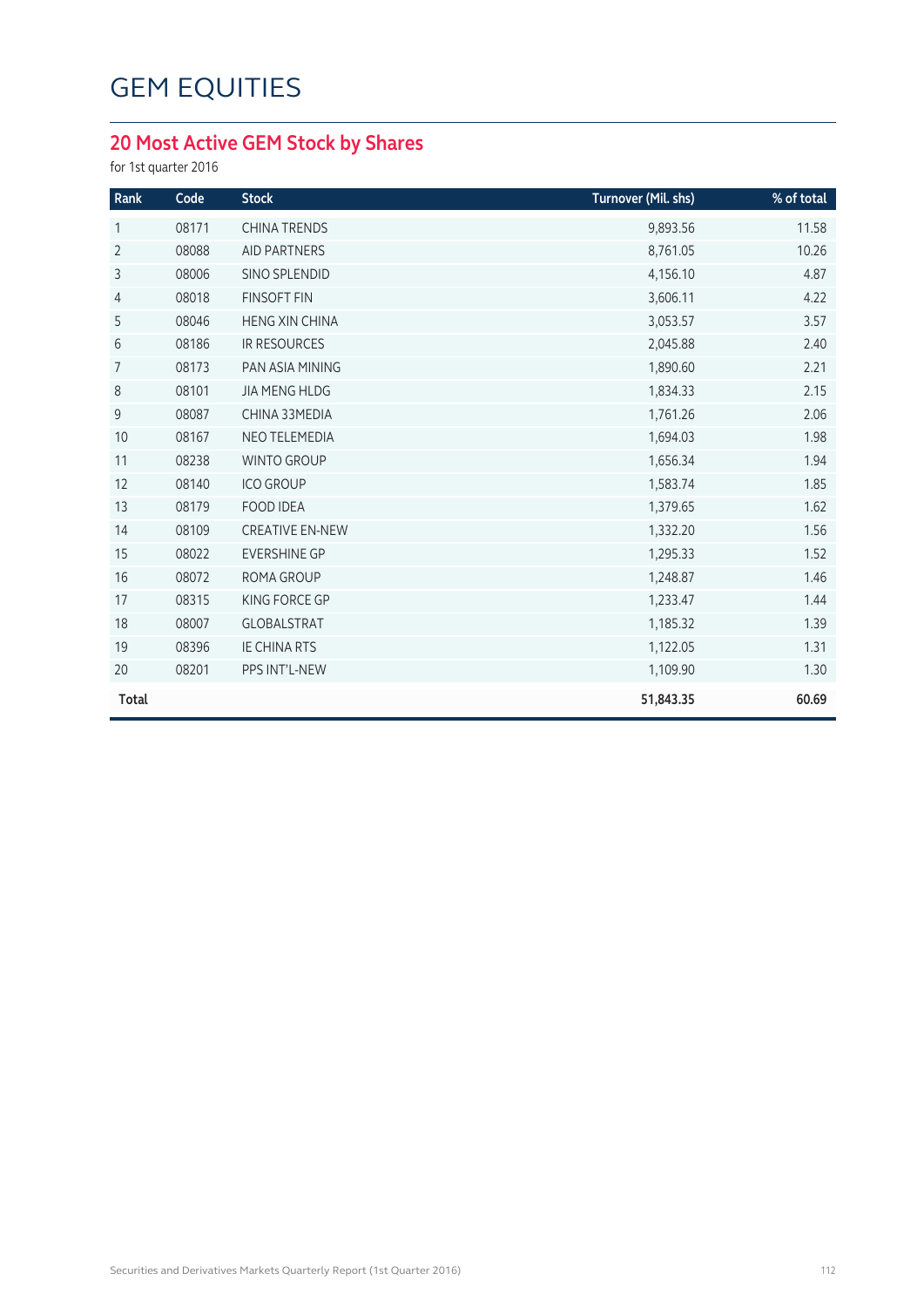#### **Market Capitalisation of Listed Companies for GEM**

as at the quarter end

|      |                | HK\$ mil.  |
|------|----------------|------------|
| 2015 | Q1             | 207,611.93 |
|      | Q <sub>2</sub> | 326,139.64 |
|      | Q3             | 224,157.68 |
|      | Q4             | 258,175.74 |
| 2016 | O <sub>1</sub> | 248,978.34 |

### **Market Capitalisation by Hang Seng Industry Classification System\* – GEM**

Quarter-end figures



\* Hang Seng Industry Classification System (HSICS) is provided by Hang Seng Indexes Company Limited.

Note: New Hang Seng Industry Classification System took effect on 9 September 2013.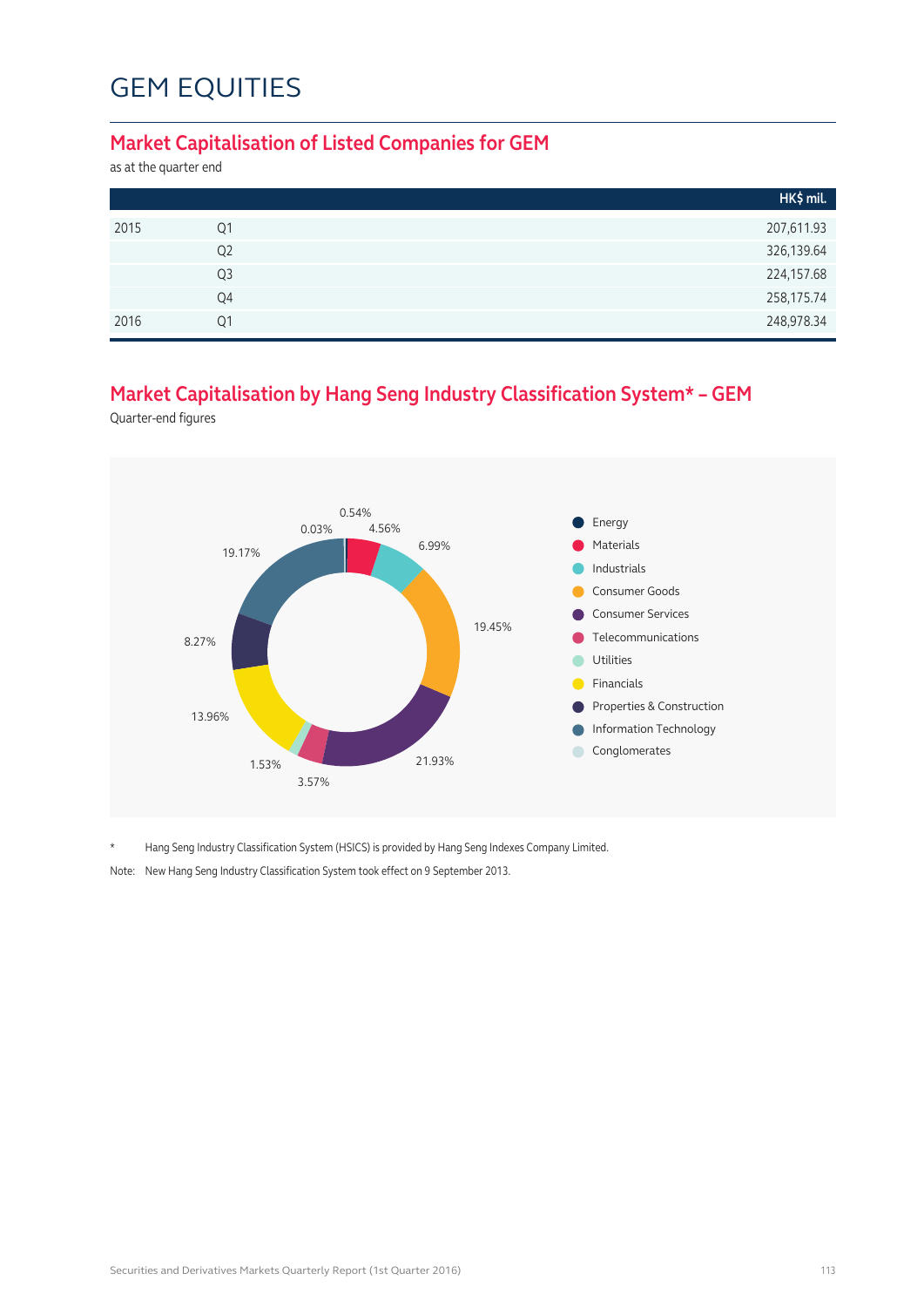## **50 Leading Companies by Market Capitalisation – GEM**

as at the 1st quarter end 2016

|                     |       |                                                              | <b>Market capitalisation</b> |                   |
|---------------------|-------|--------------------------------------------------------------|------------------------------|-------------------|
| Rank                |       | Company                                                      | (HK\$ mil.)                  | % of market total |
| 1                   | 08195 | L & A International Holdings Ltd.                            | 12,800.00                    | 5.14              |
| 2                   | 08207 | Credit China Holdings Ltd.                                   | 12,556.09                    | 5.04              |
| 3                   | 08279 | AGTech Holdings Ltd.                                         | 8,940.73                     | 3.59              |
| 4                   | 08368 | Creative China Holdings Ltd.                                 | 7,848.00                     | 3.15              |
| 5                   | 08147 | Millennium Pacific Group Holdings Ltd.                       | 6,796.14                     | 2.73              |
| 6                   | 08138 | Beijing Tong Ren Tang Chinese Medicine Co. Ltd.              | 6,763.77                     | 2.72              |
| 7                   | 08032 | Viva China Holdings Ltd.                                     | 6,648.70                     | 2.67              |
| 8                   | 08008 | Sunevision Holdings Ltd.                                     | 5,666.59                     | 2.28              |
| $9\,$               | 08158 | China Regenerative Medicine International Ltd.               | 5,365.61                     | 2.16              |
| 10                  | 08127 | Season Pacific Holdings Ltd.                                 | 5,310.00                     | 2.13              |
| 11                  | 08316 | Pak Wing Group (Holdings) Ltd.                               | 5,240.00                     | 2.10              |
| 12                  | 08245 | On Real International Holdings Ltd.                          | 5,126.40                     | 2.06              |
| 13                  | 08137 | Honbridge Holdings Ltd.                                      | 5,110.18                     | 2.05              |
| 14                  | 08005 | Yuxing InfoTech Investment Holdings Ltd.                     | 4,755.77                     | 1.91              |
| 15                  | 08057 | Madison Wine Holdings Ltd.                                   | 4,472.00                     | 1.80              |
| 16                  | 08021 | WLS Holdings Ltd.                                            | 4,149.31                     | 1.67              |
| 17                  | 08167 | Neo Telemedia Ltd.                                           | 3,811.54                     | 1.53              |
| 18                  | 08097 | Pinestone Captial Ltd.                                       | 3,648.00                     | 1.47              |
| 19                  | 08326 | JC Group Holdings Ltd.                                       | 3,160.00                     | 1.27              |
| 20                  | 08099 | China Wood Optimization (Holding) Ltd.                       | 3,140.00                     | 1.26              |
| 21                  | 08193 | GreaterChina Professional Services Ltd.                      | 3,109.10                     | 1.25              |
| 22                  | 08237 | Link Holdings Ltd.                                           | 3,106.10                     | 1.25              |
| 23                  | 08261 | Haitian Hydropower International Ltd.                        | 3,083.40                     | 1.24              |
| 24                  | 08318 | Ching Lee Holdings Ltd.                                      | 2,590.00                     | 1.04              |
| 25                  | 08295 | Asian Capital Holdings Ltd.                                  | 2,439.49                     | 0.98              |
| 26                  | 08361 | China Parenting Network Holdings Ltd.                        | 2,360.95                     | 0.95              |
| 27                  | 08172 | Lajin Entertainment Network Group Ltd.                       | 2,336.29                     | 0.94              |
| 28                  | 08325 | China Smartpay Group Holdings Ltd.                           | 2,237.06                     | 0.90              |
| 29                  | 08078 | China 3D Digital Entertainment Ltd.                          | 2,184.67                     | 0.88              |
| 30                  | 08046 | Heng Xin China Holdings Ltd.                                 | 2,101.36                     | 0.84              |
| 31                  | 08058 | Shandong Luoxin Pharmaceutical Group Stock Co., Ltd. - H Shs | 2,030.67                     | 0.82              |
| 32                  | 08083 | China Innovationpay Group Ltd.                               | 2,015.28                     | 0.81              |
| 33                  | 08156 | China Vanguard Group Ltd.                                    | 1,934.98                     | 0.78              |
| 34                  | 08176 | SkyNet Group Ltd.                                            | 1,889.11                     | 0.76              |
| 35                  | 08068 | New Universe International Group Ltd.                        | 1,773.42                     | 0.71              |
| 36                  | 08077 | KVB Kunlun Financial Group Ltd.                              | 1,707.92                     | 0.69              |
| 37                  | 08016 | Changhong Jiahua Holdings Ltd.                               | 1,687.40                     | 0.68              |
| 38                  | 08030 | Flying Financial Service Holdings Ltd.                       | 1,637.99                     | 0.66              |
| 39                  | 08189 | Tianjin TEDA Biomedical Engineering Co. Ltd. - H Shares      | 1,633.45                     | 0.66              |
| 40                  | 08007 | Global Strategic Group Ltd.                                  | 1,611.68                     | 0.65              |
| 41                  | 08088 | AID Partners Capital Holdings Ltd.                           | 1,604.27                     | 0.64              |
| 42                  | 08315 | King Force Group Holdings Ltd.                               | 1,593.60                     | 0.64              |
| 43                  | 08090 | China Assurance Finance Group Ltd.                           | 1,561.99                     | 0.63              |
| 44                  | 08246 | Northern New Energy Holdings Ltd.                            | 1,549.27                     | 0.62              |
| 45                  | 08155 | South China Assets Holdings Ltd.                             | 1,542.63                     | 0.62              |
| 46                  | 08311 | Perfect Optronics Ltd.                                       | 1,528.20                     | 0.61              |
| 47                  | 08267 | Linekong Interactive Group Co., Ltd.                         | 1,523.43                     | 0.61              |
| 48                  | 08262 | Super Strong Holdings Ltd.                                   | 1,520.00                     | 0.61              |
| 49                  | 08050 | Yunbo Digital Synergy Group Ltd.                             | 1,519.00                     | 0.61              |
| 50                  | 08029 | Sun International Resources Ltd.                             | 1,488.80                     | 0.60              |
|                     |       |                                                              |                              |                   |
| <b>Total</b>        |       |                                                              | 180,210.34                   | 72.38<br>100.00   |
| <b>Market Total</b> |       |                                                              | 248,978.34                   |                   |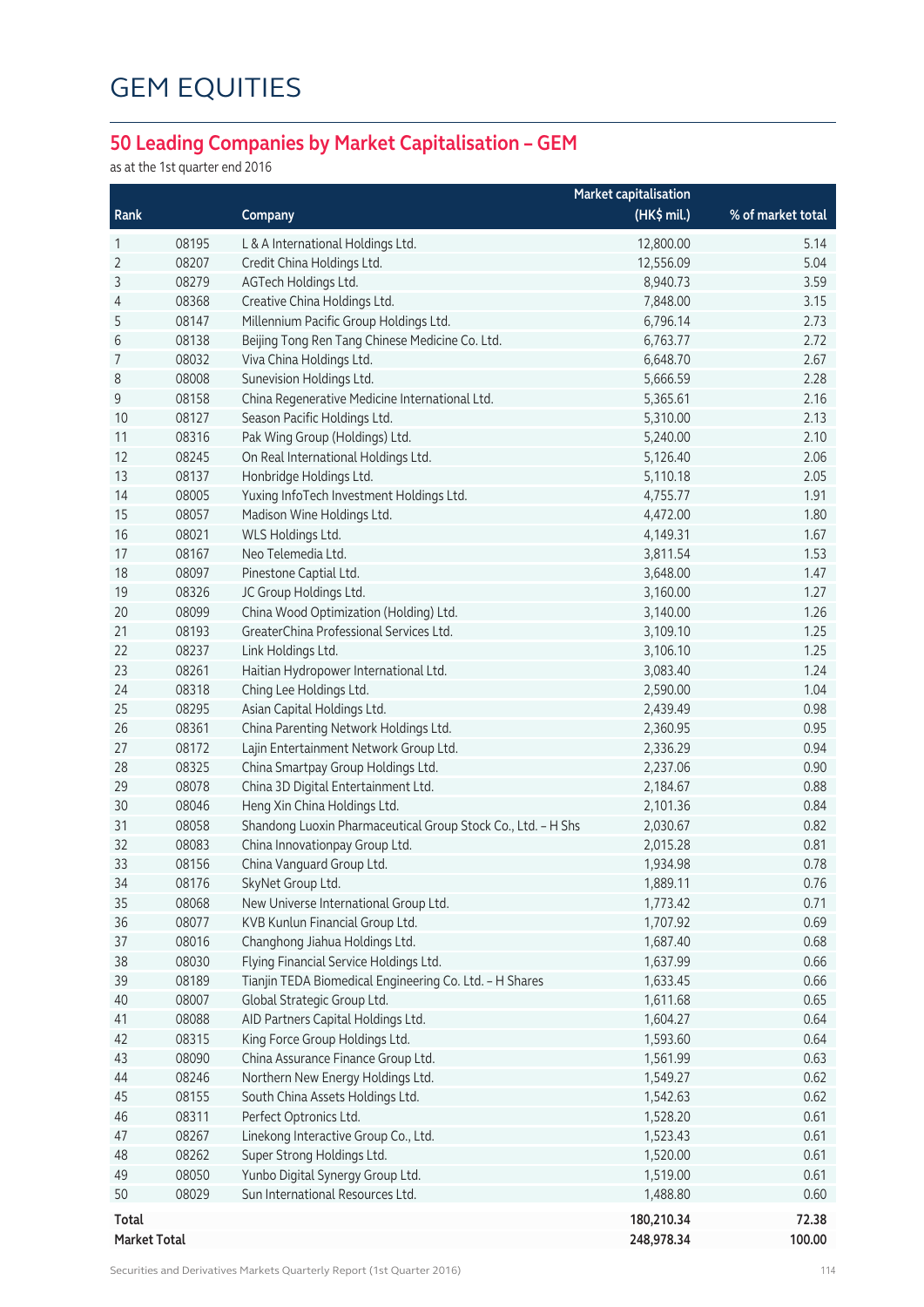### **New Listing Statistics – equities for GEM**

|      |    | No. of newly listed companies | Funds raised (HK\$ mil.) |
|------|----|-------------------------------|--------------------------|
| 2015 | Ο1 | 9                             | 626.75                   |
|      | Q2 | 5                             | 404.40                   |
|      | Q3 |                               | 777.74                   |
|      | Q4 | 13                            | 931.94                   |
| 2016 | Ο1 | 6                             | 344.80                   |

### **Newly Listed Companies for GEM**

for 1st quarter 2016

| Code  | Company name                          | Listing date | No. of issued shares | Funds raised (HK\$ mil.) |
|-------|---------------------------------------|--------------|----------------------|--------------------------|
| 08113 | Hi-Level Technology Holdings Ltd.     | 2016/01/07   | 600,000,000          | 46.50                    |
| 08282 | Gameone Holdings Ltd.                 | 2016/01/13   | 160,000,000          | 50.00                    |
| 08345 | Fire Rock Holdings Ltd.               | 2016/02/18   | 160,000,000          | 51.20                    |
| 08070 | Keen Ocean International Holding Ltd. | 2016/02/24   | 200,000,000          | 33.00                    |
| 08318 | Ching Lee Holdings Ltd.               | 2016/03/29   | 1,000,000,000        | 84.90                    |
| 08262 | Super Strong Holdings Ltd.            | 2016/03/30   | 800,000,000          | 79.20                    |
| Total |                                       |              |                      | 344.80                   |

### **Withdrawal of Listed Companies – GEM**

for 1st quarter 2016

| l Code | Company name                                                                                                                                       | Last trading date | Delisted date |
|--------|----------------------------------------------------------------------------------------------------------------------------------------------------|-------------------|---------------|
| 08036  | Goldenmars Technology Holdings Ltd. *                                                                                                              | 2016/03/29        | 2016/03/30    |
|        | Transfers of listing from GEM to Main Board pursuant to the revised Rule 9.24 of the GEM Listing Rules and to the new Chapter 9A of the Main Board |                   |               |

\* Transfers of listing from GEM to Main Board pursuant to the revised Rule 9.24 of the GEM Listing Rules and to the new Chapter 9A of the Main Board Listing Rules effective from 1 July 2008.

§ Effective date of the transfer of listing from GEM to Main Board.

### **Company Name Changes for GEM**

for 1st quarter 2016

| Code  | Old name                                               | New name                                                     | <b>Effective date</b> | <b>Adoption date</b> |
|-------|--------------------------------------------------------|--------------------------------------------------------------|-----------------------|----------------------|
| 08155 | South China Land Ltd.                                  | South China Assets Holdings Ltd.                             | 2015/12/15            | 2016/01/18           |
| 08081 | China Mobile Games and Cultural Investment Ltd.        | Interactive Entertainment China Cultural Technology Inv Ltd. | 2016/01/05            | 2016/01/29           |
| 08227 | Xi'an Haitian Antenna Technologies Co. Ltd. - H Shares | Xi'an Haitian Antenna Holdings Co., Ltd. - H Shares          | 2015/12/23            | 2016/02/11           |
| 08260 | Zebra Strategic Holdings Ltd.                          | Yin He Holdings Ltd.                                         | 2016/01/08            | 2016/03/01           |
| 08315 | King Force Security Holdings Ltd.                      | King Force Group Holdings Ltd.                               | 2016/02/12            | 2016/03/15           |
| 08176 | EDS Wellness Holdings Ltd.                             | SkyNet Group Ltd.                                            | 2016/01/29            | 2016/03/22           |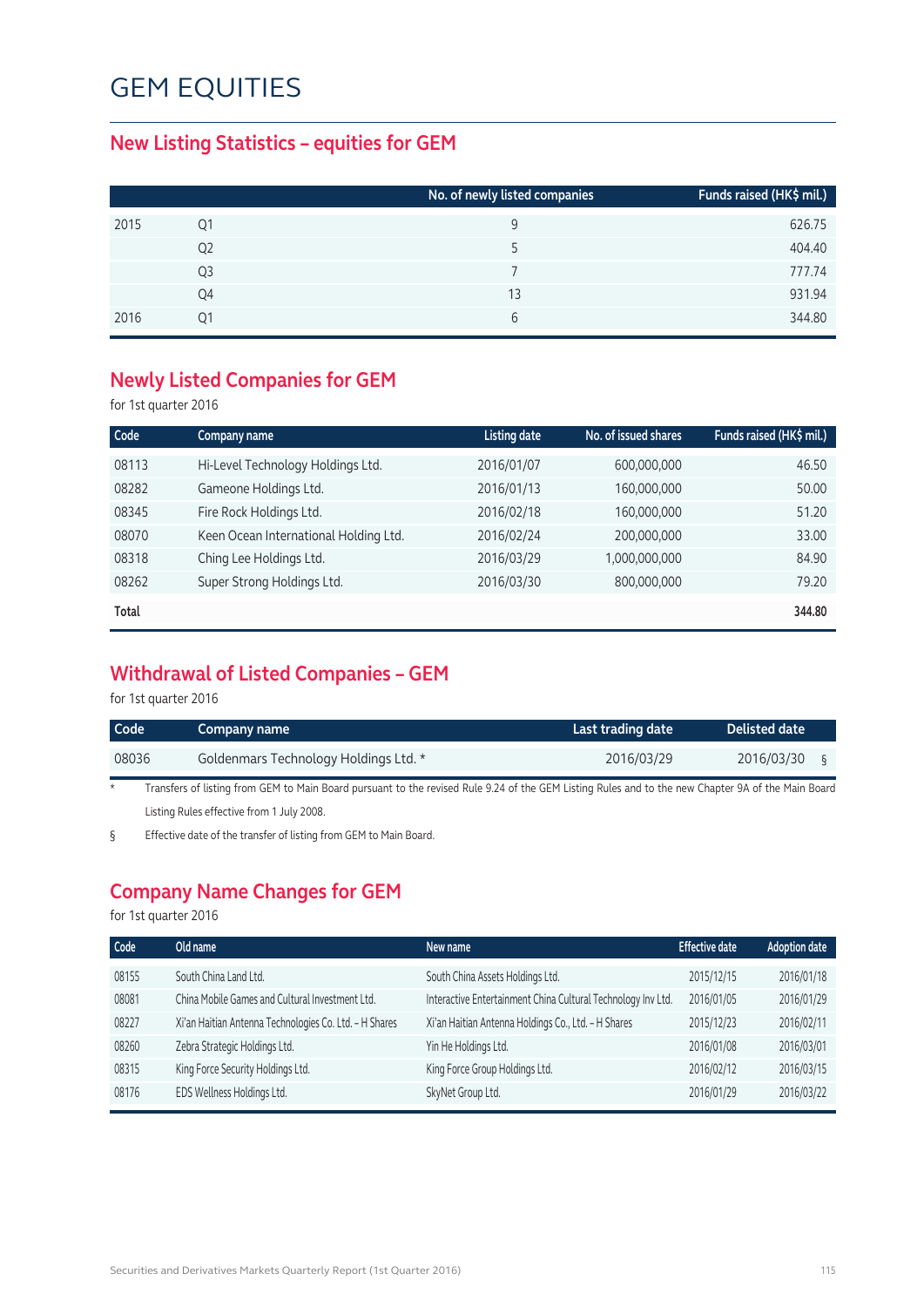#### **Bonus Issues/Bonus Warrants for GEM**

for 1st quarter 2016

| Code  | Company                    | <b>Particulars</b> | Ex-date    |
|-------|----------------------------|--------------------|------------|
| 08171 | China Trends Holdings Ltd. | 1 for $1$          | 2016/03/09 |
|       |                            | 2 wts for 5        |            |

## **Share Split/Consolidation for GEM**

for 1st quarter 2016

| Code  | Company                                        | <b>Particulars</b>      | <b>Effective date</b> |
|-------|------------------------------------------------|-------------------------|-----------------------|
| 08120 | China Demeter Investments Ltd.                 | Consolidation 5 into 1  | 2016/02/04            |
| 08148 | Aurum Pacific (China) Group Ltd.               | Consolidation 10 into 1 | 2016/02/22            |
| 08037 | Rui Kang Pharmaceutical Group Investments Ltd. | Consolidation 2 into 1  | 2016/02/23            |
| 08109 | Creative Energy Solutions Holdings Ltd.        | Consolidation 10 into 1 | 2016/03/08            |
| 08097 | Pinestone Captial Ltd.                         | Split 1 into 10         | 2016/03/15            |
| 08201 | PPS International (Holdings) Ltd.              | Consolidation 10 into 1 | 2016/03/15            |

## **Rights Issues & Open Offers for GEM**

for 1st quarter 2016

| Month | Code  | Company                         | Ratio                | Funds raised (HK\$ mil.) |
|-------|-------|---------------------------------|----------------------|--------------------------|
| Feb   | 08063 | Global Mastermind Holdings Ltd. | Rts 2 for 1 @\$0.10  | 152.91                   |
|       | 08019 | Hao Wen Holdings Ltd.           | Rts 6 for 1 @\$0.16  | 245.32                   |
| Mar   | 08215 | First Credit Finance Group Ltd. | Rts 9 for 1 @\$0.127 | 414.77                   |
|       | 08081 | Interactive Entertainment China | Rts 5 for 1 @\$0.155 | 530.20                   |
|       |       | Cultural Technology Inv Ltd.    |                      |                          |
| Total |       |                                 |                      | 1,343.20                 |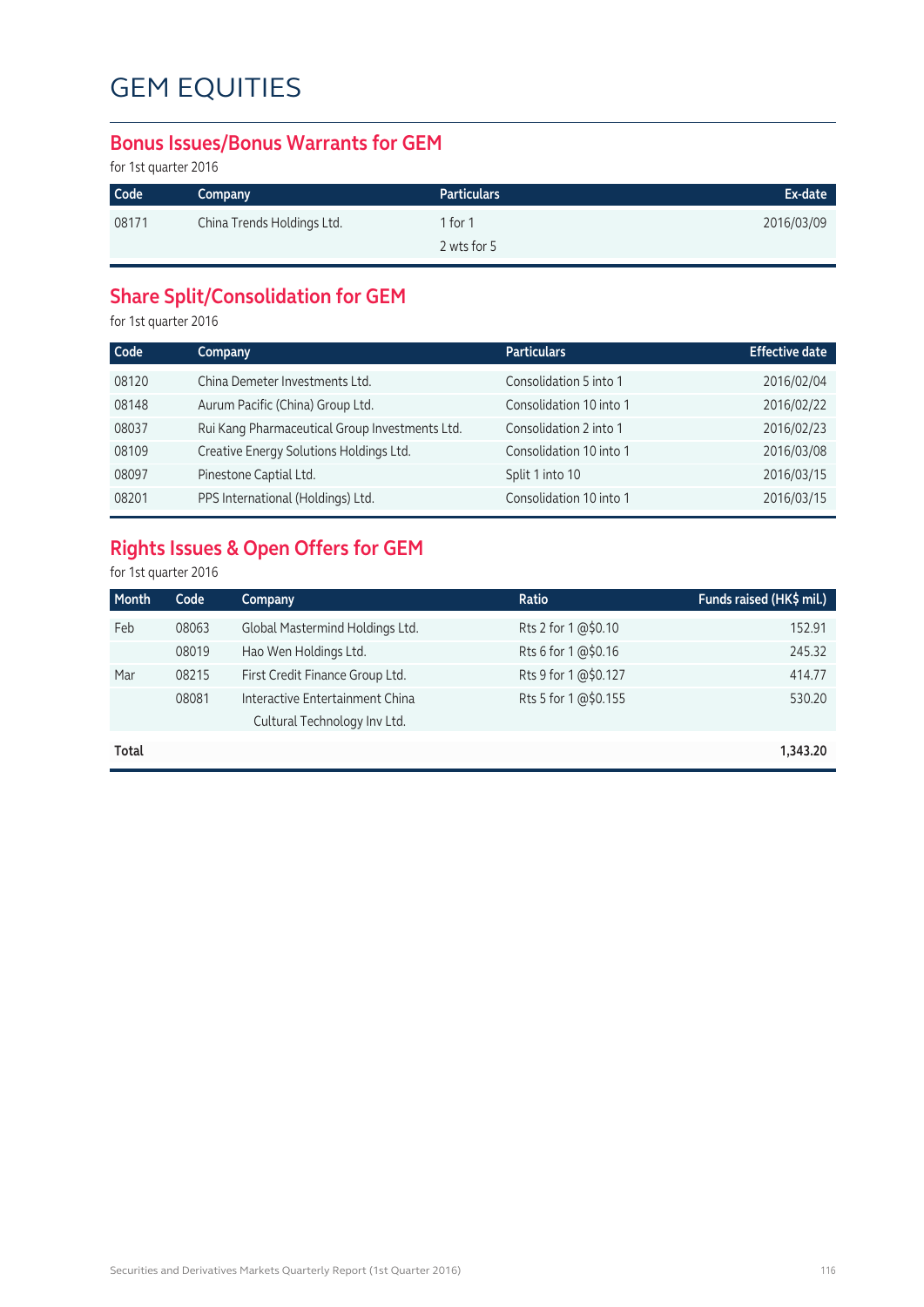## **Placing\***

|       |       |                        | No. of        |                      |                     |
|-------|-------|------------------------|---------------|----------------------|---------------------|
|       |       |                        | new shares    | <b>Placing price</b> | <b>Funds raised</b> |
| Month | Code  | Company                | placed        | (HK\$)               | (HK\$ mil.)         |
| 2016  |       |                        |               |                      |                     |
| Jan   | 08325 | <b>CHINA SMARTPAY</b>  | 184,210,000   | 1.9000               | 350.00              |
|       | 08233 | <b>CIG PORTS</b>       | 140,000,000   | 0.4300               | 60.20               |
|       | 08086 | <b>DX.COM HOLDINGS</b> | 112,000,000   | 0.2220               | 24.86               |
|       | 08018 | <b>FINSOFT FIN</b>     | 800,000,000   | 0.0500               | 40.00               |
|       | 08215 | <b>FIRST CREDIT</b>    | 60,480,000    | 0.1740               | 10.52               |
|       | 08085 | <b>HK LIFE SCI</b>     | 790,000,000   | 0.1300               | 102.70              |
| Feb   | 08295 | <b>ASIAN CAPITAL H</b> | 1,630,756,836 | 0.2980               | 485.97              |
|       | 08295 | <b>ASIAN CAPITAL H</b> | 400,000,000   | 0.3876               | 155.04              |
|       | 08132 | CHINAOILGANGRAN        | 240,000,000   | 0.1050               | 25.20               |
|       | 08007 | <b>GLOBALSTRAT</b>     | 1,695,000,000 | 0.0350               | 59.33               |
|       | 08261 | <b>HAITIAN HYDRO</b>   | 100,000,000   | 1.0000               | 100.00              |
|       | 08046 | <b>HENG XIN CHINA</b>  | 1,740,000,000 | 0.1150               | 200.10              |
|       | 08256 | <b>NETEL</b>           | 10,000,000    | 0.1200               | 1.20                |
|       | 08072 | <b>ROMA GROUP</b>      | 724,000,000   | 0.0290               | 21.00               |
| Mar   | 08165 | <b>JIAN EPAYMENT</b>   | 75,600,000    | 0.1110               | 8.39                |
|       | 08026 | PROSTEN TECH           | 159,848,000   | 0.3100               | 49.55               |
|       | 08130 | <b>ZHI CHENG H</b>     | 1,600,000,000 | 0.1350               | 216.00              |
| Total |       |                        |               |                      | 1,910.06            |

\* Due to the reporting time-lag, placing figures for the quarter are provisional.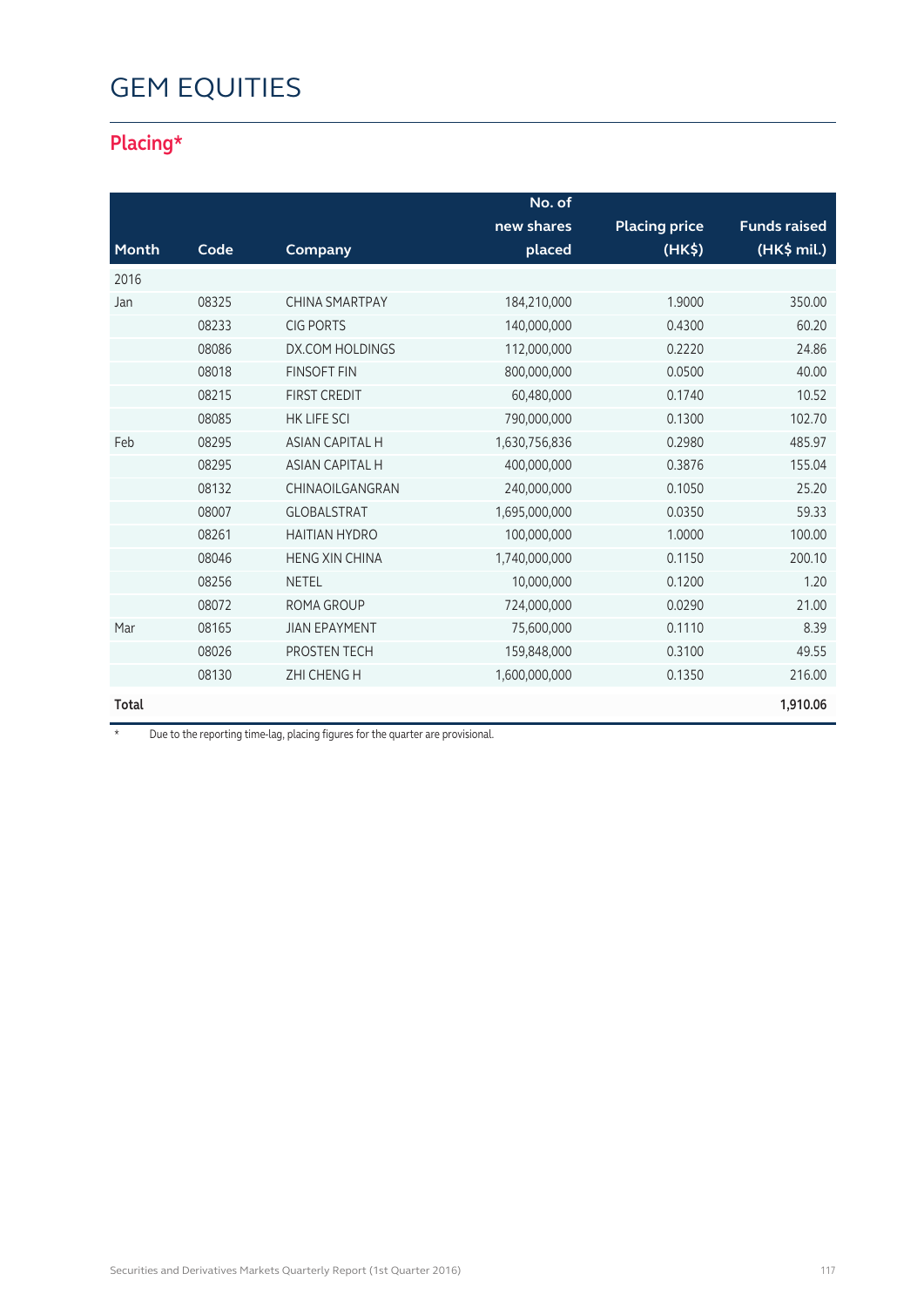## GEM WARRANTS

## **Warrant Trading and Market Value Statistics – GEM**

|      |    | Number | Turnover value (HK\$ mil.) | Market value (HK\$ mil.) |
|------|----|--------|----------------------------|--------------------------|
| 2015 | Q1 |        | 0.00                       | 0.00                     |
|      | Q2 |        | 0.00                       | 0.00                     |
|      | Q3 |        | 41.31                      | 18.74                    |
|      | Q4 |        | 4.37                       | 9.86                     |
| 2016 | 01 |        | 2.64                       | 99.62                    |

## **Newly Listed Equity GEM Warrants**

for 1st quarter 2016

|       |                                          | Initial issued |              |               | Amount raised |
|-------|------------------------------------------|----------------|--------------|---------------|---------------|
| Code  | <b>Equity warrants</b>                   | amount (HK)    | Listing date | <b>Expiry</b> | $(HK\$ mil.)  |
| 08015 | China Trends Holdings Ltd. Warrants 2021 | 101,998,893    | 2016/03/30   | 2021/03/28    |               |
| Total |                                          |                |              |               |               |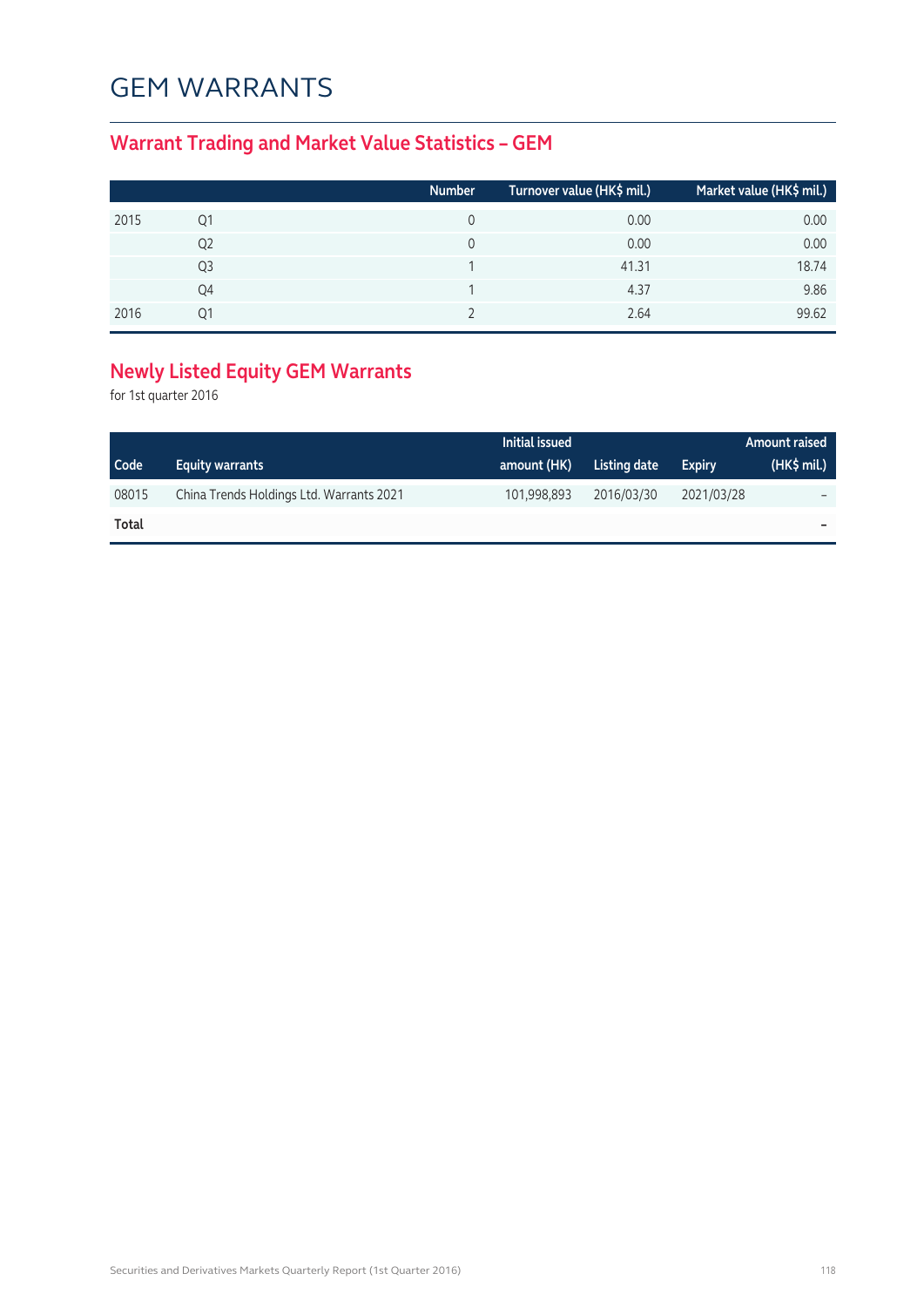## STOCK MARKET INDICES



#### **S&P/HKEX LargeCap Index**



#### **S&P/HKEX GEM Index**

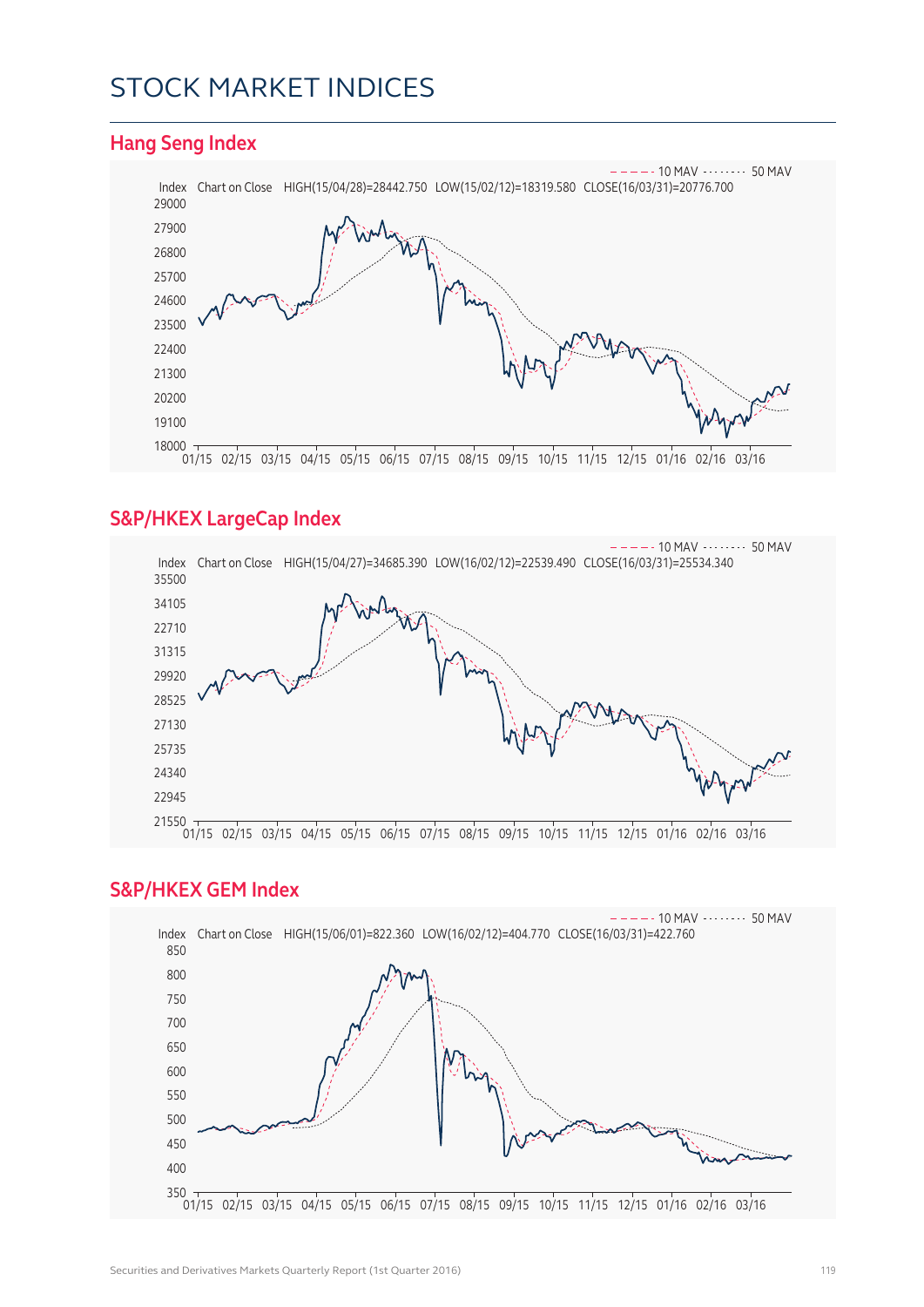# STOCK MARKET INDICES

## **Hong Kong Stock Market Indices**

|                                               | End of Mar 2016 | End of Dec 2015 |                                   |
|-----------------------------------------------|-----------------|-----------------|-----------------------------------|
| <b>Index</b>                                  | <b>Close</b>    | Close           | Change %                          |
| S&P/HKEX LargeCap Index                       | 25534.34        | 27007.12        | 5.45%<br>$\overline{\phantom{0}}$ |
|                                               |                 |                 |                                   |
| S&P/HKEX GEM Index                            | 422.76          | 476.79          | 11.33%<br>$-$                     |
|                                               |                 |                 |                                   |
| <b>HANG SENG INDEX</b>                        | 20776.70        | 21914.40        | 5.19%<br>$\overline{\phantom{a}}$ |
| <b>SECTORIAL INDICES</b>                      |                 |                 |                                   |
| Finance                                       | 27125.40        | 30576.03        | $-11.29%$                         |
| <b>Utilities</b>                              | 52843.39        | 51113.56        | 3.38%<br>$^{+}$                   |
| Properties                                    | 28973.39        | 29907.17        | 3.12%                             |
| Commerce & Industry                           | 12579.84        | 12522.23        | 0.46%<br>$+$                      |
|                                               |                 |                 |                                   |
| HANG SENG CHINA-AFFILIATED CORPORATIONS INDEX | 3772.08         | 4052.12         | 6.91%<br>$\overline{\phantom{a}}$ |
| HANG SENG CHINA ENTERPRISES INDEX             | 9003.25         | 9661.03         | 6.81%<br>$\qquad \qquad -$        |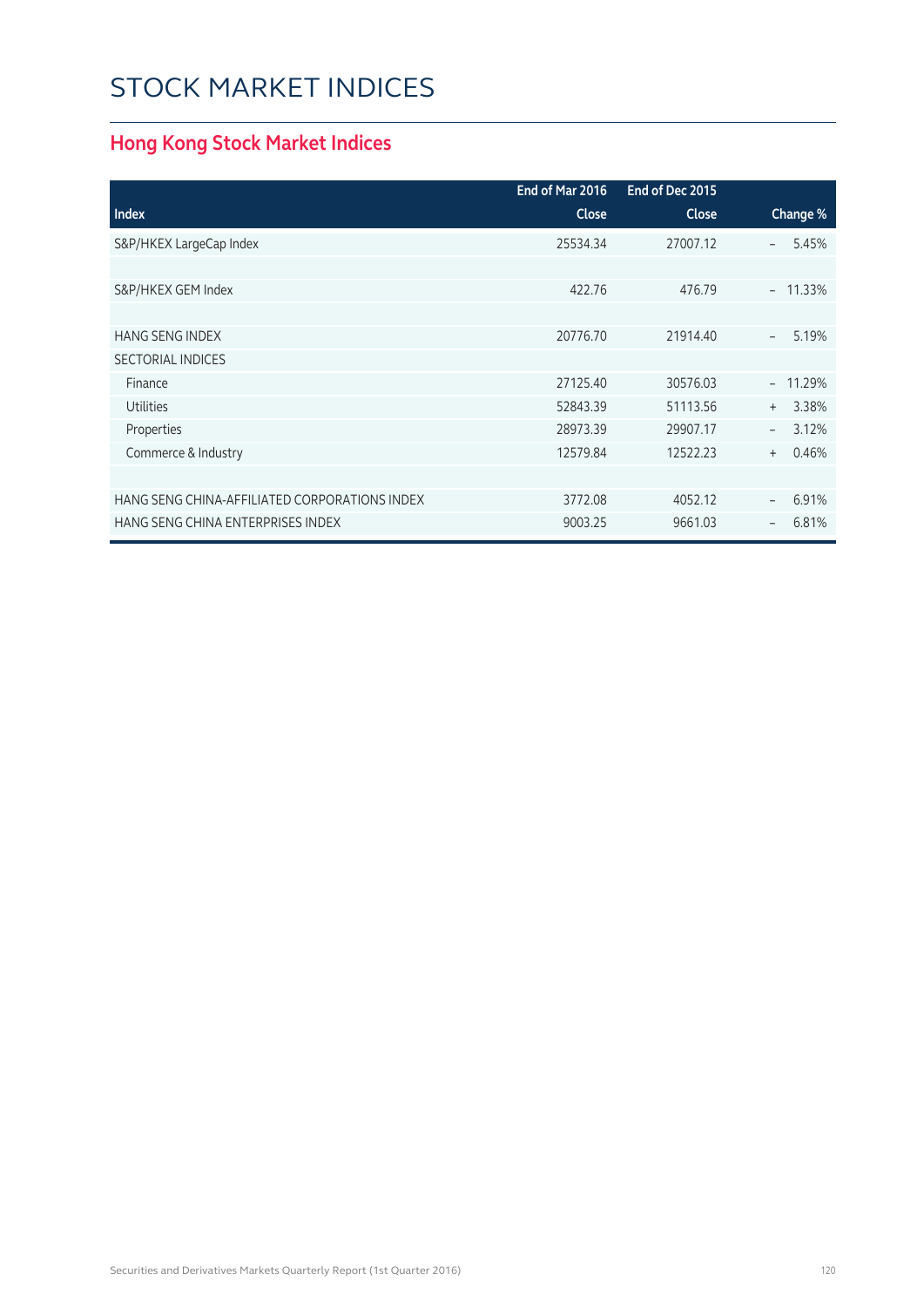# STOCK MARKET INDICES

### **World Indices**

|                             | End of Mar 2016 | End of Dec 2015 |                                           |
|-----------------------------|-----------------|-----------------|-------------------------------------------|
| Index                       | Close           | Close           | Change %                                  |
| <b>HONG KONG</b>            |                 |                 |                                           |
| S&P/HKEX LargeCap Index     | 25534.34        | 27007.12        | 5.45%<br>$\overline{\phantom{a}}$         |
| Hang Seng Index             | 20776.70        | 21914.40        | 5.19%<br>$\overline{\phantom{m}}$         |
| <b>AUSTRALIA</b>            |                 |                 |                                           |
| All Ordinaries Index        | 5151.79         | 5344.56         | 3.61%<br>$\overline{\phantom{a}}$         |
| <b>JAKARTA</b>              |                 |                 |                                           |
| Composite Index             | 4845.37         | 4593.01         | 5.49%<br>$\begin{array}{c} + \end{array}$ |
| <b>JAPAN</b>                |                 |                 |                                           |
| Nikkei (225)                | 16758.67        | 19033.71        | $-11.95%$                                 |
| <b>KOREA</b>                |                 |                 |                                           |
| KOSPI Index                 | 1995.85         | 1961.31         | 1.76%<br>$\begin{array}{c} + \end{array}$ |
| <b>KUALA LUMPUR</b>         |                 |                 |                                           |
| Composite Index             | 1717.58         | 1692.51         | 1.48%<br>$\begin{array}{c} + \end{array}$ |
| <b>MANILA</b>               |                 |                 |                                           |
| Composite Index             | 7262.30         | 6952.08         | 4.46%<br>$^{+}$                           |
| <b>NEW ZEALAND</b>          |                 |                 |                                           |
| <b>NZSE (50)</b>            | 6752.42         | 6324.26         | 6.77%<br>$\begin{array}{c} + \end{array}$ |
| SHANGHAI                    |                 |                 |                                           |
| A Shares Index              | 3143.56         | 3704.30         | $-15.14%$                                 |
| <b>B Shares Index</b>       | 375.16          | 426.41          | $-12.02%$                                 |
| <b>SHENZHEN</b>             |                 |                 |                                           |
| A Shares Index              | 2000.02         | 2415.50         | $-17.20%$                                 |
| <b>B Shares Index</b>       | 1144.26         | 1309.36         | $-12.61%$                                 |
| SINGAPORE                   |                 |                 |                                           |
| <b>Straits Times Index</b>  | 2840.90         | 2882.73         | 1.45%<br>$\overline{\phantom{a}}$         |
| <b>TAIWAN</b>               |                 |                 |                                           |
| Taipei Weighted Stock Index | 8744.83         | 8338.06         | 4.88%<br>$^{+}$                           |
| THAILAND                    |                 |                 |                                           |
| <b>SET Index</b>            | 1407.70         | 1288.02         | 9.29%<br>$^{+}$                           |
| <b>NEW YORK</b>             |                 |                 |                                           |
| <b>DJIA</b>                 | 17685.09        | 17425.03        | 1.49%<br>$^+$                             |
| Nasdaq Composite Index      | 4869.85         | 5007.41         | 2.75%<br>$\qquad \qquad -$                |
| <b>TORONTO</b>              |                 |                 |                                           |
| S&P/TSX Composite Index     | 13494.36        | 13009.95        | 3.72%<br>$^{+}$                           |
| <b>GERMANY</b>              |                 |                 |                                           |
| DAX Kursindex               | 4980.74         | 5390.31         | 7.60%<br>$\overline{\phantom{a}}$         |
| LONDON                      |                 |                 |                                           |
| FTSE (100 Index)            | 6174.90         | 6242.32         | 1.08%                                     |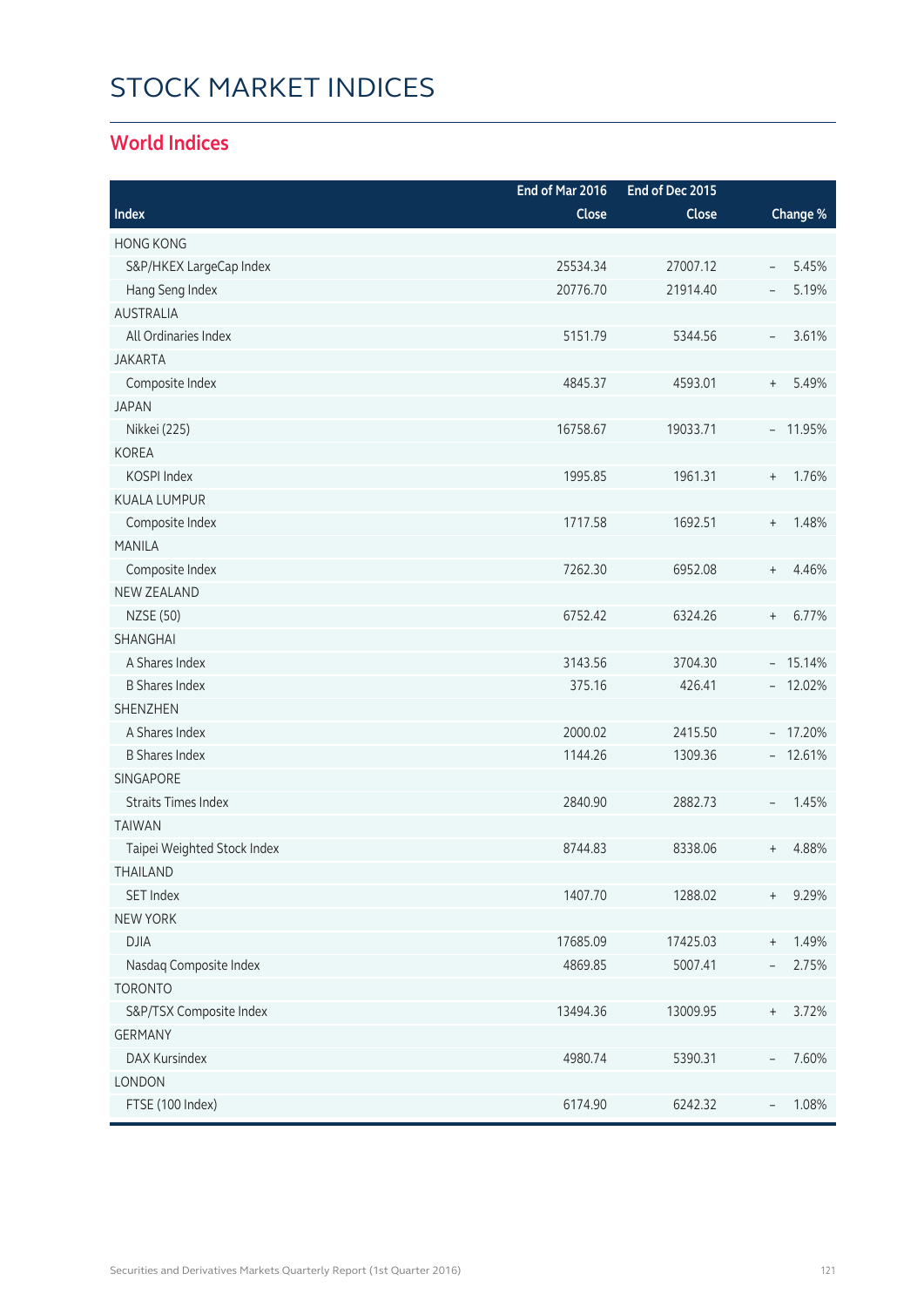#### **Contract Volume by Derivatives Products**

|                                                    | <b>Contracts</b> |                  |
|----------------------------------------------------|------------------|------------------|
| <b>Derivatives product</b>                         | 1st Quarter 2016 | 1st Quarter 2015 |
| Hang Seng Index Futures                            | 8,344,875        | 3,925,409        |
| Hang Seng Index Options                            | 2,255,893        | 1,691,364        |
| Mini-Hang Seng Index Futures                       | 3,087,080        | 1,834,431        |
| Mini-Hang Seng Index Options                       | 290,886          | 243,616          |
| H-shares Index Futures                             | 9,089,155        | 6,635,210        |
| H-shares Index Options                             | 5,126,599        | 2,507,704        |
| Mini H-shares Index Futures                        | 1,501,592        | 1,673,669        |
| Flexible Hang Seng Index Options                   | $\Omega$         | 200              |
| Flexible H-shares Index Options                    | 5,700            | 13,090           |
| <b>HSI Dividend Point Index Futures</b>            | 7,502            | 3,300            |
| <b>HSCEI Dividend Point Index Futures</b>          | 230,097          | 82,908           |
| HSI Volatility Index Futures                       | 30               | 50               |
| CES China 120 Index Futures                        | 143              | 14,375           |
| <b>IBOVESPA Futures</b>                            | $\Omega$         | $\Omega$         |
| <b>MICEX Index Futures</b>                         | 0                | $\Omega$         |
| S&P BSE Sensex Index Futures                       | 0                | $\Omega$         |
| FTSE/JSE Top40 Futures                             | $\Omega$         | $\Omega$         |
| <b>Stock Futures</b>                               | 92,936           | 168,602          |
| <b>Stock Options</b>                               | 17,289,771       | 22, 162, 657     |
| Three-month HIBOR Futures                          | 12               | 80               |
| One-month HIBOR Futures                            | $\Omega$         | $\Omega$         |
| Three-year Exchange Fund Note Futures <sup>1</sup> |                  | $\Omega$         |
| RMB Currency Futures - USD/CNH Futures             | 184,531          | 58,303           |
| Gold Futures <sup>2</sup>                          |                  | 0                |
| London Aluminium Mini Futures                      | 374              | 2,711            |
| <b>London Zinc Mini Futures</b>                    | 2,346            | 3,378            |
| London Copper Mini Futures                         | 1,105            | 12,329           |
| London Lead Mini Futures <sup>3</sup>              | $\mathbf{0}$     |                  |
| London Nickel Mini Futures <sup>4</sup>            | 637              |                  |
| London Tin Mini Futures <sup>5</sup>               | $6\overline{6}$  |                  |
| Total                                              | 47,511,270       | 41,033,386       |

1 Trading in 3-Year Exchange Fund Note Futures suspended with effect from 14 Sep 2015

2 Trading in Gold Futures suspended with effect from 27 May 2015

<sup>3</sup> Trading in London Lead Mini Futures commenced on 14 Dec 2015

<sup>4</sup> Trading in London Nickel Mini Futures commenced on 14 Dec 2015

5 Trading in London Tin Mini Futures commenced on 14 Dec 2015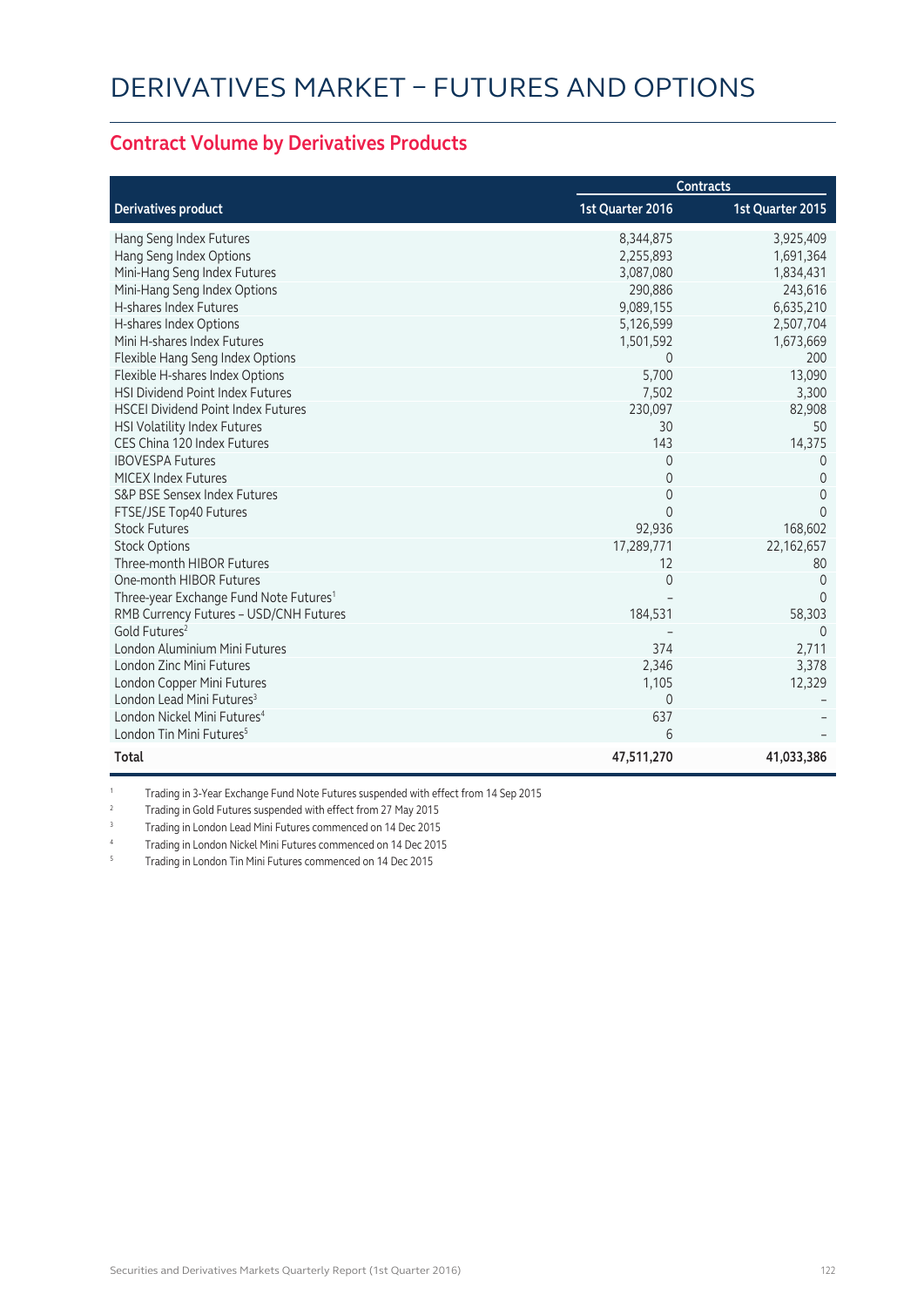## DERIVATIVES MARKET – FUTURES AND OPTIONS

### **Hang Seng Index Futures – Contract Volume and Open Interest (contracts)**

|      |                | <b>Total</b><br>contract volume | Quarter-end<br>open interest |
|------|----------------|---------------------------------|------------------------------|
| 2015 | Q1             | 3,925,409                       | 115,396                      |
|      | Q <sub>2</sub> | 4,892,457                       | 120,329                      |
|      | Q <sub>3</sub> | 5,212,839                       | 102,582                      |
|      | Q4             | 7,209,070                       | 97,118                       |
| 2016 | Q1             | 8,344,875                       | 105,887                      |

### **Mini Hang Seng Index Futures – Contract Volume and Open Interest (contracts)**

|      |                | <b>Total</b>    | Quarter-end   |
|------|----------------|-----------------|---------------|
|      |                | contract volume | open interest |
| 2015 | Q1             | 1,834,431       | 7,247         |
|      | Q <sub>2</sub> | 2,535,820       | 10,316        |
|      | Q <sub>3</sub> | 3,064,596       | 7,431         |
|      | Q4             | 2,611,709       | 7,556         |
| 2016 | Q1             | 3,087,080       | 9,138         |

### **Hang Seng Index Options – Contract Volume and Open Interest (contracts)**

|                | <b>Total</b>    | Quarter-end   |
|----------------|-----------------|---------------|
|                | contract volume | open interest |
| Q1             | 1,691,364       | 203,839       |
| Q <sub>2</sub> | 2,107,749       | 202,300       |
| Q <sub>3</sub> | 2,093,981       | 257,268       |
| Q4             | 1,622,372       | 172,564       |
| Q1             | 2,255,893       | 243,225       |
|                |                 |               |

### **H-Share Index Futures – Contract Volume and Open Interest (contracts)**

|      |                | <b>Total</b><br>contract volume | Quarter-end<br>open interest |
|------|----------------|---------------------------------|------------------------------|
| 2015 | Q1             | 6,635,210                       | 303,145                      |
|      | Q <sub>2</sub> | 9,273,172                       | 317,137                      |
|      | Q <sub>3</sub> | 9,576,380                       | 349,891                      |
|      | Q4             | 7,894,548                       | 384,767                      |
| 2016 | Q1             | 9,089,155                       | 357,894                      |

### **Stock Options Market Turnover and Open Interest (contracts)**

|      |                | <b>Total</b><br>Premium (HK\$ mil.) | <b>Total</b><br>contract volume | Quarter-end<br>open interest |
|------|----------------|-------------------------------------|---------------------------------|------------------------------|
| 2015 | Q1             | 17,410.66                           | 22,162,657                      | 6,545,827                    |
|      | Q <sub>2</sub> | 30,404.09                           | 31,431,575                      | 7,635,003                    |
|      | Q <sub>3</sub> | 22,706.73                           | 23,674,156                      | 6,679,004                    |
|      | Q4             | 9,781.44                            | 15,195,091                      | 4,827,678                    |
| 2016 | Q1             | 11,846.68                           | 17,289,771                      | 5,368,449                    |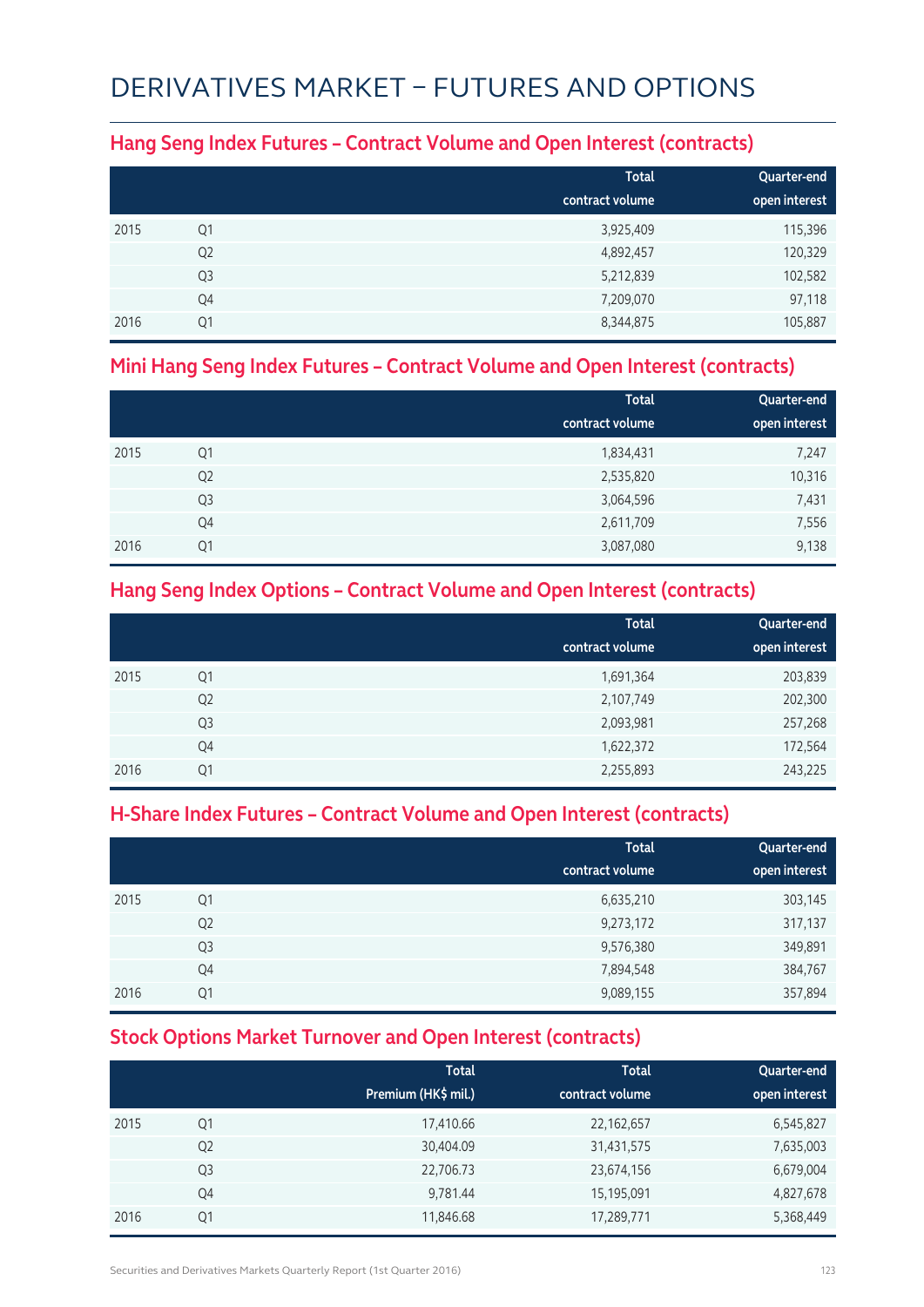## **Stock Options Premium by Class**

for 1st Quarter 2016

|                        | Premium    |              |            |  |
|------------------------|------------|--------------|------------|--|
| <b>Options class</b>   |            | $(HK\$ mil.) | % of total |  |
| X ISHARES A50          | A50        | 843.40       | 7.12%      |  |
| ANHUI CONCH            | ACC        | 79.43        | 0.67%      |  |
| AIA                    | AIA        | 574.05       | 4.85%      |  |
| <b>CHALCO</b>          | <b>ALC</b> | 8.40         | 0.07%      |  |
| CAM CSI300             | AMC        | 297.24       | 2.51%      |  |
| <b>BANKCOMM</b>        | <b>BCM</b> | 37.51        | 0.32%      |  |
| <b>BANK OF E ASIA</b>  | <b>BEA</b> | 11.10        | 0.09%      |  |
| <b>BELLE INT'L</b>     | <b>BIH</b> | 13.26        | 0.11%      |  |
| <b>BOC HONG KONG</b>   | <b>BOC</b> | 85.92        | 0.73%      |  |
| <b>BYD COMPANY</b>     | <b>BYD</b> | 21.42        | 0.18%      |  |
| CHINA COMM CONS        | CCC        | 59.89        | 0.51%      |  |
| <b>CHINA COAL</b>      | CCE        | 3.72         | 0.03%      |  |
| CHINA COSCO            | CCS        | 1.10         | 0.01%      |  |
|                        | CDA        | 5.26         | 0.04%      |  |
| CHINA CINDA            |            |              |            |  |
| <b>CGN POWER</b>       | CGN        | 4.21         | 0.04%      |  |
| <b>CHINA MOBILE</b>    | CHT        | 464.94       | 3.92%      |  |
| <b>CHINA UNICOM</b>    | <b>CHU</b> | 103.13       | 0.87%      |  |
| <b>CITIC</b>           | <b>CIT</b> | 42.69        | 0.36%      |  |
| <b>CKH HOLDINGS</b>    | <b>CKH</b> | 221.87       | 1.87%      |  |
| <b>CK PROPERTY</b>     | <b>CKP</b> | 24.40        | 0.21%      |  |
| <b>CHINA LIFE</b>      | <b>CLI</b> | 810.15       | 6.84%      |  |
| <b>CLP HOLDINGS</b>    | <b>CLP</b> | 20.80        | 0.18%      |  |
| <b>CM BANK</b>         | CMB        | 115.98       | 0.98%      |  |
| <b>CNOOC</b>           | CNC        | 208.35       | 1.76%      |  |
| <b>CHINA OVERSEAS</b>  | COL        | 306.37       | 2.59%      |  |
| CATHAY PAC AIR         | CPA        | 1.03         | 0.01%      |  |
| <b>SINOPEC CORP</b>    | CPC        | 125.46       | 1.06%      |  |
| <b>CPIC</b>            | <b>CPI</b> | 79.31        | 0.67%      |  |
| CHINA RAIL CONS        | CRC        | 6.06         | 0.05%      |  |
| <b>CHINA RAILWAY</b>   | CRG        | 7.09         | 0.06%      |  |
| <b>CHINA RES LAND</b>  | CRL        | 35.35        | 0.30%      |  |
| X WISECSI300ETF        | CS3        | 0.09         | 0.00%      |  |
| CSOP A50 ETF           | <b>CSA</b> | 1,040.58     | 8.78%      |  |
| CHINA SHENHUA          | <b>CSE</b> | 48.86        | 0.41%      |  |
| <b>CITIC BANK</b>      | <b>CTB</b> | 30.74        | 0.26%      |  |
| CHINA TELECOM          | CTC        | 21.70        | 0.18%      |  |
| <b>CITIC SEC</b>       | <b>CTS</b> | 35.14        | 0.30%      |  |
| DONGFENG GROUP         | <b>DFM</b> | 4.19         | 0.04%      |  |
| <b>ESPRIT HOLDINGS</b> | <b>ESP</b> | 0.30         | 0.00%      |  |
| FIH.                   | <b>FIH</b> | 0.35         | 0.00%      |  |
| <b>GALAXY ENT</b>      | GLX        | 263.86       | 2.23%      |  |
| <b>GREATWALL MOTOR</b> | <b>GWM</b> | 37.00        | 0.31%      |  |
| <b>HAITONG SEC</b>     | HAI        | 74.92        | 0.63%      |  |
| <b>HS H-SHARE ETF</b>  | <b>HCF</b> | 18.25        | 0.15%      |  |
| POWER ASSETS           | <b>HEH</b> | 34.25        | 0.29%      |  |
| <b>HKEX</b>            | <b>HEX</b> | 1,096.09     | 9.25%      |  |
| <b>HENGAN INT'L</b>    | <b>HGN</b> | 11.38        | 0.10%      |  |
| <b>HSBC HOLDINGS</b>   | <b>HKB</b> | 745.31       | 6.29%      |  |
| HK & CHINA GAS         | <b>HKG</b> | 15.89        | 0.13%      |  |
| <b>HENDERSON LAND</b>  | <b>HLD</b> | 58.58        | 0.49%      |  |
| <b>HUANENG POWER</b>   | <b>HNP</b> | 17.04        | 0.14%      |  |
| <b>HANG SENG BANK</b>  | <b>HSB</b> | 104.27       | 0.88%      |  |
| <b>JIANGXI COPPER</b>  | <b>JXC</b> | 18.31        | 0.15%      |  |
| <b>KUNLUN ENERGY</b>   | <b>KLE</b> | 21.99        | 0.19%      |  |
| <b>KINGSOFT</b>        | <b>KSO</b> | 17.26        | 0.15%      |  |
| LENOVO GROUP           | LEN        | 76.99        | 0.65%      |  |
| LI & FUNG              | <b>LIF</b> | 16.74        | 0.14%      |  |
|                        |            |              |            |  |
| MENGNIU DAIRY          | <b>MEN</b> | 4.26         | 0.04%      |  |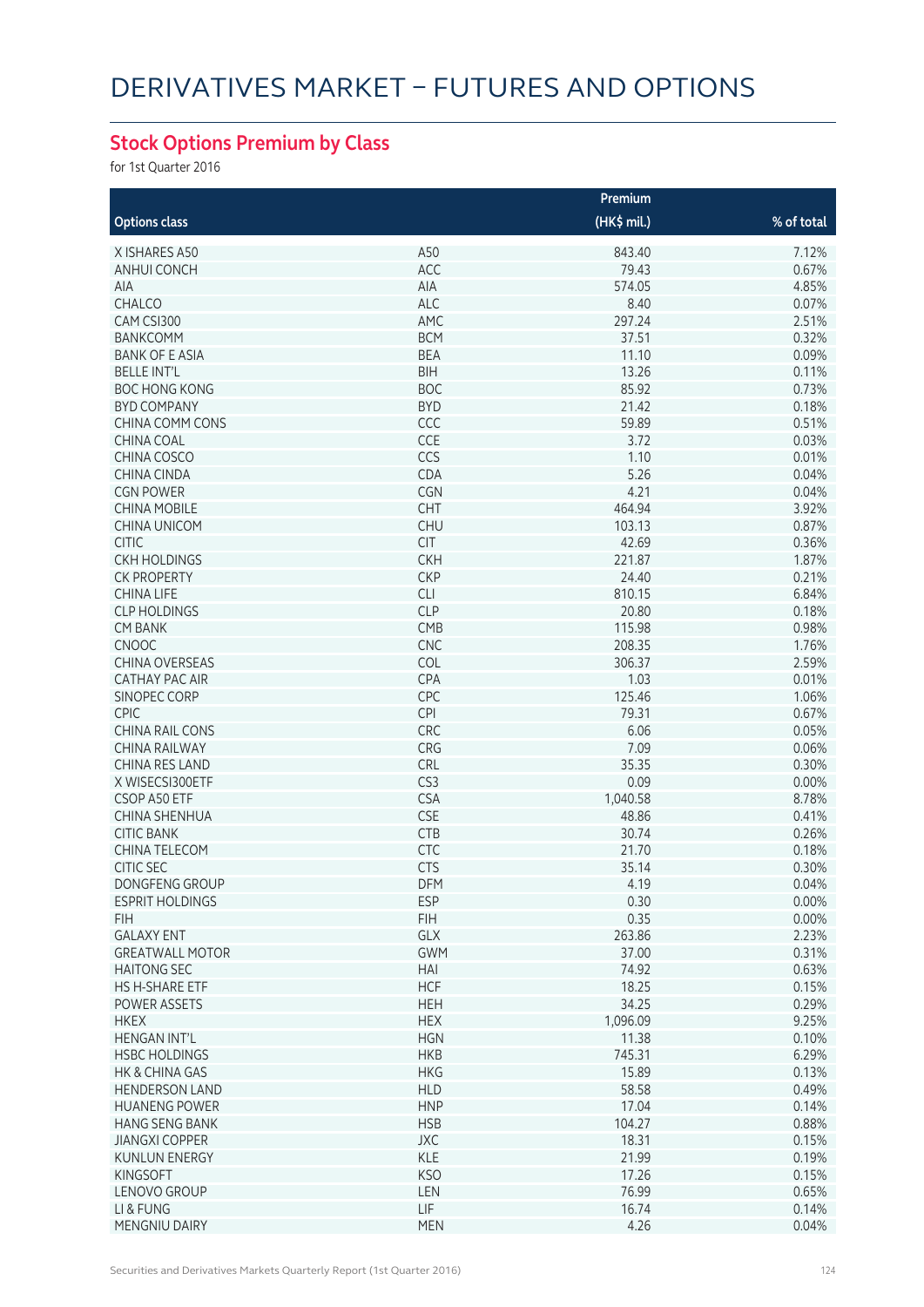# DERIVATIVES MARKET – FUTURES AND OPTIONS

|                           |            | Premium     |            |
|---------------------------|------------|-------------|------------|
| <b>Options class</b>      |            | (HK\$ mil.) | % of total |
| <b>MGM CHINA</b>          | <b>MGM</b> | 1.92        | 0.02%      |
| MINSHENG BANK             | <b>MSB</b> | 25.45       | 0.21%      |
| MTR CORPORATION           | <b>MTR</b> | 13.09       | 0.11%      |
| <b>CNBM</b>               | <b>NBM</b> | 27.04       | 0.23%      |
| <b>NCI</b>                | <b>NCL</b> | 6.25        | 0.05%      |
| NEW WORLD DEV             | <b>NWD</b> | 14.26       | 0.12%      |
| PING AN                   | PAI        | 904.90      | 7.64%      |
| PETROCHINA                | PEC        | 185.67      | 1.57%      |
| PICC P&C                  | PIC        | 29.61       | 0.25%      |
| PICC GROUP                | PIN        | 5.23        | 0.04%      |
| <b>GCL-POLY ENERGY</b>    | PLE        | 1.29        | 0.01%      |
| <b>R&amp;F PROPERTIES</b> | <b>RFP</b> | 1.61        | 0.01%      |
| <b>SANDS CHINA LTD</b>    | <b>SAN</b> | 165.86      | 1.40%      |
| <b>SHK PPT</b>            | <b>SHK</b> | 430.24      | 3.63%      |
| <b>STANCHART</b>          | <b>STC</b> | 16.86       | 0.14%      |
| <b>SWIRE PACIFIC A</b>    | <b>SWA</b> | 29.87       | 0.25%      |
| <b>TENCENT</b>            | <b>TCH</b> | 787.86      | 6.65%      |
| <b>TRACKER FUND</b>       | <b>TRF</b> | 15.88       | 0.13%      |
| <b>WHARF HOLDINGS</b>     | WHL        | 58.56       | 0.49%      |
| WANT WANT CHINA           | <b>WWC</b> | 4.77        | 0.04%      |
| <b>ABC</b>                | <b>XAB</b> | 115.20      | 0.97%      |
| <b>BANK OF CHINA</b>      | XBC        | 163.36      | 1.38%      |
| <b>CCB</b>                | <b>XCC</b> | 242.29      | 2.05%      |
| <b>ICBC</b>               | <b>XIC</b> | 147.79      | 1.25%      |
| YANZHOU COAL              | YZC        | 14.54       | 0.12%      |
| <b>ZIJIN MINING</b>       | <b>ZJM</b> | 4.06        | 0.03%      |
| Total                     |            | 11,846.68   | 100.00%    |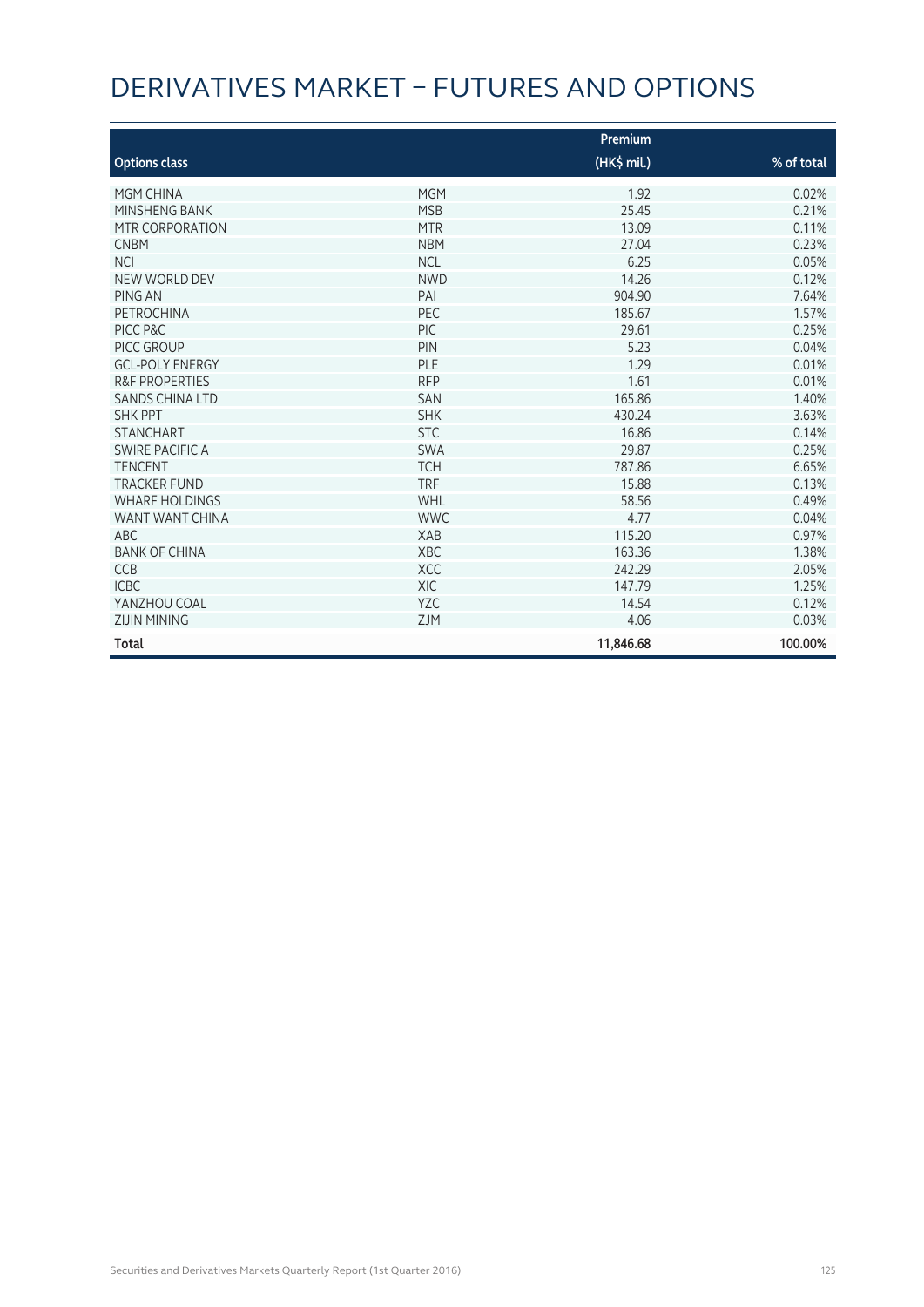### **Stock Options Contract Volume by Class**

for 1st Quarter 2016

|                        |            | Contract  |            |
|------------------------|------------|-----------|------------|
| <b>Options class</b>   |            | volume    | % of total |
| X ISHARES A50          | A50        | 479,736   | 2.77%      |
| <b>ANHUI CONCH</b>     | ACC        | 108,816   | 0.63%      |
| AIA                    | AIA        | 449,404   | 2.60%      |
| CHALCO                 | ALC        | 23,818    | 0.14%      |
| CAM CSI300             | AMC        | 109,247   | 0.63%      |
| <b>BANKCOMM</b>        | <b>BCM</b> | 98,978    | 0.57%      |
| <b>BANK OF E ASIA</b>  | <b>BEA</b> | 60,627    | 0.35%      |
|                        |            |           |            |
| <b>BELLE INT'L</b>     | <b>BIH</b> | 35,786    | 0.21%      |
| <b>BOC HONG KONG</b>   | <b>BOC</b> | 186,540   | 1.08%      |
| <b>BYD COMPANY</b>     | <b>BYD</b> | 17,111    | 0.10%      |
| CHINA COMM CONS        | CCC        | 143,080   | 0.83%      |
| <b>CHINA COAL</b>      | CCE        | 19,078    | 0.11%      |
| CHINA COSCO            | CCS        | 3,349     | 0.02%      |
| <b>CHINA CINDA</b>     | CDA        | 8,685     | 0.05%      |
| <b>CGN POWER</b>       | CGN        | 4,658     | 0.03%      |
| <b>CHINA MOBILE</b>    | CHT        | 453,678   | 2.62%      |
| <b>CHINA UNICOM</b>    | <b>CHU</b> | 136,716   | 0.79%      |
| <b>CITIC</b>           | <b>CIT</b> | 68,573    | 0.40%      |
| <b>CKH HOLDINGS</b>    | <b>CKH</b> | 185,332   | 1.07%      |
| <b>CK PROPERTY</b>     | <b>CKP</b> | 13,242    | 0.08%      |
| <b>CHINA LIFE</b>      | <b>CLI</b> | 666,056   | 3.85%      |
| <b>CLP HOLDINGS</b>    | <b>CLP</b> | 41,488    | 0.24%      |
| <b>CM BANK</b>         | CMB        | 240,312   | 1.39%      |
| CNOOC                  | <b>CNC</b> | 519,526   | 3.00%      |
| <b>CHINA OVERSEAS</b>  | COL        | 178,044   | 1.03%      |
| <b>CATHAY PAC AIR</b>  | CPA        | 3,053     | 0.02%      |
| SINOPEC CORP           | CPC        | 221,935   | 1.28%      |
| <b>CPIC</b>            | <b>CPI</b> | 71,380    | 0.41%      |
| <b>CHINA RAIL CONS</b> | CRC        | 15,448    | 0.09%      |
| <b>CHINA RAILWAY</b>   | CRG        | 16,756    | 0.10%      |
| CHINA RES LAND         | CRL        | 17,242    | 0.10%      |
| X WISECSI300ETF        | CS3        | 142       | 0.00%      |
| CSOP A50 ETF           | <b>CSA</b> | 519,029   | 3.00%      |
| <b>CHINA SHENHUA</b>   | <b>CSE</b> | 142,817   | 0.83%      |
| <b>CITIC BANK</b>      | <b>CTB</b> | 120,195   | 0.70%      |
| CHINA TELECOM          | CTC        |           | 0.34%      |
| <b>CITIC SEC</b>       |            | 58,391    |            |
|                        | <b>CTS</b> | 41,807    | 0.24%      |
| <b>DONGFENG GROUP</b>  | <b>DFM</b> | 5,419     | 0.03%      |
| ESPRIT HOLDINGS        | <b>ESP</b> | 7,483     | $0.04\%$   |
| <b>FIH</b>             | <b>FIH</b> | 994       | 0.01%      |
| <b>GALAXY ENT</b>      | GLX        | 312,694   | 1.81%      |
| <b>GREATWALL MOTOR</b> | <b>GWM</b> | 147,389   | 0.85%      |
| <b>HAITONG SEC</b>     | HAI        | 43,999    | 0.25%      |
| HS H-SHARE ETF         | <b>HCF</b> | 11,874    | 0.07%      |
| POWER ASSETS           | <b>HEH</b> | 49,422    | 0.29%      |
| <b>HKEX</b>            | <b>HEX</b> | 2,006,774 | 11.61%     |
| <b>HENGAN INT'L</b>    | <b>HGN</b> | 12,872    | 0.07%      |
| <b>HSBC HOLDINGS</b>   | <b>HKB</b> | 821,284   | 4.75%      |
| HK & CHINA GAS         | <b>HKG</b> | 32,819    | 0.19%      |
| <b>HENDERSON LAND</b>  | <b>HLD</b> | 42,935    | 0.25%      |
| <b>HUANENG POWER</b>   | <b>HNP</b> | 24,632    | 0.14%      |
| <b>HANG SENG BANK</b>  | <b>HSB</b> | 225,417   | 1.30%      |
| <b>JIANGXI COPPER</b>  | <b>JXC</b> | 40,291    | 0.23%      |
| <b>KUNLUN ENERGY</b>   | KLE        | 30,603    | 0.18%      |
| <b>KINGSOFT</b>        | <b>KSO</b> | 25,320    | 0.15%      |
| LENOVO GROUP           | LEN        | 156,803   | 0.91%      |
| LI & FUNG              | <b>LIF</b> | 23,608    | 0.14%      |
| MENGNIU DAIRY          | <b>MEN</b> | 9,963     | 0.06%      |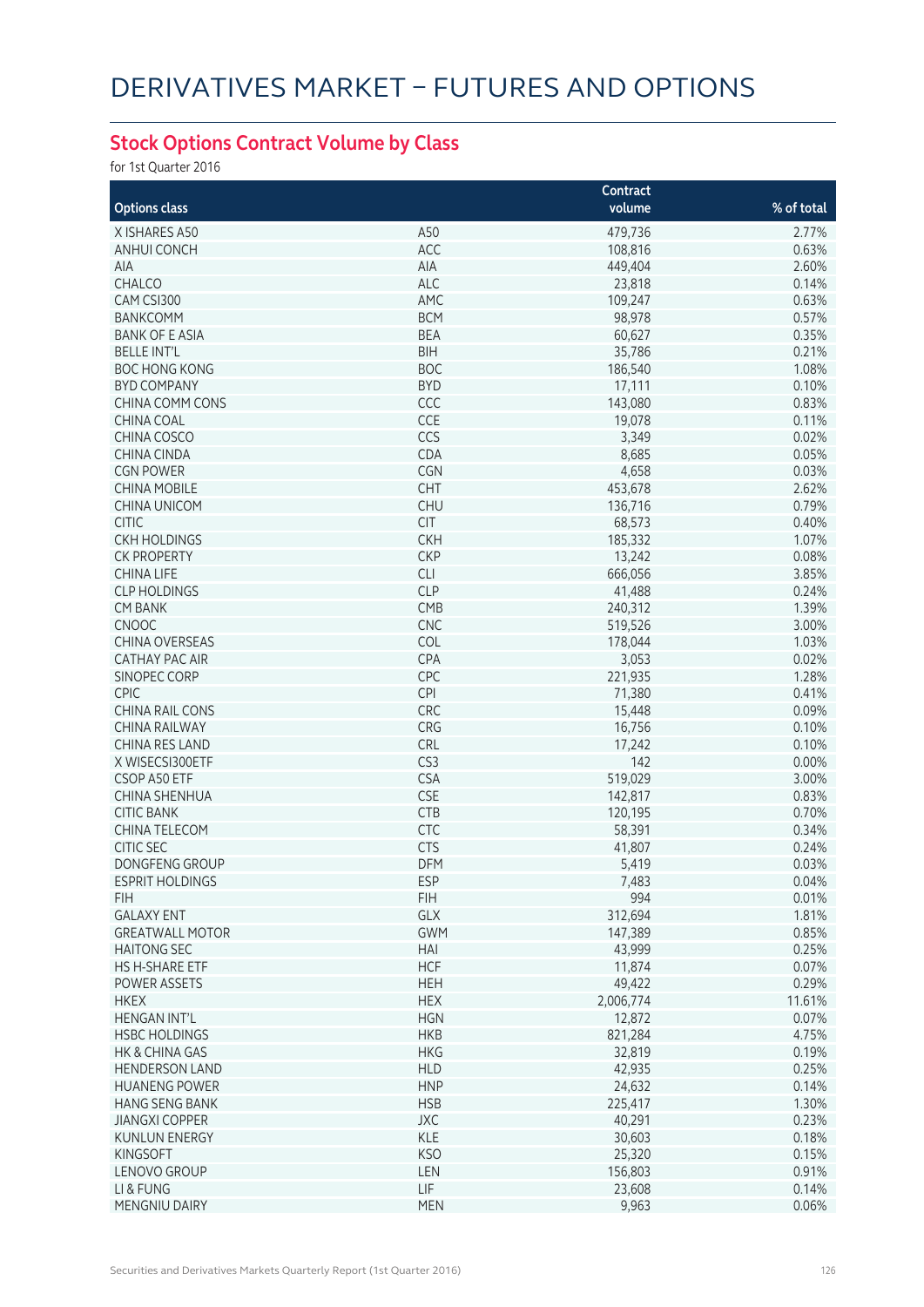# DERIVATIVES MARKET – FUTURES AND OPTIONS

| <b>Options class</b>      |            | Contract<br>volume | % of total |
|---------------------------|------------|--------------------|------------|
| MGM CHINA                 | <b>MGM</b> | 5,363              | 0.03%      |
| MINSHENG BANK             | <b>MSB</b> | 45,129             | 0.26%      |
| MTR CORPORATION           | <b>MTR</b> | 36,452             | 0.21%      |
| <b>CNBM</b>               | <b>NBM</b> | 33,069             | 0.19%      |
| <b>NCI</b>                | <b>NCL</b> | 5,949              | 0.03%      |
| NEW WORLD DEV             | <b>NWD</b> | 30,269             | 0.18%      |
| <b>PING AN</b>            | PAI        | 1,202,359          | 6.95%      |
| <b>PETROCHINA</b>         | PEC        | 313,474            | 1.81%      |
| PICC P&C                  | PIC        | 34,317             | 0.20%      |
| PICC GROUP                | PIN        | 5,324              | 0.03%      |
| <b>GCL-POLY ENERGY</b>    | PLE        | 3,415              | 0.02%      |
| <b>R&amp;F PROPERTIES</b> | <b>RFP</b> | 8,831              | 0.05%      |
| SANDS CHINA LTD           | <b>SAN</b> | 357,336            | 2.07%      |
| <b>SHK PPT</b>            | <b>SHK</b> | 170,884            | 0.99%      |
| <b>STANCHART</b>          | <b>STC</b> | 118,321            | 0.68%      |
| <b>SWIRE PACIFIC A</b>    | <b>SWA</b> | 33,822             | 0.20%      |
| <b>TENCENT</b>            | <b>TCH</b> | 2,184,944          | 12.64%     |
| <b>TRACKER FUND</b>       | <b>TRF</b> | 48,997             | 0.28%      |
| <b>WHARF HOLDINGS</b>     | WHL        | 42,351             | 0.24%      |
| WANT WANT CHINA           | <b>WWC</b> | 14,160             | 0.08%      |
| ABC                       | <b>XAB</b> | 95,283             | 0.55%      |
| <b>BANK OF CHINA</b>      | <b>XBC</b> | 983,874            | 5.69%      |
| <b>CCB</b>                | <b>XCC</b> | 1,113,253          | 6.44%      |
| <b>ICBC</b>               | <b>XIC</b> | 846,178            | 4.89%      |
| YANZHOU COAL              | <b>YZC</b> | 28,878             | 0.17%      |
| <b>ZIJIN MINING</b>       | <b>ZJM</b> | 14,869             | 0.09%      |
| <b>Total</b>              |            | 17,289,771         | 100.00%    |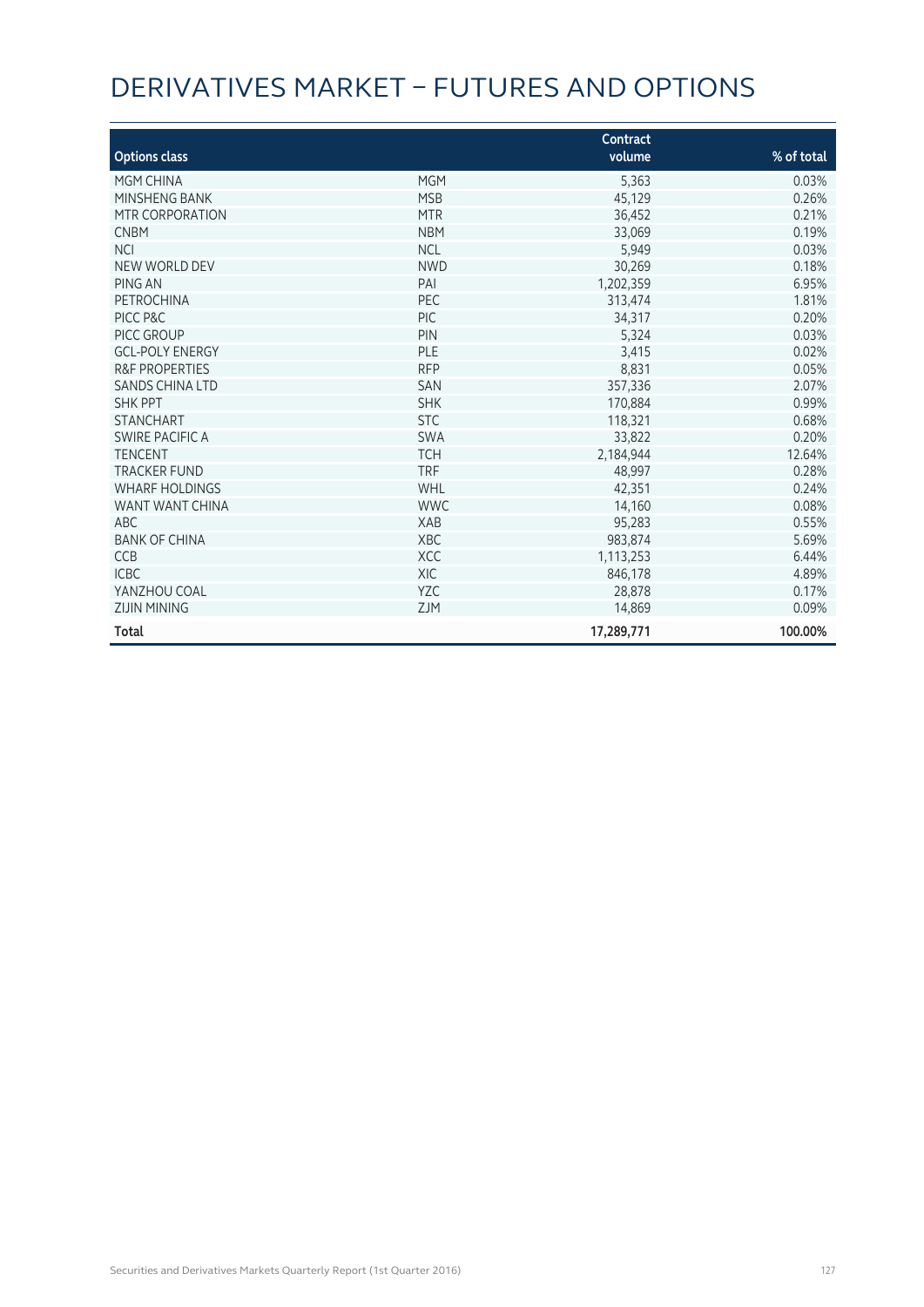### **Average Daily Settlement Instructions (SIs) Settled in CCASS**

(both delivering and receiving SIs are counted)

|            |                |               | SIs by shares | SIs by value |
|------------|----------------|---------------|---------------|--------------|
| Year/Month |                | Number of SIs | (bil. shs)    | (HK\$bil.)   |
| 2015       | Q1             | 90,242        | 44.99         | 209.79       |
|            | Q <sub>2</sub> | 122,363       | 72.45         | 372.55       |
|            | Q <sub>3</sub> | 101,225       | 58.26         | 243.97       |
|            | Q4             | 89,652        | 47.71         | 188.39       |
| 2016       | Q1             | 85,208        | 47.09         | 170.11       |

## **Average Daily Investor Settlement Instructions (ISIs) settled in CCASS**

(one sided ISIs are counted)

| Year/month |                | Number of ISIs | ISIs by shares (Mil shs) | ISIs by value (HK\$ mil.) |
|------------|----------------|----------------|--------------------------|---------------------------|
| 2015       | Q1             | 401            | 49.48                    | 165.36                    |
|            | Q <sub>2</sub> | 716            | 231.32                   | 289.16                    |
|            | Q <sub>3</sub> | 390            | 193.07                   | 220.27                    |
|            | Q4             | 267            | 61.49                    | 101.52                    |
| 2016       | Q1             | 249            | 129.91                   | 89.17                     |

### **Securities under CCASS Custody**

(balances at quarter end)

|            |                |            | % of issued |                     | % of market       |
|------------|----------------|------------|-------------|---------------------|-------------------|
|            |                | Number of  | shares of   |                     | capitalisation of |
|            |                | shares     | admitted    | <b>Market value</b> | admitted          |
| Year/Month |                | (bil. shs) | securities  | (HK\$ bil.)         | <b>securities</b> |
| 2015       | Q1             | 4,489.32   | 71.67       | 15,975.62           | 54.46             |
|            | Q <sub>2</sub> | 4,952.17   | 73.78       | 17,891.63           | 57.24             |
|            | Q <sub>3</sub> | 5,397.98   | 74.44       | 14,074.11           | 56.13             |
|            | Q4             | 5,467.21   | 74.50       | 15,071.15           | 56.58             |
| 2016       | Q <sub>1</sub> | 5,558.03   | 74.67       | 14,395.88           | 56.61             |

Share quantity and market value of securities in non-HKD currency are included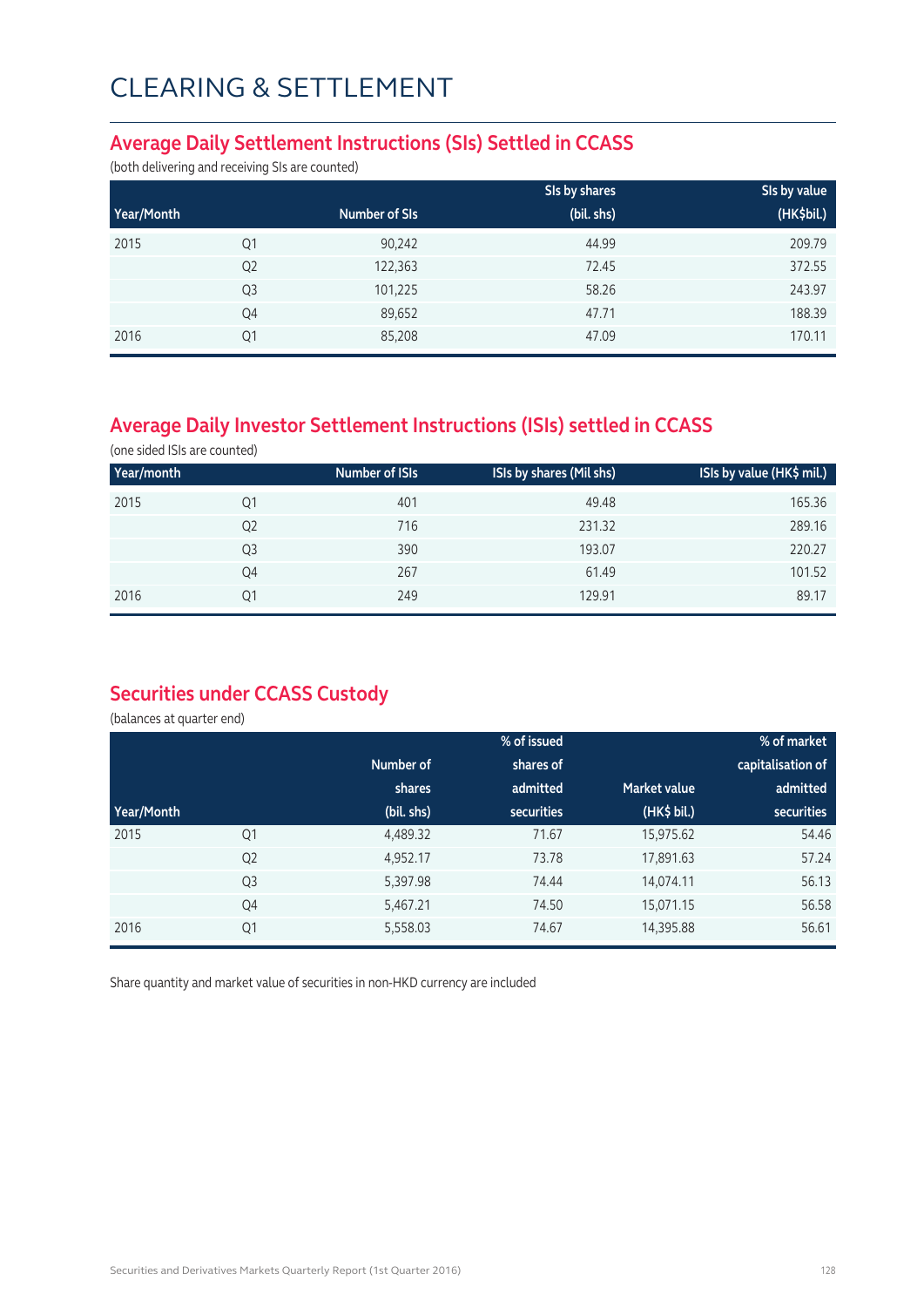#### **Average Daily Stock Exchange Trades Processed in CCASS**

(including CNS trades, isolated trades and cross trades)

|            |                | No. of CCASS | % of Exchange | No. of shares | % of market | Value of trades | % of market |
|------------|----------------|--------------|---------------|---------------|-------------|-----------------|-------------|
| Year/Month |                | trades       | trades        | (Mil. shs)    | turnover    | $(HK\$ mil.)    | turnover    |
| 2015       | Q1             | 1,182,398    | 100           | 187,686.03    | 100         | 85,005.00       | 100         |
|            | Q <sub>2</sub> | 1,864,260    | 100           | 242.342.57    | 100         | 158,049.69      | 100         |
|            | Q <sub>3</sub> | 1,449,054    | 100           | 226,605.64    | 100         | 98,705.62       | 100         |
|            | Q4             | 1,106,299    | 100           | 210.829.38    | 100         | 70,729.28       | 100         |
| 2016       | Q1             | 1,196,563    | 100           | 221,073.88    | 100         | 72,576.98       | 100         |

## **Average Daily Netting Efficiency of CNS Trades**

(in stock positions and share quantity)

|            |                |                 | <b>Netting</b> | No. of shares due | <b>Netting</b> |
|------------|----------------|-----------------|----------------|-------------------|----------------|
|            |                | No. of CNS      | efficiency     | for settlement    | efficiency     |
| Year/Month |                | stock positions | $(\%)$         | (Mil. shs)        | (%)            |
| 2015       | Q1             | 78,902          | 96.40          | 24,508.05         | 93.29          |
|            | Q <sub>2</sub> | 119,864         | 96.54          | 51,102.24         | 88.81          |
|            | Q <sub>3</sub> | 85,219          | 96.81          | 30,285.88         | 93.26          |
|            | Q4             | 72,118          | 96.46          | 24,746.99         | 93.92          |
| 2016       | Q1             | 69,511          | 96.91          | 24,993.76         | 94.24          |

## **Average Daily Settlement Efficiency of CNS Stock Positions**

|            |                |       | Settlement efficiency (%) |
|------------|----------------|-------|---------------------------|
| Year/Month |                | S day | $S + 1$ day               |
| 2015       | Q1             | 99.93 | 99.99                     |
|            | Q <sub>2</sub> | 99.96 | 99.99                     |
|            | Q <sub>3</sub> | 99.93 | 99.99                     |
|            | Q4             | 99.92 | 99.99                     |
| 2016       | Q1             | 99.93 | 99.99                     |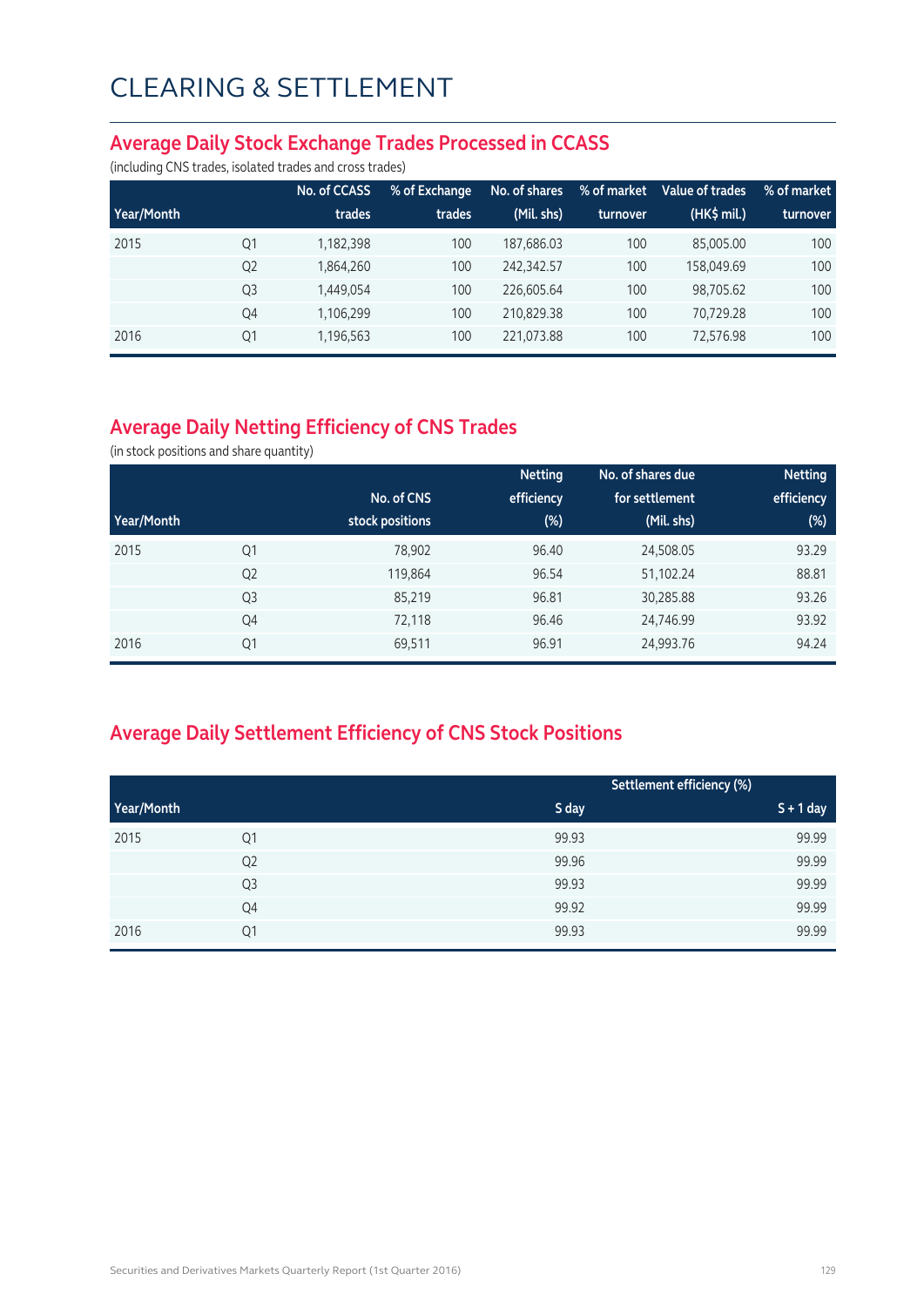### **Open Interest by Derivatives Products**

|                                                    | <b>Contracts</b> |                  |  |
|----------------------------------------------------|------------------|------------------|--|
| <b>Derivatives product</b>                         | 1st Quarter 2016 | 1st Quarter 2015 |  |
| Hang Seng Index Futures                            | 105,887          | 115,396          |  |
| Hang Seng Index Options                            | 243,225          | 203,839          |  |
| Mini-Hang Seng Index Futures                       | 9,138            | 7,247            |  |
| Mini-Hang Seng Index Options                       | 9,008            | 6,804            |  |
| H-shares Index Futures                             | 357,894          | 303,145          |  |
| H-shares Index Options                             | 2,214,952        | 1,093,784        |  |
| Mini H-shares Index Futures                        | 5,122            | 6,114            |  |
| Flexible Hang Seng Index Options                   | 2,975            | 100              |  |
| Flexible H-shares Index Options                    | 20,731           | 31,315           |  |
| <b>HSI Dividend Point Index Futures</b>            | 5,875            | 5,000            |  |
| <b>HSCEI Dividend Point Index Futures</b>          | 160,528          | 53,502           |  |
| HSI Volatility Index Futures                       | 3                | 11               |  |
| CES China 120 Index Futures                        | 9                | 70               |  |
| <b>IBOVESPA Futures</b>                            | $\mathbf 0$      | $\mathbf 0$      |  |
| <b>MICEX Index Futures</b>                         | $\overline{0}$   | $\overline{0}$   |  |
| S&P BSE Sensex Index Futures                       | $\mathbf 0$      | $\mathbf 0$      |  |
| FTSE/JSE Top40 Futures                             | $\Omega$         | $\Omega$         |  |
| <b>Stock Futures</b>                               | 7,121            | 17,347           |  |
| <b>Stock Options</b>                               | 5,368,449        | 6,545,827        |  |
| Three-month HIBOR Futures                          | $\mathbf 0$      | 35               |  |
| One-month HIBOR Futures                            | $\mathbf 0$      | $\mathbf{0}$     |  |
| Three-year Exchange Fund Note Futures <sup>1</sup> |                  | $\Omega$         |  |
| RMB Currency Futures - USD/CNH Futures             | 28,215           | 12,949           |  |
| Gold Futures <sup>2</sup>                          |                  | $\mathbf{0}$     |  |
| London Aluminium Mini Futures                      | 33               | 171              |  |
| <b>London Zinc Mini Futures</b>                    | 136              | 162              |  |
| London Copper Mini Futures                         | 42               | 243              |  |
| London Lead Mini Futures <sup>3</sup>              | $\mathbf 0$      |                  |  |
| London Nickel Mini Futures <sup>4</sup>            | 6                |                  |  |
| London Tin Mini Futures <sup>5</sup>               | 6                |                  |  |
| Total                                              | 8,539,355        | 8,403,061        |  |

1 Trading in 3-Year Exchange Fund Note Futures suspended with effect from 14 Sep 2015

2 Trading in Gold Futures suspended with effect from 27 May 2015

<sup>3</sup> Trading in London Lead Mini Futures commenced on 14 Dec 2015

4 Trading in London Nickel Mini Futures commenced on 14 Dec 2015

5 Trading in London Tin Mini Futures commenced on 14 Dec 2015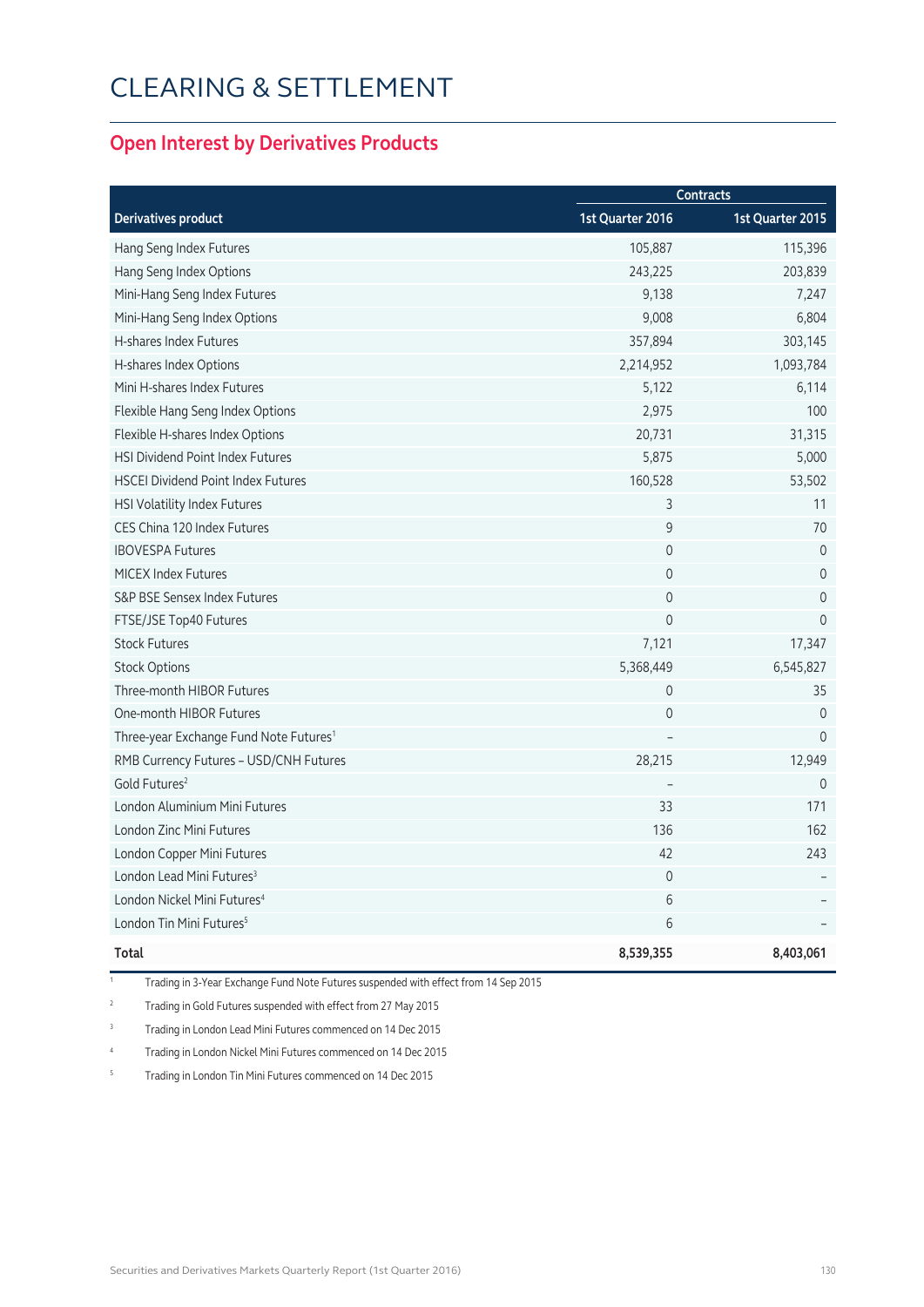### **Stock Options Open Interest by Class**

as at the end of 1st Quarter 2016

|                        |                       | Open interest |            |
|------------------------|-----------------------|---------------|------------|
| <b>Options class</b>   |                       | (contracts)   | % of total |
| X ISHARES A50          | A50                   | 119,007       | 2.22       |
| ANHUI CONCH            | ACC                   | 35,760        | 0.67       |
| AIA                    | AIA                   | 84,614        | 1.58       |
| CHALCO                 | ALC                   | 8,366         | 0.16       |
| CAM CSI300             | AMC                   | 14,096        | 0.26       |
| <b>BANKCOMM</b>        | <b>BCM</b>            | 48,654        | 0.91       |
| <b>BANK OF E ASIA</b>  | <b>BEA</b>            | 12,425        | 0.23       |
| <b>BELLE INT'L</b>     | <b>BIH</b>            | 12,048        | 0.22       |
| <b>BOC HONG KONG</b>   | <b>BOC</b>            | 49,975        | 0.93       |
| <b>BYD COMPANY</b>     | <b>BYD</b>            | 6,264         | 0.12       |
| CHINA COMM CONS        | CCC                   | 32,053        | 0.60       |
| CHINA COAL             | CCE                   | 8,540         | 0.16       |
| CHINA COSCO            | CCS                   | 3,751         | 0.07       |
| CHINA CINDA            | CDA                   | 4,430         | 0.08       |
| <b>CGN POWER</b>       | CGN                   | 1,689         | 0.03       |
| <b>CHINA MOBILE</b>    | CHT                   | 75,681        | 1.41       |
| <b>CHINA UNICOM</b>    | CHU                   | 52,176        | 0.97       |
| <b>CITIC</b>           | CIT                   | 22,904        | 0.43       |
| <b>CKH HOLDINGS</b>    | <b>CKH</b>            | 42,943        | 0.80       |
| <b>CK PROPERTY</b>     | <b>CKP</b>            | 4,608         | 0.09       |
| <b>CHINA LIFE</b>      | CLI                   | 160,496       | 2.99       |
| <b>CLP HOLDINGS</b>    | <b>CLP</b>            | 7,990         | 0.15       |
| <b>CM BANK</b>         | CMB                   | 100,053       | 1.86       |
| CNOOC                  | CNC                   | 180,336       | 3.36       |
| CHINA OVERSEAS         | COL                   | 41,970        | 0.78       |
| <b>CATHAY PAC AIR</b>  | CPA                   | 653           | 0.01       |
| SINOPEC CORP           | CPC                   | 96,996        | 1.81       |
| <b>CPIC</b>            | <b>CPI</b>            | 15,966        | 0.30       |
| CHINA RAIL CONS        | CRC                   | 5,651         | 0.11       |
| CHINA RAILWAY          | CRG                   | 5,154         | 0.10       |
| CHINA RES LAND         | CRL                   | 6,437         | 0.12       |
| X WISECSI300ETF        | CS3                   | 74            | 0.00       |
| CSOP A50 ETF           | <b>CSA</b>            | 87,907        | 1.64       |
| CHINA SHENHUA          | $\mathsf{CSE}\xspace$ | 67,891        | 1.26       |
| <b>CITIC BANK</b>      | <b>CTB</b>            | 101,764       | 1.90       |
| CHINA TELECOM          | <b>CTC</b>            | 38,244        | 0.71       |
| CITIC SEC              | <b>CTS</b>            | 17,881        | 0.33       |
| DONGFENG GROUP         | DFM                   | 1,412         | 0.03       |
| <b>ESPRIT HOLDINGS</b> | ESP                   | 4,684         | 0.09       |
| <b>FIH</b>             | <b>FIH</b>            | 734           | 0.01       |
| <b>GALAXY ENT</b>      | GLX                   | 52,904        | 0.99       |
| <b>GREATWALL MOTOR</b> | <b>GWM</b>            | 56,410        | 1.05       |
| <b>HAITONG SEC</b>     | HAI                   | 25,607        | 0.48       |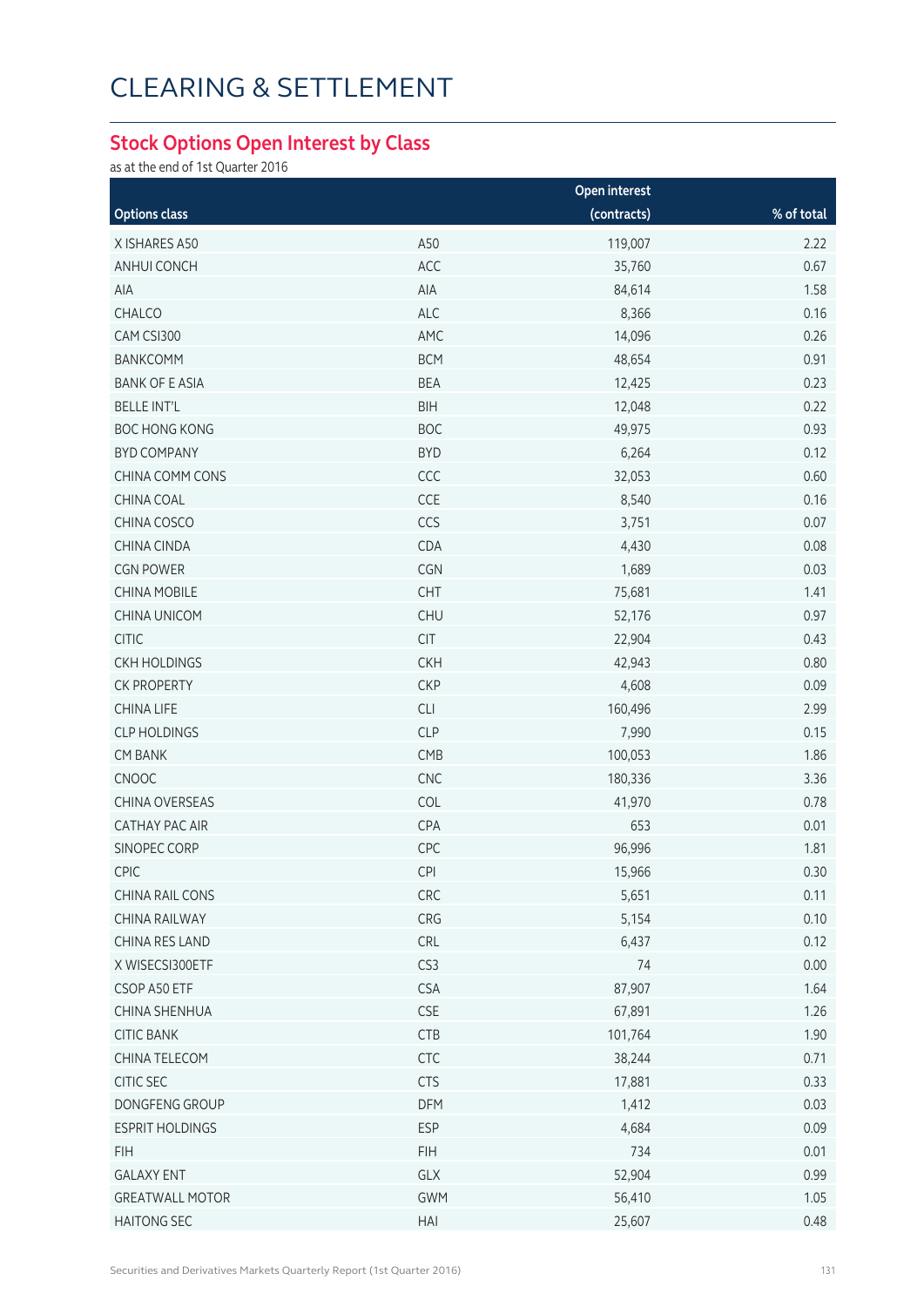|                           |            | Open interest |            |
|---------------------------|------------|---------------|------------|
| <b>Options class</b>      |            | (contracts)   | % of total |
| HS H-SHARE ETF            | <b>HCF</b> | 2,877         | 0.05       |
| POWER ASSETS              | <b>HEH</b> | 8,102         | 0.15       |
| <b>HKEX</b>               | <b>HEX</b> | 373,301       | 6.95       |
| <b>HENGAN INT'L</b>       | <b>HGN</b> | 3,403         | 0.06       |
| <b>HSBC HOLDINGS</b>      | <b>HKB</b> | 270,018       | 5.03       |
| HK & CHINA GAS            | <b>HKG</b> | 6,524         | 0.12       |
| <b>HENDERSON LAND</b>     | <b>HLD</b> | 8,363         | 0.16       |
| <b>HUANENG POWER</b>      | <b>HNP</b> | 7,688         | 0.14       |
| <b>HANG SENG BANK</b>     | <b>HSB</b> | 67,358        | 1.25       |
| <b>JIANGXI COPPER</b>     | <b>JXC</b> | 14,442        | 0.27       |
| <b>KUNLUN ENERGY</b>      | <b>KLE</b> | 6,112         | 0.11       |
| <b>KINGSOFT</b>           | <b>KSO</b> | 6,128         | 0.11       |
| LENOVO GROUP              | LEN        | 43,134        | 0.80       |
| LI & FUNG                 | <b>LIF</b> | 5,532         | 0.10       |
| MENGNIU DAIRY             | <b>MEN</b> | 2,532         | 0.05       |
| MGM CHINA                 | <b>MGM</b> | 1,744         | 0.03       |
| MINSHENG BANK             | <b>MSB</b> | 13,568        | 0.25       |
| MTR CORPORATION           | <b>MTR</b> | 4,988         | 0.09       |
| <b>CNBM</b>               | <b>NBM</b> | 13,689        | 0.25       |
| <b>NCI</b>                | <b>NCL</b> | 7,309         | 0.14       |
| NEW WORLD DEV             | <b>NWD</b> | 7,846         | 0.15       |
| PING AN                   | PAI        | 376,385       | 7.01       |
| PETROCHINA                | PEC        | 105,007       | 1.96       |
| PICC P&C                  | PIC        | 7,847         | 0.15       |
| PICC GROUP                | PIN        | 2,511         | 0.05       |
| <b>GCL-POLY ENERGY</b>    | PLE        | 976           | 0.02       |
| <b>R&amp;F PROPERTIES</b> | <b>RFP</b> | 3,920         | 0.07       |
| SANDS CHINA LTD           | SAN        | 97,104        | 1.81       |
| SHK PPT                   | <b>SHK</b> | 31,302        | 0.58       |
| <b>STANCHART</b>          | <b>STC</b> | 24,655        | 0.46       |
| <b>SWIRE PACIFIC A</b>    | SWA        | 10,471        | 0.20       |
| <b>TENCENT</b>            | <b>TCH</b> | 483,770       | 9.01       |
| <b>TRACKER FUND</b>       | <b>TRF</b> | 15,003        | 0.28       |
| <b>WHARF HOLDINGS</b>     | WHL        | 10,102        | 0.19       |
| WANT WANT CHINA           | <b>WWC</b> | 5,128         | 0.10       |
| ABC                       | XAB        | 51,330        | 0.96       |
| <b>BANK OF CHINA</b>      | XBC        | 636,935       | 11.86      |
| CCB                       | XCC        | 471,459       | 8.78       |
| ICBC                      | XIC        | 428,098       | 7.97       |
| YANZHOU COAL              | YZC        | 8,893         | 0.17       |
| <b>ZIJIN MINING</b>       | ZJM        | 5,697         | 0.11       |
| <b>Total</b>              |            | 5,368,449     | 100.00     |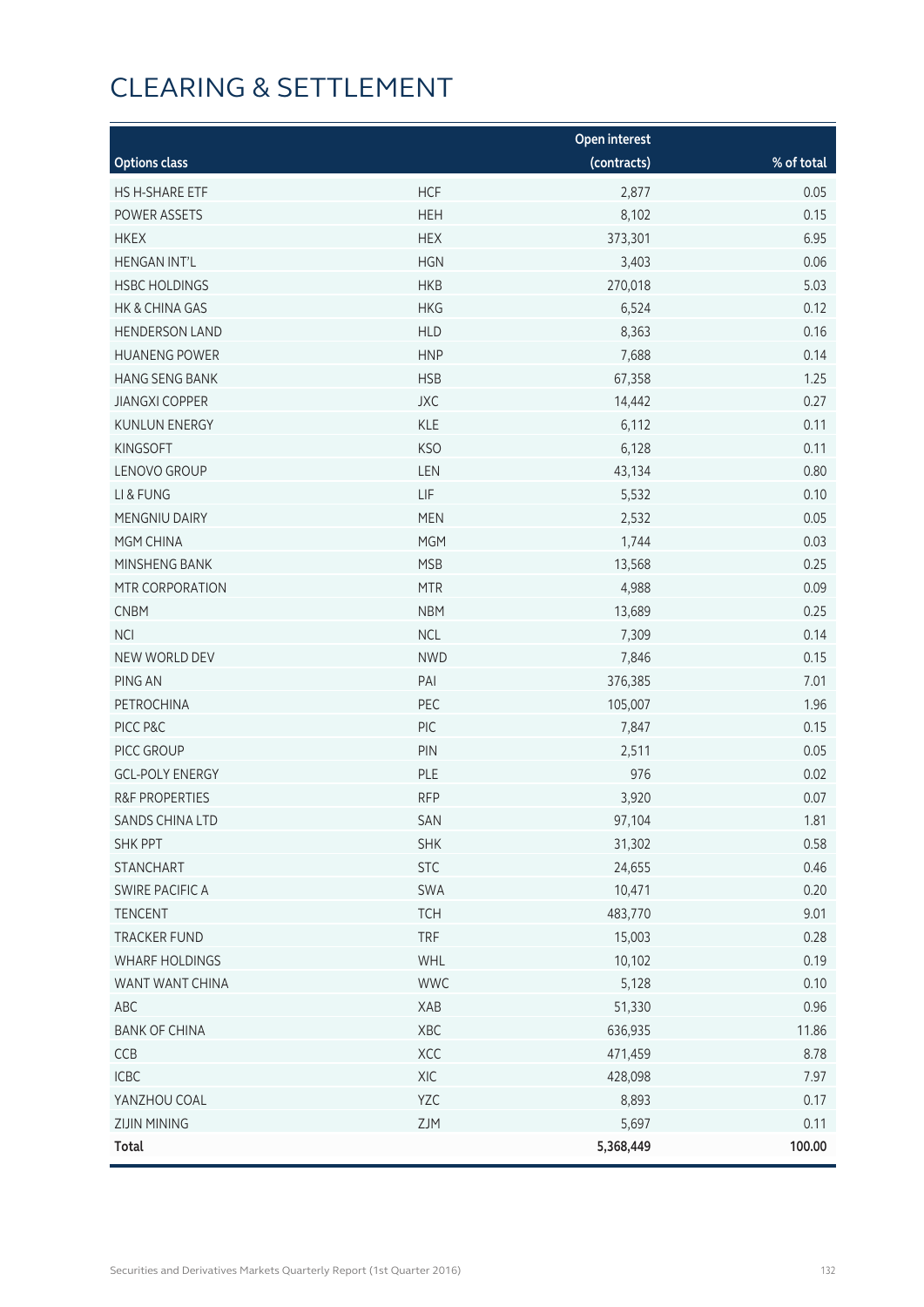# EXCHANGE PARTICIPANTS STATISTICS

### **Stock Exchange**

|      |                | No. of Trading<br><b>Right Holders</b> | Exchange<br>Participants -<br><b>Trading</b> | Exchange<br>Participants -<br>Non-Trading | Non-Exchange<br><b>Participants</b> |
|------|----------------|----------------------------------------|----------------------------------------------|-------------------------------------------|-------------------------------------|
| 2015 | Q1             | 553 (962)                              | 500 (902)                                    | 36(43)                                    | 17(17)                              |
|      | Q <sub>2</sub> | 553 (962)                              | 500 (900)                                    | 37(46)                                    | 16 (16)                             |
|      | Q <sub>3</sub> | 556 (965)                              | 505 (905)                                    | 35(44)                                    | 16(16)                              |
|      | Q4             | 566 (975)                              | 515 (915)                                    | 35(44)                                    | 16 (16)                             |
| 2016 | Q1             | 575 (981)                              | 526 (925)                                    | 33(40)                                    | 16(16)                              |

( ) No. of trading rights

## **Futures Exchange**

|      |                | No. of Trading<br><b>Right Holders</b> | Exchange<br><b>Participants -</b><br><b>Trading</b> | <b>Exchange</b><br>Participants -<br>Non-Trading | Non-Exchange<br><b>Participants</b> |
|------|----------------|----------------------------------------|-----------------------------------------------------|--------------------------------------------------|-------------------------------------|
| 2015 | Q <sub>1</sub> | 231 (255)                              | 179 (201)                                           | $\overline{\phantom{a}}$                         | 52 (54)                             |
|      | Q <sub>2</sub> | 230 (254)                              | 177 (199)                                           | $\overline{\phantom{a}}$                         | 53 (55)                             |
|      | Q <sub>3</sub> | 230 (254)                              | 177 (199)                                           | $\overline{\phantom{m}}$                         | 53 (55)                             |
|      | Q4             | 232 (256)                              | 179 (201)                                           | $\overline{\phantom{a}}$                         | 53 (55)                             |
| 2016 | Q1             | 230 (253)                              | 177 (198)                                           |                                                  | 53 (55)                             |

Notes:

(1) The figures in blanket is the number of trading rights held.

(2) An Exchange Participant is a corporation who may trade on or through the Exchange and is licensed under the Securities and Futures Ordinance to carry on securities/futures/options dealing activity.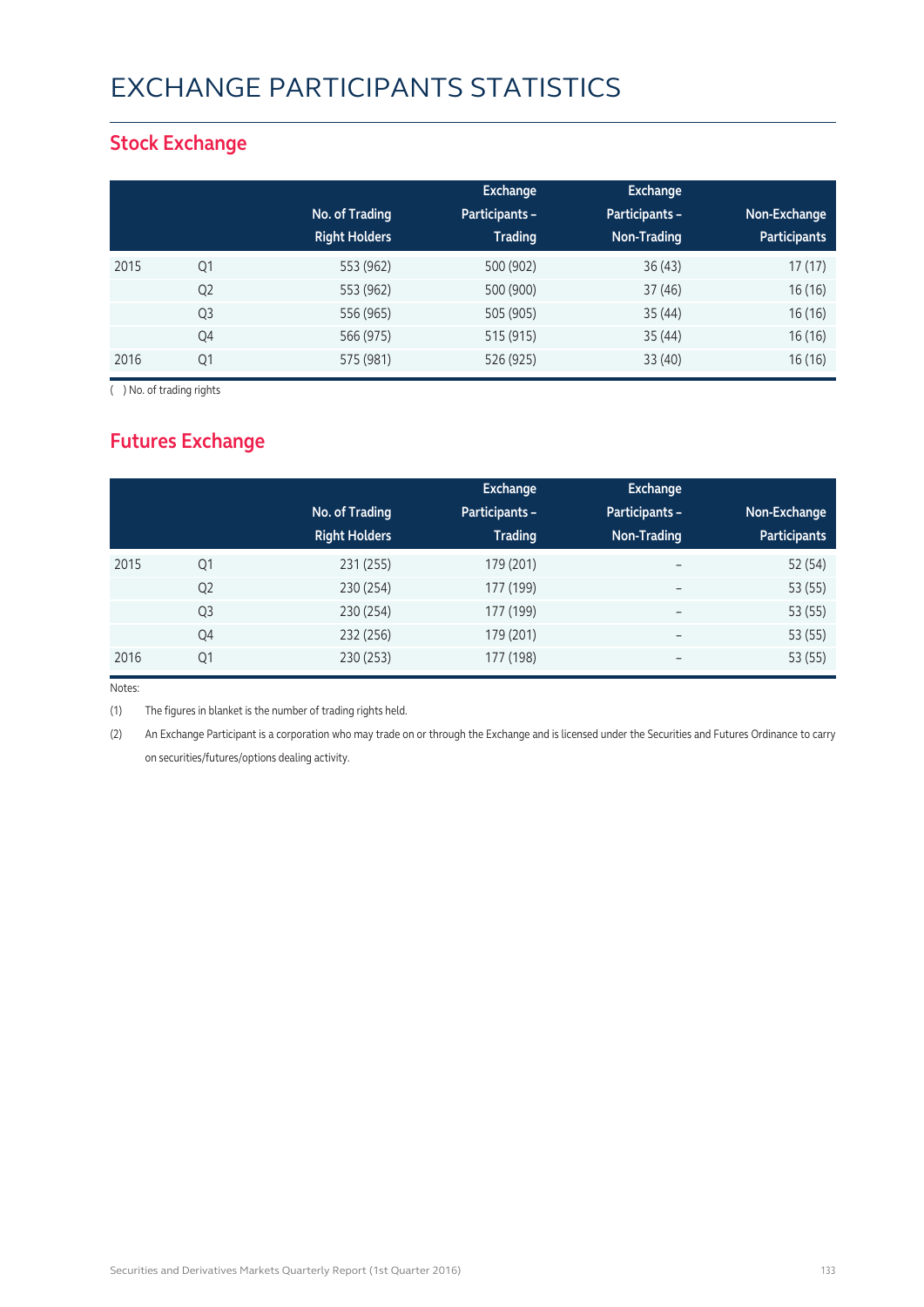# CLEARING PARTICIPANTS STATISTICS

### **HKCC Participants**

|            |                |                              | <b>General Clearing</b> |
|------------|----------------|------------------------------|-------------------------|
| Year/month |                | <b>Clearing Participants</b> | Participants            |
| 2015       | Q1             | 152                          | 9                       |
|            | Q <sub>2</sub> | 150                          | Q                       |
|            | Q <sub>3</sub> | 149                          | Q                       |
|            | Q4             | 151                          | $\mathsf{Q}$            |
| 2016       | 01             | 148                          | 10                      |

### **SEOCH Participants**

|            |                |                                     | <b>General Clearing</b> |
|------------|----------------|-------------------------------------|-------------------------|
| Year/month |                | <b>Direct Clearing Participants</b> | Participants            |
| 2015       | Q1             | 66                                  | 9                       |
|            | Q <sub>2</sub> | 68                                  | 9                       |
|            | Q <sub>3</sub> | 67                                  | 9                       |
|            | Q4             | 69                                  | 9                       |
| 2016       | Q1             | 66                                  | 10                      |

## **HKSCC Participants**

|            |                | <b>Direct Clearing</b> | <b>General Clearing</b> | Non-broker     |
|------------|----------------|------------------------|-------------------------|----------------|
| Year/month |                | Participant            | Participant             | Participants * |
| 2015       | Q1             | 477                    | 10                      | 42             |
|            | Q <sub>2</sub> | 478                    | 10                      | 42             |
|            | Q <sub>3</sub> | 482                    | 10                      | 43             |
|            | Q4             | 492                    | 10                      | 43             |
| 2016       | Q1             | 503                    | 9                       | 43             |

\* Non-broker participants include Clearing Agency Participants, Custodian Participants and Stock Pledgee Participants.